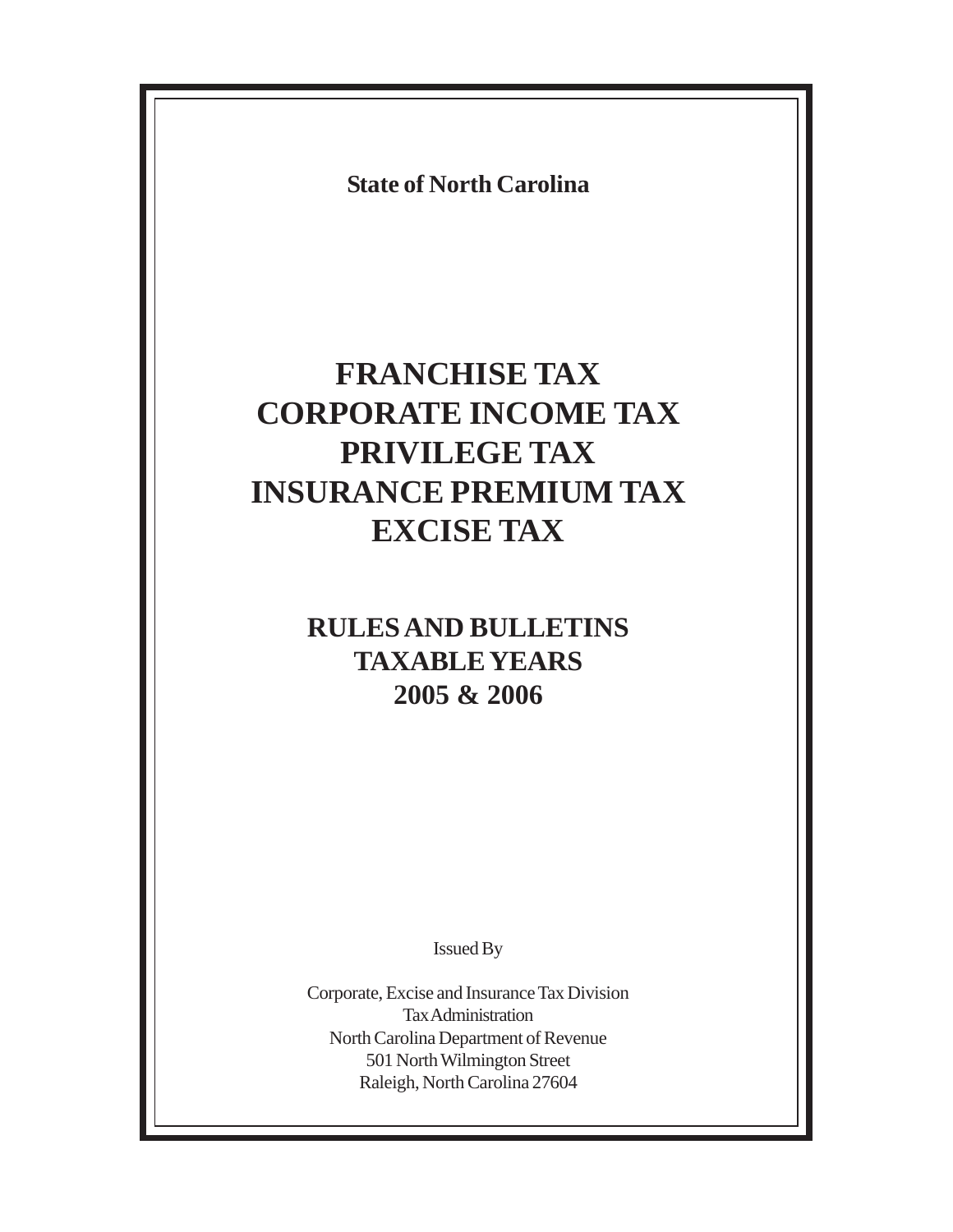#### **PREFACE**

This publication represents the administrative interpretation and application of the North Carolina corporate income, franchise, excise, privilege and insurance premium tax laws. It covers the major provisions of these tax laws but does not cover all phases of them. Illustrative examples are included for some subjects.

Information in this publication is intended as a guide to the taxpayer for the taxable years 2005 and 2006 and consideration must be given to all the facts and circumstances in applying these bulletins to particular situations. The taxpayer should be alert for changes which may result from legislative action, court decisions, Attorney General opinions or from rules adopted or amended under the Administrative Procedures Act, Chapter 150B of the General Statutes.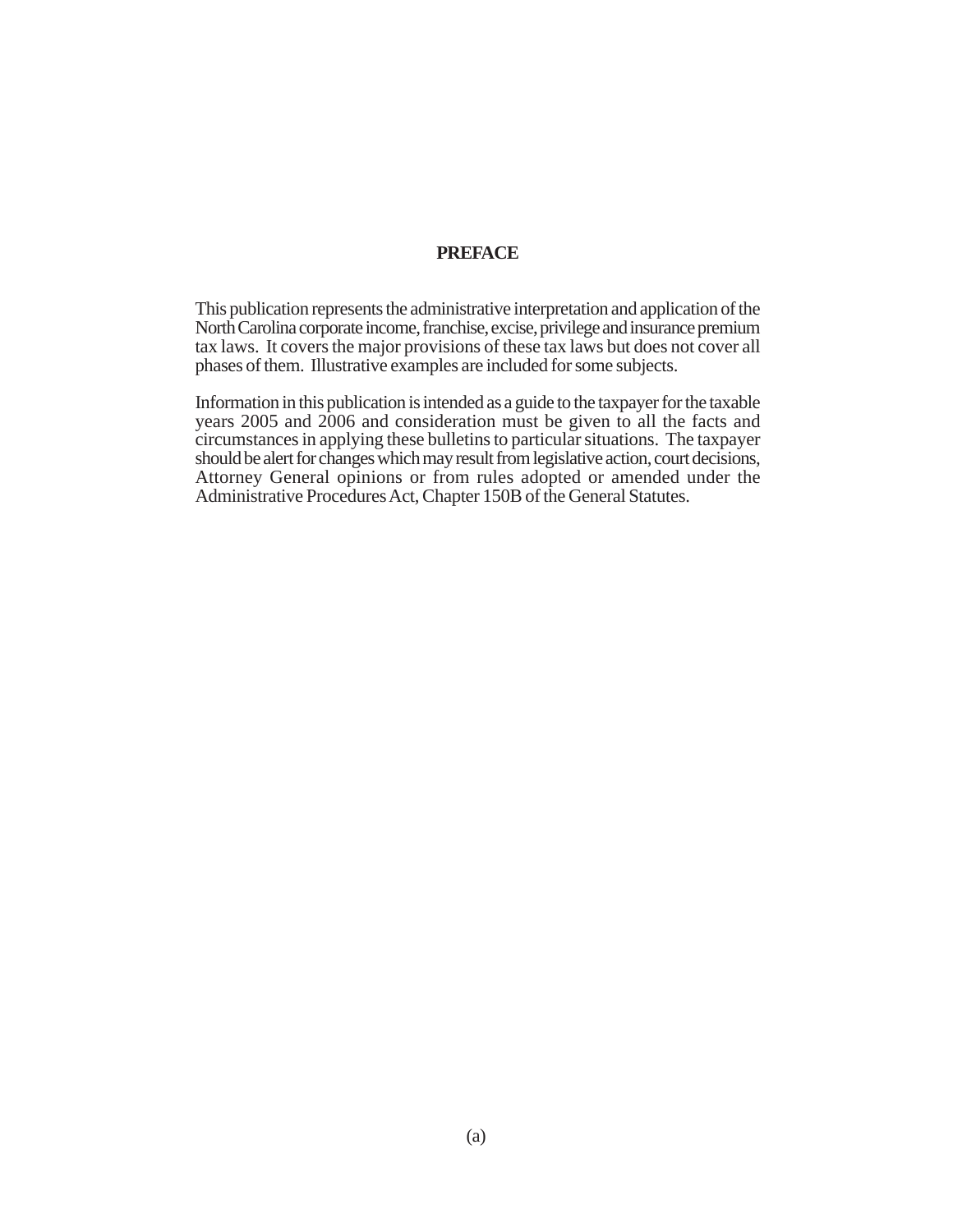## **TABLE OF CONTENTS**

## **I. Franchise Tax**

| Page |
|------|
|      |
|      |
|      |
|      |
|      |
|      |
|      |
|      |
|      |
|      |
|      |
|      |

## **II. Corporate Income Tax**

| Corporations Subject to the Tax, Tax Rate and Allocation Requirements  19   |  |
|-----------------------------------------------------------------------------|--|
|                                                                             |  |
| C.                                                                          |  |
|                                                                             |  |
| E. Attribution of Expenses to Nontaxable Income and to                      |  |
|                                                                             |  |
|                                                                             |  |
| $\mathbf G$                                                                 |  |
|                                                                             |  |
| Ι.                                                                          |  |
| J.                                                                          |  |
|                                                                             |  |
|                                                                             |  |
|                                                                             |  |
| N. Transactions Between Affiliated Corporations and Consolidated Returns 57 |  |
|                                                                             |  |
| Р.                                                                          |  |
|                                                                             |  |
|                                                                             |  |
| S.                                                                          |  |
| T.                                                                          |  |
|                                                                             |  |
|                                                                             |  |
|                                                                             |  |
|                                                                             |  |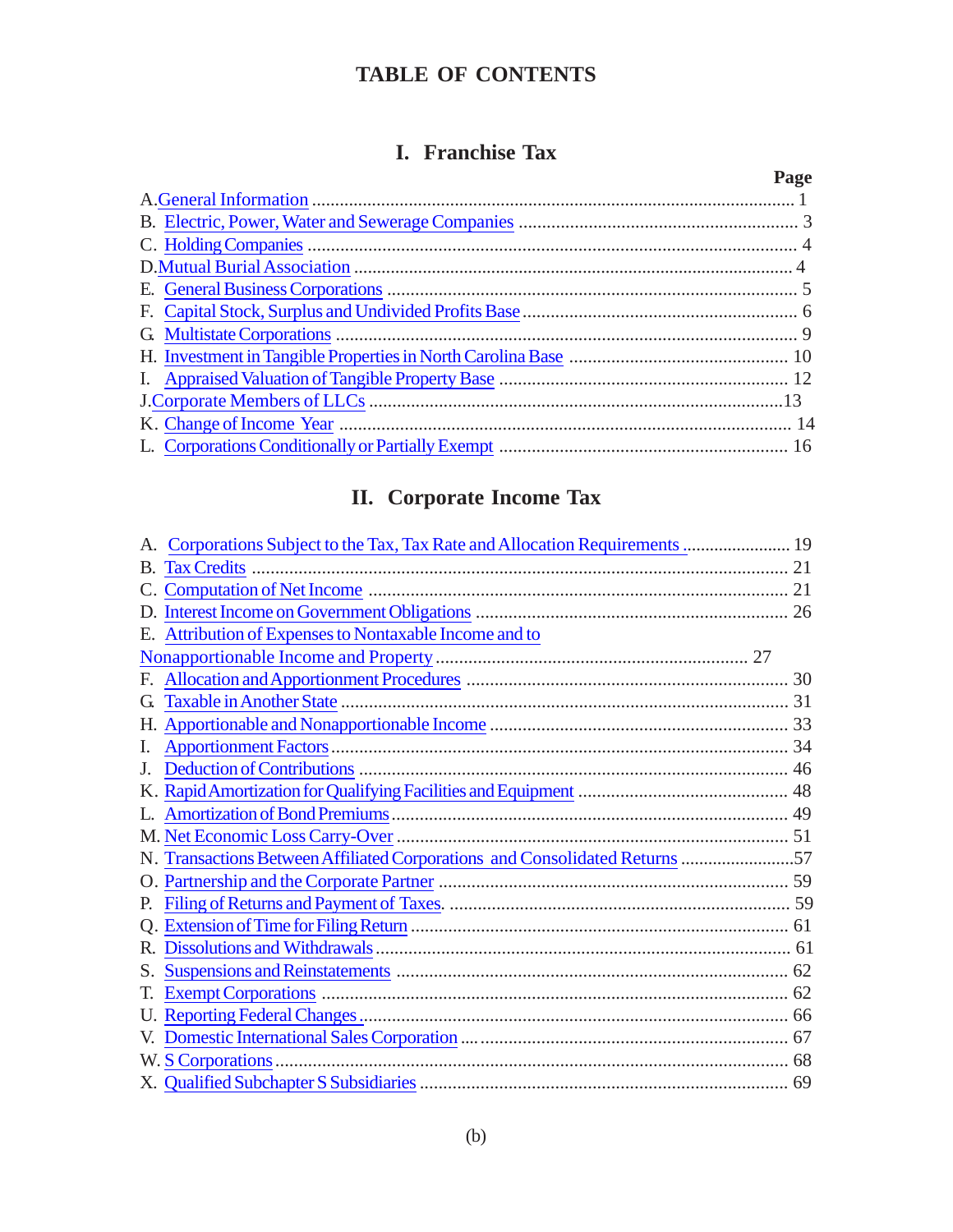## **TABLE OF CONTENTS**

## **III. Tax Credits**

## **IV. Declaration of Estimated Income Tax by Corporations**

## **V. Excise Tax**

## **VI. Privilege Tax**

| B. Dances, Athletic Events, Shows, Exhibitions and Other Entertainment  162   |  |
|-------------------------------------------------------------------------------|--|
|                                                                               |  |
| D.Amusements - Certain Exhibitions, Performances and Entertainment Exempt 164 |  |
|                                                                               |  |
|                                                                               |  |
| G.Loan Agencies or Brokers, including Pawnbrokers and Check Cashers  169      |  |
|                                                                               |  |
|                                                                               |  |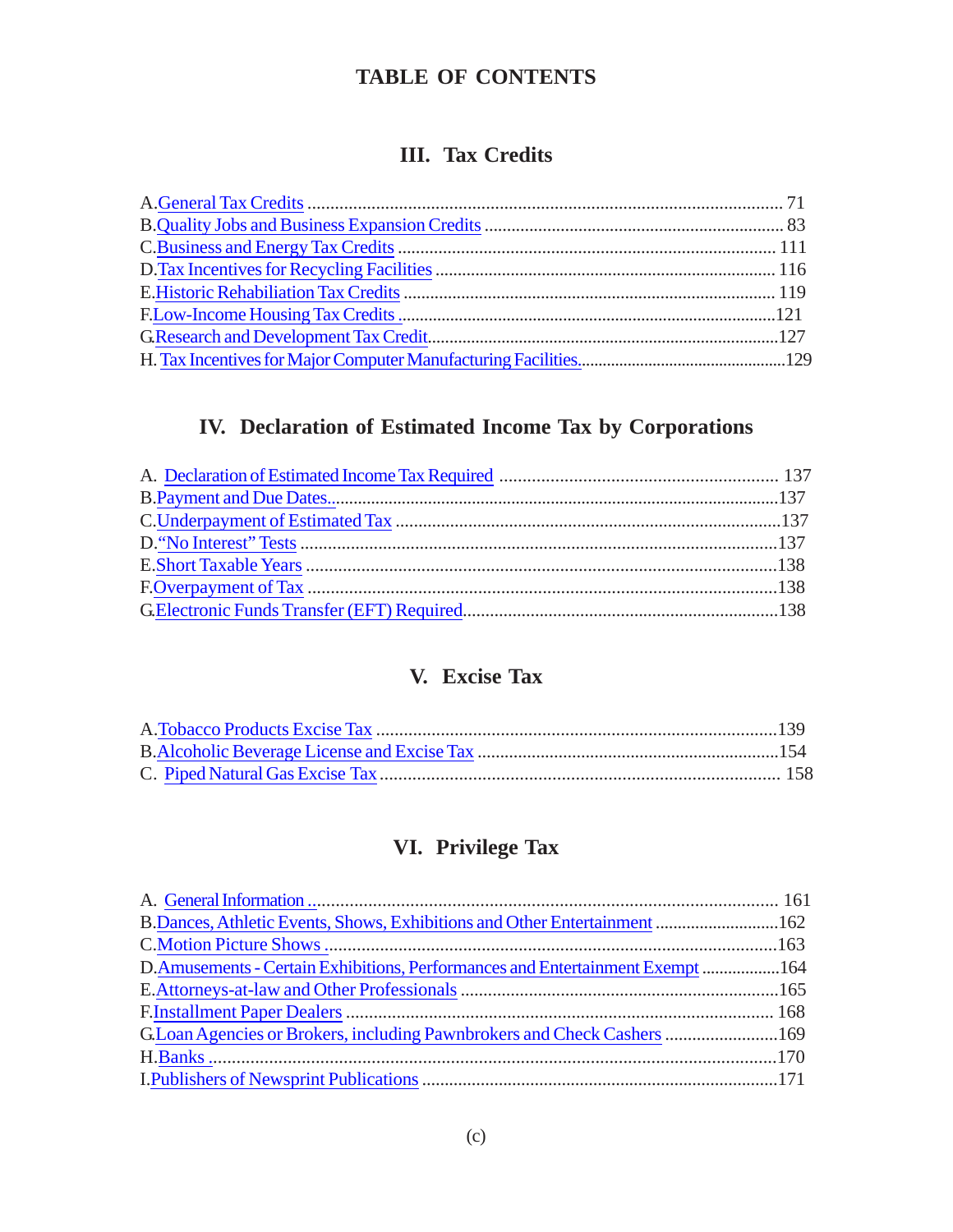## **TABLE OF CONTENTS**

## VII. Insurance Premium Tax

## **VIII.** General Administration

| A. Statute of Limitations; Assessment Procedure; Appeal and Recovery Actions 178 |  |
|----------------------------------------------------------------------------------|--|
|                                                                                  |  |
|                                                                                  |  |
|                                                                                  |  |

|--|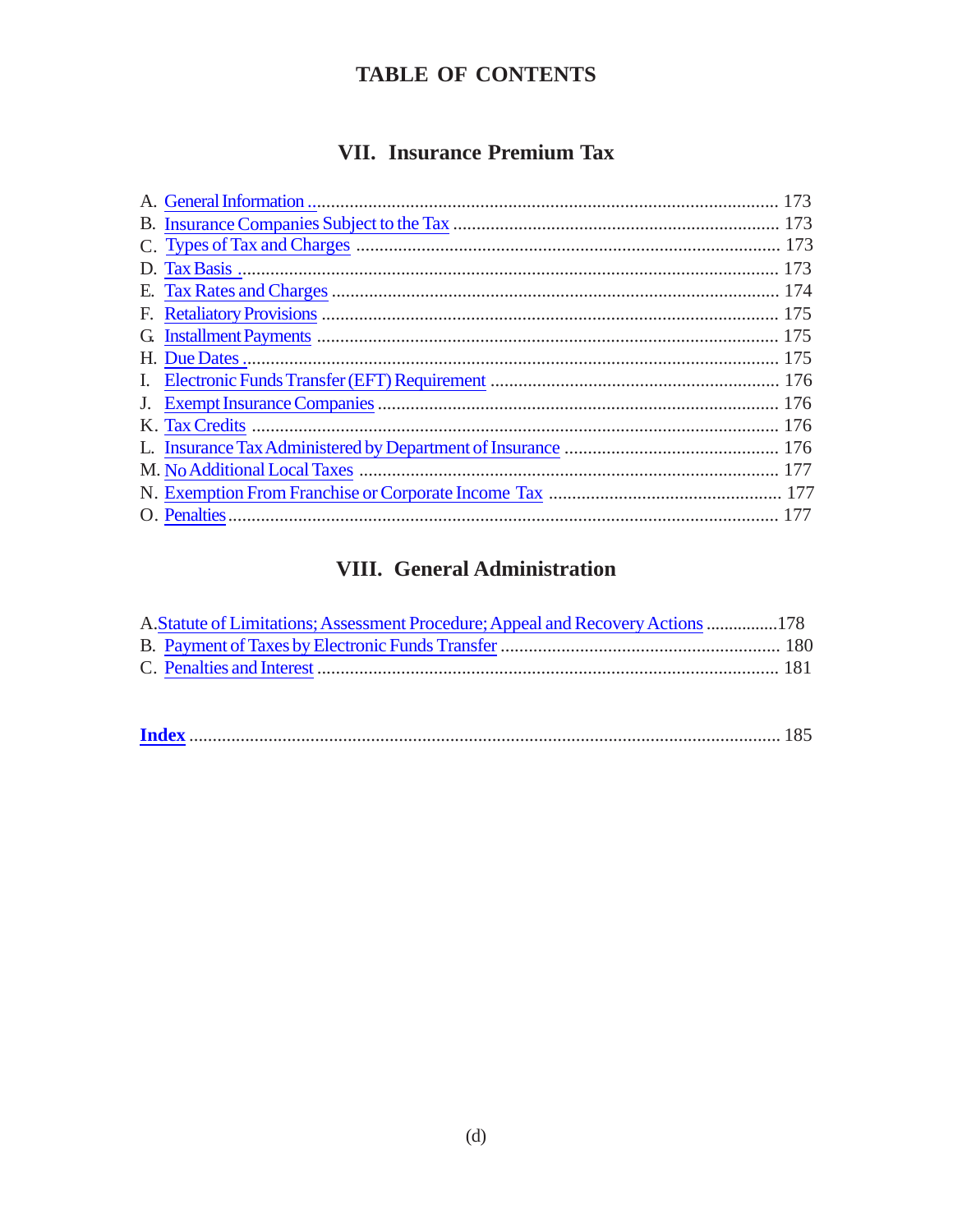## **I. FRANCHISE TAX (Article 3)**

#### <span id="page-5-0"></span>**A. General Information (G.S. 105-114)**

#### **1. Scope and Nature**

North Carolina levies a series of franchise taxes upon corporations, both domestic and foreign, and upon certain persons, LLCs, and partnerships. The taxes levied in this subchapter are for the privilege of engaging in business or doing the act named. Specific sections of the law under which the various corporations and businesses are taxed are as follows:

| G.S. 105-116   | Electric light, power, water, sewerage and other similar |
|----------------|----------------------------------------------------------|
|                | businesses not otherwise taxed                           |
| G.S. 105-120.2 | Holding companies                                        |
| G.S. 105-121.1 | Mutual burial associations                               |
| G.S. 105-122   | General business corporations                            |
| G.S. 105-125   | Exempt corporations                                      |

The taxes levied upon corporations organized under the laws of North Carolina (domestic corporations) are for the corporate rights and privileges granted by their charters, and the enjoyment of corporate powers, rights, privileges and immunities under the laws of North Carolina.

The taxes levied upon corporations not organized under the laws of North Carolina (foreign corporations) are for the privilege of doing business in this State and for the benefit and protection they receive from the government and laws of this State.

A corporation, other than a holding company taxed under G.S. 105-120.2, that is subject to one of the franchise taxes other than the general business franchise tax is subject to the general business franchise tax to the extent it exceeds the other franchise tax.

#### **2. Corporation Defined**

For franchise tax purposes, the term "corporation" includes not only corporations in the usual meaning of the term, but also associations, joint stock companies, trusts and other organizations formed or operating for pecuniary gain which have capital stock represented by shares and privileges not possessed by individuals or partnerships. The term does not include a limited liability company.

#### **3. S Corporations**

S corporations are liable for franchise tax levied under Article 3 of the Revenue Laws. The enactment of the S corporation law for income tax purposes does not affect the franchise tax liability of corporations doing business in this State or that are incorporated or domesticated in this State.

#### **4. Period Covered**

Taxes levied under this Subchapter are for the fiscal year of the State in which they become due, except for the general business franchise tax that is for the income year of the corporation in which such taxes become due.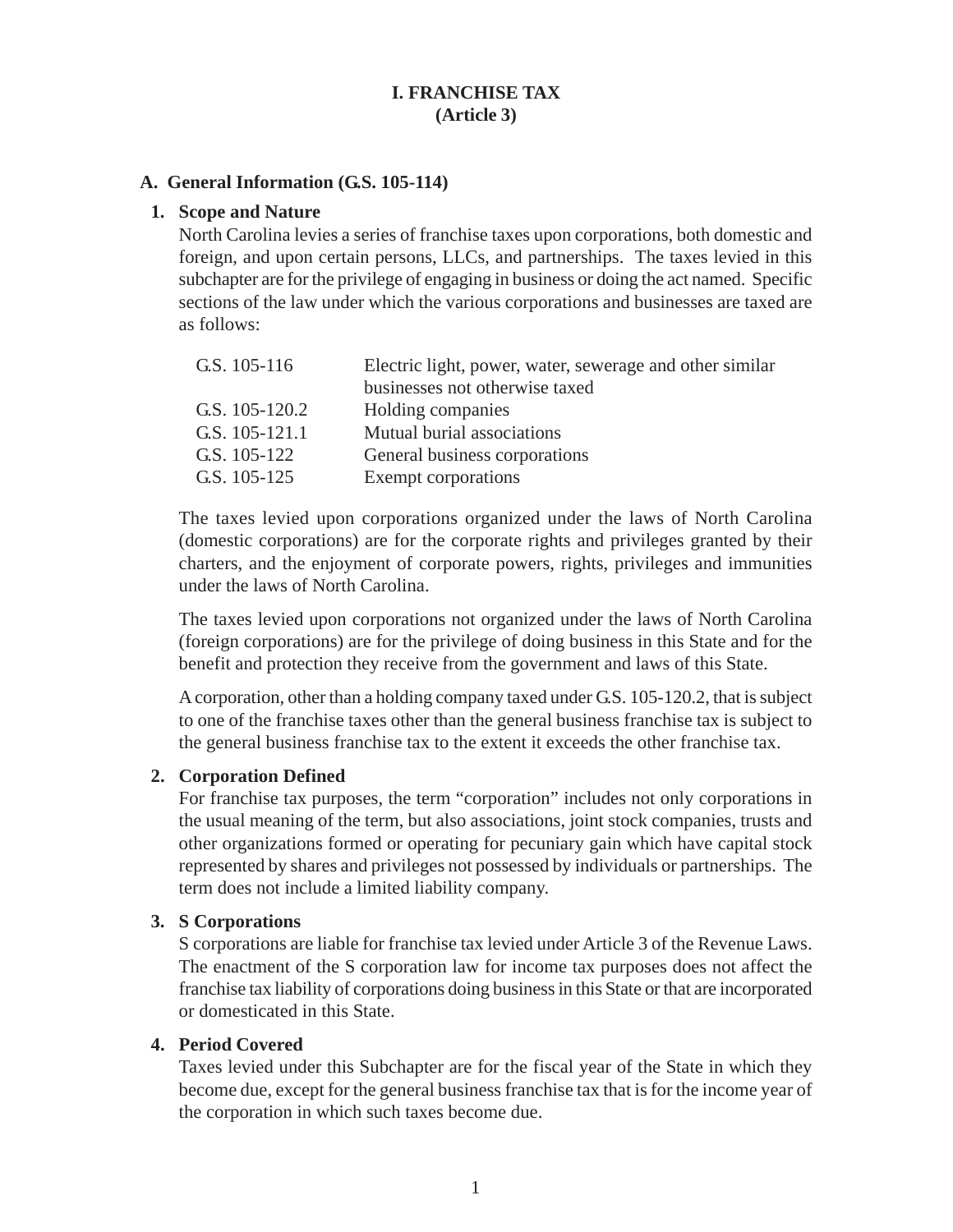## **5. Inactive Corporations (17 NCAC 05B.0104)**

A corporation that is inactive and without assets is subject annually to a minimum franchise tax of thirty-five dollars (\$35). Failure to file this return and pay the minimum tax will result in suspension of the Articles of Incorporation or Certificate of Authority. Any corporation that intends to dissolve or withdraw through suspension for nonpayment of franchise tax should indicate its intention in writing to the Department.

## **6. Dissolution or Withdrawal of Corporate Rights (17 NCAC 05B.0105)**

Corporations are not subject to franchise tax after the end of the income year in which articles of dissolution or withdrawal are filed with the Secretary of State unless they engage in business activities not reasonably incidental to winding up their affairs. Therefore, no franchise tax is required with the income tax return filed for the year in which the application is filed or with any subsequent income tax returns that may be required in connection with winding up the affairs of the corporation.

Example 1:A calendar year corporation files articles of dissolution or withdrawal during the calendar year 2005. Although its final income tax return will be filed on a combined franchise and income tax form, the franchise tax portion of the return need not be completed since the franchise tax applicable to calendar year 2005 was due on March 15, 2005 with the combined 2004 return.

Example 2: A corporation using an income year ending April 30 files articles of dissolution or withdrawal on May 19, 2005. Although its final income tax return will be filed on a combined franchise and income tax form, the franchise tax portion of the final return need not be completed since the franchise tax applicable to the income year beginning May 1, 2005 was due on July 15, 2005 with the combined tax return for the income year ended April 30, 2005. A corporation is not entitled to a partial refund of its franchise tax paid if it files articles of dissolution or withdrawal during the year.

## **7. Payment of Franchise Taxes**

General business corporation franchise and income taxes are due on the statutory filing date of the return, without regard to any extensions.

The utility franchise tax, dependent on various law requirements, may be due semimonthly, monthly or quarterly as stated under the paragraph of "Due Date of the Report and Tax" of each utility tax type. All utility companies, except electric power companies, with an average franchise utility tax of \$20,000 or more per month are required to remit the utility tax by Electronic Funds Transfer. An electric power company is required to pay franchise utility tax by EFT if the company is required to pay sales and use tax by EFT.

For additional information on EFT, refer to the subject: "Payments of Taxes by Electronic Funds Transfer (EFT)", in the General Administration section.

## **8. Extension of Filing Date (17 NCAC 05B.0107)**

Prior to the regular due date, a corporation may apply for an extension of time for filing its return.

For additional detailed information concerning the requirements for obtaining an extension of time for filing a corporate franchise and income tax return, see the subject, "Extension of Time for Filing Return", in the Corporate Income Tax section.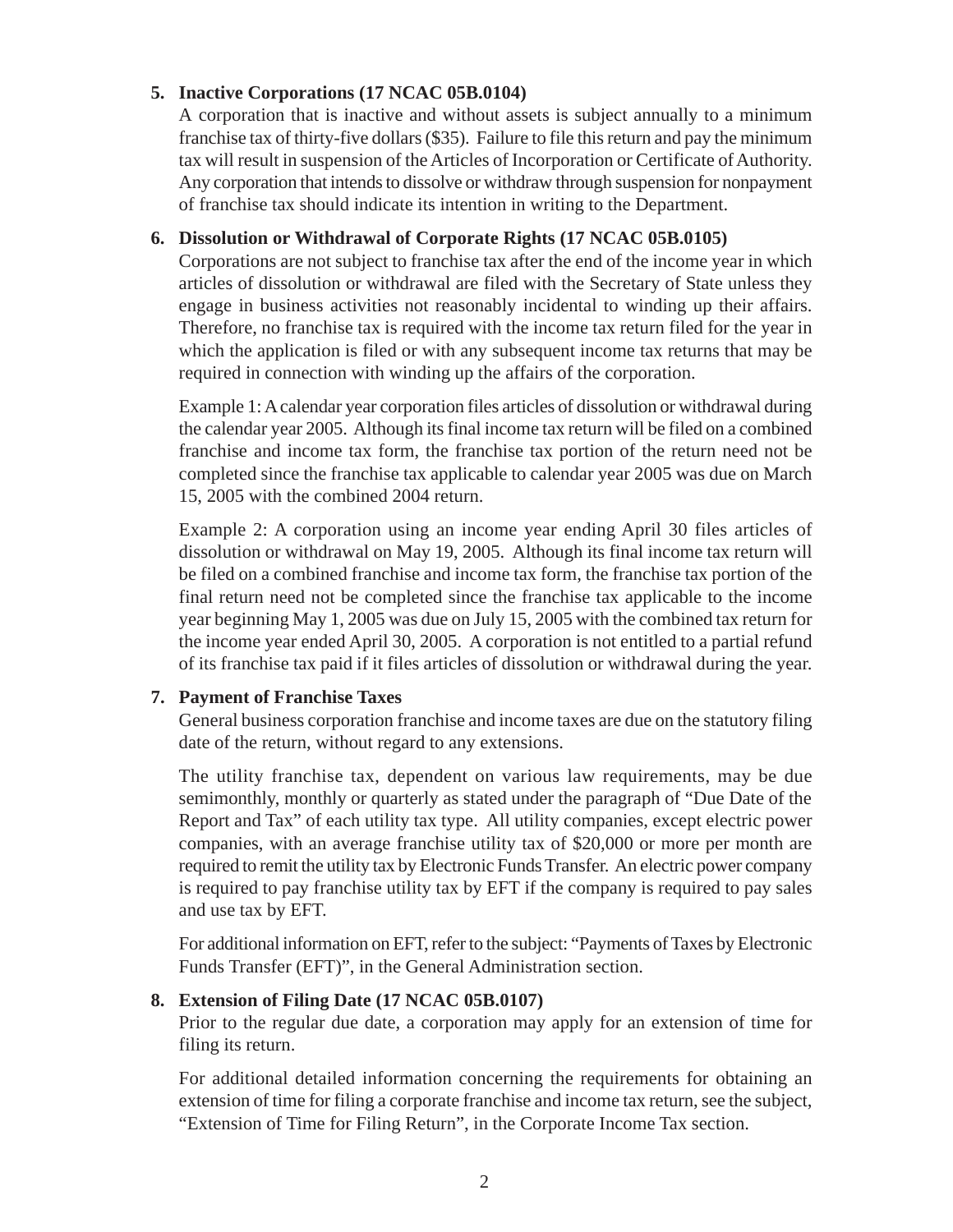#### <span id="page-7-0"></span>**B. Electric Power, Water and Sewerage Companies (G.S. 105-116)**

#### **1. Basis for Taxation**

Every person, firm or corporation, domestic or foreign, and jointly owned and operated municipal electric projects established under Chapter 159B, engaged in the business of furnishing electricity, electric lights, current or power are subject to a franchise or privilege tax at the rate of 3.22% of the total gross receipts derived from such business within this state, less certain statutory deductions. Public sewerage companies are subject to a 6% franchise or privilege tax on total revenues derived from within this state. Water systems are subject to a 4% franchise or privilege tax on total revenues derived from within this state. Receipts received as contributions in aid of construction are not subject to tax.

Companies subject to the 3.22% franchise tax and municipal corporations purchasing power for resale are required to collect and remit to the state a sales tax at the rate of 3% of total billings. Any excess sales tax collected by the vendor is to be remitted to the state.

Electric power companies are not subject to any additional franchise or privilege tax imposed upon it by any city or county as long as the company remits the State franchise tax to the Secretary. (Effective September 24, 2002.)

#### **2. Due Date of the Return and Tax**

The returns are due quarterly and should contain, in addition to the other information, the total gross receipts from such business in North Carolina for the preceding calendar quarter. The return is due by the last day of the month that follows the quarter covered by the return. Payments by EFT are required if the company is required to pay tax semi-monthly. Payments are due as follows:

#### **a. Electric Power Companies**

Effective January 1, 2002, electric power companies must pay their gross receipts franchise tax in accordance with the same schedule by which they pay sales and use taxes on electricity.

A company that consistently remits at least \$10,000 a month in sales and use tax must pay the taxes twice a month. G.S. 105-241(b)(2) requires semi-monthly payments be made by electronic funds transfer.

Companies that remit between \$100 and \$10,000 a month in sales tax pay on a monthly basis, and all other companies pay on a quarterly basis.

The semi-monthly payment that covers the period from the first of the month to the 15<sup>th</sup> day of the month is due by the  $25<sup>th</sup>$  of that month. The semi-monthly payment that covers the period from the  $16<sup>th</sup>$  day to the end of the month is due by the  $10<sup>th</sup>$  day of the following month.

Monthly payments are due by the  $15<sup>th</sup>$  day of the month that follows the month the tax accrues.

A company is not subject to interest and penalty on an underpayment for a semimonthly or monthly payment period if it timely pays at least ninety-five percent (95%) of the amount due for each period and includes the underpayment with the quarterly return for those semi-monthly or monthly payment periods.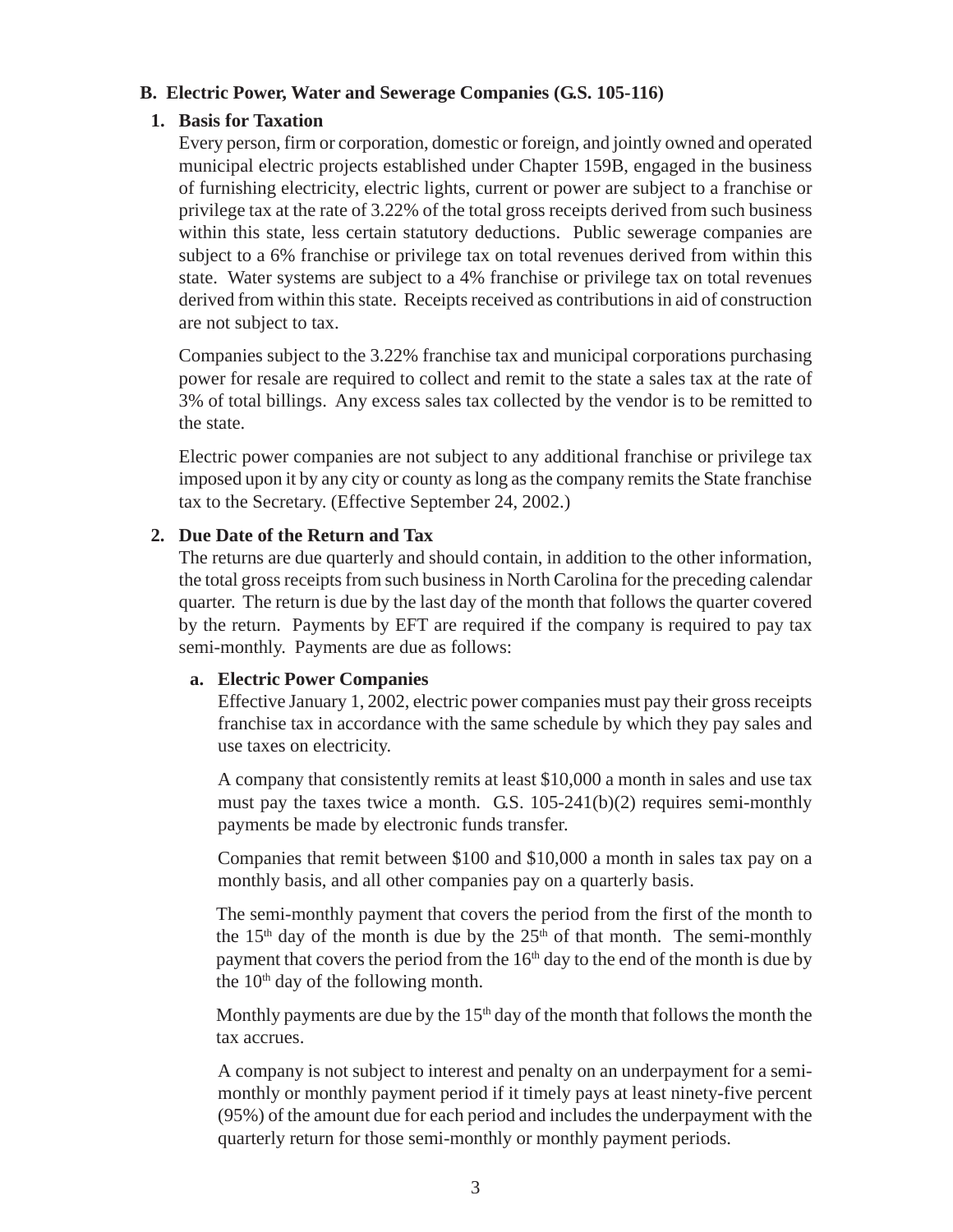#### <span id="page-8-0"></span>**b. Water & Sewerage Companies**

Companies pay tax quarterly when filing the quarterly return, which is due by the last day of the month that follows the quarter covered by the report.

#### **3. Forms to be Used for Filing**

Form CD-310 is to be used by electric companies. Form CD-318 is to be used by water and sewerage companies.

#### **4. Special Exemption**

Municipal corporations are not required to remit a franchise or privilege tax directly to the State, but are required to file returns and remit the utility sales tax of 3%. The total receipts of the vendor subject to franchise tax include sales made to a municipal corporation.

#### **5. Distribution to Municipalities**

An amount equal to a tax of 3.09% of local service revenues subject to the franchise tax levied by this Section on electric power companies derived from within a legally incorporated municipality having either elected officials or interim officials appointed by the Legislature and from within Urban Service Districts as defined by the governing board in Chapter 160B, Article 2 is distributed to such municipality within 75 days after the end of the calendar quarter.

#### **C. Holding Companies (G.S. 105-120.2)**

#### **1. Definition**

A holding company is any corporation that receives more than eighty percent (80%) of its gross income during its taxable year from corporations in which it owns, directly or indirectly, more than fifty percent (50%) of the outstanding voting stock.

If a holding company has an ownership interest in an LLC doing business in the State and the LLC is treated as a corporation for federal income tax purposes, the holding company's share of the income of the LLC is included in the denominator, but not in the numerator when computing the holding company test.

## **2. Basis for Taxation**

The basis of the tax is the same as for general business corporations. However, franchise tax payable by a qualified holding company on its capital stock and surplus tax base shall be limited to an amount not exceeding \$75,000. Any corporation that qualifies as a holding company for franchise tax should fill in the circle next to Line 1 on Page 1 of the appropriate form, CD-405 or CD-401S. There is no limitation on the amount of franchise tax payable where the alternative tax bases of investment in tangible property or appraised value of property apply.

## **D. Mutual Burial Associations (G.S. 105-121.1)**

## **1. Basis for Taxation**

All domestic mutual burial associations are subject to an annual franchise or privilege tax ranging from fifteen dollars (\$15) to fifty dollars (\$50). The amount of tax is based on the number of members.

## **2. Due Date of the Tax**

The tax is due on or before April 1 of each year.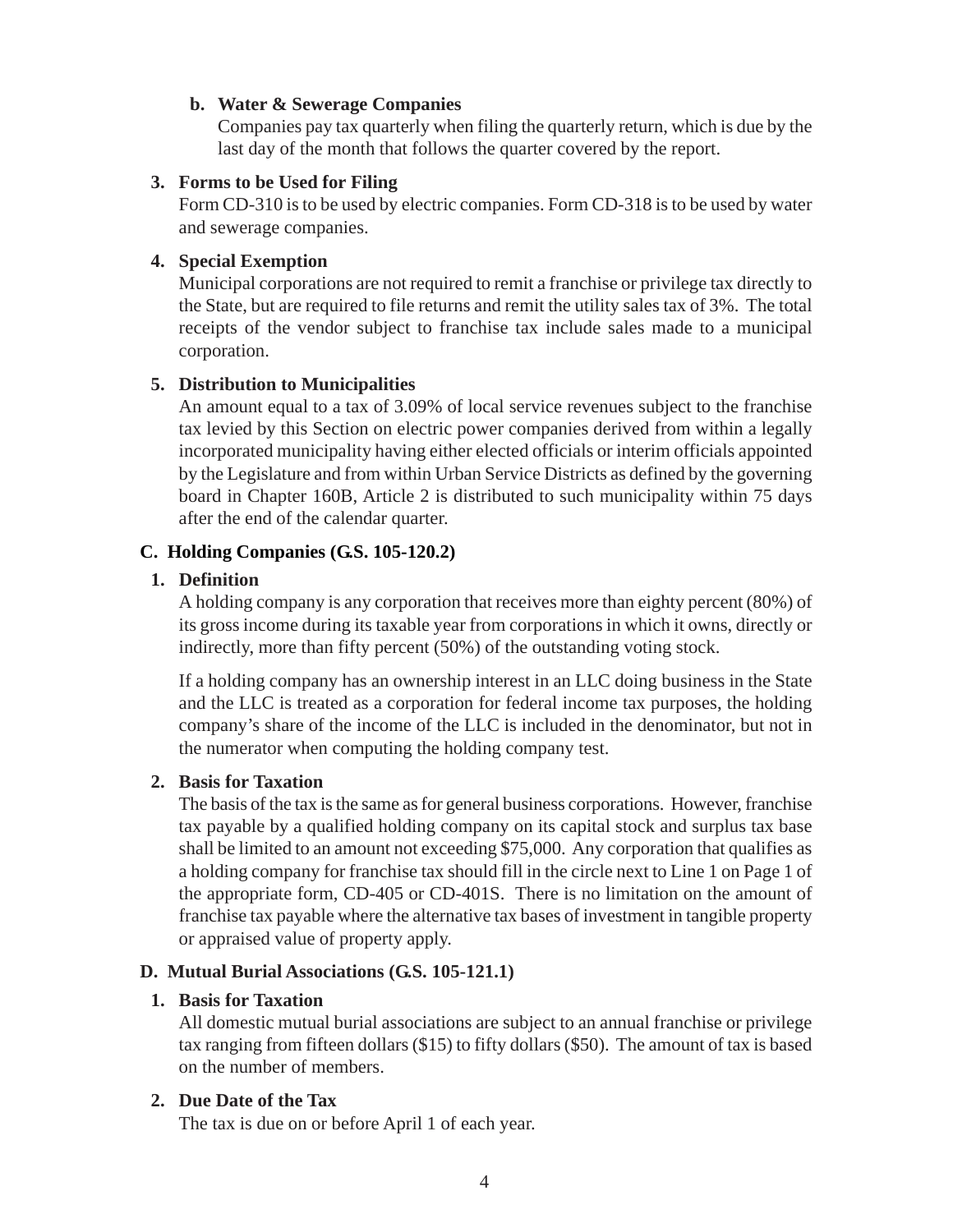#### <span id="page-9-0"></span>**3. Association Billed For the Tax**

There is no form to be completed by the association for the computation of this tax; rather it is billed to the association by the Department of Revenue.

#### **E. General Business Corporations (G.S. 105-122)**

#### **1. Basis For the Tax**

The basis of the tax is total or allocated capital stock, surplus and undivided profits. The basis is the same for both domestic and foreign corporations. Corporations doing business both within and without North Carolina are required to allocate a part of their capital stock, surplus and undivided profits to their business in North Carolina in accordance with a specified statutory allocation formula. Regardless of the actual amount of capital stock, surplus and undivided profits, the amount determined for purpose of this tax cannot be less than fifty-five percent (55%) of appraised ad valorem tax value of all tangible property plus value of intangible property in North Carolina nor less than the actual investment in tangible property in North Carolina.

#### **2. Franchise Tax Bases**

The taxable franchise tax base is the largest of these tax bases:

- Capital stock, surplus and undivided profits
- Fifty-five percent (55%) of appraised ad valorem tax value of all tangible property plus value of intangible property in North Carolina.
- Actual investment in tangible property in North Carolina

#### **3. Corporations Required to File**

Unless specifically exempt under G.S. 105-125, all active and inactive domestic corporations, and all foreign corporations with a Certificate of Authority to do business, or which are in fact doing business in this State, are subject to the annual franchise tax levied under G.S. 105-122.

## **4. No Double Taxation (G.S. 105-114(a4))**

A corporation, other than a holding company taxed under G.S. 105-120.2, that is subject to one of the franchise taxes other than the general business franchise tax is subject to the general business franchise tax to the extent it exceeds the other franchise tax. Effective for taxable years beginning on or after January 1, 2006, this provision preventing double taxation also applies to a corporation if a limited liability company whose assets must be included in the corporation's tax base under G.S. 105-114.1 is subject to one of the other franchise taxes.

## **5. Forms to be Used for Filing**

The general business franchise tax is filed on Form CD-405 for both domestic and multistate corporations and Form CD-401S for S corporations. These forms, along with other required corporate forms, and instructions are available from the Department of Revenue in Raleigh or from any of the branch offices located throughout the State. The forms and other related schedules are also available from the Department's web site at www.dornc.com.

#### **6. Substitute Returns**

Any facsimile or substitute form must be approved by the Department of Revenue prior to its use. The guidelines for producing substitute forms are available in the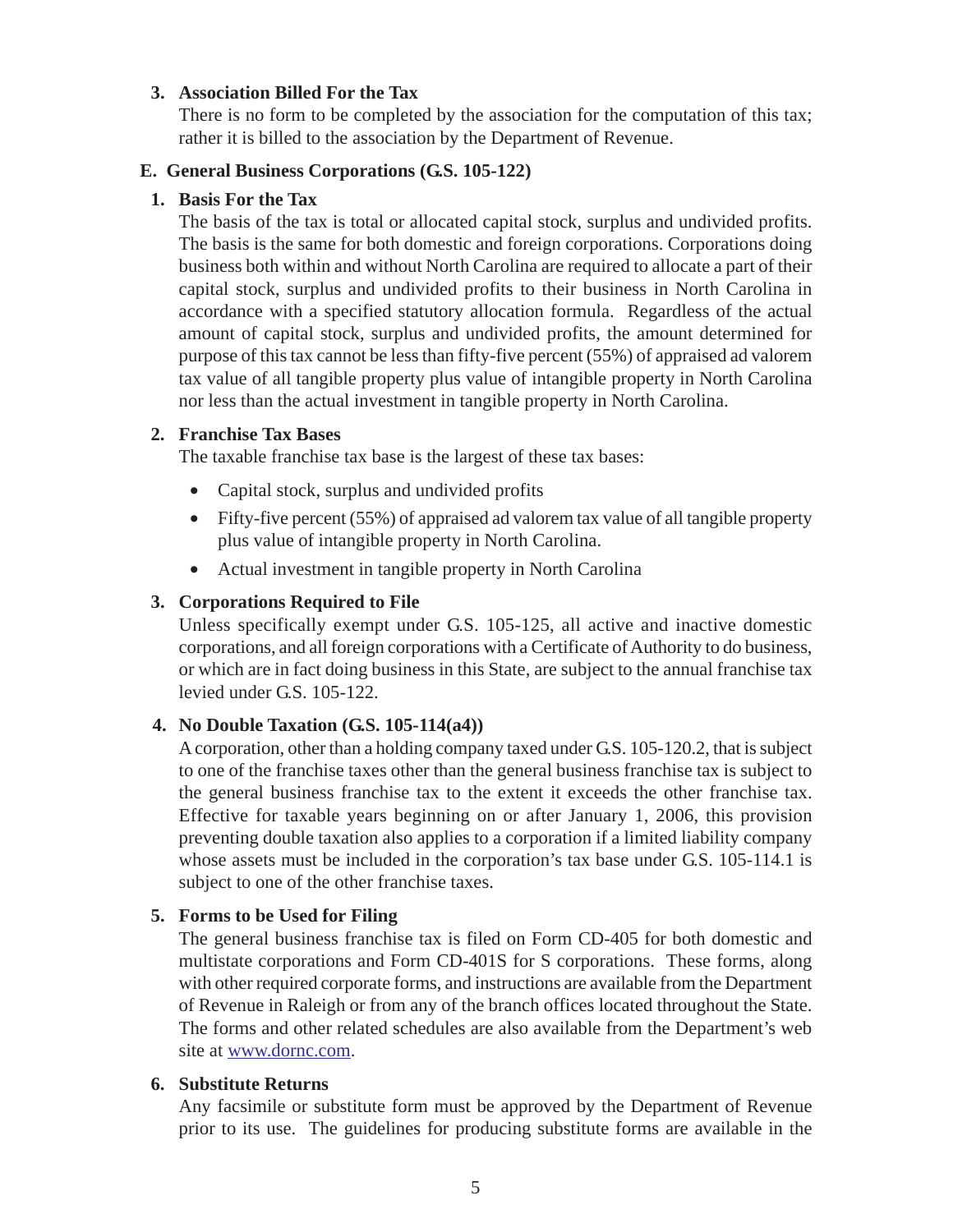<span id="page-10-0"></span>publication, "Requirements for the Approval of Substitute Tax Forms." The publication is available on the Department's web site, or it can be obtained by contacting the Department's forms coordinator. If you use computer-generated returns, the software company is responsible for requesting and receiving an assigned barcode. The Department publishes a list of software developers who have received approval on our web site. Photocopies of the return are not acceptable. Returns that cannot be processed by our imaging and scanning equipment may be returned to the taxpayer with instructions to refile on an acceptable form.

### **7. Report and Payment Due**

General business corporations must file returns annually on or before the fifteenth day of the third month following the end of the income year. The return is filed as a part of a combined franchise and income tax return. Payment of the entire amount of franchise tax is required by the statutory due date of the return. The tax paid represents an advance payment for the ensuing income year.

Example: A corporation files a franchise and income tax return on December 15, 2005 for the fiscal year ended September 30, 2005. The franchise tax due on the return would apply to the year October 1, 2005 through September 30, 2006.

#### **8. Tax Rate**

The franchise tax rate is \$1.50 per \$1,000 and is applied to the greatest base determined as set forth in the law. The minimum franchise tax is thirty-five dollars (\$35).

#### **9. Franchise Tax Payable in Advance (G.S. 105-114)**

Franchise tax is payable in advance for the privilege of doing business in North Carolina or for the privilege of existing as a corporation in North Carolina.

Example: A corporation incorporates, domesticates or commences business in North Carolina on October 15, 2004. The corporation has selected the calendar year as its income year end. The first tax return due on March 15, 2005 will be a short period return covering the income tax period from October 15, 2004 to December 31, 2004. Franchise tax due on this return covers the ensuing calendar year through December 31, 2005 for the privilege of doing business in North Carolina or for the privilege of existing as a corporation in North Carolina.

## **F. Capital Stock, Surplus and Undivided Profits Base (G.S. 105-122(b) & (c))**

#### **1. Based on the Year End Balance Sheet**

This base is determined from the corporation's books and records, as reflected by its balance sheet, used for financial accounting purposes, as of the close of the income year immediately preceding the due date of the return.

#### **2. Surplus Defined**

The term "surplus" for franchise tax purposes has a broader and more inclusive meaning than the generally accepted accounting definition. It includes, in addition to the balance sheet surplus, all liabilities, reserves and deferred credits.

#### **3. Items Includable and Excludable**

In addition to the items listed on the tax form, include stock subscribed, deferred taxes and all other surplus, reserves, deferred credits, inventory valuation reserves, amounts deferred as result of a LIFO valuation method (LIFO "reserves") and liabilities except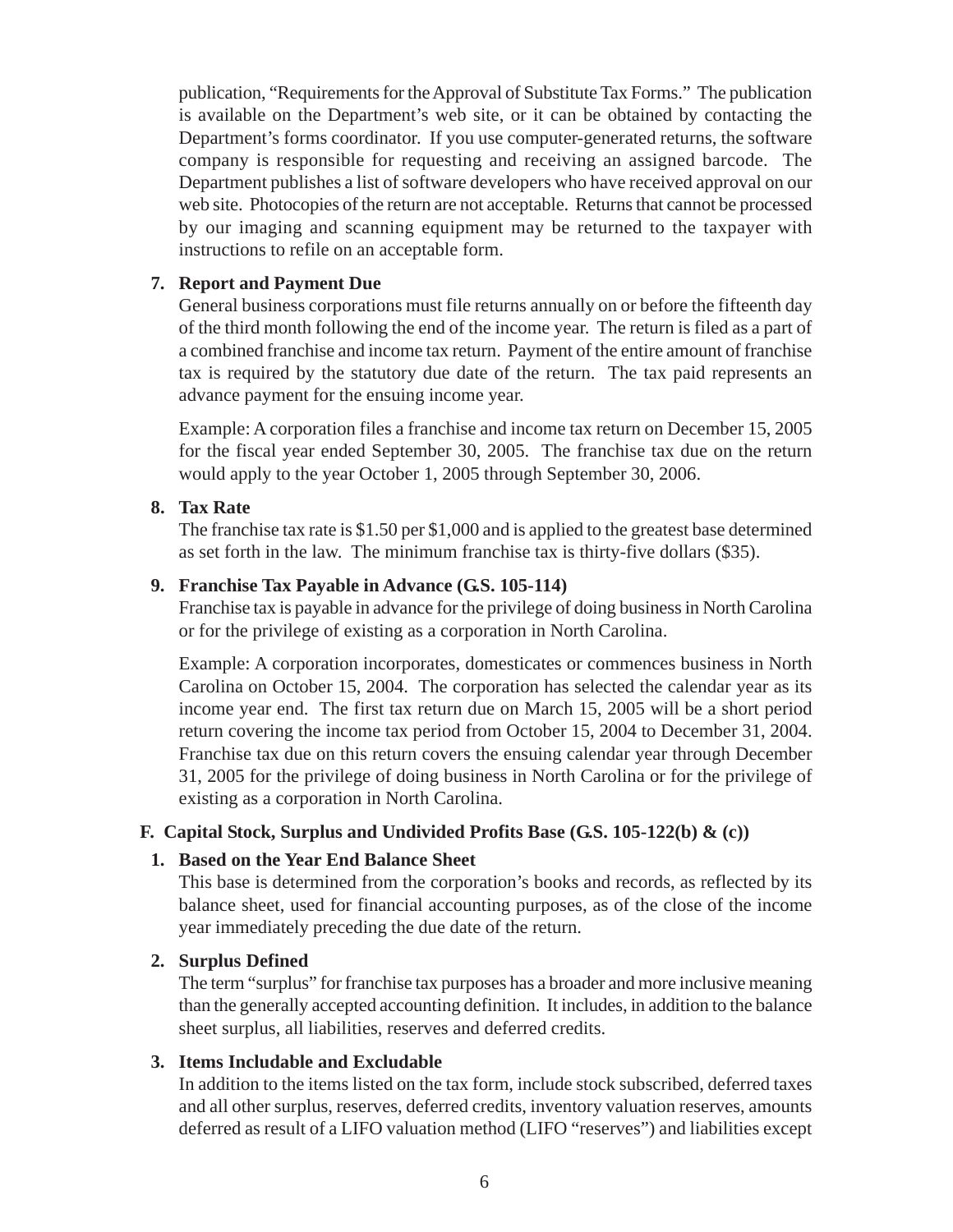reserve for depreciation permitted for income tax purposes, accrued taxes, dividends declared, and definite and accrued legal liabilities. Deferred income resulting from customer advances for goods or services may be excluded from this base provided there exists a definite legal liability to render such service or deliver such goods, no part of such advances has been reported or is reportable for income tax purposes, and all related costs and expenses are reflected in the balance sheet as assets. Deferred income arising from the usual installment sale is not deductible since the corresponding liability would have been discharged at the time of delivery.

The following items are *excludable* from capital stock, surplus and undivided profits in arriving at the net base:

- a. Cost of treasury stock.
- b. Definite and accrued legal liabilities.
- c. Accrued taxes.
- d. Reserve for depreciation permitted for income tax purposes.
- e. Dividends declared.
- f. Reserves for cost of any air-cleaning device or sewage or waste treatment plant, including waste lagoons, and pollution abatement equipment certified by the Department of Environment and Natural Resources or the Environmental Management Commission. Reserves for cost should be net of any depreciation on the equipment excluded from the base.
- g. Cost of purchasing and installing equipment or constructing facilities for the purpose of recycling or resource recovering of or from solid waste certified by the Department of Environment and Natural Resources. Cost should be net of any depreciation on the equipment and facilities excluded from the base.
- h. Cost of constructing facilities of any private or public utility built for the purpose of providing sewer service to residential and outlying areas. Cost should be net of any depreciation on the facility excluded from the base.
- i. Cost of equipment and facilities acquired for the purpose of reducing the volume of hazardous waste generated. Cost should be net of any depreciation on the equipment and facilities excluded from the base.
- j. If a corporation is, in the opinion of the Secretary of Revenue, qualified under the United States Code Annotated Title 26, Section 851 as a "Regulated Investment Company" or "Real Estate Investment Trust" and elects to be treated as such for North Carolina tax purposes it shall be allowed to exclude the aggregate market value of its investments in stocks, bonds, debentures, or other securities or evidences of debt of other corporations, partnerships, individuals, municipalities, governmental agencies, or governments.
- k. All assets of an international banking facility which are employed outside the United States less all liabilities owed to foreign persons by the facility.
- l. The corporation's investment in an LLC if the corporation is required to include a percentage of the LLC's income, assets, liabilities, and equity in the corporation's franchise tax calculation under G.S. 105-114.1.

The following items are *includable*: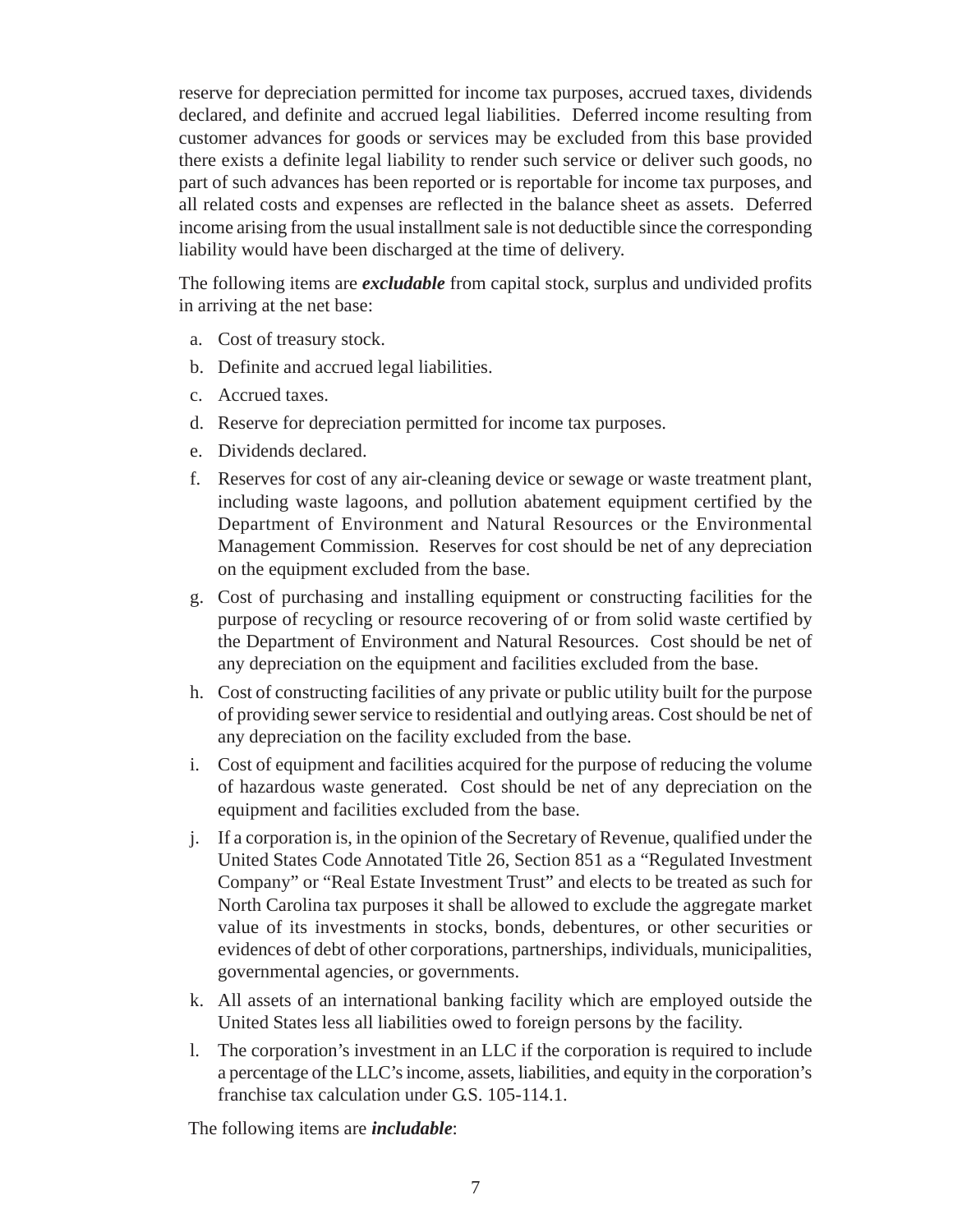- a. Capital stock subscribed
- b. Appraisal surplus.
- c. Reserve for bad debts.
- d. Deferred income (except as explained above).
- e. Deferred taxes.
- f. Contingent liabilities.
- g. Inventory valuation reserves.
- h. LIFO "reserves."
- i. All other reserves and allocations: also, credit items (not exempted above) that do not represent definite and accrued legal liabilities. To be definite and accrued, the liability must be definite in amount and must be incurred prior to the end of the taxable year. To be definite in amount, the liability must be exactly determined, and not merely accurately estimated.
- j. Percentage of LLC income, assets, liabilities, and equity under G.S. 105-114.1. For additional information on the filing requirements for members of LLCs, see Subsection J "Corporate Members of LLCs" and Item 5, Subsection L "Corporations Conditionally or Partially Exempt" in this section.
- **4. Exclusion of Retained Earnings by Parent Corporation (17 NCAC 05B.1104)** A parent corporation may exclude any retained earnings of existing subsidiary corporations that it has capitalized or otherwise recorded on its books, through an equity method of accounting.
- **5. Investment in Subsidiary (17 NCAC 05B.1105)** No reduction of the capital stock base is allowed for the investment in a subsidiary.

## **6. Borrowed Capital Treatment (Debtor Corporation)**

Indebtedness owed to a parent, subsidiary or affiliated corporation is considered a part of the debtor corporation's capital and must be added to the debtor corporation's capital stock, surplus and undivided profits tax base.

If the creditor corporation has borrowed a part of its capital from outside sources (i.e., sources other than a parent, subsidiary or affiliated corporation), the debtor corporation may exclude a proportionate part of the debt in computing the amount to be added determined on the basis of the ratio of the creditor corporation's capital borrowed from outside sources to the creditor corporation's total assets.

Example: ABC Corporation owes \$200,000 to its parent XYZ Corporation. XYZ's capital borrowed from outside sources is \$75,000 and its assets total \$300,000.

| Indebtedness owed to XYZ Corporation               |                              | \$200,000 |
|----------------------------------------------------|------------------------------|-----------|
| Less proportionate part:<br>XYZ's borrowed capital | \$75,000                     |           |
| XYZ's total assets                                 | $$300,000 \times $200,000 =$ | 50,000    |
| Net amount to be <i>added</i> by ABC Corporation   |                              | \$150,000 |

XYZ Corporation is *entitled to deduct* \$150,000, the net amount added by ABC Corporation, from its capital stock, surplus and undivided profits.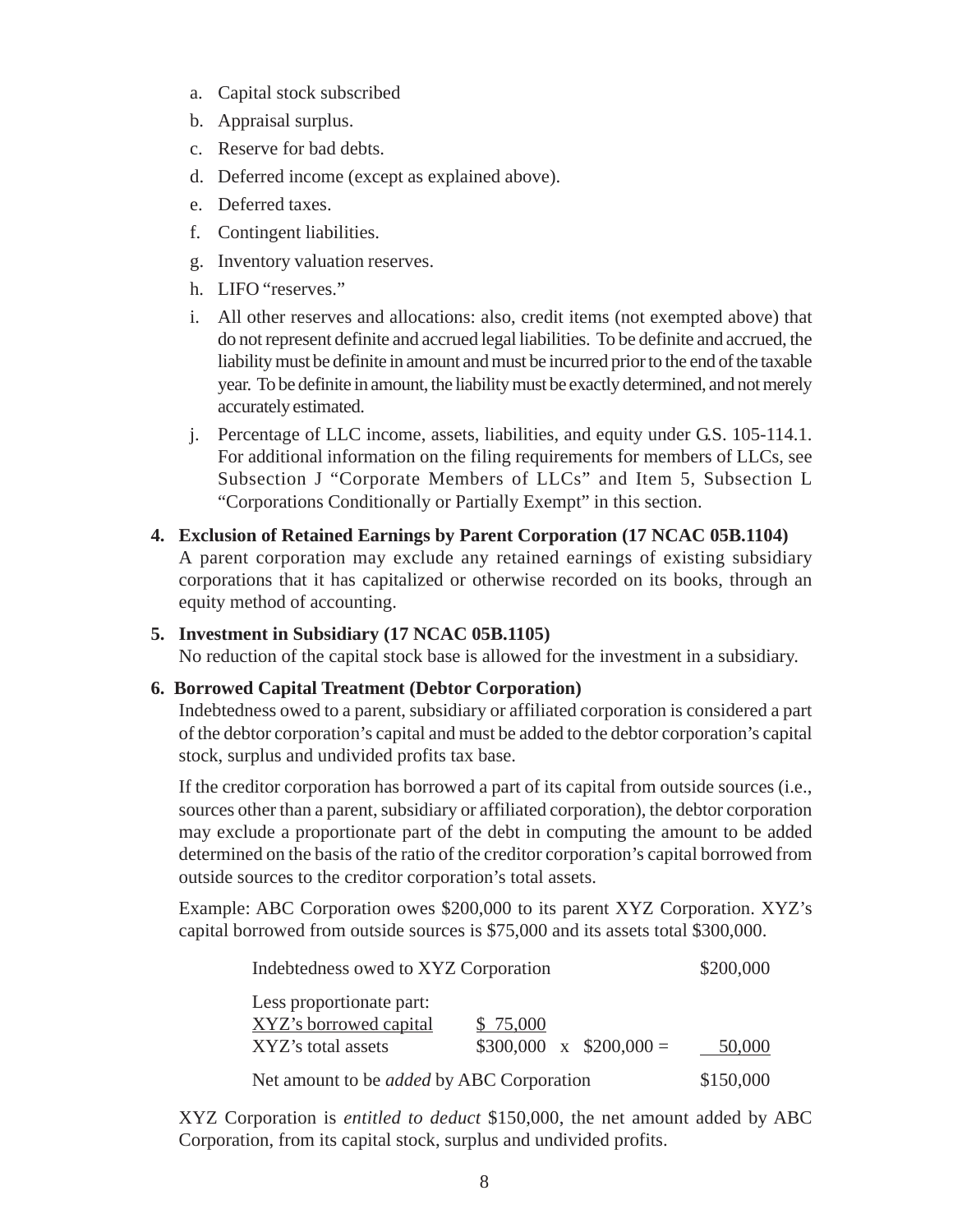## <span id="page-13-0"></span>**7. Borrowed Capital Treatment (Creditor Corporation)**

The creditor corporation, if subject to the tax, can deduct the amount of indebtedness owed to it by a parent, subsidiary or affiliated corporation to the extent that such indebtedness has been added by the debtor organization. If the corporations have different income years, the creditor corporation shall deduct the amount of indebtedness added back by the parent, subsidiary, or affiliate on the return immediately preceding that of the creditor.

#### **8. Exclusion Provision Limited to Indebtedness Owed (17 NCAC 05B.1108)**

The exclusion permitted the debtor corporation and the deduction permitted the creditor corporation are applicable only to indebtedness owed to or due from a parent, subsidiary or affiliated corporation. These provisions do not apply where the indebtedness in merely endorsed or guaranteed.

#### **9. Equity Capital Not Deductible (17 NCAC 05B.1109)**

The equity capital of a wholly owned subsidiary does not represent "indebtedness" owed to a parent corporation which the parent is entitled to deduct from its franchise tax base.

#### **10. Reciprocal Indebtedness Between Affiliates (17 NCAC 05B.1110)**

A corporation which owes indebtedness to a parent, subsidiary or affiliated corporation and at the same time is owed indebtedness by the same parent, subsidiary or affiliated corporation may net the payable and receivable for purposes of the indebtedness computation. If the indebtedness is owed to one corporation and the receivable is due from another corporation, each amount must be treated separately.

#### **11. Indebtedness Defined**

The term "indebtedness" as used under G.S. 105-122(b) includes all loans, credits, goods, supplies or other capital of whatever nature furnished by a parent, subsidiary or affiliated corporation. The terms "parent," "subsidiary" and "affiliate" have the meanings specified in General Statutes Section 105-130.6.

#### **12. Borrowed Capital Defined**

The term "borrowed capital" as used under G.S. 105-122(b) includes all loans, credits, goods, supplies, or other capital of whatsoever nature furnished by a source other than a parent, subsidiary or affiliated corporation.

#### **13. Creditor Corporation Defined**

The creditor corporation is considered to be the parent, subsidiary, or affiliated corporation to which the indebtedness is directly owed.

#### **14. Cash Basis Corporations (17 NCAC 05B.1115)**

Corporations using the cash basis method of accounting for income tax purposes may not compute the capital stock, surplus and undivided profits base by this method. Assets and liabilities must be accrued and reported for franchise tax purposes.

#### **G. Multistate Corporations (G.S. 105-122(c))**

#### **1. Apportionment Formula**

Every corporation permitted to apportion its net income for income tax purposes under the provisions of G.S. 105-130.4 must apportion its capital stock, surplus and undivided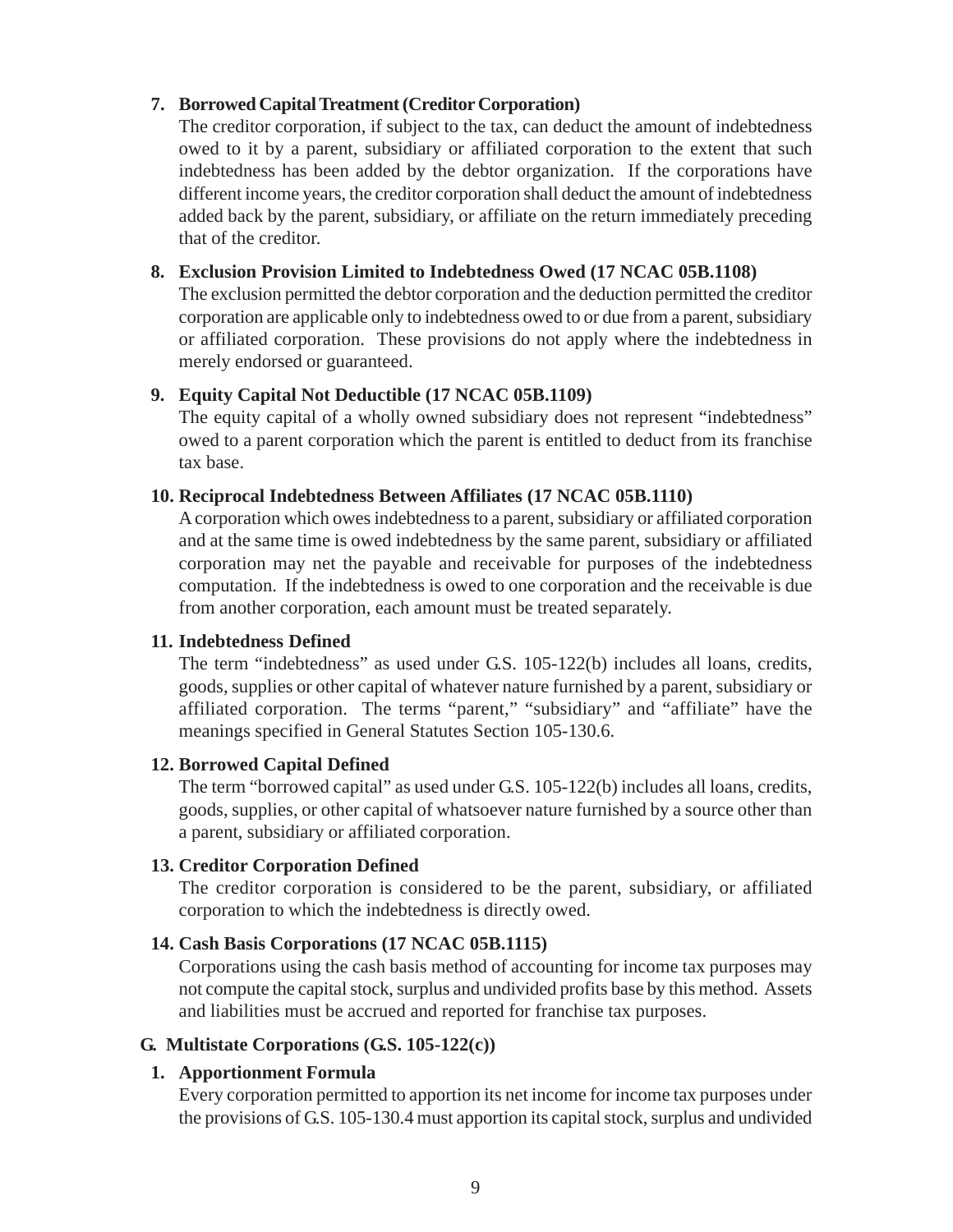<span id="page-14-0"></span>profits for franchise tax purposes through use of the same fraction computed for apportionment of its apportionable income under G.S. 105-130.4. A corporation that is subject to the general business franchise tax, but exempt from income tax, must apportion its capital stock, surplus and undivided profits by using the apportionment factor it would have used had it been subject to the income tax. Adjustments in the method of apportionment authorized by the Tax Review Board for apportionment of net income do not apply automatically to apportionment of capital stock, surplus and undivided profits. Unless the Board specifically authorizes a modified method of allocation for franchise tax purposes, the statutory formula must be used.

#### **2. Alternate Apportionment Formula**

If any corporation believes that the statutory apportionment formula allocates more of its capital stock, surplus and undivided profits to North Carolina than is reasonably attributable to its business in this State, it may petition the Tax Review Board for permission to use an adjusted formula which it believes would more properly allocate its capital stock, surplus and undivided profits to North Carolina. The petition must be filed with the Board not later than 90 days after the regular or extended due date of the tax return. Taxpayers should address all correspondence in connection with such petitions to the Secretary of the Tax Review Board, Department of Revenue, 501 North Wilmington Street, Raleigh, North Carolina 27604.

#### **H. Investment in Tangible Properties in North Carolina Base (G.S. 105-122(d))**

#### **1. Basis For the Investment Base**

This base includes the original purchase price plus additions and improvements and less reserve for depreciation permitted for income tax purposes of all tangible property, including real estate located in North Carolina at the end of the income year immediately preceding the due date of the return.

#### **2. What is Includable in the Investment Base (17 NCAC 05B.1302)**

Include all tangible assets located in North Carolina at original purchase price less reserve for depreciation permitted for income tax purposes. In addition to the types of property listed in the schedule, include all other tangible property owned such as supplies and tools. Typical items of tangible property would include: inventory (valued at actual cost or by method consistent with the actual flow of goods), consigned inventories to be included by consignor, machinery and equipment, furniture and fixtures, containers, tools and supplies, land, buildings, leasehold improvements, and all other tangible assets.

#### **3. Treatment of Construction in Progress (17 NCAC 05B.1303)**

Construction in progress is excluded from this base only if such property is not owned by the corporation filing the return.

## **4. Indebtedness Deduction**

A deduction from the tangible property base is allowed for existing indebtedness incurred in the purchase or permanent improvement of real estate. The deductible amount cannot exceed the book value (cost less depreciation) of the real estate acquired or improvements made. Indebtedness incurred in the purchase of personal property is not deductible even though the funds borrowed may have been secured by a lien against real estate.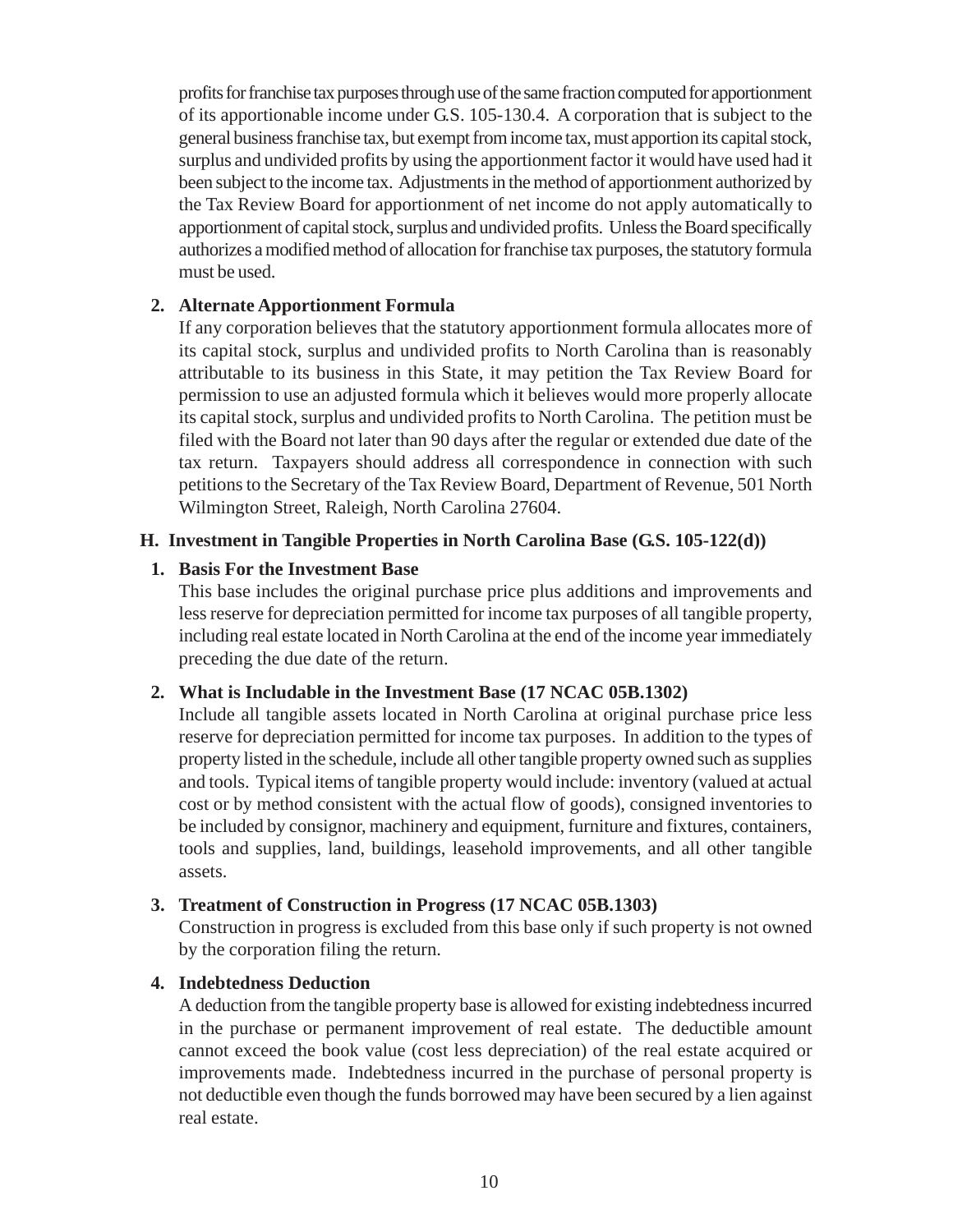Indebtedness owed to a parent, subsidiary, or affiliated corporation constitutes a part of the debtor corporation's capital and therefore, cannot be deducted from the tangible property tax base (except to the extent explained below) even though such indebtedness was incurred in the purchase or permanent improvement of real estate. The extent to which such indebtedness can be deducted is the amount of the total debt excluded by the debtor corporation from its capital stock, surplus and undivided profits tax base by application of the creditor corporation's borrowed capital ratio.

Example: ABC Corporation owes its parent, XYZ Corporation, \$300,000, which it borrowed for the purchase of real estate. XYZ's borrowed capital from non-affiliated sources is \$500,000 and its assets total \$750,000. Assuming ABC Corporation owns no other tangible property, its tangible property base would be computed as follows:

| Investment in real estate                          |           |                                       | \$300,000 |
|----------------------------------------------------|-----------|---------------------------------------|-----------|
| Deductible indebtedness:<br>XYZ's borrowed capital | \$500,000 |                                       |           |
| XYZ'S total assets                                 |           | $$750,000 \times $300,000 = $200,000$ |           |
| Net tangible property base                         |           |                                       | \$100,000 |

When real estate and personal property are acquired at a lump sum price and the specific amount of indebtedness applicable to each type of property cannot be determined, the deductible amount is the proportion of the total amount that the cost assigned to the real estate bears to the total cost of the properties.

Example: ABC Corporation, which operates on a calendar-year basis, purchased an entire plant for \$1,000,000, paying \$100,000 down and giving a mortgage for the balance. Costs were allocated to specific assets as follows:

| Land                                  | 50,000      |
|---------------------------------------|-------------|
| <b>Building</b>                       | 300,000     |
| Machinery and other personal property | 650,000     |
| Total purchase price                  | \$1,000,000 |

As of December 31, 2004 the balance owed on the mortgage was \$850,000. The amount of indebtedness deductible from total investment in tangible properties on the return due on March 15, 2005 would be computed as follows:

> Total cost of land and building \$ 350,000 Total cost of plant  $$1,000,000 \times $850,000 = $297,500$

No interest accrued on the mortgage would be deductible or used in the computation.

#### **5. Refinancing of a Loan (17 NCAC 05B.1306)**

When an existing loan incurred in the purchase or improvement of real estate is refinanced and additional funds are secured and spent for purposes other than the purchase or improvement of real estate, the deductible portion of the new loan is determined on the basis of the unpaid balance of the old loan to the total of the new loan.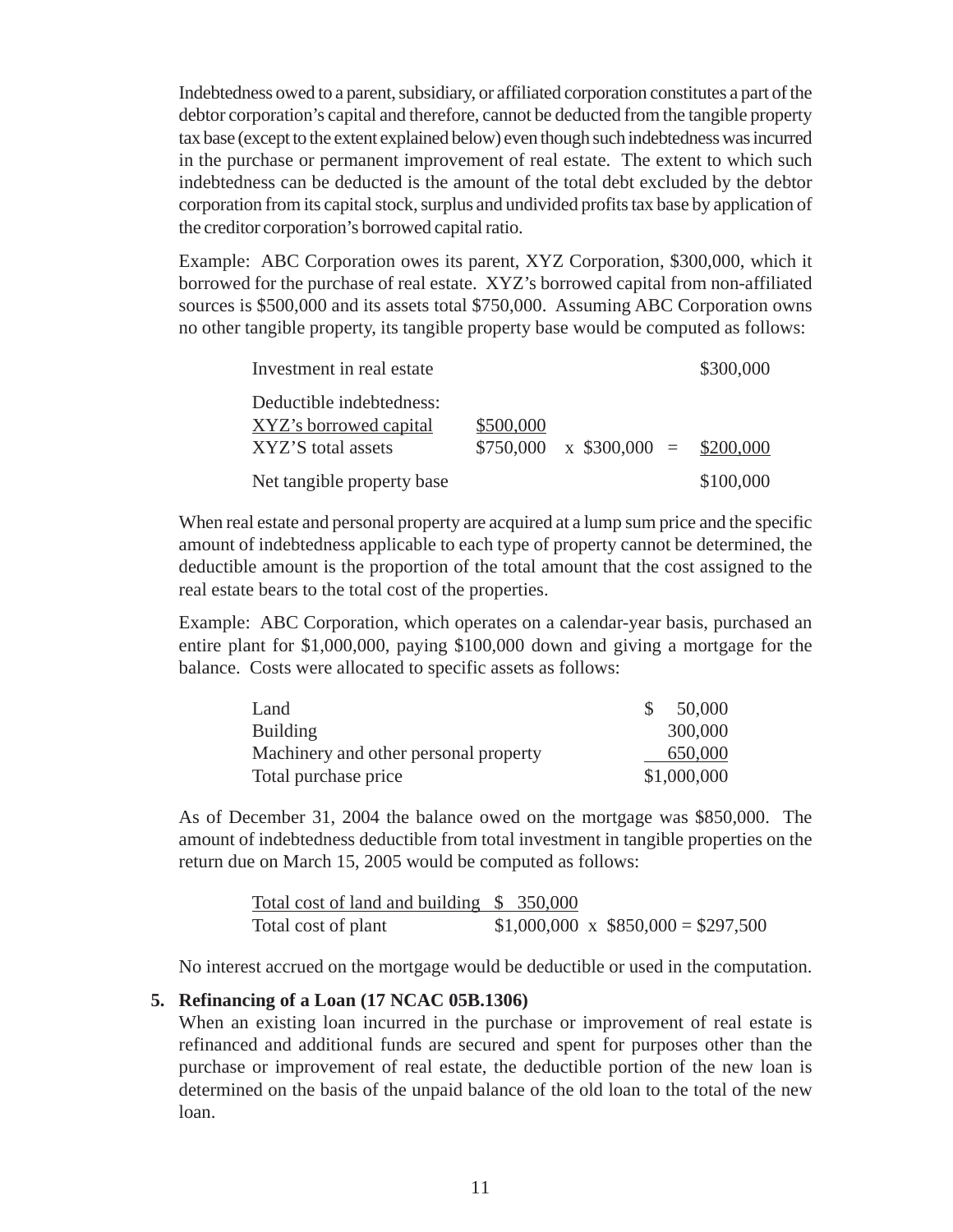<span id="page-16-0"></span>Example: A corporation operating on a March 31 fiscal year purchased land and a building several years ago and incurred a mortgage of \$50,000. The balance of this mortgage at December 31, 2004 was \$30,000. At that time the mortgage was refinanced and the new loan was \$40,000. The additional \$10,000 was used to buy machinery and for working capital. At March 31, 2005 (end of fiscal year), the mortgage was \$39,000.

| Unpaid balance of original loan | \$30,000                           |
|---------------------------------|------------------------------------|
| Total balance of new loan       | $$40,000 \times $39,000 = $29,250$ |

### **6. Pollution Abatement Facilities**

A deduction from the tangible property base is provided for the cost of any air-cleaning device, or sewage or waste treatment plant, including waste lagoons, and pollution abatement equipment certified by the Department of Environment and Natural Resources or the Environmental Management Commission. Cost should be net of any depreciation on the equipment excluded from the base.

## **7. Qualifying Recycling, Sewer Service, and Hazardous Waste Facilities**

A deduction from the tangible property base is provided for the cost of installing equipment or constructing facilities for the purpose of recycling or resource recovering of or from solid waste certified by the Department of Environment and Natural Resources.

Deductions are also provided for the cost of constructing facilities of any private or public utility built for the purpose of providing sewer service to residential and outlying areas and the cost of equipment and facilities acquired for the purpose of reducing the volume of hazardous waste generated.

For purposes of this section, cost should be net of any depreciation on the equipment or facilities excluded from the tangible property base.

## **8. Determination of Inclusion Based on Depreciation Deduction (17 NCAC 05B.1309)** When two or more corporations are in doubt as to which should include property, including leased property, in the investment in tangible property base, such property shall be included by the corporation allowed depreciation under the Federal Code.

#### **9. Holding Company**

There is no limitation on the franchise tax payable by a holding company on its investment in tangible property tax base.

## **I. Appraised Valuation of Tangible Property Base (G.S. 105-122(d))**

#### **1. Basis For Tangible Property**

Tangible property values for this base are computed on fifty-five percent (55%) of the appraised value of all property listed for county ad valorem tax in North Carolina as of January 1 of the calendar year next preceding the due date of the return.

Note: Also included in the appraised value of property for county ad valorem tax is the appraised value of all vehicles for which the county tax assessor has issued a billing during the income year.

#### **2. Holding Company**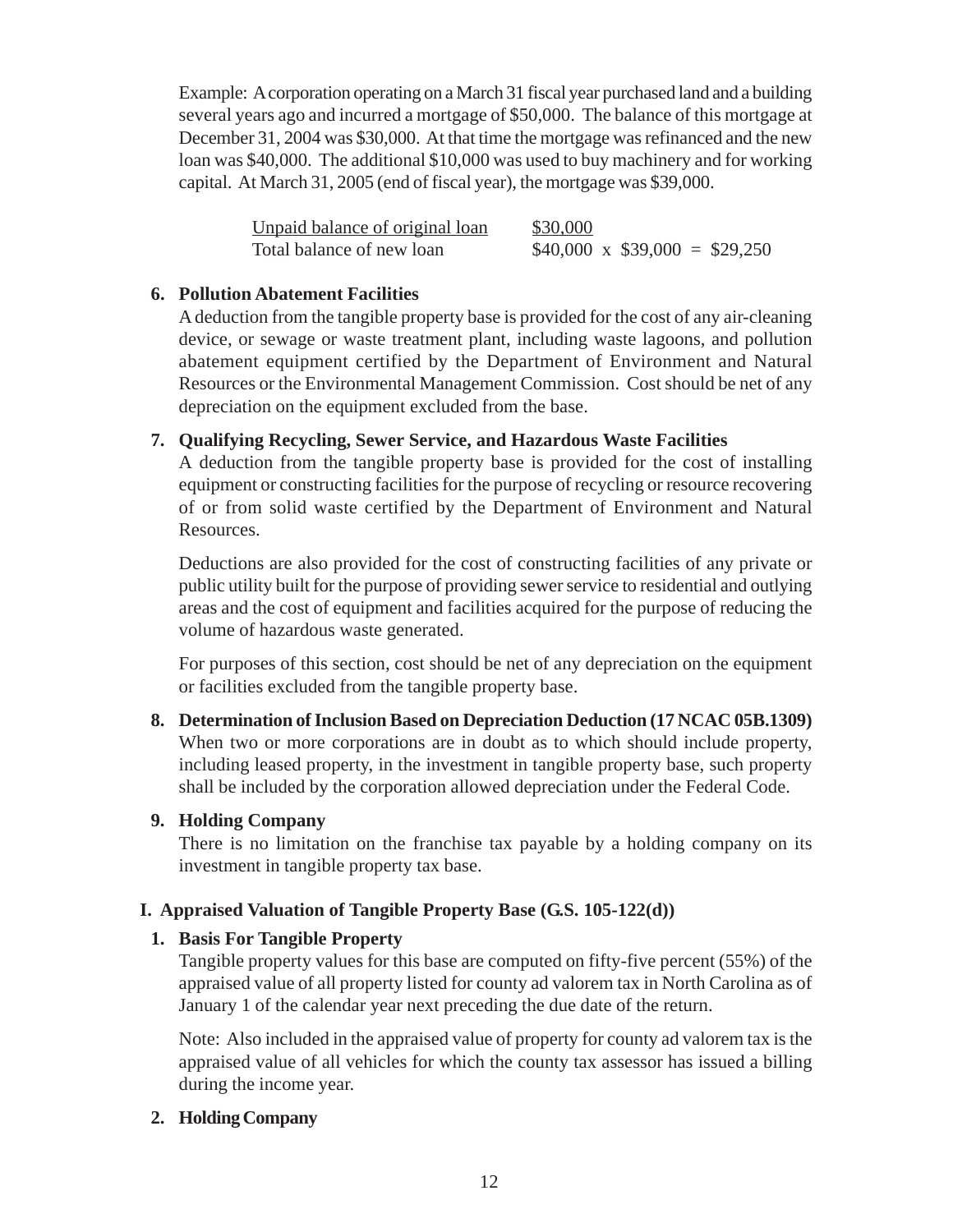<span id="page-17-0"></span>There is no limitation on the franchise tax payable by a holding company on its appraised valuation of property tax base.

## **3. Investment Base Property Included (17 NCAC 05B.1406)**

A corporation including property in the investment in tangible property base shall also include the value of this property in the appraised valuation base.

## **J. Corporate Members of LLCs (G.S. 105-114.1)**

Effective January 1, 2002, a corporation that is a member of a limited liability company (LLC) and is entitled to receive at least seventy percent (70%) of the LLC's assets upon dissolution is required to include a percentage of the LLC's income, assets, liabilities, and equity in the corporation's franchise tax calculation. In that case, the corporation's investment in the LLC is not included in the calculation of the corporation's capital stock, surplus and undivided profits base.

Effective January 1, 2003, if a corporation or affiliated group of corporations owns, directly or constructively, seventy percent (70%) or more of the capital interests in an LLC, the corporation or group of corporations must include the same percentage of the LLC's assets in its three franchise tax bases. The attribution to the three bases is equal to the same percentage of (1) the LLC's capital stock, surplus and undivided profits, (2) fifty-five (55%) of the LLC's appraised ad valorem tax value of property, and (3) the LLC's actual investment in tangible property in this State.

Exception – if the total book value of the LLC's assets never exceeds one hundred fifty thousand dollars (\$150,000) during its taxable year, no attribution is required.

Effective January 1, 2005, the ownership percentage that requires an attribution of the LLC's assets is reduced from seventy percent (70%) to fifty percent (50%).

When a partnership, trust, LLC, or other entity is placed between a corporation and an LLC, ownership of the capital interests in an LLC is determined under the constructive ownership rules for partnerships, estates, and trusts in IRC §318(a)(2)(A) and (B), modified as follows:

- The term "capital interest" is substituted for "stock" where that term appears in the referenced Code section.
- An LLC and any non-corporate entity other than a partnership, estate or trust is treated as a partnership.
- The operating rule of section  $318(a)(5)$  applies without regard to section  $318(a)(5)(C)$ .

Example: A partnership owns one hundred percent (100%) of the capital interests of an LLC. Corporation A is a fifty percent (50%) owner of the partnership. Corporation A constructively owns fifty percent (50%) of the capital interest in the LLC.

The members of an affiliated group must determine the percentage of the LLC's assets to be included in each member's franchise tax bases. If all members of the group are doing business in North Carolina, then the percentage of the LLC's assets included by each member in its franchise tax bases is equal to the member's percentage ownership in the LLC. If some of the members of the group are not doing business in North Carolina, then the percentage of the LLC's assets owned by the group are allocated among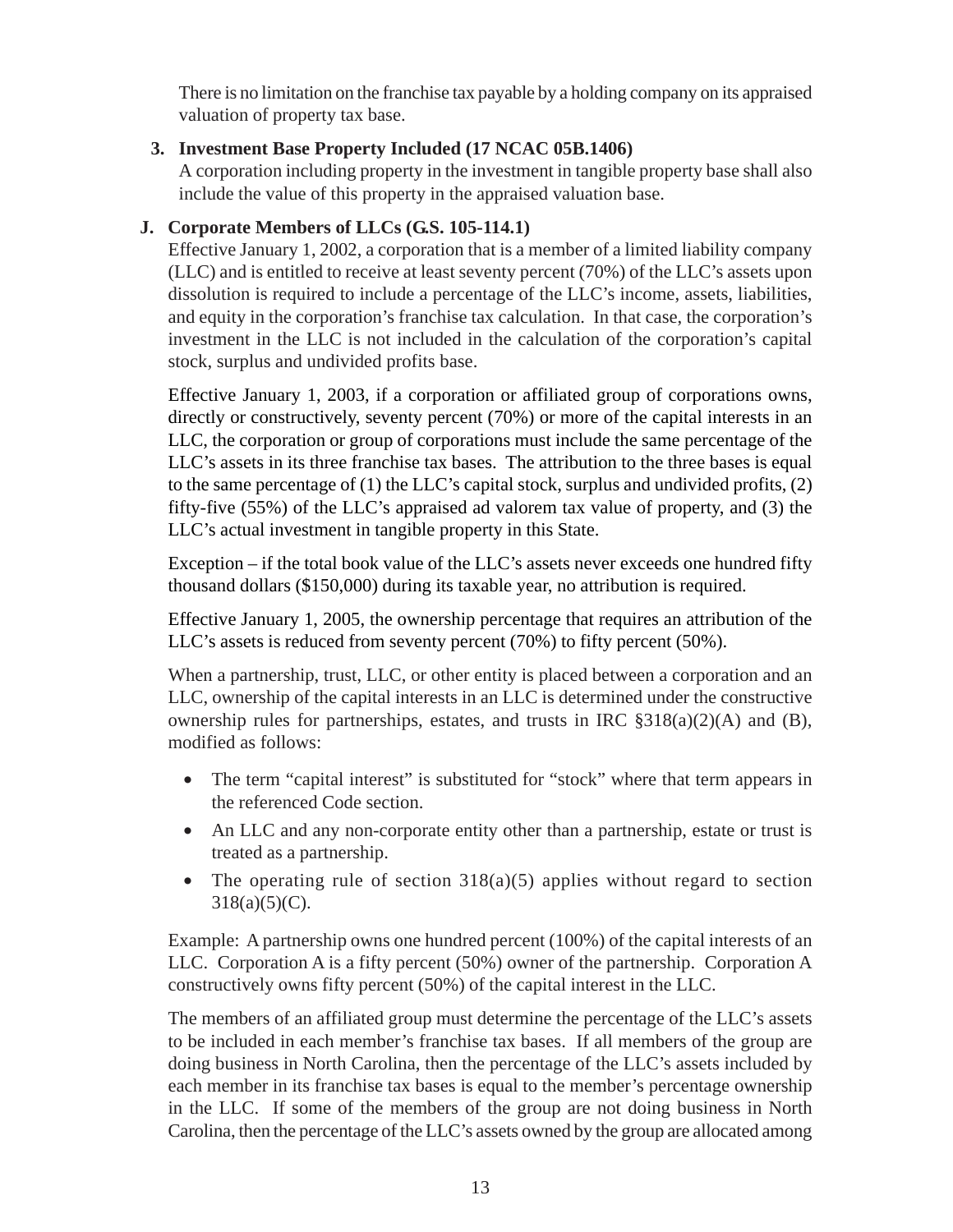<span id="page-18-0"></span>the members that are doing business in North Carolina. The percentage attributed to each member doing business in North Carolina is determined by multiplying the percentage of the LLC owned by the entire group by a fraction. The numerator of the fraction is the percentage of the LLC owned by the member and the denominator is the total percentage of the LLC owned by all members doing business in North Carolina.

Example: An affiliated group of corporations own one hundred percent (100%) of the capital interests in an LLC. The group consists of three corporations. Corporation A is doing business in North Carolina and owns fifty percent (50%) of the LLC. Corporation B is doing business in North Carolina and owns ten percent (10%) of the LLC. Corporation C is not doing business in North Carolina and owns forty percent (40%) of the LLC. The percentage of the LLC's assets required to be included in Corporation A's and Corporation B's franchise tax bases is determined as follows:

> Corporation A:  $100\%$  X  $50\% \div (50\% + 10\%) = 83.33\%$ Corporation B:  $100\% \times 10\% \div (50\% + 10\%) = 16.67\%$

A corporation that is required to include a percentage of the LLC's assets in its franchise tax bases may exclude its investment in the LLC from its computation of the capital stock base.

Shifting assets back and forth between a corporation and an LLC to avoid franchise tax is prohibited. Ownership of the capital interests in an LLC is determined as of the last day of the LLC's taxable year. The attribution of the LLC's assets and the exclusion of the corporation's investment in the LLC are made to the corporation's next following franchise tax return. However, if the corporation and LLC engage in a pattern of transferring assets between them so that each did not own the assets on the last day of its taxable year, the ownership of the capital interest in the LLC must be determined as of the last day of the corporation's taxable year.

Any taxpayer who, because of fraud with intent to evade tax, underpays the tax under this Article (G.S. 105 Article 3) is guilty of a Class H felony in accordance with G.S. 105-236(7). For additional information on the filing requirements for members of LLCs, see Item 5, Subsection M "Corporations Conditionally or Partially Exempt" in this section.

## **K. Change of Income Year (G.S. 105-122(e))**

## **1. Computation of Tax (17 NCAC 05B.1501)**

A change in income year automatically establishes a new franchise year. A combined franchise and income tax return is required for the short income period. Credit is permitted on such return against the franchise tax to the extent that the new franchise year overlaps the old year.

Example: A corporation changes its income year from a calendar year to one ending July 31. A combined franchise and income return is required for the short period January 1, 2005 through July 31, 2005 (7 months). Franchise tax paid on the 2004 return applicable to the calendar year 2005 was \$242.88. Franchise tax on the short period would be applicable to the year August 1, 2005 through July 31, 2006, and would be computed as follows: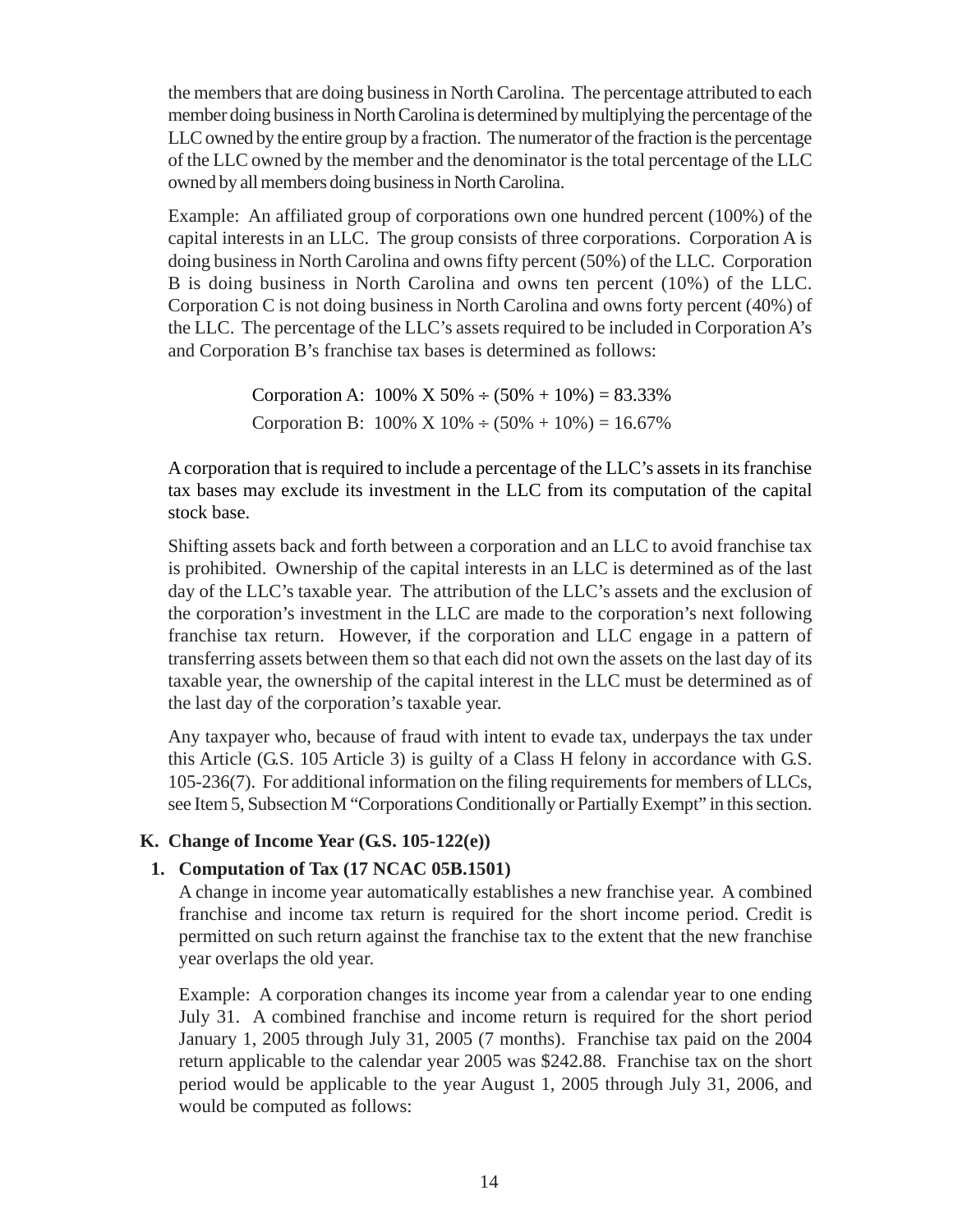| Total tax due per return                                                   | \$268.00 |
|----------------------------------------------------------------------------|----------|
| Less credit for portion of prior year's tax:                               |          |
| Total tax paid on 2004 return                                              | \$242.88 |
| Less amount applicable to short period $(7/12 \text{ of } $242.88)$ 141.68 |          |
| Amount applicable beyond short period                                      | 101.20   |
| Net franchise tax due on short period return                               | \$166.80 |

G.S. 105-129.5(b) applies in computing the net franchise tax due for the short period. The statutorily computed tax is reduced by current installments and carryforwards of available tax credits, subject to the 50% limitation, before calculating the amount applicable to the short period and the amount applicable beyond the short period.

## **2. Computation of Tax When Merger is Involved (17 NCAC 05B.1502)**

Often when two corporations merge, a question arises concerning which corporation is liable for the franchise tax. If the merger is effective at any time after the close of the submerged corporation's year-end, then the submerged corporation is liable for the tax. If the merger is effective at any time prior to the close of the submerged corporation's year-end, then the surviving corporation is liable for the tax.

Since franchise tax is paid prospectively, a special computation is sometimes required to prevent a duplication of tax when two or more corporations with different income years merge or otherwise transfer the entire assets from one corporation to the other. The following example illustrates the conditions under which this occurs.

Example: ABC Corporation, whose income year ends July 31, merged into XYZ Corporation, whose income year is the calendar year. The merger occurred on October 31, 2005. ABC filed a combination franchise and income tax return for the year ended July 31, 2005 and paid franchise tax of \$600 applicable to the ensuing year ending July 31, 2006. XYZ filed a combination franchise and income tax return for the calendar year 2006 and paid franchise tax of \$700 applicable to the ensuing calendar year 2007. The assets reflected in ABC's tax base were also reflected in XYZ's tax base since they had been transferred to XYZ in the merger, and therefore, were on its books as of the end of its income year, December 31, 2006. The year to which ABC's payment applied overlapped the year to which XYZ's payment applied by seven months (January 1, 2007 through July 31, 2007) and reflected a duplication of tax to that extent.

When the conditions illustrated in the above example exist, where, the acquiring corporation acquired the entire assets of the disposing corporation, the acquiring and disposing corporations had different income years, the date of merger or transfer was after the end of the disposing corporation's income year next preceding such transfer but before the beginning of the surviving corporation's income year next following such transfers, and the disposing corporation had paid franchise tax applicable to its income year in which the transfer occurred, the acquiring corporation may compute its franchise tax on its franchise and income tax return for the income year in which the transfer occurred as shown in the following example: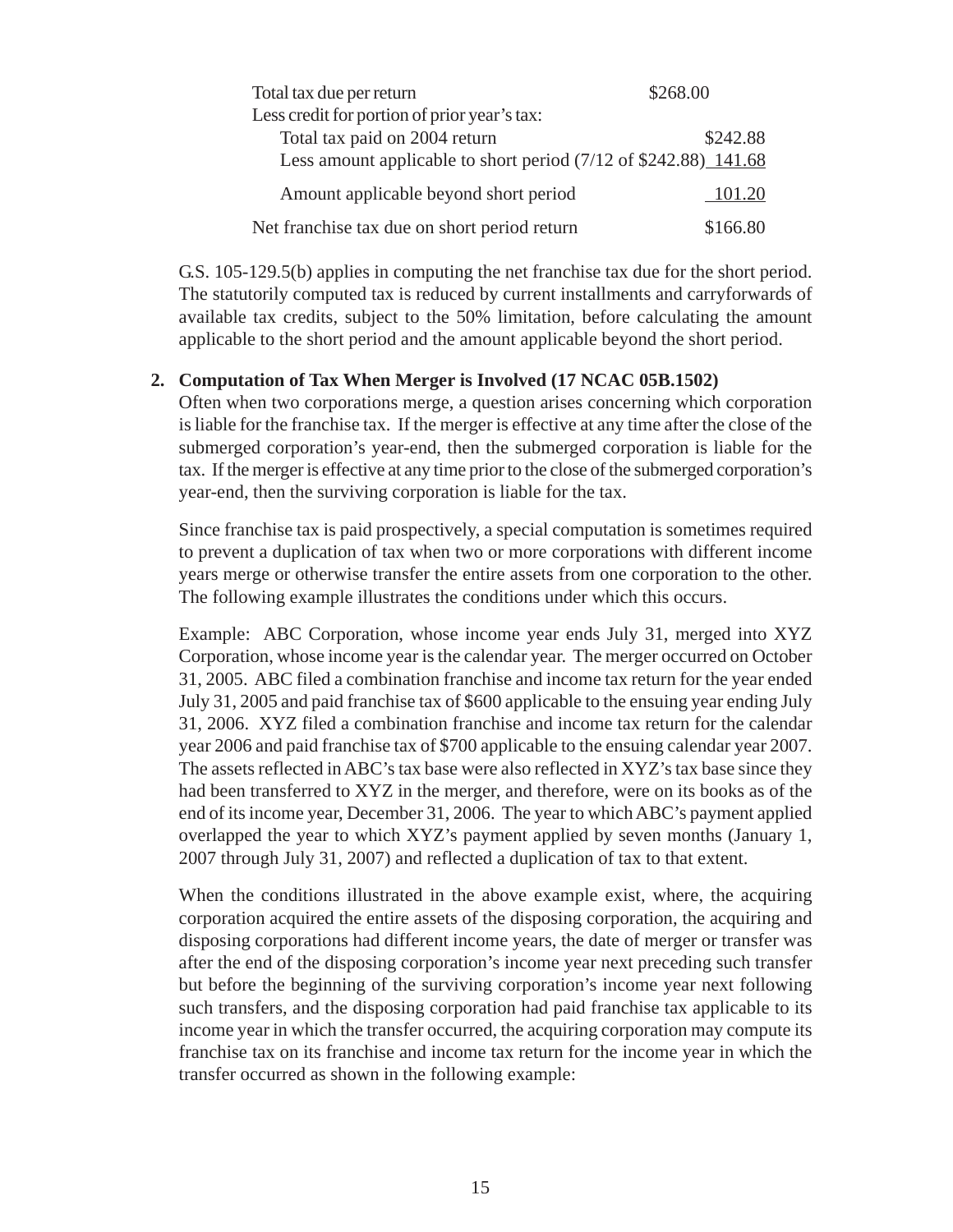<span id="page-20-0"></span>

| Franchise tax per surviving corporation's return for<br>income year in which transfer occurred                    |                      |  | \$700              |
|-------------------------------------------------------------------------------------------------------------------|----------------------|--|--------------------|
| Less:<br>Franchise tax paid by submerged corporation per return<br>for income year immediately preceding transfer |                      |  | \$600              |
| Number of months between the ending dates<br>on the above returns<br>Number of months in year                     | $\overline{5}$<br>12 |  | $x \, \$600 = 250$ |
| Amount pertaining to overlapping months                                                                           |                      |  | \$350              |
| Net franchise tax due                                                                                             |                      |  |                    |

## **L. Corporations Conditionally or Partially Exempt (G.S. 105-122, G.S. 105-125)**

#### **1. Non-Profit Organizations**

The following organizations and any other organization exempt from federal income tax under the Code referred to under G.S. 105-130.3 are exempt from franchise tax if they are not organized for profit and if no profit inures to the benefit of any member, shareholder or other individual:

- a. Fraternal societies, orders or associations. To qualify for income tax exemption, the organization must operate under the lodge system or for the exclusive benefit of members of a fraternity that is operating under the lodge system, and provide life, sick, accident or other benefits to the members or their dependents.
- b. Corporations organized or trusts created for religious, charitable, scientific or educational purposes, including cemetery corporations and organizations for the prevention of cruelty to children and animals.
- c. Business leagues, chambers of commerce, merchants associations and boards of trade.
- d. Civic leagues or organizations operated exclusively for the promotion of civic welfare.
- e. Clubs organized and operated exclusively for pleasure, recreation and other nonprofit purposes.
- f. Mutual hail, cyclone and fire insurance companies; mutual ditch, irrigation, canning and breeding associations; mutual or cooperative telephone companies; and like organizations of a purely local character which derive their entire income from assessments, dues or fees collected from members for the sole purpose of meeting expenses.
- g. Farmer's marketing associations operating as sales agents to market the products of members or other farmers, and to return to them the proceeds, less the necessary selling expenses, on the basis of the quantity of product furnished by them.
- h. Pension, profit-sharing, stock bonus and annuity trusts established by employers for the purpose of distributing both the principal and income thereof exclusively to eligible employees or the beneficiaries of such employees. There must be no discrimination in favor of any particular employee. The interest of individual employees must be irrevocable and nonforfeitable to the extent of contributions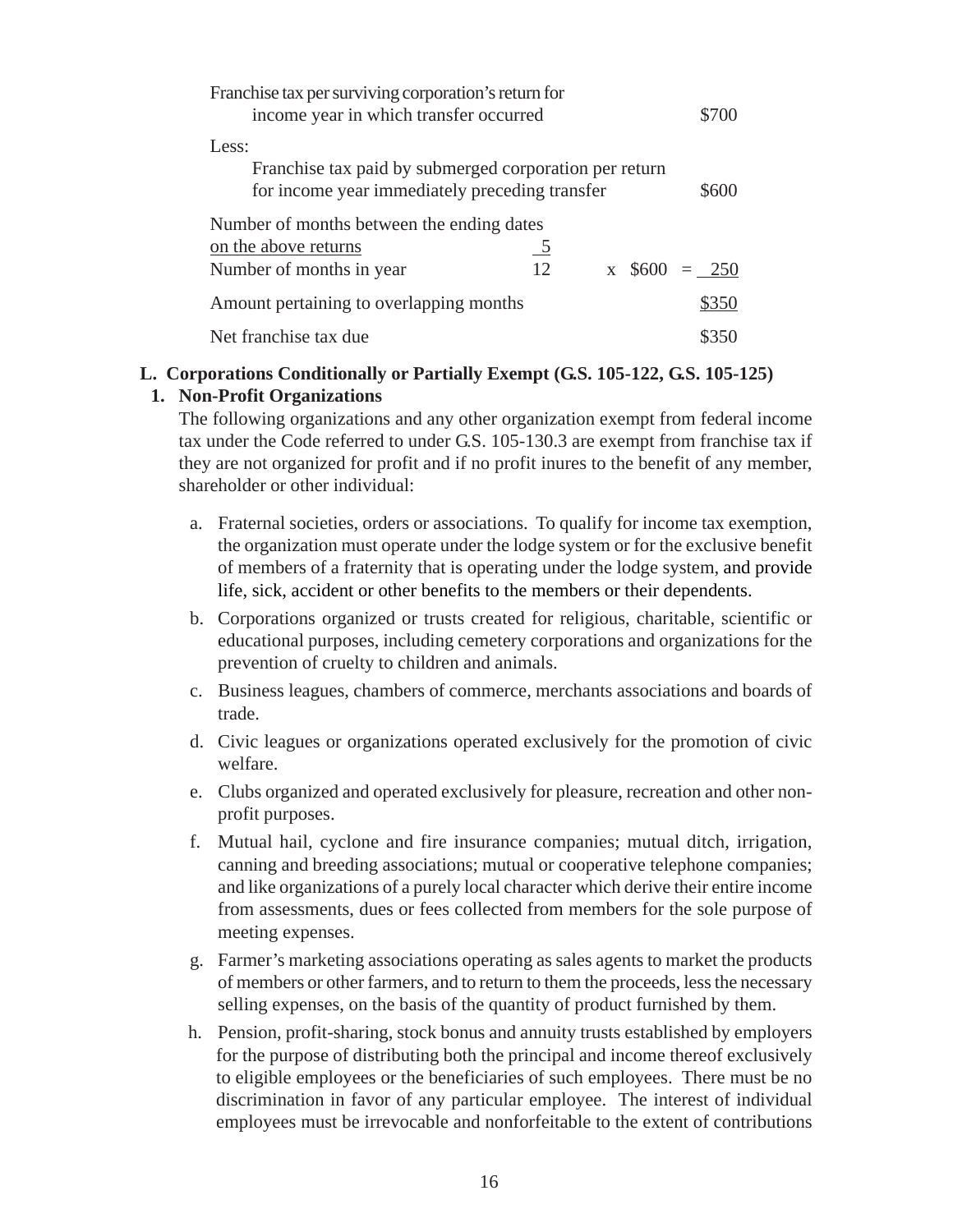by such employees. Exemption of a trust under the Federal income tax law is a prima facie basis for granting exemption from North Carolina franchise and income taxation.

- i. Condominium associations, homeowner associations or cooperative housing corporations not organized for profit.
- j. Cooperative or mutual associations formed under Section 54-124 of the General Statutes to conduct agricultural business on the mutual plan, and marketing associations formed under Section 54-129 of the General Statutes, are exempt from franchise tax.

### **2. Corporations Fully Exempt**

These corporations qualify for the full franchise tax exemption:

- Insurance companies subject to the tax on gross premiums are exempt from the general business franchise tax.
- Telephone membership corporations organized under Chapter 117 of the General Statutes of North Carolina are exempt from the general business franchise tax. Electric membership corporations are, however, subject to franchise taxes.

#### **3. Regulated Investment Companies and Real Estate Investment Trusts**

These are organizations or trusts which qualify under the United States Code as a "regulated investment company" or "real estate investment trust" and file an election to be treated as such with the Revenue Department.

They are required to pay franchise tax; however, in determining their "capital stock, surplus, and undivided profits base" they are allowed to deduct the aggregate market value of investments in the stock, bonds, debentures, or other securities or evidences of debt of other corporations, partnerships, individuals, municipalities, governmental agencies or governments.

## **4. Real Estate Mortgage Investment Conduits (REMIC)**

Organizations which qualify under the Code as Real Estate Mortgage Investments Conduits (REMIC) are exempt from franchise tax and are also exempt from income tax to the extent the REMIC is exempt from income tax under the Code.

## **5. Limited Liability Company (LLC)**

The "North Carolina Limited Liability Company Act" (Chapter 57C of the North Carolina General Statutes) permits the organization and operation of limited liability companies (LLC). An LLC is a business entity that combines the S corporation characteristic of limited liability with the flow-through features of a partnership. Limited liability companies are not subject to the franchise tax.

Each corporate member of an LLC doing business in North Carolina has nexus in North Carolina, however, not every corporate member is required to file North Carolina corporate income and franchise tax returns. The determining factors are the LLC's entity classification and each corporate member's other activities in this State.

If an LLC is treated as a partnership for federal income tax purposes, each corporate member is required to file a corporate income and franchise tax return even if there are no other activities in the State since the LLC's income, assets, and activities flow through to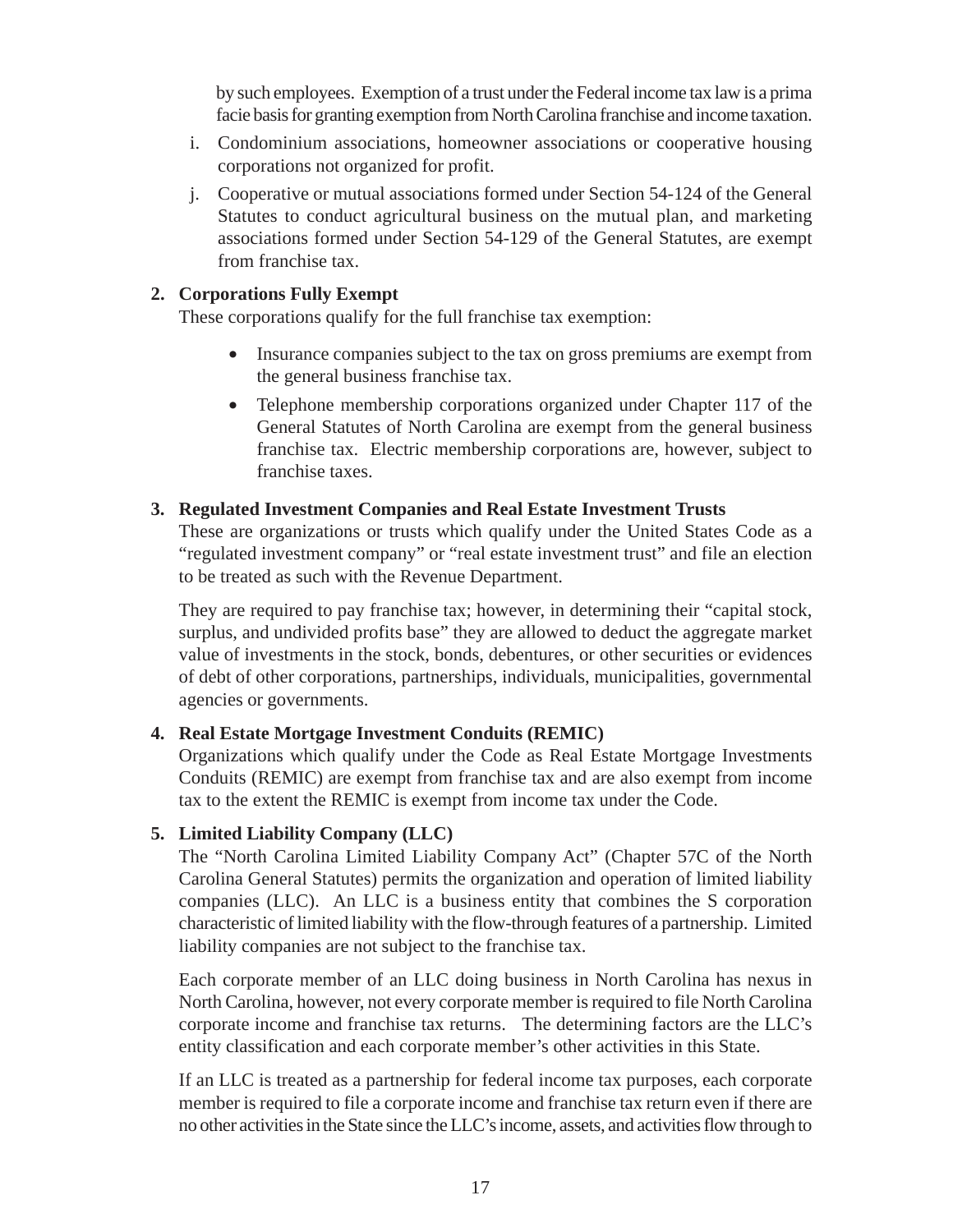the members of the LLC. The treatment of a corporate member of an LLC that is treated as a partnership is identical to the treatment of a corporation that is a partner in a partnership.

If the LLC is treated as a corporation for federal tax purposes and each corporate member's only connection to North Carolina is its ownership interest in the LLC, the corporate member(s) is not required to file a North Carolina corporate income and franchise tax return even though the corporate member(s) has nexus in North Carolina as a result of its membership in the LLC. The corporate member(s) is not required to file in this circumstance because the LLC reports its North Carolina income at the entity level and the apportionment attributes of the LLC do not flow through to the corporate member(s) as is the case when the LLC is disregarded or is treated as a partnership.

If the LLC is treated as a corporation for federal tax purposes and each corporate member has activities in this State, in addition to its ownership interest in the LLC, that make the corporate member subject to the franchise tax, the corporate member(s) is required to file a corporate income and franchise tax return.

Effective for taxes due January 1, 2002, through December 31, 2002, a corporation that is a member of an LLC and is entitled to receive at least seventy percent (70%) of the LLC's assets upon dissolution, must include the LLC's assets in the corporation's investment in tangible property franchise tax base. The member corporation's investment in the LLC is excludible from the computation of the corporation's capital stock, surplus and undivided profits base. (G.S. 105-114(c)).

Effective for any taxes due on or after January 1, 2003, the income, assets, liabilities, or equity of an LLC are attributed to a corporation or affiliated group of corporations if the corporation or affiliated group of corporations owns, directly or constructively, seventy percent (70%) or more of the LLC's assets. Constructive ownership can exist when a partnership, trust, LLC, or other entity is placed between a corporation and an LLC. In such situations, ownership of the capital interests in an LLC is determined under the constructive ownership rules for partnerships, estates, and trusts in IRC  $§318(a)(2)(A)$  and (B), modified as follows:

- The term "capital interest" is substituted for "stock" where that term appears in the referenced Code section.
- An LLC and any noncorporate entity other than a partnership, estate, or trust is treated as a partnership.
- The operating rule of section  $318(a)(5)$  applies without regard to section  $318(a)(5)(C)$ .

Effective January 1, 2005, the ownership percentage that requires an attribution of the LLC's assets is reduced from seventy percent (70%) to fifty percent (50%).

An example of the attribution calculation is included in Subsection J "Corporate Members of LLCs" in this section. The member corporation's actual investment in the LLC is excludible from the member corporation's computation of its capital stock, surplus and undivided profits base.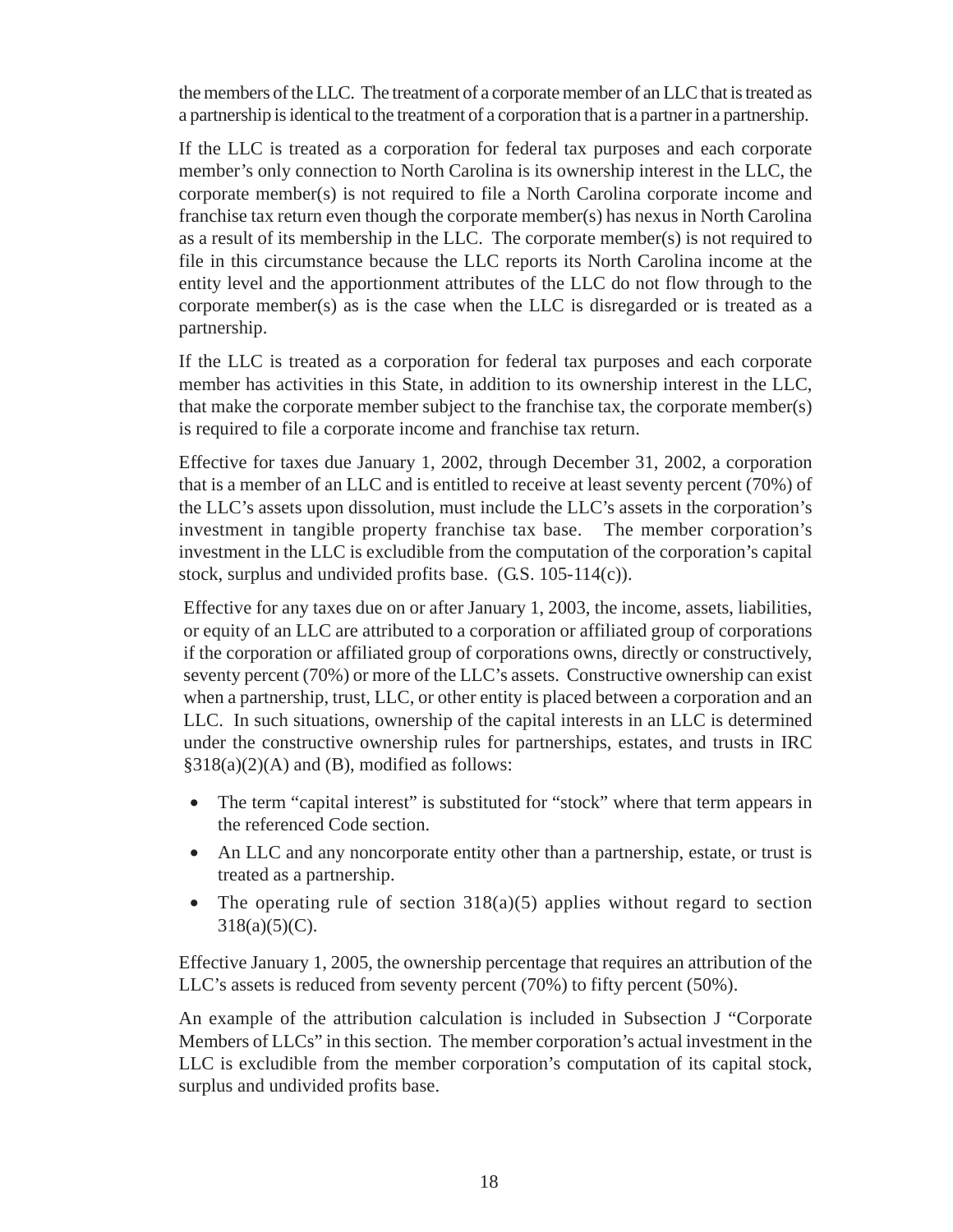## **II. CORPORATE INCOME TAX (Article 4)**

## <span id="page-23-0"></span>**A. Corporations Subject to the Tax, Tax Rate and Allocation Requirements (G.S. 105- 130.3, 105-130.4, 17 NCAC 05C.0100)**

### **1. Domestic and Foreign Corporations Required to File (17 NCAC 05C.0101)**

All domestic corporations (those chartered in North Carolina) and all foreign corporations which are doing business in North Carolina are subject to income tax and are required to file annual income tax returns, except corporations specifically exempt from the tax under G.S. 105-130.11, and S corporations exempt under G.S. 105-131.

Because of a difference between the State income tax laws and the laws under the North Carolina Business Corporation Act, a foreign corporation operating in North Carolina may be liable for income tax but, at the same time, not be required to obtain a certificate of authority to do business in North Carolina. For example, a Virginia corporation engaged in the general contracting business which obtains a single job in North Carolina to be completed within six months, would not, under the Business Corporation Act, be required to obtain a certificate of authority to do business in this State but would be subject to income tax.

Note: Even for a year in which it was inactive or did not earn any net income, a corporation must file an income tax return as a matter of record.

#### **2. "Doing Business" Defined (17 NCAC 05C.0102)**

For income tax purposes, the term "doing business" means the operation of any business enterprise or activity in North Carolina for economic gain, including, but not limited to, the following:

- a. The maintenance of an office or other place of business in North Carolina.
- b. The maintenance in North Carolina of an inventory of merchandise or material for sale, distribution or manufacture, regardless of whether kept on the premises of the taxpayer or in a public or rented warehouse.
- c. The selling or distributing of merchandise to customers in North Carolina directly from a company-owned or operated vehicle when title to the merchandise is transferred from the seller or distributor to the customer at the time of the sale or distribution.
- d. The rendering of a service to clients or customers in North Carolina by agents or employees of a foreign corporation.
- e. The owning, renting, or operating of business or income producing property in North Carolina including, but not limited to, the following:
	- Realty.
	- Tangible personal property.
	- Trademarks, trade names, franchise rights, computer programs, copyrights, patented processes, licenses.

Corporations who are partners in a partnership or joint venture operating in North Carolina are considered to be "doing business."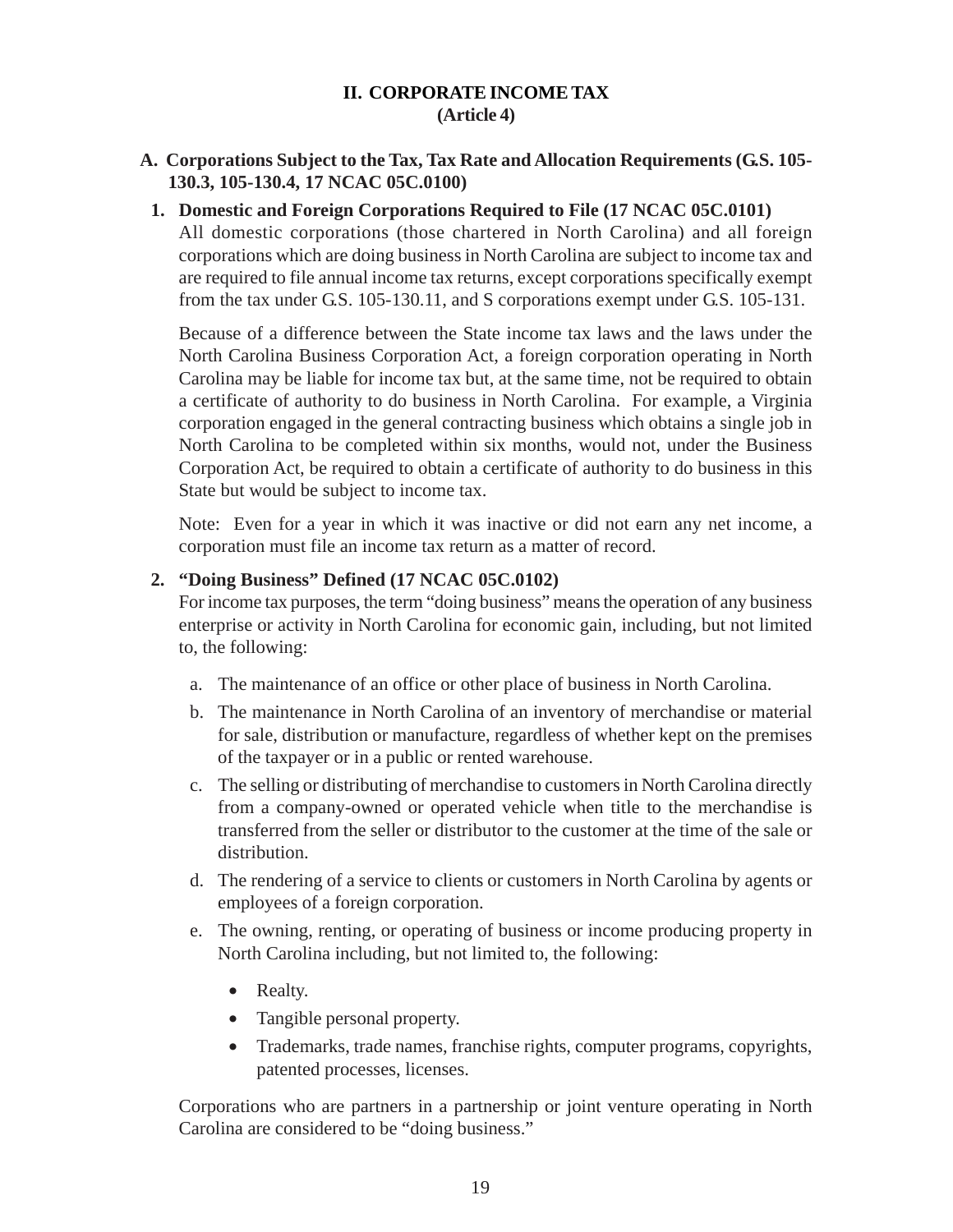"Doing business" by an interstate motor carrier is defined as the performance of any of the following business activities in North Carolina:

- The maintenance of an office in the State.
- The operation of a terminal or other place of business in the State.
- Having an employee working out of the office or terminal of another company.
- Dropping off or gathering up shipments in the State.

## **3. Corporations Operating in Interstate Commerce (17 NCAC 05C.0103)**

The fact that a foreign corporation's activities or operations in North Carolina are a part of its overall interstate business does not exempt the corporation from income tax liability. A corporation doing business in North Carolina in any of the capacities outlined in the preceding paragraph is subject to income tax even if its only operations in this State are a part of its interstate business. A foreign corporation not domesticated in North Carolina whose only activity in this State is the solicitation of sales of tangible personal property by either resident or nonresident salesmen is not required, under the Department's present policy, to file income tax returns. However, if such a corporation maintains an office or other place of business in North Carolina, or if it owns business property in this State, or meets the doing business definition, it is subject to the tax.

## **4. Tax Rate and Basis for the Tax (G.S. 105-130.3, G.S. 105-130.4)**

An income tax is levied on the net taxable income of all corporations chartered in North Carolina or doing business in North Carolina, unless they are specifically exempt from tax under G.S. 105-130.11. Net taxable income shall be the same as taxable income as defined in the Internal Revenue Code in effect for the income year for which the returns are to be filed, subject to the adjustments provided in G.S. 105-130.5.

The corporate income tax rate is 6.90%

In the case of a corporation that has business operations both within and without North Carolina, its net taxable income shall be allocated and apportioned to this State in accordance with G.S. 105-130.4.

- **5. Corporations Required to Allocate Income (G.S. 105-130.4, 17 NCAC 05C.0600)** A corporation taxable both within and without North Carolina is required to use the allocation and apportionment provisions of G.S. 105-130.4 in reporting its net income or net loss to North Carolina. For purposes of allocation and apportionment, a corporation is taxable in another state if:
	- The corporation's business activity in that state subjects it to a net income tax or a tax measured by net income, or
	- That state has jurisdiction based on the corporation's business activity in that state to subject the corporation to a tax measured by net income regardless of whether that state exercises its jurisdiction.

"Business activity" includes any activity by a corporation that would establish a taxable nexus pursuant to 15 United States Code, Section 381 (P.L. 86-272). The filing of a unitary-combined return in another state with other related corporations does not, by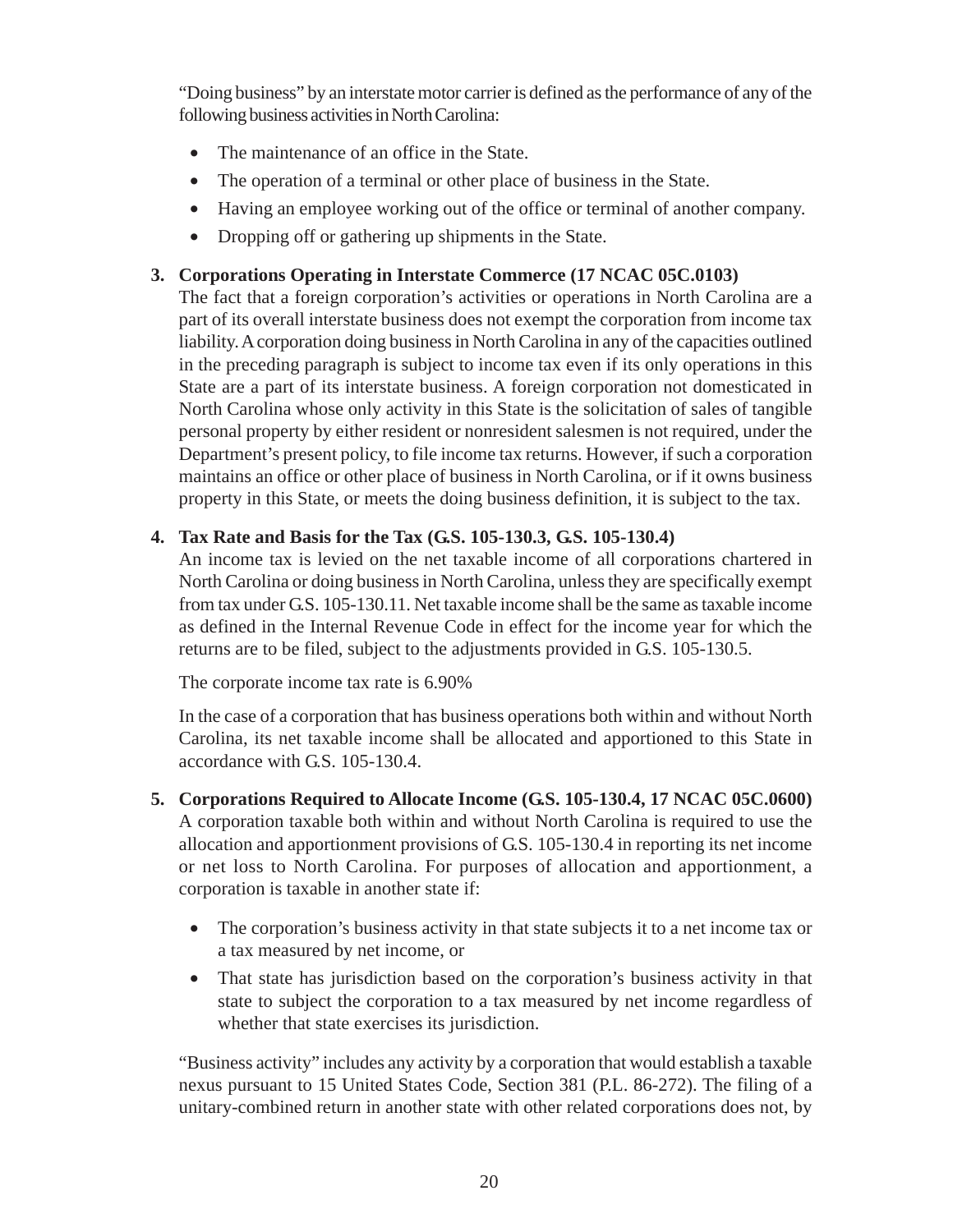<span id="page-25-0"></span>itself, constitute "business activity" for purposes of determining if a corporation subject to income tax in this state is allowed to allocate and apportion income.

## **6. When in Doubt as to Liability**

Any foreign corporation operating in North Carolina that is not certain of its tax status should promptly apply to the Department for a determination of its status. Complete detailed information as to the corporation's operations should be submitted. All correspondence concerning the matter should be addressed to Corporate Income and Franchise Tax Division, P.O. Box 871, N.C. Department of Revenue, Raleigh, N.C. 27602-0871.

To avoid the possibility of costly penalties and interest charges for delinquent filing of returns, corporations should ask for a determination of their tax status before commencing business in this State.

## **7. Tax Forms**

The corporation income tax return, Form CD-405 or Form CD-401S, is available from the Department of Revenue in Raleigh or from any of the branch offices located throughout the State. The returns and other related schedules are also available from the Department's web site at www.dornc.com.

## **B. Tax Credits**

Taxpayers are allowed various tax credits in Chapter 105 of the General Statutes. Article 3A provides credits for new and expanding businesses. Article 3B provides business and energy credits. Article 3C provides credits for recycling facilities. Article 3D provides historic rehabilitation credits. Article 3E provides low-income housing tax credits. Article 3F provides research and development tax credits. Article 3G provides tax credits for major computer manufacturing facilities. Other general credits are provided in G.S. 105-130.22 through 105-130.45. Specific information on these credits is found in the "Tax Credits" section.

## **C. Computation of Net Income (G.S. 105-130.3, G.S. 105-130.5)**

## **1. Preliminary Statement**

To compute State net income or net loss, a corporation uses its Federal taxable income as defined in the Internal Revenue Code in effect for the tax year for which the return is to be filed as a beginning point and adds thereto or deducts therefrom the items listed below.

To simplify the preparation and filing of its State income tax return, a corporation may attach a copy of its Federal income tax return and supporting schedules in lieu of completing the corresponding schedules in its State return.

## **2. Adjustments to Federal Taxable Income**

The following *additions* to Federal taxable income must be made in determining State net income:

- a. Taxes based on or measured by net income by whatever name called and excess profits taxes.
- b. Interest paid in connection with income exempt from State income taxation. (See Subject: "Attribution of Expenses to Nontaxable Income and to Nonapportionable Income and Property.")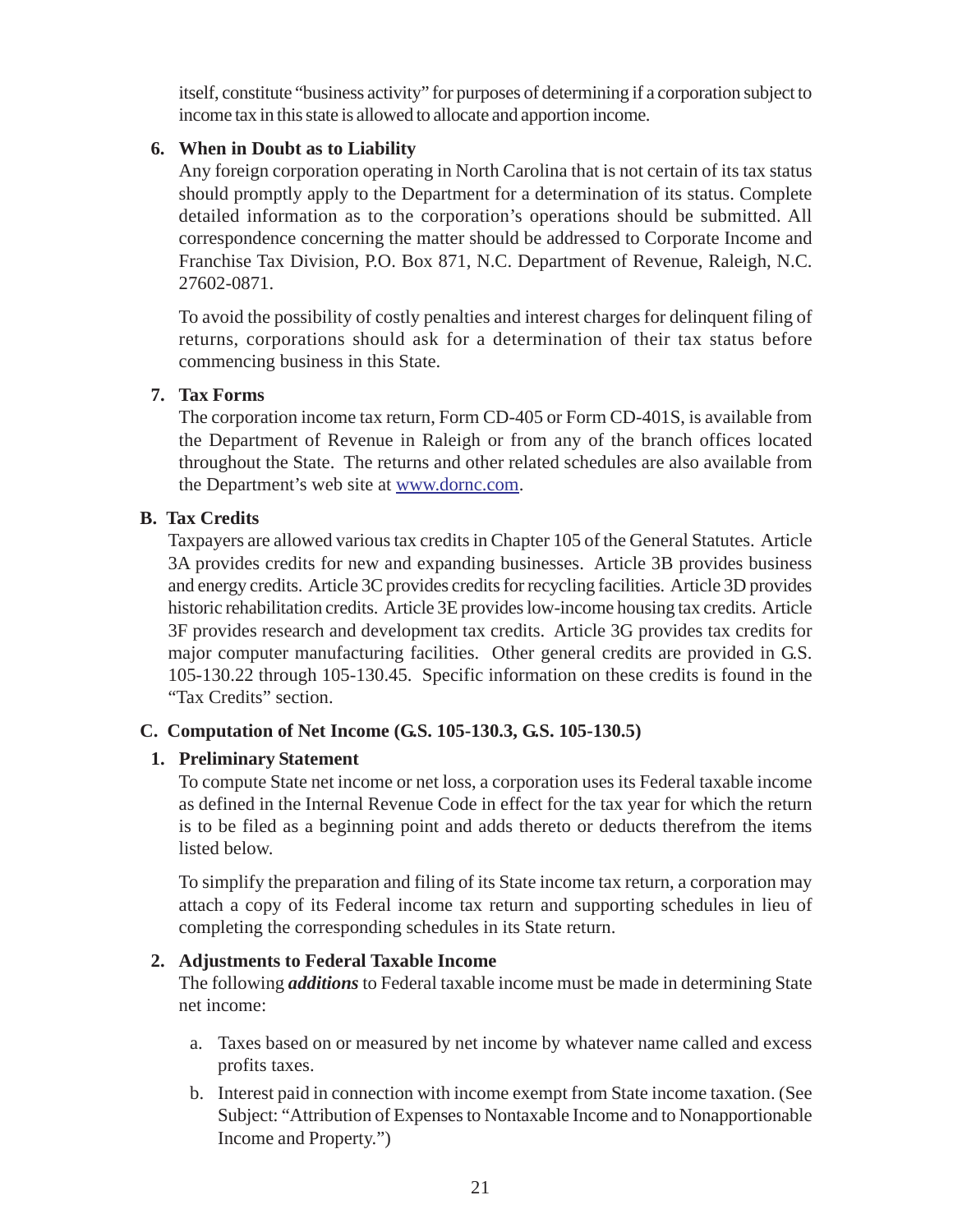- c. The contributions deduction allowed by the Internal Revenue Code.
- d. Interest income earned on bonds and other obligations of other states or their political subdivisions, less allowable amortization on any bond acquired on or after January 1, 1963.
- e. The amount by which gains have been offset by the capital loss carryover allowed under the Internal Revenue Code. All gains recognized on the sale or other disposition of assets must be included in determining State net income or loss in the year of disposition.
- f. The net operating loss deduction allowed by the Internal Revenue Code.
- g. Payments to or charges by a parent, subsidiary or affiliated corporation in excess of fair compensation in all intercompany transactions of any kind whatsoever.
- h. The amount of all income tax credits claimed against the corporation's income tax liability during the income year. In lieu of the add-back of tax credits to federal taxable income, taxpayers must now reduce the amount of credit available by the current income tax rate. (See Form CD-425, Part 4, Line 26.)
- i. Percentage depletion in excess of cost depletion applicable to mines, oil and gas wells and other natural deposits located outside this State.
- j. The amount allowed under the Code for depreciation or as an expense in lieu of depreciation for a utility plant acquired by a natural gas local distribution company, to the extent the plant is included in the company's rate base at zero cost in accordance with G.S. 62-158.
- k. Royalty payments made to a related member and deducted as an expense by a payer in arriving at federal taxable income if the election is made under G.S. 105- 130.7A for the recipient to exclude the royalty income from its income. (See G.S. 105-130.7A(b)(4) and (5) for definitions of related members.)
- l. The applicable percentage of the amount allowed as a special accelerated depreciation deduction under section 168(k) or section 1400L of the Code. For taxable years beginning on or after January 1, 2003, the applicable percentage is seventy percent (70%). For taxable years beginning on or after January 1, 2005, the applicable percentage is zero percent (0%).
- m. The gross income from international shipping activities excluded from federal taxable income because the corporation elects to be subject instead to a tonnage tax under Subchapter R of Chapter 1 of the Code. (Effective for taxable years beginning on or after January 1, 2005).
- n. The gross income from domestic production activities excluded from federal taxable income under Section 199 of the Code. (Effective for taxable years beginning on or after January 1, 2005).
- o. Qualifying expenses for which a film or television production credit is claimed under G.S 105-130.47. (Effective for taxable years beginning on or after January 1, 2005, and applies to qualifying expenses incurred on or after July 1, 2005.)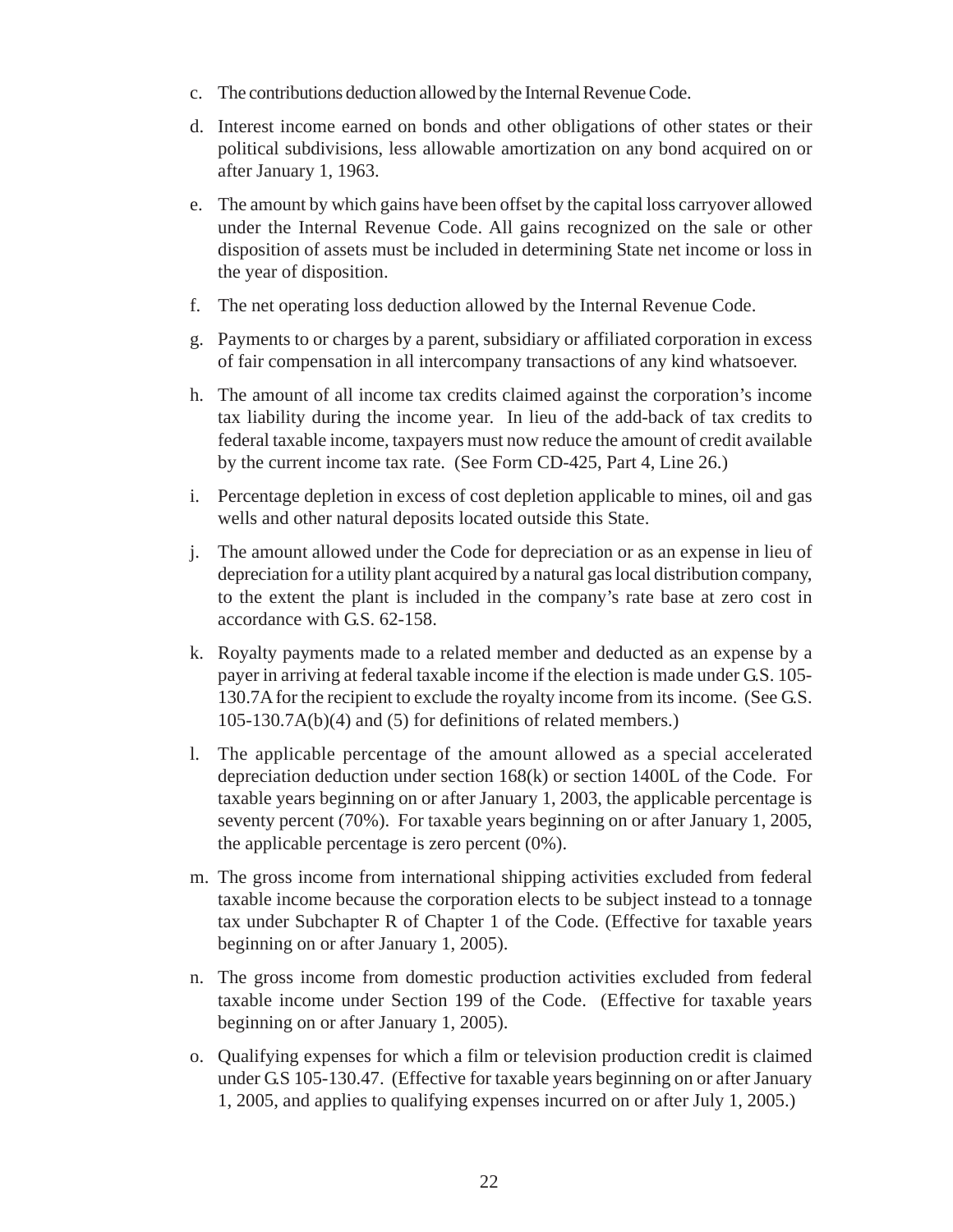The following *deductions*from Federal taxable income must be made in determining State net income:

- a. Interest upon the obligations of the United States or its possessions, to the extent included in federal taxable income. However, interest upon obligations of the United States shall not be an allowable deduction unless interest upon obligations of the State of North Carolina or any of its political subdivisions is exempt from income tax imposed by the United States. See subject: "Attribution of Expenses to Nontaxable Income and to Nonapportionable Income and Property.")
- b. Interest (net of expenses) received from obligations of the State of North Carolina, a political subdivision of this State, a commission, authority, or another agency of this State, and a nonprofit educational institution organized or chartered under the laws of this State to the extent included in federal taxable income.
- c. Payments received from a parent, subsidiary, or affiliated corporation in excess of fair compensation in intercompany transactions which in the determination of the net income or net loss of such corporation were not allowed as a deduction under this State's revenue laws.
- d. Dividends treated as received from sources outside the United States, as determined under section 862 of the Code, net of related expenses, to the extent included in federal taxable income. The netting of related expenses shall be calculated in accordance with G.S 105-130.5(c)(3) and G.S. 105-130.6A.
- e. Any amount included in federal taxable income under section 78 or section 951 of the Code, net of related expenses.
- f. Net economic losses incurred by the corporation in any or all of the fifteen (15) preceding years pursuant to the provision of G.S. 105-130.8. For specific instructions with respect to net economic loss determination and requirements applicable to multistate corporations, see Subject: "Net Economic Loss Carry-Over."
- g. Contributions or gifts made by the corporation within the income year to the extent provided under G.S. 105-130.9. (See Subject: "Deduction of Contributions.")
- h. Amortization in excess of depreciation allowed for Federal income tax purposes on the cost of sewage, waste or air pollution facilities; recycling and resource recovering facilities; or hazardous waste disposal facilities as provided in G.S. 105-130.10. (See Subject: "Rapid Amortization of Air or Water Pollution Abatement, Recycling and Resource Recovering, Sewage, and Hazardous Waste Facilities.")
- i. Depreciation of emergency facilities acquired prior to January 1, 1955. Any corporation shall be permitted to depreciate any emergency facility, as defined in section 168 of the Internal Revenue Code in effect prior to 1976, over its useful life, provided such facility was acquired prior to January 1, 1955, and no amortization has been claimed on such facility for State income tax purposes.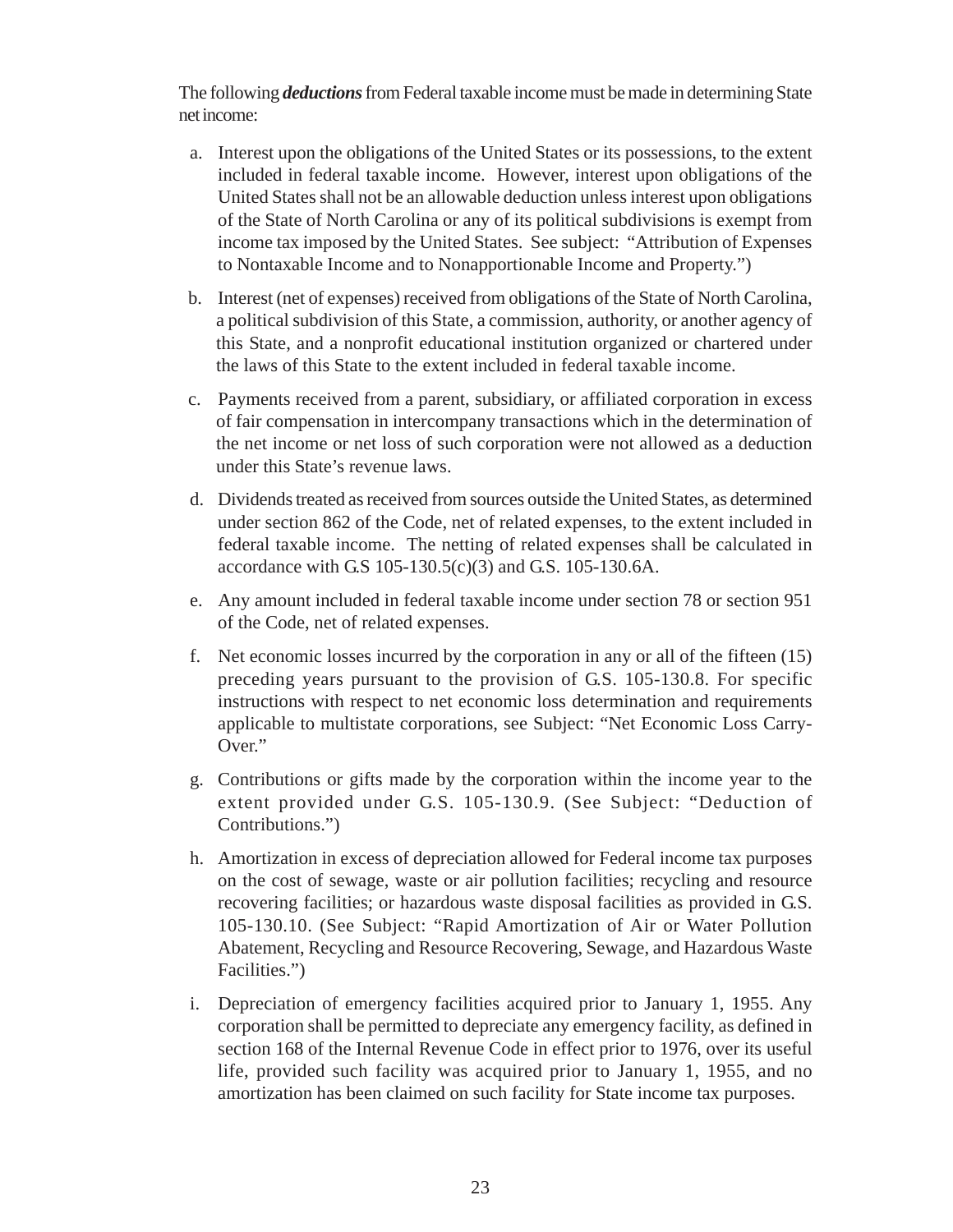- j. The amount of losses realized on the sale or other disposition of assets not allowable under section 1211(a) of the Internal Revenue Code. All losses recognized on the sale or other disposition of assets must be included in determining State net income or loss in the year of disposition.
- k. The portion of undistributed capital gains of regulated investment companies included in Federal taxable income and on which the Federal tax paid by the regulated investment company is allowed as a credit or refund to the shareholder under section 852 of the Internal Revenue Code.
- l. The amount by which a deduction for an ordinary and necessary business expense on the corporation's federal income tax return was reduced and not allowable as a deduction because the corporation claimed in lieu of such amount a tax credit against its federal income tax due for the income year.
- m. Reasonable expenses, in excess of deductions allowed for federal income tax purposes, paid for reforestation and cultivation of commercially grown trees, except that the deduction shall be allowed only to those corporations whose real owners are natural persons actively engaged in the commercial growing of trees, or the spouse, siblings, or parents of such persons. In no case shall a corporation be allowed a deduction for the same cultivation or reforestation expenditure more than once.
- n. The amount by which the basis of a depreciable asset has been reduced on account of a tax credit allowed for federal tax purposes.
- o. Market assessments paid by the corporation on tobacco grown in North Carolina.
- p. The amount of natural gas expansion surcharges collected by a natural gas local distribution company under G.S. 62-158.
- q. The amount of 911 service charges collected under G.S. 62A-5 and remitted to a local government under G.S. 62A-6, and the amount of wireless Enhanced 911 service charges collected under G.S. 62A-23 and remitted to the Wireless Fund under G.S. 62A-24, to the extent included in federal taxable income.
- r. Any interest, investment earnings, and gains of a trust established by two or more manufacturers that signed a settlement agreement with N.C. to settle claims for damages attributable to a product of the manufacturers, if the trust meets all of the conditions set forth in G.S. 105-130.5(b)(18).
- s. Hurricane relief or assistance payments made to taxpayer by the Office of State Budget, Planning, and Management from the Hurricane Floyd Reserve Fund to the extent included in federal taxable income. Compensation paid from the Fund to the taxpayer for goods or services is **not** deductible.
- t. Royalty payments received by a recipient from a payer that is a related member, if the election is made under G.S. 105-130.7A for the payer to exclude the royalty payments from its expenses deduction. (See G.S. 105-130.7A(b)(4) and (5) for definitions of related members.)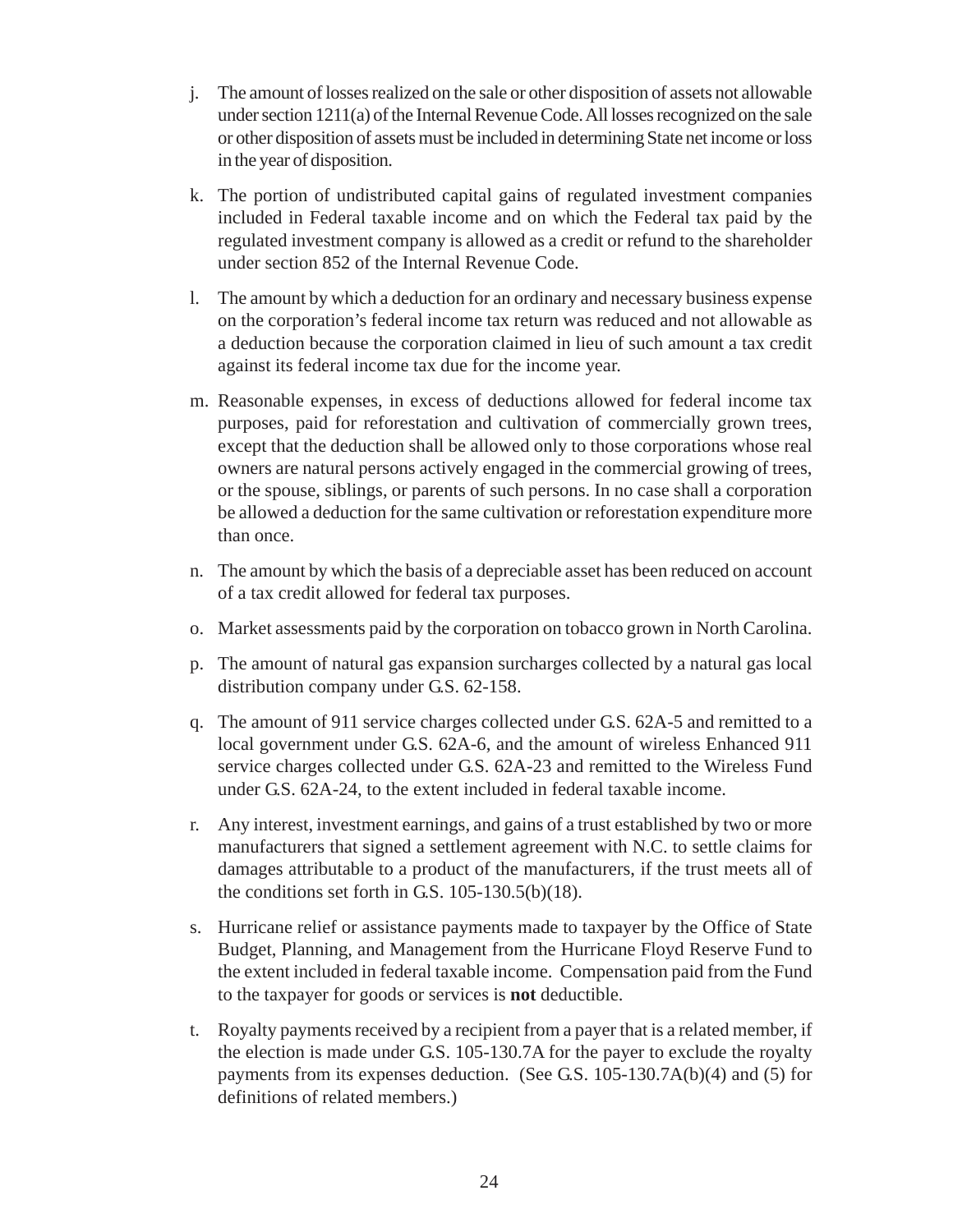- u. In each of the taxpayer's first five taxable years beginning on or after January 1, 2005, an amount equal to twenty percent (20%) of the amount added to taxable income in a previous year as accelerated depreciation under G.S. 105-130.5(a)(15). For passthrough entities, the deduction is available only to the taxpayer that reported the addition in arriving at taxable income.
- v. To the extent included in federal taxable income, the amount received from the Disaster Relief Reserve Fund in the Office of State Budget and Management for hurricane relief or assistance. This deduction does not include payments for goods or services provided by the taxpayer. (Effective for taxable years beginning on or after January 1, 2004.)

*Other adjustments* to Federal taxable income that must be made in determining State net income are listed below:

- a. In determining State net income, no deduction shall be allowed for annual amortization of bond premiums applicable to any bond acquired prior to January 1, 1963. The amount of premium paid on any such bond shall be deductible only in the year of sale or other disposition.
- b. Federal taxable income must be increased or decreased to account for any difference in the amount of depreciation, amortization, or gains or losses applicable to property that has been depreciated or amortized by use of a different basis or rate for State income tax purposes than used for Federal income tax purposes.
- c. No deduction is allowed for any direct or indirect expenses related to income not taxed, except no adjustment is made under this subsection for adjustments addressed in G.S. 105-130.5(a) and (b) and in G.S. 105-130.6A. (See Subject: "Attribution of Expenses to Nontaxable Income and to Nonapportionable Income and Property.")
- d. Federal taxable income must be adjusted in instances where the taxable income change caused by the recovery of previously deducted amounts may be different for state income tax purposes.
- e. A saving and loan association may deduct interest earned on deposits at the Federal Home Loan Bank of Atlanta to the extent included in federal taxable income.

## **3. Miscellaneous**

## **a. Depreciation Recapture**

Depreciation recapture under Federal provisions must also be included in State net income. Since depreciation recapture is included in the corporation's Federal taxable income, no adjustment is necessary in computing its State net income.

**b. Unrealized Income from Installment Sales Taxable upon Termination of Business** A corporation which withdraws from this State, dissolves, merges, or consolidates its business, or terminates its business in this State by any other means whatsoever is required to file a final income tax return within 75 days after the close of business. If the corporation uses the installment method of reporting income, all unrealized or unreported income from installment sales made while doing business in this State must be included in State net income on the final return.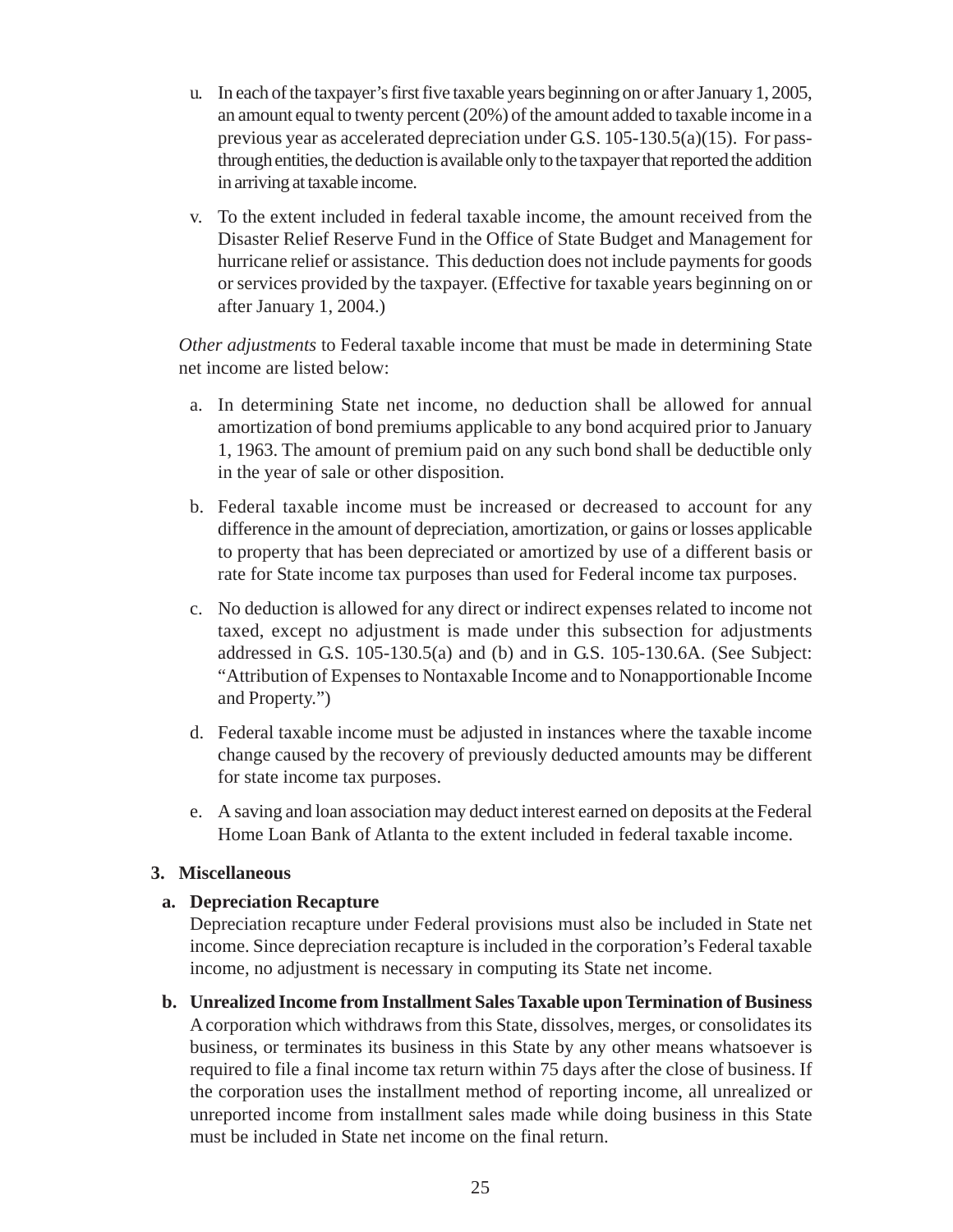#### <span id="page-30-0"></span>**c. International Banking Facility.**

Net income or loss from an international banking facility included in the corporation's federal taxable income shall be excluded in determining State taxable income.

## **D. Interest Income on Government Obligations (G.S. 105-130.3, G.S. 105-130.5)**

### **1. North Carolina Obligations (17 NCAC 05C.0401)**

Net interest income received by a corporation on obligations of the State of North Carolina and any of its cities, towns or counties is exempt from income taxes imposed by this State.

### **2. Obligations of Other States (17 NCAC 05C.0402)**

Net interest income earned by a corporation on its investments in obligations issued by states and their political subdivisions other than the State of North Carolina, represents taxable income and is subject to this State's income tax.

#### **3. U.S. Obligations (17 NCAC 05C.0403)**

Net interest income earned on bonds, notes or other obligations of the United States or its possessions is exempt from income taxation in this State so long as interest on obligations of the state of North Carolina and its political subdivisions is exempt from income taxes imposed by the United States.

Net interest from obligations issued under the borrowing power of a Federal Land Bank, a Federal Home Loan Bank, a Federal Intermediate Credit Bank, Farm Home Administration, Export-Import Bank of the U.S., Tennessee Valley Authority, Banks for Cooperatives, Student Loan Marketing Association, Federal Farm Credit Bank, Federal Financing Bank, Federal Savings and Loan Insurance Corporation, Commodity Credit Corporation, Resolution Funding Corporation, Production Credit Association, and United States Postal Service is considered to be interest from obligations of the United States and is tax exempt.

## **4. Sales or Exchanges (17 NCAC 05C.0404)**

Gain or loss realized on the sale or other disposition of any type of obligation of the United States or its possessions, the State of North Carolina (which are not exempted by the specific obligation), or its political subdivisions, any other state or its political subdivisions, or of any other government is a taxable transaction and must be included in the computation of a corporation's State taxable income.

Gain or loss realized on the sale or other disposition of obligations is not included in taxable income if North Carolina law under which the obligations were issued specifically exempts the gain or interest from taxation.

Example 1: Interest on bonds, notes, debentures or other evidence of the indebtedness issued under G.S. 131E-28 by the North Carolina Hospital Authorities, including gain from the sale or exchanges of these obligations.

Example 2: Interest and gain derived from obligations issued by the North Carolina Housing Finance Agency under G.S. 122A-19.

Example 3: Interest and gain derived from bonds issued under the Joint Municipal Electric Power and Energy Act under G.S. 159B-26.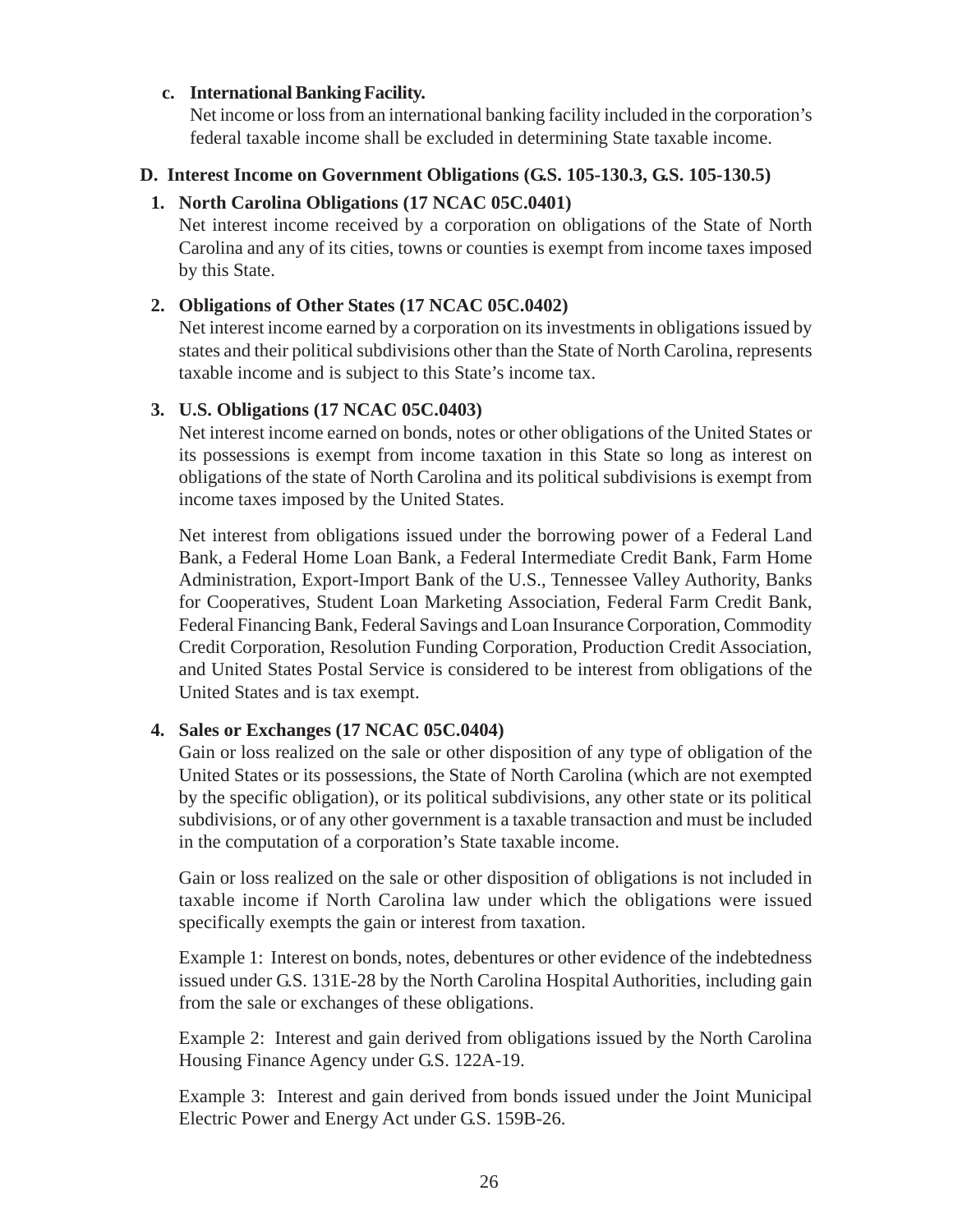<span id="page-31-0"></span>**5. Obligations of Federal National Mortgage Association (17 NCAC 05C.0405)**

Interest income or other income realized on obligations of Federal National Mortgage Association is taxable income.

**6. Mortgage Backed Certificate Guaranteed by Federal Agencies (17 NCAC 05C.0406)**

Interest paid by the issuer to the holder of a mortgage backed certificate guaranteed by the Federal Government, corporations formed by the Federal Government and/or Federal Agencies is not income from an obligation of the United States Government and is taxable.

## **7. Repurchase Agreements (17 NCAC 05C.0407)**

Income attributable to or received from repurchase agreements of U.S. government securities, an agreement to repurchase securities at an agreed price and date, is not considered income derived directly from federal obligations and is taxable income.

#### **E. Attribution of Expenses to Nontaxable Income and to Nonapportionable Income and Property (G.S. 105-130.4, G.S. 105-130.5, G.S. 105-130.6A, 17 NCAC 05.0304)**

#### **1. Direct Expenses**

All expenses directly connected with the production of income that is not subject to tax in this State are required to be used to compute the net amount of such untaxed income.

#### **2. Interest Expense**

When a corporation earns income which is not taxed by this State (see examples), and/ or holds property that does or will produce untaxed income, and incurs interest expense, which is not specifically related to any particular income or property, it must attribute a portion of the interest expense to such untaxed income and property in determining taxable income reported to this State. The formula for computing the amount of interest expense to be attributed to untaxed income and property is as follows:

- a. Assets
	- i. Value on the tax return balance sheet of assets that produce or which would produce untaxed income **\***
	- ii. Value of all assets on the tax return balance sheet**\*\***
	- iii. Determine the ratio or percentage of *i* to *ii*
- b. Income
	- i. Gross Untaxed Income
	- ii. Total Gross Profits

iii. Determine the ratio or percentage of *i* to *ii*

- c. Total of the ratios or percentages determined in *a* and *b* above.
- d. Divide total of *c* by 2
- e. Apply average percentage determined in *d* to the total interest expense on the return filed in this State.

Examples of untaxed income: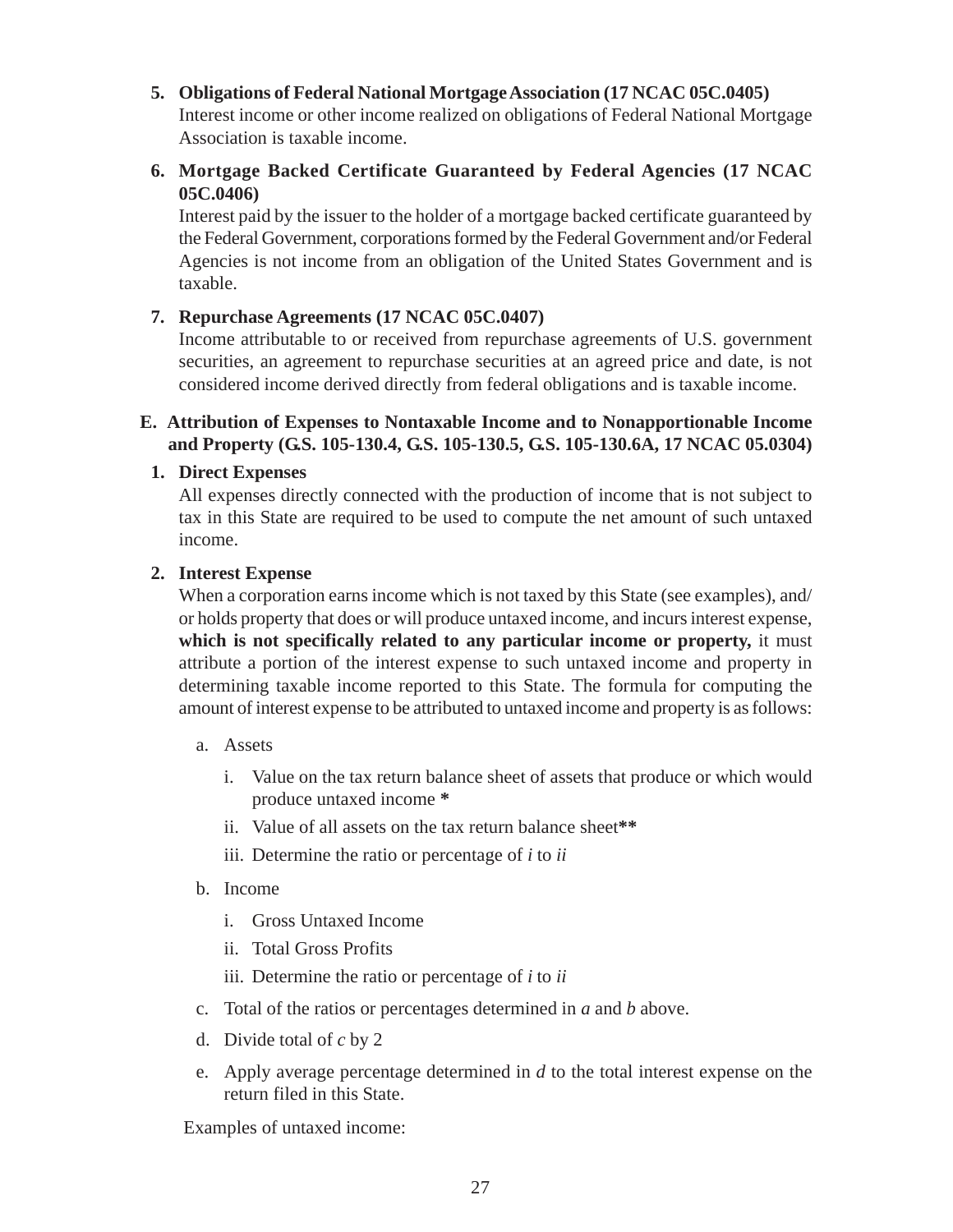- Dividend income classified as nonapportionable (G.S. 105-130.4)
- Interest income classified as nonapportionable (G.S. 105-130.4)
- Interest income earned on United States obligations (see 3 below) and State of North Carolina obligations
- Other nonapportionable income and/or exempt income

 **\***When the equity method of accounting is used, the increase or decrease in value as result of such accounting may be excluded from this value.

 **\*\***Equity included in this value may be excluded and the reserve for depreciation reflected on the balance sheet may be restored to the asset value.

## **3. Expense Connected With Interest Income From United States Obligations**

Under G.S. 105-130.5 (b) (1), interest income from obligations of the United States or its possessions is excludable from North Carolina taxable income to the extent such income is included in federal taxable income. Since federal taxable income is in effect a net income, expenses incurred in producing the exempt income must be determined and subtracted from the gross amount earned during a taxable period before the deduction is made in computing the state taxable income. The basis for requiring this adjustment to exempt income is based on federal case law. (First National Bank of Atlanta v. Bartow County Board of Tax Assessors, 470 U.S. 583, 84 L. Ed. 2d 535 (1985) and supported by an advisory opinion of the North Carolina Attorney General.)

In the computation of expenses related to income from United States obligations, the formula described above in Item 2 may be used with respect to interest expense.

## **4. Expenses Related to Dividends Received**

For corporations other than bank holding companies or electric power holding companies, the amount of expenses attributed to dividends is limited to fifteen percent (15%) of the dividends. For bank holding companies, the amount of expenses attributed to dividends is limited to twenty percent (20%) of the dividends. For electric power holding companies, the amount of expenses attributed to dividends is limited to fifteen percent (15%) of the company's total interest expenses.

The additional tax that a bank holding company and its related companies must pay as the result of attributing expenses to dividends received shall not exceed eleven million dollars (\$11,000,000). If the attribution of expenses results in additional tax of more than eleven million dollars (\$11,000,000) to the bank holding company group, the group may reduce the attributed expenses so that the additional tax effect is eleven million dollars (\$11,000,000).

The members of the group may allocate the reduction among themselves at their discretion. Each member of the group that has dividends for the year and is required to file a North Carolina return must provide a schedule with its return that lists each member of the group that has dividends, the amount of the dividends, whether that member is a bank holding company, and the amount of expenses attributed to that member in order to reach the cap of eleven million dollars (\$11,000,000). If a member's return is later adjusted so that the tax effect of the attribution of expenses for the group falls below eleven million dollars (\$11,000,000), the Department may increase the amount of attributed expenses for any member of the group to bring the additional tax back to the maximum. The Department may assess any additional tax due within three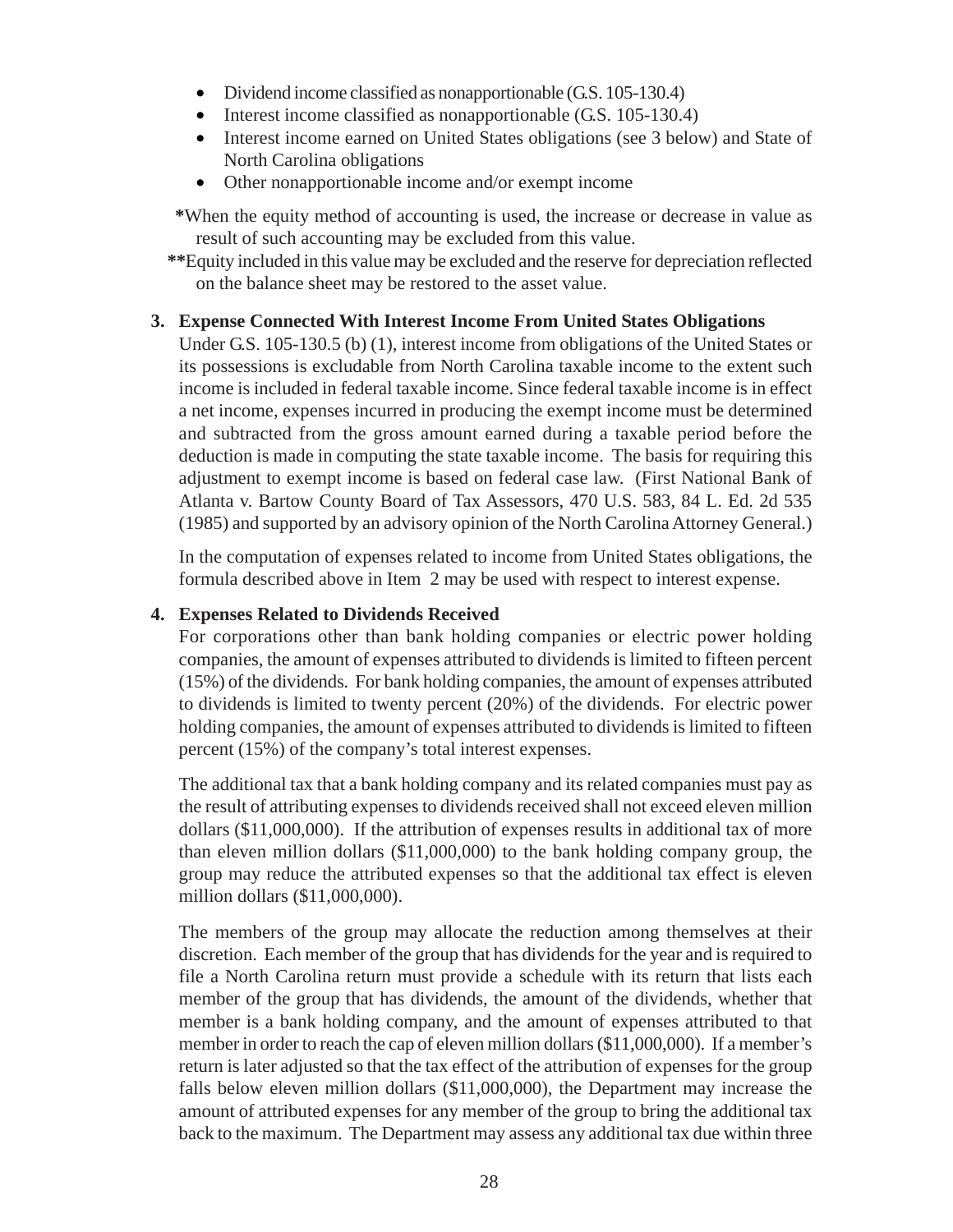years of the date on which the member's return was changed that resulted in the group falling below the maximum tax effect.

The members of a bank holding company are allowed a tax credit for a portion of the additional tax liability. This tax credit can be allocated among the group at their discretion. If the bank holding company group pays the maximum additional tax liability of eleven million dollars (\$11,000,000), the credit is two million dollars (\$2,000,000). If the bank holding company group does not pay an additional eleven million dollars (\$11,000,000), the credit is equal to the additional tax the group paid by attributing expenses of up to twenty percent (20%) of dividends instead of fifteen percent (15%) of dividends. The credit is taken in four equal annual installments. For the additional tax paid for tax year 2001, the credit is taken beginning with the tax year 2003. For all other tax years, the credit is taken beginning in the following tax year.

An electric power holding company is allowed a credit equal to one-half of the additional tax paid as a result of attributing expenses to dividends received. The electric power holding company may claim the credit against its own tax liability or may elect to allocate the credit among the members of its affiliated group. If the electric power holding company claims the credit against its own tax liability, the credit is allowed in the following tax year. If the electric power company elects to allocate the credit among the members of its affiliated group, the credit must be taken in four equal installments beginning in the following tax year or the taxable year for which the taxpayer's final return is due for 2004, whichever is later.

The credits allowed for bank holding companies and electric power holding companies can be taken against either the corporate income or franchise tax. However, the credit may be claimed against only one of the taxes. Each taxpayer must elect the tax against which the credit will be taken when filing the return on which the first installment of the credit is claimed. This election is binding. All installments and carryforwards of the credit must be taken against the same tax.

In order for a member of an affiliated group to take a credit, each member of the affiliated group that is required to file a corporate income tax or franchise tax return must attach a schedule to its return that shows for every member of the group the amount of the credit taken by it, the tax against which it is taken, and the amount of the resulting tax. In addition, each member must provide any other documentation required by the Secretary.

A credit allowed in this section may not exceed the amount of the tax against which it is taken for the taxable year reduced by the sum of all credits allowable, except tax payments made by or on behalf of the taxpayer. Any unused portion of the credit may be carried forward to succeeding tax years.

## **5. Other Expenses Attributed to Nontaxable Income and to Nonapportionable Income and Property**

In the determination of expenses other than interest expense attributed to untaxed income, the procedure set forth in the Federal Code for determining expenses related to foreign source income generally referred to as stewardship and supportive expenses may be used to determine the expenses allocated to untaxed income and property producing or which would produce untaxed income.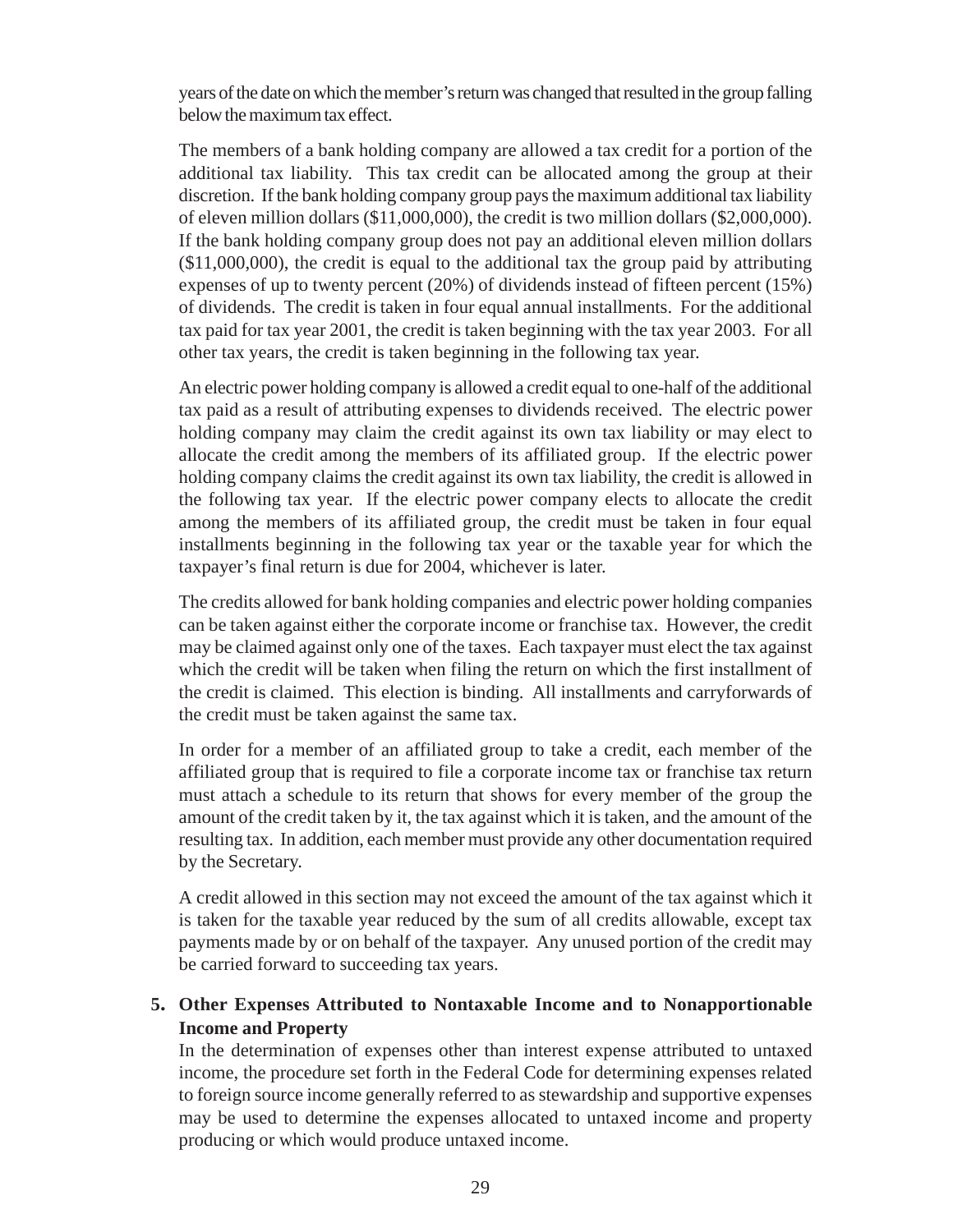<span id="page-34-0"></span>Alternatively, an income formula as outlined above in Item 2 of this subsection may be used to determine the amount of supportive function expenses attributable to untaxed income. In the determination of "supportive function expenses", direct expenses incurred exclusively in a specific identifiable taxable or nontaxable activity should be determined and excluded before application of the attribution percentage to expenses. If direct expenses are determinable for a particular activity resulting in an accurate computation of the net income or loss from such activity, the values of this activity are to be removed from the two ratios when computing the attribution percentage.

#### **F. Allocation and Apportionment Procedures (G.S. 105-130.4)**

#### **1. Preliminary Statement**

A corporation that is taxable both within and without North Carolina is required to allocate and apportion its entire net income or loss to North Carolina in accordance with the statutory formula under G.S. 105-130.4.

No corporation is allowed to use any alternative formula or method of reporting its income to North Carolina except upon written order of the Tax Review Board. Any return in which any formula or method other than as prescribed by statute is used without the permission of the Tax Review Board is not a lawful return.

#### **2. Alternate Apportionment Formula**

If any corporation believes that the statutory allocation formula allocates a greater portion of its income than is reasonably attributable to business or earnings in this State, it may request permission from the Tax Review Board to use an adjusted allocation formula that it believes would more properly allocate its income to North Carolina.

The petition must be filed with the Board not later than 90 days after the regular or extended due date of the tax return. Taxpayers should address all correspondence in connection with such petitions to the Secretary of the Tax Review Board, Department of Revenue, Post Office Box 871, Raleigh, North Carolina 27602-0871.

#### **3. Statutory Procedures for Reporting Net Income or Loss to North Carolina**

#### **a. Determine Net Income Everywhere**

The corporation should determine its net income or loss from its entire operations conducted everywhere during the income year in accordance with the instructions given in the subject, "Computation of Net Income." In computing such net income only contributions to donees outside North Carolina are deductible. Contributions to qualified North Carolina donees are deductible only from total income allocated to North Carolina, computed in Item *h* below*.*

#### **b. Determine Nonapportionable Income**

The corporation should review its entire net income or loss as computed in Item *a* above to determine whether any items of nonapportionable income, loss and expense qualify for direct allocation to North Carolina and other states pursuant to G.S. 105- 130.4, subdivisions (d) through (h). Any expenses directly and/or indirectly related to an activity that produces nonapportionable income must be considered in the computation of nonapportionable income to be allocated. (See Subject: "Attribution of Expenses to Nontaxable Income and to Nonapportionable Income and Property".)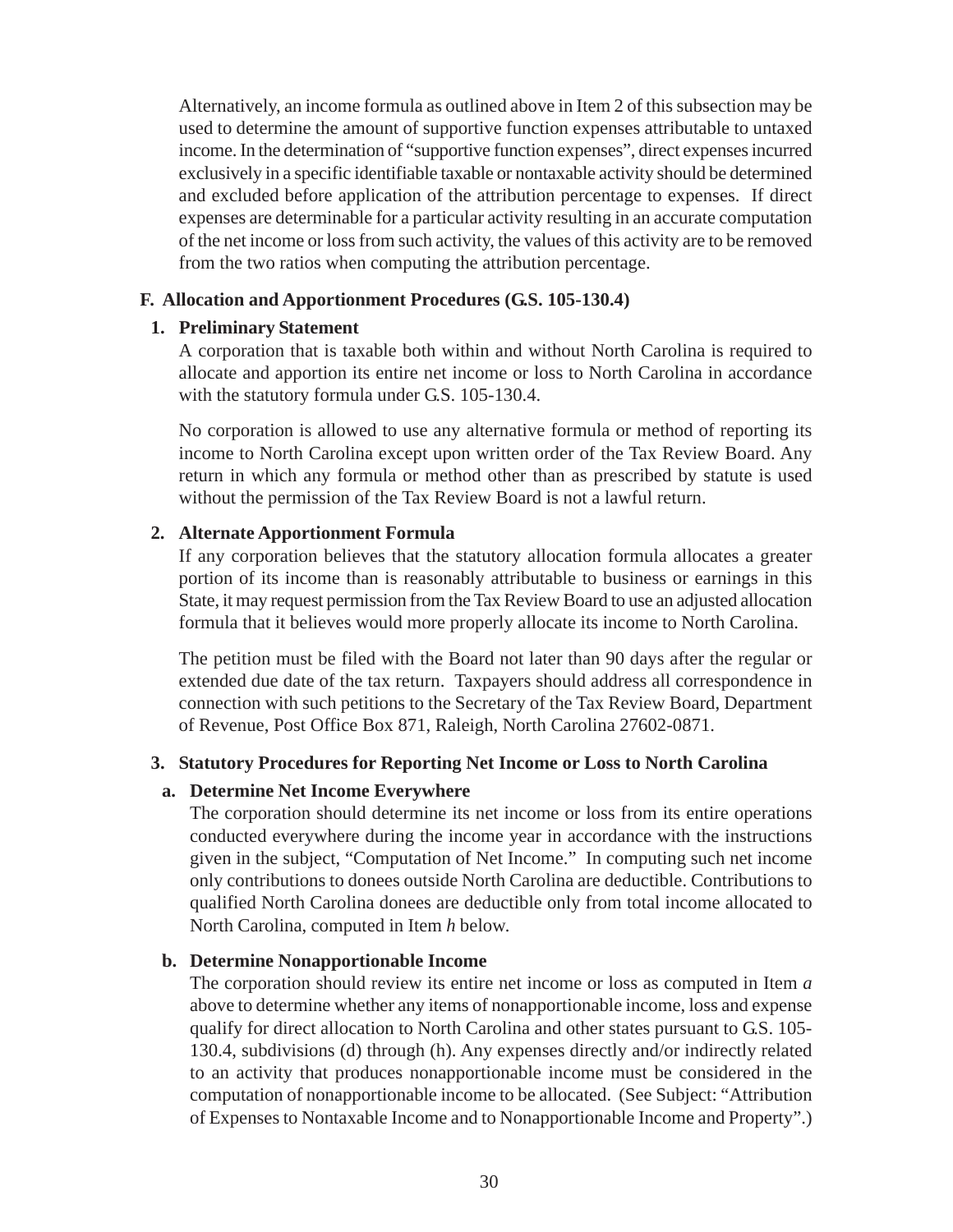#### <span id="page-35-0"></span>**c. Determine Apportionable Income**

The corporation determines its apportionable income or loss by deducting all nonapportionable income or loss directly allocable to North Carolina and other states (computed in Item *b* above) from its entire net income or loss (computed in Item *a* above).

#### **d. Compute Apportionment Factors**

The corporation is required to determine and compute the apportionment factor applicable to its principal business operations conducted everywhere during the income year. When the income from specific property constitutes nonapportionable income, the value of such property and items of nonapportionable income, loss, and expense directly allocable to North Carolina and other states must be excluded in computing the apportionment factors.

#### **e. Apportion Income to North Carolina**

The corporation determines the amount of its apportionable income or loss attributable to North Carolina by applying the factor computed in Item *d* above to the total business income or loss as computed in Item *c* above.

#### **f. Determine Total Income Allocable to North Carolina**

The corporation should review the total amount of nonapportionable income or loss as computed in Item *b* above and list separately the amount of such income or loss directly allocable to North Carolina. This amount, added to the amount of apportionable income or loss apportioned to this State in Item *e*, represents the total amount of the corporation's entire net income or loss that is subject to North Carolina tax.

#### **g. Percentage Depletion Deduction Before Net Economic Loss Deduction**

The amount of percentage depletion over cost depletion on North Carolina property must be deducted before claiming any net economic loss carryover deduction.

#### **h. Determine Total North Carolina Income Before Deductions for Contributions to North Carolina Donees**

To determine total North Carolina income before the deduction for contributions to North Carolina donees, the corporation deducts the allowable portion of any net economic loss for a prior year or years from the total income determined as described Item *g* above*.*

#### **i. Determine Total Net Taxable Income in North Carolina**

Finally, the corporation arrives at its net taxable income in North Carolina by deducting contributions made to qualified North Carolina donees from the amount of total North Carolina income as computed in Item *h* above.

#### **G. Taxable in Another State (G.S. 105-130.4, 17 NCAC 05C.0600)**

#### **1. Preliminary Statement**

A taxpayer must have income from business activity taxable by this State and at least one other state to allocate and apportion income. Income from business activity includes apportionable or nonappportionable income. Thus, if a taxpayer has nonapportionable income taxable by one state and apportionable income taxable by another state, the taxpayer's income shall be allocated and apportioned in accordance with G.S. 105-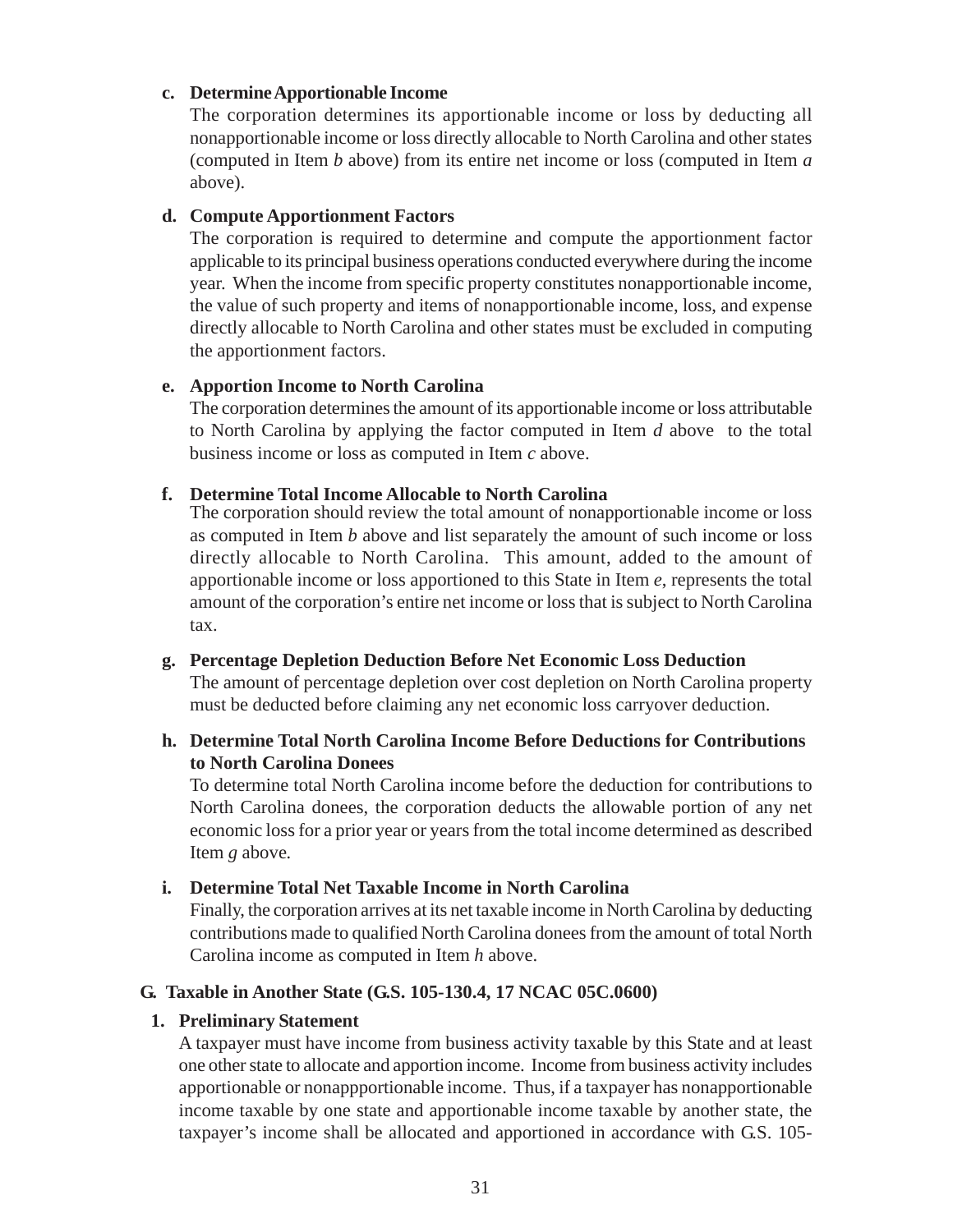130.4. Where a corporation is not taxable in any other state on its apportionable income but is taxable in another state only because of nonapportionable income, all apportionable income shall be attributed to this State.

## **2. Definition of Taxpayer**

The word "taxpayer" includes any corporation subject to the tax imposed by Article 4 of Chapter 105 of the General Statutes.

## **3. Taxable in Another State – In General**

A taxpayer is "taxable in another state" if it meets either one of two tests:

- If by reason of business activity in another state the taxpayer is "subject to" a net income tax or any other tax measured by net income.
- If another state has jurisdiction to subject the taxpayer to a net income tax based on business activity regardless of whether or not that state imposes such a tax on the taxpayer.

## **4. Taxable in Another State – When a Taxpayer is "Subject To" Tax**

- a. A taxpayer is "subject to" one of the taxes specified above only if it carries on business activities in another state. If the taxpayer voluntarily files and pays such tax when not required to do so by the laws of that state or pays a minimal fee for qualification, organization or for the privilege of doing business in that state, but
	- Does not actually engage in business activities in that state, or
	- Does actually engage in some activity not sufficient for nexus and the minimum tax bears no relation to the corporation's activities within such state, the taxpayer is not "subject to" tax within that state and is therefore not "taxable" in another state.

Example: State A has a corporation franchise tax measured by net income for the privilege of doing business in that state. Corporation X files a return and pays the \$50 minimum tax, although it carries on no activities in State A. Corporation X is not "taxable" in State A.

b. The concept of taxability in another state is based upon the premise that every state in which the taxpayer is engaged in business activities may impose an income tax even though every state does not do so. In some states other types of taxes may be imposed as a substitute for an income tax. Therefore, only those taxes which may be considered as basically revenue generating rather than regulatory measures shall be considered in determining whether the taxpayer is "taxable in another state."

Example 1: State A requires all nonresident corporations which qualify or register in State A to pay to the Secretary of State an annual license fee or tax for the privilege of doing business in the state regardless of whether the privilege is in fact exercised. The amount paid is determined according to the total authorized capital stock of the corporation; the rates are progressively higher by bracketed amounts. The statute sets a minimum fee of \$50 and a maximum fee of \$500. Failure to pay the tax bars a corporation from utilizing the state courts for enforcement of its rights. State A also imposes a corporation income tax. Nonresident Corporation X is qualified in State A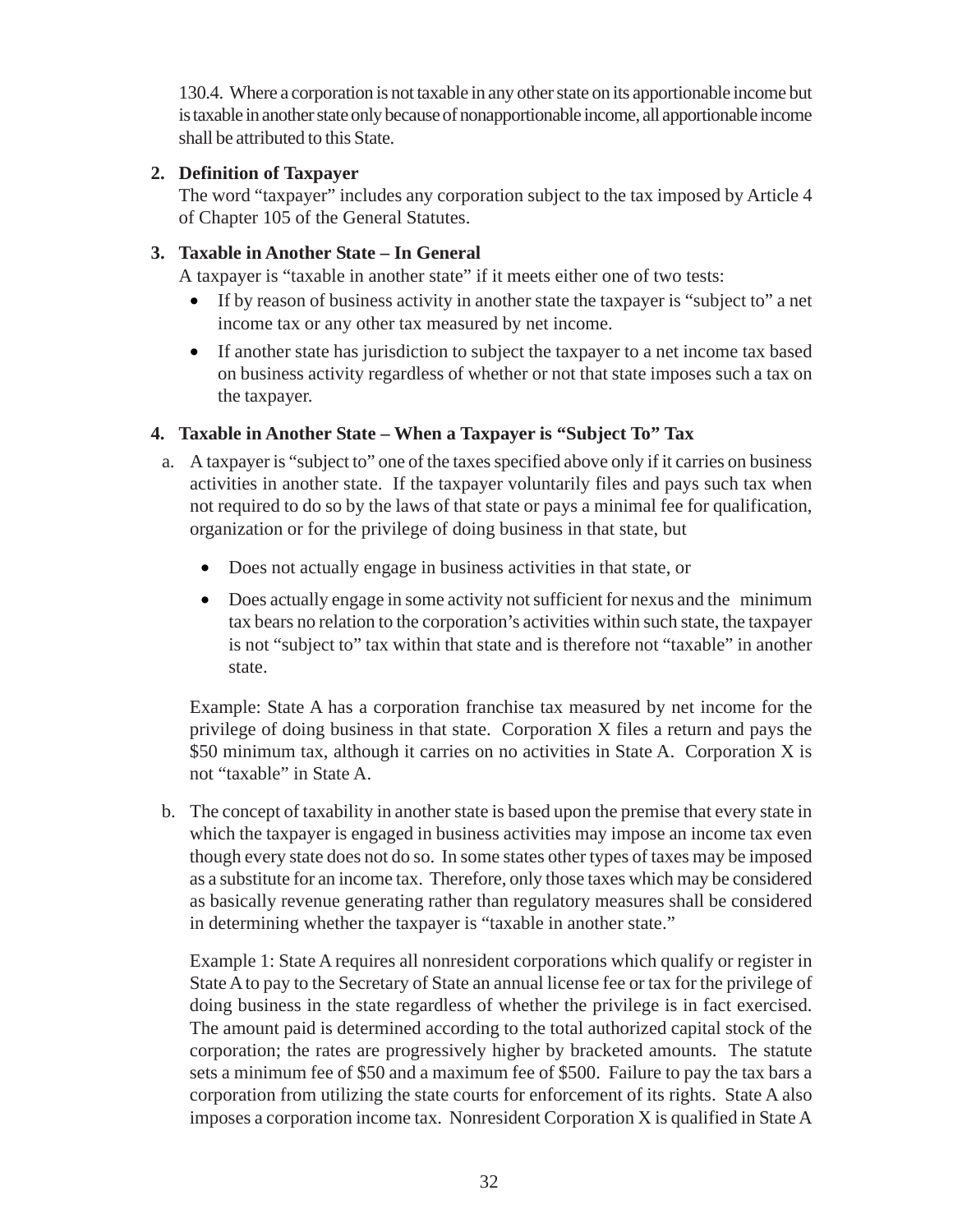and pays the required fee to the Secretary of State but does not carry on any activities in State A other than utilizing its courts. Corporation X is not "taxable" in State A.

Example 2: Same facts as Example 1 except that Corporation X has sufficient business activities in State A to establish nexus under the criteria followed in this state and is, therefore, subject to and pays the corporate income tax. Corporation X is "taxable" in State A.

Example 3: State B requires all nonresident corporations qualified or registered in State B to pay to the Secretary of State an annual permit fee or tax for doing business in the state. The base of the fee or tax is the sum of  $(1)$  outstanding capital stock, and (2) surplus and undivided profits. The fee or tax base attributable to State B is determined by a three-factor apportionment formula. Nonresident Corporation X, which operates a plant in State B, pays the required fee or tax to the Secretary of State. Corporation X is "taxable" in State B because of its business activities there.

Example 4: State C has a corporation franchise tax measured by net income for the privilege of doing business in that state. Corporation X files a return based upon its business activities in the state but the amount of computed liability is less than the minimum tax. Corporation X pays the minimum tax. Corporation X is "taxable" in State C

### **5. Taxable in Another State – When a State has Jurisdiction to Subject a Taxpayer to a Net Income Tax**

The second test in Example 3 above applies if the taxpayer's business activities are sufficient to give the state jurisdiction to impose a net income tax under the Constitution and statutes of the United States. Jurisdiction to tax is not present where the state is prohibited from imposing the tax by reason of the provisions of Public Law 86-272,15 U.S.C.A. §§381-385. In the case of any "state", as defined in G.S. 105-130.4, other than a state of the United States or political subdivision of each state, the determination of whether such "state" has jurisdiction to subject the taxpayer to a net income tax shall be made as though the jurisdictional standards applicable to a state of the United States applied in that "state". If jurisdiction is otherwise present, such "state" is not considered as without jurisdiction by reason of the provisions of a treaty between that state and the United States.

Example: Corporation X is actively engaged in manufacturing farm equipment in State A and in Foreign Country B. Both State A and Foreign Country B impose a net income tax but Foreign Country B exempts corporations engaged in manufacturing farm equipment. Corporation X is subject to the jurisdiction of State A and Foreign Country B.

### **H. Apportionable and Nonapportionable Income (G.S. 105-130.4, 17 NCAC 05C.0700)**

### **1. Division of Income – In General**

 When a taxpayer has income from sources within this State as well as income from sources outside this State, the division of income and the resulting determination of the portion of the taxpayer's entire net income that is attributable to this State shall be determined pursuant to the allocation and apportionment provisions set forth in G.S. 105-130.4. In such cases, the first step is to determine which portion of the taxpayer's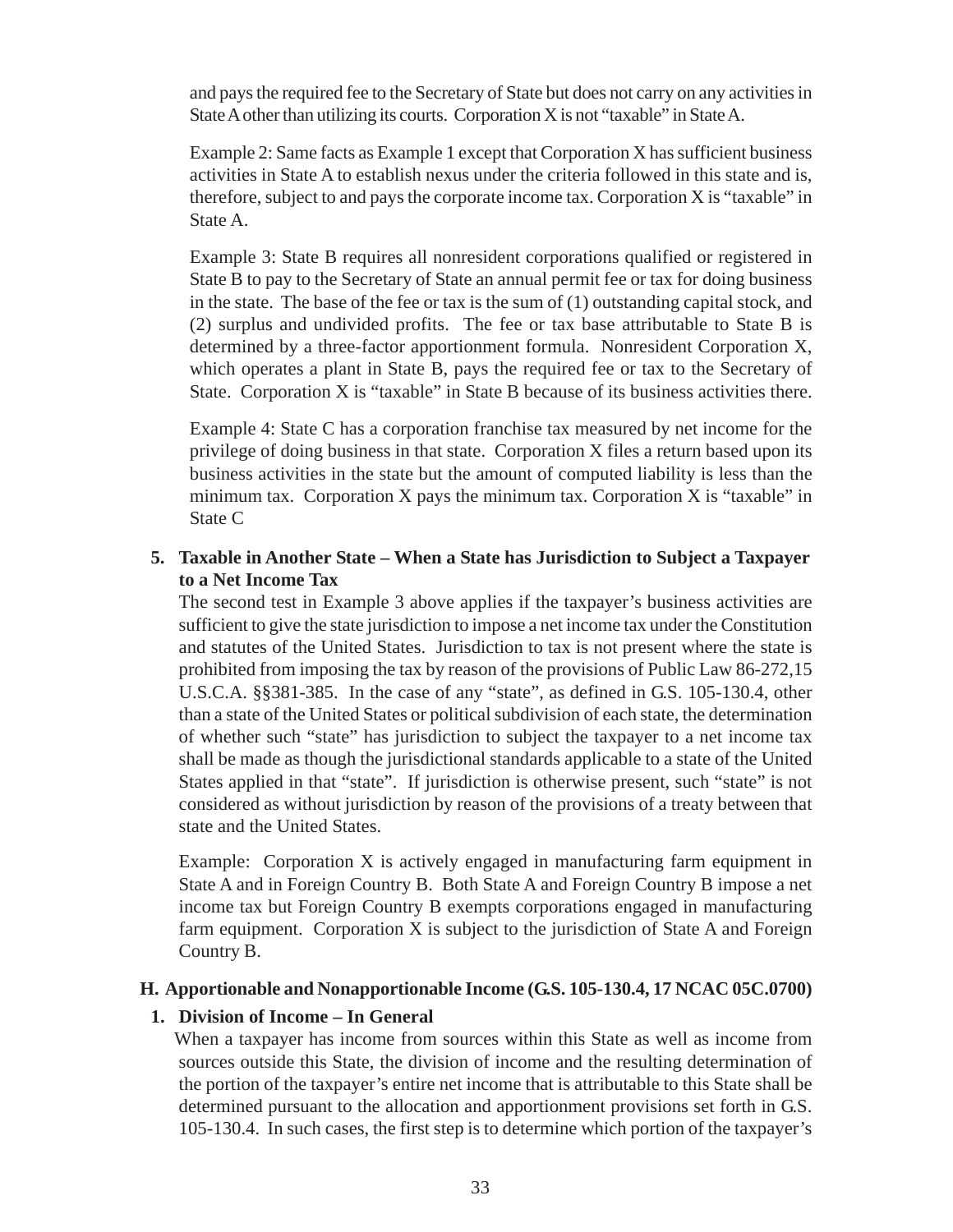entire net income constitutes "apportionable income" and which portion constitutes "nonapportionable income". The various items of nonappportionable income are then directly allocated to specific jurisdictions pursuant to the provisions of subsections (d) through (h) of G.S. 105-130.4. The apportionable income of the taxpayer other than public utilities and excluded corporations is divided between the jurisdictions in which the business is conducted pursuant to the property, payroll and sales apportionment factors set forth in subsections (j) though (1) of G.S. 105-130.4. The sum of (1) the items of nonapportionable income directly allocated to this State, plus (2) the amount of apportionable income attributable to this State by the apportionment formula generally constitutes the amount of the taxpayer's entire net income that is subject to tax under the income tax laws of this State.

The taxpayer shall classify income as apportionable or nonapportionable income on a consistent basis. In the event the taxpayer is not consistent in its reporting, it shall disclose in its return to this State the nature and extent of the inconsistency.

The word "apportionment" generally refers to the division of net income between jurisdictions by the use of a formula containing apportionment factors, and the word "allocation" generally refers to the assignment of net income to a particular jurisdiction.

### **2. Apportionable and Nonapportionable Income Defined**

The Revenue Act defines "apportionable income" as all income that is apportionable under the United States Constitution. For purposes of administration of G.S. 105- 130.4, the income of the taxpayer is apportionable income unless clearly classifiable as nonapportionable income under the law and these regulations. Nonapportionable income means all income other than apportionable income.

### **3. Apportionable and Nonapportionable Income – Application of Definitions**

The classification of income by the labels customarily given them, such as interest, rents, royalties, and capital gains, is of no aid in determining whether that income is apportionable or nonapportionable income. The gain or loss recognized on the sale of property, for example, may be apportionable income or nonapportionable income depending upon the relation to the taxpayer's trade or business. In general, all income from transactions and activities that are dependent upon or contribute to the operations of a taxpayer is apportionable. Income from unrelated business activities that make up a discrete business enterprise is "nonbusiness" income.

## **4. Proration of Deductions Related to Apportionable and Nonapportionable Income**

Any allowable deduction that is applicable both to apportionable and nonapportionable income or to more than one "trade or business" of the taxpayer shall be prorated to those classes of income or trades or businesses in determining income subject to tax. The taxpayer must be consistent in the proration of such deductions in filing returns under these regulations. (See Subject: "Attribution of Expenses to Nontaxable Income and to Nonapportionable Income and Property").

### **I. Apportionment Factors (G.S. 105-130.4)**

#### **1. General Business Corporations**

Corporations engaged in multistate business activity, other than public utilities and excluded corporations, are required to apportion to this State all apportionable income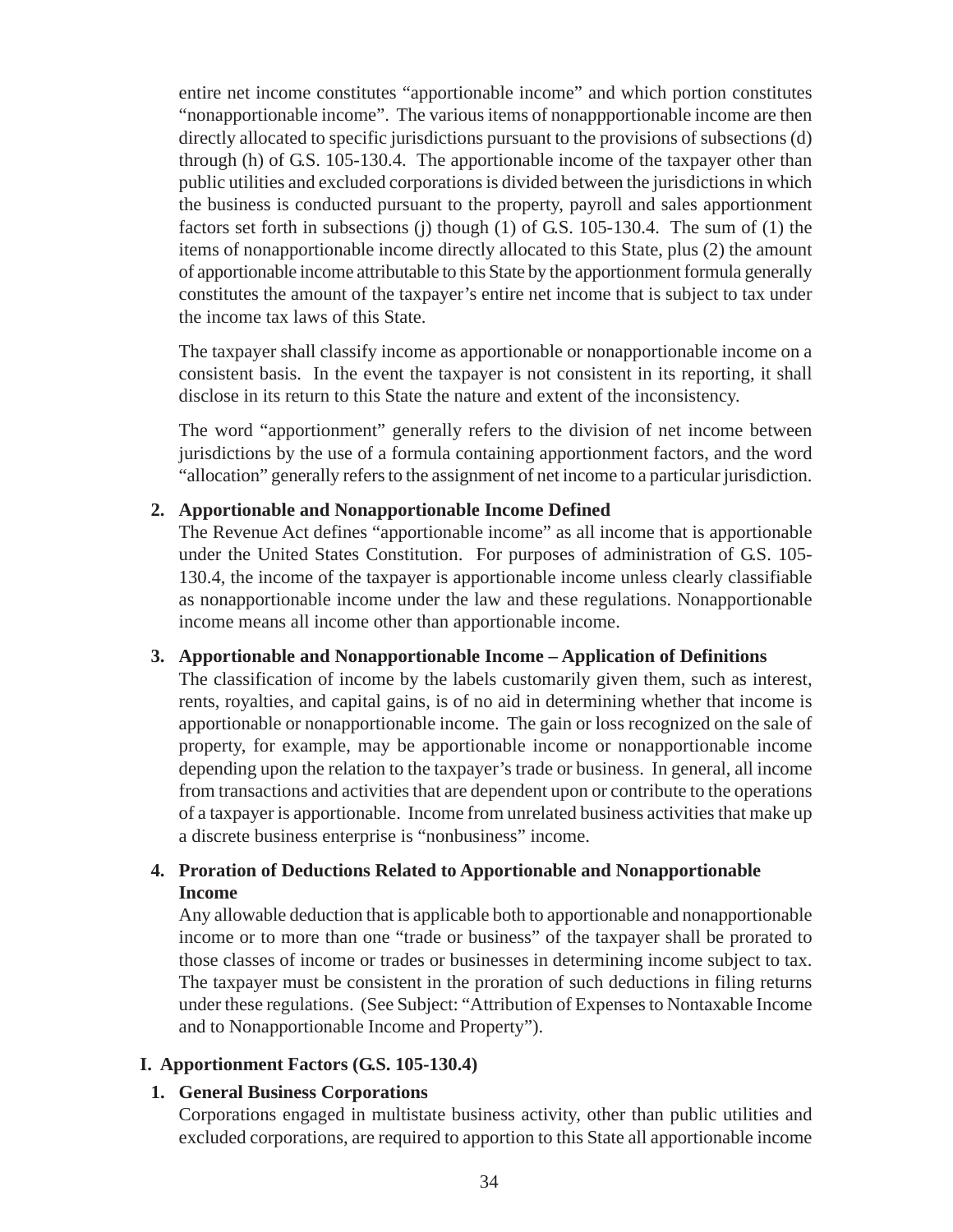by using a four-factor formula. The apportionment formula consists of the sum of the property factor, the payroll factor and twice the sales factor divided by four (4). If the sales factor does not exist, the denominator is the number of existing factors. If a property or payroll factor does not exist, the denominator is the number of existing factors plus one. The only time a factor does not exist is when there is no denominator. When there is a denominator for a particular factor, but no numerator, the factor is zero and becomes part of the apportionment factor.

#### **a. Property Factor (G.S. 105-130.4, 17 NCAC 05C.0800)**

### **i. Property Factor – In General**

The property factor includes all real and tangible personal property owned or rented and used during the income year to produce apportionable income. The term "real and tangible personal property" includes land, buildings, machinery, stocks of goods, equipment and other real and tangible personal property used in connection with the production of apportionable income but does not include coin or currency. See definition of "apportionable income".

Property used in connection with the production of nonapportionable income that is allocated in accordance with subsections (d) through (h) of the law is excluded from the factor.

Property used in connection with the production of both apportionable and nonapportionable income is included in the factor only to the extent the property was used in connection with the production of apportionable income. The method of determining that portion of the value to be included in the factor will depend upon the facts of each case.

The property factor includes the average value of property includible in the factor.

**ii. Property Factor – Property Used for the Production of Apportionable Income** Property is included in the property factor if it is actually used during the income year for the production of apportionable income. Property held as reserves or standby facilities or property held as a reserve source of materials shall be included in the factor. For example, a plant temporarily idle or raw material reserves not currently being processed are includible in the factor. Property that is permanently idle or idle for the entire taxable year generally is not included in the factor computation. Property or equipment under construction during the income year (except inventoriable goods in process) is excluded from the factor until such property is actually used for the production of apportionable income. If the property is partially used for the production of apportionable income while under construction, the value of the property to the extent used is included in the property factor.

### **iii. Property Factor – Consistency in Reporting**

The taxpayer must consistent in the valuation of property and in excluding or including property in the property factor in filing returns with this State. In the event the taxpayer is not consistent in its reporting, it shall disclose in its return to this State the nature and extent of the inconsistency.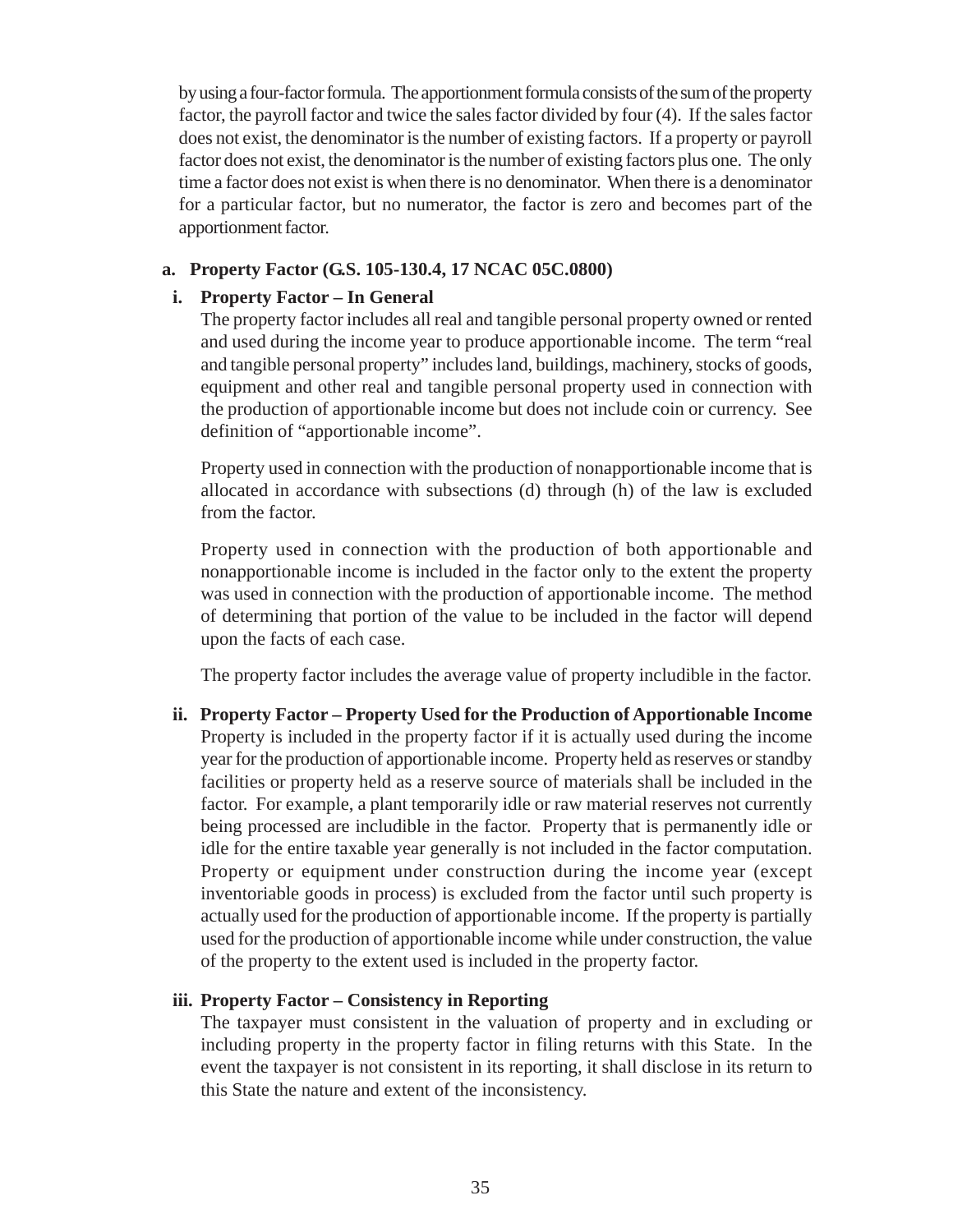#### **iv. Property Factor – Numerator**

The numerator of the property factor includes the average value of the taxpayer's real and tangible personal property owned or rented and used in this State during the income year for the production of apportionable income.

Property in transit between locations of the taxpayer to which it belongs is considered to be at the destination for purposes of the property factor. Property in transit between a buyer and seller which is included by a taxpayer in the denominator of its property factor in accordance with its regular accounting practices is included in the numerator according to the state of destination.

The value of mobile or movable property such as construction equipment, trucks or leased electronic equipment which are located within and without this State during the income year is determined for purposes of the numerator of the factor on the basis of total time within the State during the income year. An automobile assigned to a traveling employee is included in the numerator of the factor of the state to which the employee's compensation is assigned under the payroll factor or in the numerator of the state in which the automobile is licensed.

### **v. Property Factor – Valuation of Owned Property**

Property owned by the taxpayer is valued at its original cost. "Original cost" of property which has a basis other than zero for federal income tax purposes equals the basis of the property for federal income tax purposes at the time of acquisition by the taxpayer and adjusted by subsequent capital additions or improvements thereto and partial disposition thereof, by reason of sale, exchange, abandonment, or any other type of disposition.

"Original cost" of property that has a zero basis for federal income tax purposes shall equal the taxpayer's actual cost of the property at the time of acquisition. If the actual cost is unknown, the original cost shall equal the fair market value of the property, or, at the option of the taxpayer, eight times the net annual rental rate as described in G.S. 105-130.4(j)(2). The valuation method chosen by the taxpayer must be used consistently thereafter.

Example 1: Taxpayer acquired a factory building in this State at a cost of \$500,000 and years later, expended \$100,000 for major remodeling of the building. Taxpayer files its return on the calendar year basis and claims a depreciation deduction in the amount of \$22,000 on the building. The value of the building includible in the numerator and denominator for the property factor is \$600,000, as the depreciation deduction is not taken into account in determining the value of the building for purposes of the factor.

Example 2: X corporation merges into Y corporation in a tax-free reorganization under the Internal Revenue Code. At the time of the merger, X corporation owns a factory which X built years earlier at a cost of \$1,000,000. X has been depreciating the factory at the rate of two percent per year, and its basis in  $X$ 's hands at the time of the merger is \$600,000. Since the property is acquired by Y in a transaction in which, under the Internal Revenue Code, the basis in Y's hands is the same as the basis in X's, Y includes the property in Y's property factor at X's original cost, without adjustment for depreciation, i.e., \$1,000,000.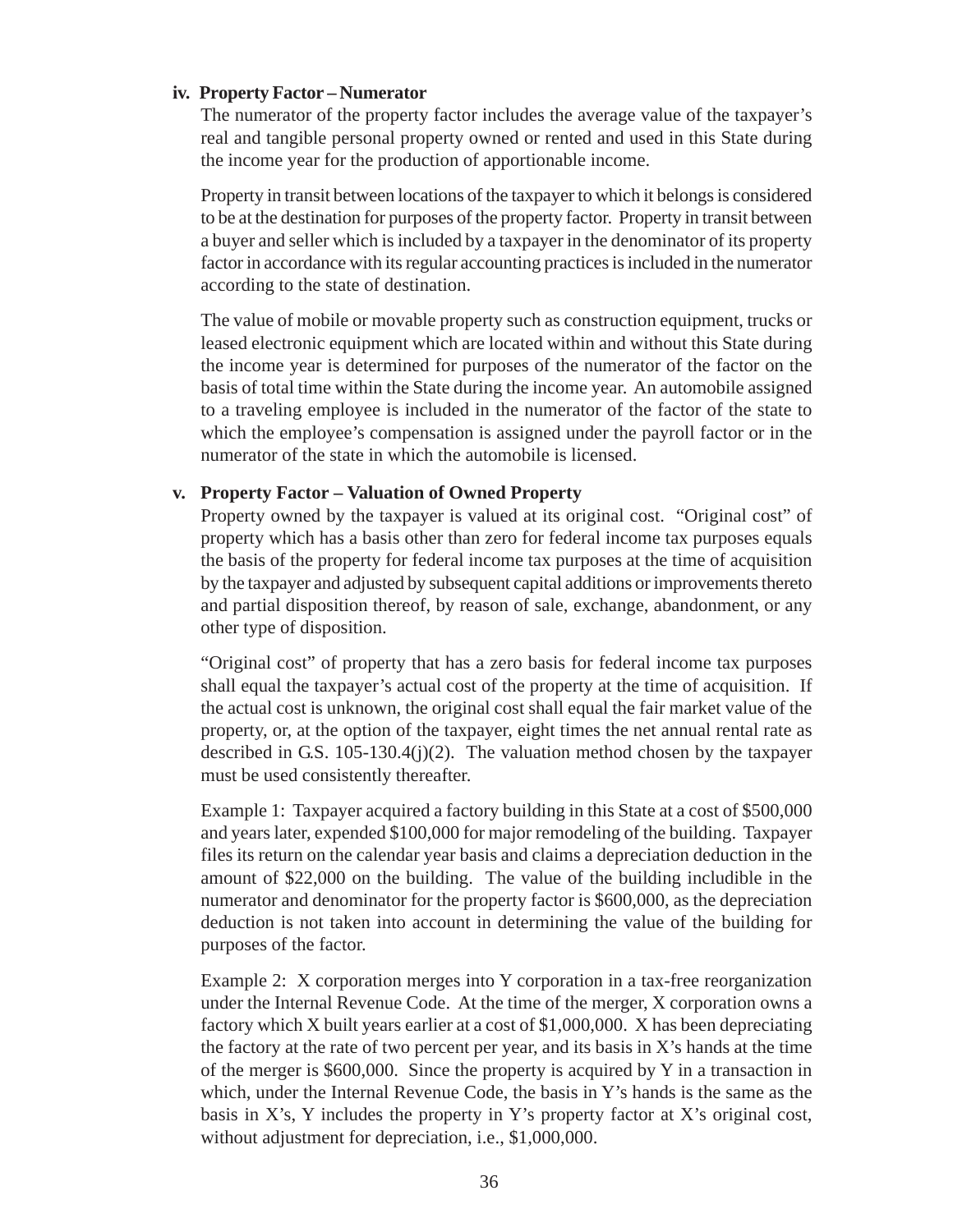Example 3: Corporation Y acquires the assets of corporation X in a liquidation by which Y is entitled to use its stock cost as the basis of the X assets under the Internal Revenue Code. Under these circumstances, Y's cost of the assets is the purchase price of the X stock, prorated over the X assets.

Example 4: Corporation X was deeded from local government a potential manufacturing facility (cost unknown) with a market value of \$1,000,000 as an incentive for locating in the State. Since the property would have a zero basis for federal income tax purposes, (Code 118(a)), Corporation X includes the \$1,000,000 fair market value of the property in the computation of its property factor, or at  $X$ 's option may include eight times the net annual rental rate of the property.

Inventory of stock of goods is included in the factor in accordance with the valuation method used for federal income tax purposes, except when inventory is valued by use of the LIFO method, actual cost of the FIFO valuation method must be used.

Property acquired by gift or inheritance is included in the factor at its basis for determining depreciation for federal income tax purposes.

#### **vi. Property Factor – Rented Property**

Property rented by the taxpayer is valued at eight times the net annual rent paid during the current income year. Net annual rent is the total annual rent paid by the taxpayer less amounts received from subrentals. However, subrentals are not deducted when they constitute apportionable income. Rental values so determined are included in the numerator and denominator and are averaged by including such amounts at the beginning and at the end of the income year.

Example 1: The taxpayer receives subrents from a bakery concession in a food market operated by the taxpayer. The subrents are apportionable income and are not deducted from rent paid by the taxpayer for the food market.

Example 2: The taxpayer rents a 20-story office building and uses the lower two stories for its general corporation headquarters. The remaining 18 floors are subleased to others. The subrents are nonapportionable income and are to be deducted from the rent paid by the taxpayer.

"Annual rent" is the actual sum of money or other consideration payable, directly or indirectly, by the taxpayer or for its benefit for the use of the property and includes:

• Any amount payable for the use of real or tangible personal property, or any part thereof, whether designated as a fixed sum of money or as a percentage of sales, profits or otherwise.

Example: A taxpayer, pursuant to the terms of a lease, pays a lessor \$1,000 per month as a base rental and at the end of the year pays the lessor one percent of its gross sales of \$400,000. The annual rent is \$16,000 (\$12,000 plus one percent of \$400,000 or \$4,000).

• Any amount payable as additional rent or in lieu of rents, such as interest, taxes, insurance, repairs or any other items which are required to be paid by the terms of the lease or other arrangement, and does not include amounts paid as service charges, such as utilities, janitorial services, etc. If a payment includes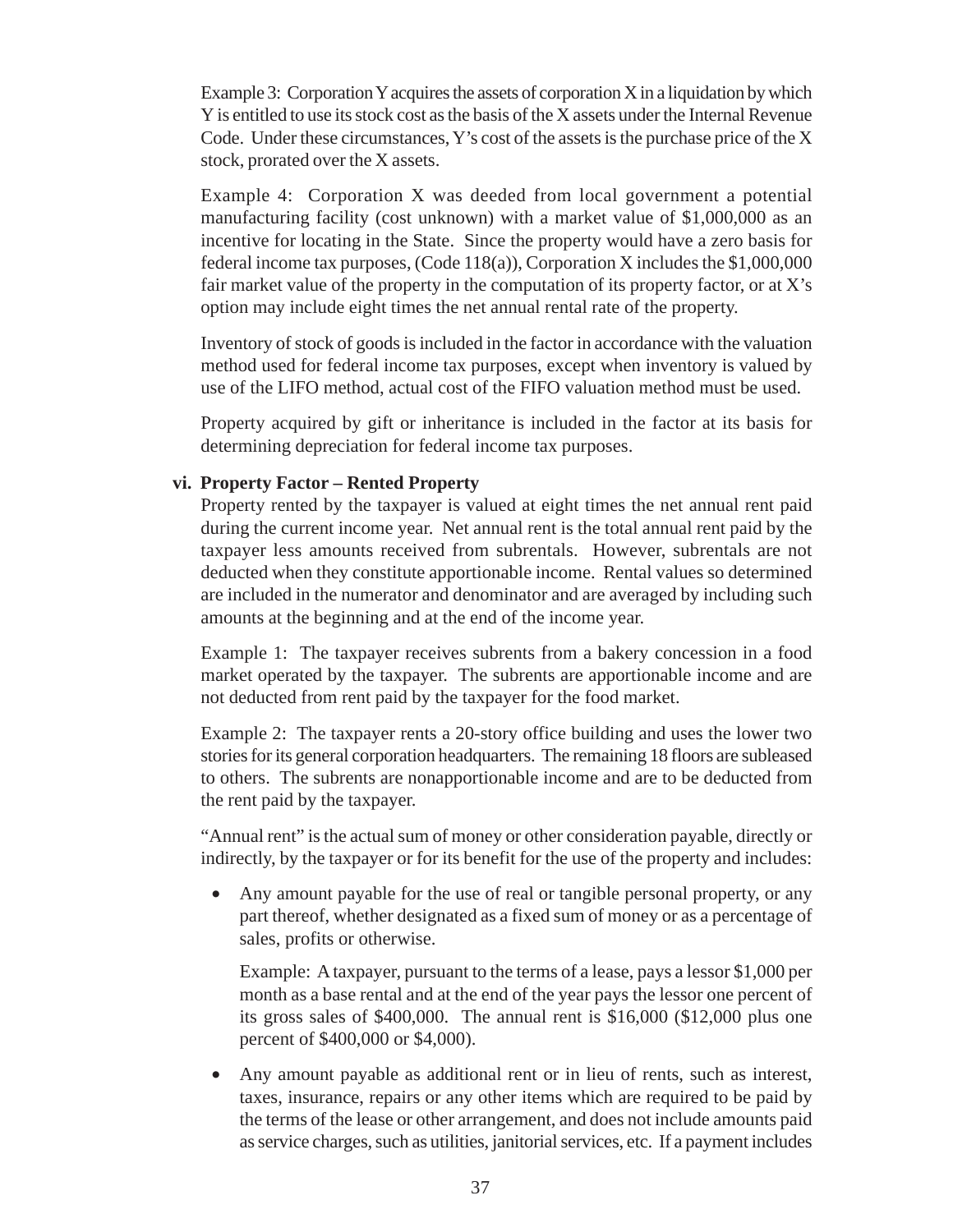rent and other charges unsegregated, the amount of rent is determined by consideration of the relative values of the rent and the other items.

Example 1: A taxpayer, pursuant to the terms of a lease, pays the lessor \$12,000 a year rent plus taxes in the amount of \$2,000 and interest on a mortgage in the amount of \$1,000. The annual rent is \$15,000.

Example 2: A taxpayer stores part of its inventory in a public warehouse. The total charge for the year was \$1,000 of which \$700 was for the use of storage space and \$300 for inventory, insurance, handling and shipping charges and C.O.D. collections. The annual rent is \$700.

"Annual rent" does not include incidental day-to-day expenses such as hotel and motel accommodations, daily rental of automobiles, etc.

Leasehold improvements shall, for the purposes of the property factor, be treated as property owned by the taxpayer regardless of whether the taxpayer is entitled to remove the improvements or the improvements revert to the lessor upon expiration of the lease. Hence, the original cost of leasehold improvements is included in the factor.

#### **vii. Property Factor – Averaging Property Values**

As a general rule the average value of property owned by the taxpayer is determined by averaging the values at the beginning and ending of the income year. However, the Secretary may require averaging by monthly or other periodic values if such method of averaging is required to properly reflect the average value of the taxpayer's property for the income year.

Averaging by monthly or other periodic values will generally be applied if substantial fluctuations in the values of the property exist during the income year or where property is acquired after the beginning of the income year or disposed of before the end of the income year.

#### **b. Payroll Factor (G.S. 105-130.4, 17 NCAC 05C.0900)**

#### **i. Payroll Factor – In General**

The payroll factor includes the total amount paid by the taxpayer for compensation in connection with earning apportionable income during the income year.

#### **ii. Payroll Accounting Method**

The total amount "paid" to employees is determined upon the basis of the taxpayer's accounting method. If the taxpayer has adopted the accrual method of accounting, all compensation properly accrued shall be deemed to have been paid. Notwithstanding the taxpayer's method of accounting, at the election of the taxpayer, compensation paid to employees may be included in the payroll factor by use of the cash method if the taxpayer is required to report such compensation under such method for unemployment compensation purposes.

The taxpayer must be consistent in the treatment of compensation paid in filing returns with this State. In the event the taxpayer is not consistent in its reporting it must disclose in its return to this State the nature and extent of the inconsistency.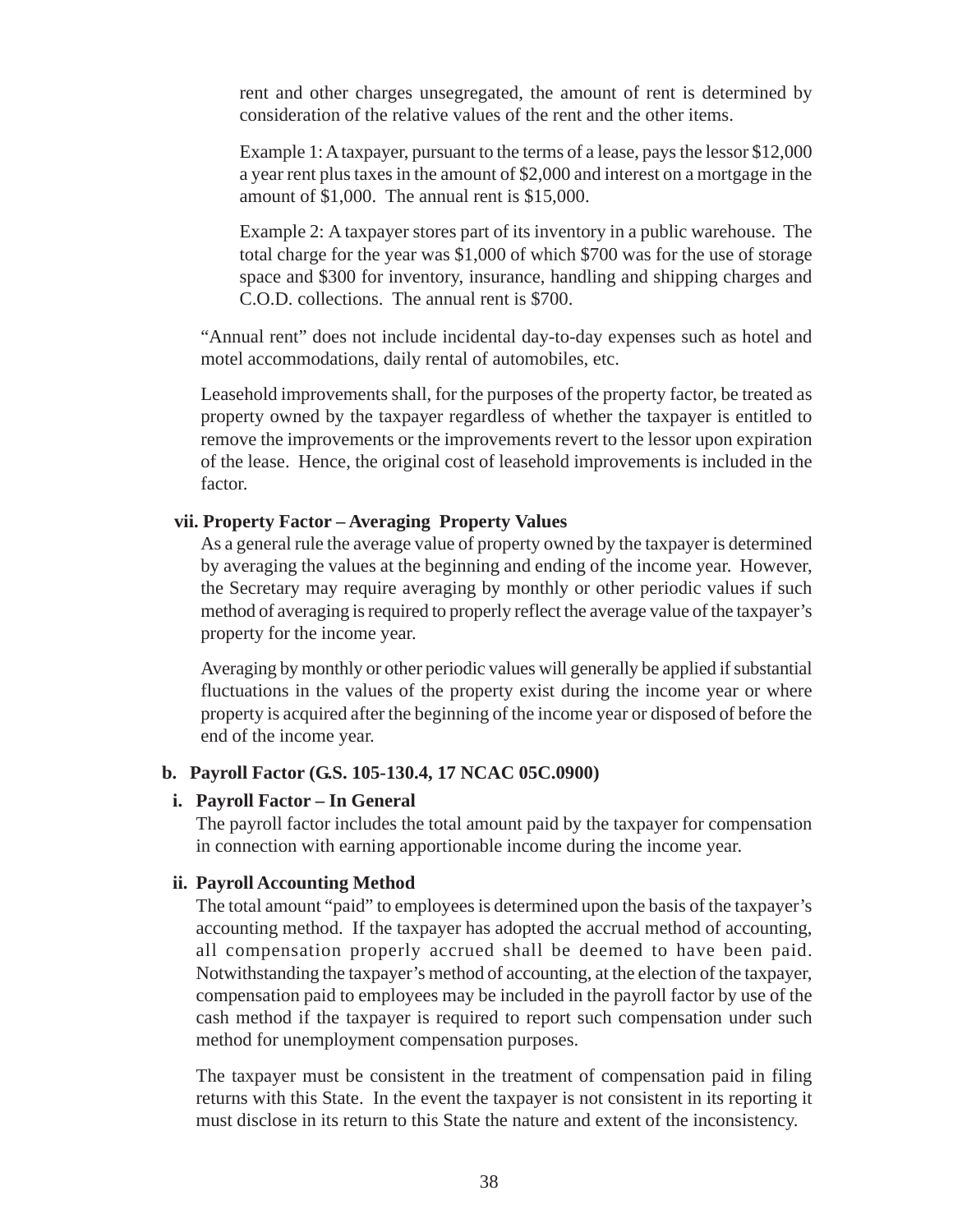#### **iii. The Term "Compensation"**

The term "compensation" means wages, salaries, commissions and any other form of remuneration paid to employees for personal services. **Payments made to an independent contractor or any other person not properly classifiable as an employee are excluded. Only amounts paid directly to employees are included in the payroll factor.** Amounts considered paid directly include the value of board, rent, housing, lodging and other benefits or services furnished to employees by the taxpayer in return for personal services provided that such amounts constitute income to the recipient under the Internal Revenue Code. In the case of employees not subject to the Internal Revenue Code, e.g., those employed in foreign countries, the determination of whether such benefits or services would constitute income to the employees is as though such employees were subject to the Internal Revenue Code.

#### **iv. The Term "Employee"**

The term "employee" means (1) any officer of a corporation, or (2) any individual who, under the usual common-law rules applicable in determining the employeremployee relationship, has the status of an employee. Generally, a person will be considered to be an employee if he is included by the taxpayer as an employee for purposes of the payroll taxes imposed by the Federal Insurance Contributions Act; except that, since certain individuals are included within the term "employees" in the Federal Insurance Contributions Act who would not be employees under the usual common-law rules, it may be established that a person who is included as an employee for purposes of the Federal Insurance Contributions Act is not an employee for purposes of this regulation.

#### **v. Payroll Factor Includes Only Apportionable Income Compensation and Excludes Compensation to General Executive Officers**

The payroll factor includes only compensation that is attributable to the apportionable income subject to apportionment. The compensation of any employee whose activities are connected primarily with nonapportionable income is excluded from the factor. All compensation paid to general executive officers is excluded in computing the payroll factor. General executive officers include the chairman of the board, president, vice-presidents, secretary, treasurer, comptroller and any other office serving in similar capacities.

Example 1: The taxpayer uses some of its employees in the construction of a storage building that, upon completion, is used for the production of apportionable income. The wages paid to those employees are treated as a capital expenditure by the taxpayer. The amount of such wages is included in the payroll factor.

Example 2: The taxpayer owns various securities from which nonapportionable income is derived. The management of the taxpayer's investment portfolio is the only duty of Mr. X, an employee. The salary paid to Mr. X is excluded from the payroll factor.

#### **vi. Denominator of Payroll Factor**

Except as provided above, the denominator of the payroll factor is the total compensation paid everywhere during the income year. Accordingly, compensation paid to employees whose services are performed entirely in a state where the taxpayer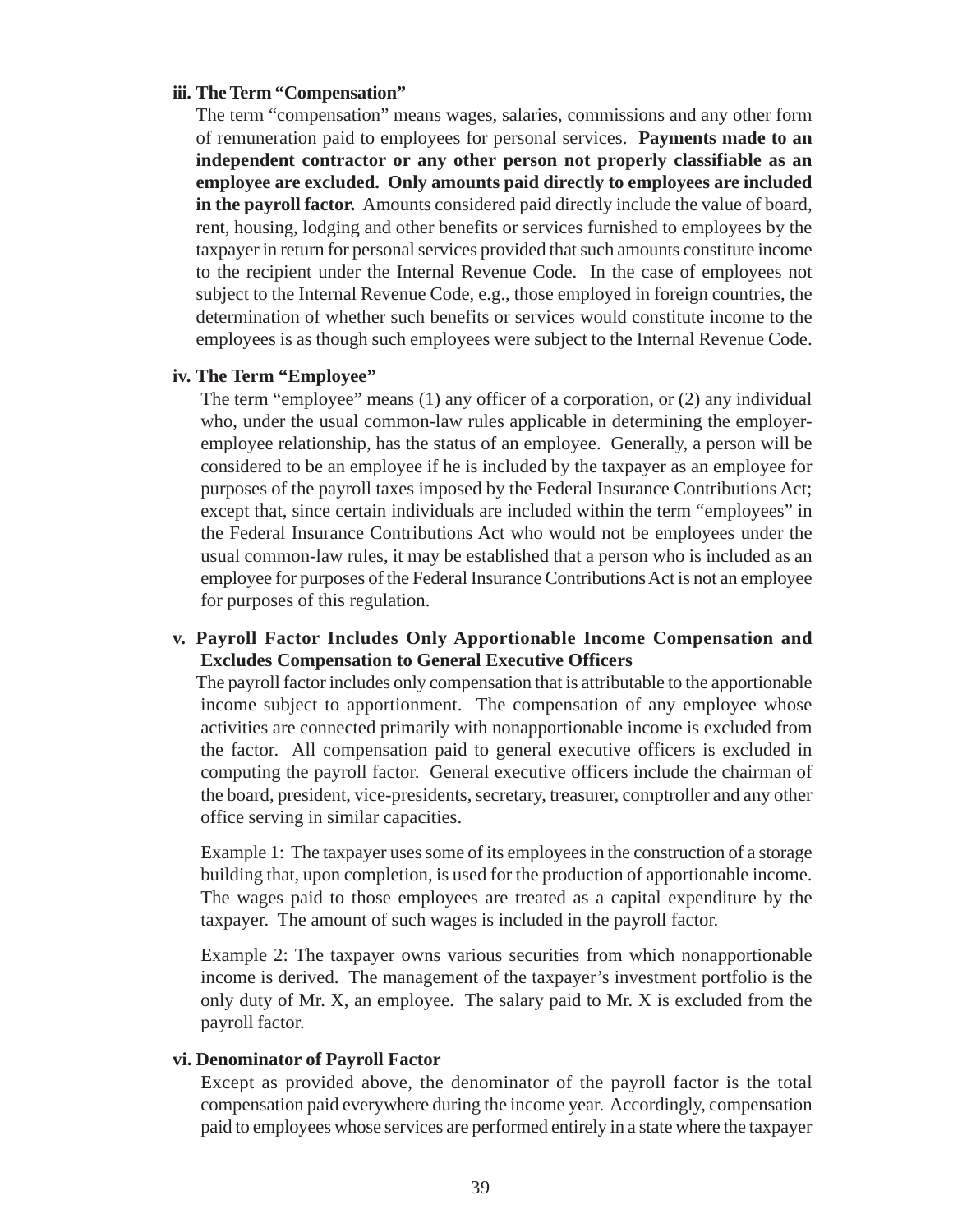is exempt from taxation, for example, by Public Law 86-272, is included in the denominator of the payroll factor.

Example: A taxpayer has employees in its state of legal domicile (State A) and is taxable in State B. In addition the taxpayer has other employees whose services are performed entirely in State C where the taxpayer is exempt from taxation by Public Law 86-272. As to these latter employees, the compensation will be assigned to State C where their services are performed (i.e., included in the denominator only of the payroll factor) even though the taxpayer is not taxable in State C.

### **vii. Numerator of Payroll Factor**

Except as provided above, the numerator of the payroll factor is the total amount paid in this State during the tax period by the taxpayer for compensation. The tests to be applied in determining whether compensation is paid in this State are derived from the Model Unemployment Compensation Act. Accordingly, if compensation paid to employees is included in the payroll factor by use of the cash method of accounting or if the taxpayer is required to report such compensation under such method for unemployment compensation purposes, it shall be presumed that the total wages reported by the taxpayer to this State for unemployment compensation purposes constitutes compensation paid in this State except for compensation excluded under Item *v* above. The presumption may be overcome by satisfactory evidence that an employee's compensation is not properly reportable to this State for unemployment compensation purposes.

Compensation is paid in this State if any one of the following tests, applied consecutively, is met:

- The employee's service is performed entirely within the State.
- The employee's service is performed both within and without the State, but the service performed without the State is incidental to the employee's service within the State. The word "incidental" means any service which is temporary or transitory in nature, or which is rendered in connection with an isolated transaction.
- If the employee's services are performed both within and without this State, the employee's compensation will be attributed to this State:
	- If the employee's base of operations is in this State; or
	- If there is no base of operations in any state in which some part of the service is performed, but the place from which the service is directed or controlled is in this State; or
	- If the base of operations or the place from which the service is directed or controlled is not in any state in which some part of the service is performed, but the employee's residence is in this State.

The words "base of operations" means the place of more or less permanent nature from which the employee starts his work and to which he customarily returns in order to receive instructions from the taxpayer or communications from his customers or other persons, or to replenish stock or other materials, repair equipment, or perform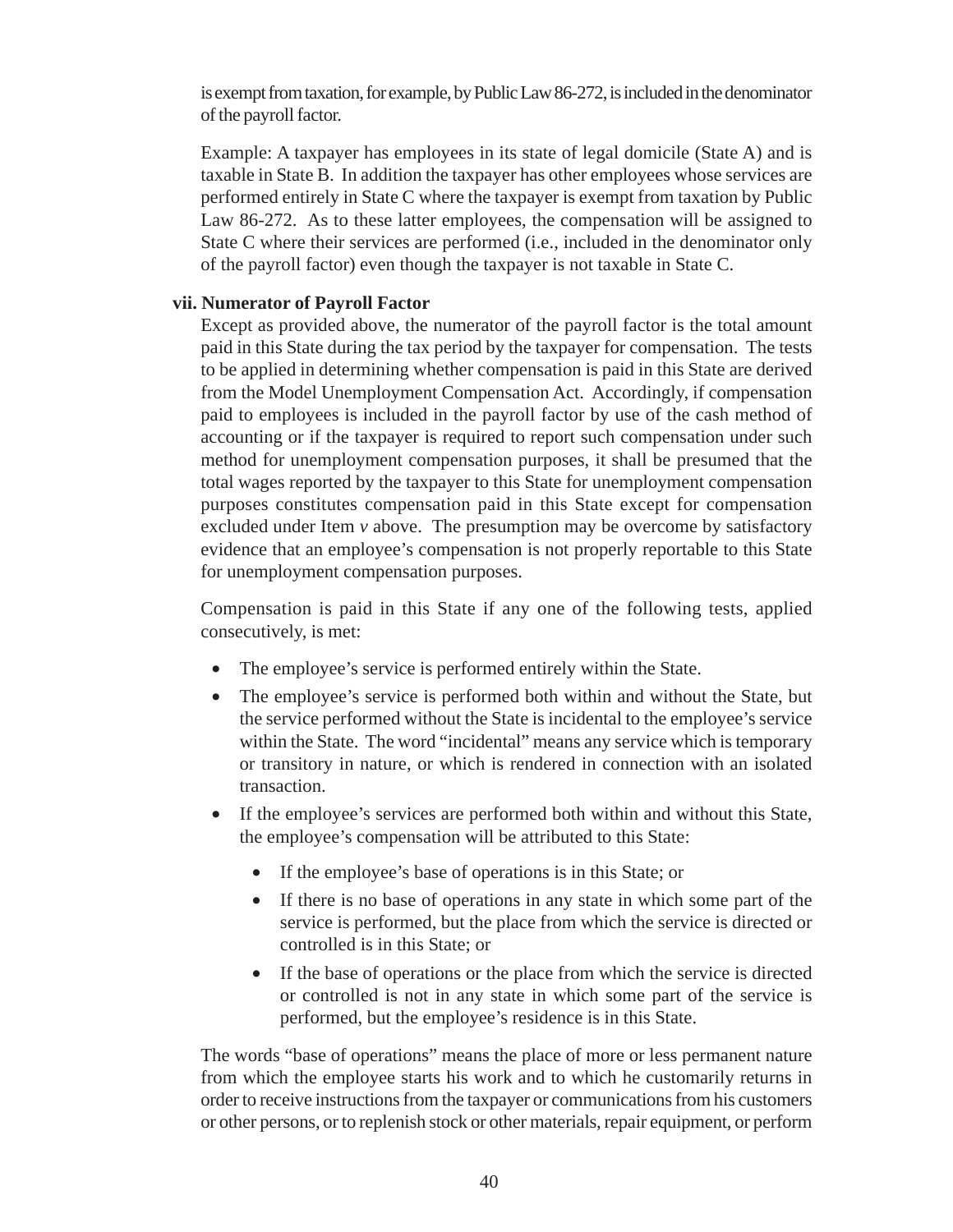any other functions necessary to the exercise of his trade or profession at some other point or points.

The words "place from which the service is directed or controlled" refer to the place from which the power to direct or control is exercised by the taxpayer.

### **viii. Corporations Utilizing Common Paymaster**

A parent corporation or any corporation serving as common paymaster for payroll purposes shall eliminate from the numerator and denominator of its payroll factor computation the amounts paid on behalf of controlled members for which it has charged such member the exact cost and which does not meet the definition of compensation insofar as the common paymaster is concerned. The numerator and denomination of the payroll factor shall be determined in accordance with applicable statute after elimination of the described amounts.

A subsidiary or otherwise controlled corporation which is a member of and/or participant in a common paymaster plan for payroll purposes, shall include in its numerator and denominator of the payroll factor computation amounts paid to its parent corporation or to another corporation of the controlled group as reimbursement in whatever form and by whatever label for employees' compensation as defined. The amounts paid by the subsidiary or controlled corporation includable in the numerator and the denominator of the payroll factor shall be determined in accordance with applicable statute.

### **c. Sales Factor (G.S. 105-130.4, 17 NCAC 05C.1000)**

#### **i. Sales Factor – Sales Made in General Business Operations**

Subsection (a) (7) of G.S. 105-130.4 defines the term "sales" to mean all gross receipts of the taxpayer except receipts from the "casual sale" of property, receipts allocated under subsections (c) through (h) of G.S. 105-130.4, receipts exempt from taxation, and the portion of receipts realized from the sale or maturity of securities or other obligations that represents a return of principal. Thus, for the purposes of the sales factor, the term "sales" means generally all gross receipts derived by a taxpayer from transactions and activities in the course of its regular trade or business operations which produce apportionable income within the meaning of subsection (a) (1) of G.S. 105-130.4.

A "casual sale" of property means the sale of any property that was not purchased, produced, or acquired primarily for sale in the corporation's regular trade or business.

In the case of a taxpayer whose business activity consists of manufacturing and selling or purchasing and reselling goods or products, "sales" includes all gross receipts from the sales of such goods or products (or other property of a kind which would properly be included in the inventory of the taxpayer if on hand at the close of the taxable year) held by the taxpayer primarily for sale to customers in the ordinary course of its trade or business. Gross receipts for this purpose means gross sales, less returns and allowances, and includes all interest income, service charges, carrying charges or time-price differential charges incidental to such sales. Federal and state excise taxes (including sales taxes) shall be included as part of such receipts if such taxes are passed on to the buyer or included as part of the selling price of the product.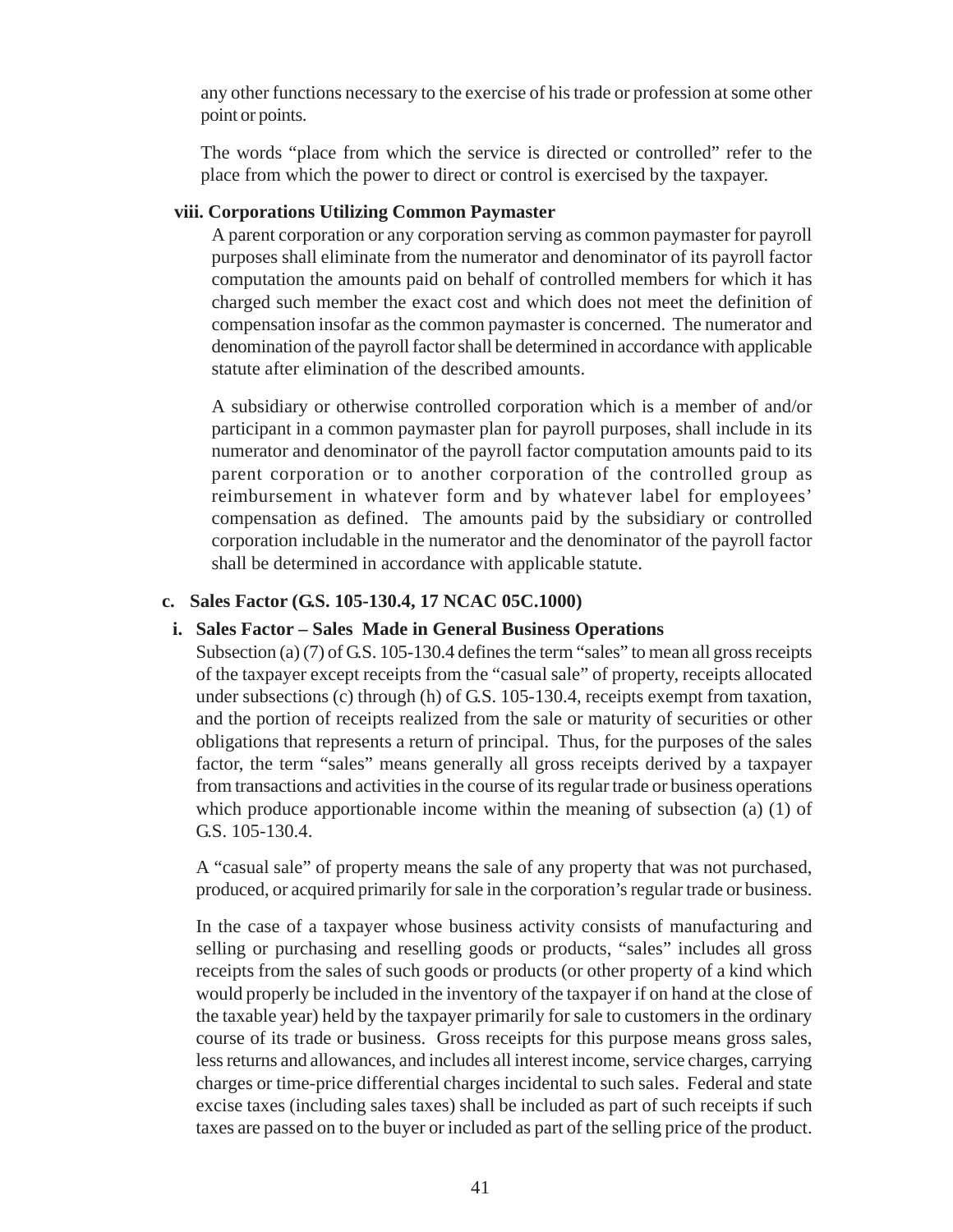#### **ii. Sales Factor – Sales Incidental To General Business Operations**

The term "sales", as a general rule, also includes gross receipts derived by a taxpayer from business transactions or activities which are incidental to its principal business activity and which are includable in apportionable income. However, substantial amounts of gross receipts arising from an incidental or occasional sale of a fixed asset used in connection with the taxpayer's regular trade or business will be excluded from the sales factor since such sales constitute a "casual sale" of property and the inclusion of such gross receipts will not fairly apportion to this State the income derived by the taxpayer from its business activity in this State. For example, gross receipts from the sale of a factory or plant will be excluded from the sales factor but the gain or loss on the sale will be included in apportionable income.

Likewise, the "proceeds" from "rollover" of working capital invested in certificates of deposits, money market accounts, etc., on a short-term temporary basis are not considered gross receipts for sales factor purposes. The earnings of such investments whether labeled as gains or interest will be the only amounts includable in the sales factor.

In including or excluding gross receipts, the taxpayer shall be consistent in the treatment of such gross receipts in filing returns with this State. In the event the taxpayer is not consistent in its reporting, it shall disclose in its return to this State the nature and extent of the inconsistency.

#### **iii. Sales Factor – Sales Made In Other Types of Business Activity**

As applied to a taxpayer engaged in business activity other than the manufacturing and selling or purchasing and reselling of property, "sales" includes the gross receipts as defined in this subject.

If the business activity consists of providing services, such as the operation of an advertising agency, or the performance of equipment service contracts, research and development contracts, "sales" includes the gross receipts from the performance of such services including fees, commissions, and similar items.

In the case of cost plus fixed fee contracts, such as the operation of a governmentowned plant for a fee, gross receipts includes the entire reimbursed cost, plus the fee.

If the business activity is the renting of real or tangible personal property, "sales" includes the gross receipts from the rental, lease, or licensing the use of the property.

If the business activity is the sale, assignment, or licensing of intangible personal property such as patents and copyrights, "sales" includes the gross receipts therefrom.

#### **iv. Sales Factor – Numerator**

The numerator of the sales factor will include the gross receipts from sales which are attributable to this State, and includes all interest income, service charges, carrying charges, or time-price differential charges incidental to such sales regardless of the place where the accounting records are maintained or the location of the contract or other evidence of indebtedness.

Where a taxpayer is not taxable in another state on its apportionable income but is taxable in another state only because of nonapportionable income, all sales shall be attributable to this State.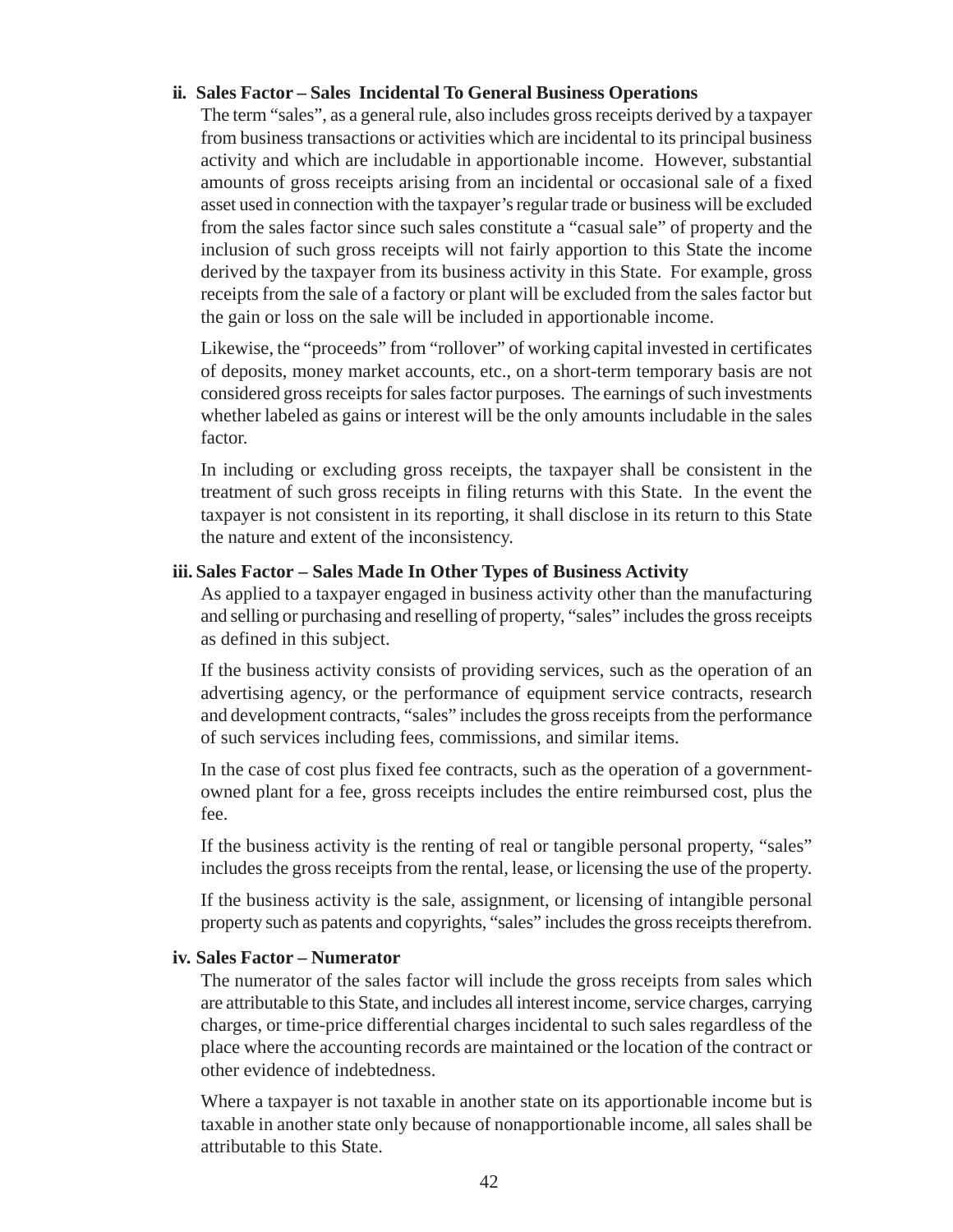#### **v. Sales Factor – What Sales of Tangible Personal Property Are In This State**

Gross receipts from the sales of tangible personal property are in this State if the property is delivered or shipped to a purchaser within this State regardless of the f.o.b. point or other conditions of sale.

Property shall be deemed to be delivered or shipped to a purchaser within this State if the recipient is located in this State, even though the property is ordered from outside this State.

Example: The taxpayer, with inventory in State A, sold \$100,000 of its products to a purchaser having branch stores in several states including this State. The order for the purchase was placed by the purchaser's central purchasing department located in State B. \$25,000 of the purchase order was shipped directly to purchaser's branch store in this State. The branch store in this State is the "purchaser within this State" with respect to \$25,000 of the taxpayer's sales.

Property is delivered or shipped to a purchaser within this State if the shipment terminates in this State, even though the property is subsequently transferred by the purchaser to another state.

Example: The taxpayer makes a sale to a purchaser who maintains a central warehouse in this State at which all merchandise purchased is received. The purchaser reships all the goods to its branch stores in other states for sale.

All of the taxpayer's products shipped to the purchaser's warehouse in this State are property "delivered or shipped to a purchaser within this State."

The term "purchaser within this State" shall include the ultimate recipient of the property if the taxpayer in this State, at the designation of the purchaser, delivers to or has the property shipped to the ultimate recipient within this State.

Example: A taxpayer in this State sold merchandise to a purchaser in State A. Taxpayer directed the manufacturer or supplier of the merchandise in State B to ship the merchandise to the purchaser's customer in this State pursuant to the purchaser's instructions. The sale by the taxpayer is "in this State."

When property being shipped by a seller from the state of origin to a consignee in another state is diverted while en route to a purchaser in this State, the sales are in this State.

Example: The taxpayer, a produce grower in State A, begins shipment of perishable produce to the purchaser's place of business in State B. While en route the produce is diverted to the purchaser's place of business in this State where the taxpayer is subject to tax. The sale by the taxpayer is attributed to this State.

#### **vi. Sales Factor – Sales To United States Government**

Gross receipts from the sales of tangible personal property to the United States Government are in this State if the property is shipped to or received or accepted by the United States Government in this State. For the purposes of this regulation, only sales for which the United States Government makes direct payment to the seller pursuant to the terms of its contract constitute sales to the United States Government. Thus, as a general rule, sales by a subcontractor to the prime contractor, the party to the contract with the United States Government, do not constitute sales to the United States Government.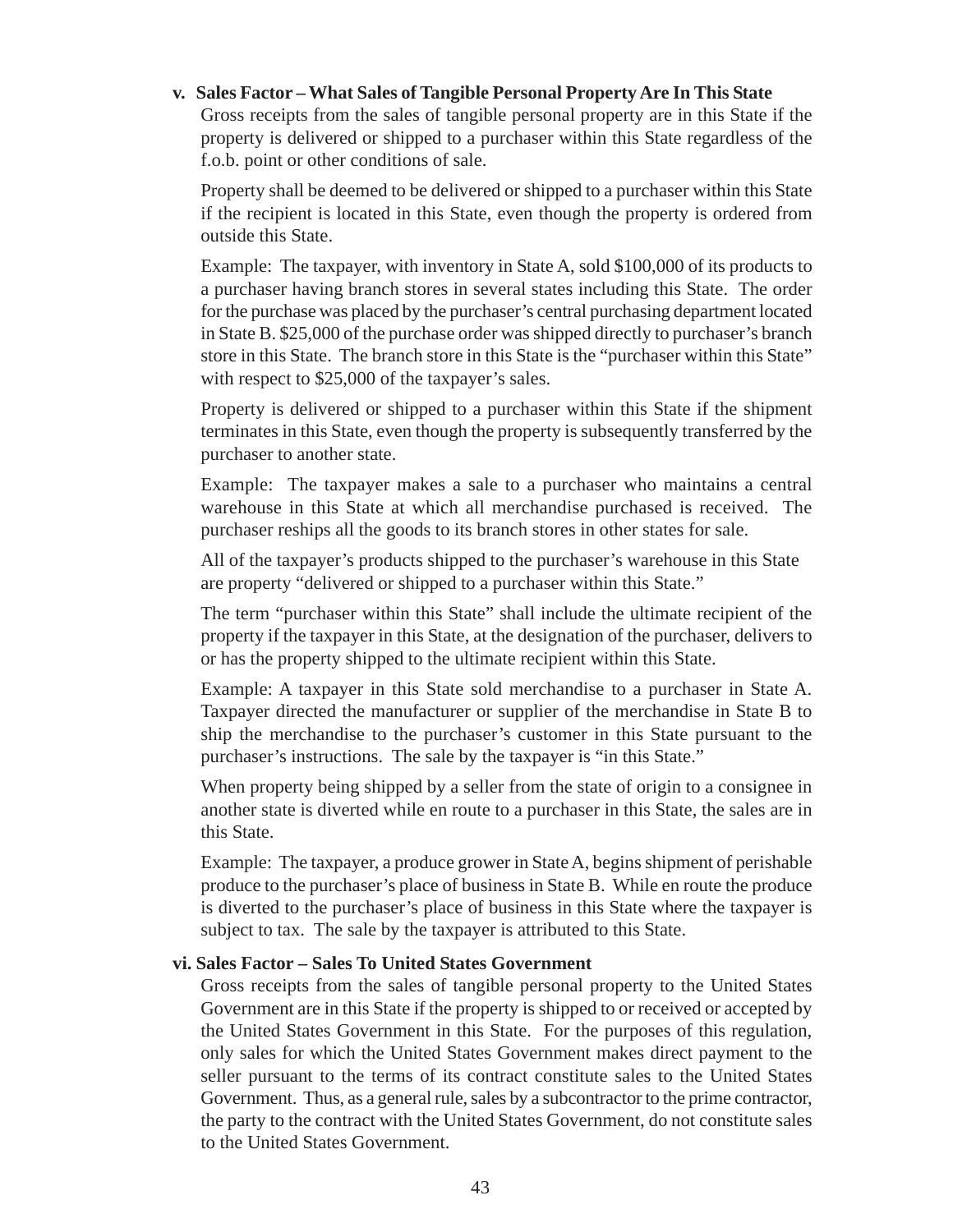Example 1: A taxpayer contracts with General Services Administration to deliver X number of trucks which were paid for by the United States Government. The United States Government is the purchaser.

Example 2: The taxpayer is a subcontractor to a prime contractor with the National Aeronautics and Space Administration and contracts to build a component of a rocket for \$1,000,000. The sale of the subcontractor to the prime contractor is not a sale to the United States Government.

When the United States Government is the purchaser of property which remains in the possession of the taxpayer in this State for further processing under another contract, or for other reasons, "shipment" is deemed to be made at the time of acceptance by the United States Government.

**vii. Sales Factor – Numerator – Other Receipts Constituting Apportionable Income** G.S. 105-130.4(l)(3) contains provisions for including gross receipts from other business income transactions in the numerator of the sales factor. Under this subsection gross receipts are attributed to this State if:

- The receipts are from real or tangible property located in this State; or
- The receipts are from intangible property and are received from sources in this State; or
- The receipts are from services and the income producing activity that gave rise to the receipts is performed within this State.

The term "income producing activity" means the act or acts directly engaged in by the taxpayer, or by anyone acting on the taxpayer's behalf, in the regular course of its trade or business for the ultimate purpose of obtaining gains or profits.

Except for receipts from the casual sale of property, as defined above, receipts described above from other transactions constituting apportionable income shall be attributed to this State as set forth below:

- Gross receipts from the sale, lease, rental or other use of real property are in this State if the real property is located in this State.
- Gross receipts from the rental, lease, licensing the use of, or other use of tangible property shall be assigned to this State if the property is within this State during the entire period of rental, lease, license or other use. If the property is within and without this State during such period, gross receipts attributable to this State shall be based upon the ratio which the time the property was physically present or was used in this State bears to the total time or use of the property everywhere during such period.
- Gross receipts from intangible personal property shall be attributed to this State if they are received from sources within this State.

Example 1: Royalties from trademarks are attributed to this State to the extent the royalties are received as a result of sales within this State.

Example 2: Royalties from patents, secret processes, or other similar intangible property are attributed to this State to the extent the patent, secret process, or other similar intangible property is employed in production, fabrication, manufacturing, processing, or other similar use in this State.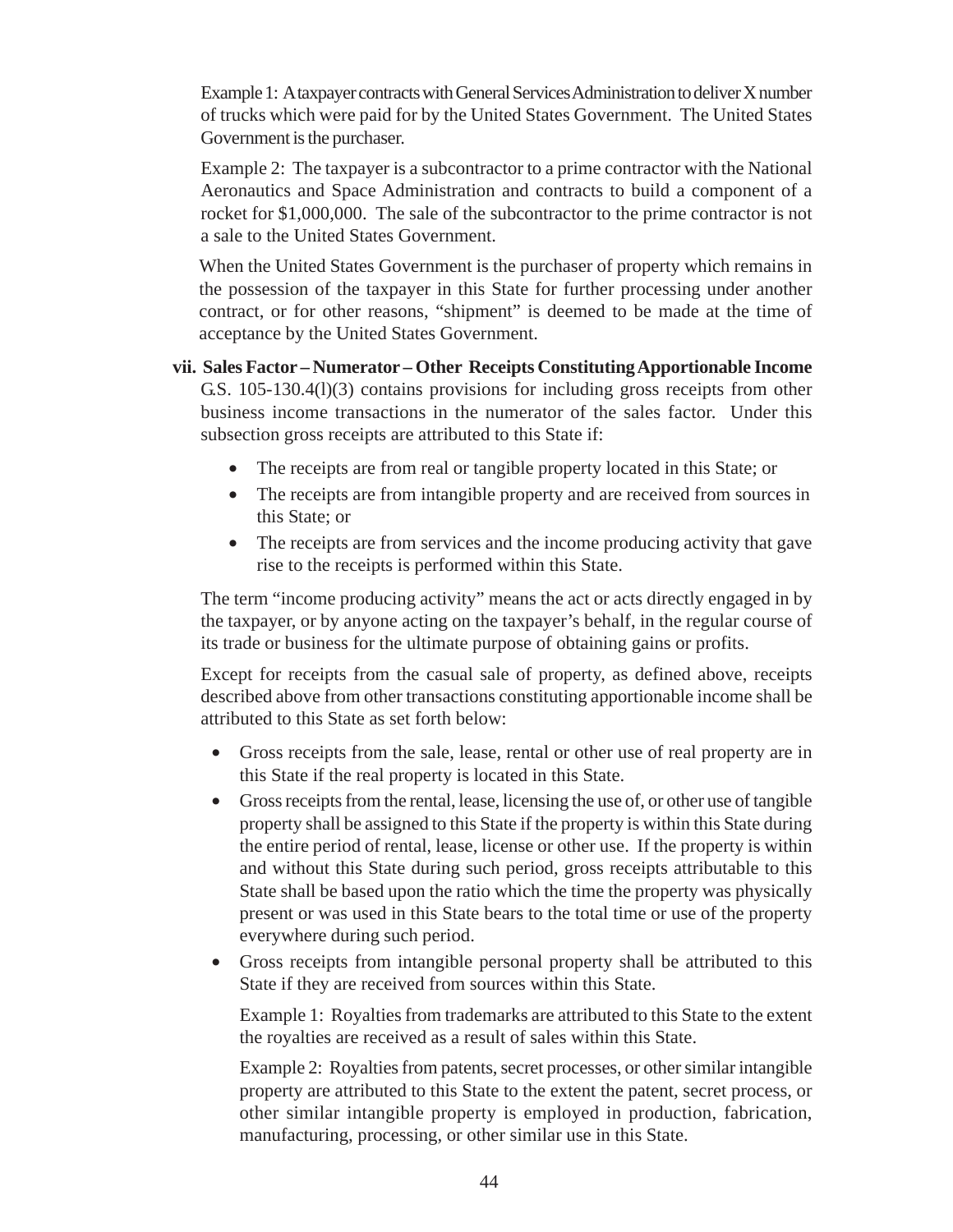Example 3: Royalties from copyrights are attributable to this State to the extent that printing or other publication originates in this State.

Example 4: Dividends are attributable to this State if the payer's commercial domicile is in this State.

Example 5: Interest received from general obligations is attributable to this State if the payer's commercial domicile is in this State.

Example 6: Interest received from specific obligations is attributable to this State if the obligation can be traced to property in this State. For example, interest received from a loan obtained and used by the borrower to buy a piece of real estate in North Carolina is attributable to this State. Interest received from a loan in which real or tangible personal property located in this State is used for collateral is attributable to this State. Interest received as the result of nonpayment or deferred payment of royalties on trademarks is attributable to this State in the same proportion as the royalties are attributable to North Carolina.

• Gross receipts for the performance of personal services are attributable to this State to the extent such services are performed in this State. If the services are performed partly within and without this State, such receipts shall be attributed to this State based upon the ratio which the time spent in performing such services in this State bears to the total time spent in performing such services everywhere. Time spent in performing services includes the amount of time expended in the performance of a contract or other obligation which gives rise to such gross receipts. Personal service not directly connected with the performance of the contract or other obligation, as for example, time expended in negotiating the contract, is excluded from the computations.

Example 1: The taxpayer, a road show, gave theatrical performances at various locations in State X and in this State during the income year. All gross receipts from performances given in this State are attributed to this State.

Example 2: The taxpayer, a public opinion survey corporation, conducted a poll by its employees in State X and in this State for the sum of \$9,000. The project required 600 man-hours to obtain the basic data and prepare the survey report. Two hundred of the 600 man-hours were expended in this State. The receipts attributable to this State are \$3,000.

| 200 man-hours |                       |  |
|---------------|-----------------------|--|
| 600 man-hours | $X$ \$9,000 = \$3,000 |  |

### **2. Public Utilities, Excluded Corporations and Air or Water Transportation Corporations Apportionment Factors (G.S. 105-130.4)**

#### **a. Railroad Companies**

All apportionable income of a railroad company must be apportioned to North Carolina by multiplying the income by a fraction, the numerator of which is the railway operating revenue from business done within North Carolina and the denominator of which is the total railway operating revenue everywhere.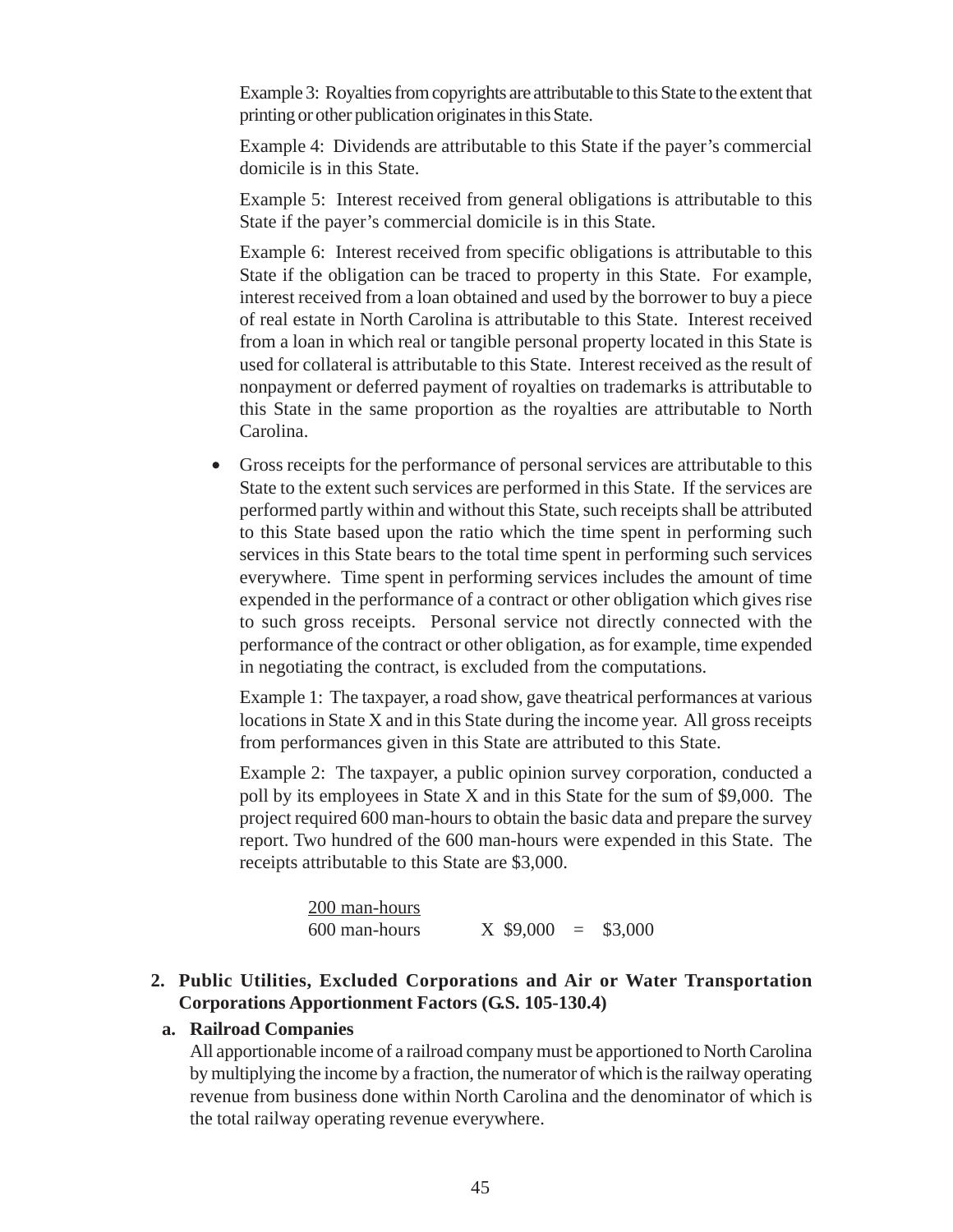### **b. Telephone Companies**

All apportionable income of a telephone company must be apportioned to this State by multiplying the income by a fraction. The numerator of the fraction is gross operating revenue from local service in North Carolina plus gross operating revenue from toll services performed wholly within North Carolina plus the proportion of revenue from interstate toll services attributable to North Carolina as shown by the records of the company plus the gross operating revenue in North Carolina from other services less the uncollectible revenue in North Carolina. The denominator of the fraction is the total gross operating revenue everywhere less total uncollectible revenue.

### **c. Motor Carriers of Property and/or Passengers**

All apportionable income of a motor carrier of property and/or passengers must be apportioned by multiplying the income by a fraction, the numerator of which is the number of vehicle miles in North Carolina and the denominator of which is the total number of vehicle miles of the company everywhere. The word "vehicle miles" shall mean miles traveled by vehicles owned or operated by the company hauling property or passengers for a charge or traveling on a scheduled route.

### **d. Telegraph Companies**

All apportionable income of a telegraph company must be apportioned by multiplying the income by a fraction, the numerator of which is the property factor plus the payroll factor plus the sales factor and the denominator of which is three.

## **e. Excluded Corporations, including Construction Contractors, and Other Public Utilities**

All apportionable income of an excluded corporation and all other public utilities must be apportioned by multiplying apportionable income by the sales factor as defined in G.S. 105-130.4. "Excluded corporation" means any company engaged in business as a building or construction contractor, a securities dealer, loan company or company which receives more than fifty percent (50%) of its ordinary gross income from intangible property. A building or construction contractor is a business so classified in the North American Industry Classification System (NAICS) published by the Federal Office of Management and Budget.

### **f. Air or Water Transportation Corporations**

All apportionable income of an air or water transportation corporation must be apportioned by a fraction, the numerator of which is the corporation's revenue tonmiles in this state and the denominator of which is the corporation's revenue tonmiles everywhere. The term "revenue ton-mile" means one ton of passengers, freight, rail, or other cargo carried one mile. In making this computation, a passenger is considered to weigh two hundred pounds.

Revenue ton-miles in this State are determined for air transportation companies from the flights, landings and/or departures from locations in this State; and for water transportation companies from dockings and/or departures from locations in this State.

### **J. Deduction of Contributions (G.S. 105-130.9(1), (2) and (3))**

### **1. Preliminary Statement**

Subject to certain limitations, contributions or gifts made by a corporation within the income year to qualified donees are deductible in determining net income.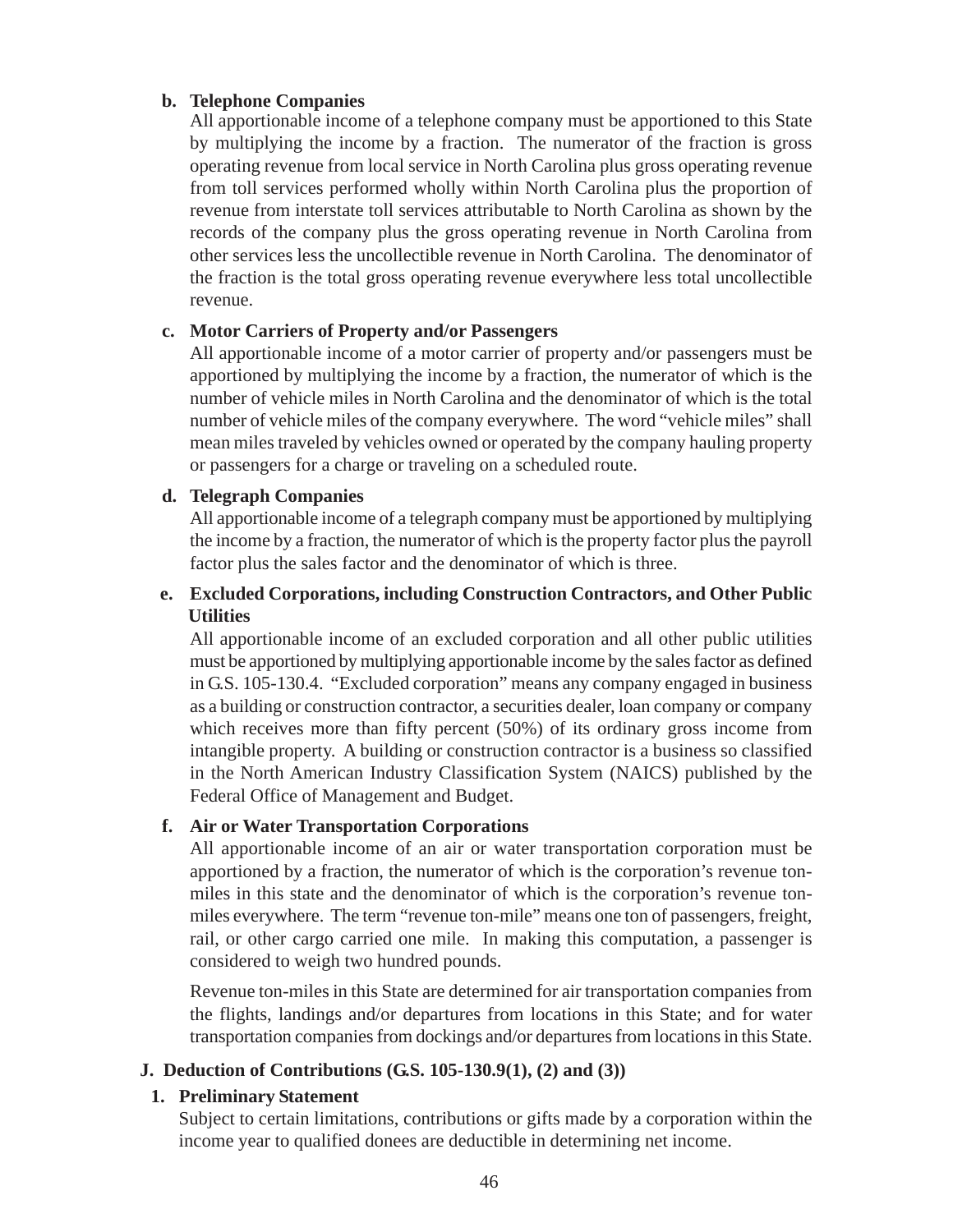### **2. Charitable Contribution Defined**

For purposes of this section charitable contributions are defined per section 170 (c) of the Internal Revenue Code.

### **3. Contributions Limited to 5% of Net Income (G.S. 105-130.9(1))**

The deduction for contributions made to qualified organizations other than contributions made to the State of North Carolina, a municipality in North Carolina, or any of their institutions, instrumentalities, or agencies, and to qualified educational institutions located within North Carolina are limited to an amount not exceeding five percent (5%) of the corporation's net income as determined before the deductions for contributions. State law does not permit a corporation to carryover unused contributions to subsequent years.

### **4. Contributions Fully Deductible (G.S. 105-130.9(2))**

Contributions or gifts made by a corporation to the State of North Carolina, a county in North Carolina, a municipality in North Carolina, or any of their institutions, instrumentalities, or agencies, and to qualified educational institutions located within North Carolina are fully deductible in arriving at net income or loss. "Educational institution" means only an educational institution that normally maintains a regular faculty and curriculum and normally has a regularly organized body of students in attendance at the place where the educational activities are carried on. This term, however, is deemed to include the institution's departments, schools and colleges as well as a group of educational institutions and an organization (corporation, trust, foundation, association or other entity) organized and operated exclusively to receive, hold, invest and administer property and to make expenditures to or for the sole benefit of an educational institution or group of such institutions.

Example: Corporation B deducted contributions of \$100 to a North Carolina county agency, \$50 to a college located in North Carolina and \$50 to other qualified donees in determining net income of \$1000 before deduction of a net economic loss of \$500. The allowable contributions deduction is computed as follows:

| Net income<br>Add: Contributions                                                          | \$1,000<br>200 |                |
|-------------------------------------------------------------------------------------------|----------------|----------------|
| Net income before net economic loss deductions<br>Less: Net economic loss brought forward |                | \$1,200<br>500 |
| Net income before contributions deduction<br>Less allowable contributions:                |                | 700            |
| Other qualified donees (not to exceed 5% of \$700)                                        | 35             |                |
| College located in North Carolina                                                         | 50             |                |
| North Carolina county agency                                                              | 100            |                |
|                                                                                           |                | 185            |
| Net taxable income                                                                        |                |                |

**5. Contributions by Corporations Allocating Net Income (G.S. 105-130.9(3))** A corporation which is required to apportion its total net income to North Carolina by using the allocation and apportionment methods in G.S. 105-130.4 must deduct from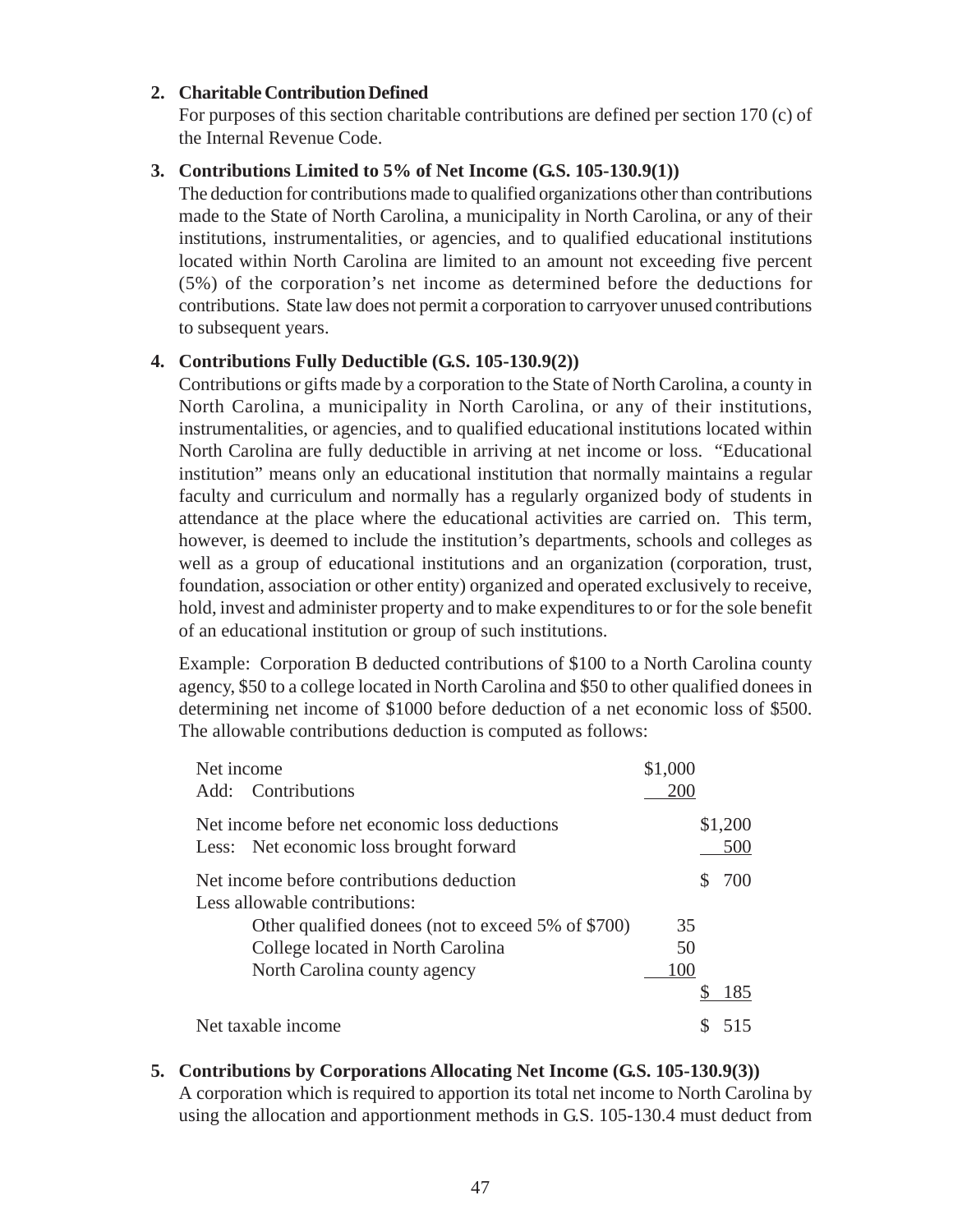total net income allocable to North Carolina the contributions it made to North Carolina donees qualified in subdivisions (1) and (2) of G.S. 105-130.9.

However, the deduction for contributions made to North Carolina donees qualified in subdivision (1) of G.S. 105-130.9 is limited to 5% of total net income allocated to North Carolina as computed before this deduction. Furthermore, the contributions that qualify as a direct deduction from total net income allocated to North Carolina cannot be deducted in arriving at the corporation's total net income subject to apportionment.

Example: Corporation C's records show net income of \$114,000 before the deductions for a net economic loss and contributions. Contributions total \$6,200 and include \$200 to a North Carolina agency, \$2,000 to other North Carolina donees and \$4,000 to qualified donees located outside North Carolina.

The deduction for contributions is determined as follows:

| Net income before contributions and net economic loss deduction | 114,000      |
|-----------------------------------------------------------------|--------------|
| Less: Contributions to donees outside North Carolina            | 4,000        |
| Total                                                           | \$110,000    |
| Less: Total nonapportionable income                             | 10,000       |
| Total apportionable income                                      | \$100,000    |
| Apportionable to North Carolina —35%                            | \$ 35,000    |
| Add: Nonapportionable income directly                           |              |
| allocated to North Carolina                                     | 1,000        |
| Total income allocated to North Carolina                        | \$ 36,000    |
| Less: Allowable portion of net economic loss deduction          | 6,000        |
| Total income allocated to N C before contributions to donees    | 30,000<br>S. |
| Less: Contributions                                             |              |
| North Carolina donees (not to exceed 5% of \$30,000)<br>\$1,500 |              |
| 200<br>North Carolina county agency                             |              |
|                                                                 | 1,700        |
| Net taxable income                                              | 28,300<br>S  |

## **K. Rapid Amortization for Qualifying Facilities and Equipment (G.S. 105-130.10, G.S. 105-130.10A)**

### **1. Rapid Amortization of Air or Water Pollution Abatement, Recycling and Resource Recovering, Sewage and Hazardous Wastes Facilities**

A corporation may, at its option and in lieu of any regular depreciation allowance, recover over a period of sixty (60) months its costs of any air-cleaning device; sewer or waste treatment plant including waste lagoons; pollution abatement equipment; recycling and resource recovering facilities; sewer service facilities to residential and outlying areas built by public or private utilities; and facilities built to reduce the volume of hazardous wastes generated.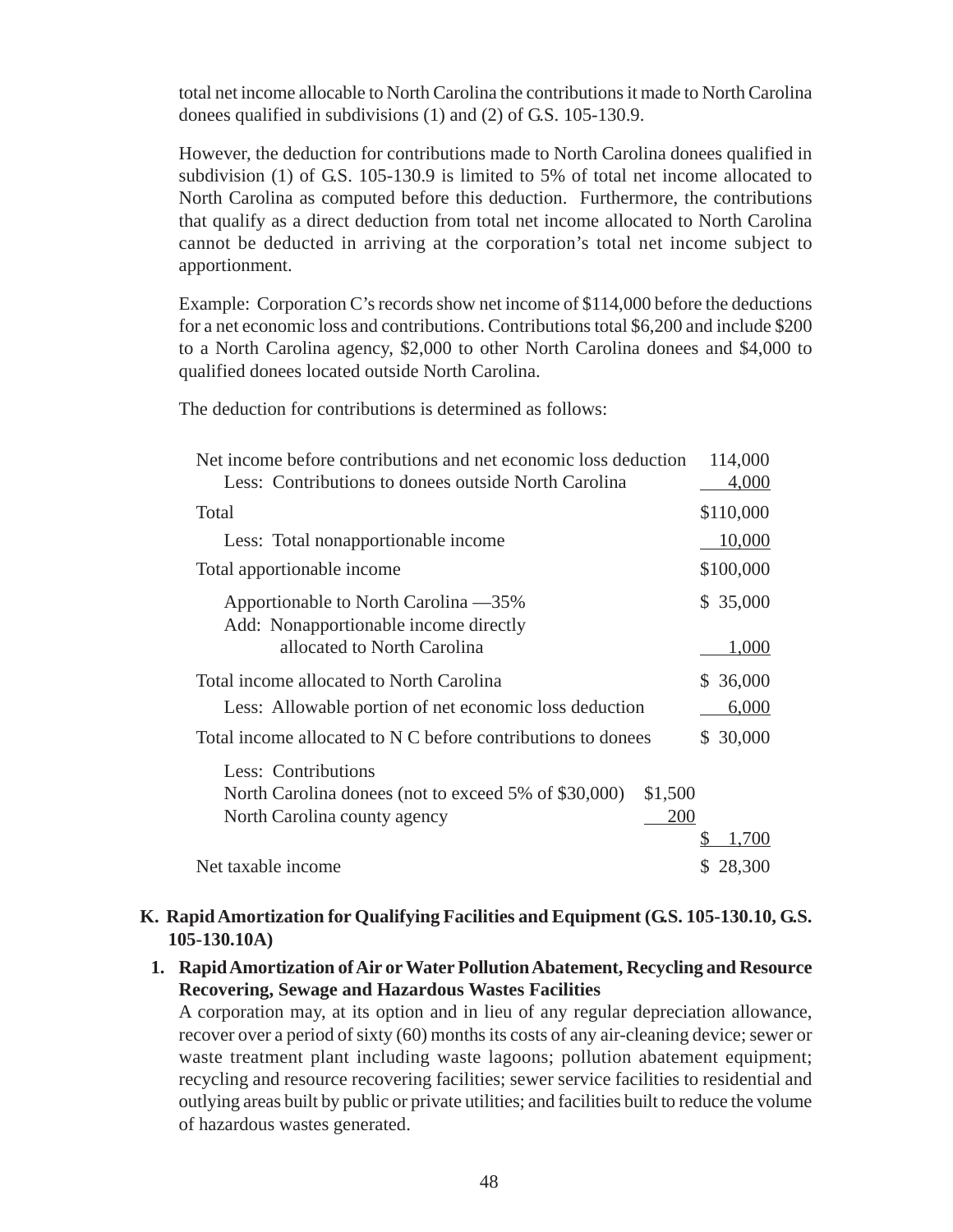### **2. Certification of Facilities Required**

The deduction for rapid amortization of the facilities and equipment described above shall be allowed only upon the condition that the corporation furnish the Secretary of Revenue a certificate from the Department of Environment and Natural Resources or the Environmental Management Commission certifying the air cleaning and waste treatment facilities comply with the Commission's requirements. The recycling facilities also require a certificate from the Department of Environment and Natural Resources.

## **3. Rapid Amortization of Equipment Mandated by OSHA**

A corporation may also at it option and in lieu of any regular depreciation allowance recover over a period of 60 months its cost of any equipment mandated by the Occupational Safety and Health Act (OSHA). "Cost" shall include the cost of planning, acquiring, constructing, modifying, and installing such equipment.

"Equipment mandated by OSHA" refers to any tangible personal property and other buildings and structural components of buildings in which the corporation must acquire, contract, install, or make available in order to comply with the occupational safety and health standards adopted and promulgated by the United States Secretary of Labor or the Commissioner of Labor of North Carolina.

## **L. Amortization of Bond Premiums (G.S. 105-130.5, 17 NCAC 05C.1400)**

## **1. Preliminary Statement**

If a corporation purchases a bond at more than its face value, the amount of premium paid may be amortized over the life of the bond. However, the allowance of a deduction against net income for amortization of the premium paid depends upon the type of bond purchased by the corporation.

Amortization of premiums on *tax-exemp*t bonds by a corporation is mandatory with no deduction allowed in computing State net income.

A corporation may at its option amortize the amount of premiums paid on *taxable* bonds over the life of the bonds. If the premium is not amortized by the corporation, it will constitute part of the basis of the bond in determining gain or loss at maturity or sale.

For State income tax purposes, obligations of the United States or its possessions and obligations of the State of North Carolina or any of its subdivisions are tax-exempt. Interest income received by a corporation on such obligations is not taxable; however, a corporation must include in its computation of State net income any gain or loss realized on the disposal of such obligations.

Premiums paid on all bonds acquired prior to January 1, 1963 cannot be amortized but constitute a part of the cost basis of the bonds in determining gain or loss when the bonds are sold.

### **2. Tax-Exempt Bonds**

The amount of premium paid upon the purchase of a tax-exempt bond is amortized over the life of the bond. Amortization for the taxable year is accomplished by reducing the original cost of the bond by a portion of the premium paid, with no deduction against net income for the year. Therefore, when the bond is sold or otherwise disposed of, the basis for determining gain or loss will always be original cost less the amount of premium amortized for book purposes through the year of disposal.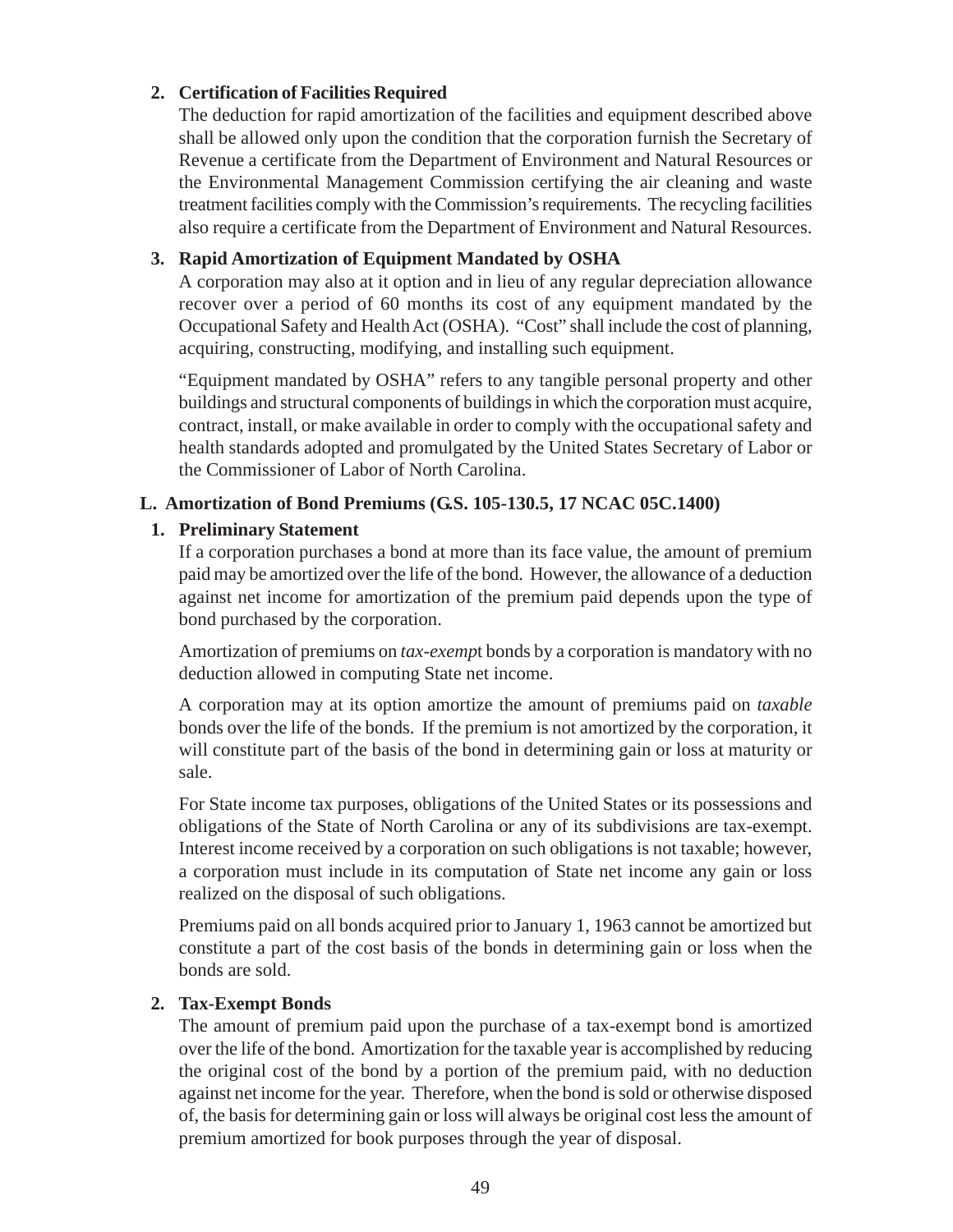Example: A corporation pays \$5,100 for a 5-year tax-exempt interest-bearing bond having a par value of \$5,000. The premium of \$100 paid upon the purchase of the bond must be amortized over the life of the bond and cannot be used as a deduction in determining net income. The bond is sold after two years for \$5,100. Although interest earned on the bond is not taxable, the corporation is required to report the sale as follows:

| Sales price             | \$5,100 |
|-------------------------|---------|
| Basis of bond sold:     |         |
| Cost                    | \$5,100 |
| Less: Premium amortized |         |
|                         | \$5,060 |
| Gain                    | S       |

#### **3. Taxable Bonds**

A portion of the premium paid upon the purchase of a taxable bond may be deducted in the taxable year only if an adjustment is made to the basis of the bond. If a taxpayer elects to amortize the premium, the basis for determining gain or loss will always be original cost less the amount of premium amortized and deducted in its tax returns through the year of disposal. Otherwise, the basis of a taxable bond for determining gain or loss will always be the entire amount paid for the bond.

Example 1: A corporation pays \$12,500 for a taxable interest-bearing bond having a par value of \$12,000. The bond matures in ten years. Since the interest from the bond represents taxable income to the corporation, it elects to amortize the premium paid over the life of the bond. One-tenth of the premium, or \$50, is allowable as an annual deduction in determining net income. At the end of five years the corporation sells the bond for \$12,375. The corporation is required to report the sale as follows:

| Sales price             | \$12,375 |
|-------------------------|----------|
| Basis of bond sold:     |          |
| Cost                    | \$12,500 |
| Less: Premium amortized |          |
|                         | \$12,250 |
| Gain                    | 125      |

Example 2: In the previous example, if the corporation had elected not to amortize the premium, it would be required to report the sale of bond as follows:

| Sales price<br>Basis of bond sold: | \$12,375    |
|------------------------------------|-------------|
| Cost                               | \$12,500    |
| Loss                               | $(S \t125)$ |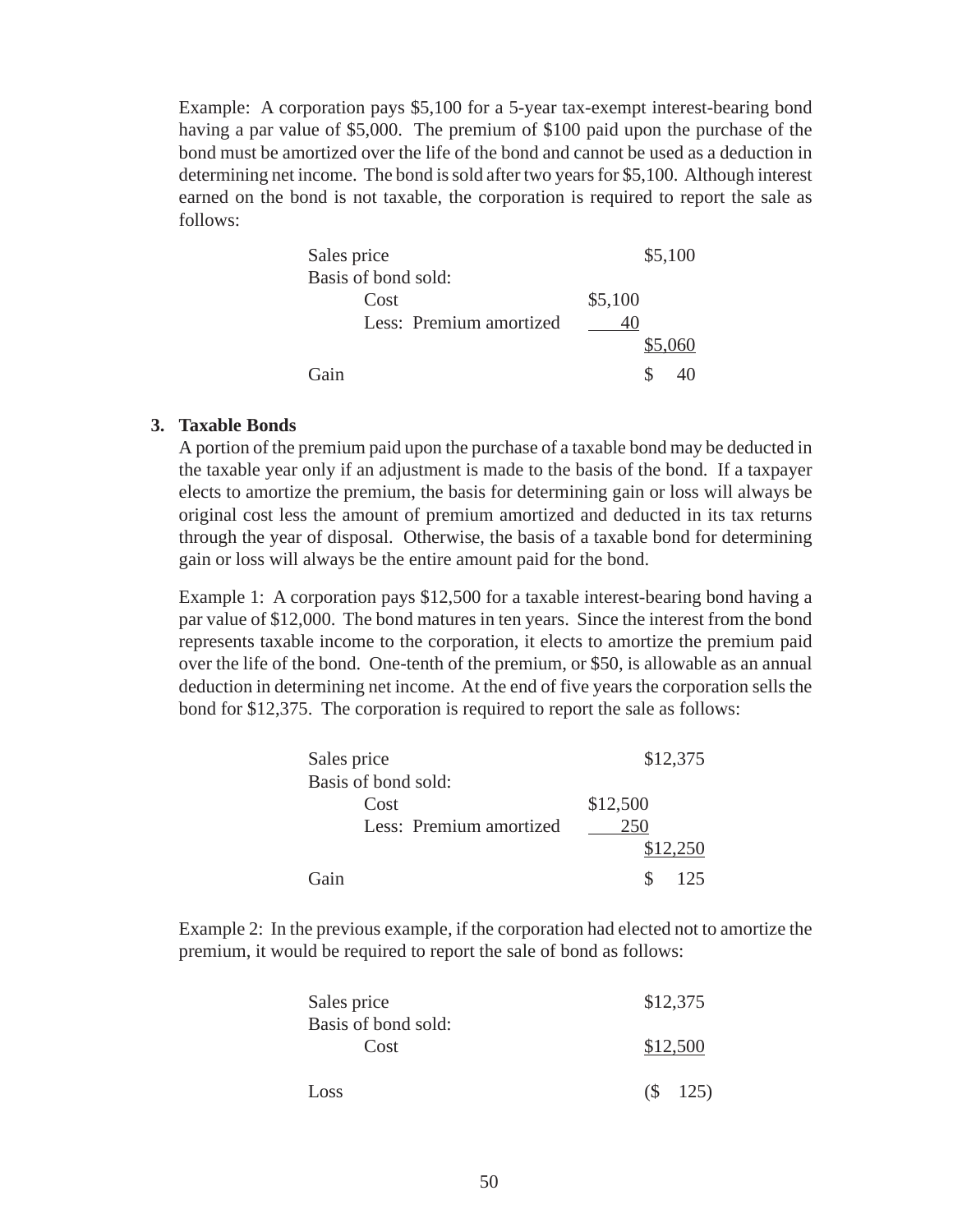### **4. Definition of Bond**

The term "bond" means any bond, debenture, note, or certificate or other evidence of indebtedness issued by any corporation and bearing interest and includes any like obligation issued by any government or political subdivision thereof.

#### **M. Net Economic Loss Carry-Over (G.S. 105-130.8)**

### **1. Preliminary Statement**

In order that some measure of relief may be granted to corporations which have incurred economic misfortune or which are otherwise materially affected by strict adherence to the annual accounting rule in determining taxable income, the statute provides for the carrying forward of a net economic loss for a period of fifteen (15) years. A net economic loss carried forward from any year shall first be applied to, or offset by, any income taxable or nontaxable of the next succeeding year before any portion of the loss may be carried forward to a succeeding year.

Note: The fifteen-year carryforward period applies only to losses incurred in tax years beginning on or after January 1, 1993. Losses incurred in tax years beginning before January 1, 1993 could be carried forward for only five years.

### **2. Differences Between North Carolina and Federal Provisions**

The loss deduction allowed for North Carolina income tax purposes differs from the loss deduction permitted for Federal income tax purposes in two principal ways:

- For North Carolina tax purposes, the loss must be a net *economic* loss rather than a net *operating* loss.
- For North Carolina tax purposes, a loss can *only be carried forward*, whereas under the Federal law a loss may also be carried back to years preceding the loss year.

### **3. Definition of Net Economic Loss**

A net economic loss is the amount by which allowable deductions, other than prior years' losses, exceed income from all sources in the year including any *income not taxable*. Dayco Corporation v. Clayton, Commissioner of Revenue (1967), 269 N.C. 490,153 S.E. 2nd 28.

### **4. Income Not Taxable**

Income not taxable includes any income item that has been deducted in computing State net income under G.S. 105-130.5, any nonbusiness income that has been allocated directly to another state under G.S. 105-130.4, and any other income that is not taxable under State law. (See Dayco Corporation v. Clayton.) The amount of the income item considered income not taxable for corporate income tax is determined after subtracting related expenses for which a deduction was allowed for corporate income tax.

### **5. Procedure for Deducting a Net Economic Loss**

A net economic loss is carried forward from the loss year and deducted from income in the next succeeding year. However, any such loss carried forward must be reduced or offset by any *income not taxable* received in the succeeding year in determining the amount of net economic loss deduction in such succeeding year. Any unused portion of a net economic loss remaining may be carried forward to the next succeeding year. (See Dayco Corporation v. Clayton)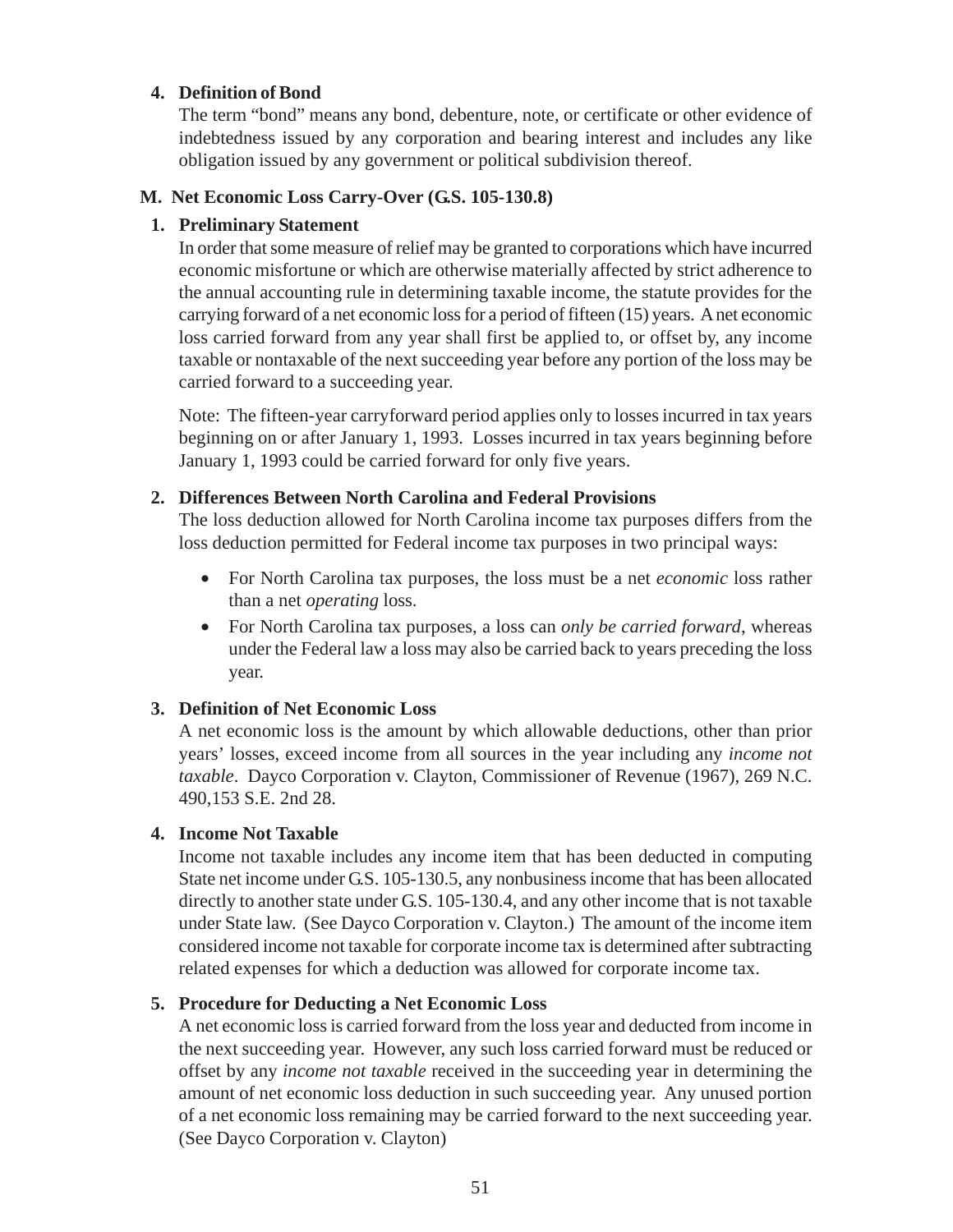#### **6. Corporations Allocating Their Net Income (17 NCAC 05C.1506)**

A corporation required to allocate and apportion its net income or net loss under G.S. 105-130.4 may carry forward only a portion of its net economic loss. After the required adjustments for income not taxable in the next succeeding year have been made, the allocable portion of such determined net economic loss deduction is deducted from the total amount of income allocated to this State. For example, a corporation allocating 50% of its net income or loss to North Carolina in a particular year in which it sustains a total net economic loss of \$1,000 may carry forward only \$500 to a subsequent year.

Where the allocating corporation earns nonapportionable income subject to direct allocation outside North Carolina in a year succeeding the loss-year, the portion of the directly allocated income used to offset the loss brought forward is determined by applying to such income the allocation percentage applicable to the succeeding year.

### **7. Corporation Sustaining Loss Entitled to Deduction (17 NCAC 05C.1507)**

In the case of a merger of a loss corporation and a profit corporation, pre-merger losses may be offset against post-merger profits only to the extent that the group of assets that was previously operated at a loss is operated at a profit after the merger. Accounting records must show clearly the income and expenses attributable to such groups of assets. See Good Will Distributors (Northern) Inc. v. Currie, Commissioner of Revenue (1959) 251 N.C. 120, 110 S. E. 2nd 880; Holly Farms Poultry Industries, Inc. v. Clayton, Commissioner of Revenue (1970) 9 N.C. App. 345, 176 S.E. 2<sup>nd</sup> 367; Fieldcrest Mills, Inc. v. Coble, (1976), 290 N.C. 504, 135 S.E. 2nd 205.

#### **8. Examples**

The following examples show the proper method of computing net economic losses and the correct procedure for carrying them forward as deductions.

Example 1: Corporation X, a North Carolina corporation, conducts its entire business in this State. The corporation had a net loss of (\$10,000) in 2004 and net income of \$20,000 in 2005. In each year, the corporation received \$500 from U.S. government obligations and \$500 from State of North Carolina bonds. Interest on North Carolina bonds and interest on U.S. obligations were deducted in computing State net income and net loss.

#### **Determination of Net Economic Loss**

| Net loss for 2004                                                                 |              | (\$10,000) |
|-----------------------------------------------------------------------------------|--------------|------------|
| Reduced by income not taxable:<br>U. S. Government interest<br>N.C. bond interest | \$500<br>500 | 1.000      |
| Net economic loss for 2004                                                        |              | 9,000)     |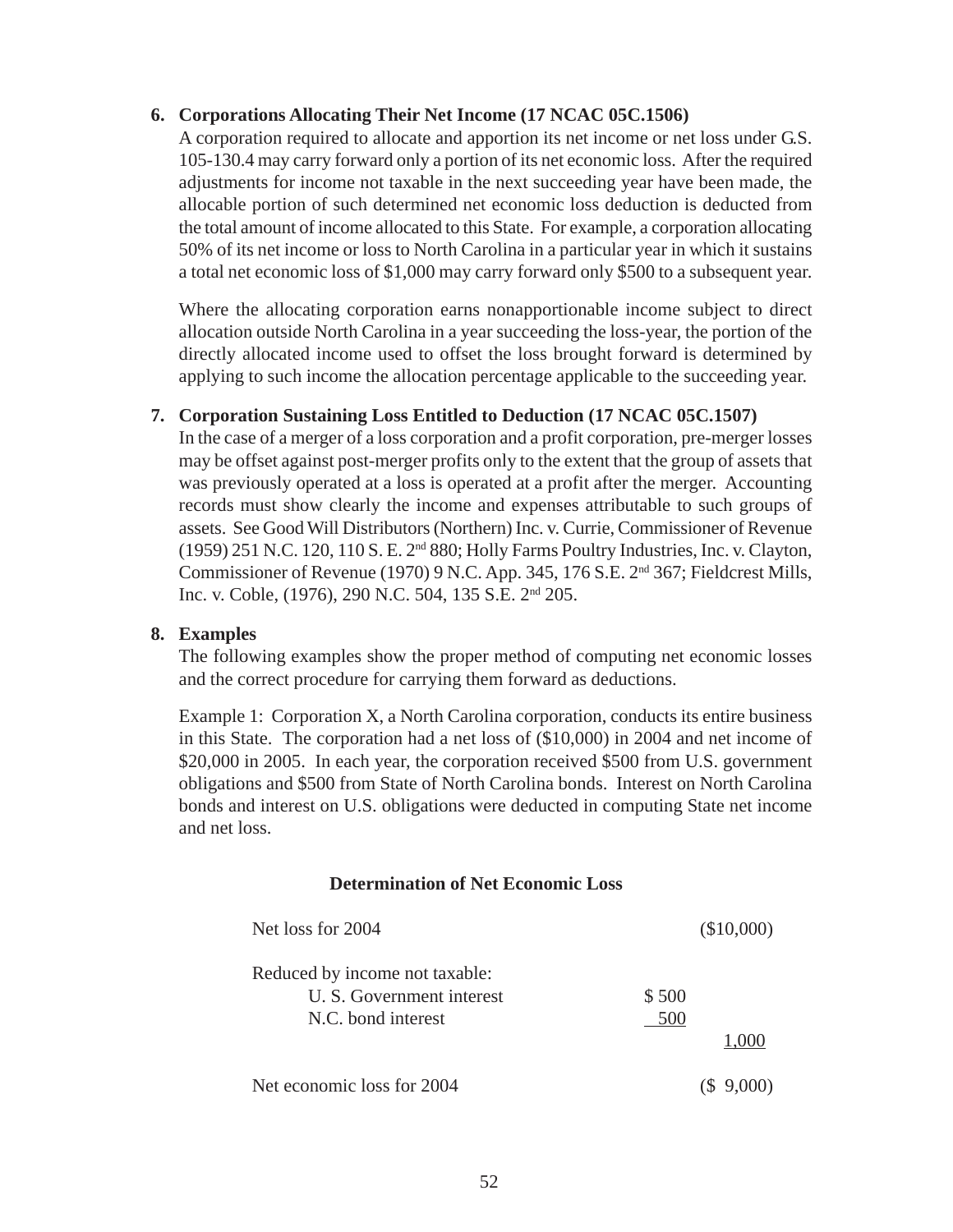### **Computation of Net Economic Loss Deduction**

| Net loss brought forward from 2004              |       | (\$9,000)  |
|-------------------------------------------------|-------|------------|
| Reduced by income not taxable received in 2005: |       |            |
| U. S. Government interest                       | \$500 |            |
| N.C. bond interest                              | 500   |            |
|                                                 |       | 1000       |
| Net economic loss deduction in 2005             |       | (\$.8,000) |

### **Computation of 2005 Net Taxable Income**

| Net income for 2005                            | \$20,000 |
|------------------------------------------------|----------|
| Less: Net economic loss deduction (from above) | (8,000)  |
| Net taxable income                             | \$12,000 |

Example 2: Corporation Y is a North Carolina corporation engaged in the business of manufacturing and selling chemicals and related products within and without this State. Its business is directed or managed from its North Carolina offices; therefore its commercial domicile is in this State. The corporation had a net loss of (\$22,500) in 2004 and net income of \$21,500 in 2005.

The arithmetical average of the apportionment factors of property, payroll and sales was 60% in 2004 and 70% in 2005.

The corporation received nontaxable interest of \$800 in 2004 and \$600 in 2005 on U.S. government bonds.

In determining net loss and net income in the above years, the corporation included the following income and deduction items:

- a. Contributions of \$1,000 to North Carolina donees were deducted in each year. Included in this deduction for each year were fully deductible contributions of \$500 to qualified educational institutions in North Carolina.
- b. Nonapportionable rental income, less related expenses, of \$2,000 was received in each year on a building located outside North Carolina. (Note: Since the rental income was received on nonapportionable real property, it is allocated directly to the state in which the property was located.)
- c. A gain of \$500 in 2004 and a loss of (\$500) in 2005 were realized on the sale of U.S. government bonds. (Note: Since the commercial domicile of Corporation Y is in North Carolina, such nonapportionable gains or losses on intangible property are allocated directly to this State.)
- d. Nonapportionable dividend income of \$1,000 (net nonapportionable dividend income) was received in each year. (Note: Since the commercial domicile of Corporation Y is in North Carolina, such net nonapportionable dividend income is allocated directly to this State.)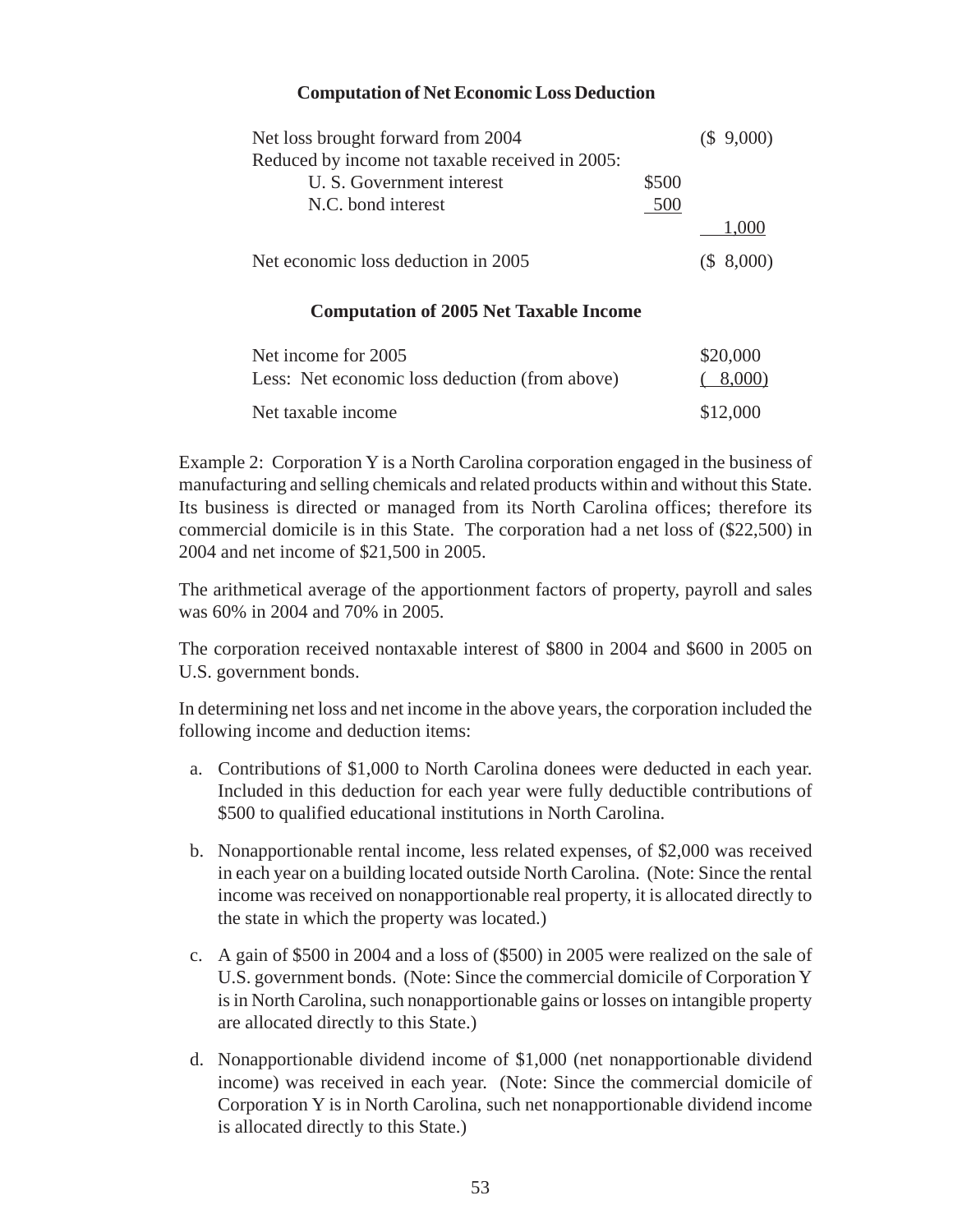# **Computation of Net Economic Loss**

| Net loss for 2004                                      |         | $(\$22,500)$ |
|--------------------------------------------------------|---------|--------------|
| Add: Contributions                                     |         | 1,000        |
| Total                                                  |         | $(\$21,500)$ |
| Less total nonapportionable income:                    |         |              |
| Net rental income                                      | \$2,000 |              |
| Gain on bonds sold                                     | 500     |              |
| Net nonapportionable dividends                         | 1,000   |              |
|                                                        |         | <u>3,500</u> |
| Total apportionable income (loss)                      |         | $(\$25,000)$ |
| Apportionable to North Carolina — 60%                  |         | (\$15,000)   |
| Add nonapportionable income allocated directly to N C: |         |              |
| Gain on bonds sold                                     | \$500   |              |
| Net nonapportionable dividends                         | 1,000   |              |
|                                                        |         | \$<br>1,500  |
| Total                                                  |         | (\$13,500)   |
| Less: Contributions to educational                     |         |              |
| institutions located in N. C                           |         | \$<br>500    |
| Total                                                  |         | (\$14,000)   |
| Less income not taxable in North Carolina:             |         |              |
| U.S. Government interest (60% of \$800)                | \$480   |              |
| Net rental income $(60\% \text{ of } $2,000)$          | 1,200   |              |
|                                                        |         | 1,680        |
| Net economic loss for 2004                             |         | (\$12,320)   |
| <b>Computation of Net Economic Loss Deduction</b>      |         |              |
| Net economic loss brought forward from 2004            |         | (\$12,320)   |
| Reduced by nontaxable income received in 2005:         |         |              |
| U.S. Government interest (70% of \$600)                | \$ 420  |              |
| Net rental income $(70\% \text{ of } $2,000)$          | 1,400   |              |
|                                                        |         | \$1,820      |
| Net economic loss deduction in 2005                    |         | $(\$10,500)$ |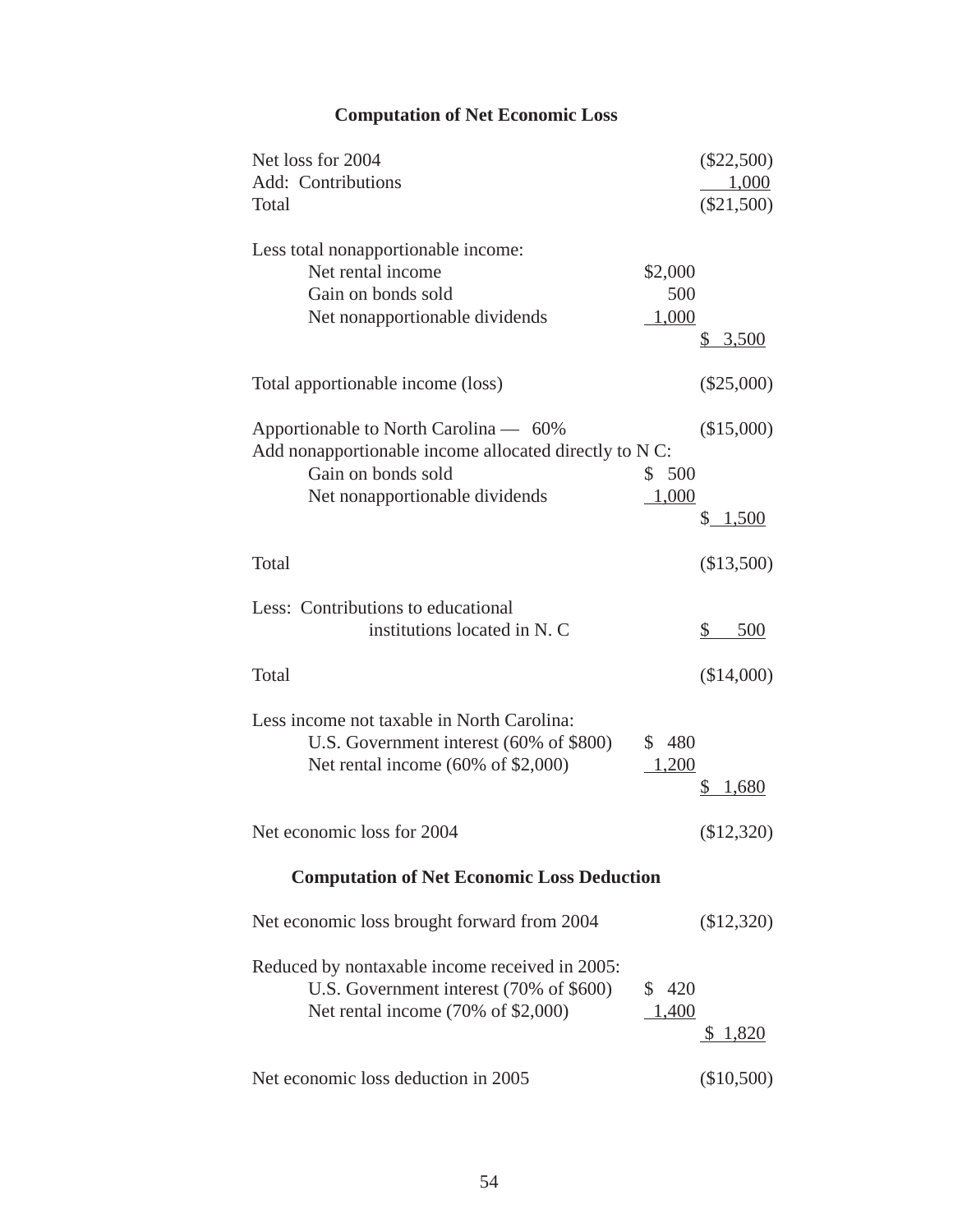| <b>Computation of 2005 Net Taxable Income</b> |  |  |  |  |
|-----------------------------------------------|--|--|--|--|
|-----------------------------------------------|--|--|--|--|

| Net income for 2005<br>Add: Contributions                                                                                                                 | \$21,500<br>1,000                            |
|-----------------------------------------------------------------------------------------------------------------------------------------------------------|----------------------------------------------|
| Total                                                                                                                                                     | \$22,500                                     |
| Less total nonapportionable income:<br>Net rental income<br>Loss on bonds sold<br>Net nonapportionable dividends                                          | \$2,000<br>500)<br>1,000<br>\$2,500          |
| Total apportionable income                                                                                                                                | \$20,000                                     |
| Apportionable to North Carolina – 70%<br>Add nonapportionable income allocated directly to N. C.:<br>Loss on bonds sold<br>Net nonapportionable dividends | \$14,000<br>$(\$ 500)$<br>1,000<br>500<br>\$ |
| <b>Total allocated to North Carolina</b>                                                                                                                  | \$14,500                                     |
| Less: Net economic loss deduction from above                                                                                                              | (10,500)                                     |
| Total                                                                                                                                                     | \$4,000                                      |
| Less contributions to North Carolina donees:<br>Amount subject to 5% limitation (5% of \$4,000)<br>\$<br>Amount given to N. C. educational institution    | 200<br>500<br>700<br>\$                      |
| Net taxable income in 2005                                                                                                                                | \$3,300                                      |

Example 3: Corporation Z, a Delaware corporation domesticated in North Carolina, is engaged in the business of manufacturing machinery within and without this State. Its commercial domicile is in New York. The corporation had a net loss of (\$52,500) in 2004 and net income of \$91,100 in 2005.

The arithmetical average of the apportionment factors of property, payrolls and sales was 20% in 2004 and 25% in 2005.

Listed below are income and deduction items included in the computation of net loss and net income.

a. In each year, contributions of \$1,000 to donees outside North Carolina were deducted. In 2005 contributions of \$200 to North Carolina donees were also deducted.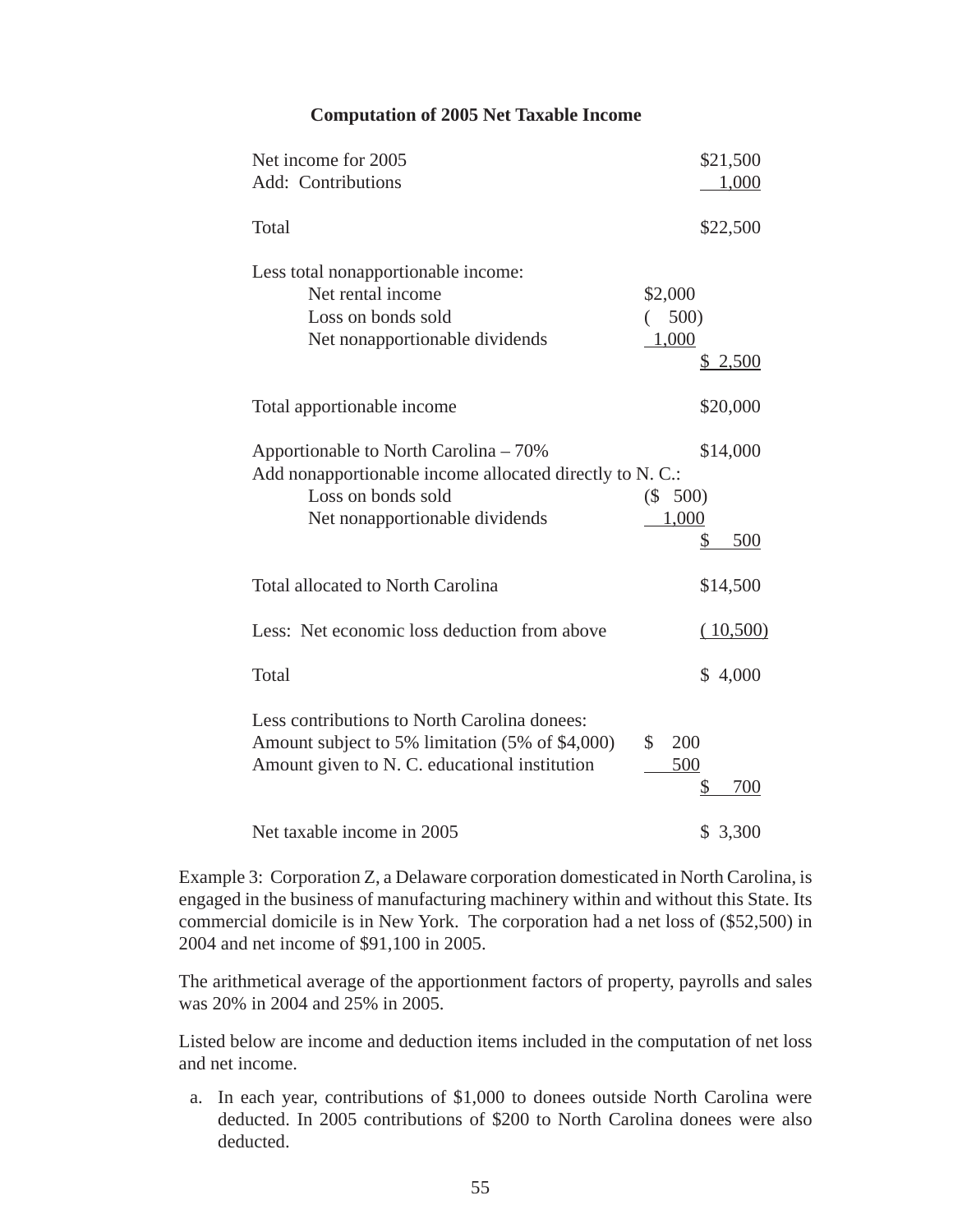- b. A loss of (\$500) was realized in each year on the sale of corporate bonds acquired and held as an investment. (Note: Since the losses were nonapportionable losses they are not included in apportionable income.)
- c. Nonapportionable interest of \$2,000 was received in each year on bonds acquired and held as an investment. (Note: Since this interest is nonappportionable income, it is not included in apportionable income.)
- d. Nonapportionable dividends of \$10,000 (net nonapportionable dividend income) were received in each year from Corporation A. (Note: Although Corporation Z included the \$10,000 in gross income, these dividends are nonapportionable income and as such are not included in apportionable income.)

| Net loss for 2004<br>Add: Contributions                                                                                                 | $(\$52,000)$<br>1,000                                             |  |
|-----------------------------------------------------------------------------------------------------------------------------------------|-------------------------------------------------------------------|--|
| Total                                                                                                                                   | $(\$51,500)$                                                      |  |
| Less total nonapportionable income:<br>Loss on bonds sold<br>Interest<br>Net nonappportionable dividends                                | $\left(\frac{6}{5}\right)$<br>500)<br>2 000<br>10,000<br>\$11,500 |  |
| Total apportionable income (loss)                                                                                                       | $(\$63,000)$                                                      |  |
| Apportionable to North Carolina – 20%<br>Reduced by income not taxable:<br>Interest (20% of \$2,000)<br>Net dividends (20% of \$10,000) | (\$12,600)<br>\$400<br>2,000<br><u>\$2,400</u>                    |  |
| Net economic loss for 2004                                                                                                              | (\$10,200)                                                        |  |
| <b>Computation of Net Economic Loss Deduction</b>                                                                                       |                                                                   |  |
| Net economic loss brought forward from 2004<br>Reduced by nontaxable income received in $2005$                                          | (\$10,200)                                                        |  |

#### **Computation of Net Economic Loss**

| Net economic loss brought forward from 2004      |       | $(\$10,200)$ |
|--------------------------------------------------|-------|--------------|
| Reduced by nontaxable income received in 2005:   |       |              |
| Nonapportionable interest (25% of \$2,000)       |       | 500          |
| Net nonapportionable dividends (25% of \$10,000) | 2,500 |              |
|                                                  |       | \$3,000      |
| Net economic loss for 2005                       |       | (\$7,200)    |
|                                                  |       |              |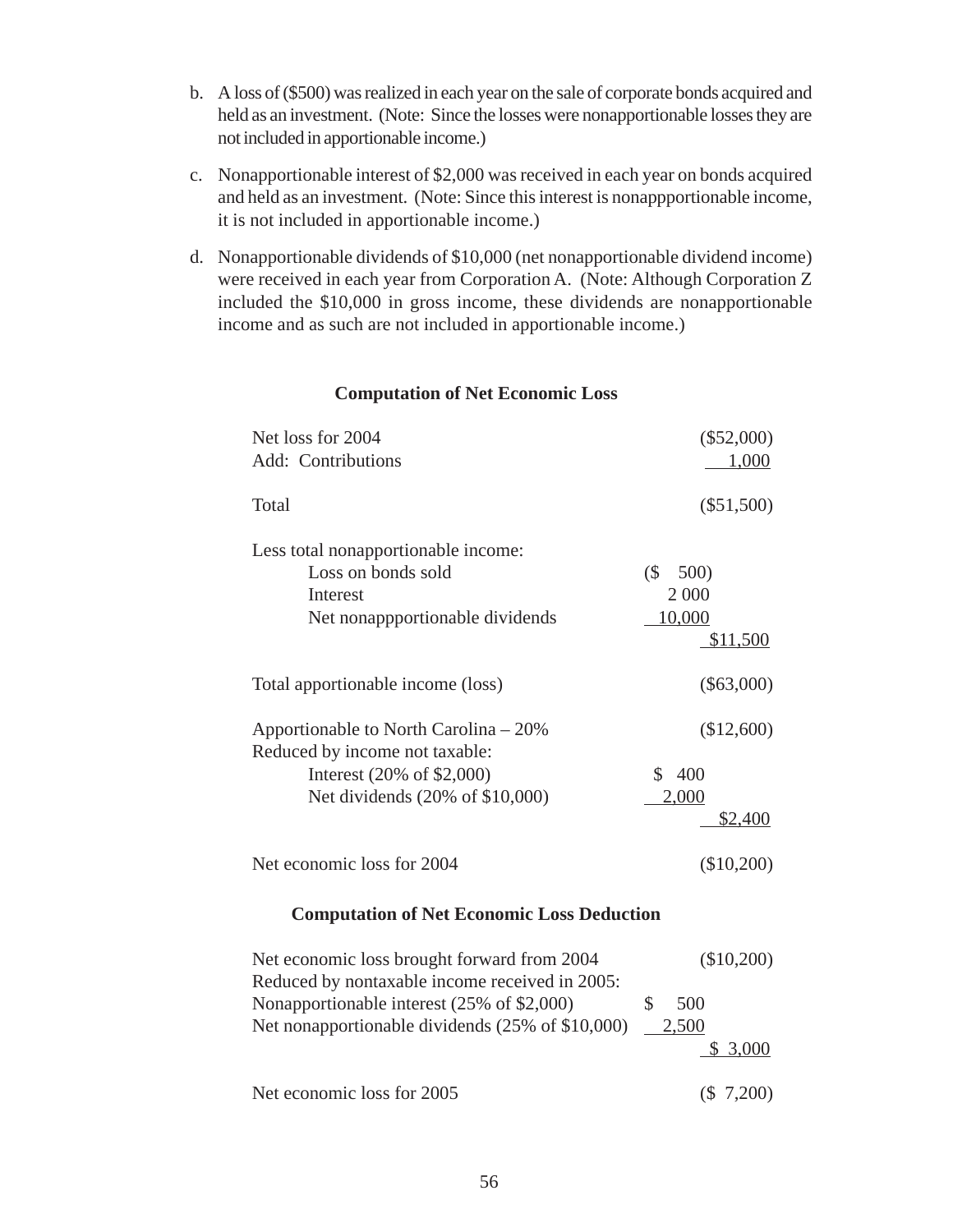#### **Computation of 2005 Net Taxable Income**

| Net income for 2005                                     | \$91,100 |
|---------------------------------------------------------|----------|
| Add: Contributions to donees located in N C             | 200      |
| Total                                                   | \$91,300 |
| Less total nonapportionable income:                     |          |
| Loss on bonds sold<br>(S 500)                           |          |
| Interest                                                | 2,000    |
| 10,000<br>Net nonapportionable dividends                |          |
|                                                         | \$11,500 |
| Total apportionable income                              | \$79,800 |
| Apportionable to North Carolina – 25%                   | \$19,950 |
| Less: Net economic loss deduction from above            | 7,200)   |
| Total allocated to North Carolina                       | \$12,750 |
| Less: Contributions to donees located in North Carolina | 200      |
| Net taxable income for 2005                             | \$12,550 |

### **N. Transactions Between Affiliated Corporations and Consolidated Returns (G.S. 105- 130.5(a)(9), G.S. 105-130.6)**

#### **1. Preliminary Statement**

The law provides certain limitations and restrictions on deductions for payments or charges made in connection with transactions between a parent, subsidiary and affiliated corporation. The purpose of these provisions is to prevent a parent, subsidiary or affiliated corporation from reporting a distorted net income to North Carolina by siphoning off its income properly attributable to its operations in North Carolina to an out-of-state parent, subsidiary or affiliated corporation.

### **2. Deductions for Payments and Charges Must Be Commensurate with Goods and Services Received**

In arriving at its state net income, a taxpayer corporation which is a parent, subsidiary or affiliate of another corporation or group of corporations is required to limit any deductions for payments to, or charges by, its parent, subsidiary or affiliated corporation to amounts which are reasonable in relation to the goods or services received therefor.

#### **3. Consolidated Returns**

Under State law, a corporation is not permitted to file a consolidated income tax return. However, in certain cases, the law does give the Secretary of Revenue authority to require the filing of a consolidated return.

If the Secretary finds that the net income reported by a parent, subsidiary or affiliated corporation does not represent the true earnings of such corporation on its business carried on in this State, the Secretary may require that such corporation file a consolidated return covering the entire operations of the parent and all subsidiary and affiliated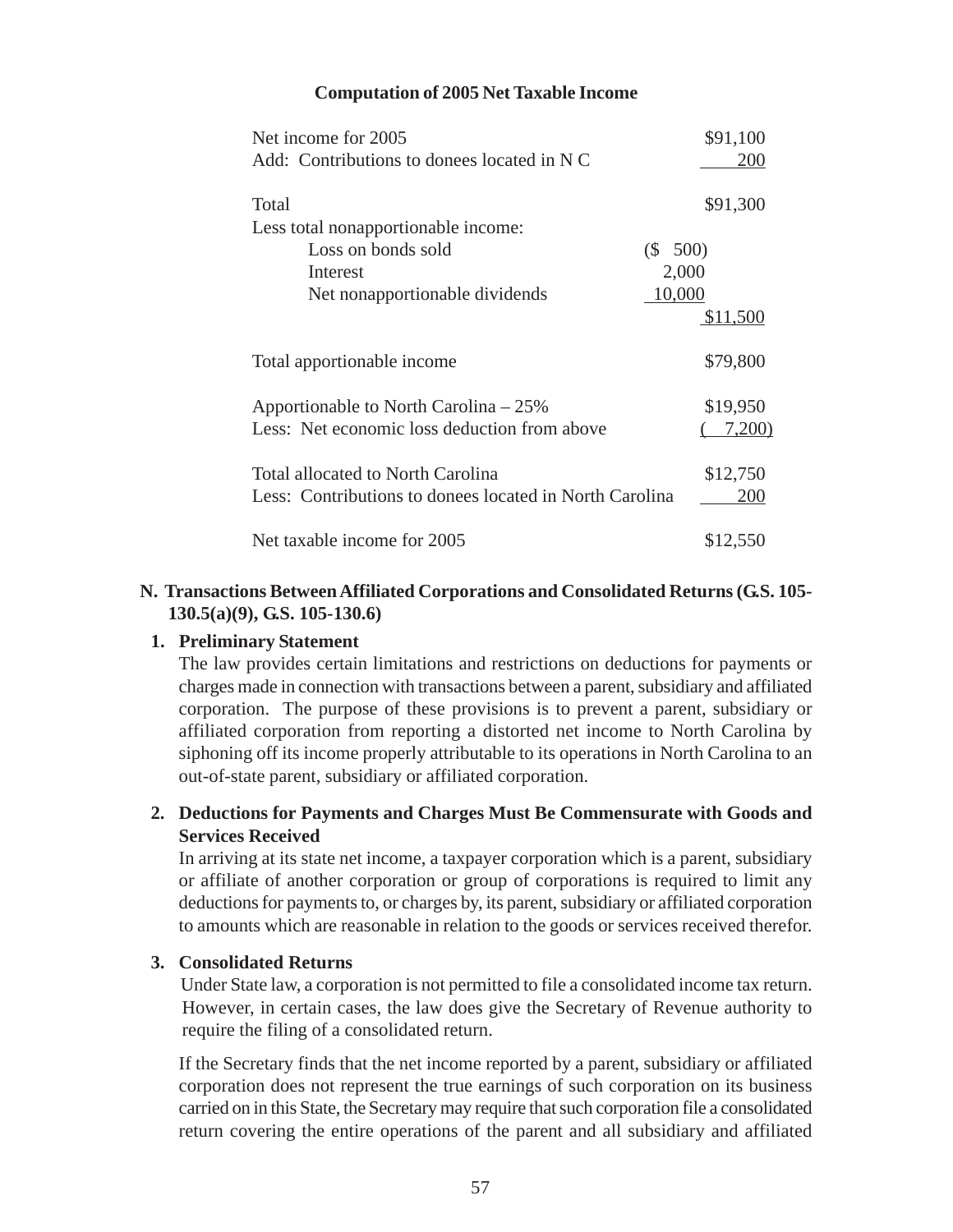corporations which had transactions with the corporation required to file a return in this state. The Secretary shall then determine the true amount of net income earned by the taxpayer in this State.

The combined net income of the parent and all subsidiary and affiliated corporations which had transactions with the corporation required to file a return in this state shall be apportioned to North Carolina by use of the applicable apportionment formula required to be used by the taxpayer under G.S. 105-130.4. In such cases there shall be included in the apportionment formula the property, payrolls and sales of all corporations for which the consolidated return is made.

If the Secretary finds that the determination of the net income of a parent, subsidiary or affiliated corporation under a consolidated return will produce a greater or lesser figure than the amount of income actually earned in the State, the Secretary may readjust the determination by reasonable methods of computation to make it conform to the amount of income earned in North Carolina. If the corporation disagrees with the Secretary's determination, it may, within 30 days after notice of such determination, submit its objections and an alternative method of determination. The Secretary will consider the alternative method proposed in arriving at a conclusive determination.

## **4. Subsidiary and Affiliated Corporations Required to Furnish Information Requested by Secretary**

The law provides that a parent, subsidiary or affiliated corporation shall report, in its income tax return or otherwise, any information the Secretary "may reasonably require for the determination of the net income taxable under this division." Failure to furnish such information within thirty days after demand subjects the corporation to a penalty of \$100 for each day's omission in addition to the penalty provided under G.S. 105- 230.

## **5. Definitions of Subsidiary Corporation, Parent Corporation, and Affiliated Corporation**

For the purpose of the provisions of G.S. 105-130.6, a "subsidiary corporation" is a corporation that is controlled either directly or indirectly by another corporation by stock ownership, interlocking directors, or by any other means whatsoever exercised by the same or associated financial interests, whether such control is direct or through one or more subsidiary, affiliated or controlled corporations. A "parent corporation" is a corporation that by any of the foregoing means controls another corporation. An "affiliated corporation" is a member of a group of corporations which are controlled directly or indirectly by the same parent corporation or by the same or associated financial interest by stock ownership, interlocking directors, or by any other means whatsoever, regardless of whether such control is through one or more subsidiary, affiliated, or controlled corporations.

## **6. Transactions Between Affiliated Corporations Closely Examined by the Department**

When examining and auditing corporate income tax returns, the Department's auditors give special attention to income and expense items resulting from transactions between affiliated corporations in order to determine whether the taxpayers have complied with the provisions of G.S. 105-130.6 in reporting their net income.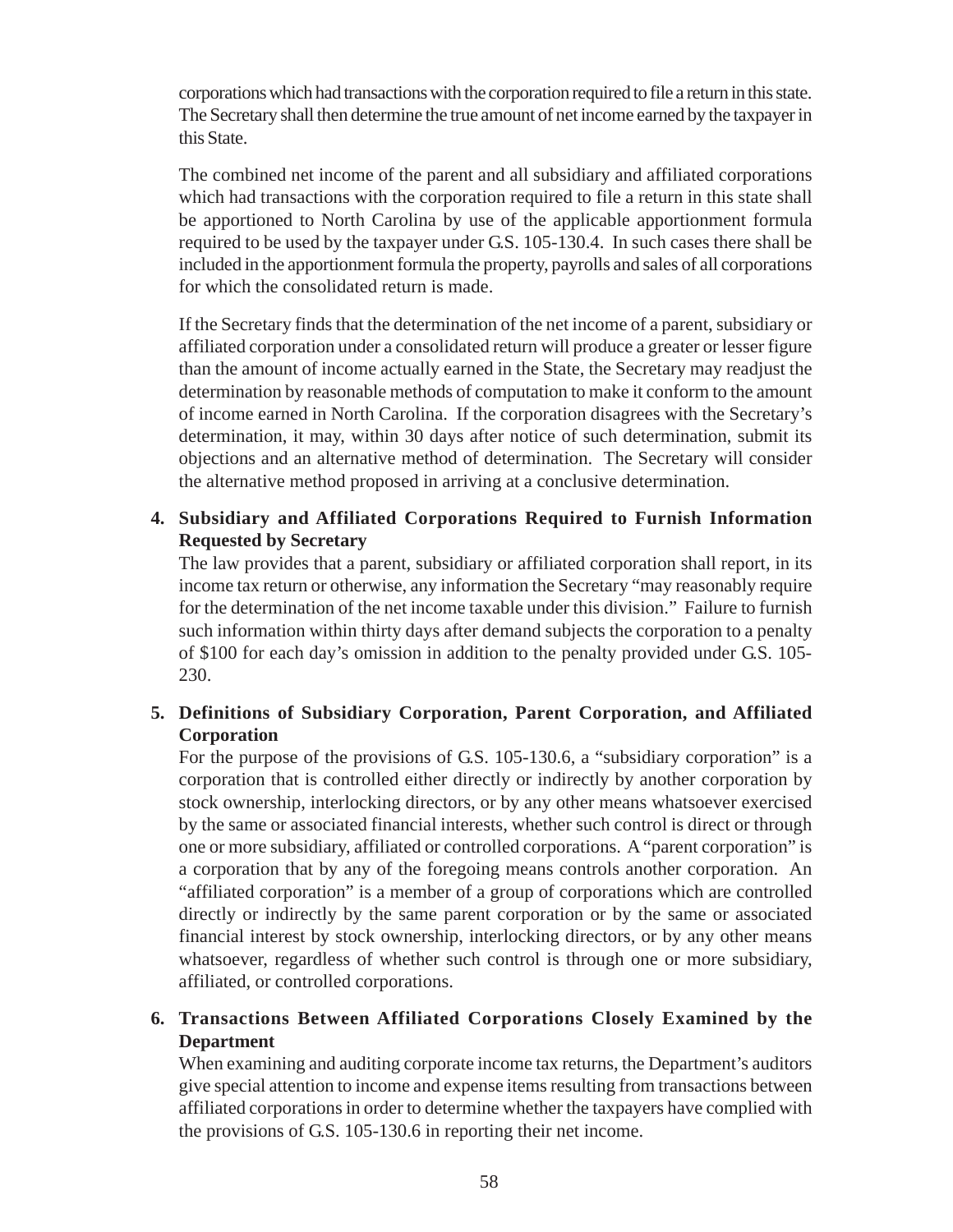### **O. Partnership and the Corporate Partner (17 NCAC 05C.1700)**

#### **1. Reporting Partnership Net Income**

A corporation that is a member of a partnership or joint venture doing business in North Carolina is subject to North Carolina income tax and is required to include in the total net income subject to apportionment and allocation its share of the partnership's net income or net loss to the same extent required for Federal income tax purposes.

### **2. Apportionable Income or Nonapportionable Income**

Whether a corporate partner's share of the partnership's net income is classified as apportionable income or nonapportionable income depends upon the facts in each case. In general, all income from transactions and activities that are dependent upon or contribute to the operations of a taxpayer is apportionable. Income from unrelated business activities that make up a discrete business enterprise is "nonbusiness income." When classified as apportionable income, the corporate partner's apportionment factors shall include its proportionate share of the partnership's property, payrolls, and sales. If such income is classified as nonapportionable income, it shall be included in the corporate partner's net taxable income and allocated in accordance with the allocation provisions of G.S. 105-130.4.

### **P. Filing of Returns and Payment of Taxes**

#### **1. Time and Place for Filing**

General business corporation franchise and income tax returns are due on the 15th day of the third month following the close of the income year and are filed on a combination return form. A short period return required as a result of a corporation becoming a member of a consolidated group for federal purposes may be filed on the due date of the federal short period return. However, interest is due beginning seventy-five (75) days following the last day of the short period.

An income year ending on any day other than the last day of the month shall be deemed to end on the last day of the calendar month ending nearest to the last day of a taxpayer's actual income year.

Returns of agricultural cooperatives are due on or before the 15th day of the ninth month following the close of the income year.

Tax-exempt organizations described in G.S.  $105-130.11(a)(1)$  and  $(a)(3)$  through  $(a)(8)$ which are required to file a return under G.S. 105-130.11(b) shall file a calendar year return on or before May 15 of the following year and a fiscal year return on or before the  $15<sup>th</sup>$  day of the fifth month following the close of the fiscal year.

Returns should be filed with the North Carolina Department of Revenue, P.O. Box 25000, Raleigh, North Carolina 27640-0500, or at one of the Department's local branch offices located in principal cities throughout the State.

#### **2. Extension of Filing Date**

Prior to the date set by statute for filing a corporation's franchise and income tax return, a corporation may apply for an extension of time for filing its return.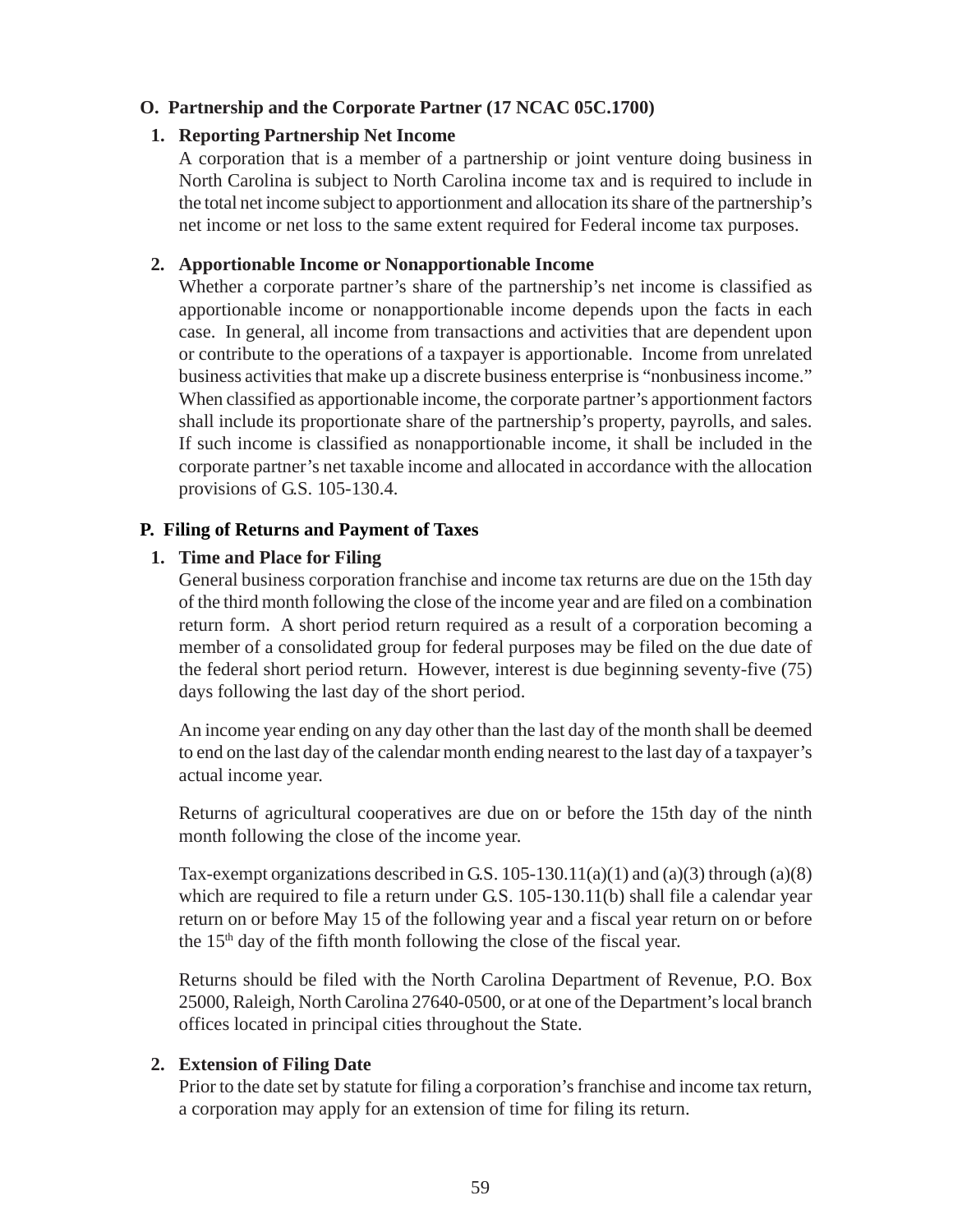For additional detailed information concerning the requirements for obtaining an extension of time for filing a corporate franchise and income tax return, see Subject, "Extension of Time for Filing Return."

### **3. Payment of Taxes**

Except as to the extent income tax is required to be paid through estimated tax payments, the full amount of franchise and income taxes is payable as of the filing date. Remittances should be made payable to the *N. C. Department of Revenue.*

## **4. Interest and Penalties (17 NCAC 05C.2003)**

Interest accrues at the rate established pursuant to G.S. 105-241.1 (i) on any tax paid after the date set by statute for filing the return. The statutory due date for filing a corporation franchise and income tax return is on or before the fifteenth day of the third month following the close of the corporation's income year. A failure to pay penalty of five percent (5%) of the total taxes due is incurred each month a return is delinquent with the minimum penalty being five dollars (\$5) and the maximum penalty being twenty-five percent (25%). In addition the corporation is subject to the failure to pay by the due date penalty of ten per cent (10%).

## **5. Income Tax Refunds to Wildlife Fund**

A corporation entitled to a refund of income taxes paid may elect to contribute all or any part of such refund to the Wildlife Fund for the support of wildlife management and protection programs administered by the Wildlife Resources Commission.

## **6. Overpayment Credited To Next Year's Tax**

A corporation may elect to have an income tax refund applied to estimated income tax for the following year. A return reflecting an election to apply a refund to estimated income tax for the following year must be filed by the last allowable date for making estimated tax payments for that year for the election to be valid.

If a corporation makes a valid election, the corporation may not revoke the election after the return on which the election is made has been filed.

### **7. Protective Refund Claim**

A taxpayer can file a protective refund claim to protect his/her right to a potential refund of corporate income or franchise tax based on a contingent event for a taxable period for which the statute of limitations is about to expire. A protective claim is usually based on contingencies such as pending litigation or an ongoing tax audit in another state.

The Department of Revenue will accept a protective claim for refund if

- it is filed before the expiration of the statutory refund claim period;
- it identifies and describes the contingencies affecting the claim;
- it is sufficiently clear and definite to alert the Department of Revenue as to the essential nature of the claim; and
- it identifies the tax schedule and the specific year for which the protective claim is filed.

There is no special form for filing a protective claim. The Department of Revenue will accept any written submission *if* it meets all the required elements. Upon conclusion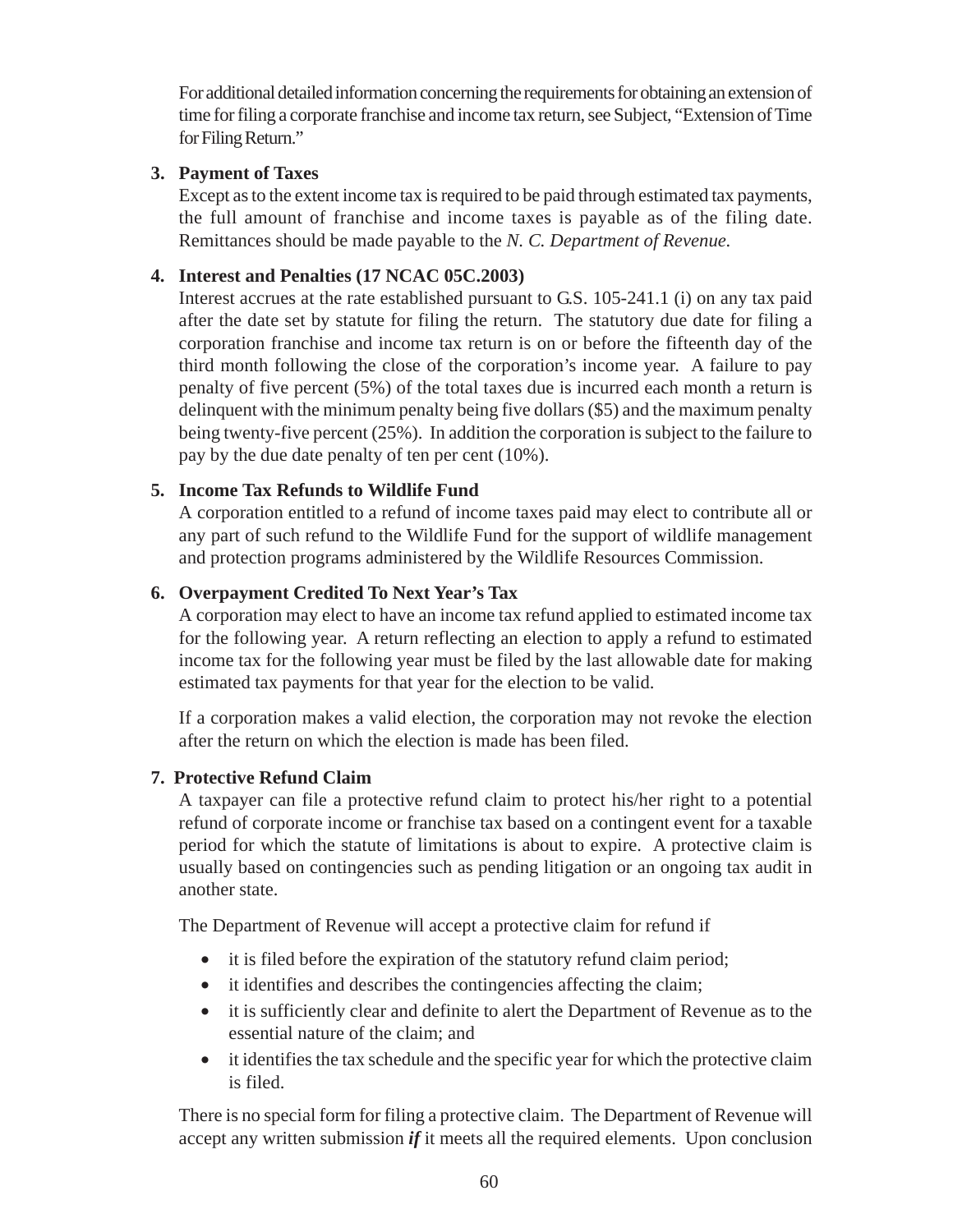of the contingency, a taxpayer may finalize the claim for refund by filing an amended return for the tax year at issue.

It is not necessary for a taxpayer to file a protective refund claim for a year under examination by the Internal Revenue Service since, under North Carolina law, a taxpayer has two years after being notified of the federal changes to file an amended return to report the changes.

### **Q. Extension of Time for Filing Return (G.S. 105-263)**

#### **1. Application For Extension (17 NCAC 05C.2004)**

An extension of time to file the franchise and income tax return may be granted for seven (7) months providing an extension application is timely filed.

### **2. Form to be Used**

Form CD-419 is the application for extension form that must be filed before an extension of time to file the return can be granted. The original should be filed with the corporate income and franchise tax division on or before the fifteenth day of the third month following the close of the income year.

### **3. Payment Due**

Payment of franchise and income tax due is not required with the extension. An extension of time may be granted even if the request for extension is not accompanied by a payment of the taxes due. However, the extension of time for filing a franchise tax return or an income tax return does not extend the time for paying the tax due. The penalty of ten percent (10%) for failure to pay the tax under G.S. 105-236 will be applied to any tax not paid by the original due date. In addition, interest at the statutory rate established under G.S. 105-241.1(i) is accrued from the original due date to the date the tax is paid.

#### **R. Dissolutions and Withdrawals (Articles 14 and 15 of G.S. Chapter 55, G.S. 105-127)**

#### **1. Dissolutions (17 NCAC 05C.2101)**

#### **a. Voluntary Dissolution**

A corporation is dissolved immediately upon the effective date of filing the articles of dissolution with the Secretary of State. Although a tax clearance is no longer a part of the Secretary of State's voluntary dissolution process, this in no way relieves the corporation of its liability to file all tax reports and returns due and pay all taxes due the Department of Revenue. The Department will continue to notify a corporation of any unfulfilled tax requirements.

After the end of the year in which dissolution occurs, a dissolved corporation is not subject to the annual franchise tax unless the corporation engages in business activities not appropriate to winding up and liquidating its business and affairs.

#### **b. Administrative Dissolution**

The Secretary of State may administratively dissolve corporations for various noncompliance reasons. Once this dissolution occurs, the corporation may apply to the Secretary of State for reinstatement. The administrative dissolution in no way relieves the corporation of its liability to file all reports and returns due and pay all taxes due the Department.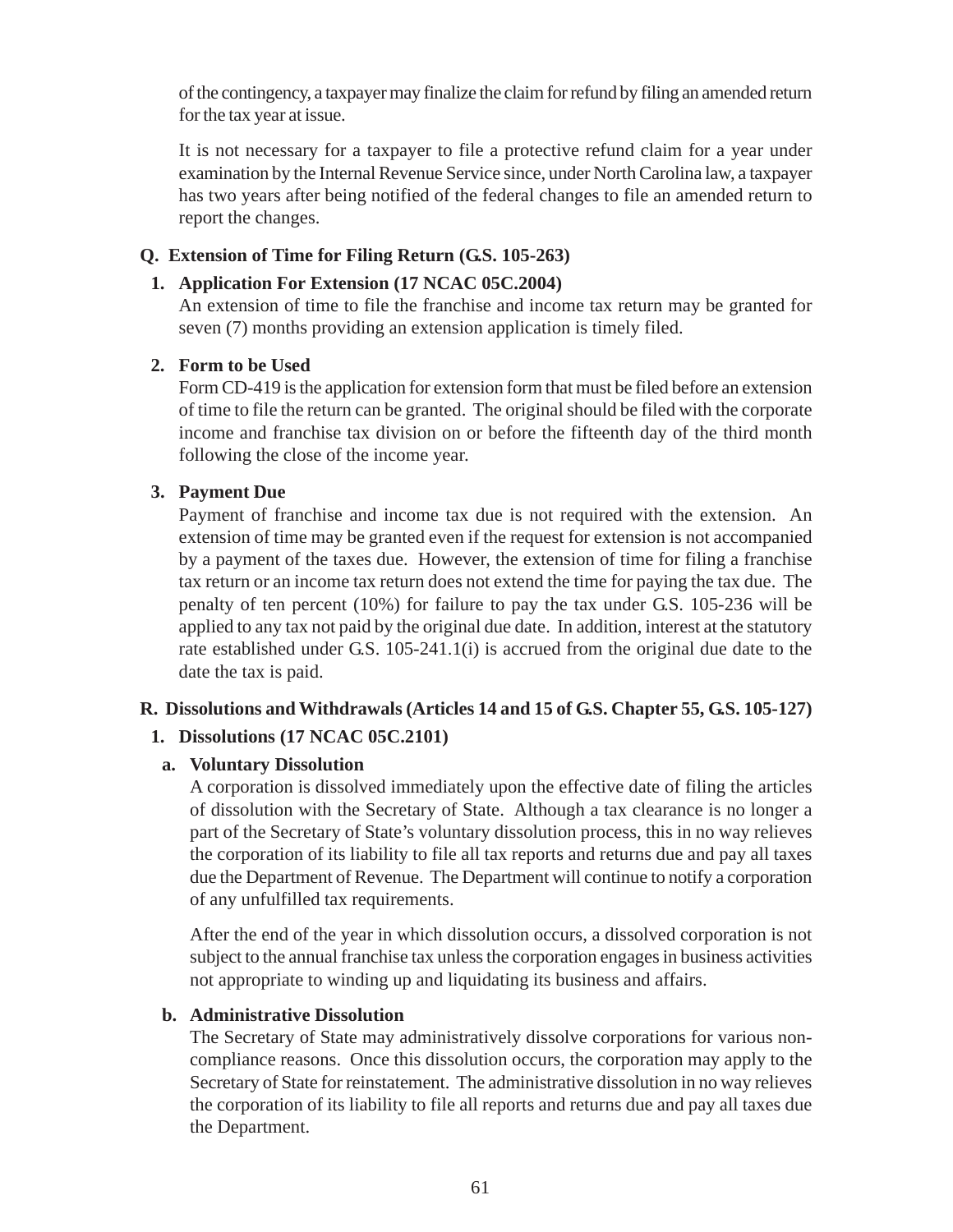## **2. Withdrawals**

Before a foreign corporation is permitted to withdraw its certificate of authority to do business in North Carolina, it must file all tax reports and returns due and pay all taxes due. The same general procedure of notifying a corporation that is dissolving of any unfulfilled tax requirements will also be followed for corporations withdrawing from North Carolina.

Note**:** A corporation that is dissolving or withdrawing is required to file an income tax return for the current year within seventy-five days after the close of business in this State. In this final return, the corporation must include in income any unrealized, deferred or unreported profit from installment sales and pay the tax due with such return.

### **S. Suspensions and Reinstatements**

### **1. Suspension of Corporate Charter (G.S. 105-230)**

A corporation that fails to file any report or return or to pay any tax or fee as a corporation incorporated under the laws of this State, or as a foreign corporation domesticated in or doing business in this State shall be certified for suspension 90 days after the time prescribed for filing such return, report or payment. The Secretary of Revenue shall certify such facts to the Secretary of State who in turn shall suspend the articles of incorporation of the corporation. All the powers and privileges of the corporation will cease upon the suspension. Corporate powers exercised after the suspension of the articles of incorporation or the certificate of authority will subject the corporation to penalty.

### **2. Reinstatement of Corporate Charter (17 NCAC 05C.2600)**

A domestic corporation (incorporated in North Carolina) certified for suspension of its Corporate Charter to the Secretary of State's office with an effective "suspended" date on or after July 2, 1985 may be reinstated without regard to the elapsed suspension period provided all returns are filed with remittance of the tax, interest and penalty due, plus the reinstatement fee of twenty-five dollars (\$25.00).

A foreign corporation (incorporated outside North Carolina) certified for suspension of its Certificate of Authority to the Secretary of State's office may be reinstated without regard to the elapsed suspension period provided all returns for years since securing the Certificate and/or since commencing business in this State are filed with remittance of tax, interest and penalty due, plus the reinstatement fee of twenty-five dollars (\$25.00).

### **T. Exempt Corporations (G.S. 105-125, G.S. 105-130.11, G.S. 105-130.12)**

### **1. Preliminary Statement**

Some types of corporations are fully exempt from income and franchise taxes, whereas others are conditionally or partially exempt, subject to the conditions set out in Item *3* of this section.

### **2. Corporations Fully Exempt**

These corporations qualify for the full income tax exemption:

• Insurance companies subject to the tax on gross premiums are exempt from income tax.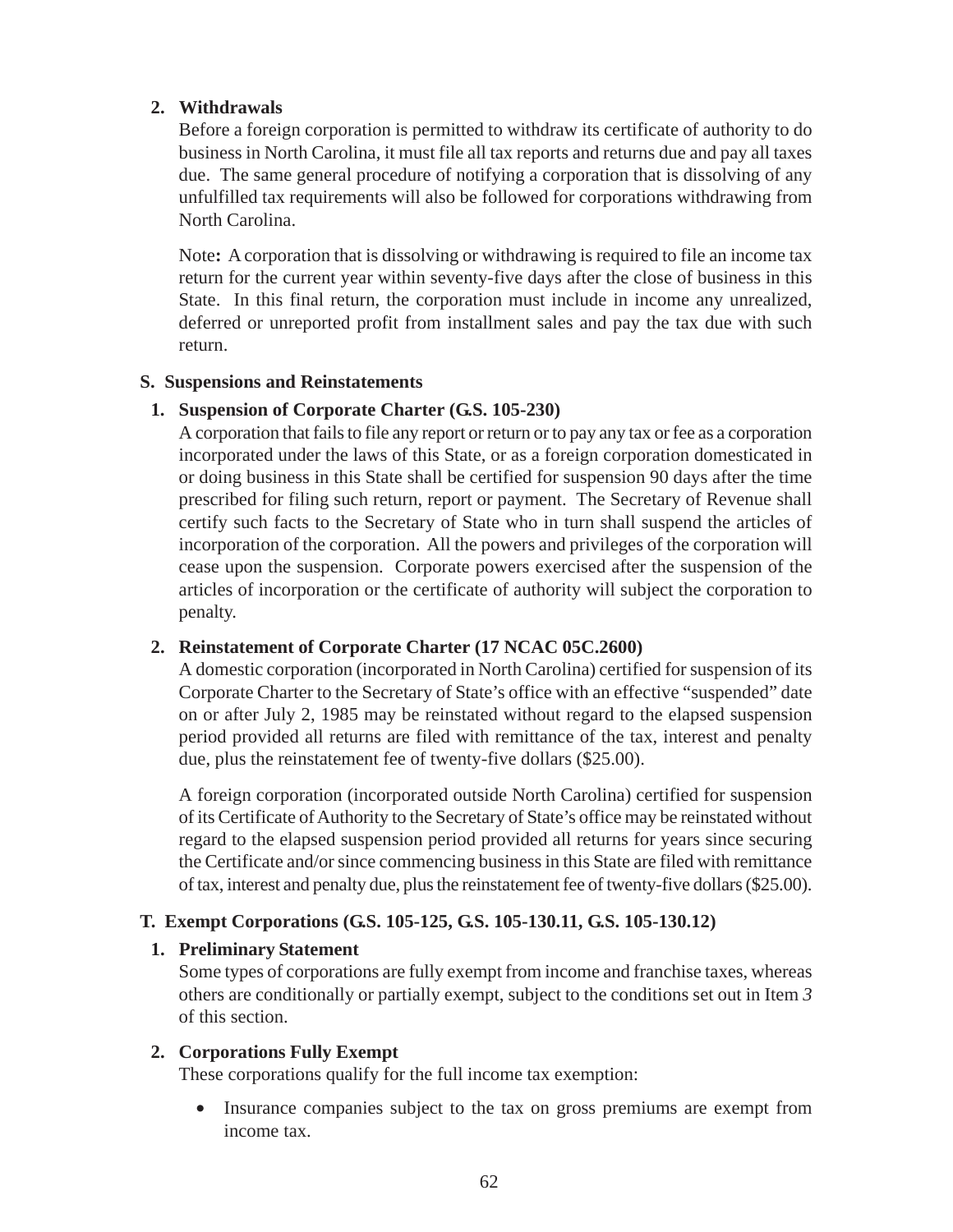• Telephone membership corporations organized under Chapter 117 of the General Statutes of North Carolina are exempt from income tax. Electric membership corporations are also exempt for income taxes.

## **3. Corporations Conditionally or Partially Exempt**

The following organizations and any organization exempt from Federal Income Tax under the Code are exempt from both franchise tax and corporation income tax if they are not organized for profit and if no profit inures to the benefit of any member, shareholder or other individual:

- a. Fraternal societies, orders or associations. To qualify for income tax exemption, the organization must (a) operate under the lodge system or for the exclusive benefit of members of a fraternity that is operating under the lodge system; and (b) provide life, sick, accident or other benefits to the members or their dependents.
- b. Corporations organized or trusts created for religious, charitable, scientific or educational purposes, including cemetery corporations and organizations for the prevention of cruelty to children and animals.
- c. Business leagues, chambers of commerce, merchants associations and boards of trade.
- d. Civic leagues or organizations operated exclusively for the promotion of civic welfare.
- e. Clubs organized and operated exclusively for pleasure, recreation and other nonprofit purposes.
- f. Mutual hail, cyclone and fire insurance companies; mutual ditch, irrigation, canning and breeding associations; mutual or cooperative telephone companies; and like organizations of a purely local character which derive their entire income from assessments, dues or fees collected from members for the sole purpose of meeting expenses.
- g. Farmers' marketing associations operating as sales agents to market the products of members or other farmers, and to return to them the proceeds, less the necessary selling expenses, on the basis of the quantity of product furnished by them.
- h. Pension, profit-sharing, stock bonus and annuity trusts established by employers for the purpose of distributing both the principal and income thereof exclusively to eligible employees or the beneficiaries of such employees. There must be no discrimination in favor of any particular employee. The interest of individual employees must be irrevocable and nonforfeitable to the extent of contributions by such employees. Exemption of a trust under the Federal income tax law is a *prima facie* basis for granting exemption from North Carolina franchise and income taxation.
- i. Condominium associations, homeowner associations or cooperative housing corporations not organized for profit.
- j. Cooperative or mutual associations formed under Section 54-124 of the General Statutes to conduct agricultural business on the mutual plan, and marketing associations formed under Section 54-129 of the General Statutes are required to file an annual income tax return on Form CD-418 and to pay tax on any net income not refunded on a patronage basis on or before the  $15<sup>th</sup>$  day of the ninth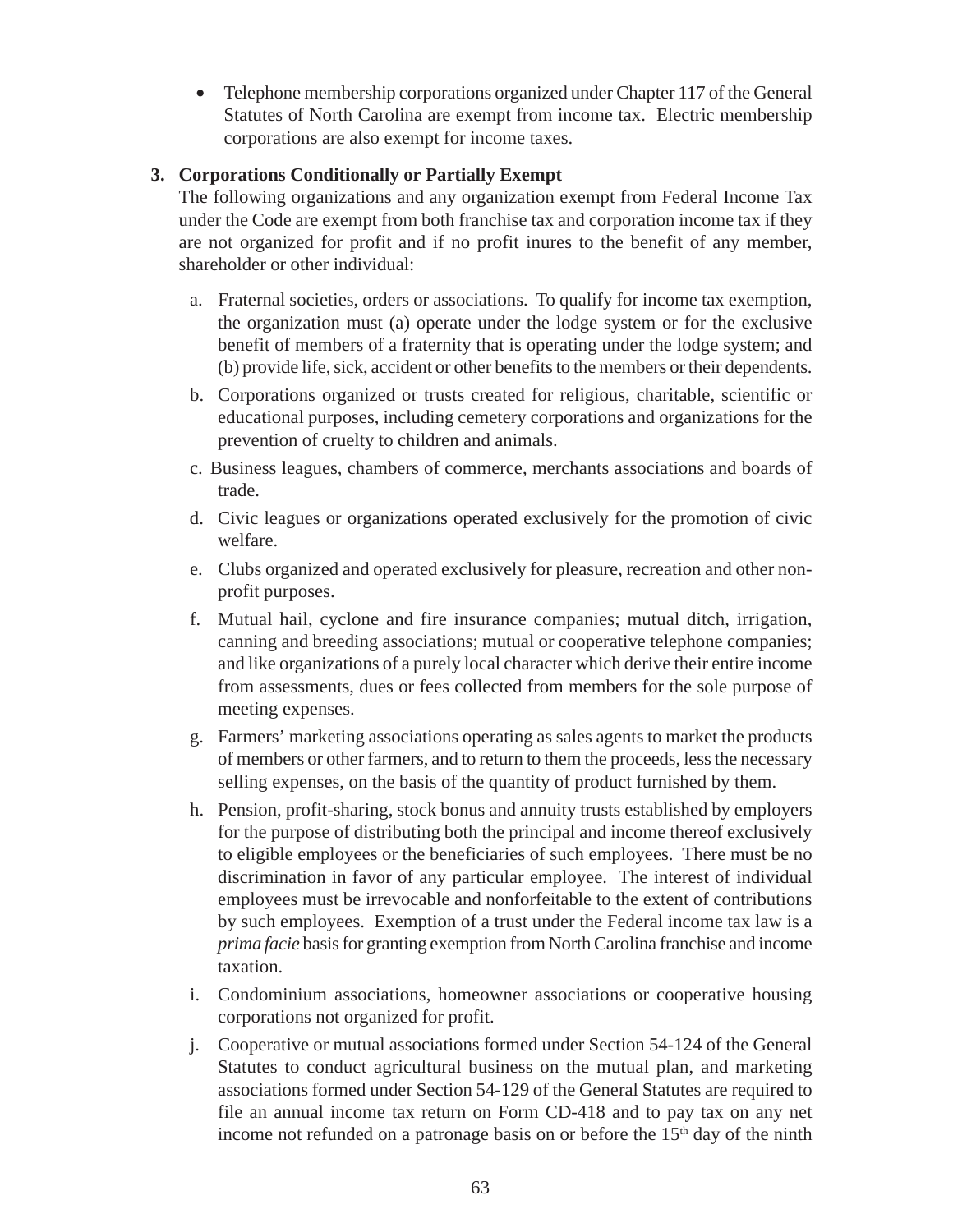month after close of the income year. They are also required to furnish with this return the names and addresses of all persons paid a patronage refund of \$10.00 or more, and the amount of the refund paid to each.

## **4. Organizations Exempt from Federal Income Tax but not Covered by a Specific Section of the N. C. Statutes**

The non-profit organizations and cooperative and mutual associationslisted above are not exempt from tax on income received in excess of \$1,000 annually from business activities not substantially related to the functions for which the organizations or associations were formed. However, they are fully exempt from tax on the following income unless such income is classified as unrelated business taxable income under the Code: Interest, royalties, dividends and rentals; income from a business operated without cost to the organization; income from the sale of merchandise donated to the organization; income from a business conducted by a religious, charitable, scientific, or educational organization for the convenience of its members; income derived from research performed by a college, university or hospital, or performed for a governmental unit or agency, or performed by a research organization primarily for the benefit of the public, unless such income is deemed to be related income by the IRS.

Homeowner associations are taxed on gross income (excluding membership income), less allowable deductions. The \$1,000 specific deduction does **not** apply to homeowner associations.

### **5. Regulated Investment Companies and Real Estate Investment Trusts**

These are organizations or trusts which qualify under the United States Code as a "regulated investment company" or a "real estate investment trust" and file an election to be treated as such with the Revenue Department.

They are exempt from income tax only on that part of their net income which is distributed or declared for distribution to shareholders during the income year or by the time required by law for the filing of the return for the income year including the period of any extension of time granted for filing such return.

### **6. Real Estate Mortgage Investment Conduits (REMIC)**

Organizations which qualify under the Code as Real Estate Mortgage Investments Conduits (REMIC) are exempt from franchise tax, and are also exempt from income tax to the extent the REMIC is exempt from income tax under the Code.

### **7. Limited Liability Company (LLC)**

The "North Carolina Limited Liability Company Act" (Chapter 57C of the North Carolina General Statutes) permits the organization and operation of limited liability companies (LLC). An LLC is a business entity that combines the S corporation characteristic of limited liability with the flow-through features of a partnership.

North Carolina recognizes the Internal Revenue Service "check the box" regulations for LLC's. However, this applies only to income tax. Under the federal regulations, a domestic LLC that is not mandatorily classified nor elects to be classified as a corporation is classified by default as a partnership if it has two or more members. A domestic single-member LLC that is not mandatorily classified nor elects to be classified as a corporation is disregarded as an entity separate from its single owner.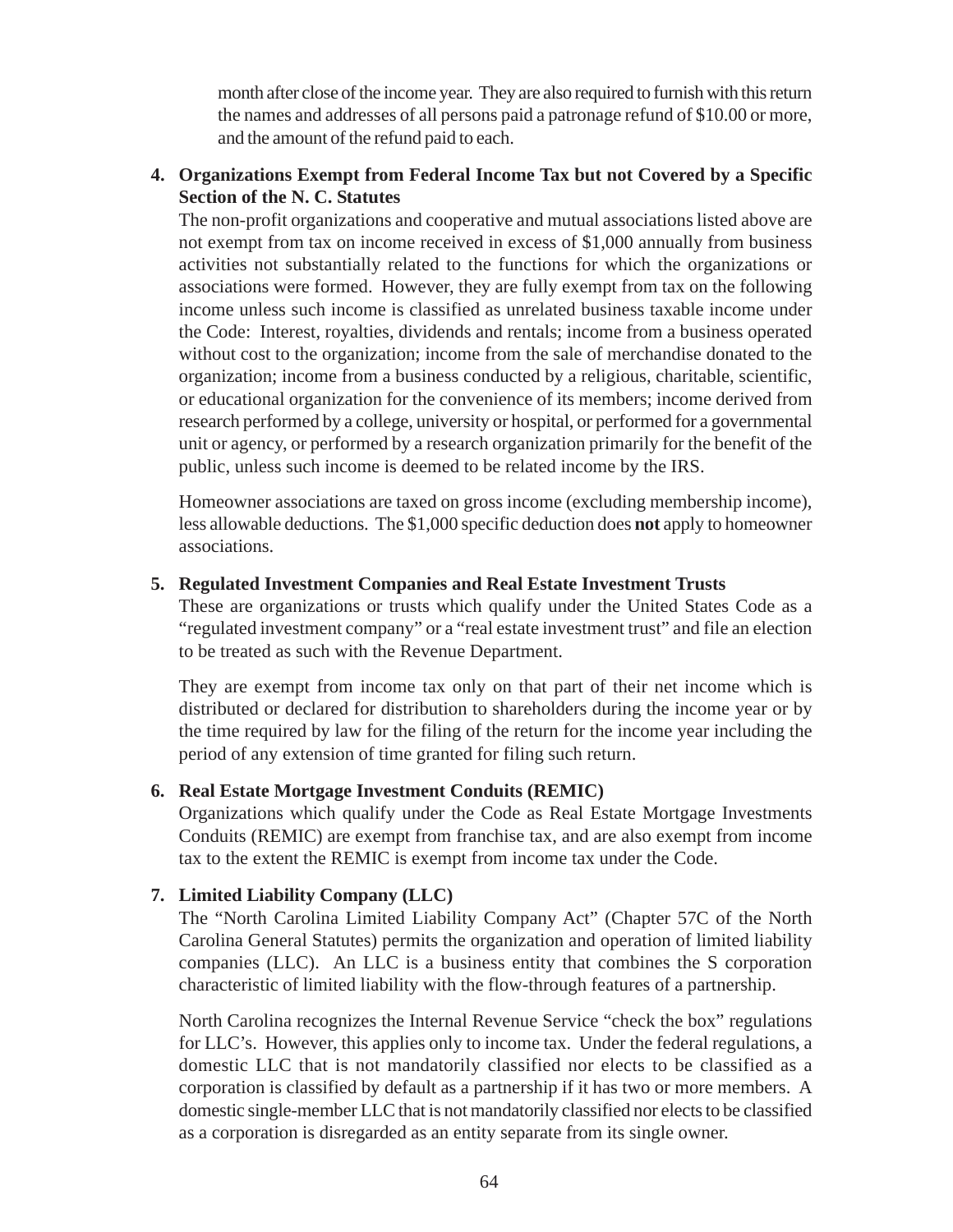If the only member of a domestic LLC that is disregarded as an entity separate from its single owner is a corporation, the LLC income and expenses are reported on the corporation's return, usually Form 1120 or Form 1120S.

If the only member of the LLC that is disregarded as an entity separate from its single owner is an individual, the activities of the LLC are treated in the same manner as those of a sole proprietorship of the owner.

Each corporate member of an LLC doing business in North Carolina has nexus in North Carolina, however, not every corporate member is required to file North Carolina corporate income and franchise tax returns. The determining factors are the LLC's entity classification and each corporate member's other activities in this State.

If an LLC is treated as a partnership for federal income tax purposes, each corporate member is required to file a corporate income and franchise tax return even if there are no other activities in the State since the LLC's income, assets, and activities flow through to the members of the LLC. The treatment of a corporate member of an LLC that is treated as a partnership is identical to the treatment of a corporation that is a partner in a partnership.

If the LLC is treated as a corporation for federal tax purposes and each corporate member's only connection to North Carolina is its ownership interest in the LLC, the corporate member(s) is not required to file a North Carolina corporate income and franchise tax return even though the corporate member(s) has nexus in North Carolina as a result of its membership in the LLC. The corporate member(s) is not required to file in this circumstance because the LLC reports its North Carolina income at the entity level and the apportionment attributes of the LLC do not flow through to the corporate member(s) as is the case when the LLC is disregarded or is treated as a partnership.

If the LLC is treated as a corporation for federal tax purposes and each corporate member has activities in this State, in addition to its ownership interest in the LLC, that make the corporate member subject to the franchise tax, the corporate member(s) is required to file a corporate income and franchise tax return.

An LLC is subject to the same provisions that apply to corporations relating to suspension of charter, penalties for operating with a suspended charter and reinstatement rights after suspension of charter.

#### **8. Proof of Exemption**

A corporation is not exempt from tax merely because it is not organized and operated for profit. Nor does the fact that it is formed under Chapter 55A of the General Statutes (the "Non-Profit Corporation Act") automatically entitle a corporation to exemption.

Every corporation claiming exemption as a non-profit organization or as cooperative or mutual association must furnish the Secretary of Revenue a copy of its Articles of Incorporation and bylaws, and any other document or information, such as a trust agreement, which may be requested. After reviewing the evidence submitted, the Secretary will notify the corporation whether or not it qualifies for exemption.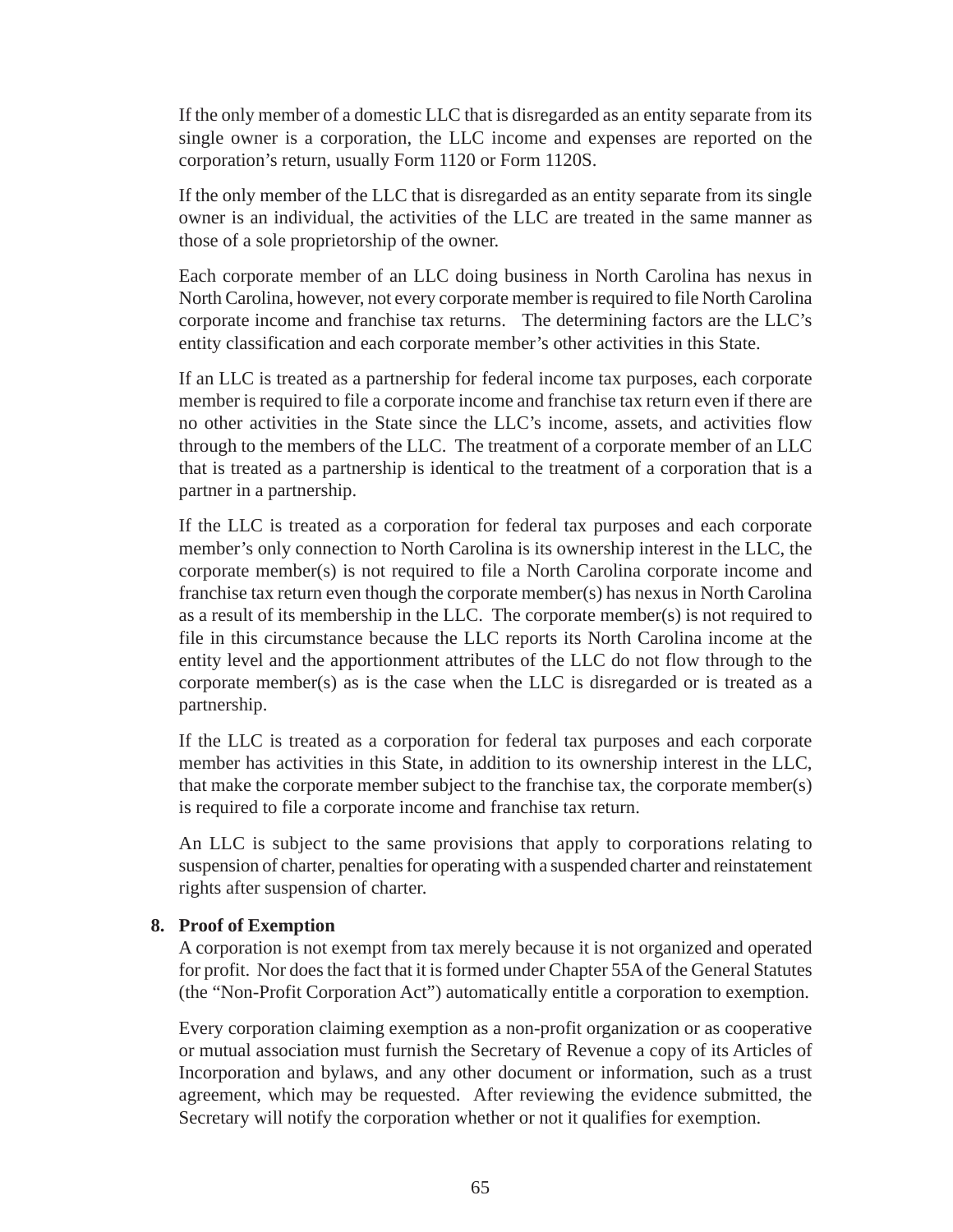The principal factors which are considered in determining taxable status are the corporation's character; its purposes, the activities in which it will engage; the sources and disposition of its income; whether any of its net income may inure to any private individual; and what disposition will be made of its assets in the event of dissolution.

It is the policy of the Revenue Department, except when the nonprofit nature and intent of the corporation is otherwise clearly indicated, to require that the Articles of Incorporation or bylaws of the corporation contain a specific stipulation that no part of its net income shall inure to the benefit of any private member, shareholder or other individual, either during the existence of the corporation or in the event of its dissolution.

### **9. Notification of Change In Purposes or Operations**

If any change is made in its purposes or method of operation that affects its taxable status, an exempt corporation should promptly notify the Revenue Department of such change.

### **U. Reporting Federal Changes (G.S. 105-130.20, G.S. 105-241.1)**

### **1. Requirement for Reporting Changes**

If the amount of taxable income of any corporation subject to tax in this State, as reported or reportable to the United States Treasury Department, is changed by the U.S. Government, such corporation must file a return under oath reflecting such change within two years after receipt of the Federal report.

### **2. Assessments or Refunds**

When a corporation files an amended return reflecting a federal determination, an assessment of tax must be proposed within one year after the return is filed or within three years of when the original return was filed or due to be filed, whichever is later.

When the amended return reflecting a federal determination results in an overpayment of tax, the period in which a refund must be demanded or discovered is one year after the return reflecting the federal determination is filed or three years after the original return was filed or due to be filed, whichever is later.

If there is a federal determination and the taxpayer does not file the required return to report the federal changes, an assessment of tax must be proposed within three years from the date of the receipt by the Department of Revenue of the final report of federal determination from the U.S, government.

If the corporation fails to file an amended return reflecting a federal determination, or no final report is received from the Internal Revenue Service, no statute of limitations shall apply. In such case, the corporation shall be subject to all penalties provided in G.S. 105-236 and shall forfeit its right to any refund due because of the federal changes.

### **3. Extent of Changes That May Be Made**

When the Department of Revenue receives an amended return or report reflecting changes made in the net income of a corporation, the Secretary may assess tax or additional tax based on federal changes and may also make any other adjustments based on any facts or evidence brought to his attention or shall otherwise acquire, whether or not such facts or evidence were considered by the federal government. This is the case regardless of whether or not an adjustment has been made previously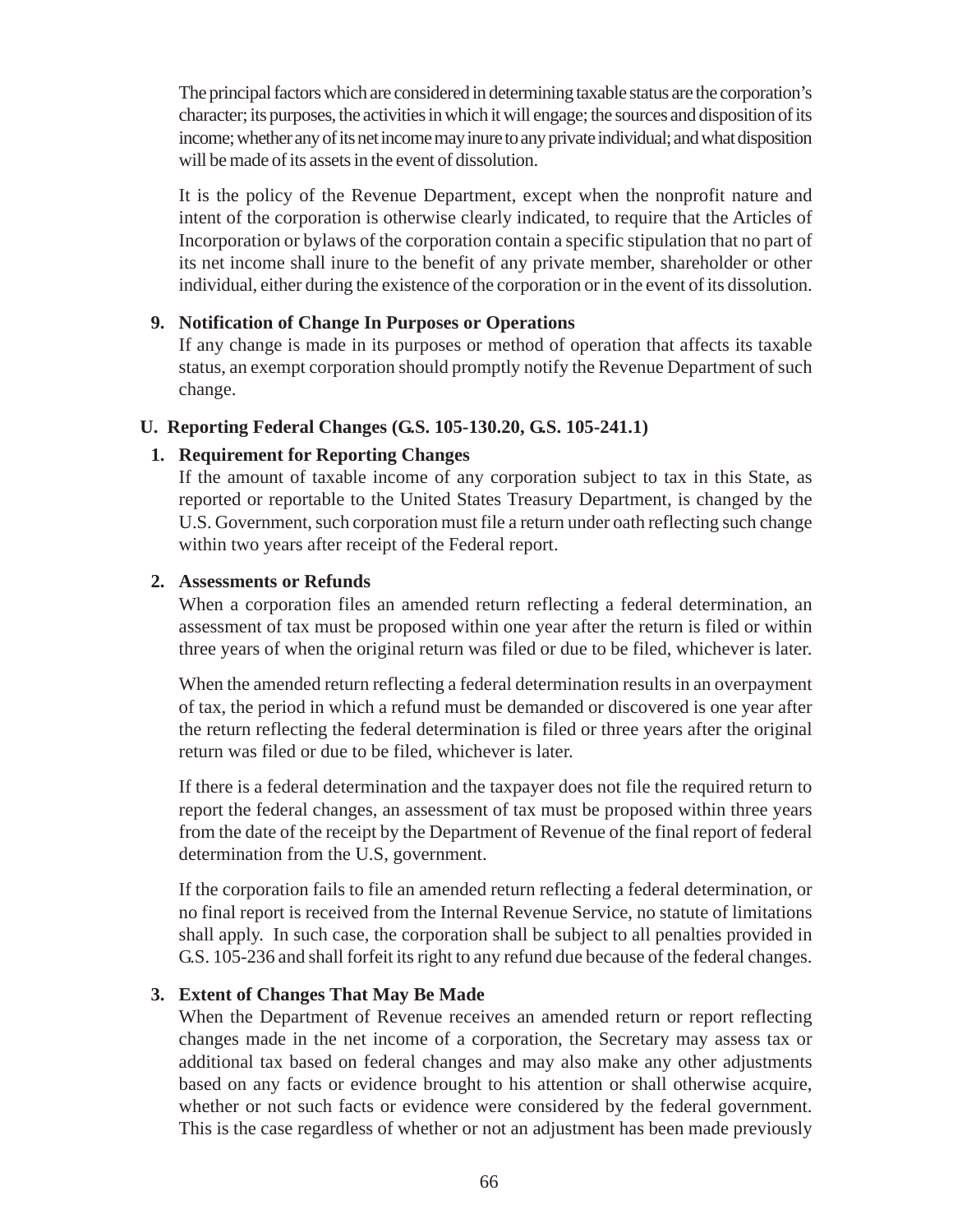for the taxable year affected by the federal changes. Franchise returns as filed or as amended for reasons other than a settled federal Revenue Agent Report are not affected by changes made by the IRS to federal taxable income.

### **4. Fraud Provisions on Federal Changes**

When there is a federal adjustment made in a corporation's income tax return and a fraud penalty is assessed by the federal government, the State may open the year for adjustments on the basis of either fraud or the federal assessment. The penalty for fraud is fifty percent (50%) of the total deficiency. In such case and if the corporation has not filed a State return, the fraud penalty and delinquency penalty of five percent  $(5\%)$  per month (25% maximum – \$5.00 minimum) may be assessed. The fact that no return has been filed, either federal or state, does not prevent the State from opening the taxable year on the basis of federal changes.

### **V. Domestic International Sales Corporation (G.S. 105-130.3, G.S. 105-130.4, G.S. 105- 130.6, G.S. 105-130.7, G.S. 105-262)**

## **1. Doing Business Activities of DISC (17 NCAC 05C.2400)**

Every Domestic International Sales Corporation (DISC) doing business in this State shall be subject to income tax in this State. A DISC shall be considered to be doing business in this State if the business activities of the DISC are principally conducted, managed or directed in or from this State. If a DISC transacts substantial business with a supplier, other than its parent company, whose business activities are primarily conducted, managed or directed in or from this State, the DISC shall be considered to be doing business in this State. The entire business of a DISC doing business in this State shall be deemed to have been transacted or conducted within this State if such DISC is not subject to a tax measured by net income in another state or would not be subject to a tax measured by net income in any other state if such other state had a tax measured by net income. That a DISC is incorporated in another state shall not of itself show that it is subject to a tax measured by net income in such other state.

### **2. Determination of DISC Net Income**

The net income of a DISC shall be determined in accordance with the Revenue Laws of this State.

## **3. Apportionment of DISC Net Income**

The net income of a DISC subject to a tax measured by net income both within and without this State shall be apportioned to this State by use of the applicable apportionment formula set out in G.S. 105-130.4. The ratio determined thereunder for apportioning the net income of the DISC shall be computed by including the property, payrolls and sales of the parent corporation in the respective factors of the DISC. Where the DISC conducts substantial business with a supplier(s) other than its parent, the property, payrolls and sales of the supplier(s) may be included in the respective factors of the DISC to the extent prescribed by the Secretary of Revenue. The property, payrolls and sales of the parent corporation or other supplier(s) included in the factors of the DISC shall be for the period ending with or within the income year of the DISC. Further, the Secretary of Revenue may prescribe such other method or methods as may be deemed necessary to attribute to this State a fair and reasonable profit that would normally arise from the operation of such businesses conducted on a true arms-length basis.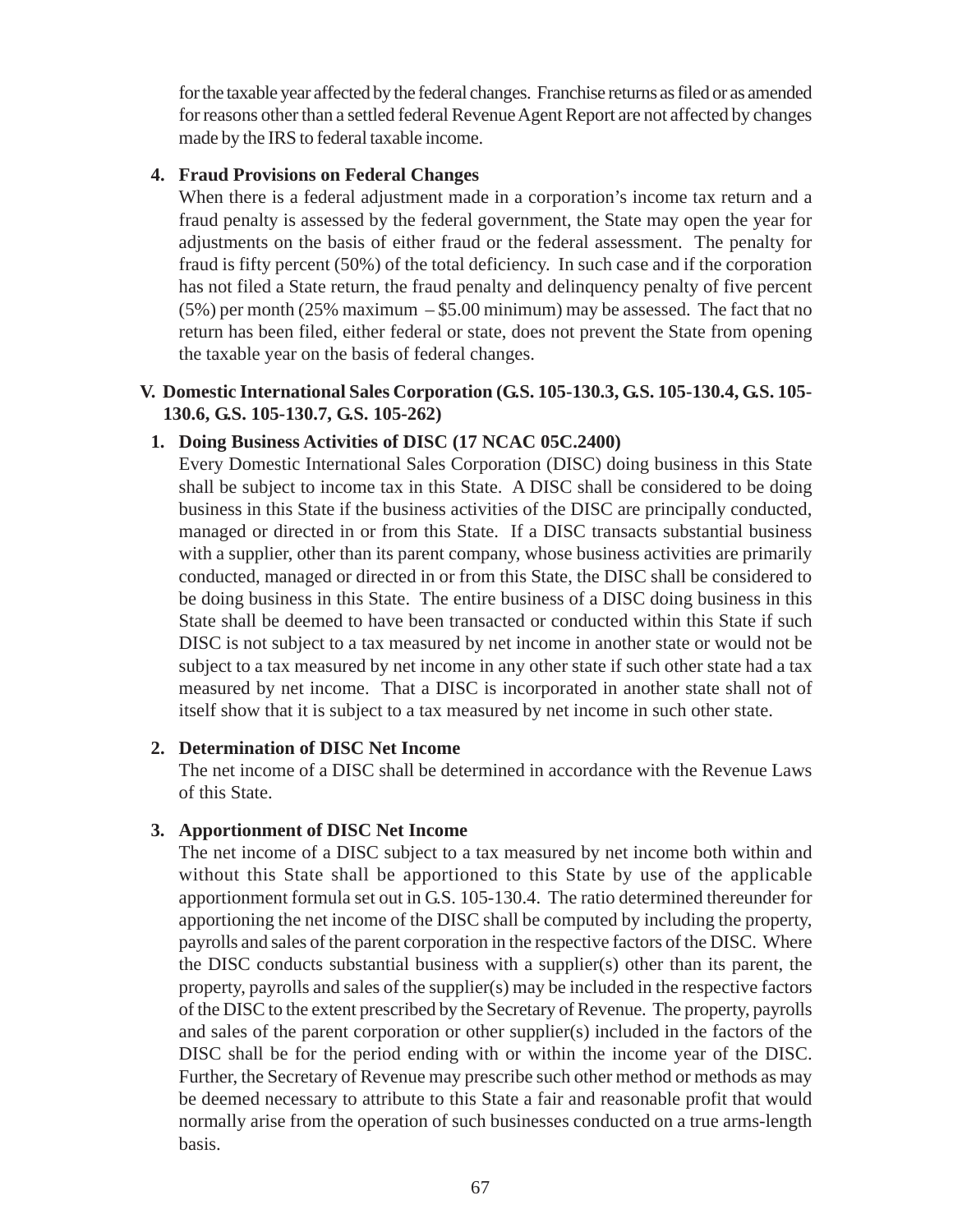### **W. S Corporations (G.S. 105-131)**

#### **1. Corporations Required to File**

Every corporation required to file a franchise and income tax return in North Carolina which has a valid "S election" in effect under the Internal Revenue Code Section 1362, must file a North Carolina S corporation return. The filing status is mandatory.

### **2. Forms to be Used for Filing**

All S corporations doing business in North Carolina use Form CD-401S to report activities.

### **3. Return and Payment Due**

The due date of the S return is the  $15<sup>th</sup>$  day of the third month following the close of the income year. The liability for franchise tax is payable at the time the return is due and filed. Any income tax payment made on behalf of nonresident shareholders included in a composite return is also due at the time the return is due and filed.

## **4. Extensions**

An extension of time to file the S corporation's franchise and income tax return will be granted for seven (7) months provided the application is timely filed and the corporation's records reflect no delinquent returns or outstanding tax liability.

### **5. Election**

There is no separate election to be made for a corporation that is or wishes to be an S corporation for North Carolina purposes. The federal election authorizing S corporation status is recognized for state purposes. There is no provision to elect a different filing status for State purposes; each S corporation must file as an S corporation for State income tax purposes. The S corporation status will terminate for North Carolina purposes at the same time and for the same taxable period(s) such termination is effective for federal filing purposes.

### **6. Nonresident Shareholder Agreement (Form NC-NA)**

An S corporation with nonresident shareholders is required to submit with the first North Carolina S return an agreement for each nonresident shareholder. The agreement, Form NC-NA, is to be signed by the shareholder who agrees to be subject to the income tax laws of this State and to be liable for the tax on the pro rata share of S corporation income attributable to such individual in this State. The individual is liable at the individual rate(s) on the portion of North Carolina income attributed to those nonresident shareholders who have filed Form NC-NA.

Note**:** If the S corporation fails to timely file the shareholder agreement(s) for nonresidents, the corporation becomes liable for income tax at the individual single rate on the portion of the North Carolina income attributed to those shareholders not complying with this requirement.

### **7. Franchise Tax, Schedules A, C, D and E of Form CD-401S (G.S. 105-122)**

S corporations determine their franchise tax liability in the same manner as all other general business corporations. Franchise tax schedules A, C, D and E pertain to the corporation franchise tax base and the amount of tax liability. There is no difference between an S corporation and a C corporation with respect to the franchise tax requirement, liability, etc. Although some of the "net worth" accounts are different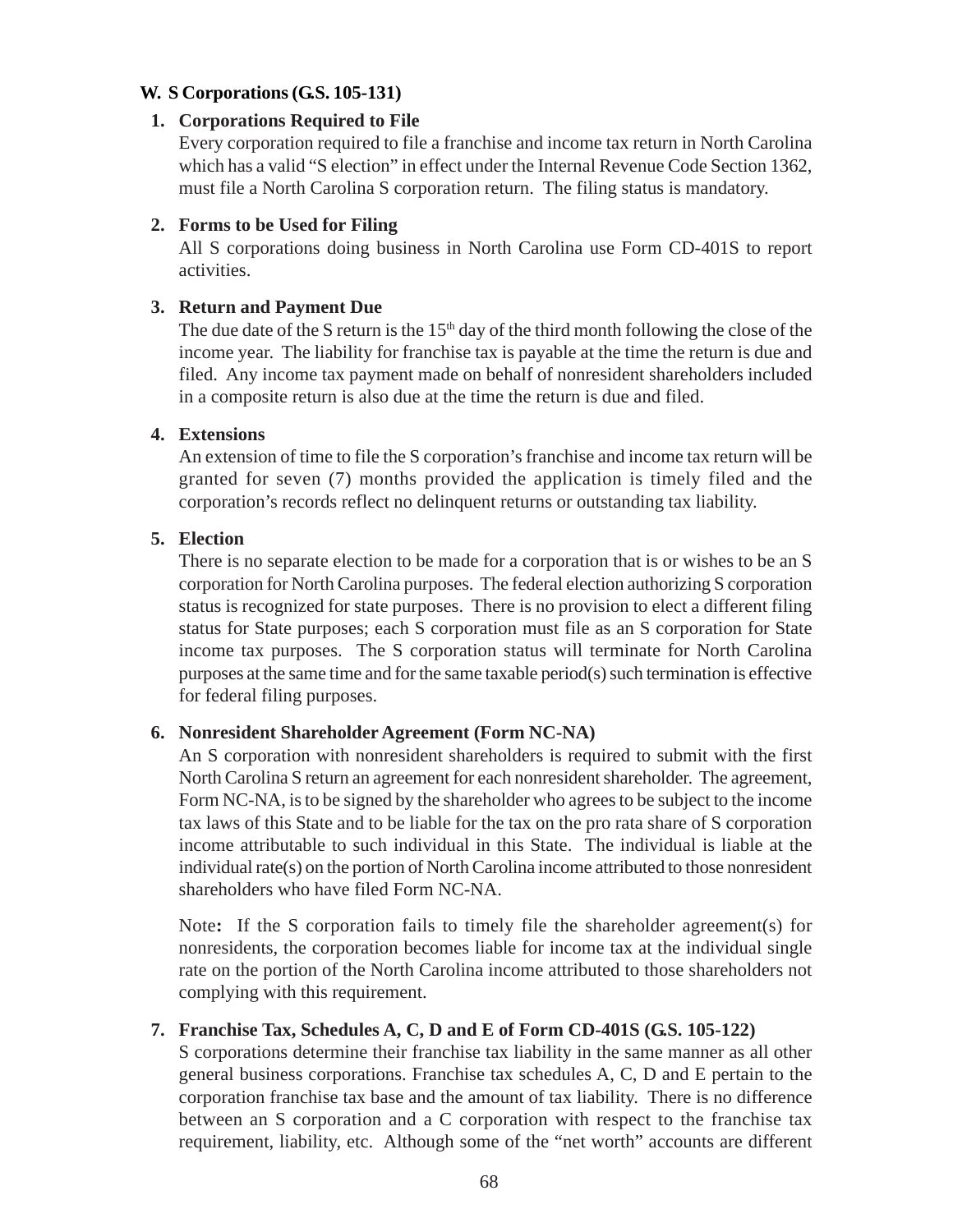due to the labels placed on certain accounts, the fundamental concept of determining the taxable values from the corporation's assets less definite legal liabilities will prevail for all corporations subject to the "general business" franchise tax.

Additional information concerning the computation of the franchise tax schedules can be found under the subject, "General Business Corporations," of the franchise tax section of this publication and in the Corporation Franchise and Income Tax Instructions, CD-415, used by all other corporations.

**8. Corporate Income of S Corporations Taxed to Shareholders (G.S. 105-131)** The S corporation's income and expenses are divided among and passed through to its shareholders, who then must report the income and expenses on their State individual return.

### **9. Composite Return for Nonresident Shareholders (G.S. 105-131.7(b))**

If the S corporation has shareholders who are nonresidents of North Carolina, the corporation may file a composite return that reflects the state taxable income of each nonresident and the amount of tax due. The composite return is available for nonresident shareholders only. A remittance of the total tax due on behalf of nonresident shareholders is made with the return, CD-401S, when filed.

A nonresident shareholder is not required to file a North Carolina individual income tax return if the only income in North Carolina is reported by the S corporation.

#### **10. Computation of Net Income on Composite Returns**

The computation of net income on a composite return is basically the same as for C corporations; i.e., all income subject to tax and all allowable deductions permitted under the Code and under the corporate income tax law of this State will be considered.

### **X. Qualified Subchapter S Subsidiaries**

### **1. Preliminary Statement**

The Federal Small Business Job Protection Act of 1996 allows S corporations to own qualified S corporation subsidiaries, (QSSS). The parent must elect qualified S corporation treatment for its 100% owned subsidiary. For federal tax purposes, a QSSS is not treated as a separate corporation, but rather all the subsidiary's assets, liabilities, and items of income, deductions and credits are treated as those of the S corporation parent*.* (IRC Section 1361(b)(3)(A)). North Carolina follows the federal treatment for income tax purposes and recognizes all the income and expense items as belonging to the parent corporation. (Reference: North Carolina Technical Advice Memorandum dated August 1, 1997, Qualified Subchapter S Subsidiaries, (CTAM 97-13))

#### **2. Parent S Corporation Nexus**

All of the subsidiary's activities will be attributed to the parent for purposes of determining whether the parent is doing business in North Carolina.

#### **3. Apportionment Factors**

The S corporation must aggregate and include the subsidiary's items of income, loss, and deductions before determining the parent's apportionable or allocable income. The S corporation parent must also include the subsidiary's property, payroll and sales in determining the parent's apportionment factors.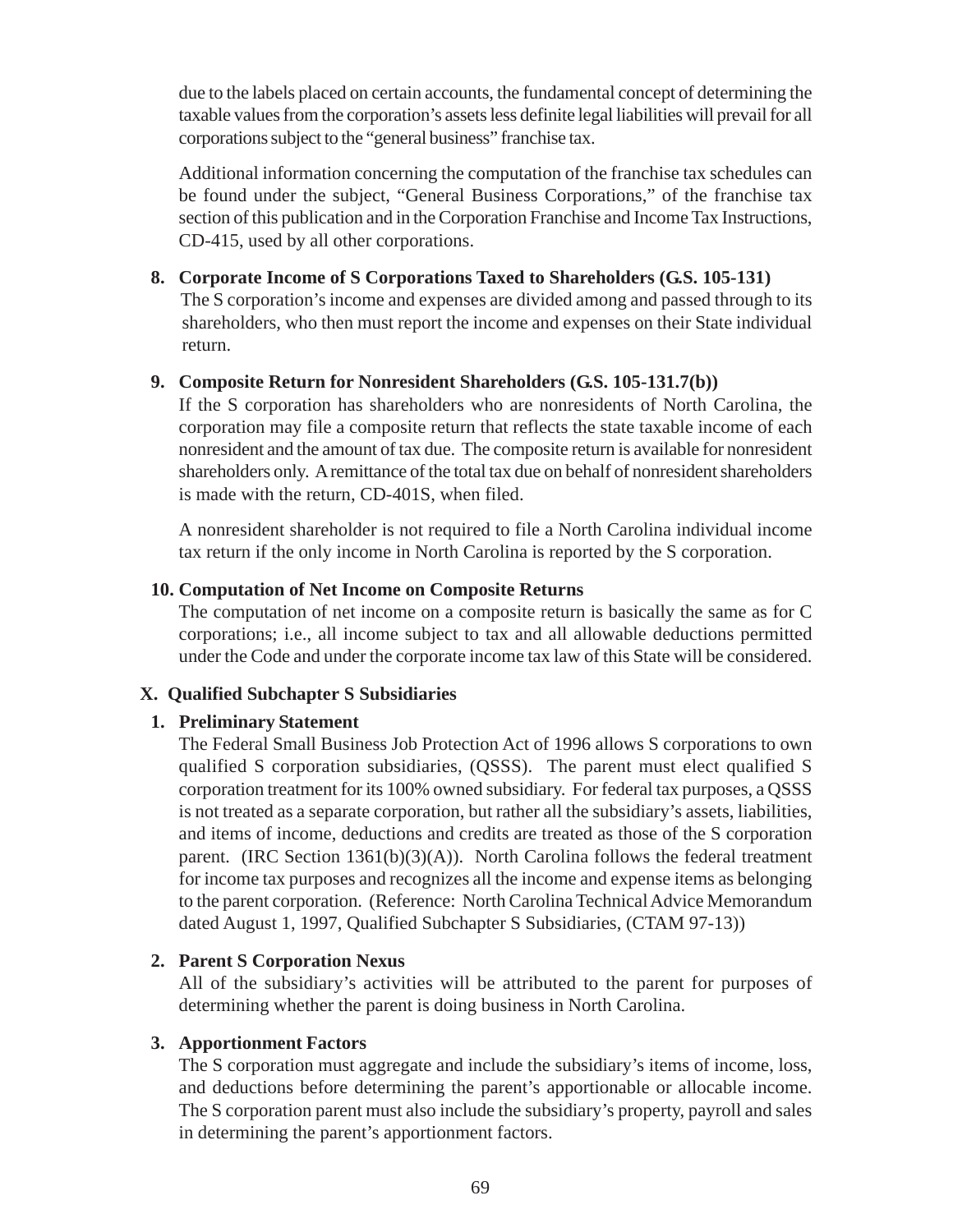### **4. Franchise Tax Returns**

Each QSSS doing business in this State and each parent S corporation doing business in this State must file a separate franchise tax return for each taxable period based on their own separate attributes. The assets, liabilities, income, deductions or credits of the parent and the qualified S corporation are not combined for this purpose. A franchise tax return must be filed even if the resulting liability is the minimum franchise tax.

## **5. Shareholders**

Shareholders in an S corporation parent with a QSSS doing business in this State must report income attributable to this State in accordance with Part 1A of Article 4 of Chapter 105 of the General Statutes.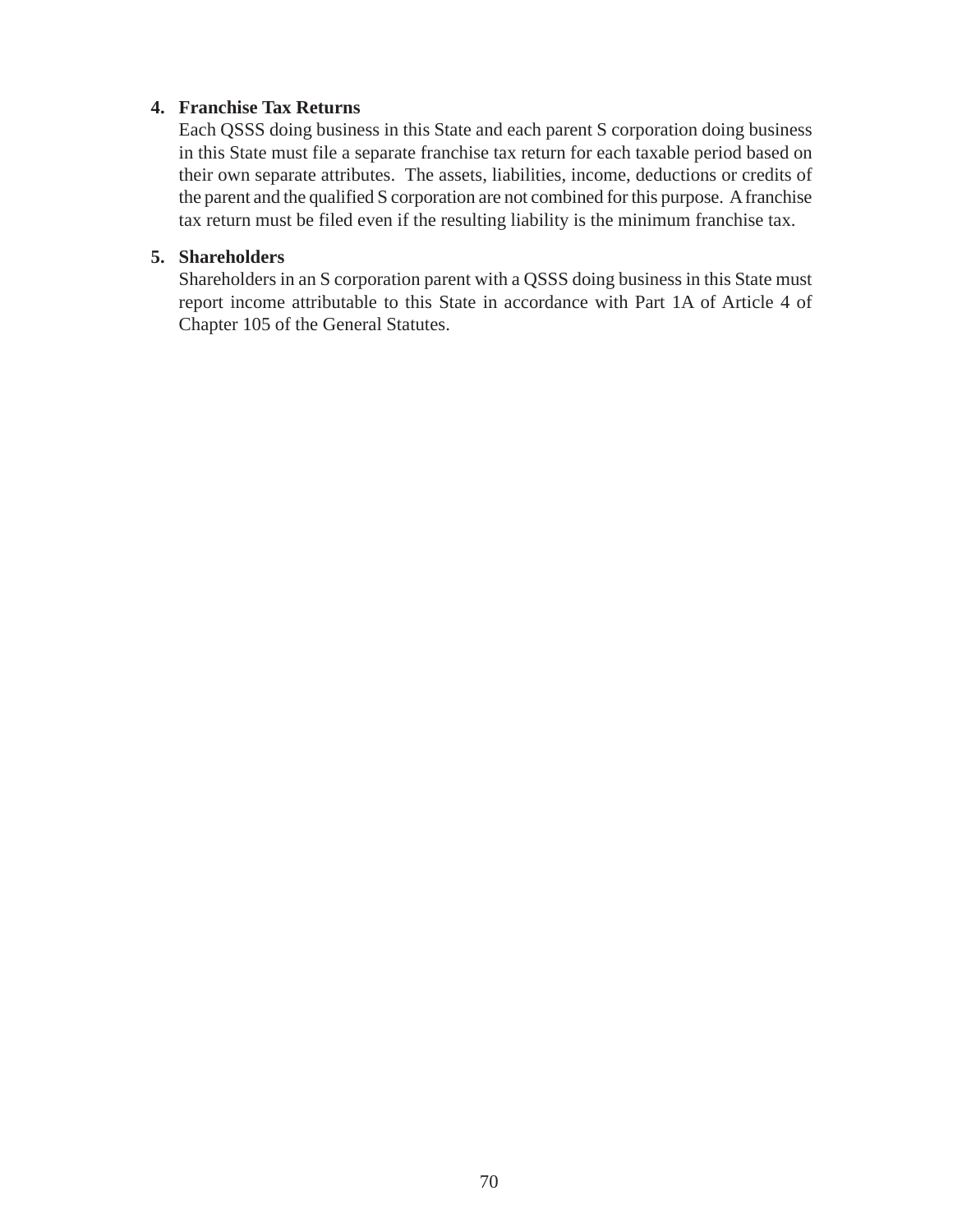### **III. TAX CREDITS (Articles 3A, 3B, 3C, 3D, 3E, 3F, 3G and 4)**

### **A. General Tax Credits**

#### **1. General Information**

### **a. Franchise, Income, or Gross Premium Tax Election**

The general tax credits allowed in Chapter 105 may be taken against corporate income tax only unless otherwise stated.

### **b. Forms**

Form CD-425 is used to report credits that are not limited to fifty percent (50%) of the tax. The Form NC-478 series is used to calculate and report tax credits, that are limited to fifty percent (50%) of the taxpayer's tax less the sum of all other credits that the taxpayer claims. Forms NC-478A through NC-478I are used to calculate the specific credits without regard to the fifty percent (50%) limitation. Form NC-478 is used to total the specific credits, to determine if the fifty percent (50%) limitation applies, and, if so, to allocate the limited total credit among the specific credits.

Form NC-425 and, if applicable, both Form NC-478 and the applicable Form NC-478 series form must be filed for any taxable year in which the taxpayer is eligible to claim a credit or an installment of a credit against the taxpayer's tax liability for that year. This requirement applies even if the taxpayer's tax liability for that year is not large enough for the taxpayer to benefit from the credit.

### **2. Credit for Dwelling Units for Handicapped Persons (G.S. 105-130.22)**

### **a. Credit**

Corporate owners of multifamily rental units located in North Carolina are allowed an income tax credit for each dwelling unit for physically handicapped persons constructed during the income year, subject to the limitations set out below.

The allowable credit is \$550 for each dwelling unit that qualifies for use by physically handicapped persons. However, credit is allowed only for the number of such dwelling units completed during the income year that were constructed and required to be built in compliance with Volume I-C of the North Carolina Building Code.

No adjustment is required to be made to the depreciable cost of the unit on account of the allowable credit.

### **b. Carryforward**

In case the allowable income tax credit exceeds the taxpayer's income tax liability reduced by all other credits allowed against North Carolina income tax, the excess may be carried over and deducted by such taxpayer in the next succeeding year only.

### **c. Eligibility**

To qualify for the credit, the units must meet the requirements of Volume I-C of the North Carolina Building Code. Volume I-C is administered by the Building Accessibility Section of the North Carolina Department of Insurance and contains provisions and standards for making buildings and facilities accessible to and usable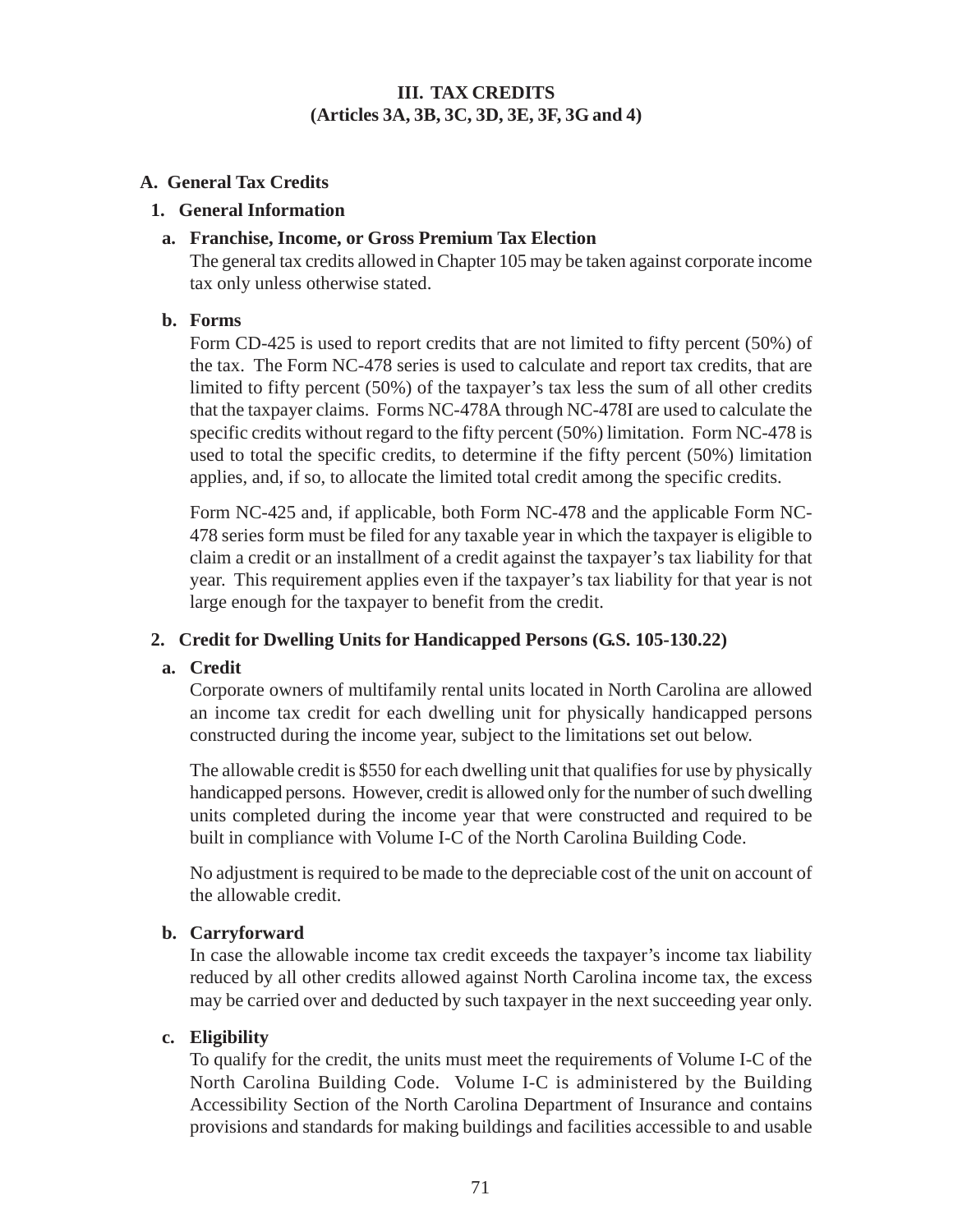by physically handicapped persons. This section applies to all buildings and facilities regulated by the North Carolina State Building Code, with the exception of single and two-family dwellings.

## **d. Substantiation**

In order to secure the credit, the corporation must include with the tax return a copy of the occupancy permit on which the building inspector must record the number of qualified units completed during the income year.

# **3. Credit for Construction of Cogenerating Power Plant (G.S. 105-130.25)**

# **a. Credit**

A corporation or partnership, other than a public utility as defined in G.S. 62-3(23), that constructs a cogenerating power plant is allowed a credit for a portion of the cost to purchase and install the electrical or mechanical power generation equipment of that plant. To be eligible for the credit, the corporation or partnership must own or control the power plant at the time of construction.

The allowable credit is equal to ten percent (10%) of the cost paid during the tax year in which the credit is claimed for the purchase and installation of the electrical or mechanical power generation equipment of a cogenerating power plant. The credit may not be taken for the year in which the costs are paid but shall be taken for the taxable year beginning during the calendar year following the calendar year in which the costs are paid.

# **b. Cogenerating Power Plant Defined**

A cogenerating power plant is a power plant that sequentially produces electrical or mechanical power and useful thermal energy using natural gas as its primary energy source. A plant whose combustion equipment uses residual oil, middle distillate oil, gasoline, or liquid propane gas (LPG) as a primary fuel will not qualify for the credit.

# **c. Alternative Method**

An eligible taxpayer may elect to treat the costs paid during an earlier year as if they were paid during the year the plant becomes operational. Once made, the election is irrevocable. An election with respect to costs paid by a partnership must be made by the partnership and is binding on any partners to whom the credit is passed through.

If a taxpayer makes this election, the credit may not exceed twenty-five percent (25%) of the amount of tax for the year reduced by the sum of all credits allowed, except payments of tax by or on behalf of the taxpayer. Any unused portion of the credit may be carried forward for the next 10 taxable years. The unused balance must be applied for annually until exhausted or the carryover period expires.

# **d. Application**

An application is required to be filed with the Secretary on or before April 15 following the calendar year in which the costs were paid without regard to the method elected by the taxpayer. Under either method, the taxpayer applies for the total credit for the first year eligible.

# **e. Ceiling**

The total amount of all tax credits allowed for payments for construction and installation made in a calendar year may not exceed five million dollars (\$5,000,000).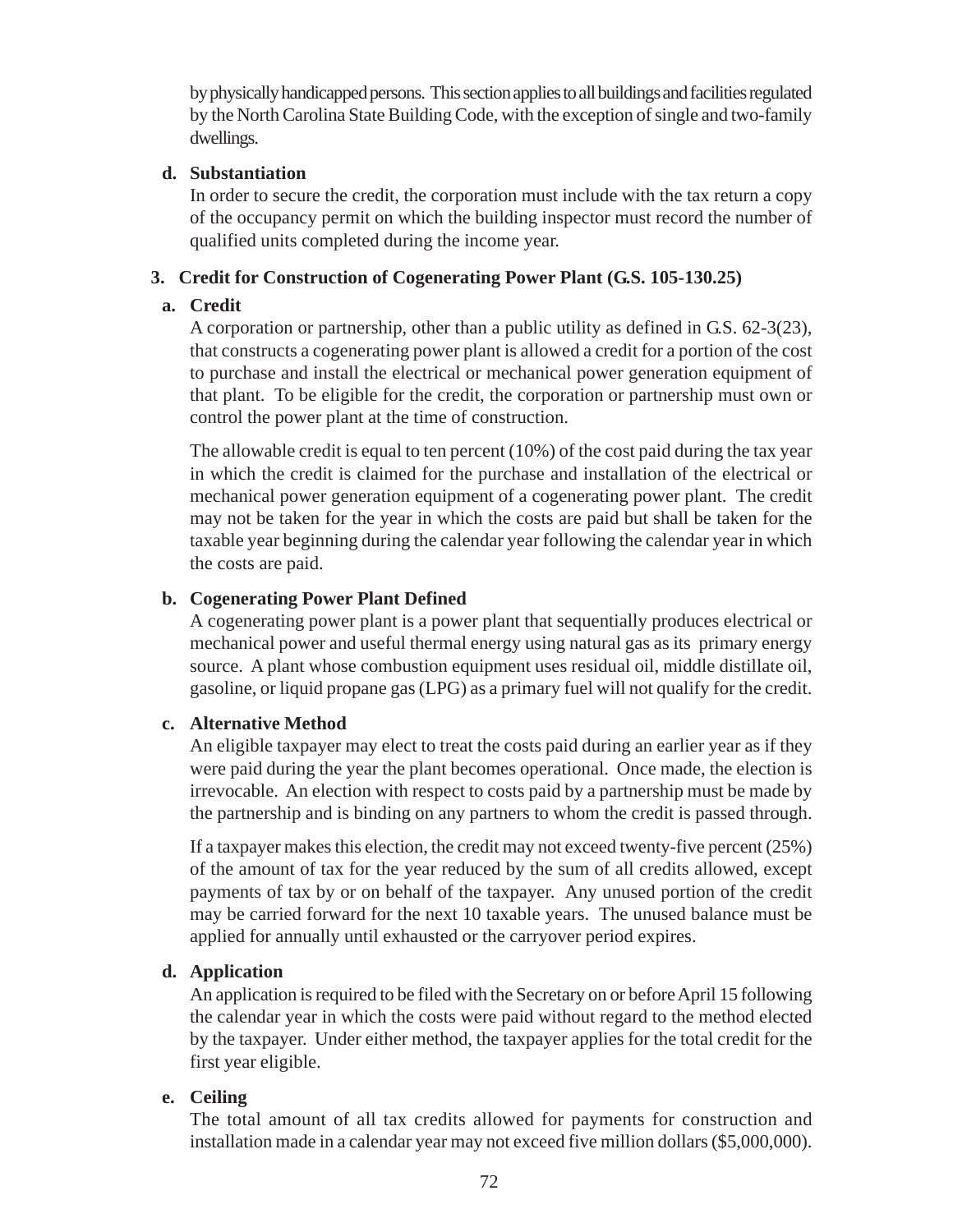If the total amount of credits for eligible payments applied for by all taxpayers exceeds five million dollars (\$5,000,000), in any one calendar year, the maximum allowable credit will be prorated among all applicants proportionally.

## **4. Credit for Construction of Renewable Energy Equipment Facility (G.S. 105- 130.28)**

## **a. Credit**

Any corporation that constructs a facility in North Carolina for the manufacture of renewable energy equipment is allowed a credit against its corporate income tax equal to twenty-five percent (25%) of the cost of installation and equipment construction. The corporation must own or control the facility at the time of construction. No credit is allowed for any portion of the cost of installation and equipment construction paid by federal, state, or local grants. The credit must be taken in five equal installments beginning with the taxable year in which the costs are paid.

### **b. Renewable Energy Equipment**

For purposes of this credit, renewable energy equipment includes biomass equipment, hydroelectric generators, solar electric or thermal equipment, and wind energy equipment as defined in G.S. 105-130.28 and related G.S. 105-129.16A.

### **c. Cap on Credit**

The credit allowed may not exceed fifty percent (50%) of the amount of corporate income tax for the taxable year reduced by the sum of all other credits, including carryforwards, allowed against North Carolina corporate income tax for the taxable year, except payments of tax made by or on behalf of the taxpayer. Any unused portion of the credit may be carried forward for the succeeding 10 years.

### **d. Restrictions**

Any taxpayer that claims any other credit allowed under G.S. Chapter 105 with respect to construction of a facility for the manufacture of renewable energy equipment may not take the credit allowed in this section with respect to the same facility.

### **5. Credit for Real Property Donated for Conservation Purposes (G.S. 105-130.34)**

### **a. Credit**

Any corporation that makes a qualified donation of an interest in real property located in North Carolina during the taxable year is allowed a credit against its corporate income tax only if the interest in property is donated in perpetuity. The credit is twenty-five percent (25%) of the fair market value of the property interest donated, not to exceed \$500,000.

### **b. Eligible Property Interest**

To be eligible for this credit the donated interest in real property must be useful for public beach access or use, public access to public waters or trails, fish and wildlife conservation, or other similar land conservation purposes, and the interest in real property must be donated in perpetuity to and accepted by the State, a local government, or a body that is both organized to receive and administer lands for conservation purposes and qualified to receive charitable contributions pursuant to G.S. 105-130.9.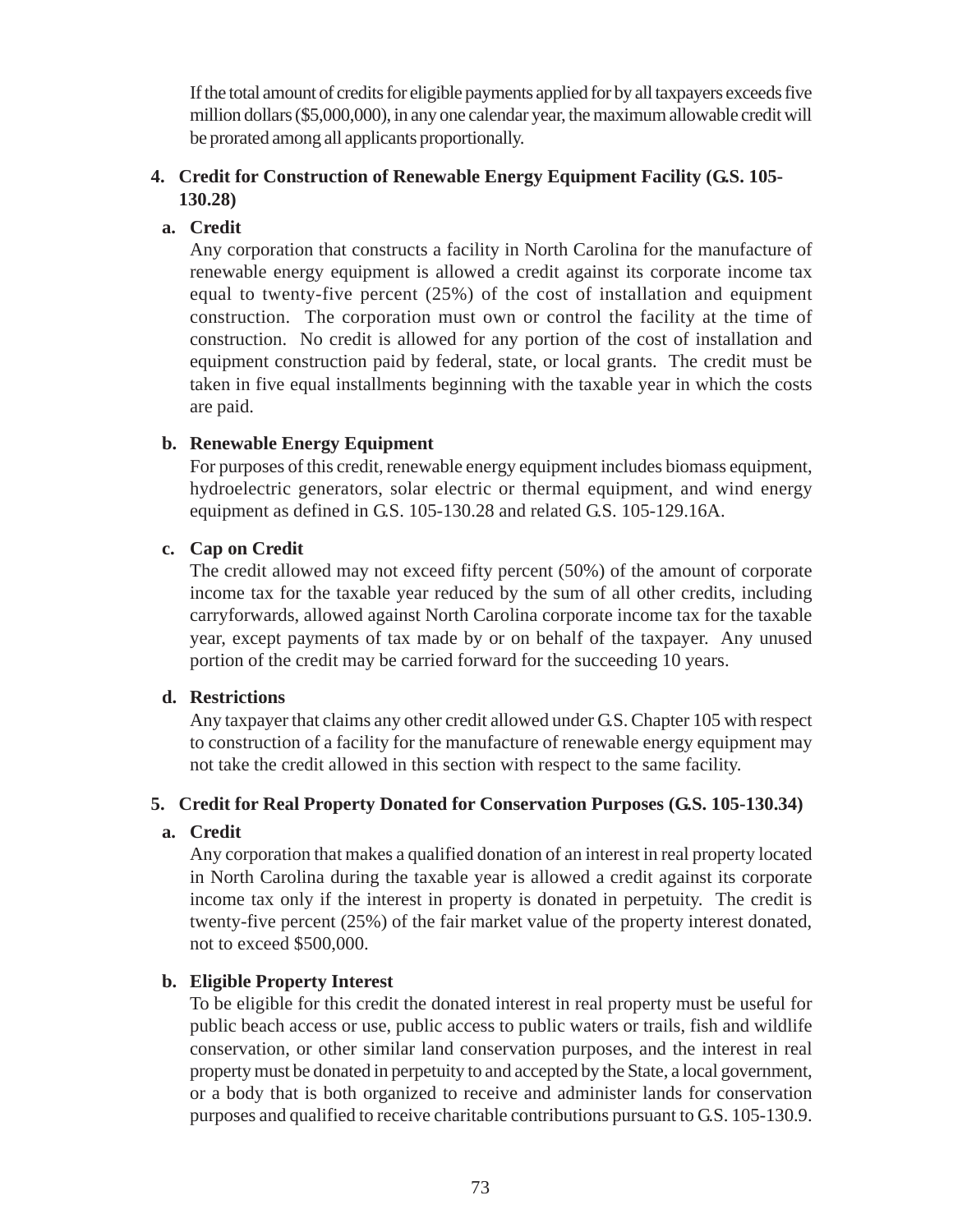Lands required to be dedicated pursuant to local government regulation or ordinance and dedications made to increase building density levels permitted under a regulation or ordinance are not eligible for this credit.

### **c. Substantiation**

The taxpayer must file with its income tax return for the taxable year in which the credit is claimed, a certification by the Department of Environment and Natural Resources that the property donated is suitable for one or more of the valid public benefits set forth in this subsection.

### **d. Carryforward**

In case the allowable income tax credit exceeds the taxpayer's tax liability reduced by all other credits allowed against North Carolina income tax, the excess may be carried forward and deducted in the next five succeeding years.

### **e. Limitations**

The portion of the fair market value of the property allowed as a tax credit is not allowed as a charitable contribution deduction.

### **6. Credit for Conservation Tillage Equipment (G.S. 105-130.36)**

#### **a. Credit**

A corporation that purchases conservation tillage equipment for use in a farming business, including tree farming, shall be allowed an income tax credit equal to twentyfive percent (25%) of the cost of the equipment paid during the taxable year.

### **b. Conservation Tillage Equipment Defined**

Conservation tillage equipment means planters such as those commonly known as "no-till" planters designed to minimize disturbance of the soil in planting crops or trees, including equipment that may be attached to equipment already owned by the taxpayer. The term also means equipment designed to minimize disturbance of the soil in reforestation site preparation. The inclusion of reforestation equipment that may be attached to equipment already owned by the taxpayer is limited to those items of equipment generally know as "KG-Blades", "drum-choppers", or "V-Blades".

#### **c. Cap on Credit**

This credit may not exceed two thousand five hundred dollars (\$2,500) for any taxable year of any taxpayer.

### **d. Restrictions**

The credit may only be claimed by the first purchaser of the equipment and may not be claimed by a corporation that purchases the equipment for resale or for use outside this State.

#### **e. Carryforward**

In case the credit exceeds the taxpayer's income tax liability, the excess may be carried over and claimed in the next five (5) succeeding years.

#### **f. Basis Reduction**

The basis in any equipment for which a credit is allowed under this section shall be reduced by such credit.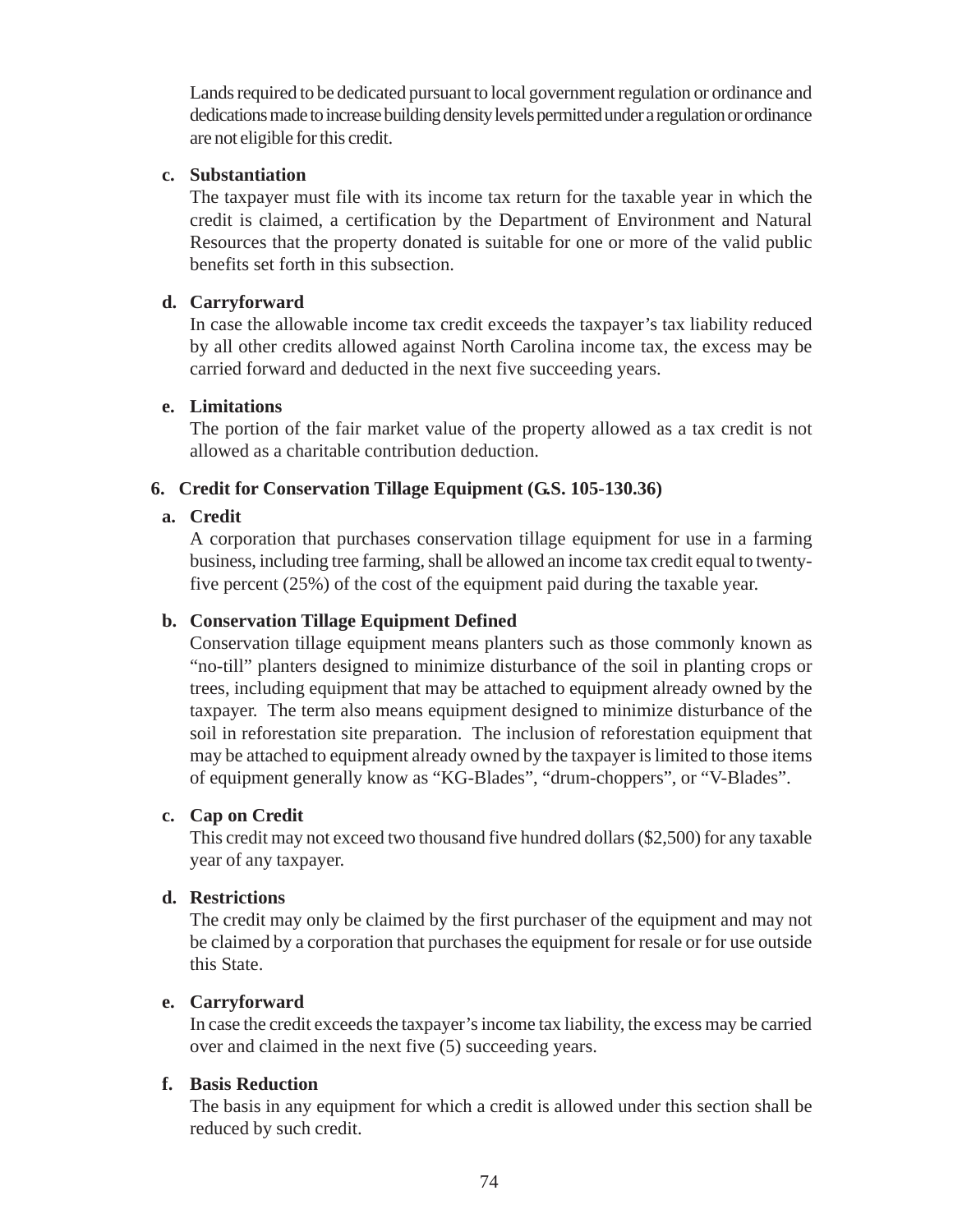## **7. Credit for Gleaned Crop (G.S. 105-130.37)**

### **a. Credit**

A corporation that grows and permits the gleaning of the crop shall be allowed an income tax credit equal to ten percent (10%) of the market price of the quantity of the gleaned crop.

### **b. Definitions**

These definitions apply:

### **i. Gleaning**

The harvesting of a crop that has been donated by the grower to the nonprofit organization that will distribute the crop to individuals or other nonprofit organizations it considers appropriate recipients of the food.

### **ii. Market price**

The season average price of the crop as determined by the North Carolina Crop and Livestock Reporting Service in the Department of Agriculture and Consumer Services, or the average price of the crop in the nearest local market for the month in which the crop is gleaned if the Crop and Livestock Reporting Service does not determine the season average price for that crop.

### **iii. Nonprofit organization**

An organization to which charitable contributions are deductible under the Code.

### **c. Cap on Credit**

The allowable credit cannot exceed the taxpayer's tax liability.

### **d. Carryforward**

Any unused portion of the credit may be carried forward for the succeeding five (5) years.

#### **e. Restrictions**

A charitable contribution deduction is not allowed under G.S. 105-130.5(b)(5) for any items for which this credit is claimed.

### **8. Credit for Certain Telephone Subscriber Line Charges (G.S. 105-130.39)**

### **a. Credit**

A corporation that provides local telephone services to low income residential customers at reduced rates is allowed a credit equal to the difference between the amount of receipts the corporation would have received from those low-income customers had the regular rates been charged and the amount billed to those low income customers.

### **b. Restrictions**

The credit is allowed only for a reduction in local telephone service rates and fees. No credit is allowed for any reduction in interstate subscriber line charges.

### **c. Cap on Credit**

The credit may not exceed the amount of corporate income tax for the taxable year reduced by the sum of all credits allowable, except tax payments made by or on behalf of the corporation.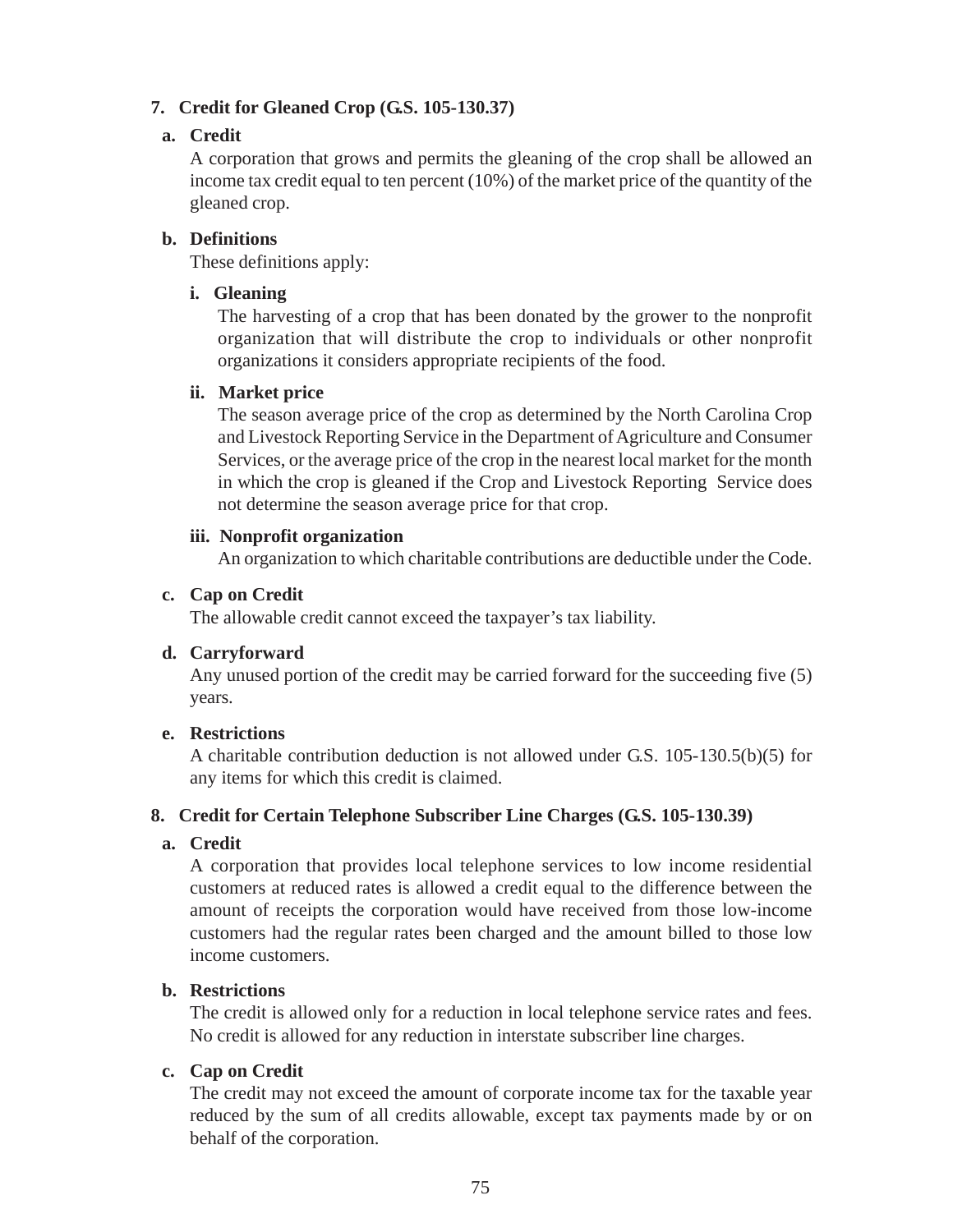### **9. Credit for Use of North Carolina Ports (G.S. 105-130.41)**

## **a. Credit**

An income tax credit is available to a corporation whose waterborne cargo is loaded onto or unloaded from an ocean carrier calling at the North Carolina ports of Wilmington or Morehead City. The credit is allowed against corporate income tax in an amount equal to the excess of the wharfage, handling (in or out) and throughput charges assessed on the cargo for the current taxable year over an amount equal to the average of the charges for the current taxable year and the two preceding taxable years. For purposes of this section, the terms "handling" (in and out) and "wharfage" have the meanings provided in the State Ports Tariff Publications, "WilmingtonTariff, Terminal Tariff #6," and "Morehead City Tariff, Terminal Tariff #1" and the term "throughput" has the same meaning as "wharfage" but applies only to bulk products, both dry and liquid. The credit sunsets for taxable years beginning on or after January 1, 2009.

### **b. Limitations and Carryforward**

The amount of credit is limited to 50% of the income tax liability for the taxable year reduced by the sum of all credits allowable. Any unused portion of the credit may be carried forward and applied to the income tax liability for the five succeeding years. The maximum cumulative credit that may be claimed by a corporation is two million dollars (\$2,000,000).

### **c. Substantiation**

To obtain the credit, the taxpayer must provide a statement from the State Ports Authority certifying the amount of charges paid on which the credit is based.

### **10. Credit for Supervisory Fees Paid by Savings and Loan Associations (G.S. 105- 130.43)**

### **a. Credit**

Savings and loan associations are allowed an income tax credit equal to the amount of supervisory fees paid to the savings and loan division of the Department of Commerce.

### **b. Cap on Credit**

The credit claimed may not exceed the amount of corporate income tax, reduced by the sum of all credits allowed against the tax, except tax payments made by or on behalf of the taxpayer.

#### **c. Restrictions**

These fees cannot be deducted in determining taxable income if they are claimed as an income tax credit.

### **11. Credit for Poultry Composting Facility (G.S. 105-130.44)**

### **a. Credit**

An income tax credit is available to corporations for constructing a poultry composting facility in North Carolina for the composting of poultry carcasses from commercial poultry operations. The credit is equal to twenty-five percent (25%) of the installation, materials and equipment costs of construction paid during the taxable year. The credit allowed does not apply to costs paid with funds provided by a State or federal agency.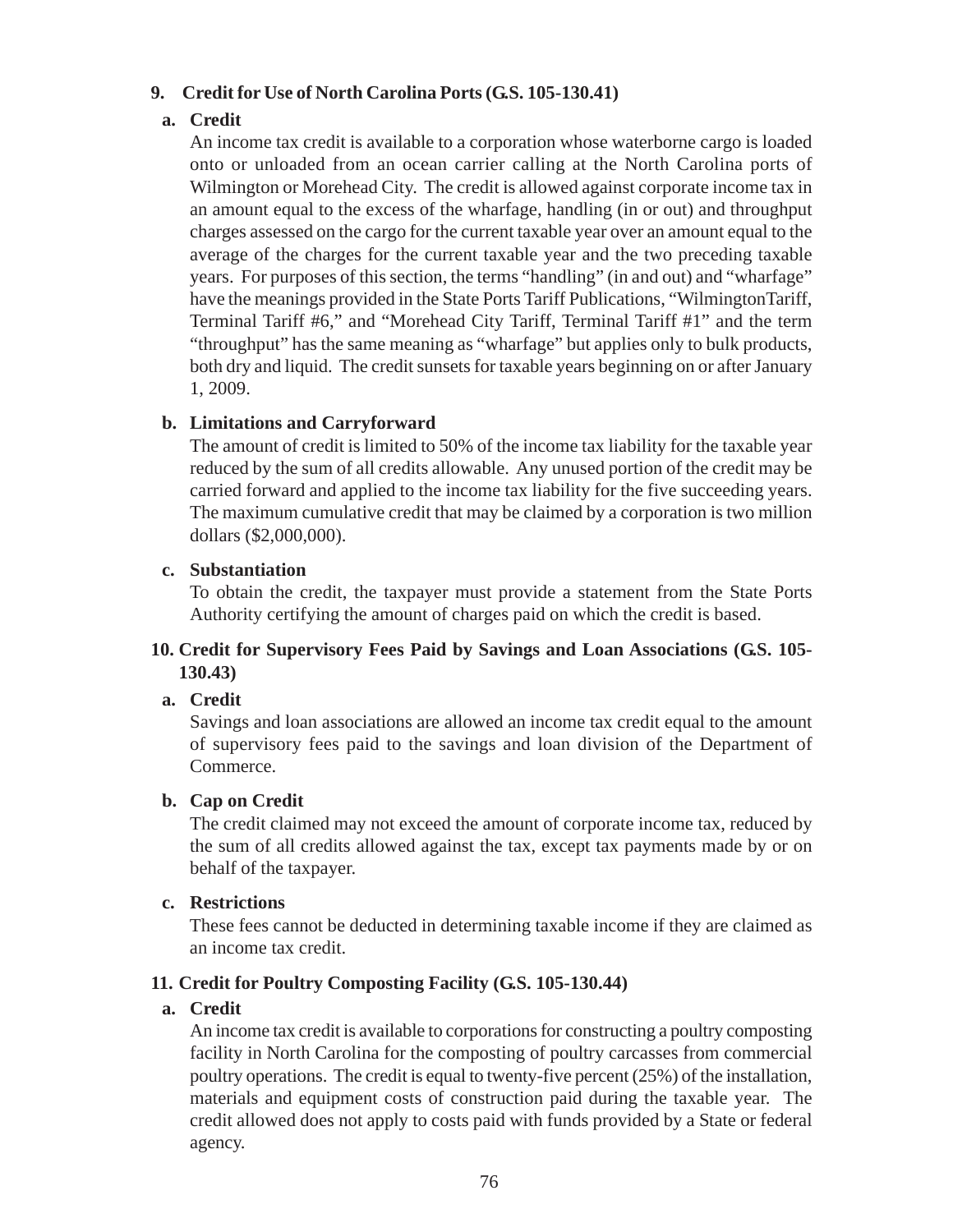#### **b. Limitations and Carryforward**

The credit may not exceed one thousand dollars (\$1,000) for any single installation. The credit may not exceed the amount of tax for the taxable year reduced by the sum of all tax credits allowable, except payments of tax by or on behalf of the taxpayer. Any unused portions of the credit may not be carried forward.

#### **12. Credit for Manufacturing Cigarettes for Exportation (G.S. 105-130.45)**

### **a. Credit**

Effective for cigarettes exported before January 1, 2005, an income tax credit is allowed to a corporation engaged in the business of manufacturing cigarettes in the United States for exportation to a foreign country. Effective for taxable years beginning on or after January 1, 2004, exportation destinations can include a possession of the United States and a commonwealth of the United States that is not a state in addition to a foreign country. Effective for cigarettes exported on or after January 1, 2005, G.S. 105-130.45 was amended to require a corporation to waterborne export cigarettes and other tobacco products through the North Carolina State Ports during the taxable year to qualify for the credit. However, the calculation of the credit is not limited to just cigarettes that are waterborne exported. The amount of credit available is based on the current year's exportation volume compared to the base year's exportation volume. In the case of a successor in business, the amount of credit allowed under this section is determined by comparing the exportation volume of the corporation in the year for which the credit is claimed with all of the corporaton's predecessor corporations' combined base year exportation volume, rounded to the nearest whole percentage. The amount of credit may not exceed six million dollars (\$6,000,000) and is computed as follows:

| <b>Current Yr.'s Exportation Volume</b><br><b>Compared to its</b> | <b>Amount of Credit</b><br>per 1000 |
|-------------------------------------------------------------------|-------------------------------------|
| <b>Base Yr.'s Exportation Volume</b>                              | <b>Cigarettes Exported</b>          |
| 120% or more                                                      | 40 cents                            |
| 119% - 100%                                                       | 35 cents                            |
| $99\% - 80\%$                                                     | 30 cents                            |
| 79% - 60%                                                         | 25 cents                            |
| 59% - 50%                                                         | 20 cents                            |
| Less than $50\%$                                                  | None                                |

#### **b. Substantiation**

A corporation that claims this credit must include these items with its tax return:

- A statement of the base year exportation volume. For cigarettes exported before January 1, 2005, the base year is calendar year 1998. For cigarettes exported on or after January 1, 2005, the base year is calendar year 2003.
- A statement of the exportation volume on which the credit is based.
- A list of the corporation's export volumes as shown on its monthly reports to the Alcohol and Tobacco Tax and Trade Bureau of the United States Treasury for the months in the tax year for which the credit is claimed.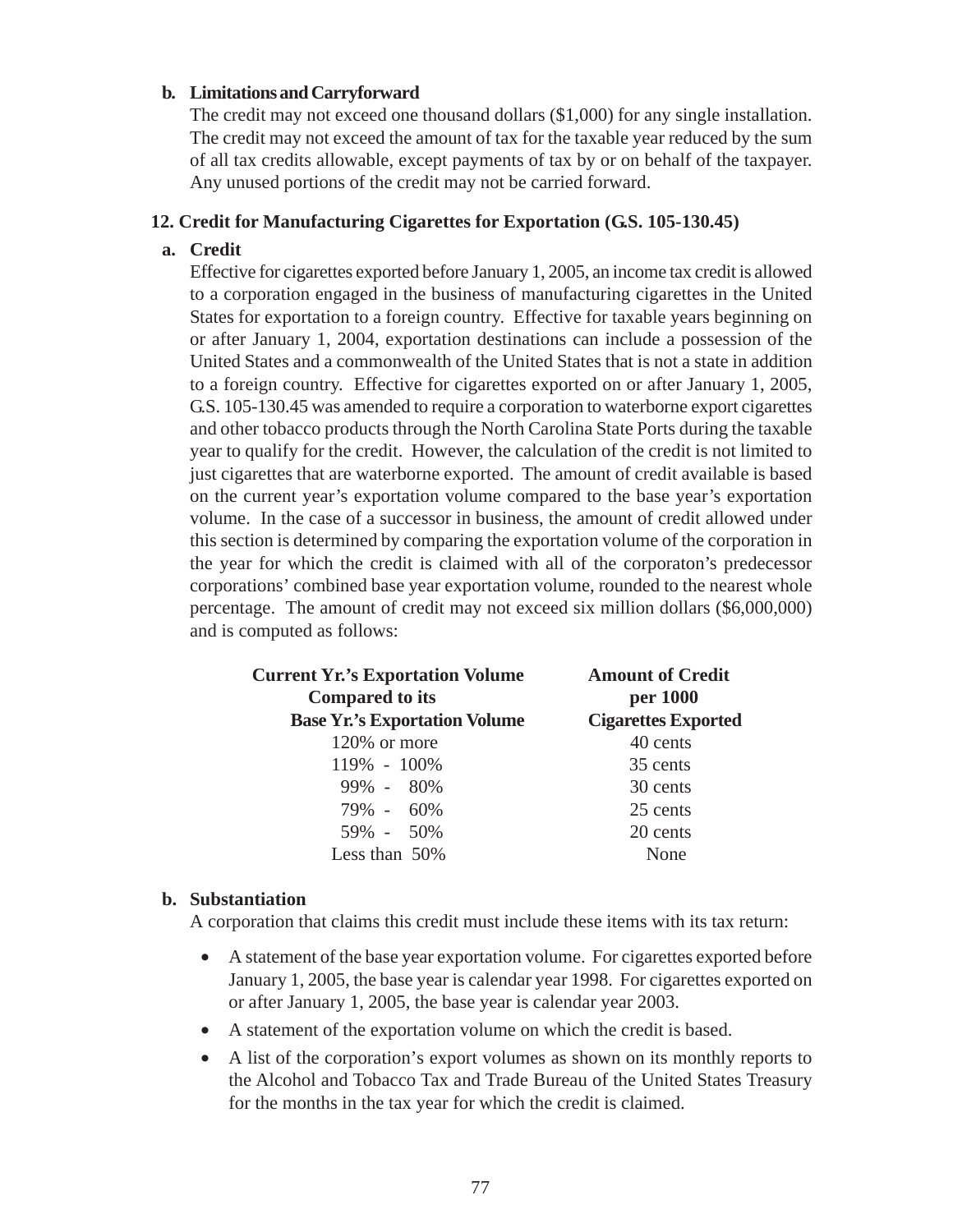### **c. Limitations and Carryforward**

The maximum eligible credit for cigarettes exported during the taxable year is the lesser of \$6,000,000 or 50% of the amount of income tax liability for the taxable year reduced by the sum of all other credits. For cigarettes exported before January 1, 2005, any unused credit allowed may be carried forward for the next succeeding 5 years. Any unused credit for cigarettes exported on or after January 1, 2005, may be carried forward for the next succeeding 10 years.

### **d. No Double Credit**

A taxpayer may not claim this credit and the credit allowed under G.S. 105-130.46 for the same activity.

### **e. Sunset**

This credit is repealed effective for cigarettes exported on or after January 1, 2018.

### **13. Credit for Manufacturing Cigarettes for Exportation While Increasing Employment and Utilizing State Ports (G.S. 105-130.46)**

### **a. Credit**

Effective for taxable years beginning on or after January 1, 2006, a corporation engaged in the business of manufacturing cigarettes for exportation that satisfies the employment level requirement for this credit and exports cigarettes and other tobacco products through the North Carolina State Ports during the taxable year is allowed a credit for manufacturing cigarettes for exportation while increasing employment and utilizing State Ports. The amount of the credit is equal to forty cents  $(40¢)$  per one thousand cigarettes exported, however, the amount of credit earned during the taxable year may not exceed ten million dollars (\$10,000,000).

### **b. Definitions**

The following definitions apply:

### **i. Employment level**

The total number of full-time jobs and part-time jobs converted into full-time equivalences.

#### **ii. Exportation**

The shipment of cigarettes manufactured in the United States to a foreign country sufficient to relieve the cigarettes in the shipment of the federal excise tax on cigarettes.

#### **iii. Full-time job**

A position that requires at least 1,600 hours of work per year and is intended to be held by one employee during the entire year.

#### **iv. Successor in business**

A corporation that through amalgamation, acquisition, consolidation, merger or other legal succession becomes invested with the rights and assumes the burdens of the predecessor corporation and continues the cigarette exportation business.

### **c. Employment Level**

The corporation must maintain an employment level in this State that exceeds the corporation's employment level in the State at the end of the 2004 calendar year by at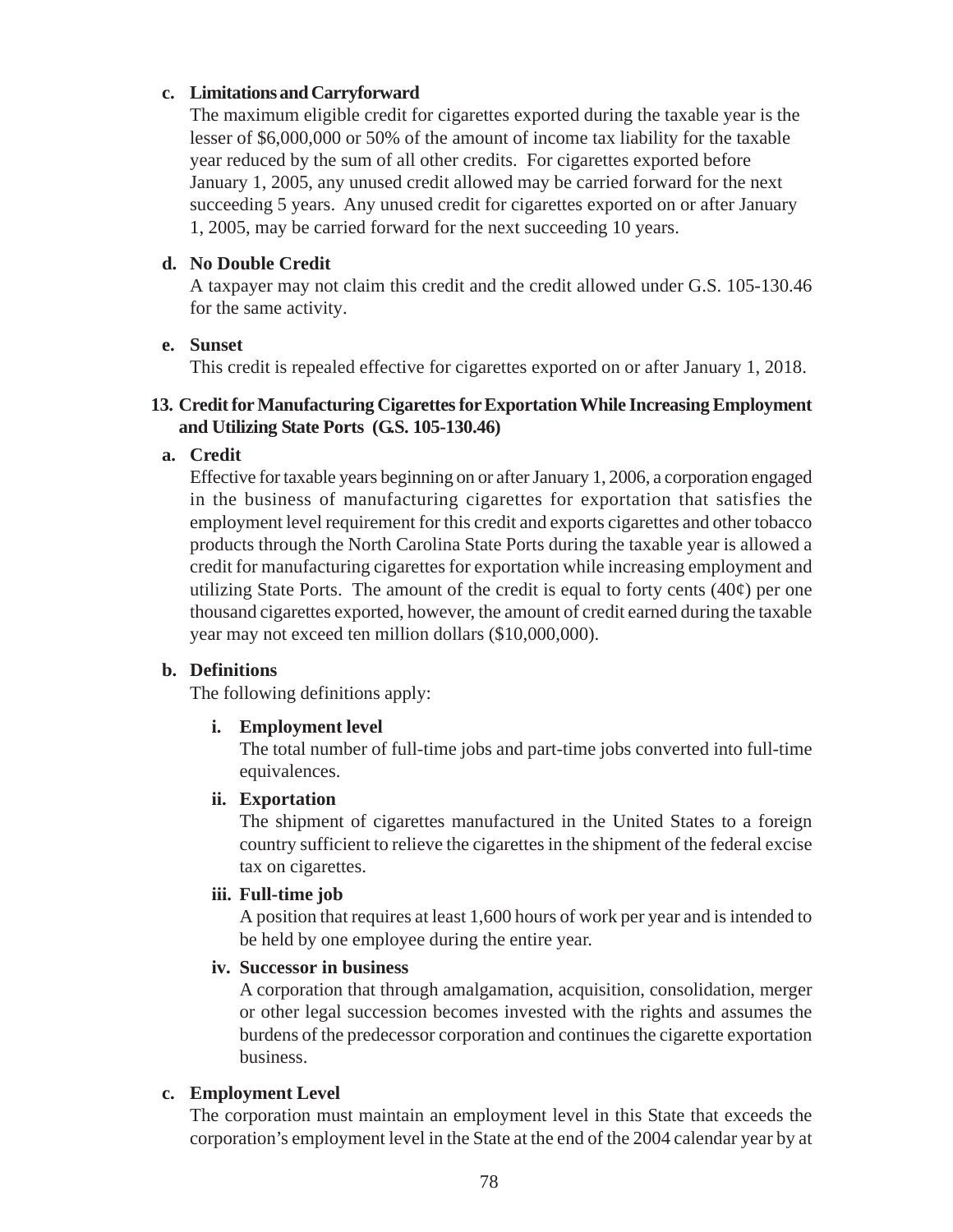least 800 full-time jobs. A job is located in this State if more that fifty percent (50%) of the employee's duties are performed in this State.

## **d. Reduction of Credit**

A corporation that has previously satisfied the qualification requirements for this credit but that fails to satisfy the employment level requirement in a succeeding year may still claim a partial credit for the year in which the employment level requirement is not satisfied. The partial credit allowed is equal to the credit that would otherwise be allowed multiplied by a fraction. The numerator of the fraction is the excess of the number of full-time jobs in this State over the corporation's employment level in this State at the end of the 2004 calendar year. The denomination of the fraction is 800. In the case of a successor business, the numerator of the fraction is the number of full-time jobs by which the corporation's employment level in this State exceeds all its predecessor corporations' combined employment levels in this State at the end of the 2004 calendar year.

### **e. Tax Election**

The credit may be taken against either corporate income tax or franchise tax. When the taxpayer claims this credit, the taxpayer must elect the percentages of the credit claimed against corporate income tax and franchise tax, respectively. This election is binding for the year in which it is made and for any carryforwards. A taxpayer may elect a different allocation for each year in which the taxpayer qualifies for a credit.

## **f. Ceiling**

The total amount of this credit calculated as described above may not exceed fifty percent (50%) of the tax against which the credit is taken reduced by the sum of all other credits allowed against that tax, except tax payments made by or on behalf of the taxpayer. This limitation applies to the cumulative amount of the credit allowed in any tax year, including carryforwards claimed for this credit or the credit allowed under G.S. 105-130.45 for previous years.

### **g. Carryforward**

Any unused portion of the credit may be carried forward for the next succeeding 10 years. All carryforwards must be taken against the tax against which the credit was originally claimed. A successor in business may take the carryforwards of a predecessor corporation as if they were carryforwards of a credit allowed to the successor in business.

### **h. Substantiation**

A corporation that claims this credit must include these items with its tax return:

- A statement of the exportation volume on which the credit is based.
- A list of the corporation's export volumes shown on its monthly reports to the Alcohol and Tobacco Tax and Trade Bureau of the United States Treasury for the months in the tax year for which the credit is claimed.
- Any other information required by the Department of Revenue.

# **i. No Double Credit**

A taxpayer may not claim this credit and the credit allowed under G.S. 105-130.45 for the same activity.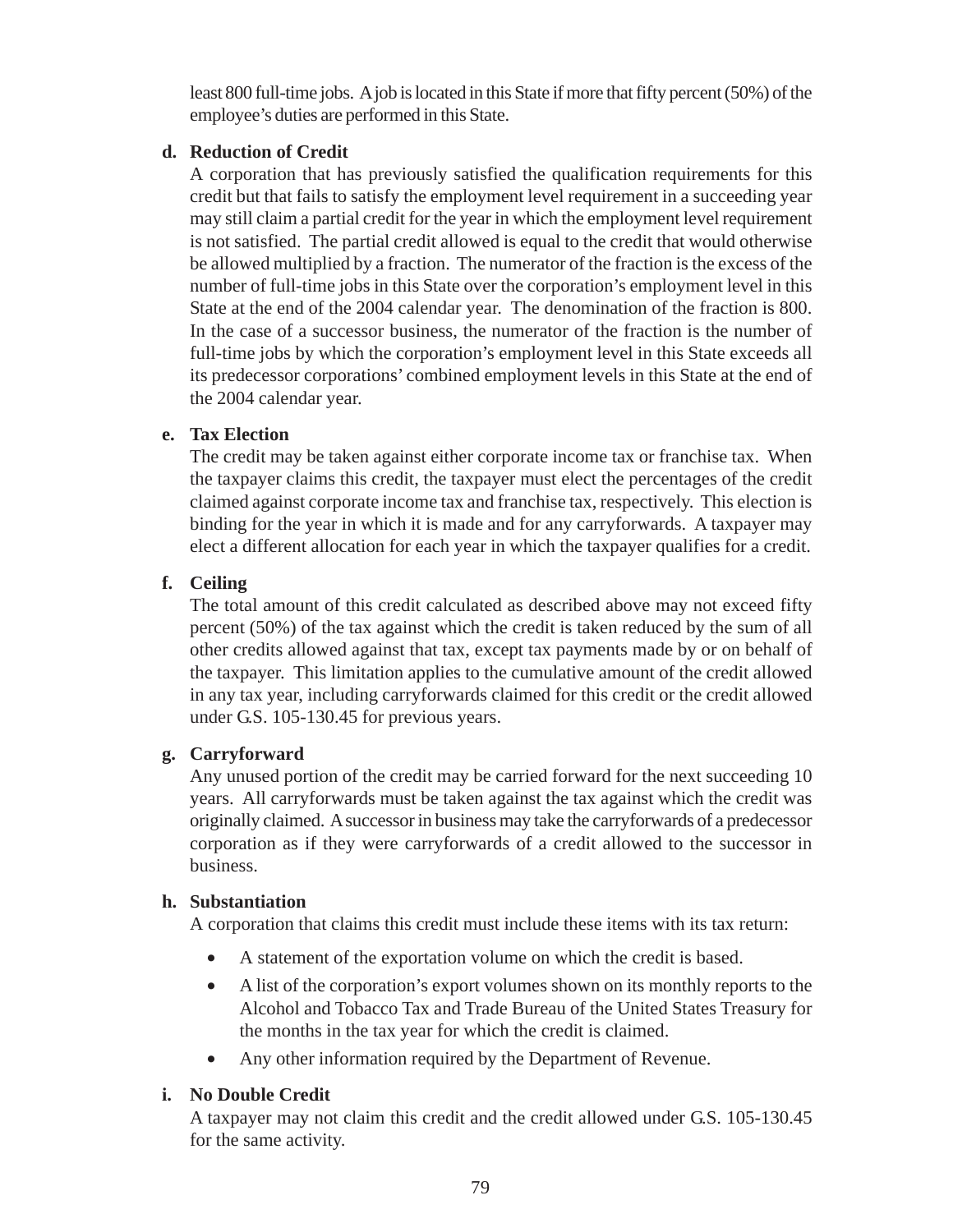## **j. Reports**

Any corporation that claims this credit must submit an annual report by May 1 of each year to the Senate Finance Committee, the House of Representatives Finance Committee, the Senate Appropriations Committee, the House of Representatives Appropriations Committee, and the Fiscal Research Division of the General Assembly. The report must state the amount of credit earned by the corporation during the previous year, the amount of credit including carryforwards claimed by the corporation during the previous year, and the percentage of domestic leaf content in cigarettes produced by the corporation during the previous year. The first reports required under this section are due by May 1, 2006.

### **k. Sunset**

This credit expires for exports occurring on or after January 1, 2018.

### **14. Credit for Qualifying Expenses of a Production Company (G.S. 105-130.47)**

## **a. Credit**

Effective for taxable years beginning on or after January 1, 2005, for qualifying expenses incurred on or after July 1, 2005, a taxpayer that is a production company and has qualifying expenses of at least two hundred fifty thousand dollars (\$250,000) with respect to a production is allowed a credit against corporate income taxes. The credit is equal to fifteen percent (15%) of the production company's qualifying expenses. The credit is claimed for the taxable year in which the production activities are completed but includes all of the taxpayer's qualifying expenses incurred with respect to the production, including qualifying expenses incurred in earlier years. In the case of an episodic television series, an entire season of episodes is one production.

### **b. Definitions**

These definitions apply:

# **i. Qualifying Expenses**

The sum of the total amount spent in this State for the following by a production company in connection with a production:

- Goods and services leased or purchased by the production company. For goods with a purchase price of twenty-five thousand dollars (\$25,000) or more, the amount included in qualifying expenses is the purchase price less the fair market value of the good at the time the production is completed.
- Compensation and wages paid by the production company, other than amounts paid to a highly compensated individual, on which the production company remitted withholding payments to the Department of Revenue under Article 4A of this Chapter.

# **ii. Highly Compensated Individual**

An individual who receives compensation in excess of one million dollars (\$1,000,000) with respect to a single production. If an individual receives compensation in excess of one million dollars (\$1,000,000), none of the compensation is included in the production's qualifying expenses.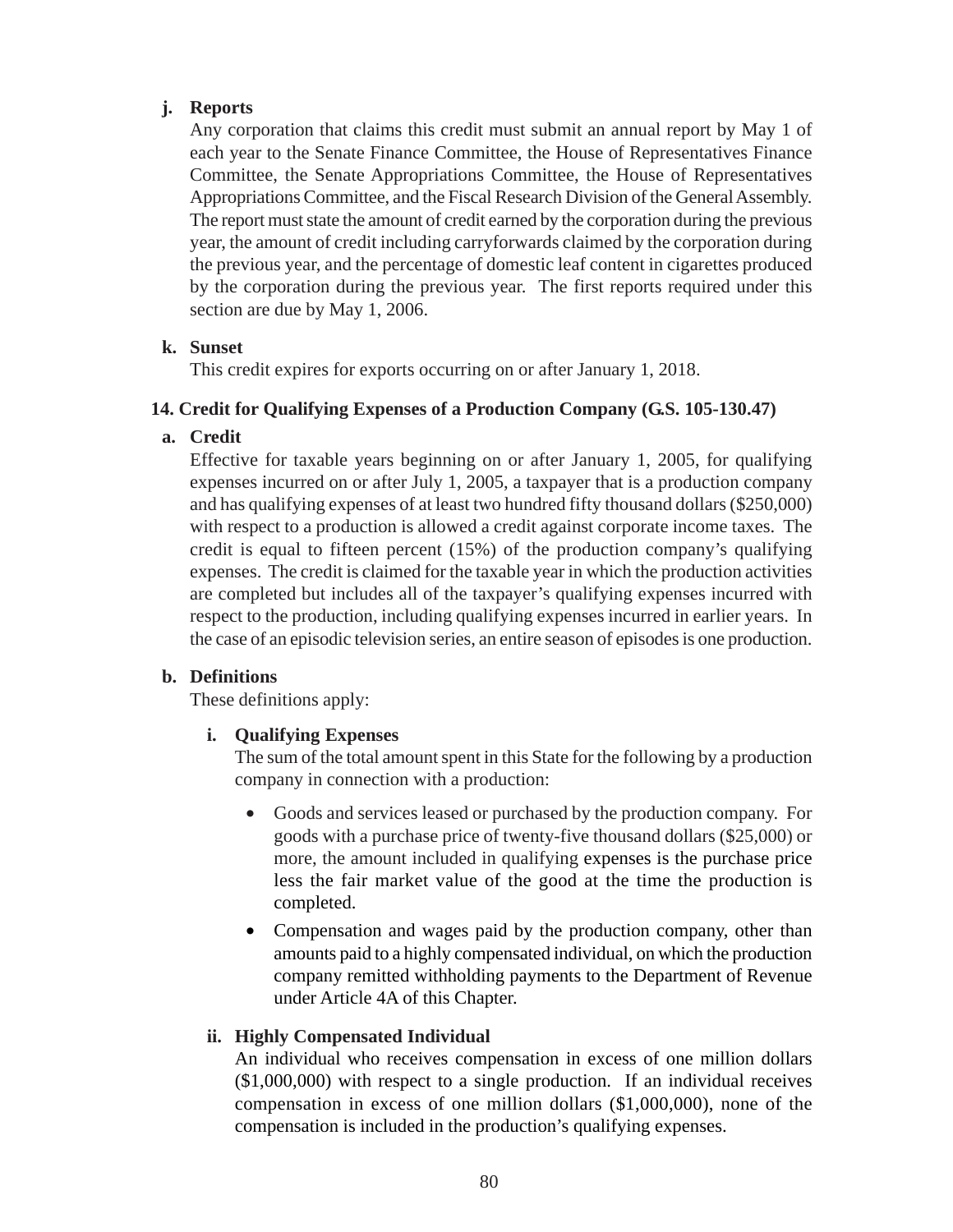#### **iii. Production Company (G.S. 105-164.3)**

A person engaged in the business of making original motion picture, television, or radio images for theatrical, commercial, advertising, or educational purposes. However, radio productions do not qualify for the credit (see subsection *14.i* below).

#### **iv. Feature Film**

A movie that is made for initial distribution in theaters and that is over forty (40) minutes long.

#### **v. Live Sporting Event**

A scheduled sporting competition, game, or race that is not originated by a production company, but is originated solely by an amateur, collegiate, or professional organization, institution, or association for live or tape-delayed television or satellite broadcast. A live sporting event shall not include commercial advertising, an episodic television series, a television pilot, music video, motion picture, or documentary production where any sporting events are presented through archived historical footage or similar footage depicting earlier live sporting events that originated more than thirty (30) days before the time of such usage.

#### **c. Qualifying Expenses for Compensation and Wages**

Compensation and wages paid to employees for services performed in North Carolina on which income tax is remitted are eligible for the tax credit regardless of whether paid to residents or non-residents. Payments for per diem, living allowances, and fringe benefits are eligible to the extent they are included in the recipient's taxable wages subject to federal income tax withholding. The amount paid to an individual through a personal services corporation or through an employee-leasing organization is considered compensation and is subject to the "highly compensated individual" limitations in calculating the allowable credit.

#### **d. Qualifying Expenses for Services**

Spending for services is eligible for the tax credit regardless of whether paid to residents or non-residents, as long as the services are performed in North Carolina.

#### **e. Qualifying Expenses for Goods**

Spending for goods purchased or leased from a North Carolina business is eligible for the tax credit. This includes fuel, food, airline tickets and other goods if purchased or leased from a business located in North Carolina.

#### **f. Pass-through Entity**

Notwithstanding the provisions of G.S. 105-131.8 and G.S. 105-269.15, a pass-through entity that qualifies for this credit does not allocate the credit among any of its owners. Instead, the pass-through entity is considered the taxpayer for purposes of claiming this credit. If a return filed by a pass-through entity indicates that the entity is paying tax on behalf of the owners of the entity, the credit allowed under this section does not affect the entity's payment of tax on behalf of its owners and cannot be applied against that liability.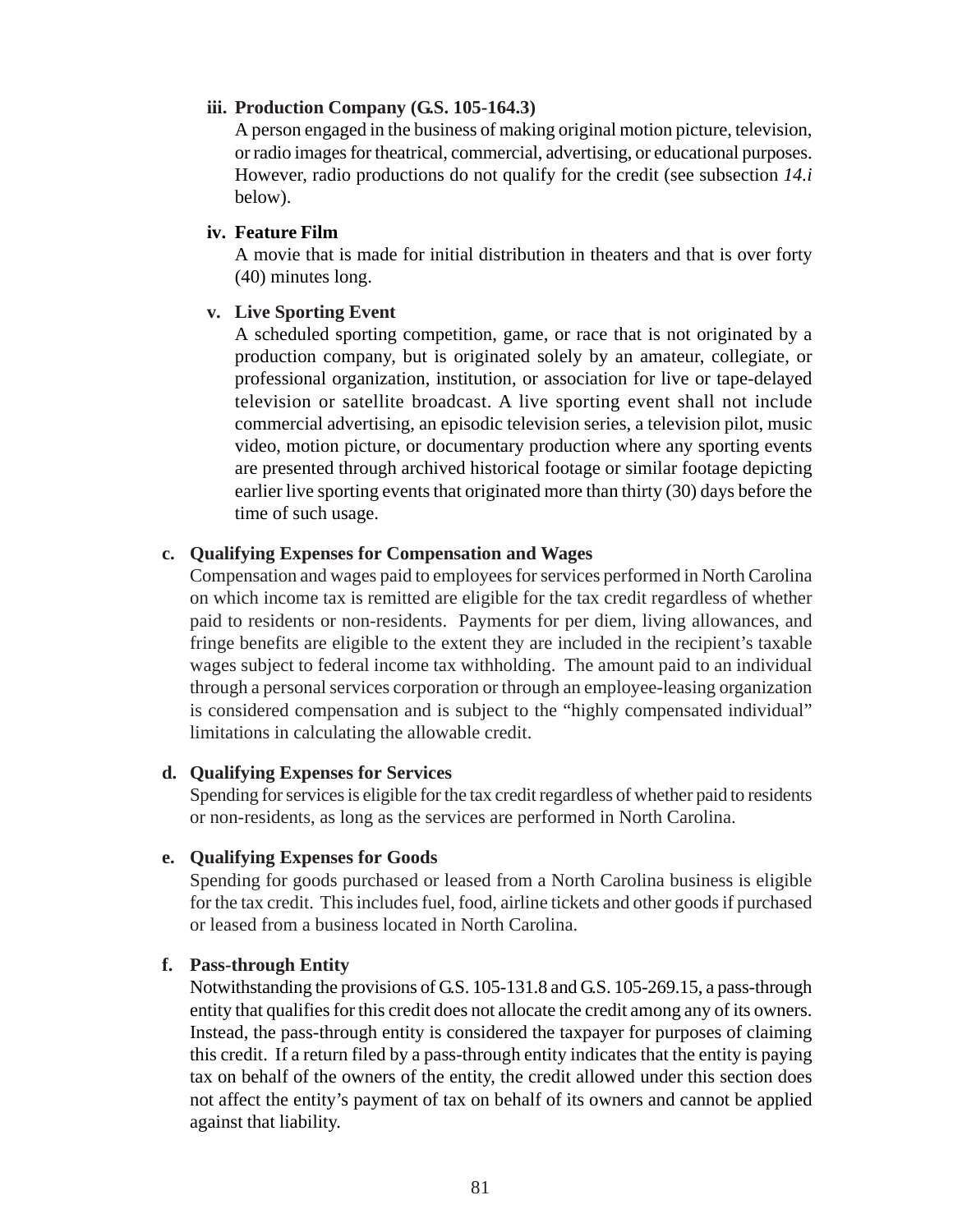### **g. Return**

The credit is claimed on Form NC-415 filed for the taxable year in which the production activities are completed. Processing of the credit cannot begin until after the income tax return for the taxable year in which the production activities are completed is filed. The taxpayer must satisfy any tax liability for the tax year in which the tax credit is claimed before the credit will be refunded.

### **h. Credit Refundable**

If the credit allowed exceeds the amount of income tax for the taxable year reduced by the sum of all credits allowable, the excess is refundable to the taxpayer. The refundable excess is governed by the same provisions that govern the refund of an income tax overpayment by the taxpayer. In computing the amount of tax against which multiple credits are allowed, nonrefundable credits are subtracted before refundable credits.

### **i. Limitations**

The amount of credit allowed under this section with respect to a production that is a feature film may not exceed seven million five hundred thousand dollars (\$7,500,000). There is no maximum credit for other types of productions. No credit is allowed under this section for any production that satisfies one of the following conditions:

- It is political advertising.
- It is a television production of a news program or live sporting event.
- It contains material that is obscene, as defined in G.S. 14-190.1.
- It is a radio production.

### **j. Substantiation**

A taxpayer allowed a credit under this section must maintain and make available for inspection any information or records required by the Secretary of Revenue. The taxpayer has the burden of proving eligibility for a credit and the amount of the credit. The Secretary may consult with the North Carolina Film Office of the Department of Commerce and the regional film commissions in order to determine the amount of qualifying expenses.

### **k. No Double Benefit**

A taxpayer may not claim a credit under this section for qualifying expenses for which it claimed a deduction under the Code. A taxpayer that claims a credit provided under this section must adjust taxable income as provided in G.S.  $105-130.5(a)(18)$ . For example, a taxpayer that has ten million dollars (\$10,000,000) in qualifying expenses is eligible for a tax credit of one million five hundred thousand dollars (\$1,500,000). Federal taxable income must be increased by ten million dollars (\$10,000,000) in determining income taxable in North Carolina.

#### **l. Sunset**

This credit is repealed for qualifying expenses occurring on or after January 1, 2010.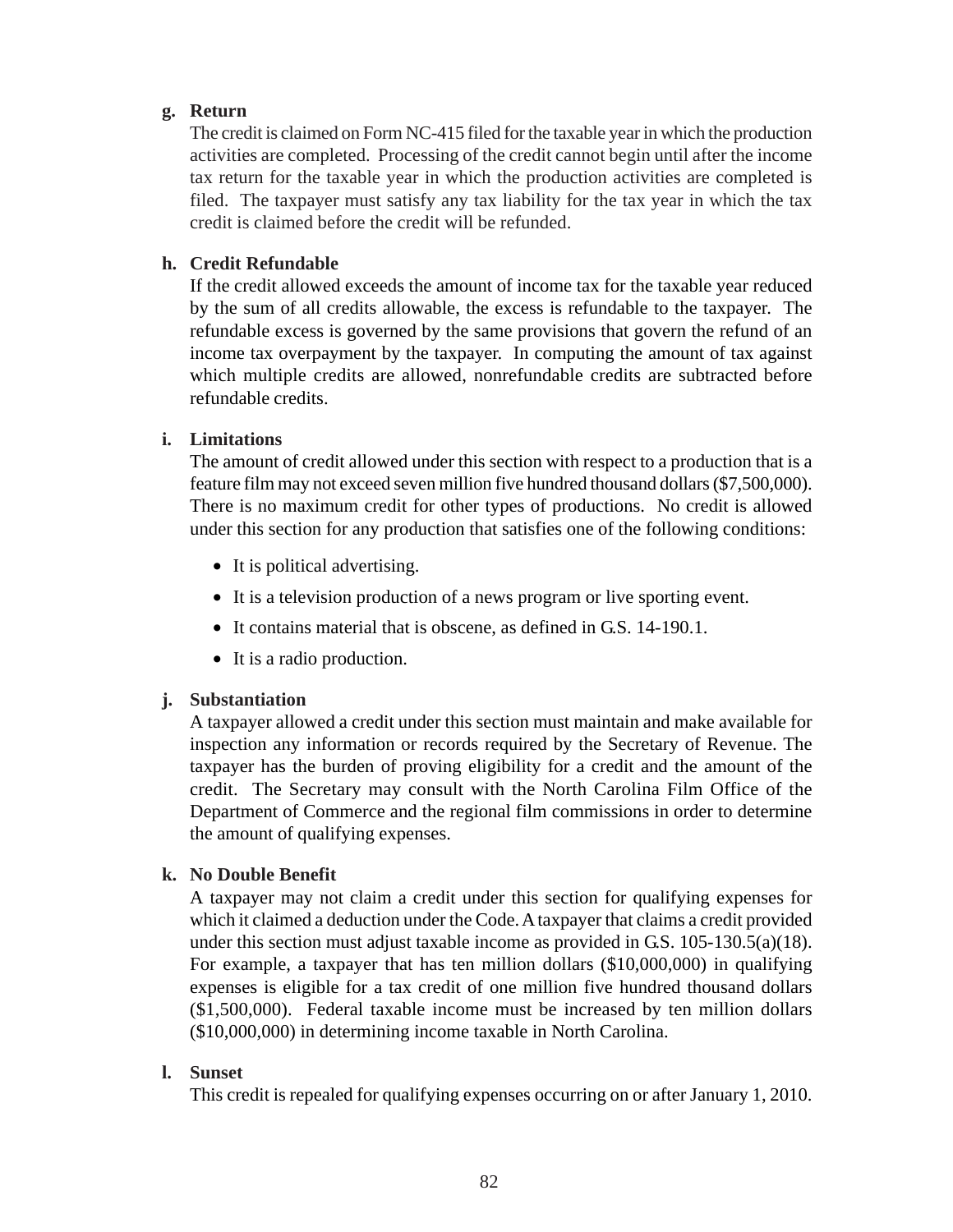#### **B. Quality Jobs and Business Expansion Credits (Article 3A of Chapter 105)**

### **1. General Information**

### **a. Purpose**

This section sets out guidelines for the tax credits in Article 3A of Chapter 105 of the General Statutes, also known as the William S. Lee Quality Jobs and Business Expansion Act. It applies to tax years beginning on or after January 1, 2005. Article 3A has been amended each year since its enactment. This section does not attempt to review the law in effect prior to January 1, 2005. It also does not address enhancements applying to major computer facilities. For a description of these enhancements, refer to G.S. 105-129.4(b7).

These guidelines are published by the North Carolina Department of Revenue on its website at www.dornc.com and are updated periodically as issues arise that require clarification. The updated guidelines and guidelines for prior years may be accessed through the "Business" portal of the DOR web page.

### **b. Overview**

The Article 3A tax credits are designed to attract certain types of new businesses to North Carolina and to foster expansions of certain types of businesses in North Carolina. The credits are based on a system that divides the State into five enterprise tiers, with tier one being the most economically distressed and tier five being the least economically distressed. Eligibility requirements are easier to meet and credits are increased for business expansion occurring in the lower tiers. Each county is assigned a tier designation by the Secretary of Commerce on or before December 31st of each year. Generally, a designation applies only to the calendar year following the designation. A tier one or tier two area, however, may not be redesignated as a higher-numbered enterprise tier area until it has been in its designated enterprise tier area for at least two consecutive years. The Department of Commerce publishes a list of the counties and their respective tier designations.

Within each tier, there may be designated development zones. These designations recognize defined areas of economic need within a tier. For purposes of the wage standard requirement, the credit for investing in machinery and equipment, and the credit for worker training, a development zone is considered an enterprise tier one area. Additionally, credits for creating jobs are increased by \$4,000 per job for jobs located within a development zone. Upon the request of a taxpayer or a local government, the Secretary of Commerce will determine whether an area is in a development zone. The determination is based on various economic factors. If an area is designated as a development zone, the designation is effective for 24 months following the date of the designation. The Department of Commerce publishes annually a list of all development zones with a description of their boundaries.

A parcel of property that is partially in a development zone is considered to be entirely within the development zone if all of the following conditions are met:

- At least fifty percent of the parcel is located within the development zone.
- The parcel was in existence and under common ownership prior to the most recent federal decennial census.
- The parcel is a portion of land made up of one or more tracts or tax parcels of land that is surrounded by a continuous perimeter boundary.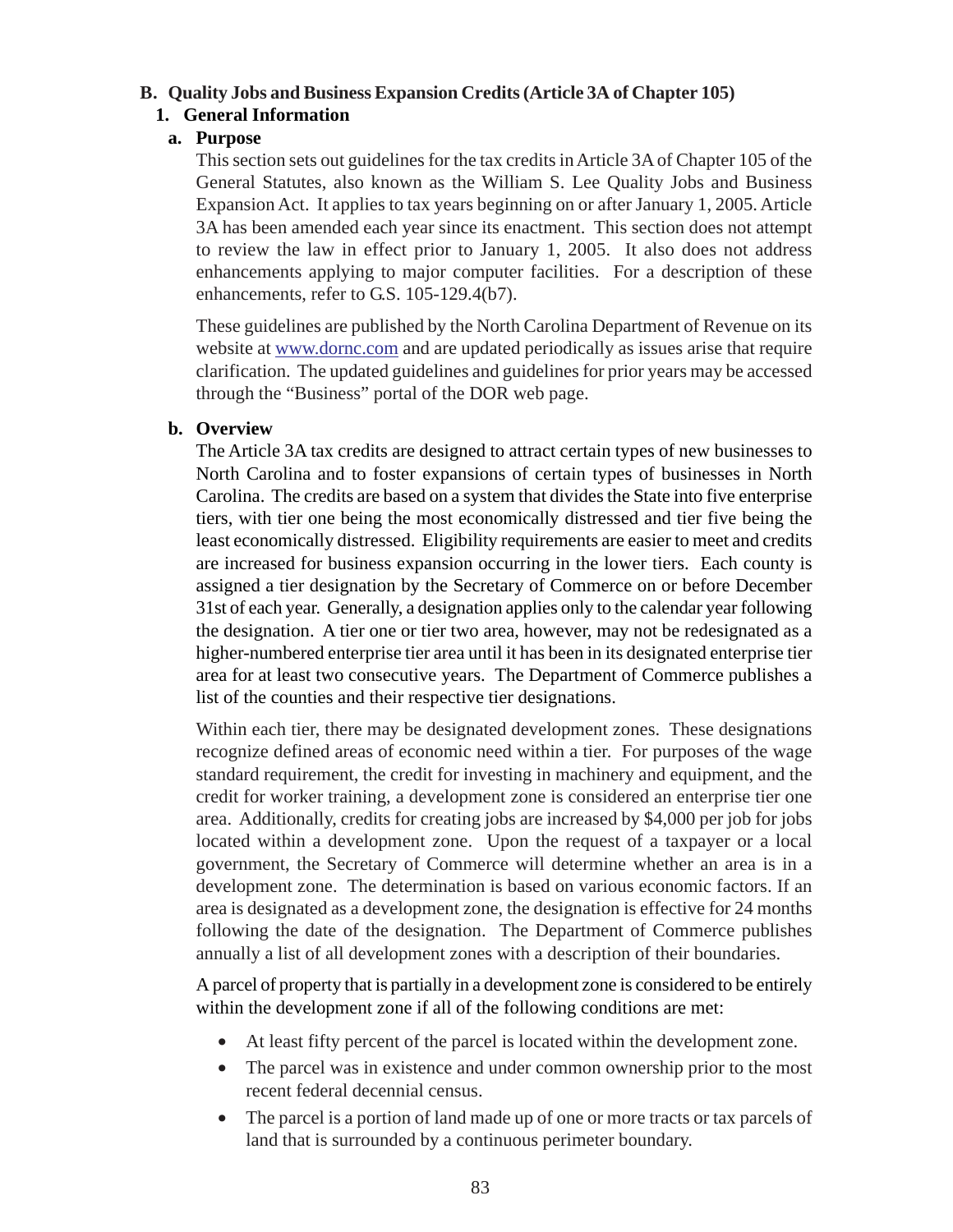### **c. Credits Available**

Credits are available for:

- Creating jobs
- Investing in machinery and equipment
- Technology commercialization
- Research and development
- Worker training
- Investing in central office or aircraft facility property
- Development zone projects
- Substantial investment in other property

### **d. Substantiation (G.S. 105-129.7)**

To claim a credit, the taxpayer must provide any information considered necessary by the Secretary of Revenue to determine and verify the amount of the credit to which the taxpayer is entitled. The burden of proving eligibility for the credit and the amount of the credit rests upon the taxpayer. The taxpayer must submit a portion of the qualifying information with the tax return. That information is reported on the Department of Revenue NC-478 form series. The taxpayer must maintain additional documentation needed to substantiate the credit and make it available for inspection by the Secretary of Revenue.

## **2. General Eligibility Requirements (G.S. 105-129.4)**

The taxpayer must satisfy all general eligibility requirements in order to qualify for any of the credits listed in Section III, except the credit for development zone projects. If a taxpayer is uncertain about its eligibility for a credit, the taxpayer may request specific advice in writing from the Secretary of Revenue.

The general eligibility requirements are listed below, followed by a description of each specific requirement:

- Be an eligible business type
- Meet the wage standard specified for the credit
- Provide health insurance for employees as specified for the credit
- Have a good environmental record
- Have a good Occupational Safety and Health Act (OSHA) record
- Have no overdue tax debts

### **a. Eligible Business Types**

### **i. Types**

Article 3A allows tax credits only to certain types of businesses. Under the Article, the taxpayer must meet one of the following descriptions to be eligible for a credit. For definitions of the business types described below, see G.S. 105-129.2.

### **a. Central Office or Aircraft Facility**

The taxpayer operates a central office or aircraft facility that creates at least 40 new jobs and the jobs, investment, and activity with respect to which a credit is claimed are used in that office or facility. Generally, 40 new jobs are created if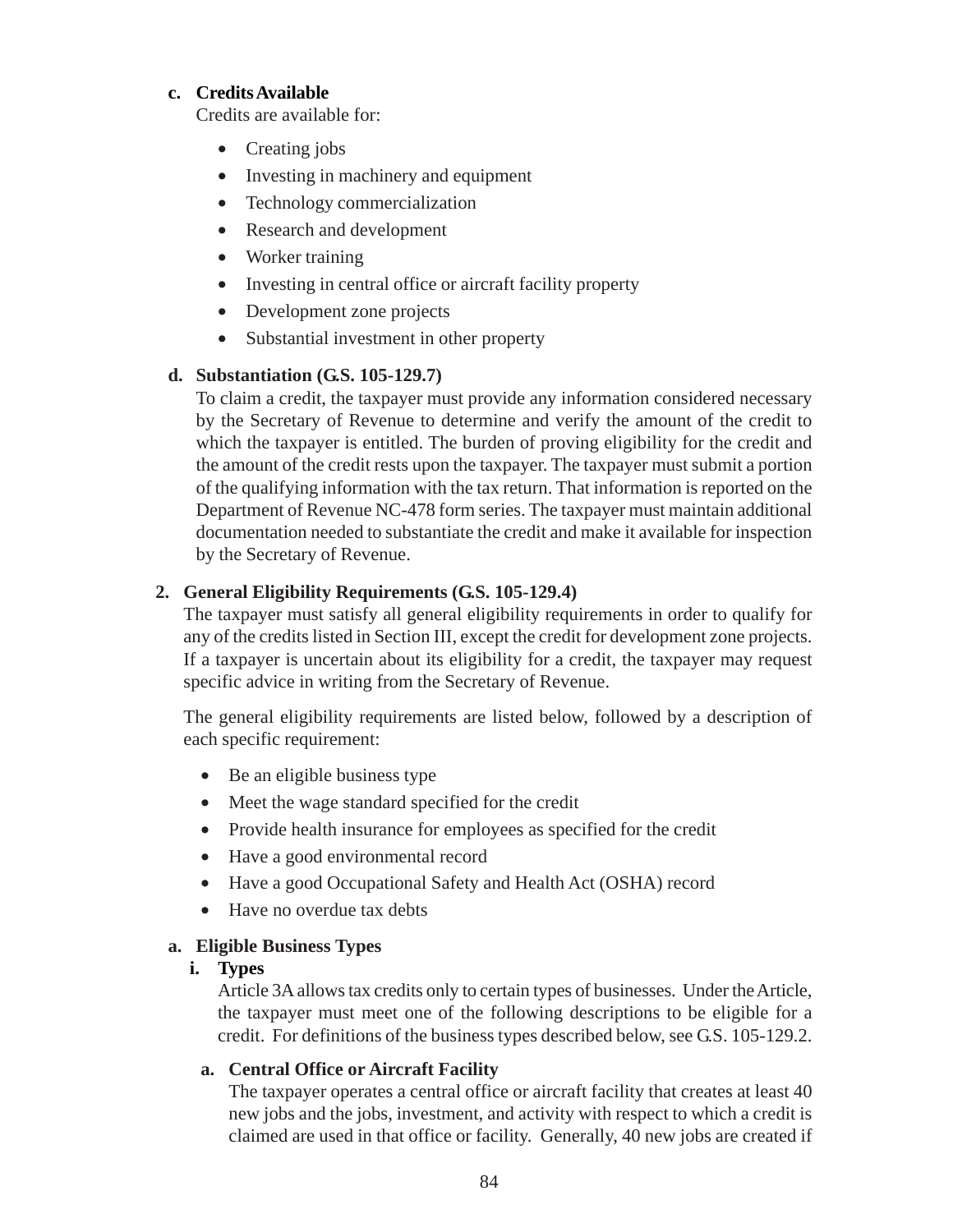the taxpayer hires at least 40 additional full-time employees to fill new positions at the office within 12 months after the taxpayer first uses the property as a central office or aircraft facility. If a taxpayer uses temporary space, however, for the central office or aircraft facility functions during completion of the central office or aircraft facility property, the jobs must be created during the period starting 24 months before and ending 12 months after the completion of the property.

### **b. Air Courier Services or Data Processing**

The primary business of the taxpayer is one of the following and the jobs, investment, and activity with respect to which a credit is claimed are used in that business:

- Air courier services
- Data processing

#### **c. Manufacturing, Warehousing, or Wholesale Trade**

The primary business of the taxpayer is one of the following and the jobs, investment, and activity with respect to which a credit is claimed are used in any of the listed businesses:

- Manufacturing
- Warehousing
- Wholesale trade

### **d. Computer Services or Electronic Mail Order House**

The primary business of the taxpayer or the primary activity of an establishment of the taxpayer is one of the following and the jobs, investment, and activity with respect to which a credit is claimed are used in that business:

- Computer services
- An electronic mail order house that creates at least 250 new jobs and is located in an enterprise tier one, tier two, or tier three area.

#### **e. Customer Service Center**

The taxpayer operates a customer service center and meets all of the following conditions:

- The taxpayer's primary business is a telecommunications or financial services company as defined by NAICS.
- The primary activity of an establishment of the taxpayer is a customer service center located in an enterprise tier one, tier two, or tier three area.
- The jobs, investment, and activity with respect to which a credit is claimed are used in the operation of the customer service center.

### **f. Warehousing at Establishment**

The primary activity of an establishment of the taxpayer is warehousing and the taxpayer meets both of the following conditions:

• The warehousing establishment is located in an enterprise tier one, tier two, or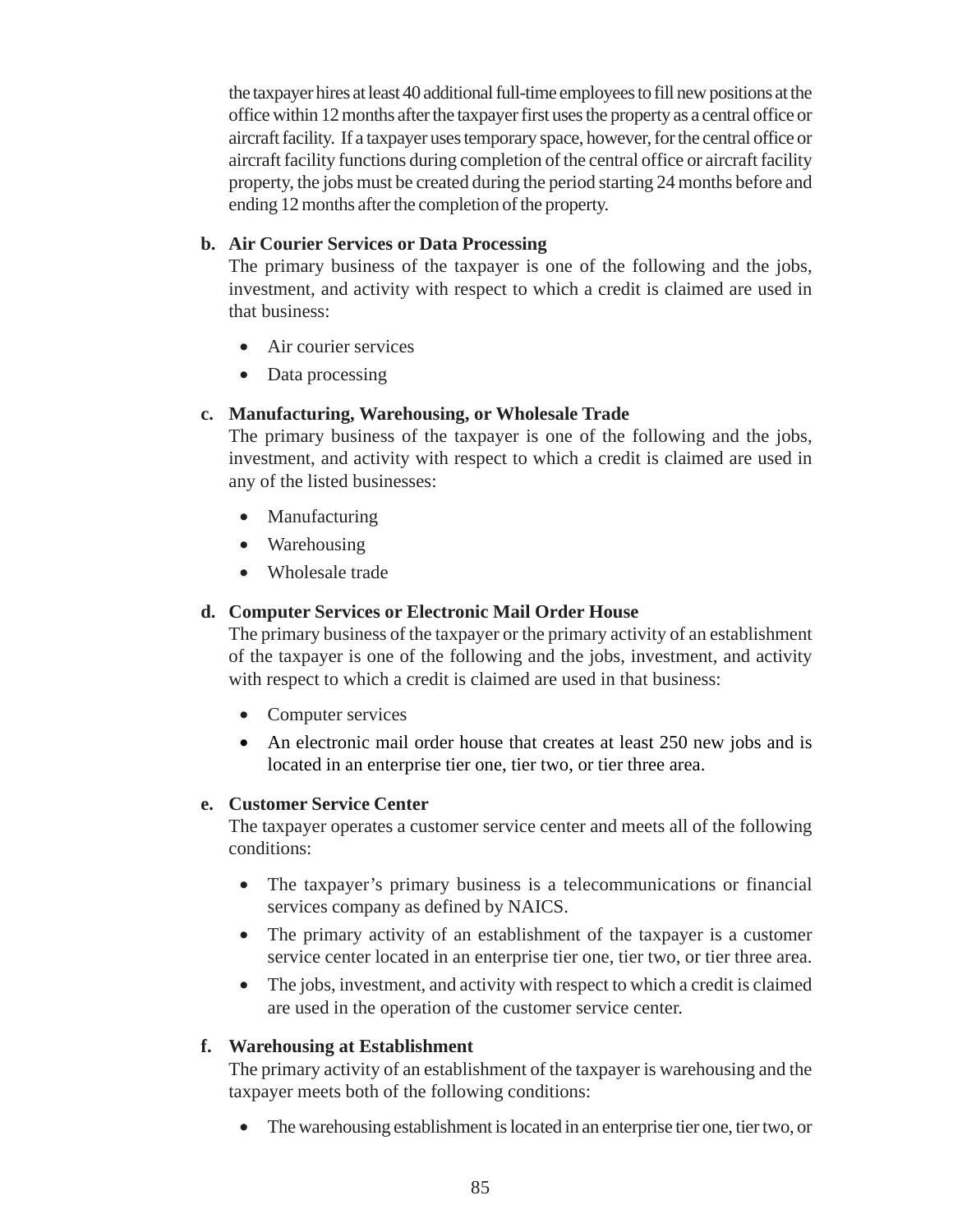tier three area and serves 25 or more establishments of the taxpayer in at least five different counties in one or more states.

The jobs, investment, and activity with respect to which a credit is claimed are used in the warehousing establishment.

### **g. Research and Development**

For the purpose of determining eligibility under this subsection for the credit for research and development in G.S. 105-129.10, the following special rules apply:

- If the primary activity of an establishment of the taxpayer in this State is computer services, the taxpayer's qualified research expenditures in this State are considered to be computer services.
- For all other taxpayers, the taxpayer's qualified research expenditures in this State are considered to be used in the primary business of the taxpayer.

### **ii. Determining Primary Business**

For most of the eligible business types, the law specifies that the taxpayer's primary business must be a designated business. To claim a credit as a taxpayer that provides air courier services or data processing services, for example, the provision of these services must be the primary business of the taxpayer and not just the taxpayer's primary activity at one establishment. Similarly, to claim a credit as a customer service center, the taxpayer's primary business must be telecommunications or financial services.

The determination of whether an activity of a company is its primary business is based on the principal product or group of products the taxpayer produces or distributes or the principal services the taxpayer provides. The relative share of production costs and capital investment reflects the principal product or service. The principal product or service is determined based on the NAICS guidelines for determining industry classification. The activities at all the taxpayer's establishments are considered in determining the taxpayer's primary business.

#### **iii. Determining Primary Activity at an Establishment**

For a few of the eligible business types, the law only requires the taxpayer's primary activity at an establishment to be a designated business. The eligible business types for providing computer services, operating an electronic mail order house, and engaging in warehousing, for example, set requirements for the taxpayer's primary business activity at an establishment but not the taxpayer's primary business taken overall. The credit for a customer service center sets requirements for the taxpayer's primary business activity at an establishment and sets a different requirement for the taxpayer's primary business.

The determination of whether an activity at an establishment is the primary business activity is based on the proper classification of the establishment under the NAICS Code. If more than one activity is conducted at the same establishment, the primary activity of the establishment is determined based on the NAICS guidelines for determining industry classification.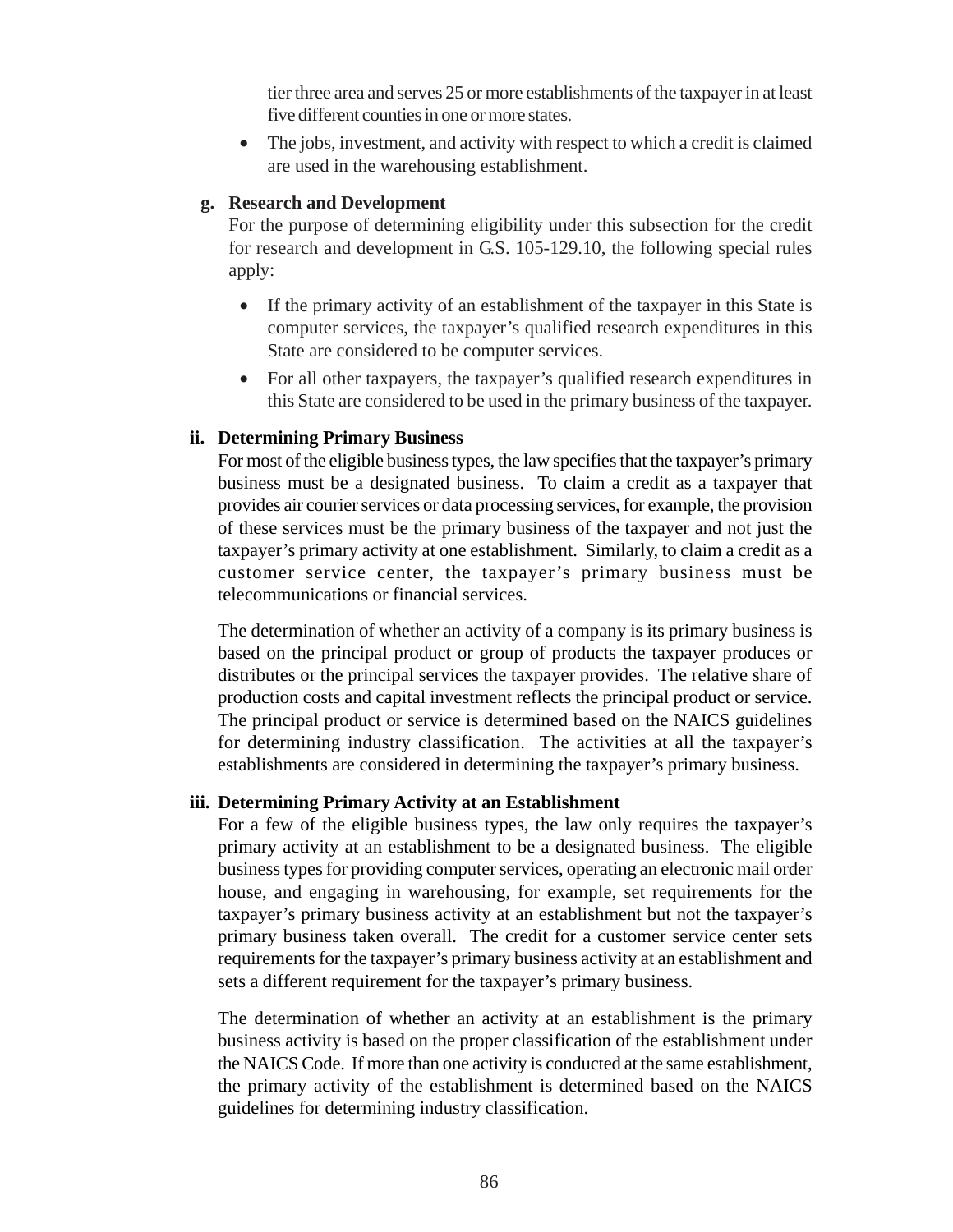#### **iv. Determining What Jobs, Investment, and Activity Qualify for Credits**

All the eligible business types require jobs, investment, and activity to be used in a specified aspect of the taxpayer's business. To satisfy this requirement, that aspect must be the primary activity of the taxpayer at the establishment where the credits are claimed.

For some eligible business types, the jobs, investment, and activity that qualify for the credit must be used in the taxpayer's primary business. For these eligible business types, the taxpayer's primary business must be one of the eligible business types and, if the taxpayer has more than one business establishment, the primary activity at the taxpayer's establishment where the credits are claimed must be the same as the taxpayer's primary business. When these conditions are met, the jobs, investment, and activity at the establishment are considered to be part of the taxpayer's primary business and to satisfy the requirement of being used in that business. The eligible business types for air courier services, data processing, manufacturing, warehousing, wholesale trade, computer services, and electronic mail order house fall into this category. The last five of these also fall into other categories due to alternative ways to qualify for the credits.

Some eligible business types have different requirements for primary business and primary business activity at an establishment. For these eligible business types, the taxpayer's primary business must be the specified type of business, the taxpayer must have more than one business establishment, the taxpayer's primary activity at the establishment where the credits are claimed must be the specified type of activity, and the taxpayer's primary business and the primary business activity at the establishment must be different. When these conditions are met, the jobs, investment, and activity at the establishment are considered to be part of the taxpayer's primary business activity at the establishment and to satisfy the requirement of being used in that specified business activity. The eligible business types for manufacturing, warehousing, wholesale trade, computer services, electronic mail order house, and customer service center fall into this category. The first five of these also fall into other categories due to alternative ways to qualify for the credits.

Some eligible business types set no requirements on the taxpayer's primary business and, instead, set requirements only on the primary business activity at an establishment. For these credits, the primary business activity at the establishment where the credits are claimed must be the specified type of activity. This activity may also be the taxpayer's primary business, but it does not matter if the primary business activity at the establishment and the taxpayer's primary business are the same or are different. If they are different, however, the taxpayer must have more than one establishment. At the establishment, if the primary business activity is the specified type of activity, then the jobs, investment, and activity at the establishment are considered to be part of the primary business activity and to satisfy the requirement of being used in that primary business activity. The eligible business types for computer services, electronic mail order house, and warehousing at an establishment fall into this category. The eligible business types for computer services and electronic mail order house also fall into another category due to alternative ways to qualify for the credits.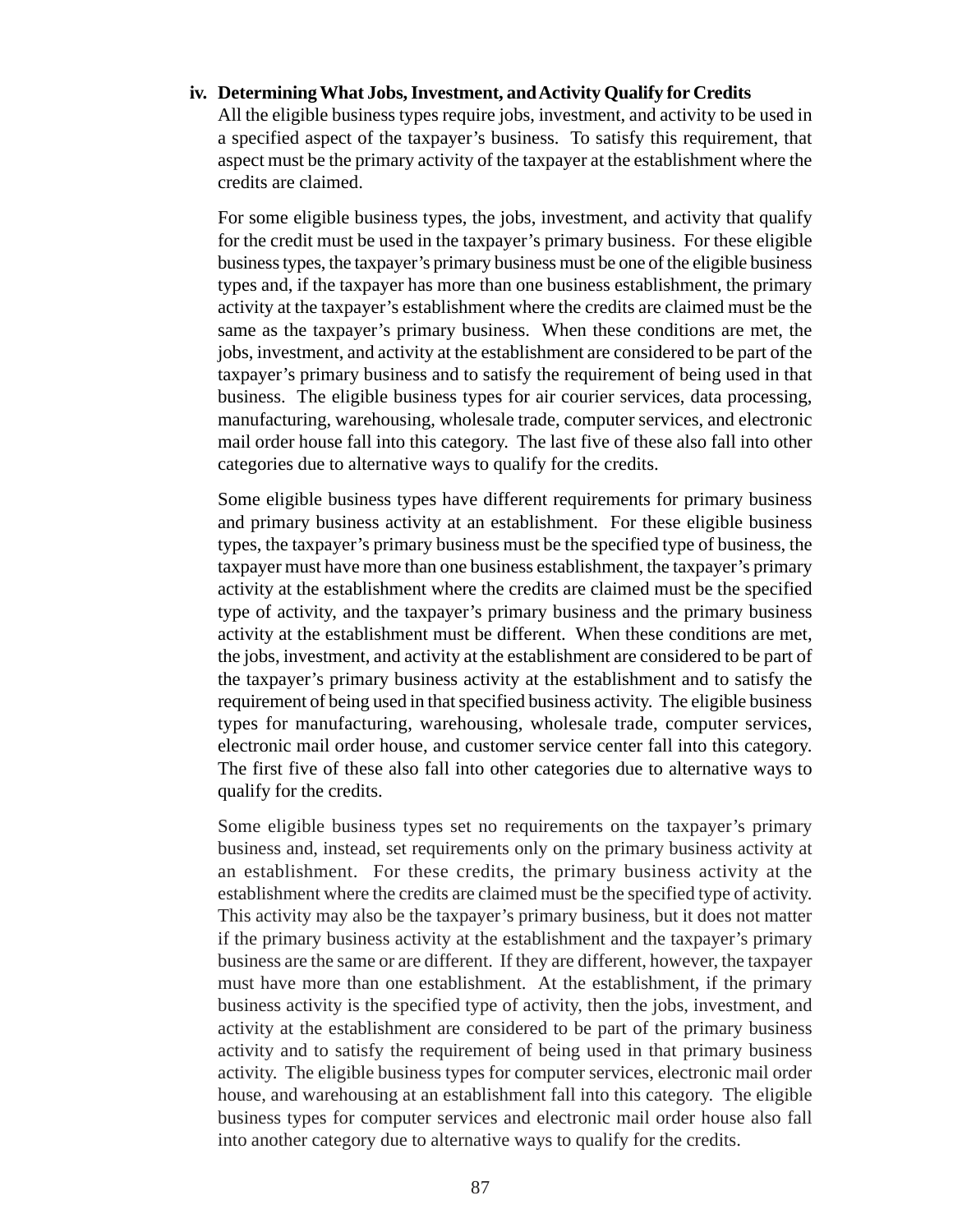Two eligible business types set requirements for a business function of the taxpayer rather than for primary business or primary business activity at an establishment. These two eligible business types are for a central office or an aircraft facility. For these eligible business types, the jobs, investment, and activity must be used in the central office function or the aircraft facility function. In most cases, the establishment where the central office or the aircraft facility is located will have a NAICS Code reflecting a central office or aircraft facility, but a central office or aircraft facility can be located in a building that includes various functions.

In summary, except for the eligible business types for a central office or an aircraft facility, the determination of whether jobs, investment, and activity qualify turns on the primary business activity at an establishment plus, for some eligible business types, the primary business of the taxpayer. When these conditions are met, all the jobs, investment, and activity at the establishment are considered to be used in the qualifying business, even though they may be part of a support function at the establishment.

The following examples illustrate when jobs, investment, and activity satisfy the requirement of being used in a business:

> ABC Manufacturing Company

ABC's primary business is manufacturing. In the 2004 tax year, ABC constructs and begins operating a North Carolina manufacturing facility. The new jobs, investment, and activity at the North Carolina manufacturing facility are eligible for credits, subject to the other requirements of Article 3A. This is because ABC's primary business of manufacturing is an eligible business type and its primary business activity at the North Carolina facility is the same as its primary business. The jobs, investment, and activity at the North Carolina establishment therefore satisfy the requirement of being used in the manufacturing business.

> EFG Manufacturing Company

EFG's primary business is manufacturing. All of EFG's manufacturing plants are located outside North Carolina. In the 2004 tax year, EFG constructs and begins operating a North Carolina warehouse facility. The new jobs, investment, and activity at the North Carolina warehouse facility are eligible for credits, subject to the other requirements of the Act. This is because EFG's primary business is manufacturing, and the jobs, investment, and activity are used in the warehousing business.

> XYZ Manufacturing Company

XYZ's primary business is manufacturing. XYZ has one manufacturing plant located in the State. XYZ has previously qualified for credits for new jobs, investment, and activity used in the manufacturing business. During the 2004 tax year, XYZ purchases a facility in North Carolina that conducts marketing, customer service, and product repairs. Additionally, a retail outlet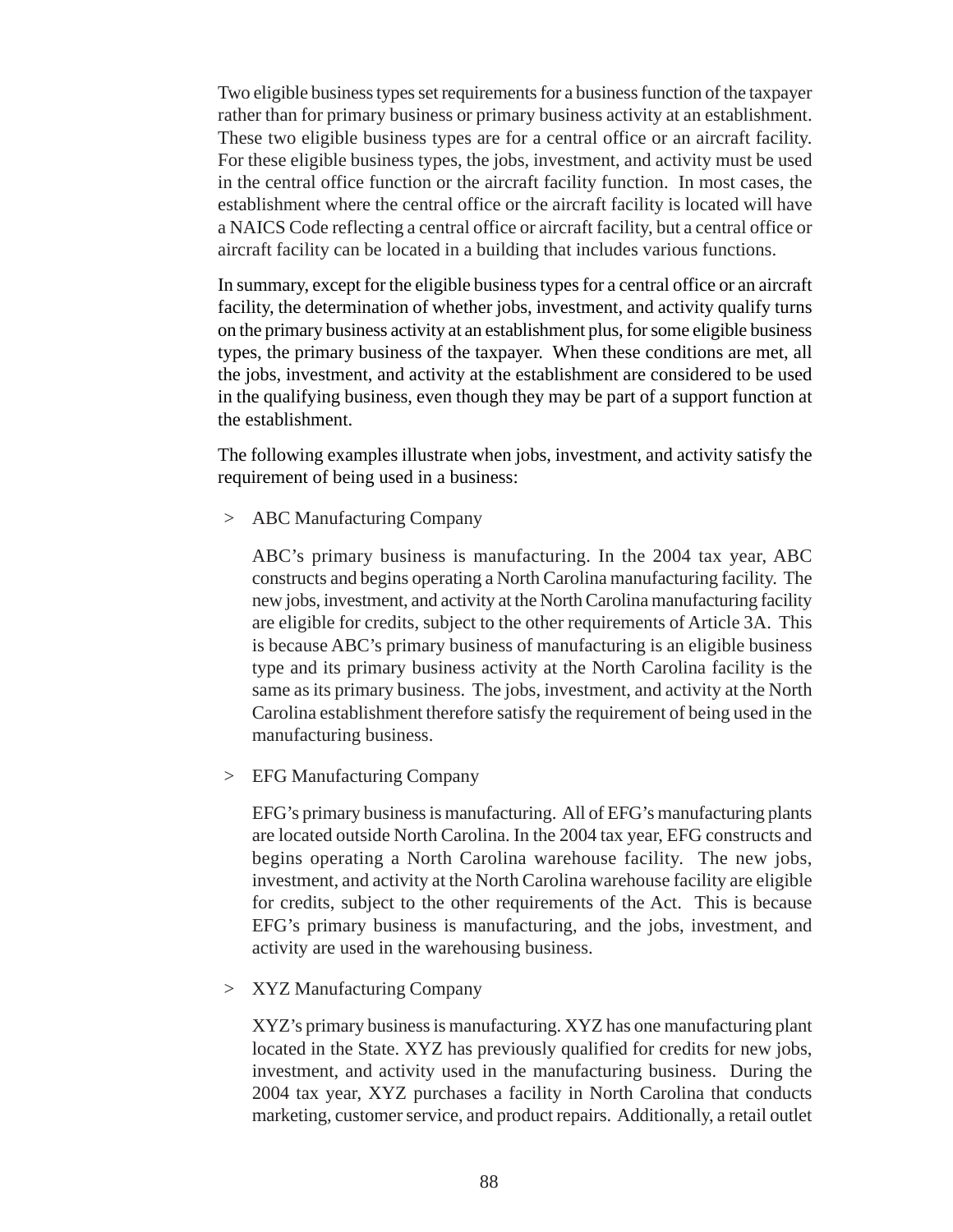is on site at the newly purchased facility. The new jobs investment, and activity at the newly purchased facility are not eligible for credits. This is because the primary business activity at the facility is not manufacturing, wholesale trade, or warehousing.

#### **b. Wage Standard (G.S. 105-129.4(b))**

#### **i. Wage Standard Test**

The taxpayer must satisfy a wage standard test with respect to each potential credit except the worker training credit and the credit for substantial investment in other property. The test is performed by comparing the applicable wage standard for the taxpayer to the wage standard for the relevant county. The county wage standard is obtained from the Department of Commerce. If the taxpayer's tax year is other than a calendar year, the taxpayer must use the wage standard for the calendar year in which the taxpayer's tax year begins. The taxpayer's wage standard must equal or exceed 110% of the county wage standard. The wage standard test does not apply to any credit in a tier one or tier two area or in a development zone.

The wage standard test that depends on the credit, as explained below.

#### **a. Credit for Creating Jobs**

For tax years beginning on or after January 1, 2002, the test is a two-part test. The first part requires the combined average weekly wage of the jobs for which the credit is claimed to meet the wage standard. The second part requires the combined average weekly wage of all jobs at the location with respect to which a credit is claimed to meet the wage standard. The average wage for both parts of the test is determined for the tax year in which the activity that qualifies for the credit occurs, even if the taxpayer's tax year is not a calendar year. For parttime employees, a full-time equivalency factor must be used. However, all part-time jobs for which the taxpayer provides health insurance, as described in G.S. 105-129.4(b2), are considered to meet the wage standard, regardless of the actual wages for the job. If there are potential credits at more than one location, both tests must be applied separately at each location. No credits are allowed with respect to jobs at a location unless both tests are met.

The following example demonstrates the calculation of the wage standard test when new jobs are created during the year at multiple locations. Assume that the taxpayer meets all the other eligibility requirements in Article 3A.

Taxpayer creates 75 new jobs at a tier four location one during the year and 50 new jobs at a tier five location two. The combined average weekly wage of the 75 jobs created at the tier four location one meets the wage standard and the combined average weekly wage of the 50 jobs created at the tier five location two meets the wage standard. The jobs at both locations therefore meet the first part of the test.

The combined average weekly wage of all the jobs at the tier four location one meets the wage standard. However, the combined average weekly wage of all the jobs at the tier five location two does not meet the wage standard. Consequently, the taxpayer is eligible to claim a credit for the 75 jobs created at the tier four location one, but not the 50 jobs created at the tier five location two. This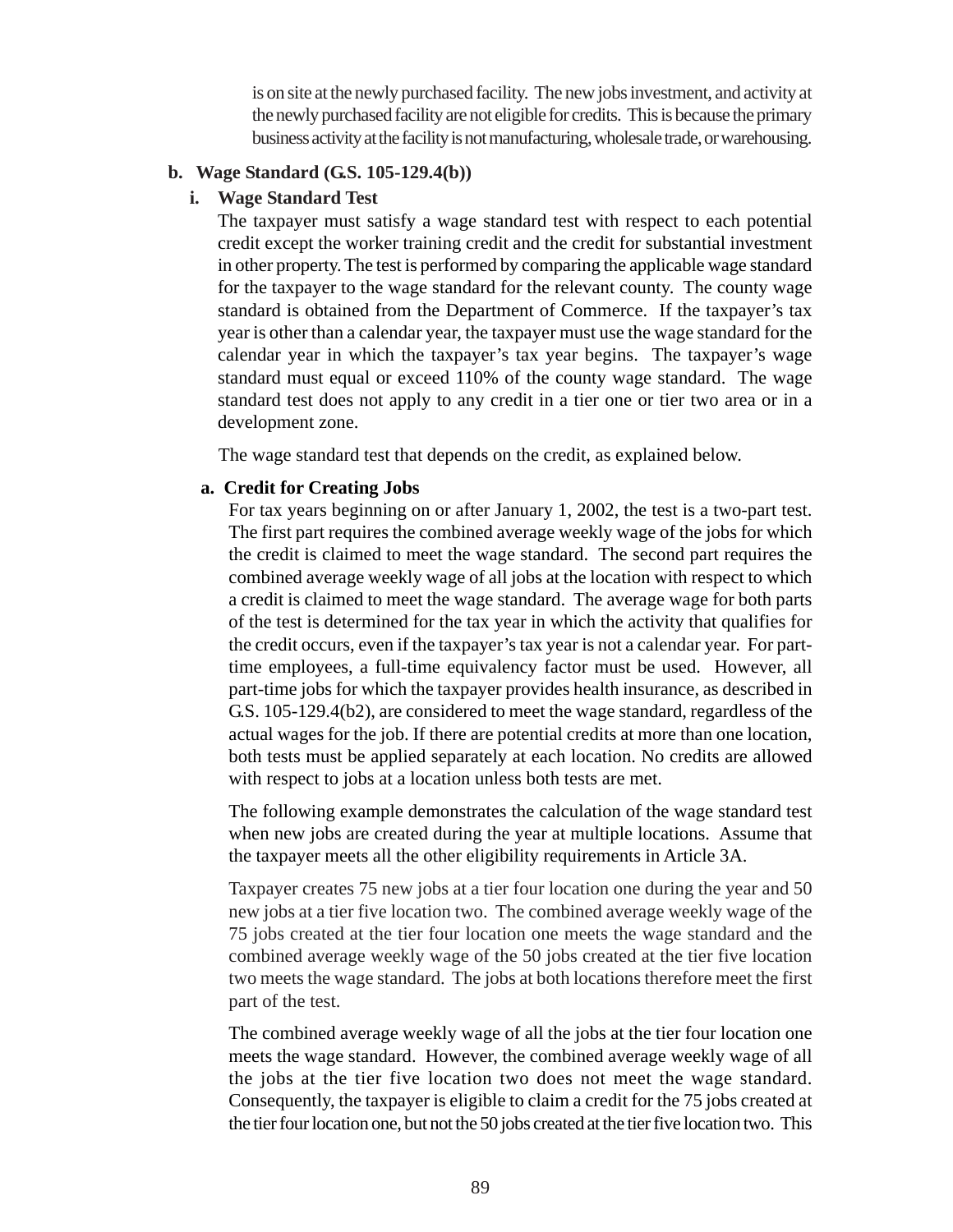is because the jobs at the tier four location one meet the second part of the test and the jobs at the tier five location two do not.

### **b. Credit for Worker Training**

The credit for worker training is not subject to a wage standard test.

### **c. Credit for Substantial Investment in Other Property**

The credit for substantial investment in other property is not subject to a wage standard test.

## **d. All Other Credits**

Only the second part of the wage standard test for the jobs credit and the worker training credit apply to the other credits. The other credits are the credit for investing in machinery and equipment, the credit for research and development and the credit for investing in real property for a central office or an aircraft facility. The taxpayer is eligible for these credits if the combined average weekly wage of all jobs at the location with respect to which the credit is claimed meets the wage standard. The average wages of the jobs at the location are determined for the tax year in which the activity that qualifies for the credit occurs, even if the taxpayer's tax year is not a calendar year. For part-time employees, a fulltime equivalency factor must be used.

### **ii. Wage Standard Calculations**

- a. One of the wage tests is to determine if the average wage of all jobs at a business location meets the wage standard. To make that determination, complete the following steps:
	- i. For each month in the tax year, identify the number of employees for the location who were included on line 1 of the Employer's Quarterly Tax and Wage Report (NCUI 101) as filed with the Employment Security Commission.
	- ii. Add the number of employees identified in *a.i.* above for each month and divide that amount by 12.
	- iii. Divide the total wages include on line 2 of Form NCUI 101 for each month for this location for the tax year by the number calculated in *a.ii.* above.
	- iv. Divide the amount calculated in *a.iii.* above by 52.
	- v. Compare the amount calculated in *a.iv.* above to the applicable wage standard for the county where the jobs were located.
- b. The other wage test is to determine if the average wage of jobs for which a potential credit may be claimed meets the wage standard. To make that determination, complete the following steps:
	- i. For each employee, divide the number of hours worked, not including overtime, by 2080. Hours worked included all regular hours for which the employee received pay including vacation and sick time.
	- ii. Divide each employee's total wages for the tax year by the amount calculated in *b.i.* above.
	- iii. Divide each amount calculated in *b.ii.* above by 52.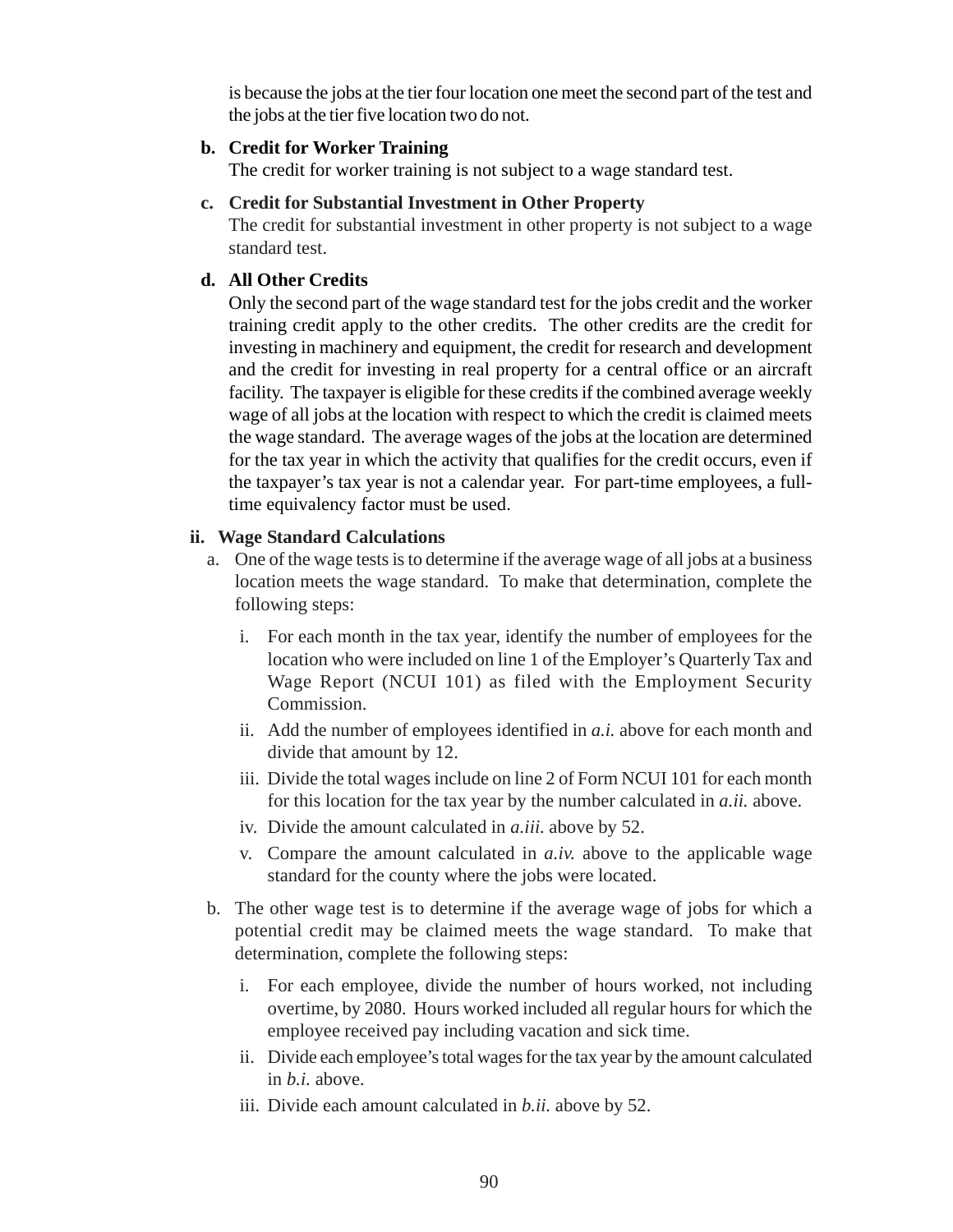- iv. Sum the amounts calculated in *b.iii.* for each employee and divide by the number of employees**.**
- v. Compare the amount calculated in *b.iv.* above to the applicable wage standard for the county where the jobs were located.

The above calculations are to be used if the taxpayer is in business at the location with respect to which credits are claimed for its entire tax year. If the taxpayer is in business at the location for only a portion of the year, the calculations must be adjusted accordingly. For example, Company X is an existing North Carolina taxpayer that files on a calendar year basis. On April 1, 2004, it expands its operations by opening a new manufacturing plant in North Carolina. Subsection 3 below shows how Company X would determine if the average wage of all jobs at the new location meets the wage standard. Subsection 4 below shows how Company X would determine if the average wage of jobs at the new location for which a potential credit may be claimed meets the wage standard.

- c. To determine if jobs at the Company X New Location meet the wage standard in the 2004 tax year, complete the following steps:
	- i. For the months April through December, identify the number of employees for the location who were included on Line 1 of the Employer's Quarterly Tax and Wage Report (NCUI 101) as filed with the Employment Security Commission.
	- ii. Add the number of employees identified in *c.i.* for each month and divide that amount by 9.
	- iii. Divide the total wages included on Line 2 of form NCUI 101 for this location for April through December by the number calculated in *c.ii*.
	- iv. Divide the amount calculated in *c.iii.* by 39.
	- v. Compare the amount calculated in *c.iv.* to the applicable wage standard for the county where the jobs are located.
- d. To determine if jobs at the Company X New Location for which a potential credit may be claimed meet the wage standard in the 2004 tax year, complete the following steps:
	- i. For each employee, divide the number of hours worked, not including overtime, by 1,560 (2,080 times .75). Hours worked includes all regular hours for which the employee received pay including vacation and sick time.
	- ii. Divide each employee's total wages for the months April through December by the amount calculated in *d.i*.
	- iii. Divide each amount calculated in *d.ii.* by 39.
	- iv. Sum the amounts calculated in *d.iii.* for each employee and divide by the number of employees.
	- v. Compare the amount calculated in *d.iv.* to the applicable wage standard for the count where the jobs are located.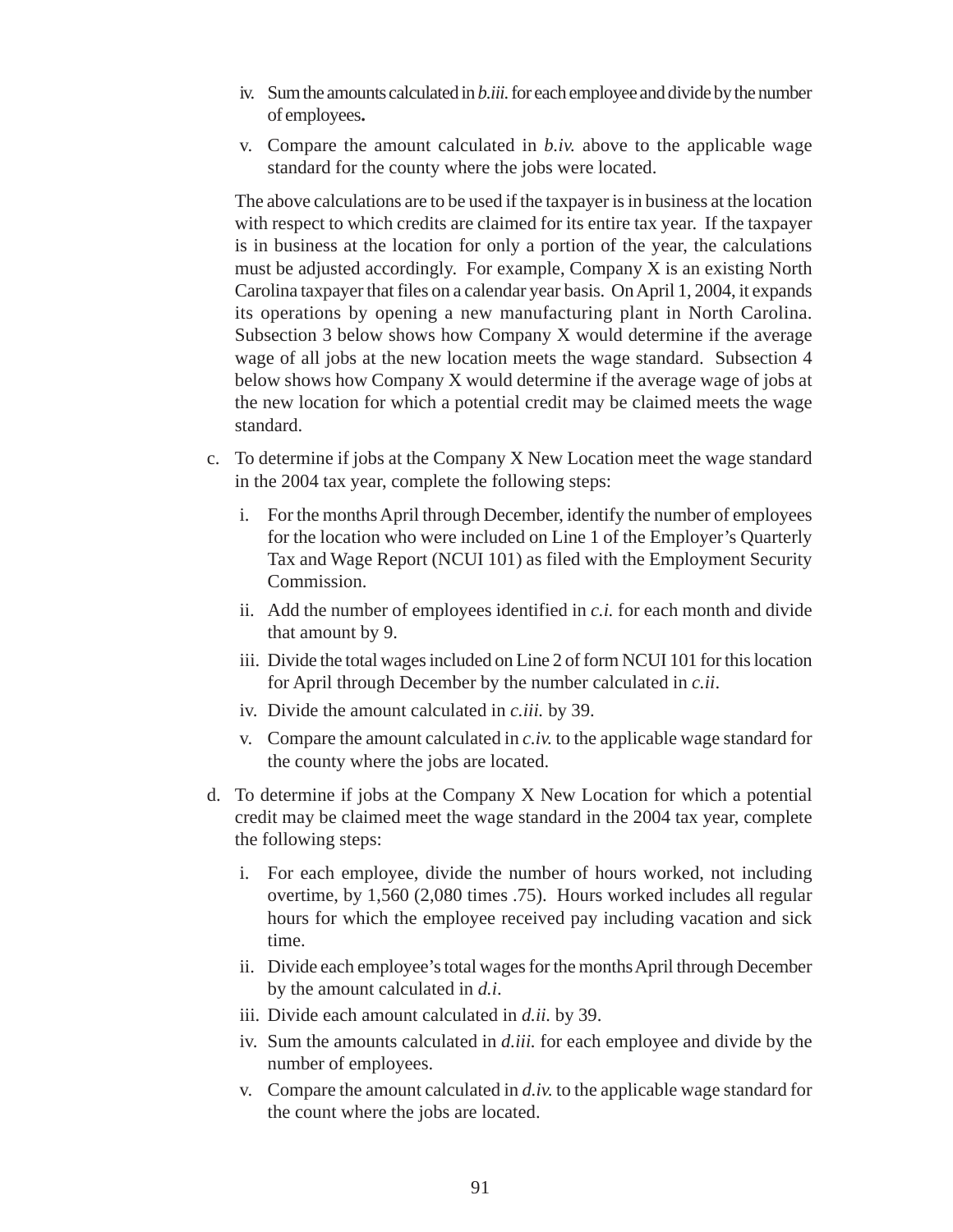#### **c. Health Insurance (G.S. 105-129.4(b2))**

Article 3A makes the provision of health insurance a condition for qualifying for the credits. The reason for this is to ensure that the credits are allowed only for quality jobs.

A taxpayer provides health insurance if it pays at least 50% of the premiums for health care coverage that equals or exceeds the minimum provisions of the basic health care plan of coverage recommended by the Small Employer Carrier Committee pursuant to G.S. 58-50-125. The specific health insurance requirements for each credit are described below.

#### **i. Credit for Creating Jobs and Credit for Worker Training**

A taxpayer is eligible for a credit for creating jobs or for worker training if the taxpayer provides health insurance for the jobs for which a credit is claimed. The insurance must be provided at the time the jobs are created or the workers are trained and must be maintained in each year the taxpayer claims an installment or a carryforward of the credit. To ensure that a taxpayer satisfies this requirement, the taxpayer must provide with the tax return a certification that the taxpayer provides health insurance for the affected jobs. This applies to the return on which the taxpayer qualifies for the credit, a return claiming an installment of the credit, and a return claiming a carryforward of the credit.

#### **ii. All Other Credits**

The health insurance requirement for the jobs credit and the worker training credit differs from the requirement for all the other credits. The other credits are the credit for investing in machinery and equipment, the credit for research and development, the credit for investing in real property for a central office or an aircraft facility, and the credit for substantial investment in other property. The taxpayer is eligible for these credits if the taxpayer provides health insurance for all of the full-time positions at the location with respect to which a credit is claimed. The insurance must be provided at the time of the activity that qualifies for the credit and must be maintained. The taxpayer must provide with the tax return a certification that the taxpayer provides health insurance for all the full-time positions at the location. This applies to the return on which a taxpayer qualifies for the credit and a return claiming an installment or carryforward of the credit.

#### **d. Environmental Impact (G.S. 105-129.4(b3))**

Article 3A requires recipients of credits to have good environmental records. The environmental requirements are the same for all credits. A taxpayer is eligible for a credit only if the taxpayer certifies that, at the time the taxpayer first claims the credit, the taxpayer has no pending administrative, civil, or criminal enforcement action based on alleged significant violations of any program implemented by an agency of the Department of Environment and Natural Resources, and has had no final determination of responsibility for any significant administrative, civil, or criminal violation of any program implemented by an agency of the Department of Environment and Natural Resources within the last five years. A significant violation is a violation or an alleged violation that does not satisfy any of the conditions of G.S. 143-215.6B(d).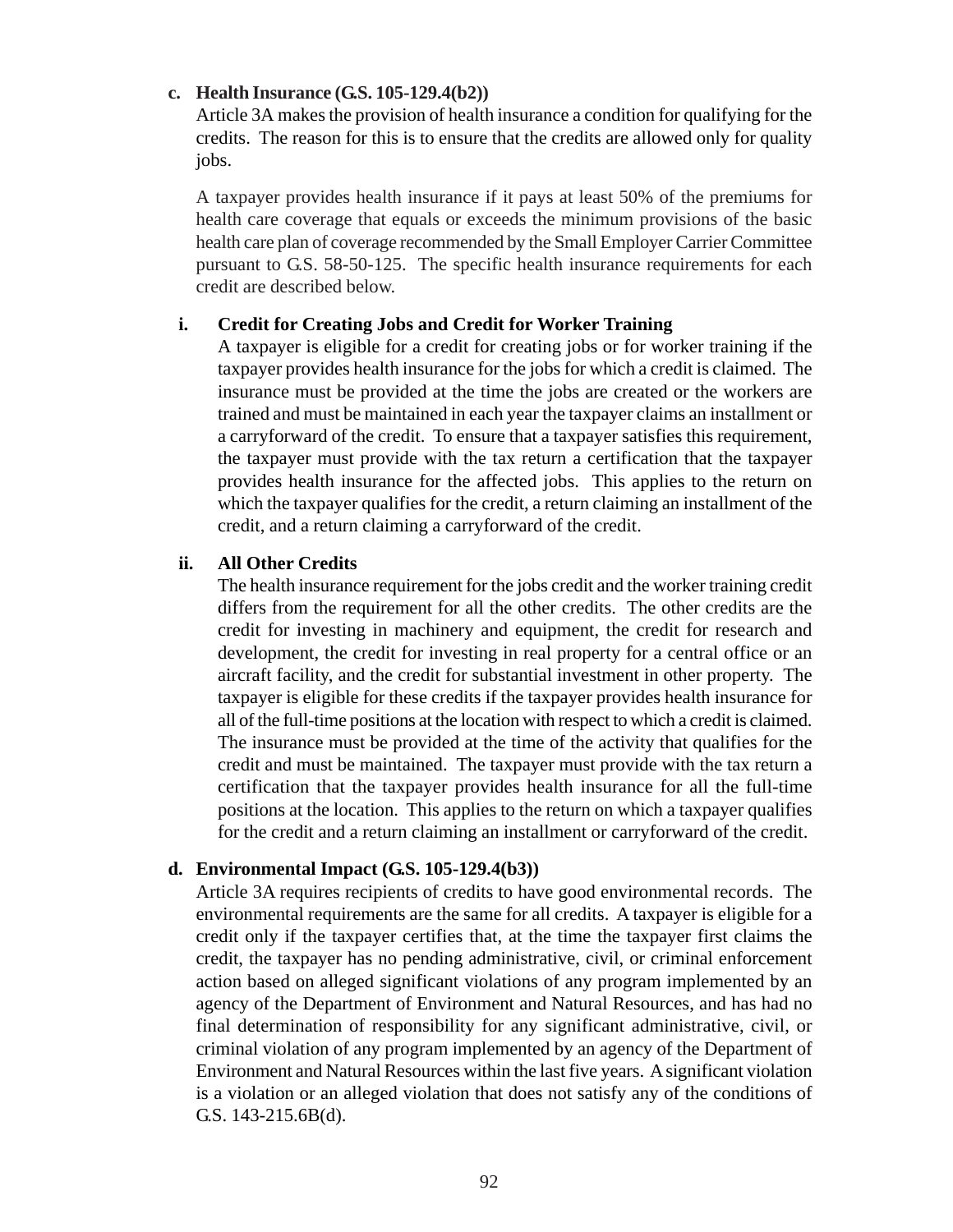The Department of Revenue receives notification from the Department of Environment and Natural Resources annually of every person that currently has any of these pending actions and every person that has had any of these final determinations within the last five years. The Department of Revenue uses this information when reviewing eligibility for the credits.

The time the taxpayer first claims a credit is the date the taxpayer first files a tax return concerning the credit. The first tax return concerning the credit is the tax return for the year in which the taxpayer engaged in the qualifying activity.

#### **e. Occupational Safety and Health Programs (OSHA) (G.S. 105-129.4(b4))**

Article 3A requires recipients of credits to have good occupational safety and health (OSHA) records. The OSHA requirements are the same for all credits. A taxpayer is eligible for a credit only if the taxpayer certifies that, at the business location with respect to which the credit is claimed, the taxpayer has had no citations under the Occupational Safety and Health Act that have become a final order within the past three years for willful serious violations or for failing to abate serious violations. The certification must be made at the time the taxpayer first claims the credit. A "serious violation" is defined in G.S. 95-127.

The Department of Revenue receives notification from the Department of Labor annually of all employers with citations that have become final orders within the past three years. The Department of Revenue uses this information when reviewing eligibility for the credits.

The time the taxpayer first claims a credit is the date the taxpayer first files a tax return concerning the credit. The first tax return concerning the credit is the tax return for the year in which the taxpayer engaged in the qualifying activity.

#### **f. Large Investment Enhancements (G.S. 105-129.4(b1))**

A taxpayer who is otherwise eligible for a tax credit under this Article becomes eligible for the large investment enhancements provided for credits under this Article if the Secretary of Commerce makes a written determination that the taxpayer is expected to purchase or lease, and place in service in connection with the eligible business within a two-year period, at least one hundred fifty million dollars (\$150,000,000) worth of one or more of the following: real property, machinery and equipment, or central office or aircraft facility property. In the case of an interstate air courier that has or is constructing a hub in this State and in the case of an eligible major industry, this investment may be placed in service in connection with the eligible business within a seven-year period. To be an eligible major industry, the taxpayer must be primarily engaged in one of the industries defined in G.S. 105- 164.14(j)(3), and be certified by the Secretary of Commerce as planning to invest at least one hundred million dollars (\$100,000,000) of private funds to construct a facility in this State to engage in one or more of those industries.

#### **g. No Overdue Tax**

For tax years beginning on or after January 1, 2003, a taxpayer is ineligible for an Article 3A tax credit if the taxpayer has an overdue tax debt at the time the taxpayer claims a credit or an installment or carryforward of a credit. An overdue tax debt is defined in G.S.  $105-243.1(a)(1)$  as "[a]ny part of a tax debit that remains unpaid 90 days or more after the notice of final assessment was mailed to the taxpayer. The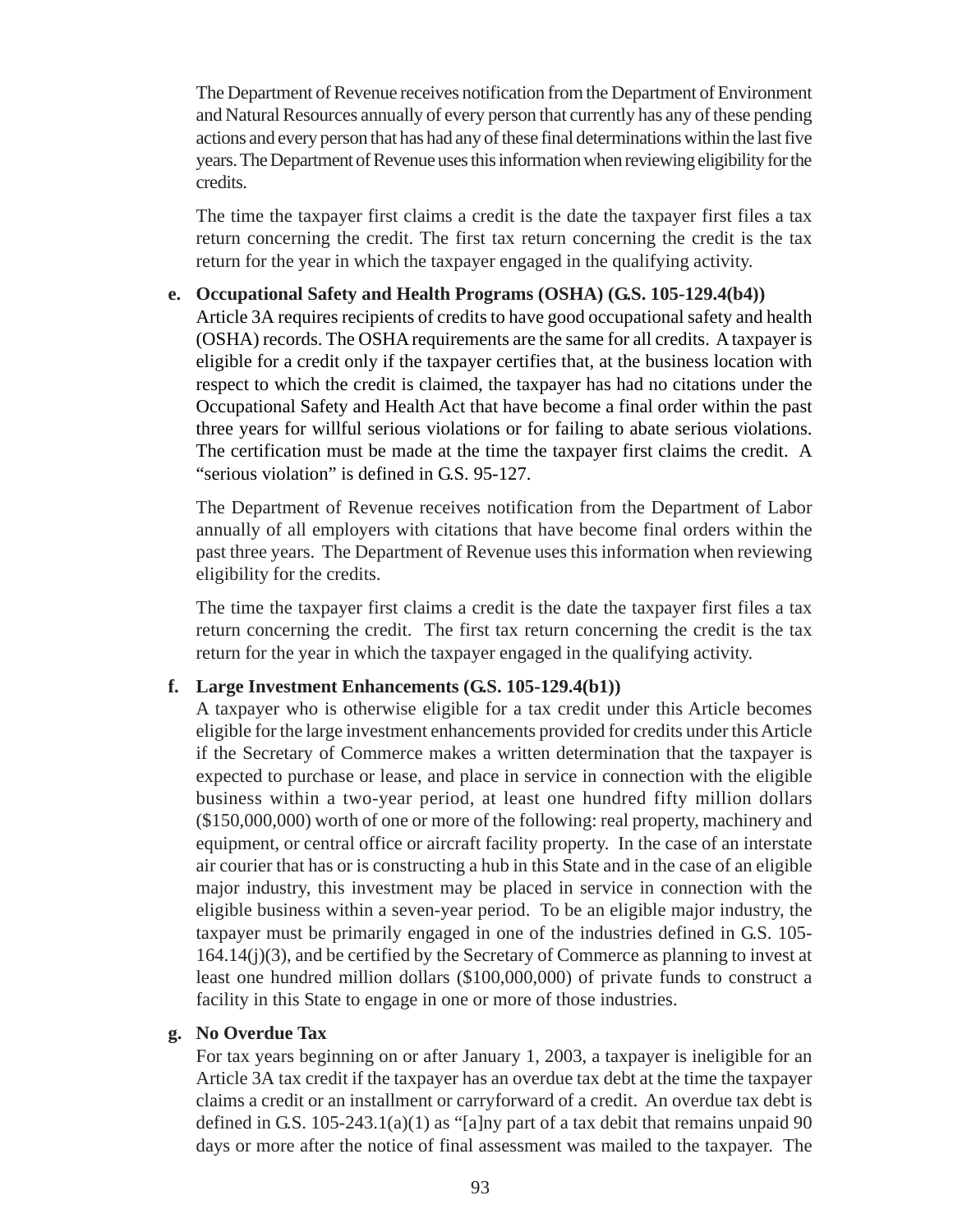term does not include a tax debt, however, if the taxpayer entered into an installment agreement for the tax debt under G.S. 105-237 within 90 days after the notice of final assessment was mailed and has not failed to make any payments due under the installment agreement."

### **3. General Administration**

### **a. Sunset (G.S. 105-129.2A(a), (a1), and (a2)**

Article 3A is repealed for business activities that occur on or after January 1, 2006, with these exceptions:

- In the case of an interstate air courier that enters into a real estate lease on or before January 1, 2006, with an airport authority that provides for the lease of at least 100 acres of real property with a lease term in excess of 15 years, this Article is repealed effective for business activities that occur on or after January 1, 2010.
- In the case of a taxpayer that qualifies as an eligible major industry on or before January 1, 2006, this Article is repealed effective for business activities that occur on or after January 1, 2010.

### **b. Expiration (G.S. 105-129.4(a2) and (b2))**

This section addresses general expiration provisions applying to all credits based on failure to continue to meet general eligibility requirements. In addition, there are expiration provisions that apply specifically to each credit. The specific provisions are discussed in the sections devoted to each credit. The general expiration provisions are listed below. When a credit expires, the taxpayer may not take any remaining installments of the credit.

The expiration of a credit may also affect the taxpayer's ability to take carryforwards of a credit. Under the first two circumstances described below, the taxpayer may continue to claim carryforwards of previous installments when a credit expires. Under the third circumstance, the carryforwards as well as the installments expire. See the section on Carryforwards of Unused Credits for additional information.

The following are circumstances that result in expiration of a credit:

- During the period that installments of a credit accrue, the taxpayer no longer meets one of the conditions for an eligible business type.
- During the period that installments of a credit accrue, the number of jobs of an eligible business falls below the minimum number required. When this happens, any credit associated with that business expires; the expiration is not limited to the jobs tax credit.
- The taxpayer ceases to provide health insurance for its employees.

### **c. Forfeiture (G.S. 105-129.4(d))**

A taxpayer that forfeits a credit is liable for all past taxes avoided as a result of the credit plus interest at the rate established under G.S. 105-241.1(i), computed from the date the taxes would have been due if the credit had not been allowed. The past taxes and interest are due 30 days after the date the credit is forfeited. A taxpayer that fails to pay the past taxes and interest by the due date is subject to the penalties provided in G.S. 105-236. Forfeiture provisions are listed below.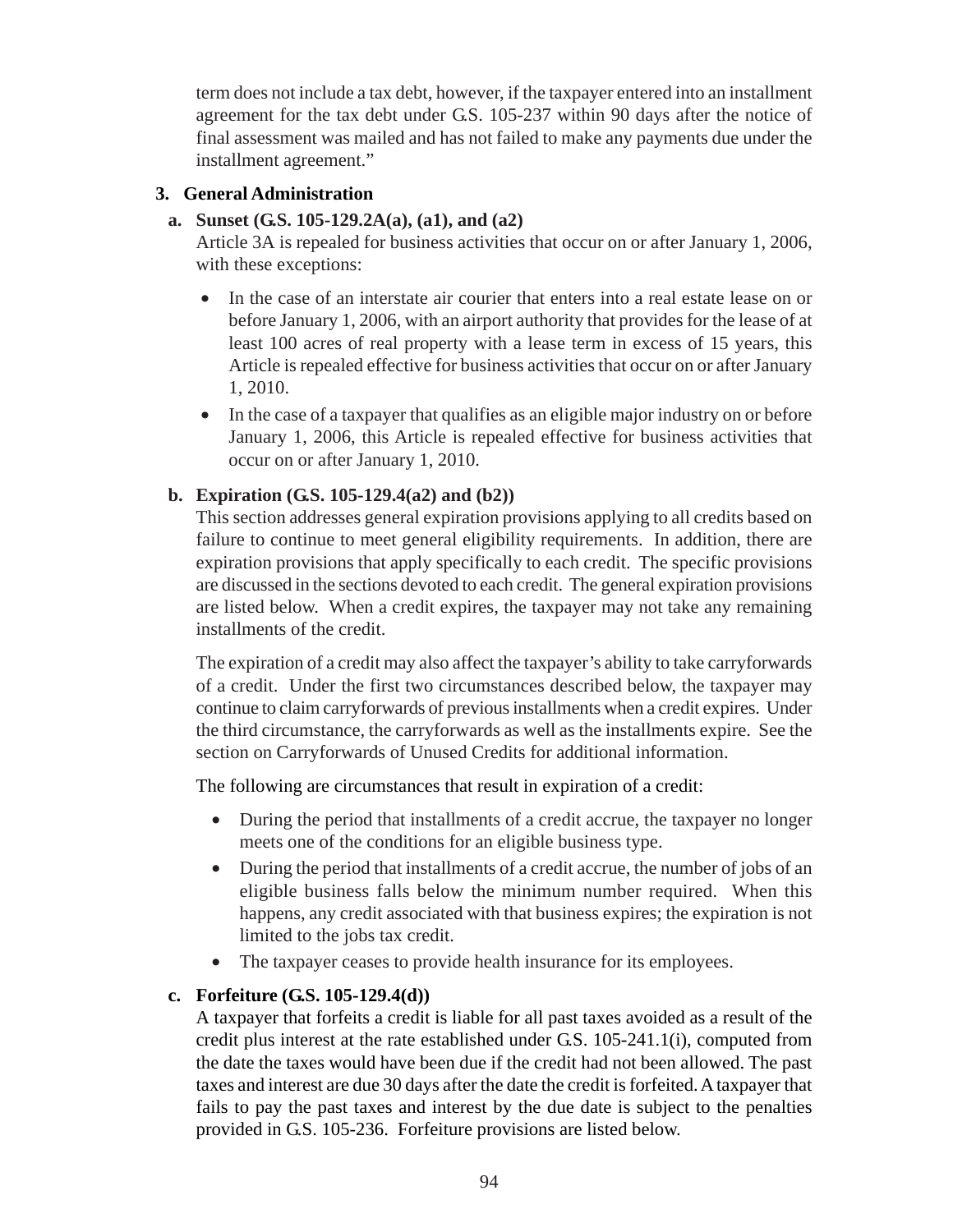#### **i. All Credits**

A taxpayer forfeits a credit allowed if the taxpayer was not eligible for the credit for the calendar year in which the taxpayer engaged in the activity for which the credit was claimed.

### **ii. Worker Training**

If a taxpayer forfeits the credit for creating jobs, the technology commercialization credit, or the credit for investing in machinery and equipment, it also forfeits any credit for worker training claimed for the jobs for which the credit for creating jobs was claimed or the jobs at the location with respect to which the technology commercialization credit or the credit for investing in machinery and equipment was claimed.

### **iii. Substantial Investment in Other Property**

A taxpayer forfeits the credit for substantial investment in other property if it fails to timely make the required level of investment or fails to timely create the required number of new jobs.

### **iv. Technology Commercialization Credit**

A taxpayer forfeits the technology commercialization credit if it fails to timely make the required level of investment or if it fails to meet the terms of its licensing agreement with a research university. If a taxpayer claimed a 20% technology commercialization credit and fails to make the required level of investment for the 20% credit, but does make the required level of investment for the 15% credit, the taxpayer forfeits one-fourth of the 20% credit.

#### **v. Large Investment Enhancements**

A taxpayer forfeits a large investment enhancement of a tax credit if it fails to timely make the required level of investment.

### **vi. Eligible Major Industry Enhancements**

A taxpayer forfeits the eligible major industry enhancements, including a delayed sunset of the Article 3A credits and an extended time to make sufficient investments to qualify for the large investment enhancements, if the taxpayer fails to timely make the required level of investment.

### **d. Change in Ownership of Business (G.S. 105-129.4(e))**

The sale, merger, consolidation, conversion, acquisition, or bankruptcy of a business, or any transaction by which an existing business reformulates itself as another business does not create new eligibility in a succeeding business with respect to credits for which the predecessor was not eligible. A successor business may, however, take any installment of or carried-over portion of a credit that its predecessor could have taken if it had a tax liability. The acquisition of a business is a new investment that creates new eligibility in the acquiring taxpayer under Article 3A if any of the following conditions are met:

- The business closed before it was acquired.
- The business was required to file a notice of plant closing or mass layoff under the federal Worker Adjustment and Retraining Notification Act, 29 U.S.C. §2102, before it was acquired.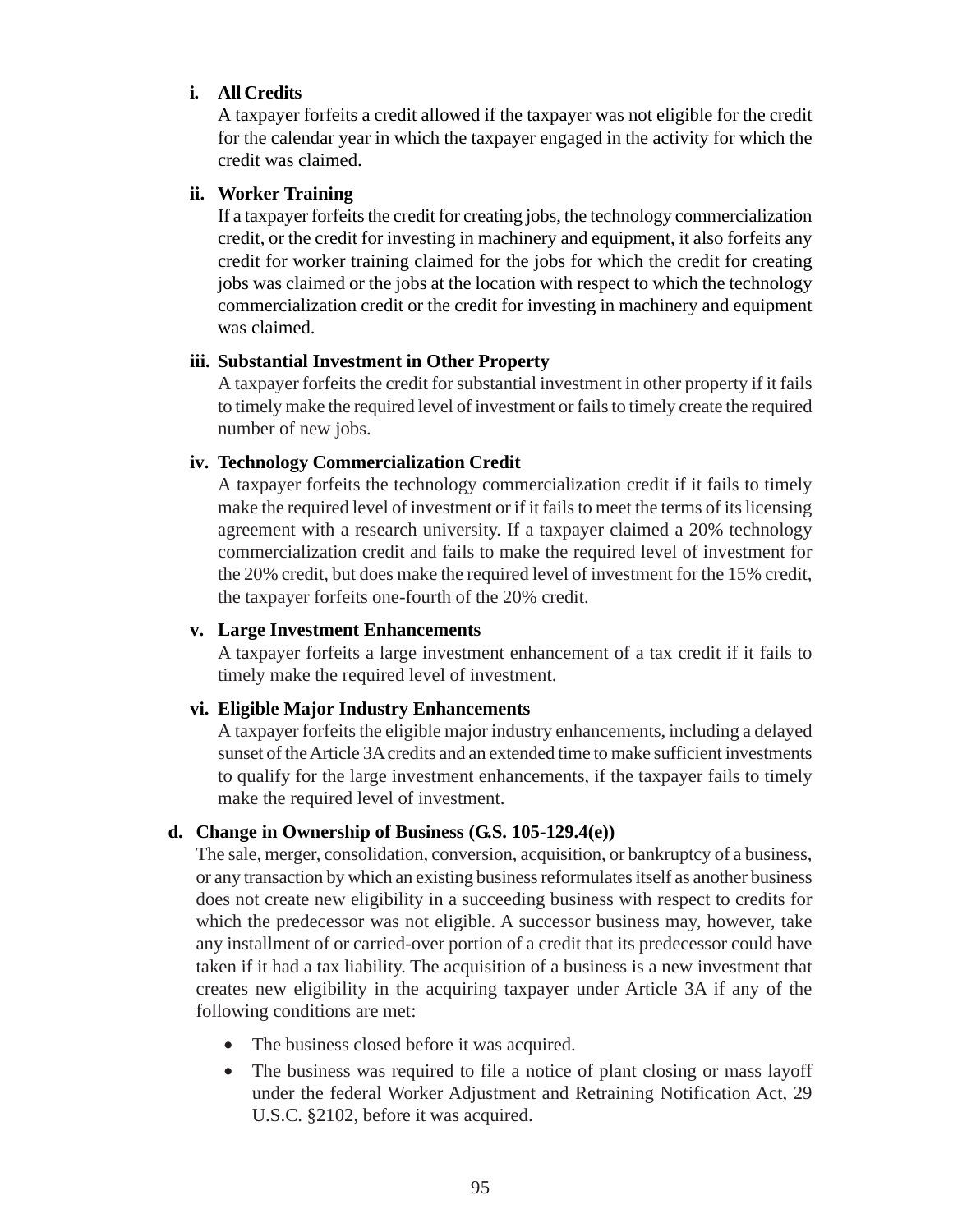• The business was acquired by its employees through an employee stock option transaction or another similar transaction.

The term "business" means a taxpayer or an establishment. For example, a taxpayer that purchases one of five plants from an unrelated entity has acquired a business, and must meet one of the three conditions described above in order to create new eligibility for its investment.

### **e. Tax Election (G.S. 105-129.5)**

The credits are allowed against the franchise tax, the income tax, or the gross premiums tax. The taxpayer elects the tax against which a credit will be claimed when filing the return on which the first installment of the credit is claimed. This election is binding on all future installments and carryforwards of that credit. A special election is provided for the technology commercialization credit. A general election applies to all other credits.

### **i. Technology Commercialization Credit**

The technology commercialization credit may be divided between the taxes against which it is allowed. The taxpayer elects the percentage of the credit that will be taken against each tax when filing the return on which the credit is first taken. This election is binding. The percentage of the credit elected to be taken against each tax may be carried forward only against the same tax.

### **ii. All Other Credits**

The taxpayer must take a credit against only one of the taxes against which it is allowed.

### **f. Fifty Percent (50%) Cap on Credits (G.S. 105-129.5(b))**

The total of all credits may not exceed 50% of the tax against which they are claimed for the taxable year, reduced by the sum of all other credits allowed against that tax, except tax payments made by or on behalf of the taxpayer.

### **g. Carryforward of Unused Credit (G.S. 105-129.5(c))**

Generally, any unused portion of a credit may be carried forward for the succeeding five years. Several credits have longer carryforward periods, however. Those credits and their carryforward periods are listed below.

#### **i. 20-Year Carryforward**

Any unused portion of the following credits may be carried forward for 20 years:

- Technology commercialization.
- Substantial investment in other property.
- Credits concerning a "large investment" (\$150,000,000). A taxpayer is eligible for the large investment enhancement if the Secretary of Commerce makes a written determination that the taxpayer is expected to purchase or lease, and place in service in connection with the eligible business within a two-year period (seven years for interstate air couriers and eligible major industries), at least \$150,000,000 worth of one or more of the following: real property, machinery and equipment, or central office or aircraft facility property. If the taxpayer fails to make the required level of investment within the two-year period (seven years for interstate air couriers and eligible major industries), the taxpayer forfeits the longer carryforward period.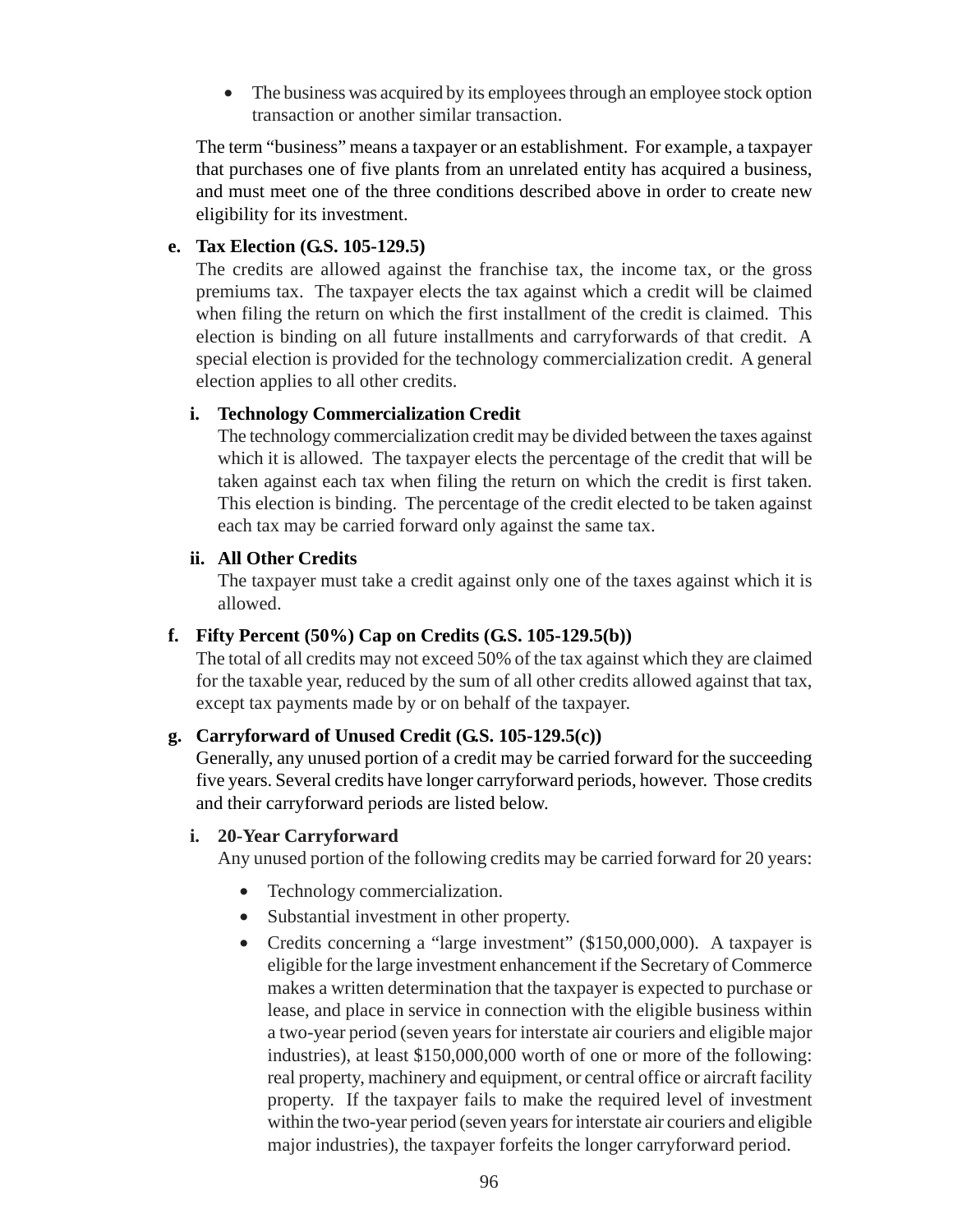### **ii. 15-Year Carryforward for Research and Development**

Any unused portion of a research and development credit may be carried forward for the succeeding 15 years.

#### **iii. 10-Year Carryforward for \$50,000,000 Investment**

Any unused portion of a credit may be carried forward for the succeeding 10 years if the taxpayer is expected to purchase or lease, and place in service in connection with the eligible business within a two-year period (seven years for interstate air couriers and eligible major industries), at least \$50,000,000 worth of one or more of the following: real property, machinery and equipment, or central office or aircraft facility property. The Secretary of Commerce must issue a written determination that the required investment is expected to be made in order for this extended carryforward period to apply. If the taxpayer fails to make the required level of investment within the two-year period (seven years for interstate air couriers and eligible major industries), the taxpayer forfeits the longer carryforward period.

### **h. Advisory Ruling (G.S. 105-129.4(g))**

A taxpayer may request in writing from the Secretary of Revenue specific advice regarding eligibility for a credit. G.S. 105-264 governs the effect of this advice.

### **i. Statute of Limitations (G.S. 105-129.5(d))**

A taxpayer must claim a credit within six months after the date set by statute for the filing of the return that coincides with the year that the taxpayer qualified for the credit, including any extensions of that date. The following example illustrates this requirement:

A calendar year taxpayer creates 10 new qualifying jobs in 2004. The taxpayer files a timely extension on March 15, 2005, which extends the due date of the tax return to October 15, 2005. Applying the six-month statute of limitations, the taxpayer has until April 15, 2006 to file the NC-478A and report the 2004 credit for creating jobs. If the taxpayer had not filed a timely extension by March 15, 2005, the NC-478A would have had to be filed by September 15, 2005.

### **j. Fees (G.S. 105-129.6)**

A fee of \$500.00 is required for each credit the taxpayer intends to claim with respect to a location that is in an enterprise tier three, four, or five area, subject to a maximum fee of \$1,500.00. There is no fee for a credit in an enterprise tier one or tier two area. There is also no fee for a credit with respect to a location that is in a development zone. If the taxpayer intends to claim a credit that relates to locations in more than one enterprise tier area, the fee is based on the highest-numbered enterprise tier area. The fee is due at the same time as the tax return and the credit will not be allowed until the fee is paid.

### **k. Forms**

The Form NC-478 series is used to calculate and report tax credits, including the Article 3A tax credits, that are limited to 50% of the taxpayer's tax less the sum of all other credits that the taxpayer claims. Forms NC-478A through NC-478I are used to calculate the specific credits without regard to the 50% limitation. Form NC-478 is used to total the specific credits, to determine if the 50% limitation applies,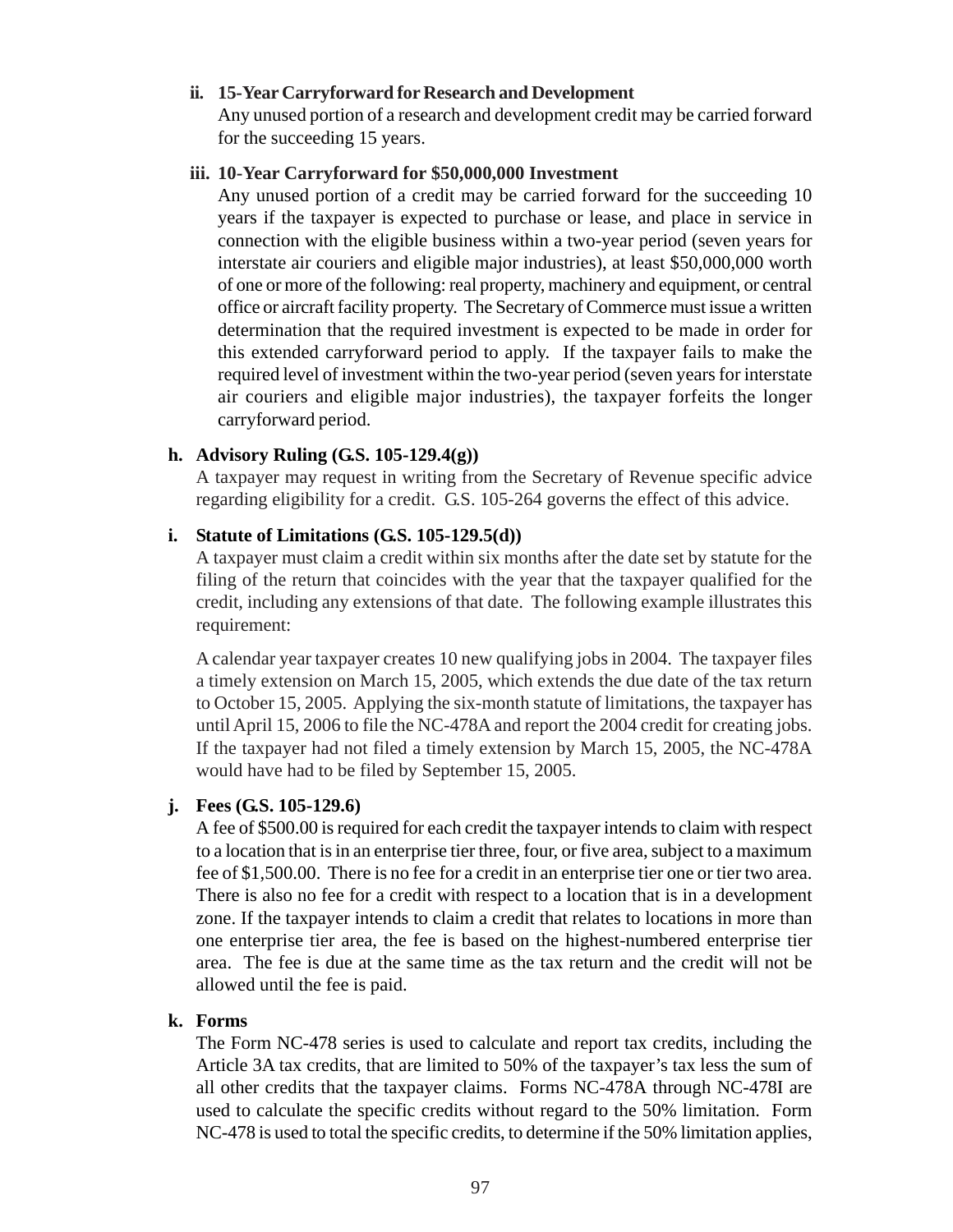and, if so, to allocate the limited total credit among the specific credits. Form NC-478V is used to report the fee that is due.

The table below lists the tax credits that are subject to the 50%-of-tax limitation and the NC-478 series form on which the credit is reported. The table also indicates if the credit is an Article 3A credit.

| Credit                                                    | <b>File Form NC-478</b>          | <b>Article 3A?</b>                  |
|-----------------------------------------------------------|----------------------------------|-------------------------------------|
|                                                           | plus Form:                       |                                     |
| <b>Creating Jobs</b>                                      | <b>NC-478A</b>                   | Yes                                 |
| <b>Investing in Machinery</b>                             | <b>NC-478B</b>                   | Yes                                 |
| and Equipment                                             |                                  |                                     |
| <b>Research and Development</b>                           | <b>NC-478C</b>                   | Yes                                 |
| <b>Worker Training</b>                                    | <b>NC-478D</b>                   | Yes                                 |
| Investing in Central Office or                            | <b>NC-478E</b>                   | Yes                                 |
| <b>Aircraft Facility Property</b>                         |                                  |                                     |
| <b>Investing in Business Property</b><br>(SEE NOTE BELOW) | <b>NC-478F</b>                   | No; in Art. 3B                      |
| <b>Investing in Renewable Energy</b>                      | <b>NC-478G</b>                   | No; in Art. 3B                      |
| Property                                                  |                                  |                                     |
| Low-income Housing                                        | <b>NC-478H</b>                   | $\overline{\text{No}}$ ; in Art. 3E |
| <b>Research and Development</b>                           | <b>NC-478I</b>                   | No; in Art. 3F                      |
| Contributions to Development                              | No additional form.              | Yes                                 |
| Zone Projects                                             | Use NC-478, line12               |                                     |
| Technology Commercialization                              | No additional form.              | Yes                                 |
|                                                           | Use NC-478, line 9               |                                     |
| Investing in Non-hazardous                                | No additional form.              | No; in Art. 3B                      |
| Dry-cleaning Equipment                                    | Use NC-478, line 10              |                                     |
| Use of North Carolina Ports                               | Attach Form NC-414 No; in Art. 4 |                                     |
|                                                           | Use NC-478, line 12              |                                     |
| Renewable Energy Equipment                                | No additional form.              | No; in Art. 4                       |
| Facility                                                  | Use NC-478, line 12              |                                     |
| Manufacturing Cigarettes for                              | No additional form.              | No; in Art. 4                       |
| Export                                                    | Use NC-478, line 12              |                                     |
| Substantial Investment in Other                           | No additional form.              | Yes                                 |
| Property                                                  | Use NC-478, line 12              |                                     |
| <b>Renewable Fuel Facility</b>                            | No additional form.              | No; in Art. 3B                      |
|                                                           | Use NC 478, line11               |                                     |

Note: The Investing in Business Property credit expired for investments made after December 31, 2001; the last remaining installment of the 2001 credit and carryforwards may still be taken.

Both Form NC-478 and any applicable Form NC-478 series form must be filed for any taxable year in which the taxpayer is eligible to claim a credit or an installment of a credit against the taxpayer's tax liability for that year. This requirement applies even if the taxpayer's tax liability for that year is not large enough for the taxpayer to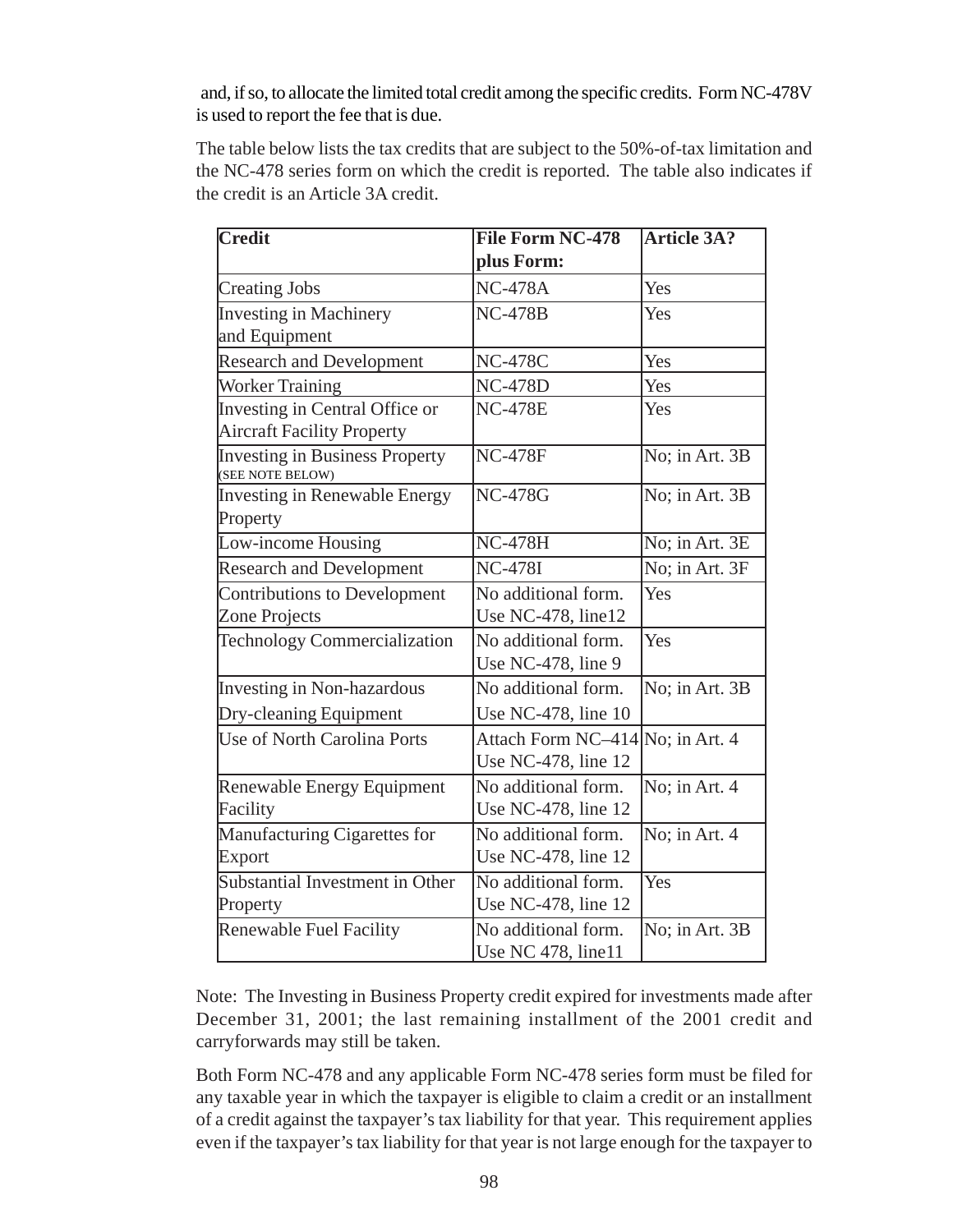benefit from the credit. If the taxpayer engages in activities that qualify for the credit for creating jobs, the credit for investing in machinery and equipment, or the credit for investing in central office or aircraft facility property, the taxpayer must complete Part 1 of Form NC-478A, Form NC-478B, or Form NC-478E and file the form with the taxpayer's return for the taxable year in which the taxpayer engages in the activity, even though the first installment of the credit will not be claimed until the following year.

For further information about the Form NC-478 series, see Form NC-478 INST, *Instructions for 2005 Form NC-478 Series*.

### **l. Overdue Tax Debts (G.S. 105-129.4(b6)**

For tax years beginning on or after January 1, 2003, a taxpayer is ineligible for an Article 3A tax credit if the taxpayer has an overdue tax debt at the time the taxpayer claims an installment or carryforward of a credit. An overdue tax debt is defined in G.S. 105-243.1(a)(1) as "[a]ny part of a tax debit that remains unpaid 90 days or more after the notice of final assessment was mailed to the taxpayer. The term does not include a tax debt, however, if the taxpayer entered into an installment agreement for the tax debt under G.S. 105-237 within 90 days after the notice of final assessment was mailed and has not failed to make any payments due under the installment agreement."

### **4. Credit for Creating Jobs (G.S. 105-129.8)**

### **a. Eligibility**

To be eligible for a credit for creating jobs, a taxpayer must meet the following conditions:

- Meet all general eligibility requirements described in Section V.
- Have five or more full-time employees.
- Hire an additional full-time employee during the year to fill a position located in this State.

#### **b. Terms Used**

### **i. Creating a New Full-time Job**

To determine the number of new jobs filled, the taxpayer subtracts the highest number of full-time employees the taxpayer had in the State at any time during the twelve-month period preceding the beginning of the taxable year from the number of full-time employees the taxpayer has in the State at the end of the taxable year.

#### **ii. Full-time Job**

A position that requires at least 1,600 hours of work per year and is intended to be held by one employee during the entire year.

#### **iii. Location of a Job**

A job is located in an area if more than fifty percent of the employee's duties are performed in the area.

#### **c. Credit Amount**

The amount of credit allowed is based upon the enterprise tier of the area in which the position is located as shown below: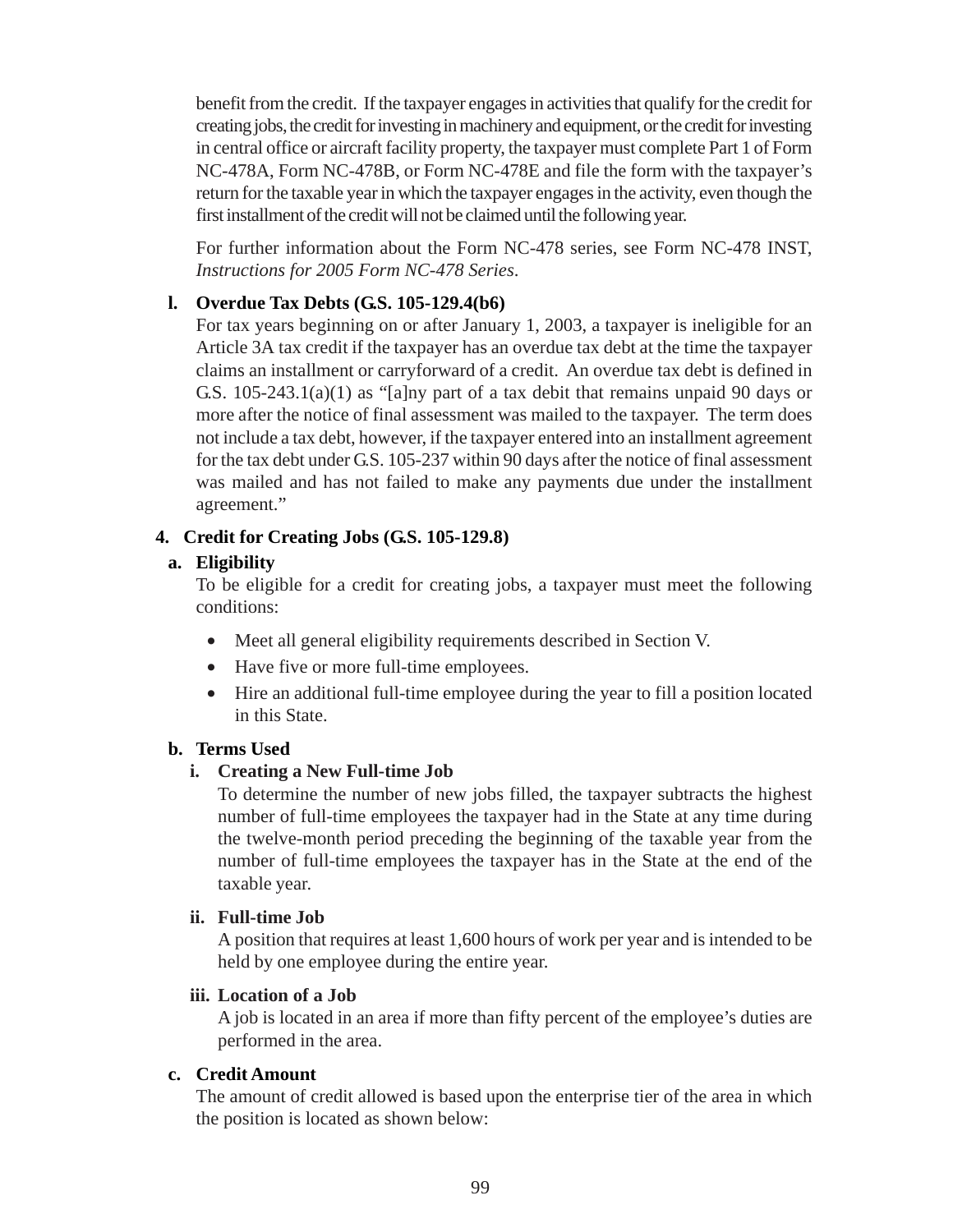| <b>Area Enterprise Tier</b>  | <b>Amount of Credit for Each Job</b> |
|------------------------------|--------------------------------------|
| Tier One                     | \$12,500                             |
| Tier Two                     | 4,000                                |
| <b>Tier Three</b>            | 3,000                                |
| <b>Tier Four</b>             | 1,000                                |
| Tier Five                    | 500                                  |
| Development Zone in Any Tier | \$4,000 plus the amount for the Tier |

#### **d. Taking the Credit**

The credit is taken in four equal installments over the four-year period beginning the year after the taxpayer qualifies for the credit. If a taxpayer is required to file more than one tax return during a year, each return constitutes a year for purposes of taking installments of the credit.

#### **e. Expiration**

If, in one of the four years in which an installment accrues, the number of the taxpayer's full-time employees in the State falls below the number of full-time employees the taxpayer had in the State in the year in which the taxpayer qualified for the credit, the credit expires and the taxpayer may not take any remaining installments of the credit. This calculation is illustrated by the following example:

Taxpayer is claiming a credit for forty jobs in tier four at \$1,000 per job. The installments are \$10,000 each over four years. During the year that the third installment of the credit accrues, the taxpayer loses twelve jobs. The third and fourth installments must be recalculated to recognize the loss of the jobs. After the recalculation, the third and fourth installments that remain to be taken are \$7,000 each, rather than \$10,000 each, computed as follows:

$$
\frac{(40-12) \times \$1,000}{4}
$$

If the taxpayer has carryforwards from the first and second installments attributable to the 12 lost jobs, the taxpayer can continue to take the carryforwards for these even though the installments have expired. When a credit expires, the taxpayer can still take the portion of an installment that accrued in a previous year and was carried forward.

#### **f. Movement of Jobs**

Jobs transferred from one area in the State to another area are not considered new jobs. If a job qualifies for the credit in one tier, but is moved to another enterprise tier, the credit is recomputed as if the job had been created initially in the area to which it was moved.

#### **g. Planned Expansion**

A taxpayer that signs a letter of commitment with the Department of Commerce to create at least 20 new full-time jobs in a specific area within two years (seven years for interstate air couriers and eligible major industries) of the date the letter is signed qualifies for the credit in the amount allowed based on the area's enterprise tier and development zone designation for that year even though the employees are not hired that year. The credit is available in the taxable year after at least 20 employees have been hired if the hirings are within the two-year (seven years for interstate air couriers and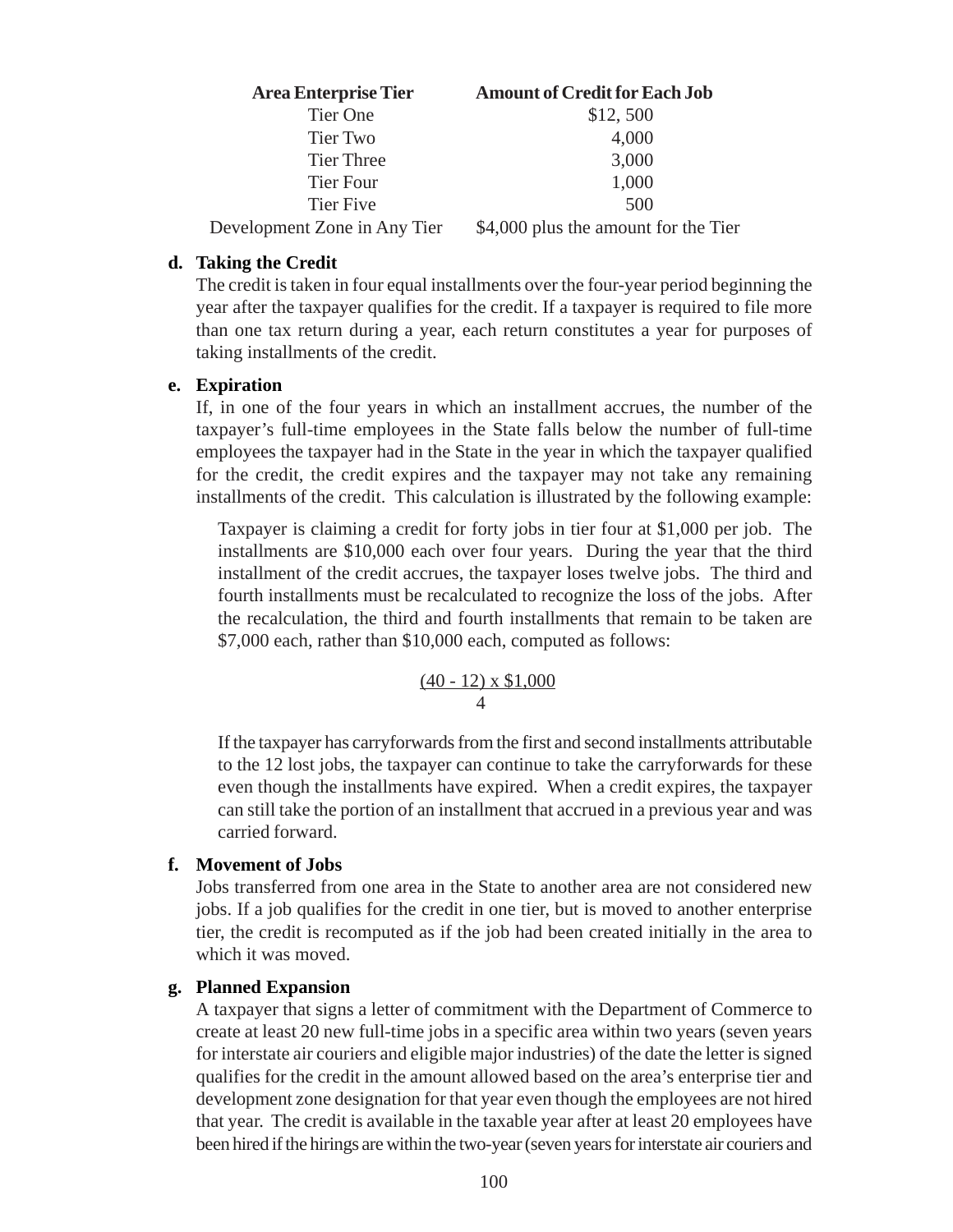eligible major industries) commitment period. If the taxpayer does not hire the employees within the two-year (seven years for interstate air couriers and eligible major industries) period, the taxpayer does not get the benefit of the letter of commitment.

## **5. Credit for Investing in Machinery and Equipment (G.S. 105-129.9)**

### **a. Eligibility**

To be eligible for a credit for investing in machinery and equipment, a taxpayer must:

- Meet all general eligibility requirements described in "General Eligibility" Requirements."
- Purchase or lease eligible machinery and equipment.
- Place the eligible machinery and equipment in service during the taxable year.

## **b. Terms Used**

# **i. Cost**

In the case of property owned by the taxpayer, cost is determined pursuant to regulations adopted under section 1012 of the Internal Revenue Code. In the case of property the taxpayer leases from another, cost is valued at eight times the net annual rental rate as described in G.S. 105-130.4(j)(2).

# **ii. Eligible Machinery and Equipment**

Machinery and equipment are eligible if they are capitalized by the taxpayer for tax purposes under the Internal Revenue Code and are not leased to another party. Property expensed under Section 179 of the Code is not eligible. In the case of a qualifying large investment, machinery and equipment that are not capitalized by the taxpayer are eligible if the taxpayer leases them from another party.

### **iii. Machinery and Equipment**

Engines, machinery, equipment, tools, and implements used or designed to be used in the business for which the credit is claimed. The term does not include real property as defined in G.S. 105-273 or rolling stock as defined in G.S. 105- 333.

# **c. Credit Amount**

The credit is 7% of the excess of the eligible investment amount over the applicable threshold if the investment is placed in service in a tier one or tier two area, 6% for tier three, 5% for tier four, and 4% for tier five. Business activities subject to a letter of commitment applied for before January 1, 2003 qualify for a 7% credit regardless of the tier in which the investment is placed in service.

The eligible investment amount is the lesser of the following:

- The cost of the machinery and equipment.
- The amount by which the cost of all of the taxpayer's machinery and equipment that is in service in North Carolina on the last day of the taxable year exceeds the cost of all of the taxpayer's machinery and equipment that was in service in North Carolina on the last day of the base year. The base year is that year, of the three immediately preceding taxable years, in which the taxpayer had the most machinery and equipment in service in North Carolina.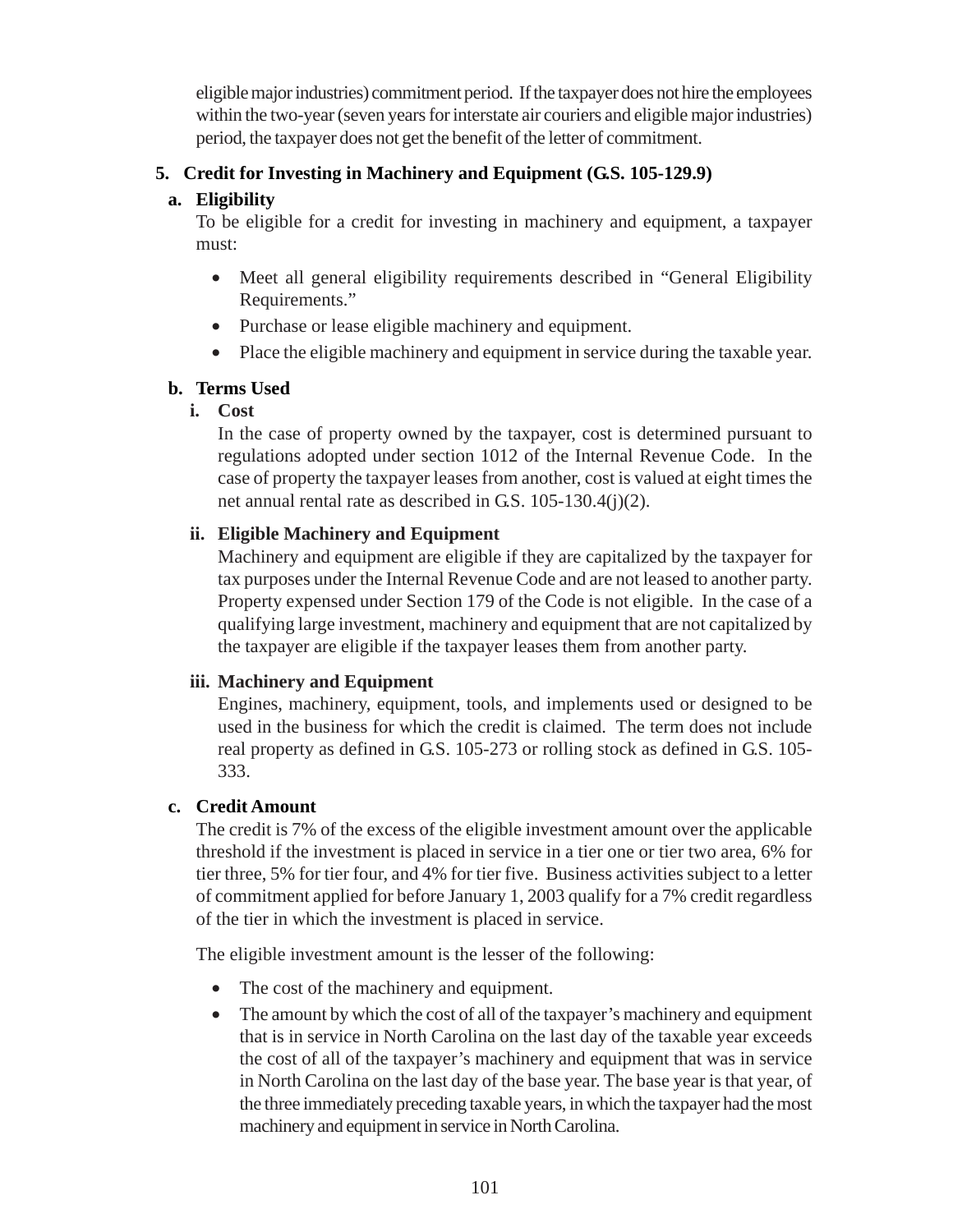The threshold is based on the enterprise tier of the area where the machinery and equipment are placed in service during the taxable year. Thresholds for tier one through tier five are as follows:

| <b>Enterprise Tier Area</b> | <b>Threshold</b> |
|-----------------------------|------------------|
| Tier One                    | $-()$            |
| Tier Two                    | 100,000          |
| <b>Tier Three</b>           | 200,000          |
| <b>Tier Four</b>            | 1,000,000        |
| Tier Five                   | 2,000,000        |

(Note: For business activities subject to a letter of commitment applied for before January 1, 2003, the threshold in tier four is \$500,000 and the threshold in tier five is \$1,000,000.)

If the taxpayer places eligible machinery and equipment in service in an area over the course of a two-year period, the applicable threshold for the second taxable year is reduced by the eligible investment amount for the previous taxable year.

If machinery and equipment are placed in service at two or more establishments within the same tier during the taxable year, the threshold must be applied to each establishment.

### **d. Taking the Credit**

The credit is taken in seven equal installments beginning the year after the taxpayer qualifies for the credit. If a taxpayer is required to file more than one tax return during a year, each return constitutes a year for purposes of taking installments of the credit.

### **e. Expiration**

Generally, if machinery and equipment are disposed of, taken out of service, or moved out of North Carolina prior to the end of the seven-year period in which the credit is claimed, the amount of credit that relates to the machinery and equipment no longer in service expires and a taxpayer may not take any remaining installment related to this machinery and equipment. However, a taxpayer that replaces or otherwise disposes of machinery and equipment for which a credit was claimed can continue to take the remaining installments of the credit that relate to the machinery and equipment no longer in service if the net reduction in the cost of the taxpayer's eligible machinery and equipment in the enterprise tier does not exceed 20% of the cost of the disposed property. If the net reduction exceeds 20%, the remaining installments of the credit expire. If during a single tax year the taxpayer disposes of machinery and equipment with respect to two or more credits in the same tier, costs are calculated based on all credits affected.

The "net investment reduction" calculation is illustrated by the following example:

- Taxpayer has \$10,000,000 of eligible machinery and equipment in service in tier one.
- During the tax year, a piece of equipment with a cost of \$2,500,000 is taken out of service.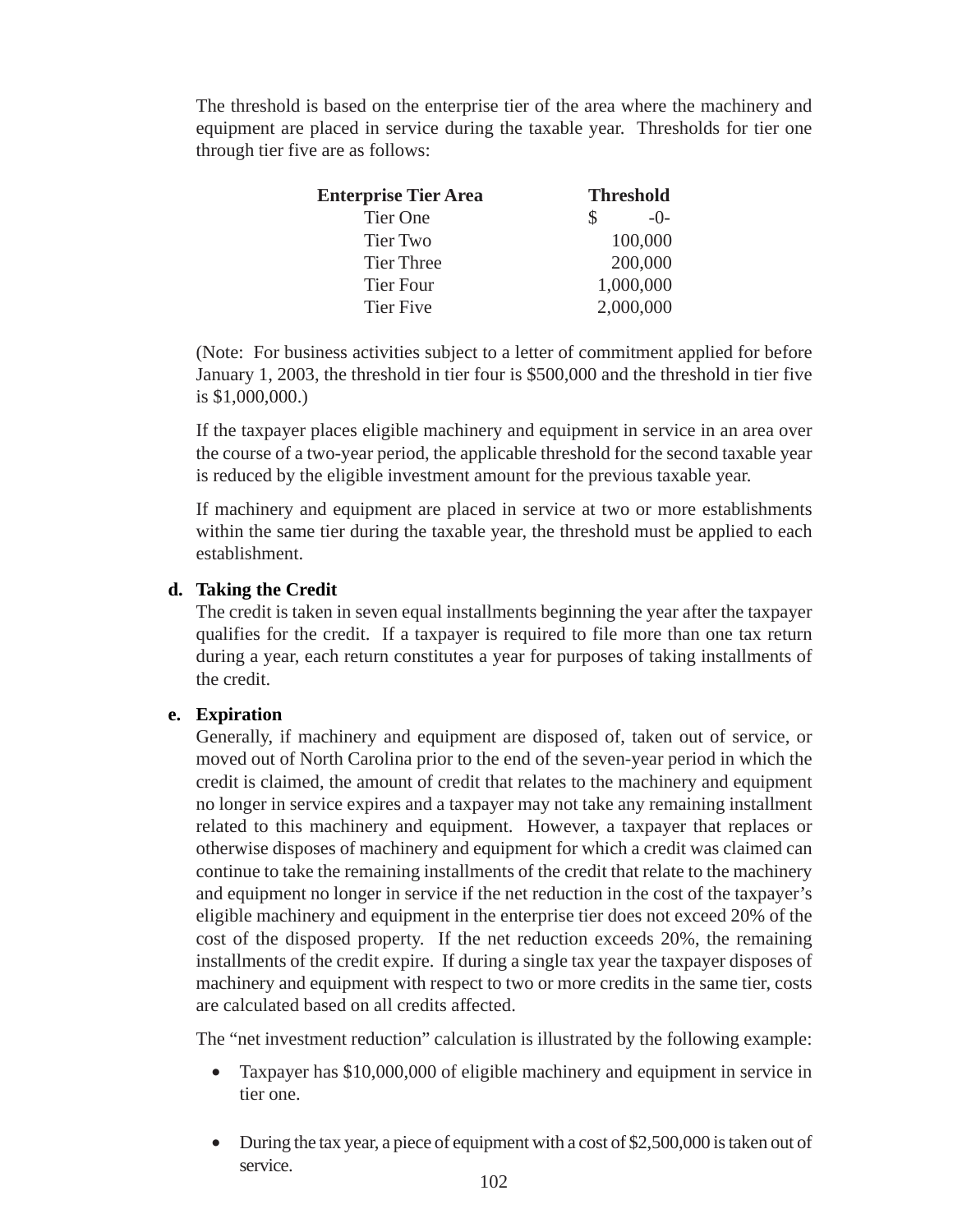- There are remaining installments of a credit related to the equipment taken out of service.
- Replacement equipment is placed into service during the same tax year at a cost of \$1,500,000.
- Total cost of eligible equipment at the end of the tax year is \$9,000,000.

The net investment reduction in tier one is \$1,000,000 (\$10 million - \$9 million). Twenty percent of the cost of the equipment taken out of service is \$500,000 (\$2,500,000 x .20). The net reduction in total eligible equipment (\$1 million) is greater than 20% of the cost of the equipment taken out of service (\$500,000). Therefore, the installments related to the \$2,500,000 piece of equipment expire.

If a taxpayer disposes of a portion of the machinery and equipment for which a credit is claimed, and the taxpayer is not entitled to continue taking the installments of the credit in accordance with the "net investment reduction" calculation illustrated above, the amount of the credit associated with the machinery and equipment no longer in service expires. This calculation is illustrated by the following example:

- Taxpayer has \$10,000,000 of eligible machinery and equipment in service in tier one where the threshold is \$0.
- Taxpayer is claiming a credit of \$700,000 at \$100,000 per installment based on its \$10,000,000 investment.
- During the year that the third installment of the credit accrues, a piece of equipment for which the credit is claimed with a cost of \$2,500,000 is taken out of service.

The remaining installments beginning in year three are \$75,000 each, computed as follows:

$$
\frac{\$10,000,000 - \$2,500,000 \text{ x } .07}{7}
$$

When a credit expires, a taxpayer can still take a portion of an installment that is related to the machinery and equipment no longer in service and accrued in a previous year and was carried forward.

### **f. Movement to Higher Tier (G.S. 105-129.9(d))**

If machinery and equipment for which a credit has been claimed is later moved to a higher-numbered tier, the credit is recomputed as if the machinery and equipment had been placed originally in the area to which it was moved.

#### **g. Planned Expansion (G.S. 105-129.9(e))**

A taxpayer that signs a letter of commitment with the Department of Commerce to place specific eligible machinery and equipment in service in an area within two years (seven years for interstate air couriers and eligible major industries) after the date the letter is signed may, in the year the eligible machinery and equipment are placed in service in that area, calculate the credit for which the taxpayer qualifies based on the area's enterprise tier and development zone designation for the year the letter was signed. If the taxpayer does not place part or all of the specified eligible machinery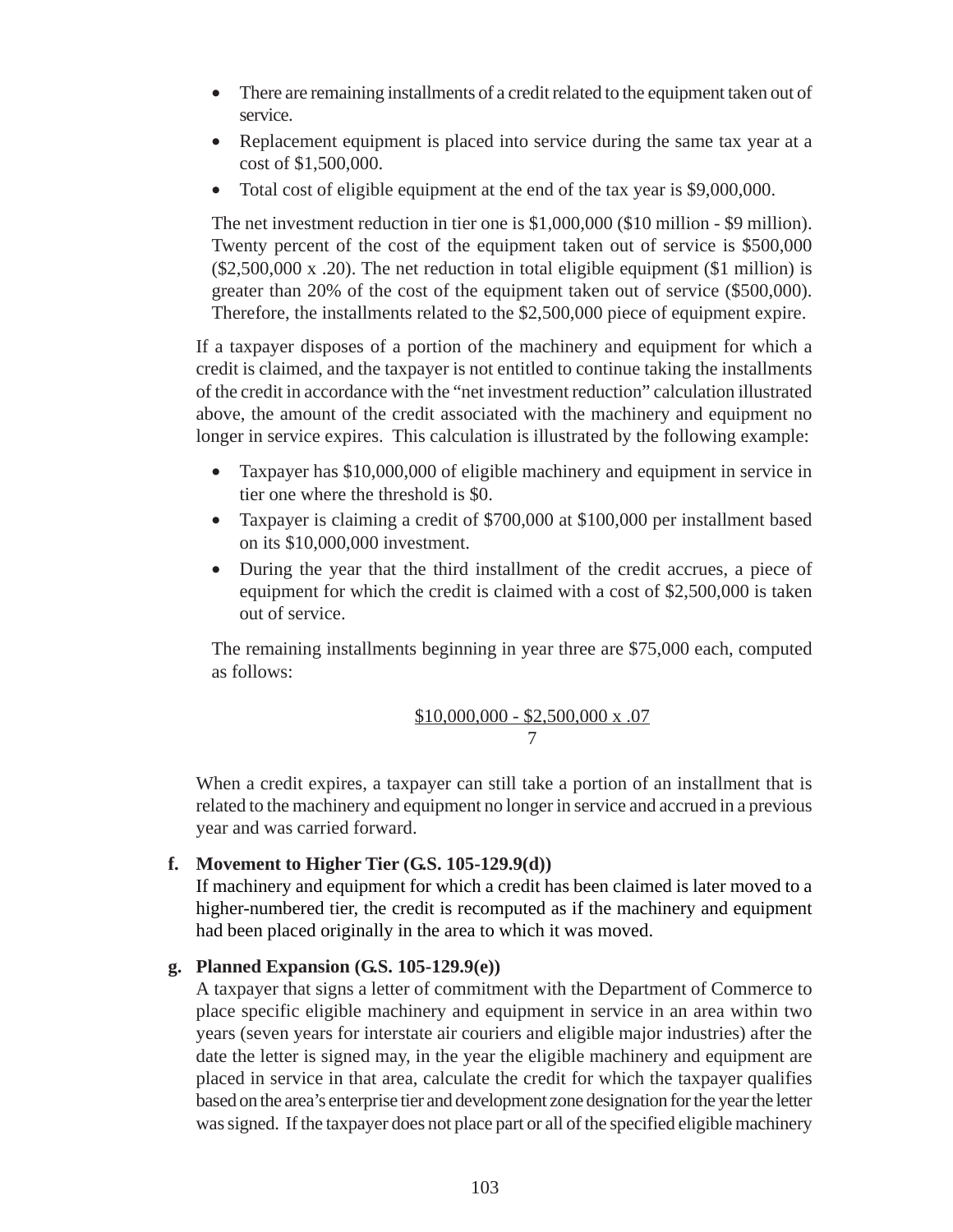and equipment in service within the two-year period (seven years for interstate air couriers and eligible major industries), the taxpayer does not qualify for the benefit of the letter of commitment with respect to the machinery and equipment not placed in service within the two-year period (seven years for interstate air couriers and eligible major industries).

# **6. Credit for Technology Commercialization (G.S. 105-129.9A)**

The credit for technology commercialization is similar to the credit for investing in machinery and equipment, but with higher rates of credit, and with more difficult eligibility requirements. Consequently, except as provided in this section, the provisions that apply to the credit for investing in machinery and equipment also apply to the technology commercialization credit. A taxpayer cannot take the machinery and equipment credit and the technology commercialization credit with respect to the same asset.

### **a. Eligibility**

To be eligible for a technology commercialization credit, the taxpayer must meet all of the requirements for the credit for investing in machinery and equipment. In addition, the taxpayer must meet all of the conditions listed below:

- The eligible machinery and equipment must be directly related to production based on technology developed by and licensed from a research university; or be used to produce resources essential to the taxpayer's production based on technology developed by and licensed from a research university.
- The eligible machinery and equipment must be placed in service in a tier one, two, or three enterprise area.
- The eligible investment amount must be at least \$10,000,000 for the taxable year.
- If qualifying for a 20% credit, the taxpayer must invest at least \$150 million in eligible machinery and equipment by the end of the fourth year after the year in which eligible machinery and equipment are first placed in service in the area.
- If qualifying for a 15% credit, the taxpayer must invest at least \$100 million in eligible machinery and equipment by the end of the fourth year after the year in which eligible machinery and equipment are first placed in service in the area.
- No more than nine years has passed since the first taxable year the taxpayer claimed a technology commercialization credit with respect to the same location.

# **b. Terms Used**

# **i. Eligible Machinery and Equipment**

Unlike the requirement for the credit for investing in machinery and equipment, a leased piece of machinery and equipment does not have to be capitalized in order to be "eligible" for this credit.

#### **ii. Research University**

An institution of higher education classified as a Research I university or a Research II university in the most recent edition of "A Classification of Institutions of Higher Education," the official report of The Carnegie Foundation for the Advancement of Teaching.

#### **c. Credit Amount**

The credit is a percentage of the excess of the eligible investment amount over the applicable threshold for the tax year. For a taxpayer whose level of investment is at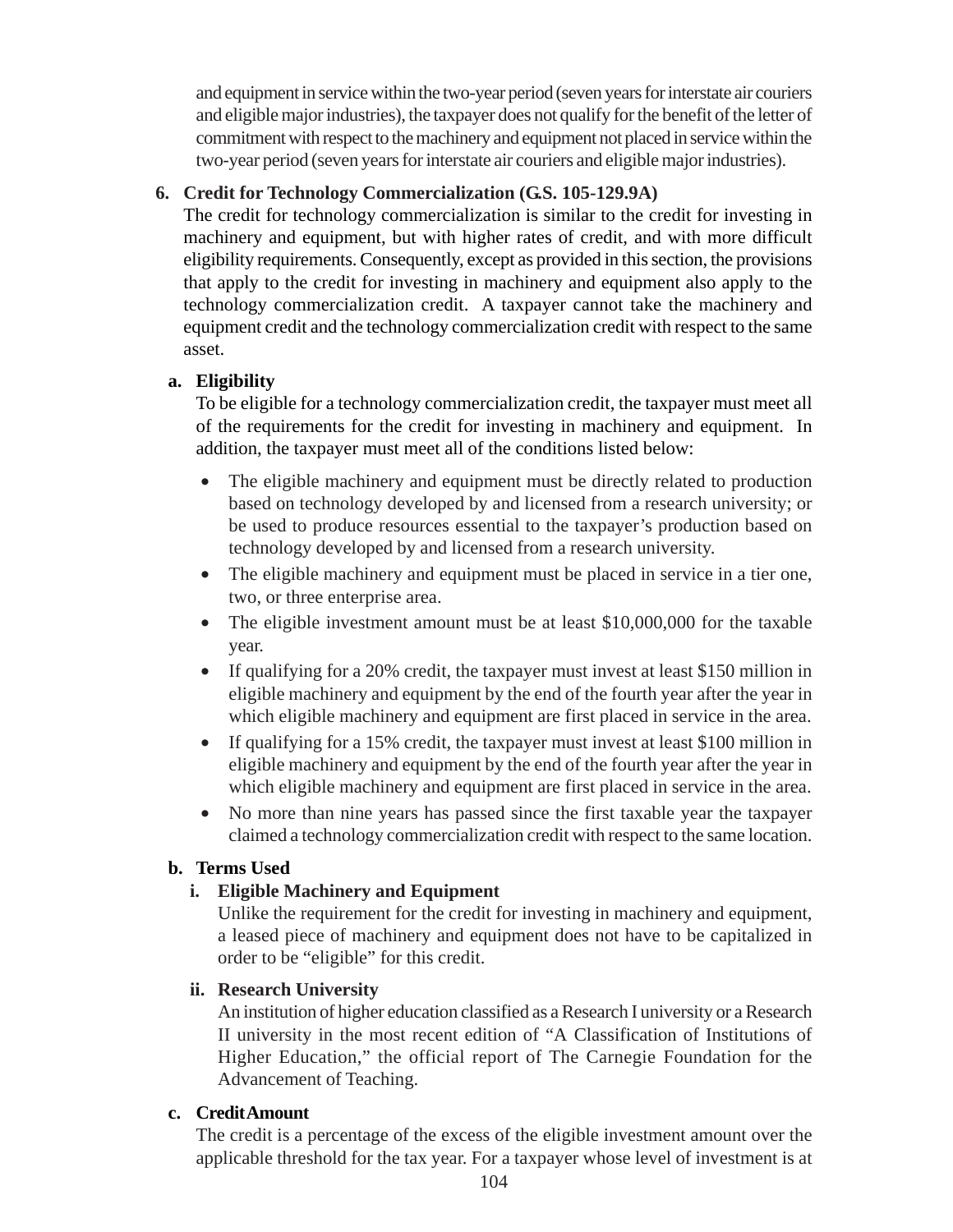least \$100 million, the percentage is 15%. If the level of investment is at least \$150 million, the percentage is 20%.

In calculating the eligible investment amount, machinery and equipment that were transferred to another taxpayer or were taken out of service during the three years preceding the tax year may be considered the taxpayer's machinery and equipment if certain conditions are met. See G.S. 105-129.9A(b) for the conditions. If the taxpayer wants to include machinery and equipment under the exception in G.S. 105-129.9A(b)(2), the taxpayer must first request a ruling by the Department of Revenue as to whether the taxpayer meets the conditions.

### **d. Taking the Credit**

The credit is taken for the taxable year in which the machinery and equipment are placed in service. The credit is not taken in installments.

### **7. Credit for Research and Development (G.S. 105-129.10)**

# **a. Eligibility**

To be eligible for a credit for research and development, a taxpayer must:

- Meet all general eligibility requirements described in "General Eligibility" Requirements."
- Claim for the taxable year the federal income tax credit for research and development under section  $41(a)$  or section  $41(c)(4)$  of the Internal Revenue Code.

*Special Rules:*

- If the primary activity of an establishment of the taxpayer in this State is computer services, the taxpayer's qualified research expenditures in this State are considered to be used in computer services.
- For all other taxpayers, the taxpayer's qualified research expenditures in this State are considered to be used in the primary business of the taxpayer.

# **b. Terms Used**

- **i. Base Amount and Qualified Research Expenses** Defined under section 41 of the Code.
- **ii. Code**

The Internal Revenue Code enacted as of January 1, 1999.

#### **c. Credit Amount**

# **i. General Research and Development Credit**

A taxpayer that claims for the taxable year a federal income tax credit under section 41(a) of the Code for increasing research activities is allowed a credit of 5% of the State's apportioned share of the taxpayer's expenditures for increasing research activities. The State's apportioned share of a taxpayer's expenditures for increasing research activities is the excess of the taxpayer's qualified research expenses for the taxable year over the base amount, multiplied by a percentage equal to the ratio of the taxpayer's qualified research expenses in this State for the taxable year to the taxpayer's total qualified research expenses for the taxable year.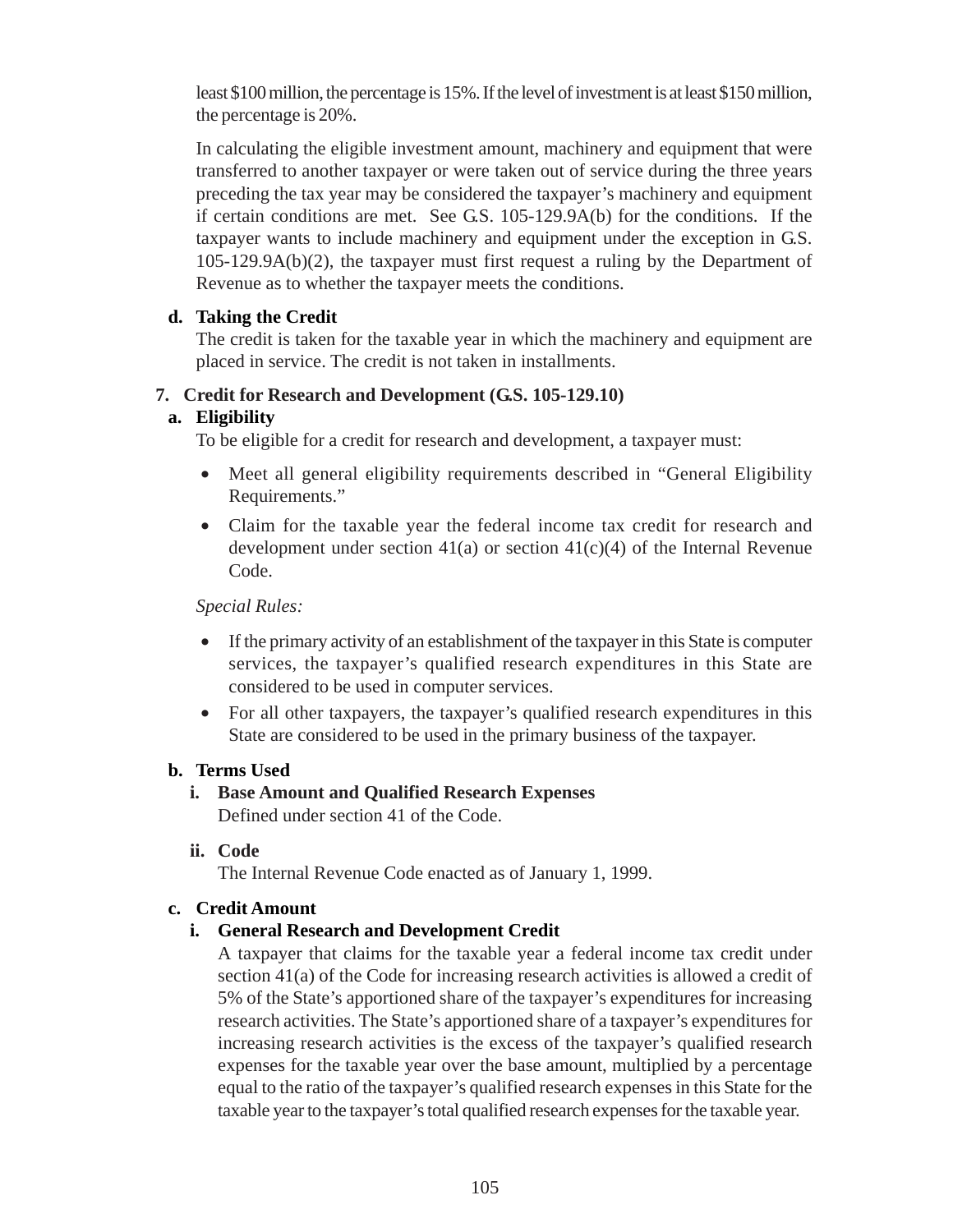# **ii. Alternative Research and Development Credit**

A taxpayer that claims the alternative incremental credit under section  $41(c)(4)$ of the Code for increasing research activities is allowed a credit equal to 25% of the State's apportioned share of the federal credit claimed. The State's apportioned share of the federal credit claimed is the amount of the alternative incremental credit the taxpayer claimed under section  $41(c)(4)$  of the Code for the taxable year multiplied by a percentage equal to the ratio of the taxpayer's qualified research expenses in this State for the taxable year to the taxpayer's total qualified research expenses for the taxable year. The amount of the alternative incremental credit claimed by a taxpayer is determined without regard to any reduction elected under section 280C(c) of the Code.

# **d. Taking the Credit**

The credit is taken for the taxable year in which the taxpayer qualifies for the credit. The credit is not taken in installments. Effective for research activities occurring on or after May 1, 2005, the credits allowed under this section and the credit allowed under Article 3F are exclusive. A taxpayer can elect to take only one of the three credits with respect to its research activities in a taxable year.

# **8. Credit for Worker Training (G.S. 105-129.11)**

# **a. Eligibility**

To be eligible for a credit for worker training, a taxpayer must:

- Meet all general eligibility requirements described in "General Eligibility" Requirements" except for the wage standard test.
- Provide worker training for five or more of its eligible employees during the taxable year.

# **b. Terms Used**

# **i. Eligible Employee**

An employee who is in a full-time position classified as non-exempt under the Fair Labor Standards Act and who meets one or more of the following conditions:

- The employee occupies a job for which the taxpayer is eligible to claim an installment of the credit for creating jobs.
- The employee is being trained to operate machinery and equipment for which the taxpayer is eligible to claim an installment of the credit for investing in machinery and equipment.

# **ii. Location of a Job**

A job is located in an area if more than 50% of the employee's duties are performed in the area.

# **c. Credit Amount**

The credit is equal to the wages paid to the eligible employees during the training. Wages paid to an employee performing his or her job while being trained are not eligible for the credit. For positions located in an enterprise tier one area, the credit may not exceed \$1,000 per employee trained during the taxable year. For positions located in other tiers, the credit may not exceed \$500 per employee trained during the taxable year.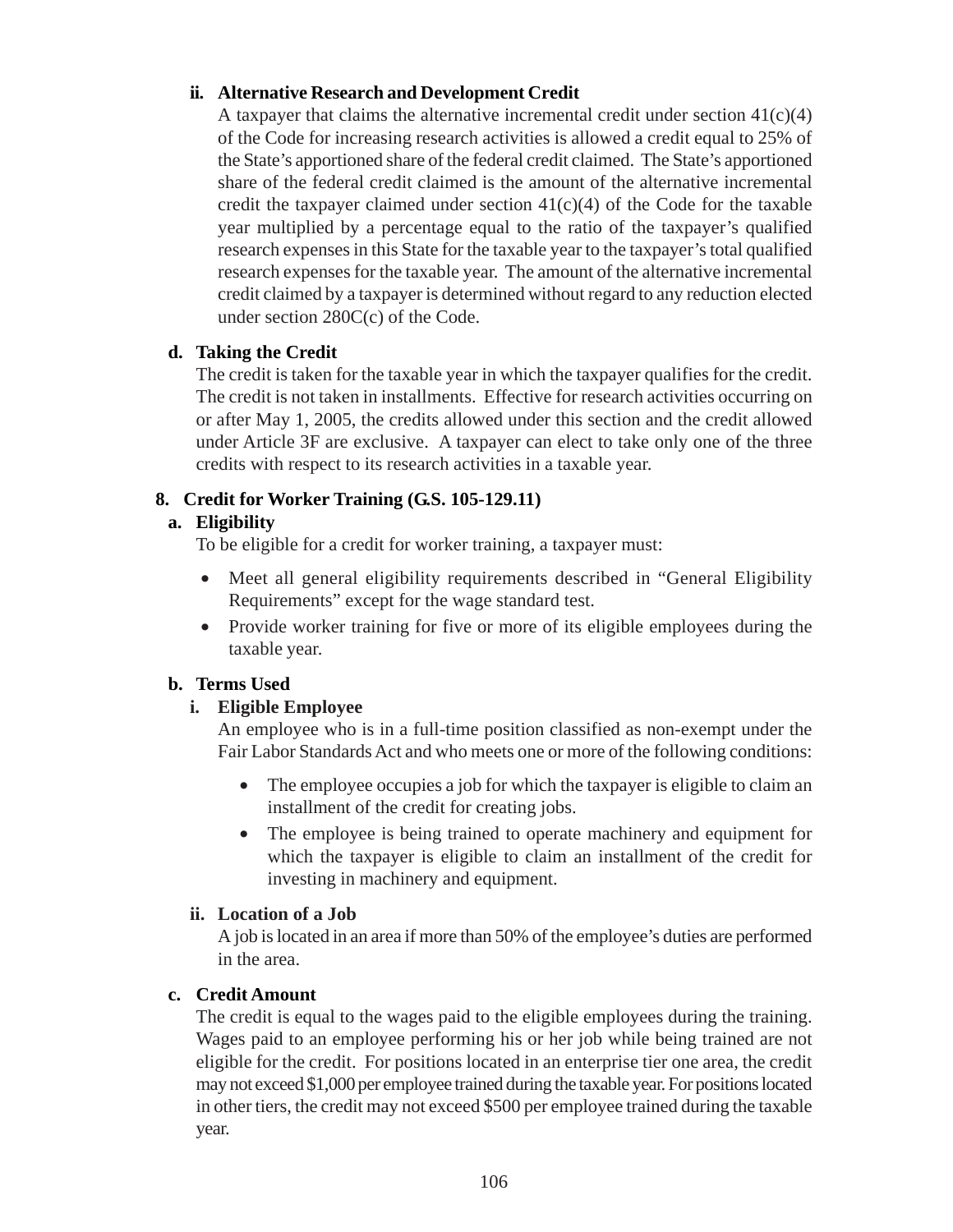### **d. Taking the Credit**

The credit is taken during the taxable year the wages are paid to the eligible employees during training. The credit is not taken in installments.

# **9. Credit for Investing in Central Office or Aircraft Facility Property (G.S. 105- 129.12)**

# **a. Eligibility**

To be eligible for the credit, a taxpayer must:

- Meet all of the general eligibility requirements described in "General Eligibility" Requirements."
- Purchase or lease real property in North Carolina.
- Begin to use the property as a central office or an aircraft facility during the taxable year.

#### **b. Cost Defined**

In the case of property owned by the taxpayer, cost is determined pursuant to regulations adopted under section 1012 of the Code. In the case of leased property, cost is considered to be the taxpayer's lease payments over a seven-year period, plus any expenditures made by the taxpayer to improve the property before it is used as the taxpayer's central office or aircraft facility if the expenditures are not reimbursed or credited by the lessor.

#### **c. Credit Amount**

The credit is 7% of the eligible investment amount. The eligible investment amount is the lesser of the following:

- The cost of the property.
- The amount by which the cost of all the property the taxpayer is using in North Carolina as central offices or aircraft facilities on the last day of the taxable year exceeds the cost of all the property the taxpayer was using in North Carolina as central offices or aircraft facilities on the last day of the base year. The base year is that year, of the three immediately preceding taxable years, in which the taxpayer was using the most property in North Carolina as central offices or aircraft facilities.

The maximum credit is \$500,000 per taxpayer. The basis in any real property for which a credit is allowed must be reduced by the amount of credit allowable.

# **d. Mixed Use Property**

If the property is used for more than one purpose, the credit is allowed only with respect to the portion of the property that is used as a central office or aircraft facility. This determination is made using the following fraction:

square footage of the property used as central office or aircraft facility total square footage of the property

#### **e. Taking the Credit**

The credit is taken in seven equal installments beginning the year after the taxpayer qualifies for the credit. If a taxpayer is required to file more than one tax return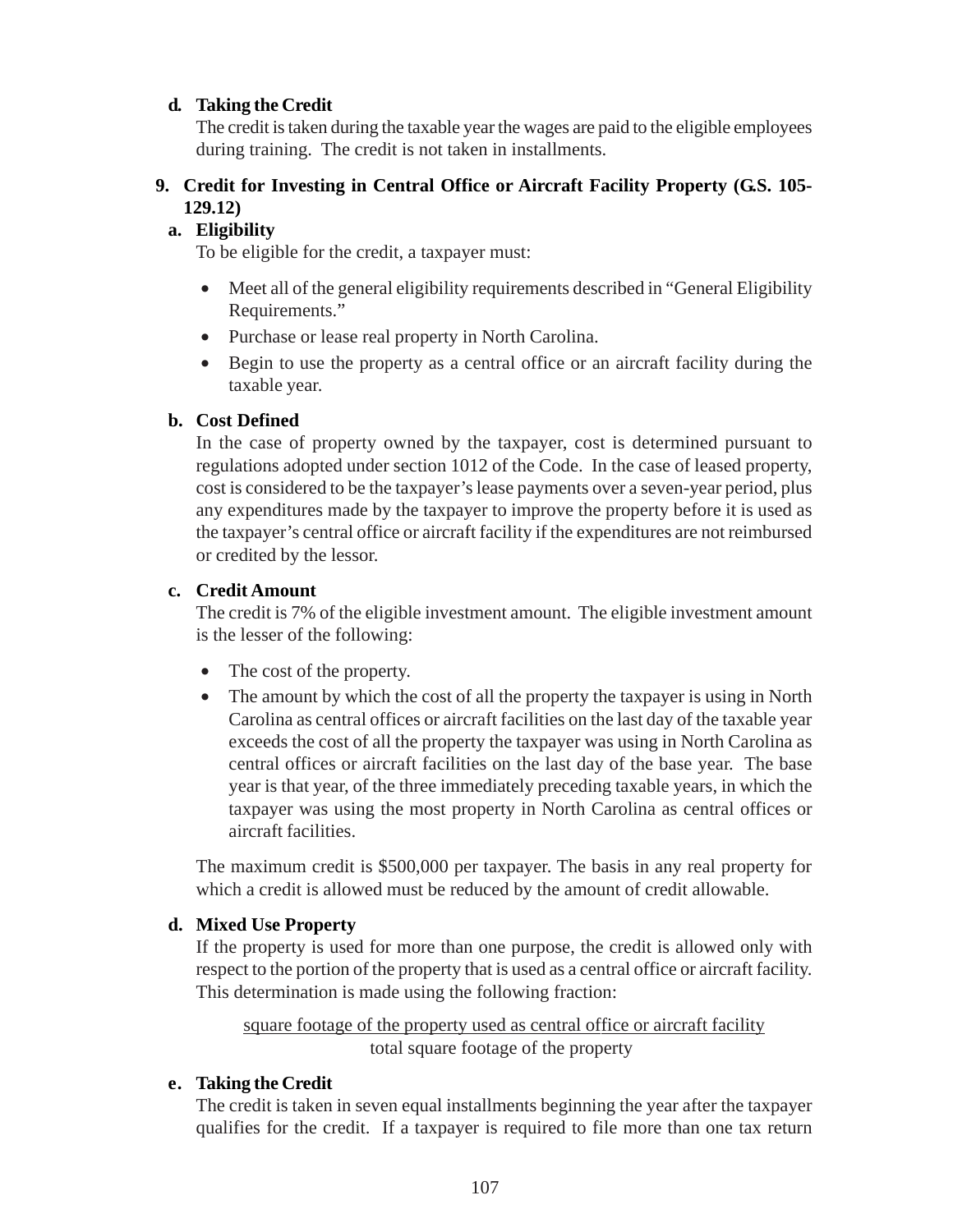during a year, each return constitutes a year for purposes of taking installments of the credit.

# **f. Expiration**

The credit expires in the following circumstances:

- When the property for which the credit is claimed is no longer used as a central office or an aircraft facility.
- When the total number of employees the taxpayer employs at all of its central offices or aircraft facilities in North Carolina drops below 40.
- When a portion of the property for which the credit is claimed is no longer used as a central office or an aircraft facility. In this circumstance, the amount of the credit associated with the portion no longer used as a central office or an aircraft facility expires. The remaining installments are computed by multiplying the total credit times the fraction described above for mixed-use property.

When a credit expires, the taxpayer can still take the portion of an installment that accrued in a previous year and was carried forward.

# **10. Credit for Substantial Investment in Other Property (G.S. 105-129.12A) a. Eligibility**

To be eligible for the credit, the taxpayer must receive a written determination from the Secretary of Commerce that the Secretary expects the taxpayer to purchase or lease and use in an eligible business at a specific location within a three-year period at least \$10,000,000 of real property, and to create 200 new jobs at that location within two years of the time that the property is first used in an eligible business. This requirement is set out in G.S. 105-129.4(b5). Additionally, the taxpayer must meet all of the eligibility requirements listed below:

- Meet all of the general eligibility requirements described in "General Eligibility" Requirements."
- Purchase or lease real property in an enterprise tier one or two area.
- Begin to use the property in an eligible business during the taxable year.

# **b. Terms Used**

**i. Cost**

In the case of property owned by the taxpayer, cost is determined pursuant to regulations adopted under section 1012 of the Internal Revenue Code. In the case of leased property, cost is considered to be the taxpayer's lease payments over a seven-year period, plus any expenditures made by the taxpayer to improve the property before the taxpayer uses it if the expenditures are not reimbursed or credited by the lessor.

# **ii. Property Located in an Enterprise Tier One or Two Area**

Property is located in an enterprise tier one or two area if the area is designated as tier one or two at the time the taxpayer requests the required written determination from the Secretary of Commerce regarding its expected investment.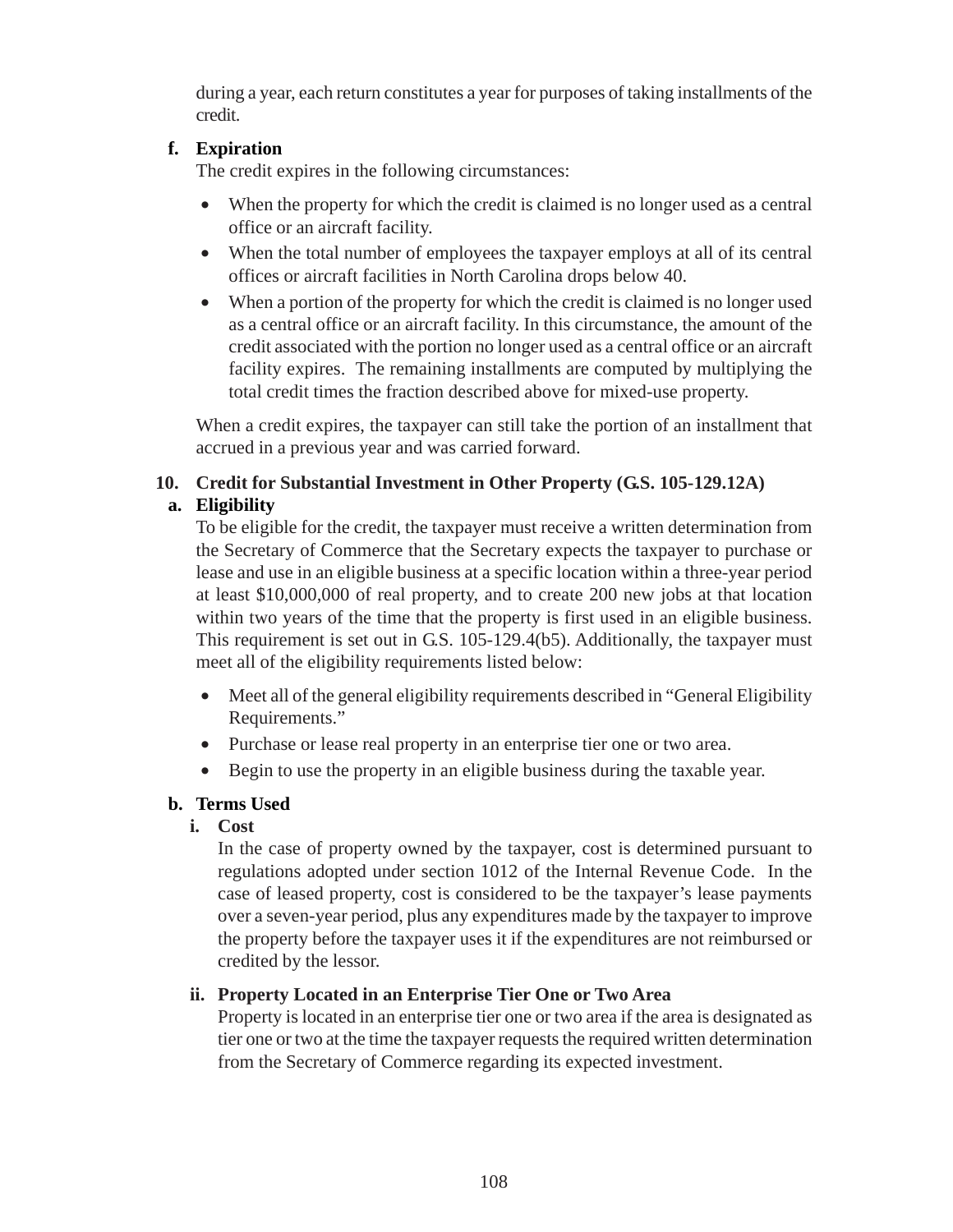### **c. Credit Amount**

The credit is 30% of the eligible investment amount. The eligible investment amount is the lesser of the following:

- The cost of the property.
- The amount by which the cost of all of the real property the taxpayer is using in this State in an eligible business on the last day of the taxable year exceeds the cost of all of the real property the taxpayer was using in this State in an eligible business on the last day of the base year. The base year is that year, of the three immediately preceding taxable years, in which the taxpayer was using the most real property in this State in an eligible business.

When an investment is phased in over the course of more than one tax year, the taxpayer may claim a credit in each year based on the eligible investment amount of the property that is first used in an eligible business for the current tax year. The basis in any real property for which a credit is allowed must be reduced by the amount of credit allowable.

### **d. Mixed Use Property**

If the property is used for more than one purpose, the credit is allowed only with respect to the portion of the property that is used as a central office or aircraft facility. This determination is made using the following fraction:

square footage of the property used as central office or aircraft facility total square footage of the property

# **e. Taking the Credit**

The credit is taken in seven equal installments beginning the year after the taxpayer qualifies for the credit. If a taxpayer is required to file more than one tax return during a year, each return constitutes a year for purposes of taking installments of the credit.

#### **f. Expiration**

The credit expires in the following circumstances:

- When the property for which the credit is claimed is no longer used in an eligible business.
- When the total number of employees at the property with respect to which the credit is claimed drops below 200.
- When a portion of the property for which the credit is claimed is no longer used in an eligible business. In this circumstance, only the amount of the credit associated with the portion no longer used in an eligible business expires. The remaining installments are computed by multiplying the total credit times the fraction described above for mixed-use property.

When a credit expires, the taxpayer may not take any remaining installments of the credit. The taxpayer can still take the portion of an installment that accrued in a previous year and was carried forward.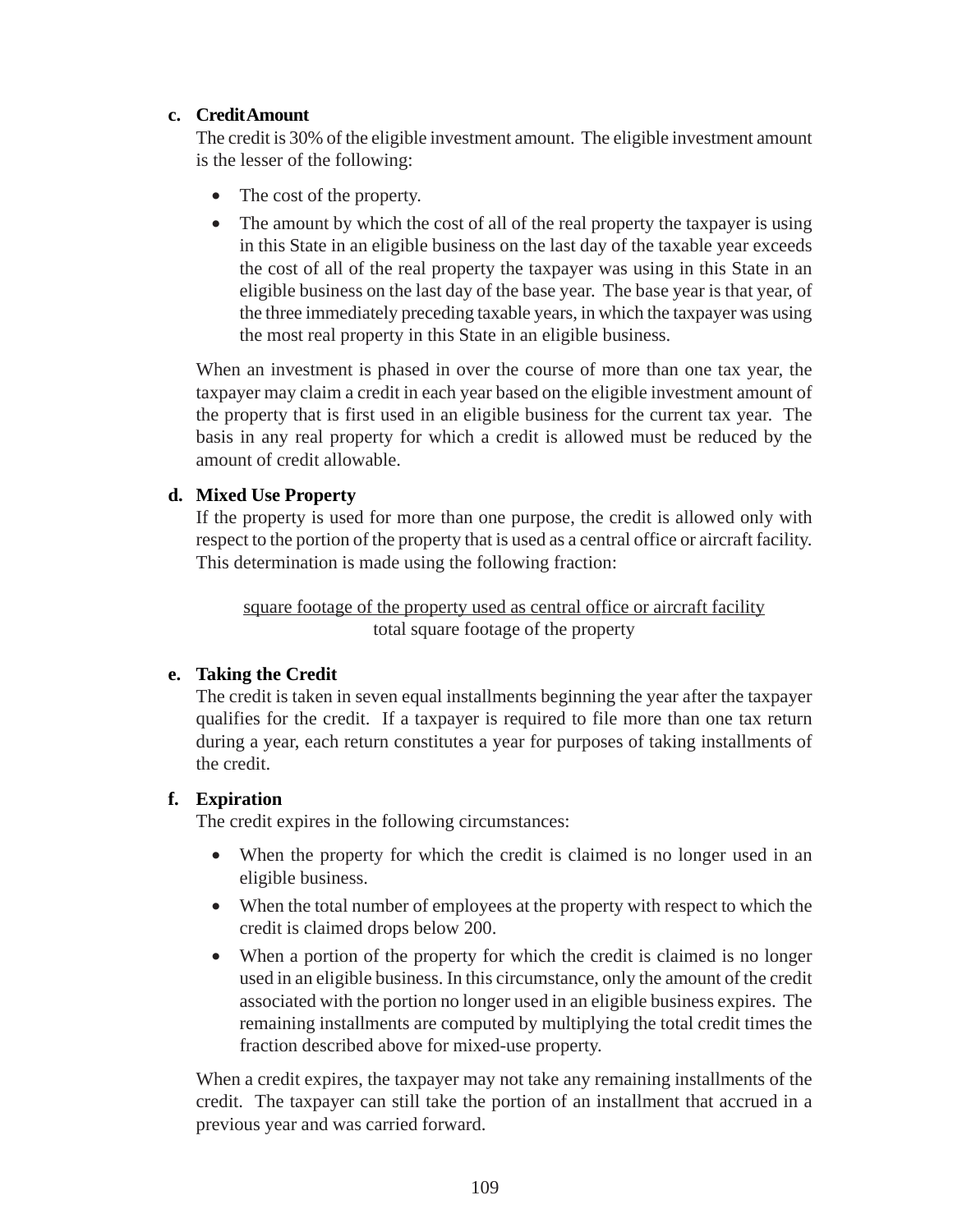# **11. Credit for Development Zone Projects (G.S. 105-129.13)**

# **a. Eligibility**

The general eligibility requirements do not apply to this credit. To be eligible for a credit for a development zone project, the taxpayer must meet the following requirements:

- Contribute cash or property to a development zone agency for an improvement project in a development zone.
- Not control, be controlled by, or be under common control with an affiliate of the development zone agency. The taxpayer may not have one of the relationships defined in section 267(b) of the Internal Revenue Code with the development zone agency.
- File an application with the Department of Revenue on or before April 15 of the year following the calendar year in which the contribution was made. The Secretary may grant an extension for filing the application if a taxpayer makes a timely request for an extension. An extension allows the taxpayer to file the application by the following September 15.
- Include with an application submitted a certified appraisal of the value of the property contributed, if the contribution was of property rather than cash.

# **b. Terms Used**

# **i. Control**

A person controls an entity if the person owns, directly or indirectly, more than 10% of the voting securities of that entity. The term "voting security" means a security that confers upon the holder the right to vote for the election of members of the board of directors or similar governing body of the business or is convertible into, or entitles the holder to receive upon its exercise, a security that confers such a right to vote. A general partnership interest is a voting security.

# **ii. Development Zone Agency**

Any of the following agencies that the Department of Commerce certifies will undertake an improvement project in a development zone will qualify:

- A community-based development organization qualified under 24 C.F.R. section 570.204.
- A community action agency that has been officially designated as such pursuant to section 210 of the Economic Act of 1964, Public Law 88-452, 78 Stat. 508.
- A community development corporation.
- A community development financial institution certified by the United States Department of the Treasury under the Community Development Banking and Financial Institutions Act of 1994, 12 U.S.C. section 4701.
- A community housing development organization qualified under the HOME Investment Partnerships Act, 42 U.S.C. section 12701 and 12704, and 24 C.F.R. section 92.2.
- A local housing authority created under Article 1 of Chapter 157 of the General Statutes.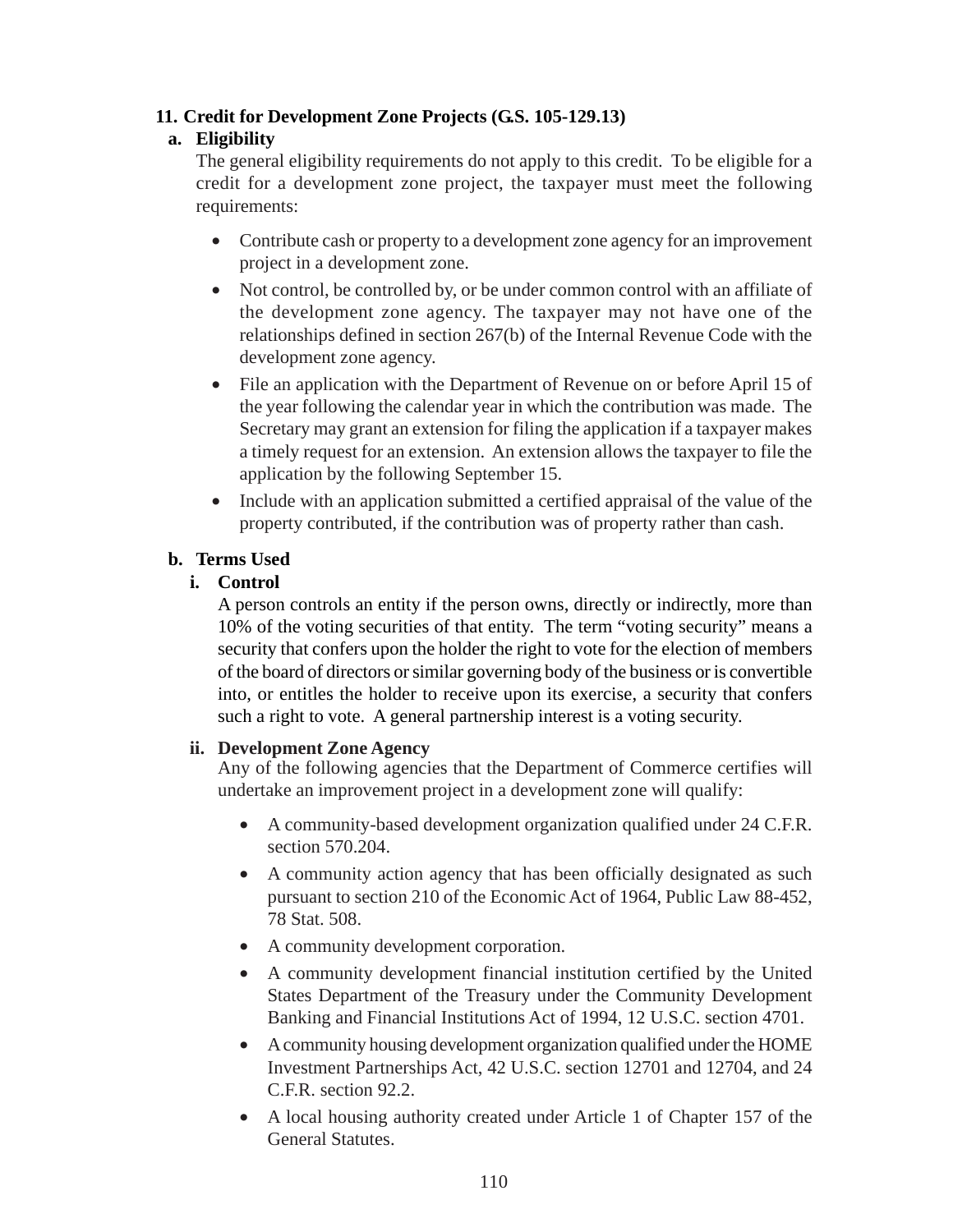#### **iii. Improvement Project**

A project to construct or improve real property for community development purposes or to acquire real property and convert it for community development purposes. Construction or improvement includes services provided by a development zone agency directly related to the construction or improvement, and project development fees charged by a developer for the construction or improvement.

#### **c. Credit Amount**

The credit is equal to 25% of the value of the contribution of cash or property to a development zone agency for an improvement project in a development zone. A contribution is for an improvement project if the agency receiving the contribution contracts in writing to use the contribution for the project and agrees in the contract to repay to the taxpayer, with interest, any part of the contribution not used for the project.

#### **d. Taking the Credit**

The credit may not be taken in the year in which the contribution is made. Instead, the credit must be taken for the taxable year beginning during the calendar year in which the application to the Department of Revenue for the credit becomes effective.

#### **e. Ceiling**

The total amount of all credits for contributions made in a calendar year may not exceed \$4,000,000. If the total amount of credits claimed exceeds \$4,000,000, the Secretary of Revenue must allocate the \$4,000,000 in tax credits in proportion to the size of the credit claimed by each taxpayer. If a credit is reduced because of this ceiling, the Secretary must notify the taxpayer of the amount of the reduction of the credit on or before December 31 of the year the application was filed.

#### **f. Forfeiture**

A taxpayer forfeits the credit to the extent the development zone agency uses the taxpayer's contribution for any purpose other than an improvement project.

#### **C. Business & Energy Tax Credits (Article 3B of Chapter 105)**

#### **1. General Information**

**(***Applies to all credits under this article unless otherwise noted.)*

#### **a. Franchise, Income, or Gross Premium Tax Election (G.S. 105-129.17(a))**

The credits allowed under this article can be taken against franchise or income tax, but not against insurance gross premium tax unless otherwise noted. The taxpayer must elect the tax against which a credit will be claimed when filing the return on which the first installment of the credit is claimed. This election is binding. All future installments and carryforwards of a credit must be claimed against the same tax.

#### **b. Cap on Credit (G.S. 105-129.17(b))**

Total credits, including carryforwards, claimed under this article may not exceed fifty percent (50%) of the tax against which they are claimed for the taxable year, reduced by the sum of all other credits, including carryforwards, against that tax, except tax payments made by or on behalf of the taxpayer.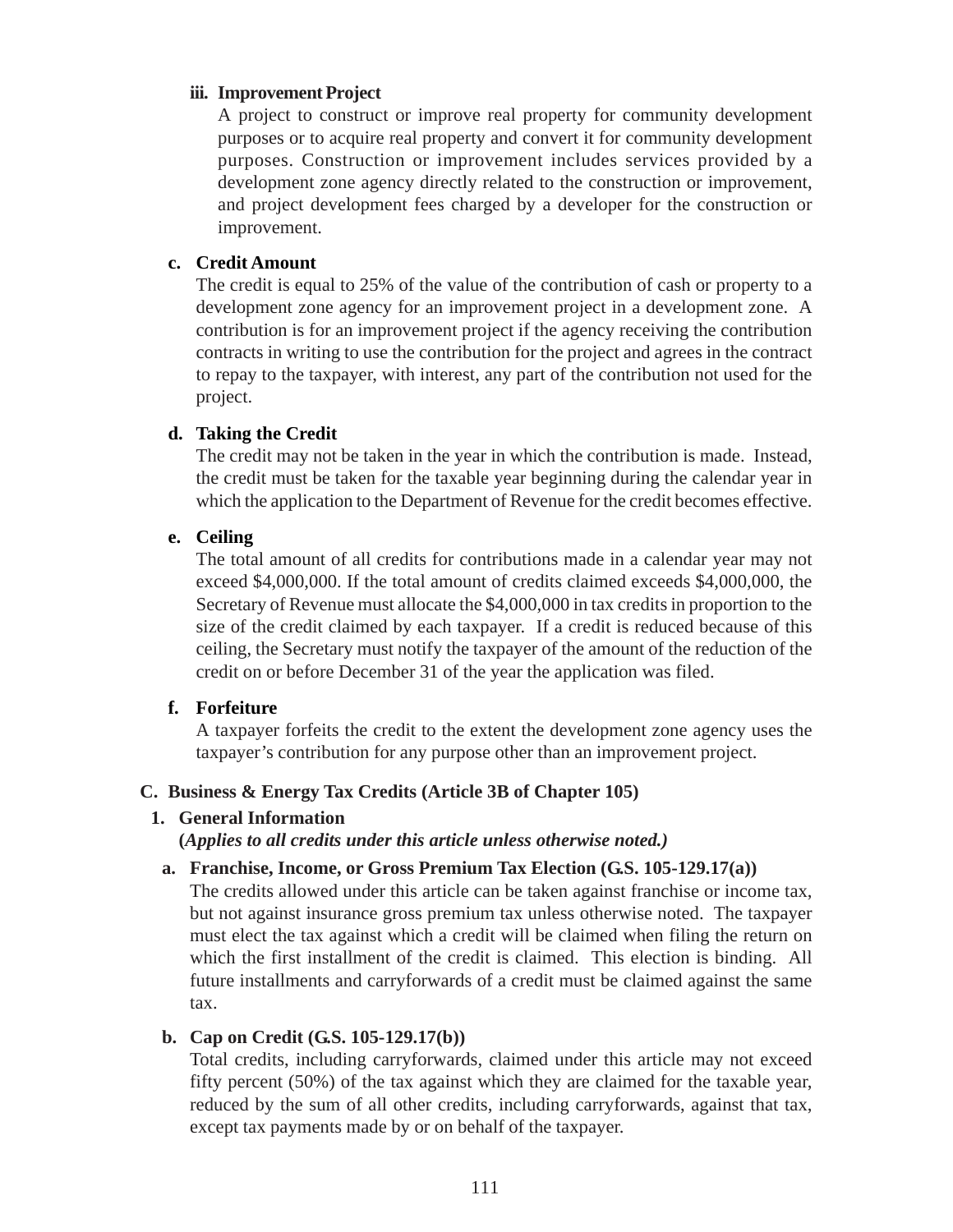# **c. Credit Carryforward (G.S. 105-129.17(b))**

Unused portions of the credits may be carried forward for the succeeding five years unless otherwise noted, but must be taken against the same tax as on the return on which the credit was first taken.

### **d. Substantiation (G.S. 105-125.18)**

The burden of proving eligibility for any credit under this article rests upon the taxpayer. Every taxpayer claiming a credit under this article must maintain and make available for inspection by the Secretary of Revenue any records the Secretary considers necessary to determine and verify the amount of the credit to which the taxpayer is entitled. No credit may be allowed to any taxpayer that fails to maintain adequate records or to make them available for inspection.

### **e. Forms**

The Form NC-478 series is used to calculate and report tax credits, including the tax credits allowed under Article 3B, that are limited to fifty percent (50%) of the taxpayer's tax less the sum of all other credits that the taxpayer claims. Forms NC-478A through NC-478H are used to calculate the specific credits without regard to the fifty percent (50%) limitation. Form NC-478 is used to total the specific credits, to determine if the fifty percent (50%) limitation applies, and, if so, to allocate the limited total credit among the specific credits.

Both Form NC-478 and the applicable Form NC-478 series form must be filed for any taxable year in which the taxpayer is eligible to claim a credit or an installment of a credit against the taxpayer's tax liability for that year. This requirement applies even if the taxpayer's tax liability for that year is not large enough for the taxpayer to benefit from the credit.

# **2. Credit for Investing in Business Property (G.S. 105-129.16)**

# **a. Credit**

This credit was effective for taxable years beginning January 1, 1996 or later, and applicable to property placed in service on or after August 1, 1996. The credit expired effective for business property placed in service on or after January 1, 2002. However, taxpayers can continue to claim installments or carryforwards of unused installments of the credit.

# **b. Expiration of Credit (G.S. 105-129.16(b))**

If business property is disposed of, taken out of service, or moved out of North Carolina prior to the end of the five year period in which the credit is claimed, the credit expires and a taxpayer may not take any remaining installment of the credit except for the portion of an installment that accrued in a previous year and had been carried forward.

# **3. Credit for Investing in Renewable Energy Property (G.S. 105-129.16A)** *(Effective for taxable years beginning on or after January 1, 2000. The credit sunsets effective for renewable energy property placed in service on or after January 1, 2011.)*

**a. Credit**

If a taxpayer that has constructed, purchased, or leased renewable energy property places it in service during the taxable year, the taxpayer is allowed a credit equal to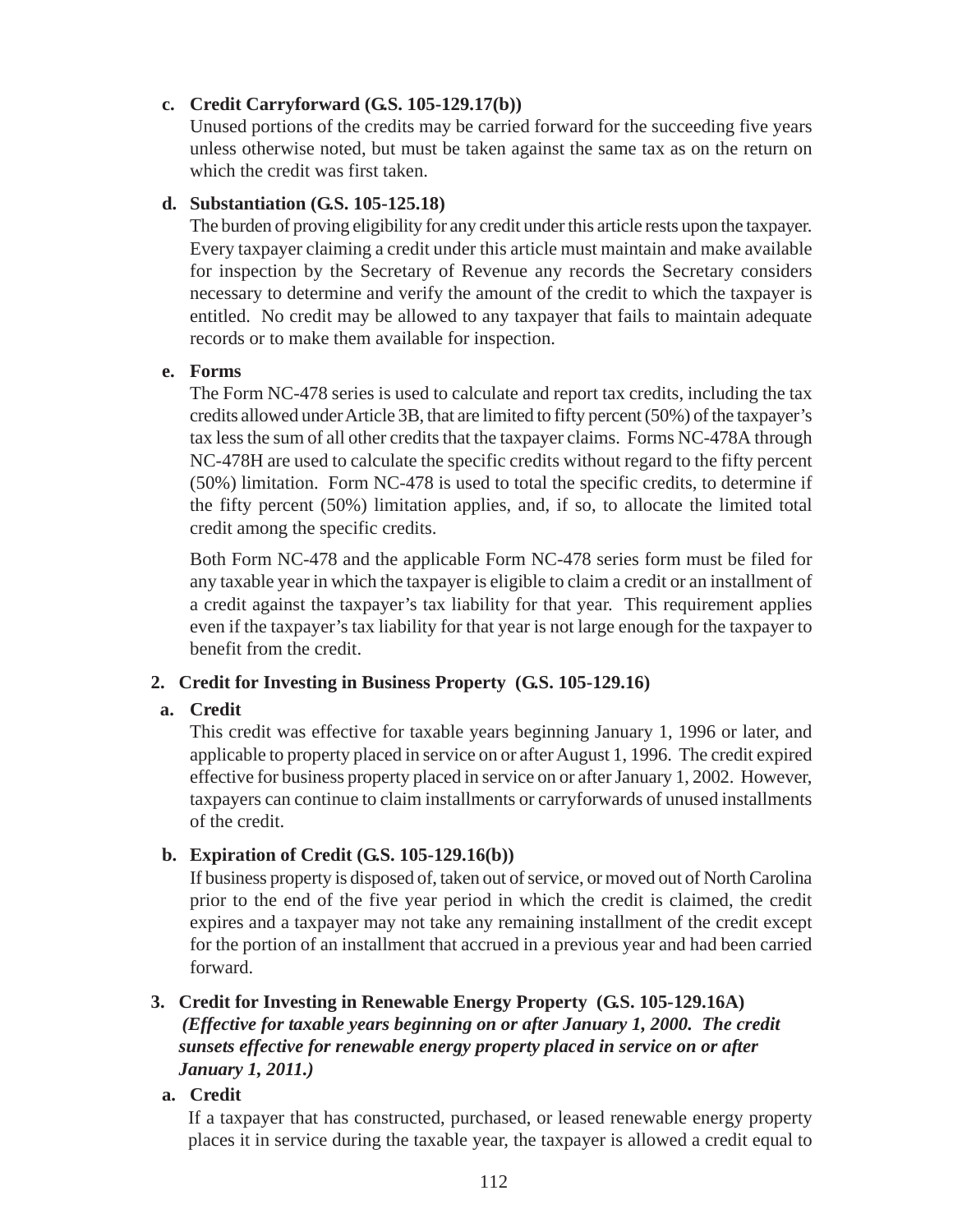thirty-five (35%) of the cost of the property. No credit is allowed to the extent the cost of the renewable energy property was provided by public funds.

If the taxpayer owns the property, the cost is determined in accordance with section 1012 of the Code and is subject to the limitation on cost provided in section 179 of the Code. If the property is leased, the cost is eight times the net annual rental rate. The net annual rental rate is the annual rental rate paid by the taxpayer less any annual rental rate received by the taxpayer from subrentals. The subrentals are not deducted if they are business income for the taxpayer.

If the property serves a single-family dwelling, the credit is taken for the taxable year in which the property is placed in service. For all other property, the credit is taken in five equal installments beginning with the year the property is placed in service.

# **b. Cap on Credit (G.S. 105-129.16A(c))**

The maximum credit allowed for nonresidential property is \$250,000 per installation. Effective for taxable years beginning on or after January 1, 2006, the maximum credit allowed for nonresidential property is \$2,500,000. The credit ceilings for residential property are:

- \$1,400 per dwelling unit for solar energy equipment for domestic water heating. Effective for taxable years beginning on or after January 1, 2006, pool heating is included.
- \$3,500 per dwelling for solar energy equipment for active space heating, combined active space and domestic hot water systems, and passive space heating; and
- \$10,500 per installation for any other renewable energy property for residential purposes.

# **c. Eligible Renewal Energy Property (G.S. 105-129.15)**

Any of the following machinery and equipment or real property is considered to be eligible renewable energy property:

- Biomass equipment that uses renewable biomass resources for biofuel production of ethanol, methanol, and biodiesel; methane production using agricultural and animal waste or garbage; commercial thermal or electrical generation from renewable energy crops or wood waste material. Effective for taxable years beginning on or after January 1, 2006 electrical generation is no longer restricted to using renewable energy crops or wood waste material. Biomass equipment includes any equipment used for converting, conditioning and storing the liquid fuels, gas and electricity produced with biomass equipment.
- Hydroelectric generators located at existing dams or waterways and related devices for water supply and control and converting, conditioning, and storing the electricity generated.
- Solar energy equipment that uses solar radiation as a substitute for traditional energy for water heating, active space heating and cooling, passive heating, daylighting, generating electricity, distillation, desalination, detoxification, or the production of industrial or commercial process heat. Solar energy equipment includes any equipment used for collecting, storing, exchanging, conditioning, or converting solar energy to other useful forms of energy.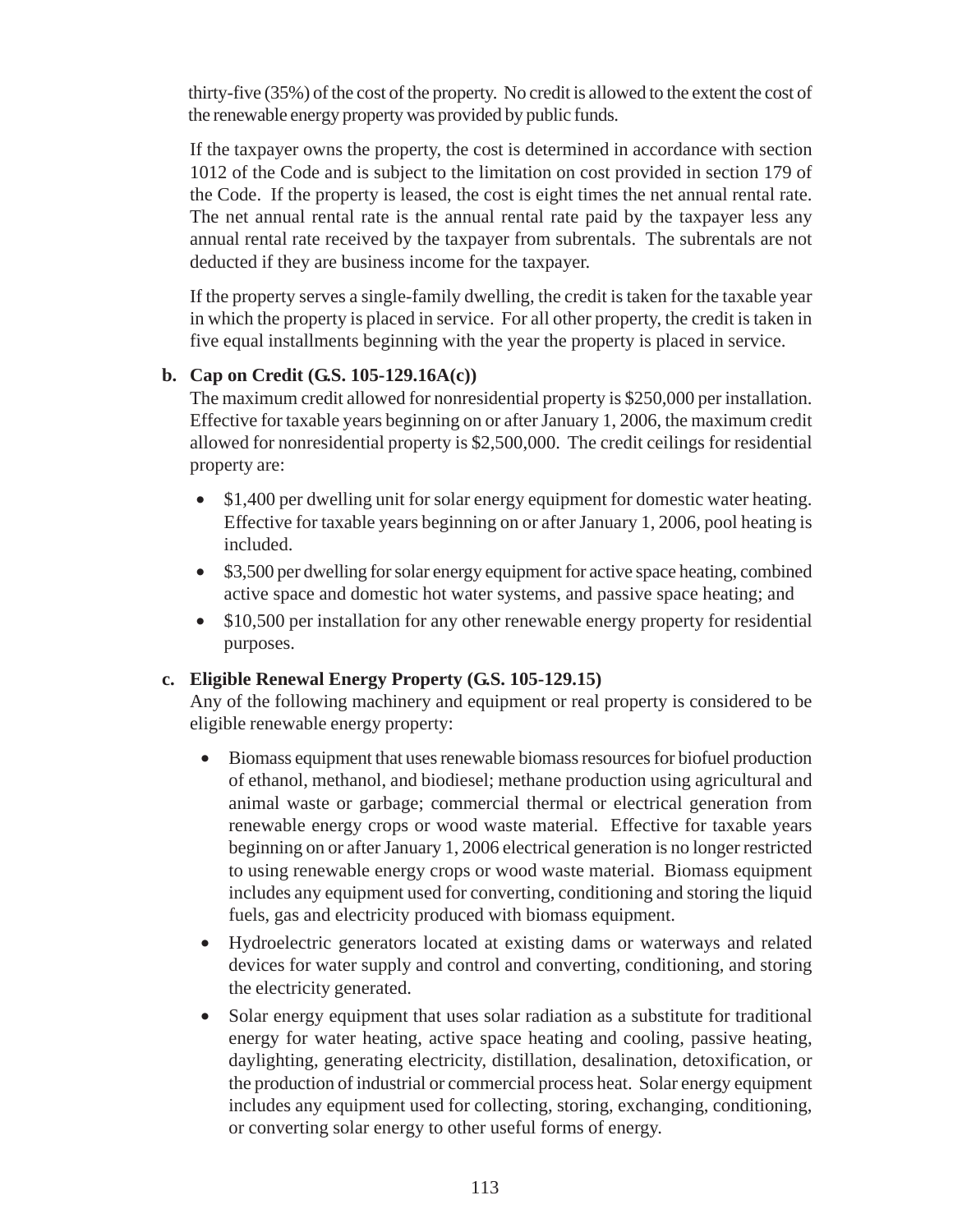• Wind equipment required to capture and convert wind energy into electricity or mechanical power and related devices.

# **d. Expiration of Credit (G.S. 105-129.16A(b))**

If the property is disposed of, taken out of service, or moved out of North Carolina during the five year installment period, the credit expires and a taxpayer may not take any remaining installment of the credit except for the portion of an installment that accrued in a previous year and has been carried forward. No credit is allowed to the extent the cost of the renewable energy property was provided by public funds.

# **e. Credit Availability (G.S. 105-129.16A(d))**

A taxpayer may not claim a credit for renewable energy property under Article 3B if the taxpayer is claiming any other credit allowed in Chapter 105 with respect to renewable energy property. A taxpayer may not take a credit for property the taxpayer leases from another unless the taxpayer obtains the lessor's written certification that the lessor will not claim a credit with respect to the property.

# **4. Credit for Investing in Non-Hazardous Dry Cleaning Equipment (G.S. 105- 129.16C)**

# *(Effective for taxable years beginning on or after July 1, 2001. The credit sunsets effective January 1, 2006.)*

# **a. Credit**

If a taxpayer that has purchased or leased qualified dry-cleaning equipment, places it in service in this State for commercial purposes during the taxable year, the taxpayer is allowed a credit equal to twenty percent (20%) of the cost of the equipment.

# **b. Qualified Equipment**

Qualified dry-cleaning equipment is equipment that is designed and used primarily to dry-clean clothing and other fabric and does not use any hazardous solvent or any other substance that the Department of Environment and Natural Resources determines to pose a threat to human health or the environment.

# **c. Hazardous Solvent**

Hazardous solvent is a solvent, any portion of which consists of a chlorine-based solvent, a hydrocarbon-based solvent, a hazardous substance as defined in G.S. 130A-310(2), or any substance determined by the Administrator of the Environmental Protection Agency or the Director of the National Institute of Occupational Safety and Health to possess carcinogenic potential to humans

# **d. Restrictions (G.S. 105-129.16C(b))**

No credit is allowed to the extent the cost of the equipment was paid with public funds. A taxpayer that claims any other credit allowed under Chapter 105 of the General Statutes with respect to dry-cleaning equipment may not take the credit allowed in this section with respect to the same equipment.

# **e. Substantiation (G.S. 105-129.16C(a))**

To claim the credit, the taxpayer must file, with the tax return on which the credit is claimed, a certification by the Department of Environment and Natural Resources that the equipment purchased or leased by the taxpayer is qualified dry-cleaning equipment.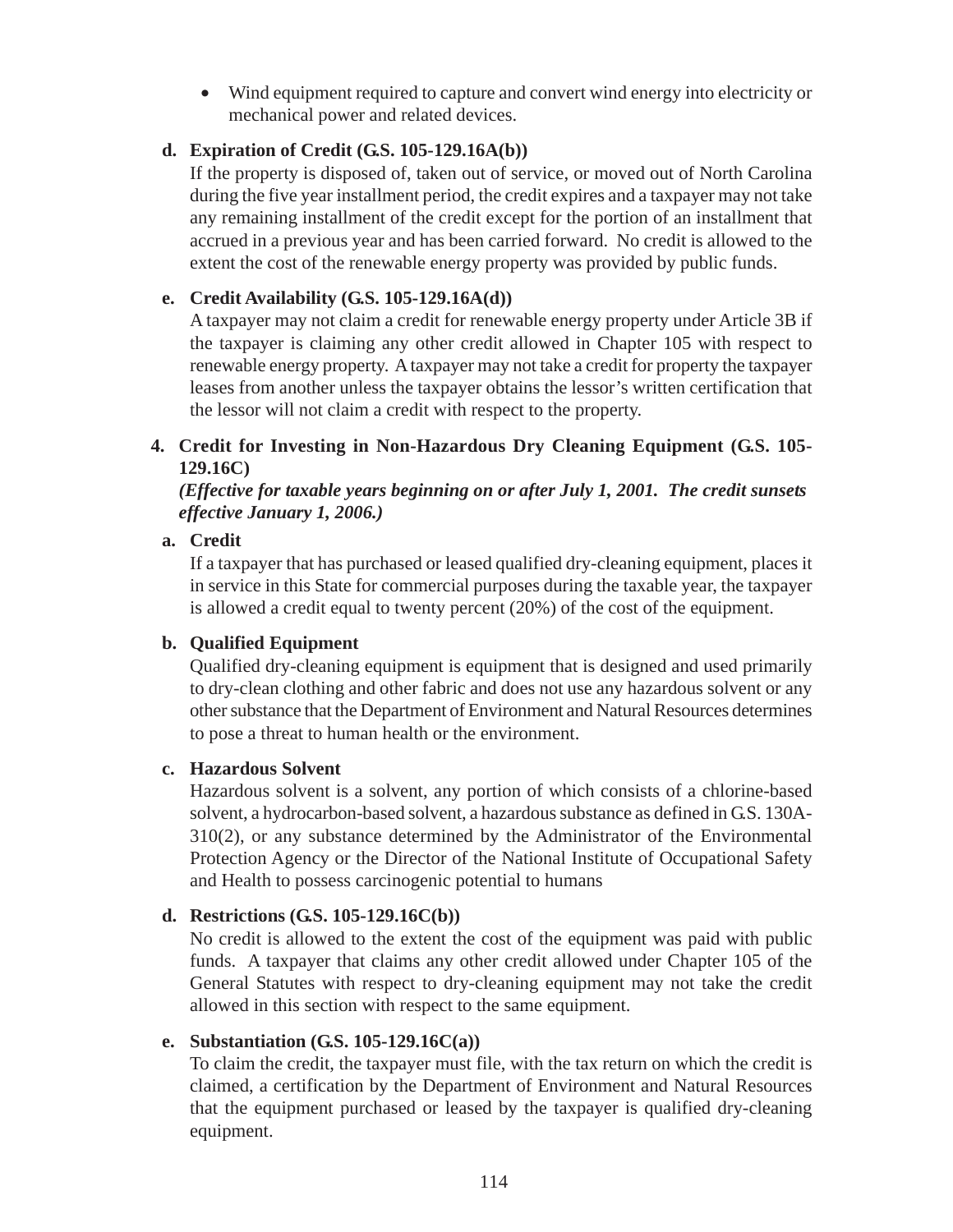### **5. Credit for Constructing Renewable Fuel Facilities (G.S. 105-129.16D)**

Effective for taxable years beginning on or after January 1, 2005, either a dispensing credit or a production credit is allowed for the construction of renewable fuel facilities. Either credit is subject to the tax election and cap on credit amount provisions of G.S. 105-129.17, the substantiation requirements of G.S. 105-129.18, and the requirement in G.S. 105-129.19 that the Department report the credits claimed to the Revenue Laws Study Committee and to the Fiscal Research Division of the General Assembly.

### **a. Renewable Fuel Defined (G.S. 105-129.15(8))**

Renewable fuel is either:

- Biodiesel as defined in G.S. 105-449.60, or
- Ethanol either unmixed or in mixtures with gasoline that are seventy percent (70%) or more ethanol by volume.

### **b. Dispensing Credit (G.S. 105-129.16D(a))**

A taxpayer that constructs and installs and places in service in this State a qualified facility for dispensing renewable fuel is allowed a dispensing credit. A facility is qualified if the equipment used to store or dispense renewable fuel is labeled for this purpose and is clearly identified as associated with renewable fuel.

The credit is equal to fifteen percent (15%) of the cost to the taxpayer of constructing and installing the part of the dispensing facility, including pumps, storage tanks, and related equipment, that is directly and exclusively used for dispensing or storing renewable fuel.

The tax credit is claimed in three equal installments beginning with the taxable year in which the facility is placed in service. If, in one of the years during which an installment of the credit is to be claimed, the portion of a facility that is directly and exclusively used for dispensing or storing renewable fuel is disposed of or taken out of service, the credit expires and the taxpayer may not take any remaining installments of the credit; however, the taxpayer may continue to claim any carryforwards of any prior years' installments.

# **c. Production Credit (G.S. 105-129.16D(b))**

A taxpayer that constructs and places in service in this State a commercial facility for processing renewable fuel is allowed a production credit. The credit is equal to twentyfive (25%) of the cost to the taxpayer of constructing and equipping the facility. The tax credit is claimed in seven equal installments beginning with the taxable year in which the facility is placed in service. If, in one of the years during which an installment of the credit is to be claimed, the facility is disposed of or taken out of service, the credit expires and the taxpayer may not take any remaining installments of the credit; however, the taxpayer may continue to claim carryforwards of any prior years' installments.

# **d. No Double Credit (G.S. 105-129.16D(c))**

A taxpayer that claims any other tax credit allowed under Chapter 105 with respect to the costs of constructing and installing a renewable energy facility may not take the credit allowed in this section with respect to the same costs.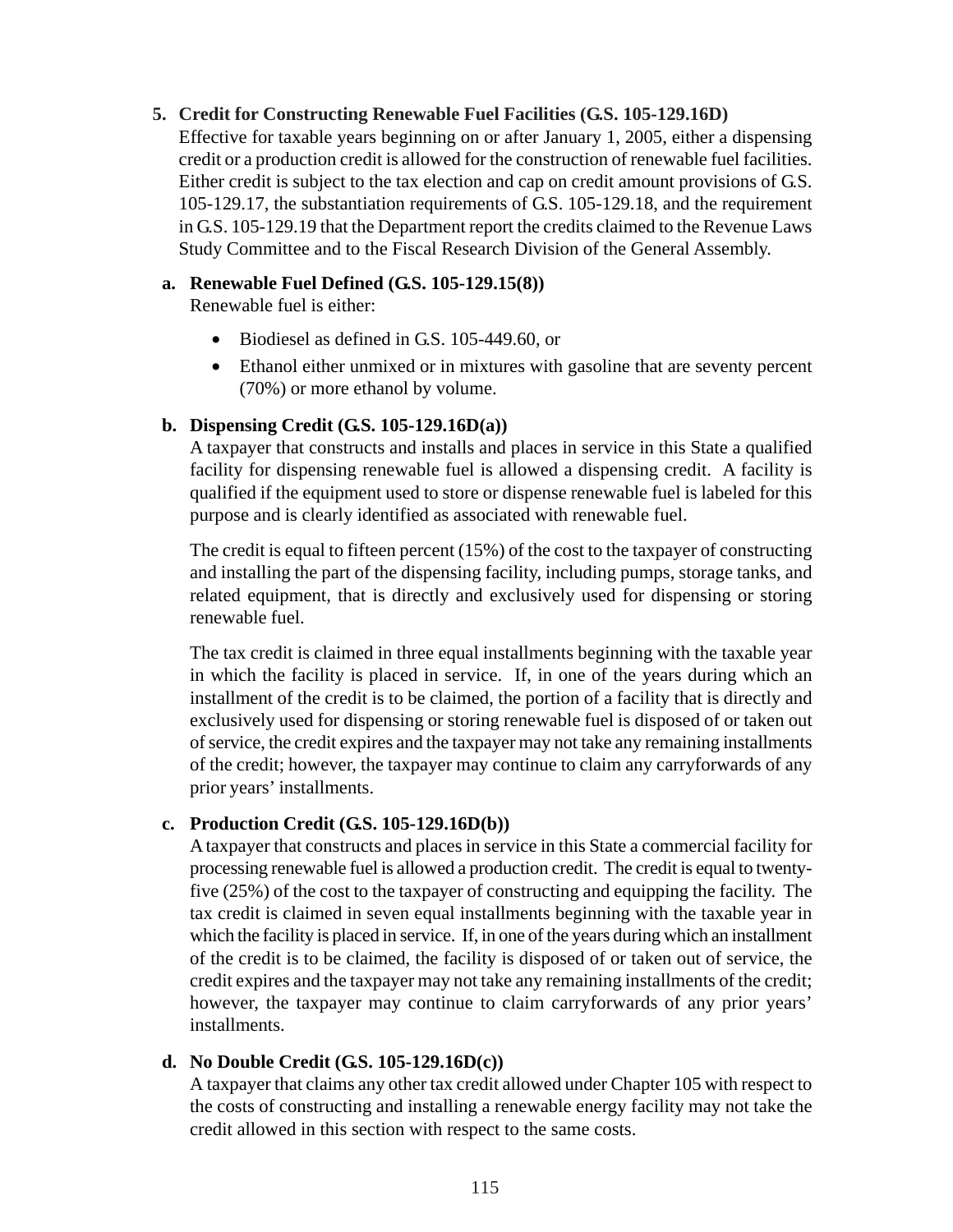# **e. Sunset (G.S. 105-129.16D(d))**

The credit allowed in this section sunsets for facilities placed in service on or after January 1, 2008.

# **D. Tax Incentives for Recycling Facilities (Article 3C of Chapter 105)**

# **1. General Information**

# **a. Eligibility**

In order for a manufacturing plant to be considered a recycling facility at least seventyfive percent (75%) of its products must be made from materials that consist of at least fifty percent (50%) post-consumer waste material measured by weight or volume. The term "recycling facility" includes real and personal property located at or on land in the same county and reasonably near the plant site that are used to perform business functions related to the plant or to transport materials and products to or from the plant. A plant may qualify as either a major recycling facility or a large recycling facility.

# **i. Major Recycling Facility (G.S. 105-129.26(a))**

A recycling facility qualifies for the tax credits provided under Article 3C for major recycling facilities if it meets all of the following conditions:

- The facility is located in an area that was an enterprise tier one area at the time the owner began construction of the facility.
- The Secretary of Commerce has certified that the owner will, by the end of the fourth year after the year the owner begins construction of the recycling facility, invest at least three hundred million dollars (\$300,000,000) in the facility and create at least 250 new, full-time jobs at the facility.
- The jobs at the recycling facility meet the wage standard in effect as of the date the owner begins construction of the facility.

# **ii. Large Recycling Facility (G.S. 105-129.26(b))**

A recycling facility qualifies for the tax credit provided in G.S. 105-129.27 for large recycling facilities if it meets all of the following conditions:

- The facility is located in an area that was an enterprise tier one area at the time the owner began construction of the facility.
- The Secretary of Commerce has certified that the owner will, by the end of the second year after the year the owner begins construction of the recycling facility, invest at least one hundred fifty million dollars (\$150,000,000) in the facility and creates at least 155 new, full-time jobs at the facility.
- The jobs at the recycling facility meet the wage standard in effect as of the date the owner begins construction of the facility.

# **b. Forms**

Form CD-425 is used to report any tax credits claimed under this article. This form must be filed for any taxable year in which a credit or a carryforward of a credit against the taxpayer's tax liability for that year is claimed.

# **c. Substantiation (G.S. 105-129.26(d))**

The burden of proving eligibility for any credit under this article rests upon the taxpayer. Every taxpayer claiming a credit under this article must maintain and make available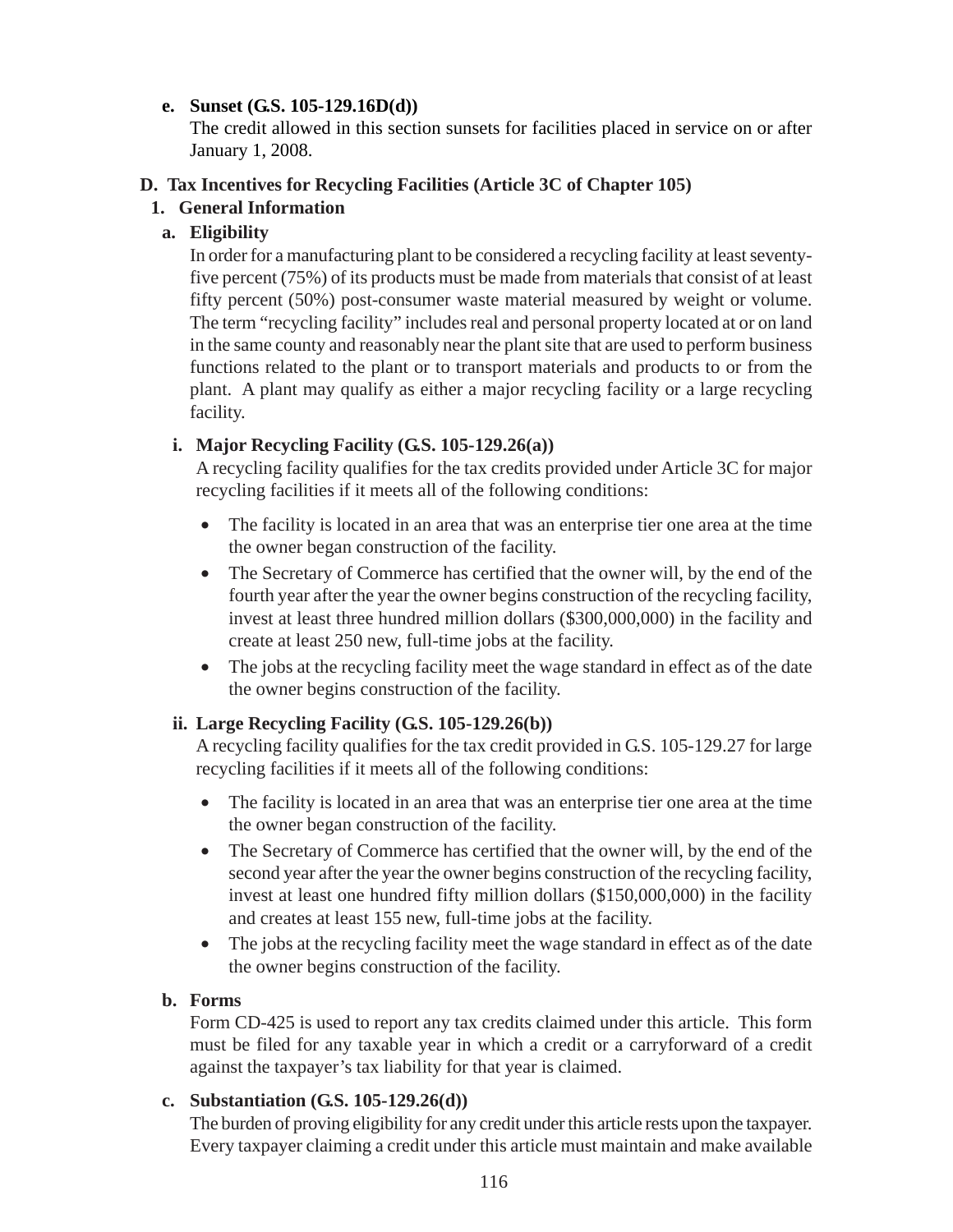for inspection by the Secretary of Revenue any records the Secretary considers necessary to determine and verify the amount of the credit to which the taxpayer is entitled. No credit may be allowed to any taxpayer that fails to maintain adequate records or to make them available for inspection.

### **d. Forfeiture (G.S. 105-129.26(c))**

If the owner of a large or major recycling facility fails to make the required minimum investment or create the required number of new jobs within the period certified by the Secretary of Commerce, the recycling facility forfeits all tax credits previously received under this Article. Forfeiture does not occur, however if the failure was due to events beyond the owner's control.

Upon forfeiture, the owner is liable for a tax equal to the amount of all past taxes avoided as a result of the tax credits claimed plus interest at the rate established in G. S. 105-241.1(i), computed from the date the taxes would have been due if the tax benefits had not been received. The tax and interest are due 30 days after the date of the forfeiture. An owner that fails to pay the tax and interest is subject to the penalties provided in G.S. 105-236.

# **2. Credit for Investing in Large or Major Recycling Facility (G.S. 105-129.27)**

# **a. Credit**

An owner that purchases or leases machinery and equipment for a major recycling facility in this State during the taxable year is allowed a credit equal to fifty percent (50%) of the amount payable by the owner during the taxable year to purchase or lease the machinery and equipment.

An owner that purchases or leases machinery and equipment for a large recycling facility in this State during the taxable year is allowed a credit equal to twenty percent (20%) of the amount payable by the owner during the taxable year to purchase or lease the machinery and equipment.

# **b. Taxes Credited (G.S. 105-129.27(b))**

The credit provided in this section is allowed against franchise and income tax. Any other nonrefundable credits allowed the owner are subtracted before the credit allowed by this section. The taxpayer must elect the tax against which a credit will be claimed when filing the return on which the credit is first claimed. All carryforwards of a credit must be claimed against the same tax.

# **c. Credit Carryforward (G.S. 105-129.27(c))**

The credit may not exceed the amount of tax against which it is claimed for the taxable year, reduced by the sum of all other credits allowed against that tax, except tax payments made by or on behalf of the owner. Any unused portion of the credit may be carried forward for the succeeding 25 years.

# **d. Change in Ownership of Facility (G.S. 105-129.27(d))**

The sale, merger, consolidation, conversion, acquisition, or bankruptcy of a recycling facility, or any transaction by which the facility is reformulated as another business, does not create new eligibility in a succeeding owner with respect to a credit for which the predecessor was not eligible under this section. A successor business may, however, take any carried-over portion of a credit that its predecessor could have taken if it had a tax liability.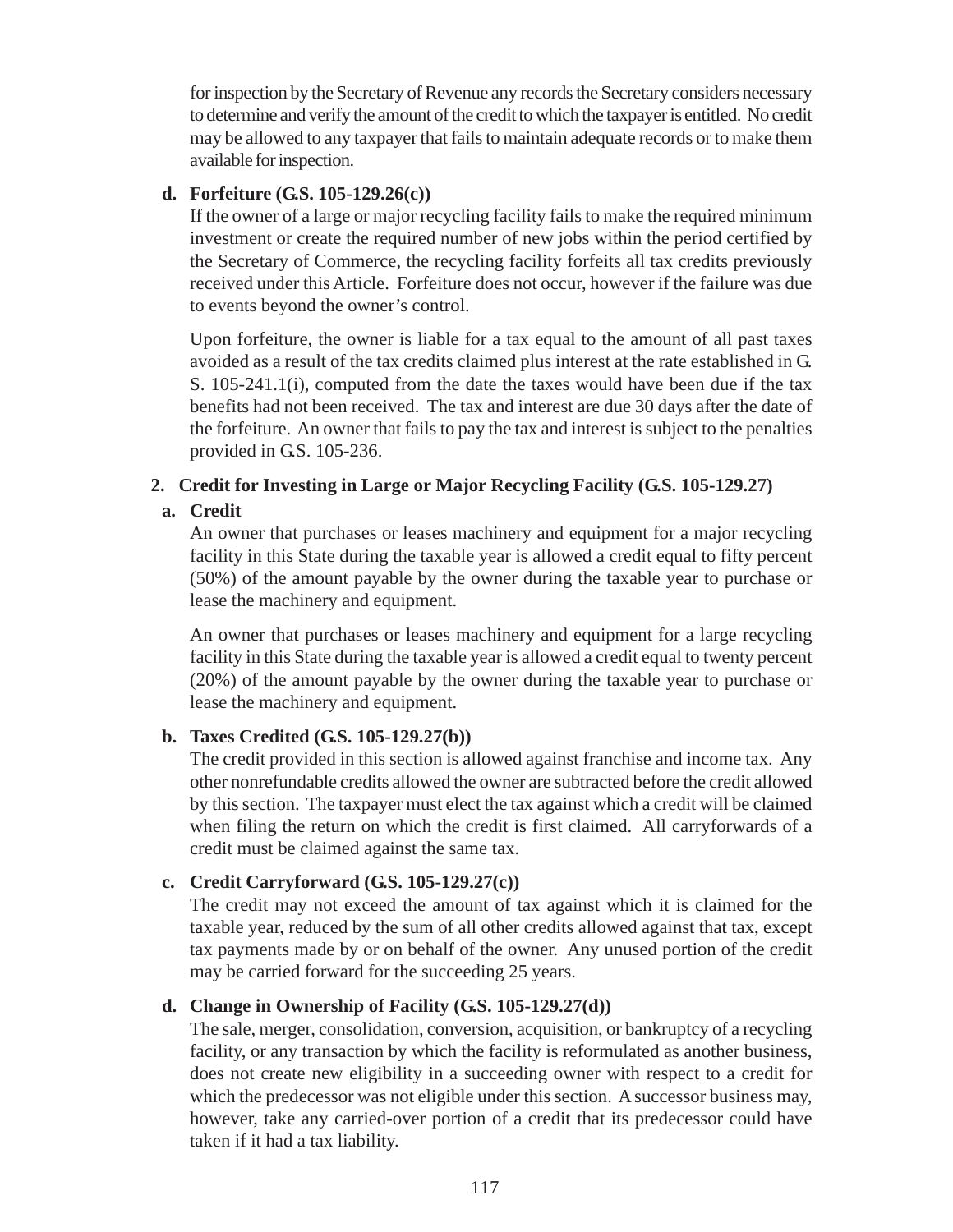#### **e. Forfeiture (G.S 105-129.27(e))**

If any machinery or equipment for which a credit was allowed under this section is not placed in service within 30 months after the credit was allowed, the credit is forfeited. A taxpayer that forfeits a credit is liable for all past taxes avoided as a result of the credit plus interest at the rate established under G.S. 105-241.1(i), computed from the date the taxes would have been due if the credit had not been allowed. The past taxes and interest are due 30 days after the date the credit is forfeited. A taxpayer that fails to pay the past taxes and interest by the due date is subject to the penalties provided in G.S. 105-236.

# **f. Limitations (G.S. 105-129.27(f))**

A recycling facility that is eligible for the credit allowed in this section is not allowed the credit for investing in machinery and equipment provided in G.S. 105-129.9.

# **3. Credit for Reinvestment (G.S. 105-129.28)**

*(Repealed effective for taxable years beginning on or after January 1, 2008)*

# **a. Credit (G.S. 105-129.28(a))**

A major recycling facility that is not accessible by ocean barge or ship and that transports materials to the facility or products away from the facility is allowed a credit against corporate income tax. The credit is equal to the additional transportation and transloading expenses incurred by the facility with respect to the materials and products due to its inability to use ocean barges or ships.

The additional expenses for which credit is allowed are expenses due to using river barges and expenses due to having to use another mode of transportation because the quantity that is transported by river barge is insufficient to meet the facility's needs.

To claim the credit allowed by this section, the facility must provide the Secretary of Commerce audited documentation of the amount of its additional transportation and transloading expenses incurred during the taxable year.

# **b. Cap on Credit (G.S. 105-129.28(b))**

The credit allowed to a major recycling facility may not exceed the applicable annual cap provided in the following table:

| <b>Taxable Year</b> | Cap           |
|---------------------|---------------|
| 1998                | 150,000<br>\$ |
| 1999                | 640,000       |
| 2000                | 3,860,000     |
| 2001                | 8,050,000     |
| 2002                | 9,550,000     |
| 2003                | 10,100,000    |
| 2004-2007           | 10,400,000    |

# **c. Reduction in Credit (G.S. 105-129.28(c))**

For the first ten taxable years after the owner begins transporting materials and products to and from the major recycling facility, the credit allowed must be reduced by the amount of credit allowed in previous years that was used for a purpose other than an allowable purpose under G.S.105-129.28(d), as certified by the Secretary of Commerce.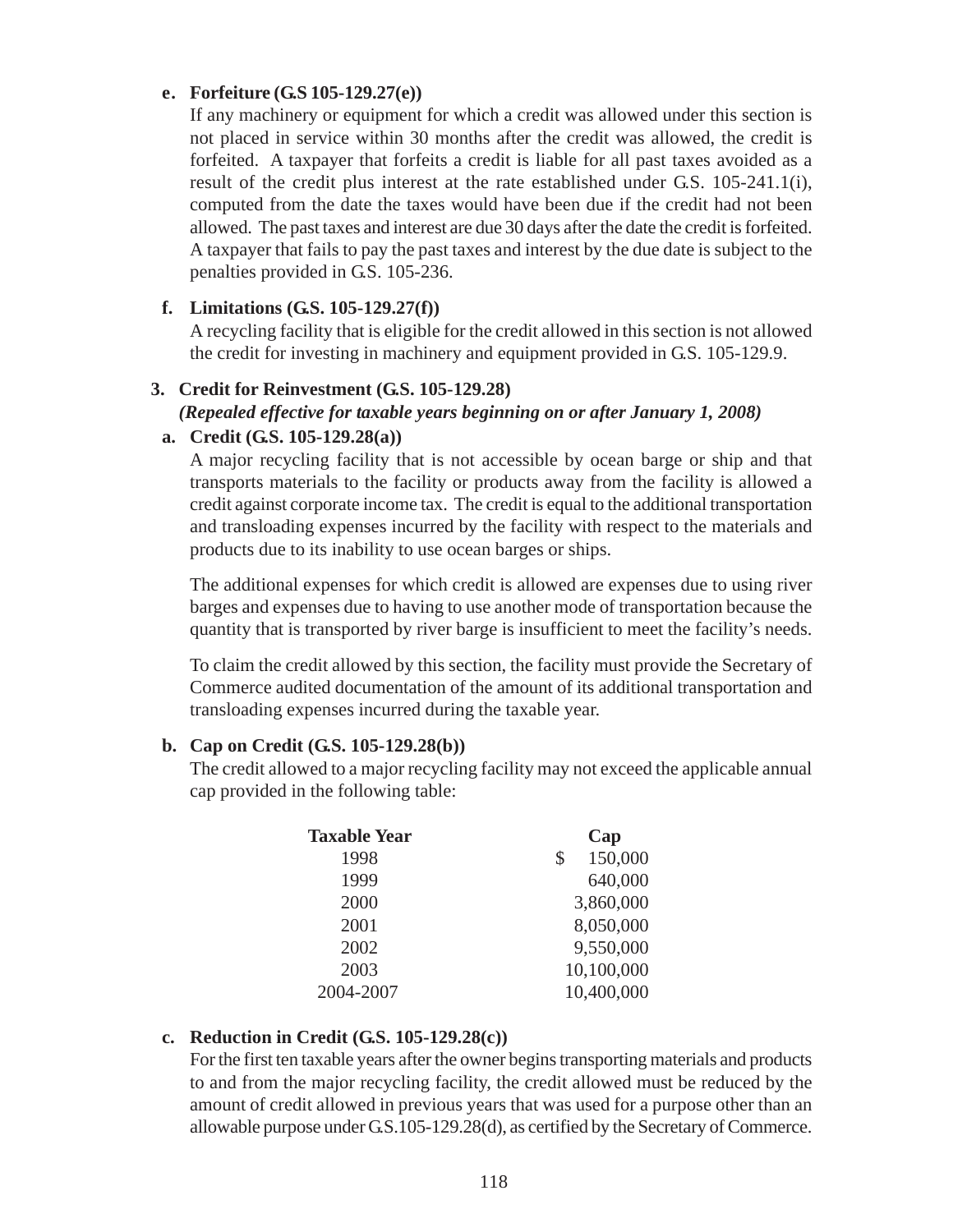# **d. Use of Credited Amount (G.S. 105-129.28(d))**

For the first 10 taxable years after the owner begins construction of the major recycling facility, the owner must use the credit allowed to pay for

- Investment in rail or roads associated with the facility.
- Investment in water system infrastructure designed to reduce the expense of transporting materials and products to and from the recycling facility.
- Investment at or in connection with the recycling facility above the required investment of three hundred million dollars (\$300,000,000), if the owner determines that there are no reasonable economic opportunities for the expenditures described above.

Expenses incurred for the purposes allowed in this subsection during a taxable year in the 10-year period may be counted toward a credit allowed in a later taxable year in the 10-year period. If the owner is not able to use the entire credit during the taxable year, the excess may be used in subsequent taxable years. After the end of the ten-year period, any unused credit may be used for investment at or in connection with the recycling facility above the \$300,000,000 initial investment.

### **e. Refundable Credit (G.S. 105-129.28(e))**

If the credit allowed by this section exceeds the corporate income tax liability for the taxable year reduced by the sum of all credits allowable, a refund of the excess will be made to the taxpayer. In computing the amount of tax against which multiple credits are allowed, nonrefundable credits are subtracted before refundable credits.

### **E. Historic Rehabilitation Tax Credits (Article 3D of Chapter 105)**

#### **1. General Information**

#### **a. Tax Credited (G.S. 105-129.37(a))**

The credits provided in this Article are allowed only against income tax.

#### **b. Credit Limitations (G.S. 105-129.37(b))**

A credit allowed may not exceed the amount of tax against which it is claimed for the taxable year reduced by the sum of all credits allowed, except payments of tax made by or on behalf of the taxpayer.

A credit must be taken in five equal installments beginning with the taxable year in which the property is placed in service. Any unused portion of a credit may be carried forward for the succeeding five years.

### **c. Forms**

Form CD-425 is used to report any tax credits claimed under this article. This form must be filed for any taxable year in which a credit or an installment of a credit against the taxpayer's tax liability for that year is claimed.

# **2. Credit for Rehabilitating Income-Producing Historic Structure (G.S. 105-129.35)**

# **a. Credit (G.S. 105-129.35(a), G.S. 105-129.37(a))**

A taxpayer that is allowed a federal income tax credit under Section 47 of the Code for making qualified rehabilitation expenditures for a certified historic structure located in North Carolina is allowed a State income tax credit equal to twenty percent (20%) of the expenditures that qualify for the federal credit.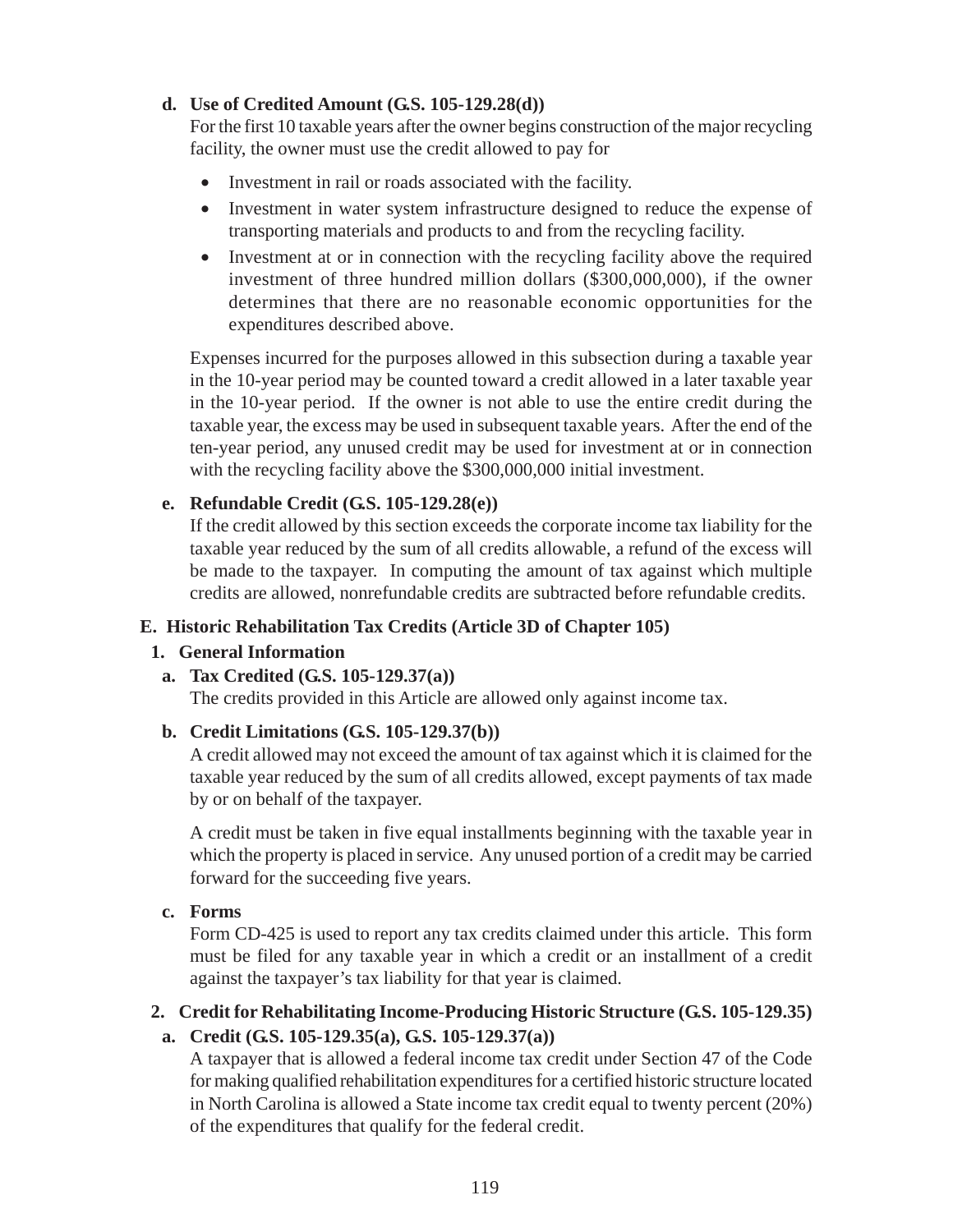#### **b. Allocation (G.S. 105-129.35(b) and (c))**

Notwithstanding the provisions of G.S. 105-131.8 and G.S. 105-269.15, a pass-through entity that qualifies for the credit may allocate the credit among any of its owners at its discretion as long as an owner's adjusted basis in the pass-through entity, as determined under the Code, at the end of the taxable year in which the certified historic structure is placed in service, is at least forty percent (40%) of the amount of credit allocated to that owner. Owners to whom a credit is allocated are allowed the credit as if they had qualified for the credit directly. A pass-through entity and its owners must include a statement of the allocation made by the pass-through entity and the allocation that would have been required under G.S. 105-131.8 or G.S. 105- 269.15 with their tax returns for every taxable year in which an allocated credit is claimed. A pass-through entity includes a Subchapter S corporation, a limited liability company, a limited partnership, a general partnership and a joint venture. An owner of a pass-through entity is an individual or entity who is treated as an owner under the federal tax laws.

### **c. Forfeiture for Disposition (G.S. 105-129.37(c))**

A taxpayer who is required under section 50 of the Code to recapture all or part of the federal credit for rehabilitating an income-producing historic structure located in this State forfeits the corresponding part of the State credit allowed with respect to that historic structure. If the credit was allocated among the owners of a pass-through entity, the forfeiture applies to the owners in the same proportion that the credit was allowed.

#### **d. Forfeiture for Change in Ownership (G.S. 105-129.37(d))**

If an owner of a pass-through entity that has qualified for the credit allowed disposes of all or a portion of the owner's interest in the pass-through entity within five years from the date the rehabilitated historic structure is placed in service and the owner's interest is reduced to less than two-thirds of the owner's interest in the pass-through entity at the time the historic structure was place in service, the owner forfeits a portion of the credit. The amount forfeited is determined by multiplying the amount of credit by the percentage reduction in ownership and then multiplying that product by the forfeiture percentage. The forfeiture percentage equals the recapture percentage found in the table in section  $50(a)(1)(B)$  of the Code. The remaining allowable credit is allocated equally among the five years in which the credit is claimed.

# **e. Exceptions to Forfeiture (G.S. 105-129.37(e))**

Forfeiture for change in ownership is not required if the change in ownership is the result of any of the following:

- The death of the owner.
- A merger, consolidation, or similar transaction requiring approval by the shareholders, partners, or members of the taxpayer under applicable State law, to the extent the taxpayer does not receive cash or tangible property in the merger, consolidation, or other similar transaction.

#### **f. Liability from Forfeiture (G.S. 105-129.37(f))**

A taxpayer or an owner of a pass-through entity that forfeits a credit under this section is liable for all past taxes avoided as a result of the credit plus interest at the rate established under G.S. 105-241.1(i), computed from the date the taxes would have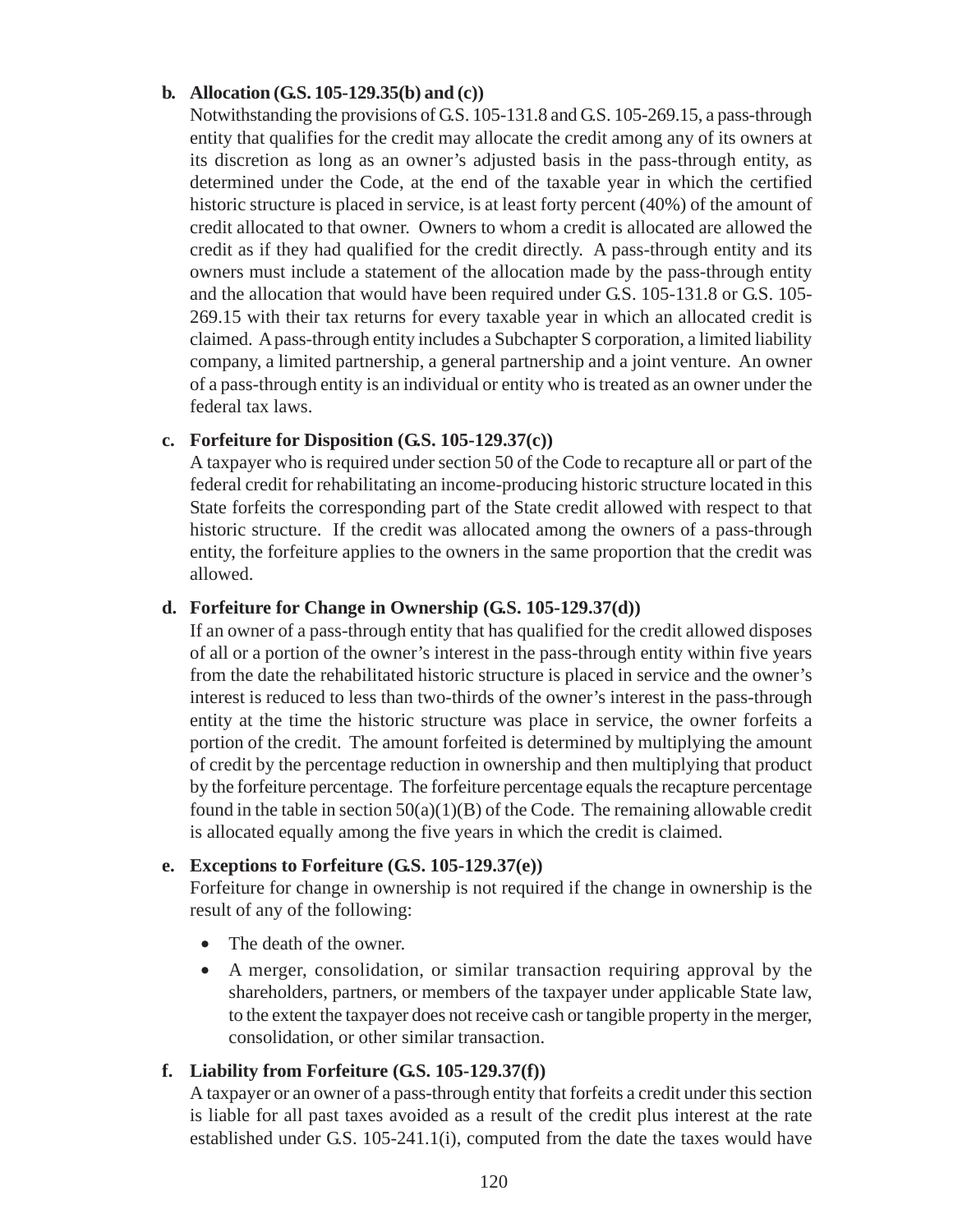been due if the credit had not been allowed. The past taxes and interest are due 30 days after the date the credit is forfeited. A taxpayer or owner of a pass-through entity that fails to pay the taxes and interest by the due date is subject to penalties as provided in G.S. 105- 236.

### **g. Substantiation (G.S. 105-129.35(a))**

A taxpayer claiming this credit must attach a copy of the certification obtained from the State Historic Preservation Officer verifying that the historic structure has been properly rehabilitated to the return.

### **3. Credit for Rehabilitating Non-income-Producing Historic Structure (G.S. 105- 129.36)**

### **a. Credit (G.S. 105-129.36(a), G.S. 105-129.36(b))**

A taxpayer that is not allowed a federal income tax credit under Section 47 of the Code and who incurs rehabilitation expenses for a non-income producing Statecertified historic structure is allowed a credit against North Carolina income tax.

The amount of the credit is thirty percent (30%) of the rehabilitation expenses taken in five equal installments beginning with the taxable year in which the property is placed in service.

Rehabilitation expenses do not include the cost of acquiring the property, site work, personal property or cost attributable to the enlargement of the existing property.

### **b. Eligibility (G.S. 105-129.36(a))**

To qualify for the credit, the taxpayer's rehabilitation expenses must exceed twentyfive thousand dollars (\$25,000) within a 24-month period.

# **c. Substantiation (G.S. 105-129.36(a))**

To claim the credit, a taxpayer must attach to the return a copy of the certification issued by the State Historic Preservation Officer. The rehabilitation must be certified prior to the commencement of the work.

# **F. Low-Income Housing Tax Credits (Article 3E of Chapter 105)**

**1. Credit for Low-income Housing Awarded a Federal Credit Allocation before January 1, 2003 (G.S. 105-129.41)**

# **a. Credit (G.S. 105-129.41(a))**

A taxpayer is allowed a tax credit for low-income housing for North Carolina tax purposes equal to a percentage of the total federal income tax credit allowed for the taxable year under Section 42 of the Code with respect to a qualified North Carolina low-income building.

# **b. Computation of Credit (G.S. 105-129.41(a))**

The amount of the credit is equal to 75% of the total federal credit if the building is located in a tier one or tier two area. For buildings in other tier designations, the credit is equal to 25% of the total federal credit.

The total federal credit is the total allowed during the 10-year federal credit period plus the disallowed first year credit allowed in the 11<sup>th</sup> year. The total federal credit is calculated based on the qualified basis as of the end of the first year of the credit period and is not recalculated to reflect subsequent increases in the basis.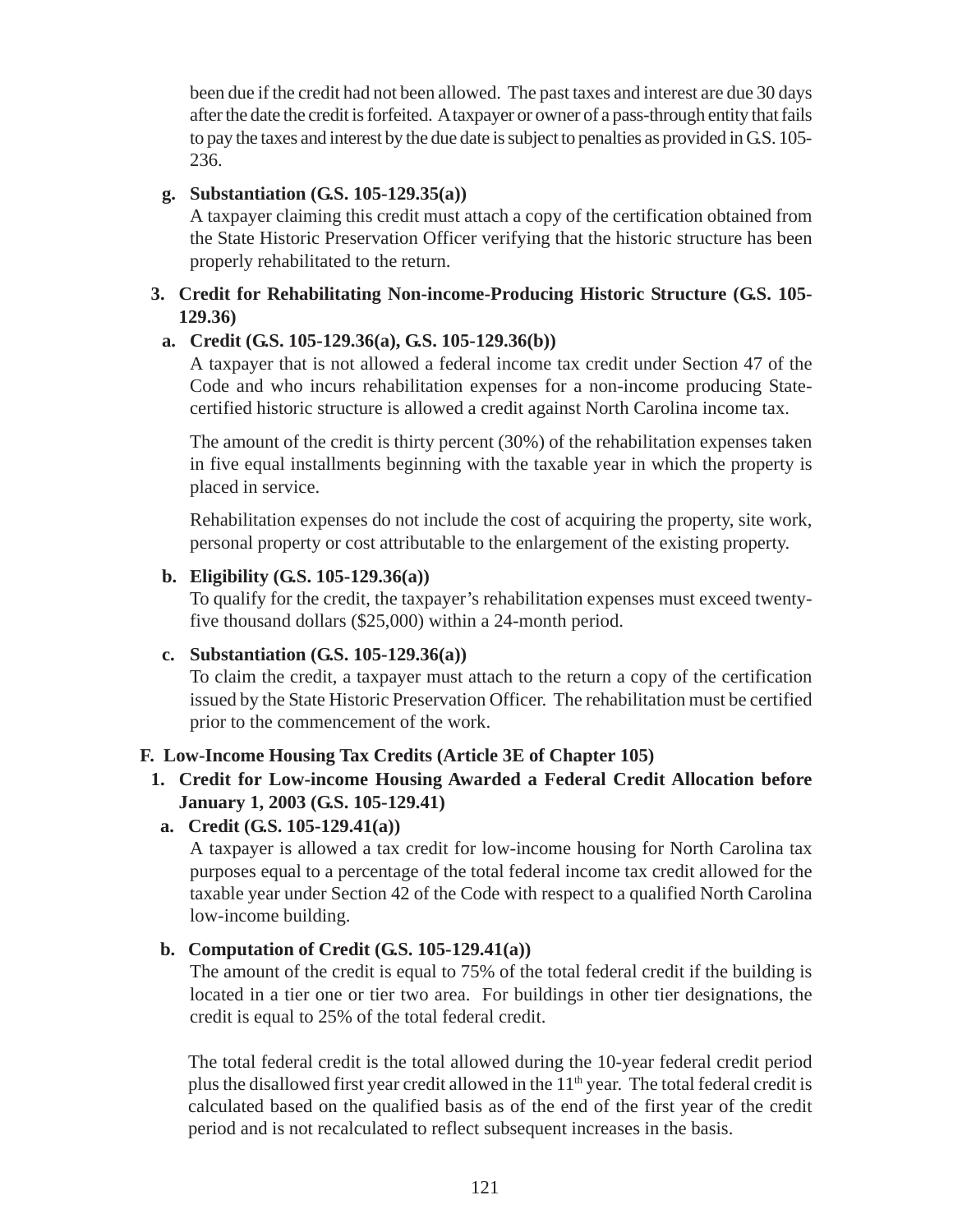### **c. Franchise, Income, or Gross Premiums Tax Election (G.S. 105-129.41(a1))**

A taxpayer may claim a credit for low-income housing against franchise, income or insurance gross premiums tax. A taxpayer must elect the tax against which a credit will be claimed when filing the return on which the first installment of the credit is claimed. The election is binding. Any carryforwards of a credit must be claimed against the same tax.

### **d. Cap on Credit and Carryforward Provisions G.S. 105-129.41(a2))**

Total credits claimed under Article 3E may not exceed fifty percent (50%) of the tax against which they are claimed for the taxable year, reduced by the sum of all other credits, including carryforwards, against that tax, except tax payments made by or on behalf of the taxpayer.

Unused portions of the credits may be carried forward for the succeeding five years unless otherwise noted, but must be taken against the same tax as on the return on which the credit was first taken.

### **e. Timing of Credit (G.S. 105-129.41(b))**

The credit is taken in five equal installments beginning in the first taxable year in which the federal credit is taken. The amount of the installment for the first year must be multiplied by the applicable fraction under Section  $42(f)(2)(A)$  of the Code. Any reduction in the amount of the first installment as a result of this multiplication is carried forward and may be taken in the first taxable year after the fifth installment is allowed.

### **f. Allocation (G.S. 105-129.41(b1))**

Notwithstanding the provisions of G.S. 105-131.8 and G.S. 105-269.15, a pass-through entity that qualifies for the credit provided in this section may allocate the credit among any of its owners at its discretion as long as the owner's adjusted basis in the pass-through entity, as determined under the Code, at the end of the taxable year in which the federal credit is first claimed is at least forty percent (40%) of the amount of credit allocated to that owner. Owners to whom a credit is allocated are allowed the credit as if they had qualified for the credit directly. A pass-through entity and its owners must include, with their tax returns for every taxable year in which an allocated credit is claimed, a statement of the allocation made by the pass-through entity and the allocation that would have been required under G.S. 105-131.8 or G.S. 105-269.15.

# **g. Qualified Building (G.S. 105-129.41(c)(1), (2) and (3))**

For purposes of the credit, a building is a "qualified North Carolina low-income building" if it was allocated a federal income tax credit under Section 42(h)(1) of the Internal Revenue Code, and meets any of the following conditions:

- It is located, at the time the federal credit is allocated to the building, in a tier one or tier two area.
- It is located, at the time the federal credit is allocated to the building, in a tier three or tier four area and 40% of its residential units are both rent-restricted and occupied by individuals whose income is 50% or less of the area median gross income.
- It is located, at the time the federal credit is allocated to the building, in a tier five area and 40% of it's residential units are both rent-restricted and occupied by individuals whose income is 35% or less of area median gross income.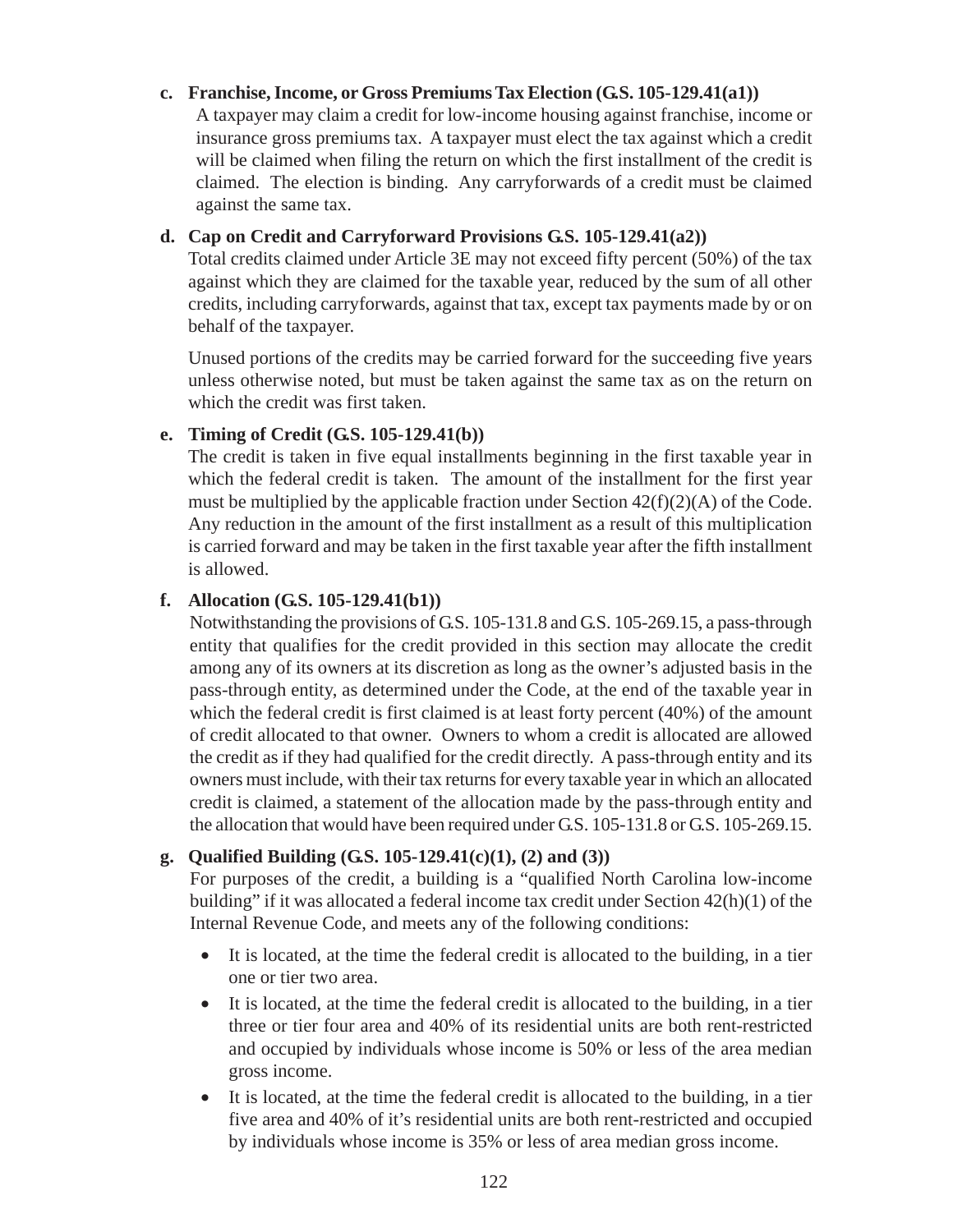# **h. Special Provision (G.S.105-129.41(c)(1a))**

Effective for taxable years beginning on or after January 1, 2001, if a taxpayer qualifies for a federal income tax credit for low-income housing under section 42 of the Code and the property is located in a county that, at the time the federal credit is allocated to the building, has been designated as having sustained severe or moderate damage from a hurricane or a hurricane-related disaster, according to the Federal Emergency Management Agency impact map, revised September 25, 1999, the taxpayer is allowed a credit equal to seventy-five percent (75%) of the total federal credit without regard to tier designation. *(This provision expires January 1, 2005.)*

# **i. Expiration (G.S. 105-129.41(d))**

If, in one of the five years in which an installment of the credit accrues, the taxpayer becomes ineligible for the federal credit, then the credit expires and the taxpayer may not take any remaining installments of the credit. However, the taxpayer may take the portion of an installment that accrued in a previous year and was carried forward.

# **j. Forfeiture for Disposition (G.S. 105-129.41(e))**

If the taxpayer is required, under section 42(j) of the Code, to recapture all or part of the federal credit claimed, the taxpayer must report the recapture event to the Secretary and to the Housing Finance Agency and forfeits the corresponding part of the credit allowed for North Carolina purposes. If the credit was allocated among the owners of a pass-through entity, the forfeiture applies to the owners in the same proportion that the credit was allocated. The taxpayer forfeits all or part of the State credit only if the event resulting in federal recapture occurs during the period of time during which the State credit is taken, which is either five or six years. The federal credit is taken over a period of ten or eleven years.

# **k. Forfeiture for Change in Ownership (G.S. 105-129.41(f))**

If an owner of a pass-through entity that has qualified for the credit allowed under this section disposes of all or a portion of the owner's interest in the pass-through entity within five years from the date the federal credit is first claimed and the owner's interest in the pass-through entity is reduced to less than two-thirds of the owner's interest in the pass-through entity at the time the federal credit is first claimed, the owner must report the change in its percentage ownership to the Secretary and to the Housing Finance Agency and forfeits all or a portion of the State credit.

The amount forfeited is determined by multiplying the amount of the credit by the percentage reduction in ownership, and then multiplying that product by the forfeiture percentage. The forfeiture percentage equals the recapture percentage found in the table in section  $50(a)(1)(B)$  of the Code. The remaining allowable credit is allocated equally among the five years in which the credit is claimed.

Forfeiture as provided in this section is not required if the change in ownership is the result of any of the following:

- The death of the owner.
- A merger, consolidation, or similar transaction requiring approval by the shareholders, partners or members of the taxpayer under applicable State law, to the extent the taxpayer does not receive cash or tangible property in the merger, consolidation, or other similar transaction.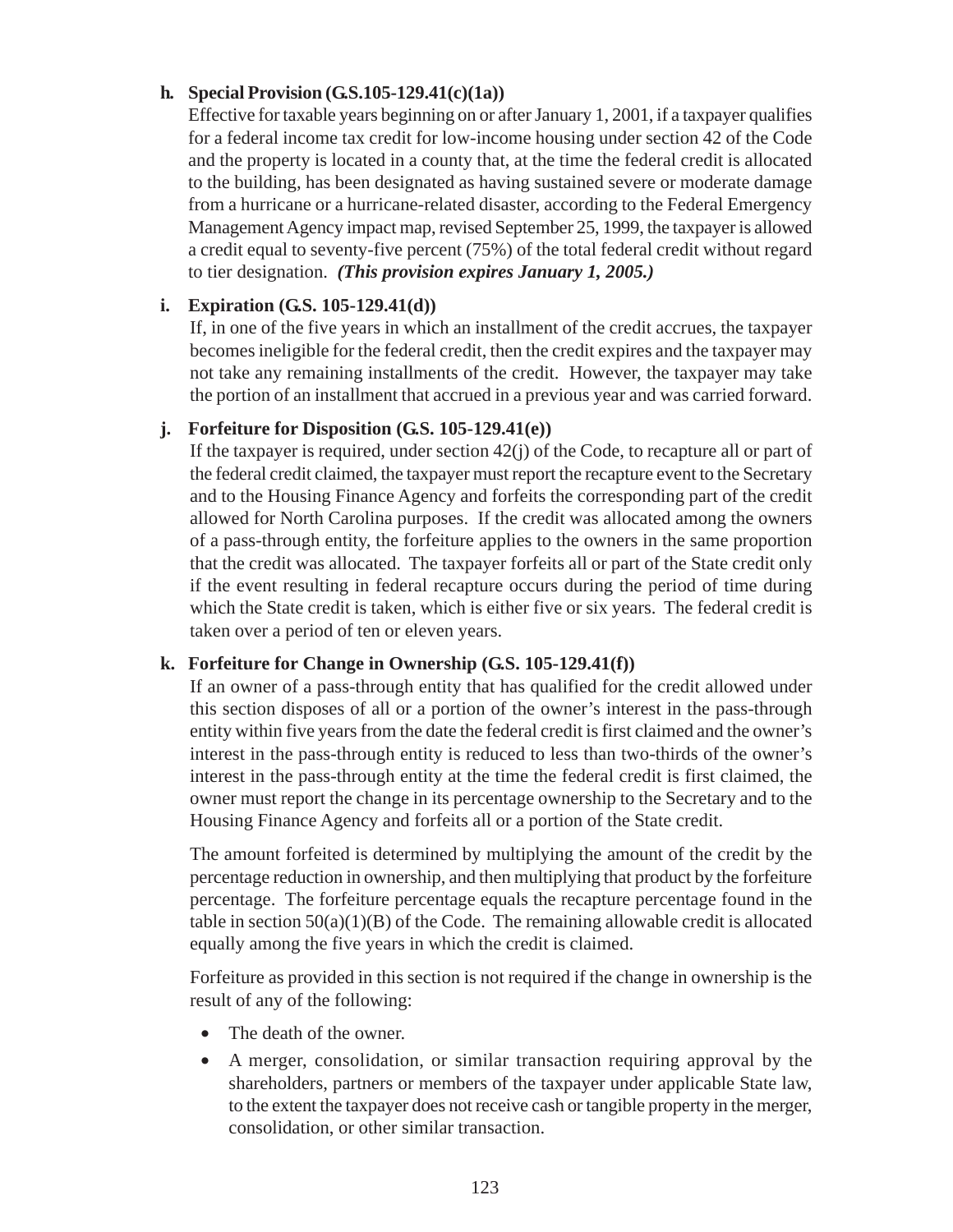# **l. Liability from Forfeiture (G.S. 105-129.41(g))**

A taxpayer or an owner of a pass-through entity that forfeits a credit under this section is liable for all past taxes avoided as a result of the credit plus interest at the rate established under G.S. 105-241.1(i) computed from the date the taxes would have been due if the credit had not been allowed. The due date for past taxes and interest is thirty days after the credit is forfeited. A taxpayer or owner of a pass-through entity that fails to pay the past taxes and interest by the due date is subject to the penalties provided in G.S. 105-236.

# **2. Credit for Low-income Housing Awarded a Federal Credit Allocation on or after January 1, 2003 (G.S. 105-129.42)**

# **a. Credit (G.S. 105-129.42(b))**

A taxpayer who is allocated a federal income tax credit under Section 42 of the Code to construct or substantially rehabilitate a qualified North Carolina low-income housing development is allowed a credit equal to a percentage of the development's qualified basis, as determined pursuant to Section 42(d) of the Code. For the purpose of this section, qualified basis is calculated based on the information contained in the carryover allocation and is not recalculated to reflect subsequent increases or decreases. No credit is allowed for a development that uses tax-exempt bond financing.

### **b. Definitions (G.S. 105-129.42(a))**

These definitions apply:

# **i. Qualified Allocation Plan**

The plan governing the allocation of federal low-income housing tax credits for a particular year, as approved by the Governor after a public hearing and publication in the North Carolina Register.

#### **ii. Qualified North Carolina low-income housing development**

A qualified low-income project or building that is allocated a federal tax credit under section 42(h)(1) of the Code and is described in below.

#### **iii. Qualified Residential Unit**

A housing unit that meets the requirements of Section 42 of the Code.

# **c. Developments and Amounts (G.S. 105-129.42(c))**

The housing developments that are qualified North Carolina low-income housing developments and the percentage of the development's eligible basis for which a credit is allowed are:

- If forty percent (40%) of the qualified residential units are affordable to households whose income is fifty percent (50%) or less of area median income and the units are in a Low-Income county or city, the percentage of the basis for which a credit is allowed is thirty percent  $(30\%)$ .
- ii. If fifty percent (50%) of the qualified residential units are affordable to households whose income is fifty percent (50%) or less of the area median income and the units are in a Moderate-Income county or city, the percentage of the basis for which a credit is allowed is twenty percent (20%).
- iii. If fifty percent (50%) of the qualified residential units are affordable to households whose income is forty percent (40%) or less of the area median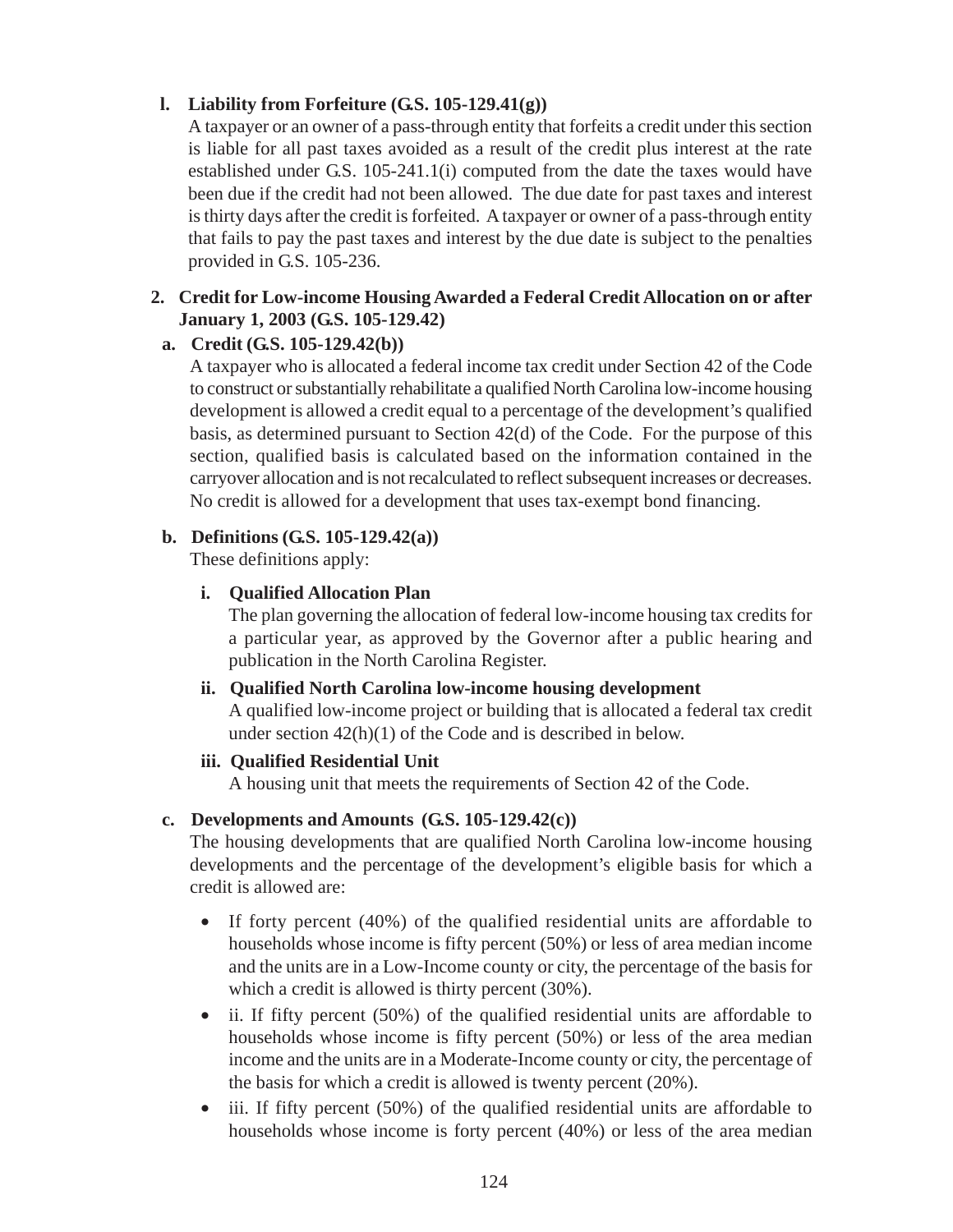income and ten percent (10%) of the units are in a High-Income county or city, the percentage of the basis for which a credit is allowed is ten percent (10%).

• If twenty-five percent (25%) of the qualified residential units are affordable to households whose income is thirty percent (30%) or less of the area median income and ten percent (10%) of the units are in a High-Income county or city, the percentage of the basis for which a credit is allowed is ten percent (10%).

The designation of a county or city as Low Income, Moderate Income, or High Income and determinations of affordability are made by the Housing Finance Agency in accordance with the Qualified Allocation Plan in effect as of the time the federal credit is allocated. A change in the income designation of a county or city after a federal credit is allocated does not affect the percentage of the developer's eligible basis for which the credit is allowed. The affordability requirements apply for the duration of the federal tax credit compliance period.

#### **d. Election of Method for Receiving Tax Credit (G.S. 105-129.42(d))**

When a taxpayer to whom a federal low-income housing credit is allocated submits a request to receive a carryover allocation for that credit to the Housing Finance Agency, the taxpayer must elect to receive the tax credit in the form of either a direct tax refund or a loan generated by transferring the credit to the Housing Finance Agency. Neither a direct tax refund nor a loan received as the result of the transfer of the credit is considered taxable income.

#### **e. Exception When No Carryover (G.S. 105-129.42(e))**

If a taxpayer does not submit a request to receive a carryover allocation to the Housing Finance Agency, the taxpayer must elect the method for receiving the credit allowed when the taxpayer files federal Form 8609 with the Agency. The credit is claimed for the taxable year in which the federal Form 8609 is filed.

#### **f. Pass-Through Entity (G.S. 105-129.42(f))**

Notwithstanding the provisions of G.S. 105-131.8 and G.S. 105-269.15, a pass-through entity that qualifies for the credit does not distribute the credit among any of its owners. The pass-through entity is considered the taxpayer for purposes of claiming the credit. If a return filed by a pass-through entity indicates that the entity is paying tax on behalf of the owners of the entity, the credit allowed does not affect the entity's payment of tax on behalf of its owners.

#### **g. Return and Payment (G.S. 105-129.42(g))**

A taxpayer may claim the credit allowed on a return filed for the taxable year in which the taxpayer receives a carryover allocation of a federal low-income housing credit. The return must state the name and location of the qualified low-income housing development for which the credit is claimed.

If a taxpayer chooses the loan method for receiving the credit, the Secretary must transfer the amount of credit allowed the taxpayer to the Housing Finance Agency. The Agency must loan the taxpayer the amount of the credit on terms consistent with the Qualified Allocation Plan. The Housing Finance Agency is not required to make a loan to a qualified North Carolina low-income housing development until the Secretary transfers the credit amount to the Agency.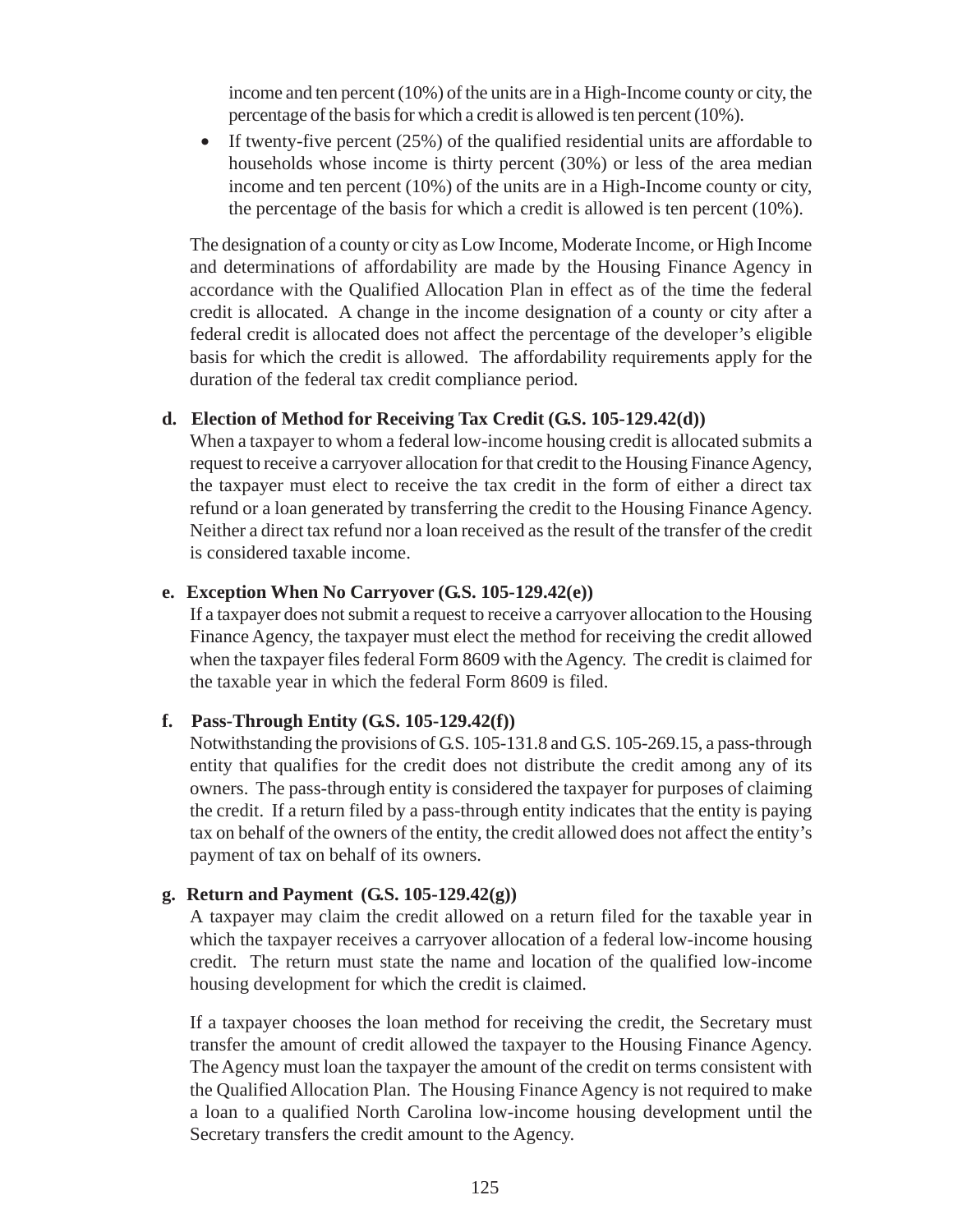If the taxpayer chooses the direct tax refund method for receiving the credit allowed, the Secretary must transfer the refundable excess of the credit allowed the taxpayer to the Housing Finance Agency. The Agency holds the refund due the taxpayer in escrow, with no interest accruing to the taxpayer during the escrow period. The Agency must release the refund to the taxpayer upon the occurrence of the earlier of the following:

- The time the Agency determines that the taxpayer has complied with the Qualified Allocation Plan and has completed at least fifty percent (50%) of the eligible activities included in the development's eligible base.
- Within 30 days after the development is placed in service date.

### **h. Forfeiture (G.S. 105-129.42(c) and (h))**

The credit is forfeited if, in any tax year, the taxpayer fails to meet the affordability requirements, as determined by the Housing Finance Agency.

A taxpayer that receives a credit under this section must immediately report any recapture event under Section 42 of the Code to the Housing Finance Agency. If the taxpayer or any of its owners are required, under Section 42(j) of the Code, to recapture all or part of a federal credit with respect to a qualified North Carolina low-income development, the taxpayer forfeits the corresponding part of the credit allowed under this section. This requirement does not apply in the following circumstances:

- When the recapture of part or all of the federal credit is the result of an event that occurs in the sixth or subsequent calendar year after the calendar year in which the development was awarded a federal credit allocation.
- The taxpayer elected to transfer the credit allowed to the Housing Finance Agency.

# **i. Liability from Forfeiture (G.S. 105-129.42(i))**

A taxpayer that forfeits all or part of the credit allowed is liable for all past taxes avoided and any refund claimed as a result of the credit plus interest at the rate established under G.S. 105-241.1(i). The interest rate is computed from the date the Secretary transferred the credit amount to the Housing Finance Agency. The past taxes, refund and interest are due 30 days after the date the credit is forfeited. A taxpayer that fails to pay the taxes, refund, and interest by the due date is subject to the penalties provided in G.S. 105-236.

# **3. Substantiation (G.S. 105-129.43)**

A taxpayer allowed a credit under Article 3E must maintain and make available for inspection any information or record required by the Secretary or the Housing Finance Agency. The burden of proving eligibility for a credit and the amount of the credit rests upon the taxpayer.

#### **4. Sunset (G.S. 105-129.45)**

Article 3E is repealed effective January 1, 2010. The repeal applies to developments to which federal credits are allocated on or after January 1, 2010.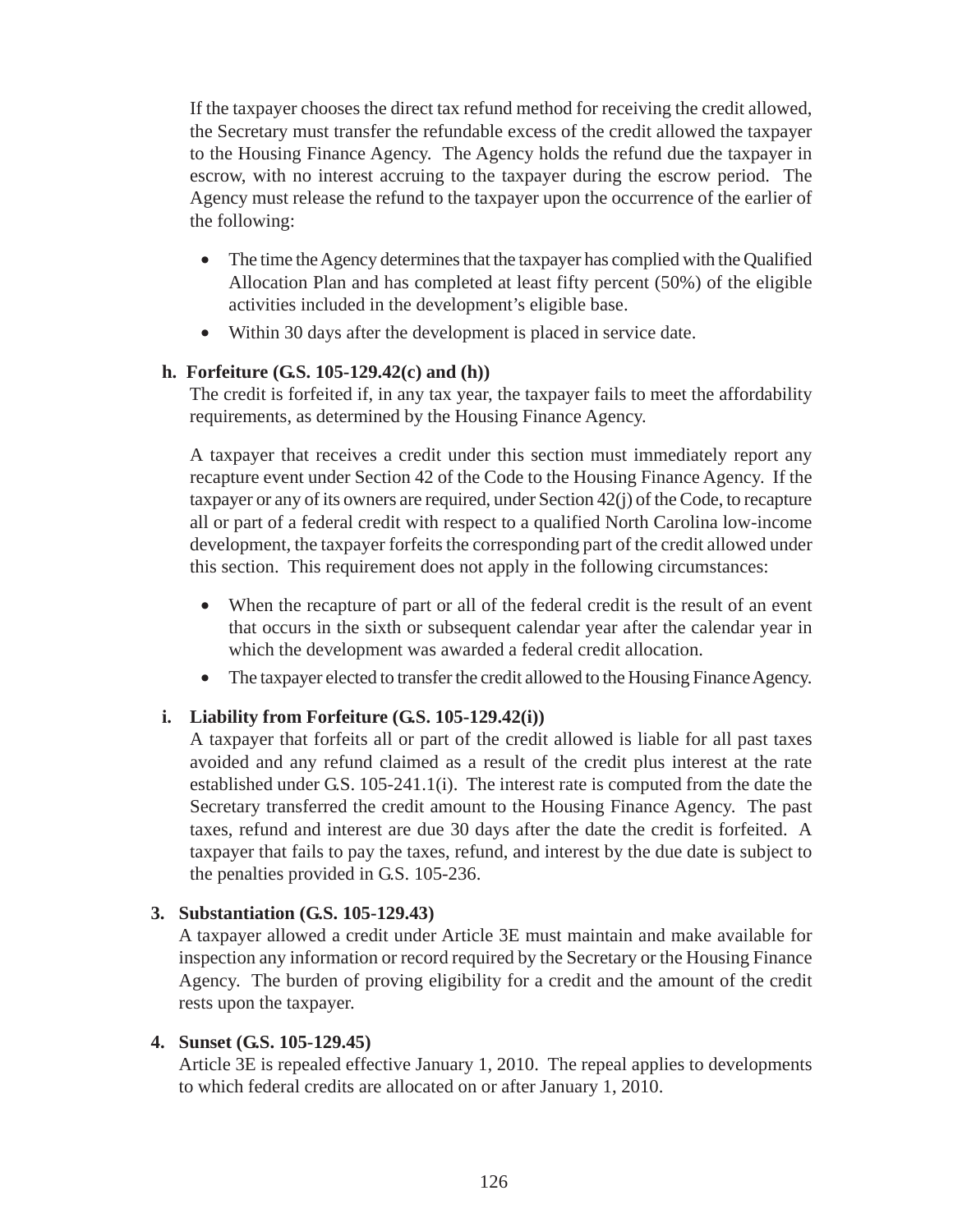### **G. Research and Development Tax Credit (Article 3F of Chapter 105)**

# **1. General Information**

### **a. Administration (G.S. 105-129.51)**

Effective for business activities occurring on or after May 1, 2005, any taxpayer, regardless of its type of business, is allowed a tax credit for qualified North Carolina research expenses, if the taxpayer meets the eligibility requirements relating to wage standard, health insurance, environmental impact, and safety and health programs found in G.S. 105-129.4(b), (b2), (b3), and (b4), respectively.

The credit allowed under this section and the credits allowed in G.S. 105-129.10 are exclusive. A taxpayer can elect to take only one of the three credits with respect to its research activities in a taxable year. A taxpayer may elect to take a different credit for different expenses in a subsequent year.

#### **b. Tax election (G.S. 105-129.52)**

A taxpayer may claim the credit allowed in Article 3F against either franchise or income tax. The taxpayer must elect the tax against which the credit will be claimed when filing the return on which the credit is first claimed. The election is binding and applies to both the credit and any carryforwards of the credit.

### **c. Cap (G.S. 105-129.52)**

The credit allowed in Article 3F cannot exceed fifty percent (50%) of the amount of tax against which it is claimed, reduced by the sum of all other tax credits allowed against that tax. This limitation applies to the cumulative amount of credit, including carryforwards. Any unused portion of this credit may be carried forward for the succeeding 15 taxable years.

#### **d. Substantiation (G.S. 105-129.53)**

Each taxpayer that claims a credit under Article 3F must maintain and make available for inspection any information or records required by the Secretary. The burden of proof for a credit and the amount of the credit rests upon the taxpayer.

#### **e. Forms**

The Form NC-478 series is used to calculate and report tax credits, including the Article 3F credits, that are limited to fifty percent (50%) of the taxpayer's tax less the sum of all other credits that the taxpayer claims. Form NC-478I is used to calculate the research and development tax credits without regard to the fifty percent (50%) limitation. Form NC-478 is used to total the specific credits, to determine if the fifty percent (50%) applies, and, if so, to allocate the limited total credit among the specific credits.

# **f. Sunset (G.S. 105-129.51)**

Article 3F is repealed for taxable years beginning on or after January 1, 2009.

# **2. Definitions (G.S. 105-129.50)**

The definitions in section 41 of the Code apply in this Article. Additionally, the following definitions apply also:

#### **a. North Carolina university research expenses**

Any amount the taxpayer paid or incurred to a research university for qualified research performed in this State or basic research performed in this State.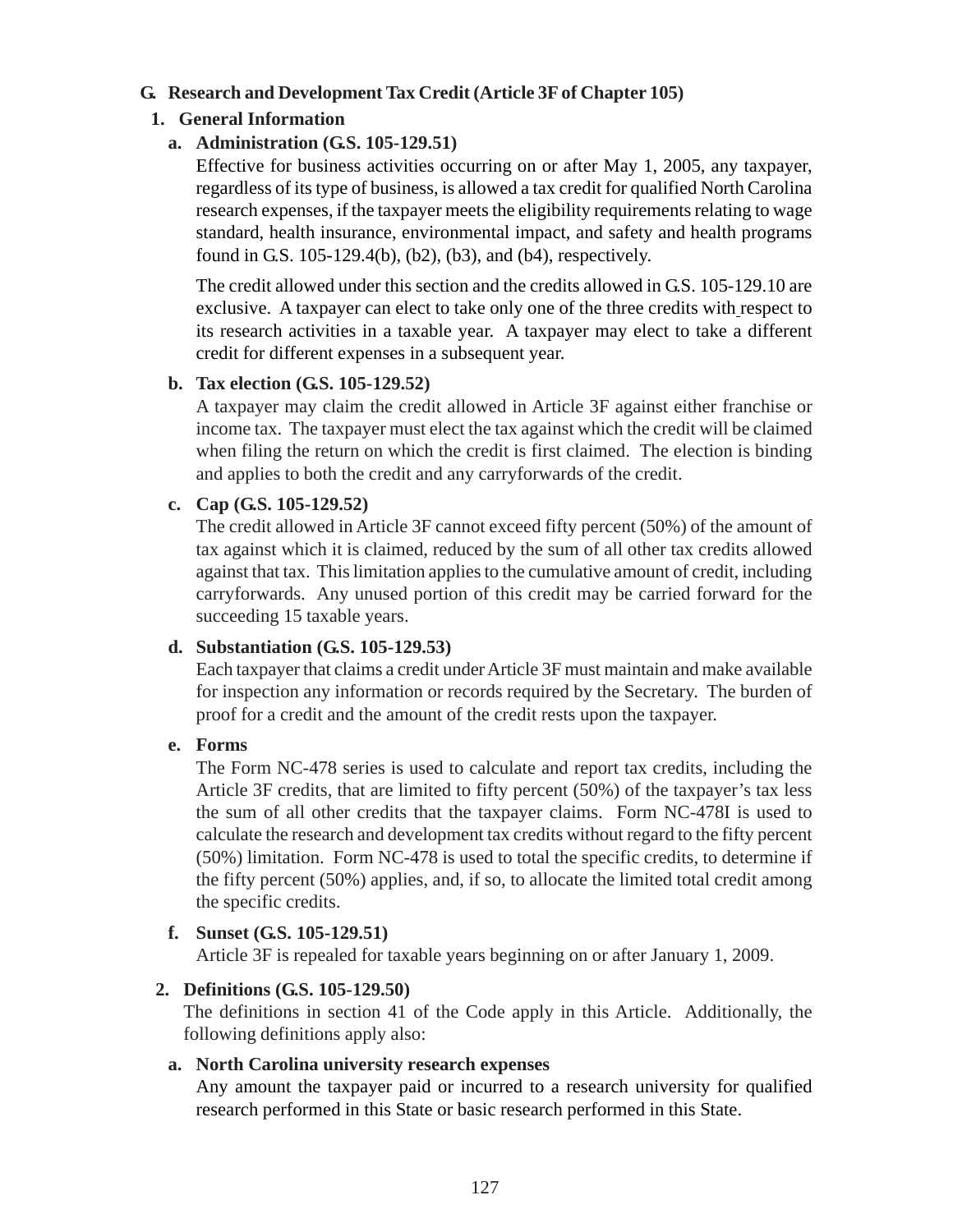#### **b. Period of measurement**

Defined in the Small Business Size Regulations of the federal Small Business Administration. Pursuant to those regulations (13CFR121.104), the period of measurement is used to determine the entity's annual receipts and is determined by how long an entity has been in business.

If the entity has been in business for less than three years, the annual receipts for the period of measurement are the receipts for the period of time for which the entity has been in business divided by the number of weeks in business and multiplied by 52.

If the entity has been in business for three full fiscal years and has not filed a shortperiod income tax return for any of those three years, the annual receipts for the period of measurement are the total receipts over the last three years divided by three.

If one of the three years' returns is a short-period return, the annual receipts for the period of measurement are the receipts for the short year and the two full years divided by the total number of weeks in the short year and two full years divided by 52.

### **c. Qualified North Carolina research expenses**

Qualified research expenses, other than North Carolina university research expenses, for research performed in this State.

#### **d. Receipts**

Defined in the Small Business Size Regulations of the federal Small Business Administration. Pursuant to those regulations (13CFR121.104), receipts means total income, gross income plus cost of goods sold as reported for federal income tax purposes, less net capital gains or losses and taxes collected for and remitted to a taxing authority to the extent included in gross or total income, proceeds from transactions between the entity and its domestic or foreign affiliates if also excluded from gross or total income on a federal consolidated return, and amounts collected for another by a travel agent, real estate agent, advertising agent, conference management service provider, freight forwarder or customs broker.

#### **e. Related person**

Defined in G.S. 105-163.010 and IRC sections 267(b) or 707(b).

#### **f. Research university**

An institution of higher education that:

- Is classified in the most recent edition of 'A Classification of Institutions of Higher Education', the official report of The Carnegie Foundation for the Advancement of Teaching as one of the following:
	- Doctoral/Research Universities, Extensive or Intensive.
	- Masters Colleges and Universities, I or II.
	- Baccalaureate Colleges, Liberal Arts or General.
- Is a constituent institution of The University of North Carolina.

# **g. Small business**

A business whose annual receipts, combined with the annual receipts of all related persons, for the applicable period of measurement did not exceed one million dollars (\$1,000,000).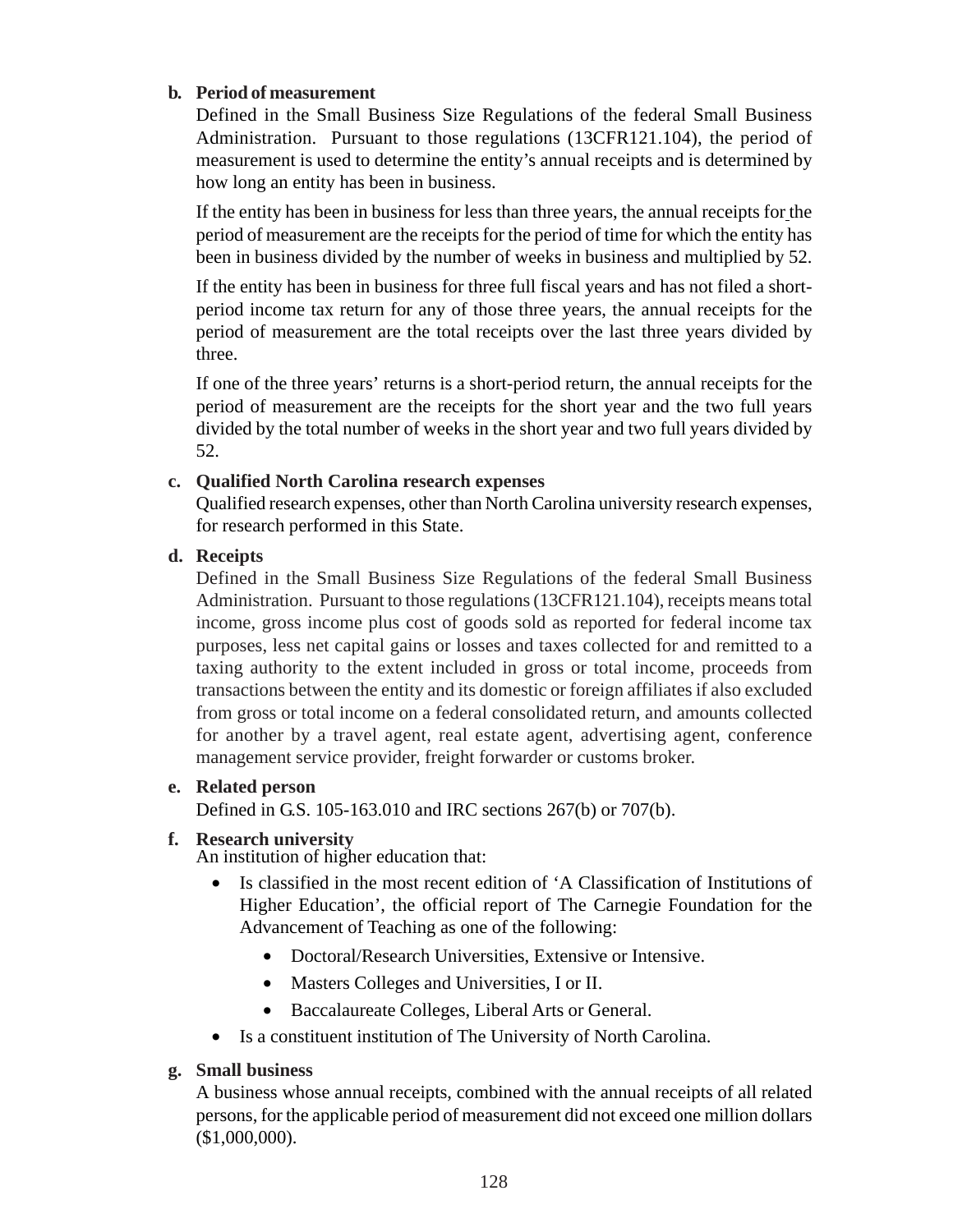#### **3. Credit for North Carolina Research and Development (G.S. 105-129.55)**

The credit allowed in this article consists of two parts:

#### **a. Credit for qualified North Carolina research expenses**

The credit is equal to a percentage of the expenses based on whether the expenses qualify as small business, low tier research, or other research. Only one credit is allowed with respect to the same expenses. If the expenses qualify in more than one category, then the credit is equal to the higher percentage, not both percentages combined. If part of the taxpayer's expenses qualify as low-tier and part of the expenses qualify as other research, the applicable percentages apply separately to each part of the expenses.

If the taxpayer was a small business as of the last day of the taxable year, the applicable percentage is three percent (3%). Research performed in a tier one, tier two, or tier three area is considered low-tier research and the applicable percentage is three percent (3%). Research expenses that do not qualify as small business or low-tier are considered other research.

If other research expenses are greater than zero but not greater than fifty million dollars (\$50,000,000), the applicable percentage is one percent (1%). If other research expenses are greater than fifty million dollars (\$50,000,000), but not greater than two hundred million dollars (\$200,000,000), the applicable percentage is two percent (2%). If other research expenses are greater than two hundred million dollars (\$200,000,000), the applicable percentage is three percent (3%).

### **b. Credit for North Carolina university research expenses**

A taxpayer that has expenses for research performed by an institution within the North Carolina university system is allowed a credit equal to fifteen percent (15%) of the expenses.

### **H. Tax Incentives for Major Computer Manufacturing Facilities (Article 3G of Chapter 105)**

#### **1. General Information**

A taxpayer that meets all the eligibility requirements is eligible for a credit against franchise and income taxes for business activities occurring on or after November 1, 2004 and for taxable years beginning on or after January 1, 2005.

# **a. Tax election (G.S. 105-129.64, G.S. 105-129.65)**

The credit allowed by this Article may be taken against the franchise taxes and income taxes levied under Articles 3 and 4 of Chapter 105, respectively.

#### **b. Allocation (G.S. 105-129.65)**

When claiming a credit under this Article, taxpayers must elect the percentage of the credit to be applied against their franchise taxes with any remaining percentage to be applied against their income taxes. This election is not binding for the year in which it is made or for any carryforwards of that year's credit. Taxpayers may elect a different allocation for each year in which they qualify for a credit.

#### **c. Cap (G.S. 105-129.65)**

The amount of credit claimed in a taxable year under this Article is limited to the lesser of the amount determined under G.S. 105-129.64 and the total amount of franchise and income tax due for the year, reduced by the sum of all other credits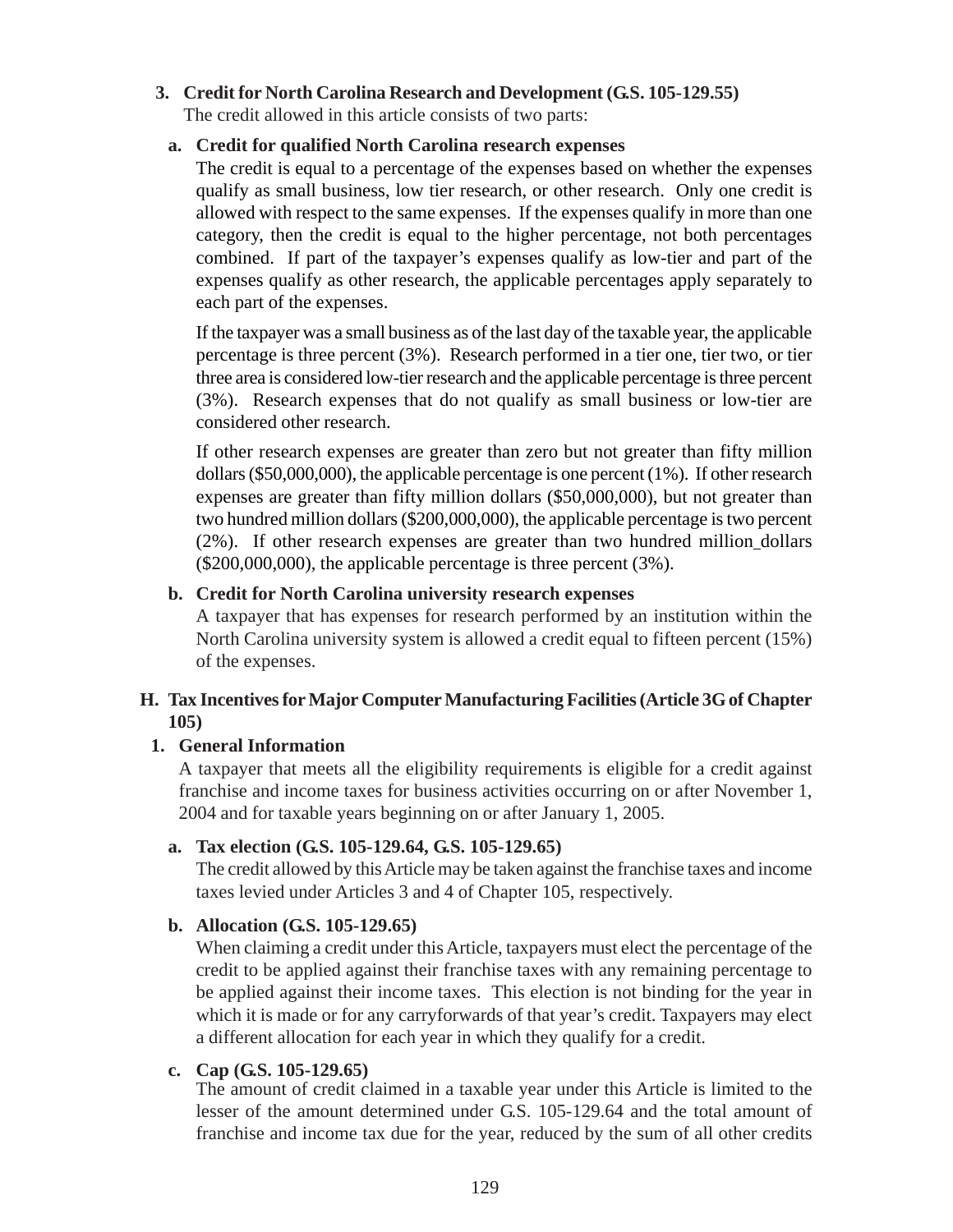allowed against those taxes, except tax payments made by or on behalf of the taxpayer. Credits that are limited to fifty percent (50%) of the taxpayer's liability must be taken before credits that may eliminate all of a taxpayer's liability, which in turn must be taken before any credits that are refundable. This limitation applies to the cumulative amount of the credit allowed in any tax year, including carryforwards claimed by the taxpayer under this Article for previous tax years.

#### **d. Make Up Account (G.S. 105-129.65)**

If the amount of the credit calculated based on output exceeds the applicable cap in any year, the excess credit may be credited to a make up account. Amounts credited to the make up account remain in the account for a period of time equal to the earlier of seven years or until they are used.

If the amount of the credit calculated based on output is less than the applicable cap in any year, the taxpayer is allowed to use excess credit amounts available in the make up account to increase the credit allowed for that taxable year to the cap amount, as adjusted by any applicable employment level adjustment factor. A successor in business may take the amounts available in a make up account of a predecessor corporation as if they were excess credits available in a make up account of the successor in business.

# **e. Carryforward (G.S. 105-129.65)**

Any unused portion of a credit allowed may be carried forward for the next succeeding twenty-five (25) years. A successor in business may take the carryforwards of a predecessor corporation as if they were carryforwards of a credit allowed to the successor in business.

# **f. Substantiation (G.S. 105-129.63)**

The taxpayer is responsible for providing all information needed to verify eligibility for the credit, including the determination by the Secretary of Commerce, the certification relating to the related entities or strategic partners of the taxpayer and any additional information requested by the Department of Revenue.

The taxpayer must apply to the Secretary of Commerce for the determination required under G.S. 105-129.62. The application must be made under oath and must provide any information the Secretary requires to make the determination. The determination by the Secretary of Commerce is a factual determination. The Secretary must make this determination in any case in which the taxpayer can demonstrate performance or can provide a credible plan for performance.

The taxpayer must provide, with the tax return for each year that a credit or carryforward of a credit is claimed, a certification that the taxpayer and the taxpayer's related entities and strategic partners whose employees are included in the taxpayer's increased employment level continue to provide health insurance for all the fulltime jobs at the facility with respect to which the credit is claimed.

# **g. Forfeiture (G.S. 105-129.63)**

The taxpayer forfeits any credits claimed under this Article with respect to the facility if the taxpayer fails to continuously meet all eligibility requirements, create the required number of new jobs or to make the required investment, or if the information provided by the taxpayer on the application proves to have been false at the time it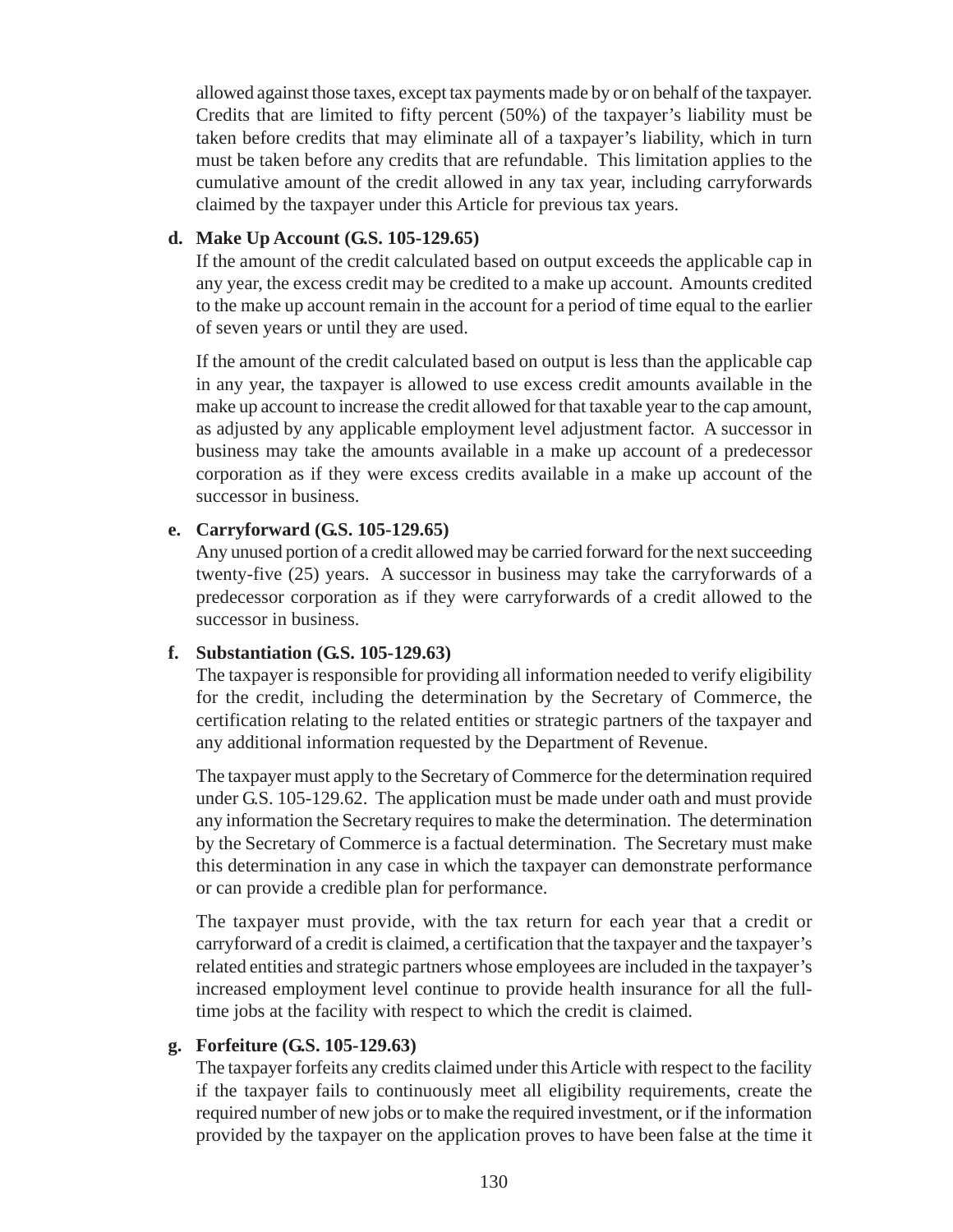was given, and the person making the application knew or should have known that the information was false. A taxpayer that forfeits a credit under this Article is liable for all past taxes avoided as a result of the credit plus interest at the rate established under G.S. 105- 241.1(i), computed from the date the taxes would have been due if the credit had not been allowed. The past taxes and interest are due 30 days after the date the credit is forfeited. A taxpayer that fails to pay the past taxes and interest by the due date is subject to the penalties provided in G.S. 105-236.

### **h. Sunset (G.S. 105-129.66)**

This Article is repealed for business activities occurring in taxable years beginning on or after January 1, 2020.

### **2. Definitions (G.S. 105-129.61)**

### **a. Computer Manufacturing (G.S. 105-164.14)**

Computer manufacturing means manufacturing or assembling electronic computers, such as personal computers, workstations, laptops, and computer servers. The term includes the assembly or integration of processors, coprocessors, memory, storage, and input/output devices into a user-programmable final product. The term includes manufacturing or assembling computer peripheral equipment, such as storage devices, printers, monitors, input/output devices, and terminals only if the manufacture or assembly of this peripheral equipment occurs at a facility or campus at which the taxpayer also manufactures or assembles electronic computers.

### **b. Facility**

A single building or structure or a group of buildings or structures that are located on a single parcel of land or on contiguous parcels of land under common ownership and any other related real property contained on the parcel or parcels.

#### **c. Full-time Job/Full-time Equivalent**

A permanent position that requires at least 1,600 hours of work per year and is intended to be held by one employee during the entire year.

A full-time equivalent results when the total hours per year for two or more new permanent part-time jobs equal 1600 hours.

#### **d. Increased Employment Level**

The total number of new full time jobs and new permanent part time jobs converted into full time equivalences created by the taxpayer at the facility with respect to which the credit is claimed, either directly or indirectly through a related entity or strategic partner, as of December 31 as compared to the employment level of the taxpayer as of December 31 in the year in which the taxpayer begins construction of the facility with respect to which the credit is claimed or as of the date the Secretary of Commerce makes the written determination required under G.S. 105-129.62, whichever is earlier. Jobs transferred from one area in the State to another area in the State are not considered new jobs for the purposes of this Article and may not be included in the increased employment level.

#### **e. Related Entity**

An entity for which the taxpayer possesses directly or indirectly at least eighty percent (80%) of the control and value.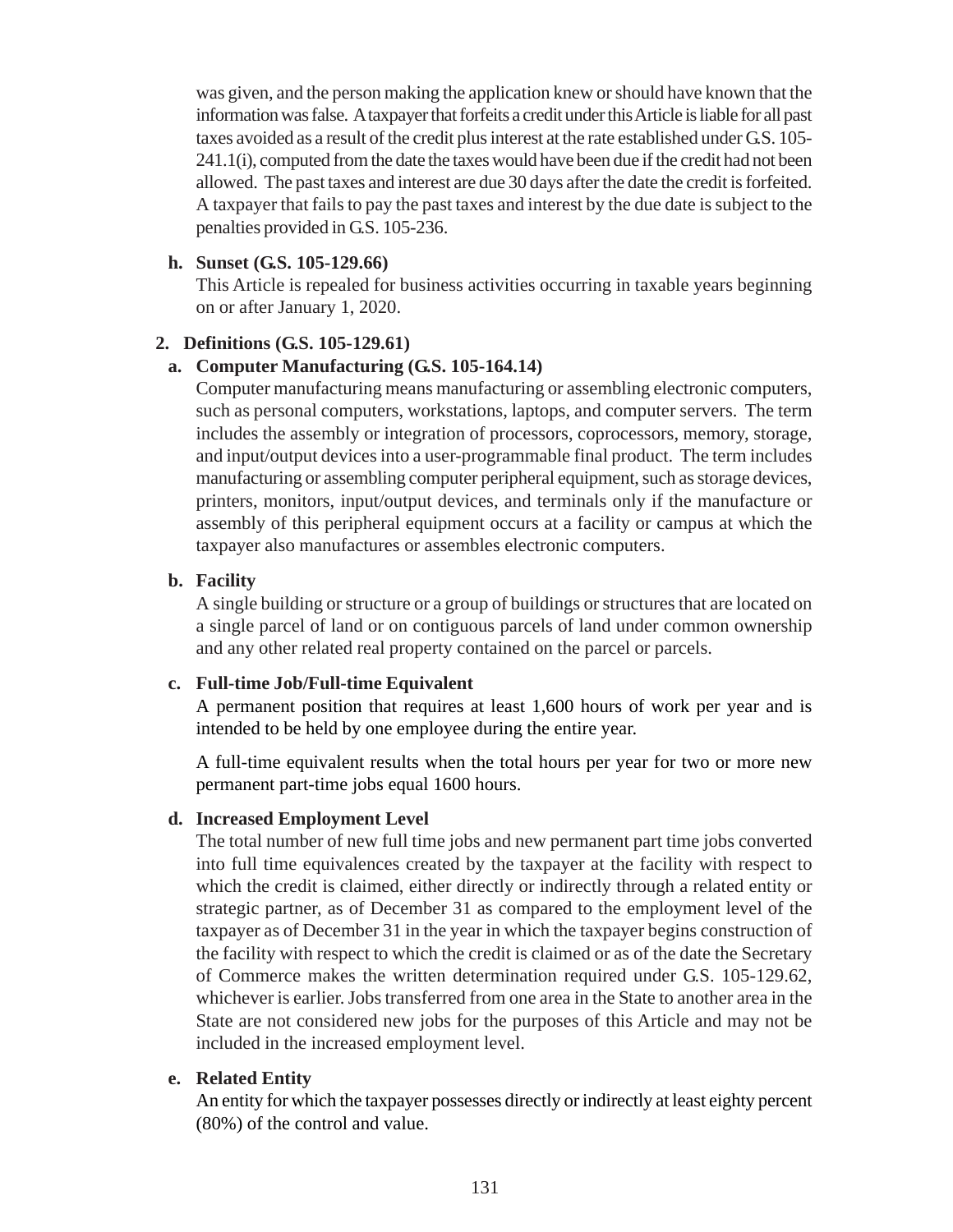### **f. Strategic Partner**

A business that is engaged in activities at the facility that directly contribute to the manufacture and distribution of computers and computer peripherals and with whom the taxpayer has contracted to provide those activities at the facility in direct support of its manufacturing and distribution activities.

### **g. Successor in Business**

A corporation that through amalgamation, merger, acquisition, consolidation, or other legal succession becomes invested with the rights and assumes the burdens of the predecessor corporation and continues the computer manufacturing and distribution business.

#### **h. Unit Output**

The total number of computers and computer peripherals produced, assembled, or manufactured at the facility during the taxable year.

### **3. Eligibility (G.S. 105-129.62)**

To be eligible for the credit allowed under this Article, a taxpayer must meet *all* of the following eligibility requirements.

### **a. Determination by Secretary of Commerce**

With respect to a facility in this State, the Secretary of Commerce must make a written determination that

- The taxpayer has or is expected to have an increased employment level at the facility of at least 1,200 within five years after the time that the facility is first used as a computer manufacturing and distribution facility, and
- The taxpayer, either directly or indirectly through a related entity or strategic partner, has invested or is expected to invest at least one hundred million dollars (\$100,000,000) in private funds to construct a computer manufacturing and distribution facility over a five year period.

For the purposes of this Article, costs of construction may include costs of acquiring and improving land for the facility, costs for renovations or repairs to existing buildings, and costs of equipping or reequipping the facility.

# **b. Health Insurance**

A taxpayer and the taxpayer's related entities and strategic partners whose employees are included in the taxpayer's increased employment level must provide health insurance for all of the full-time jobs at the facility with respect to which the credit is claimed each year it claims a credit or carryforward of a credit.

For the purposes of this subsection, an entity provides health insurance if it pays at least fifty percent (50%) of the premiums for health care coverage that equals or exceeds the minimum provisions of the basic health care plan of coverage recommended by the Small Employer Carrier Committee pursuant to G.S. 58-50- 125.

If the taxpayer, or a related entity or strategic partner of the taxpayer whose employees are included in the increased employment level of the taxpayer, ceases to provide health insurance for the jobs during a taxable year, the credit expires and the taxpayer may not take any remaining carryforward of the credit.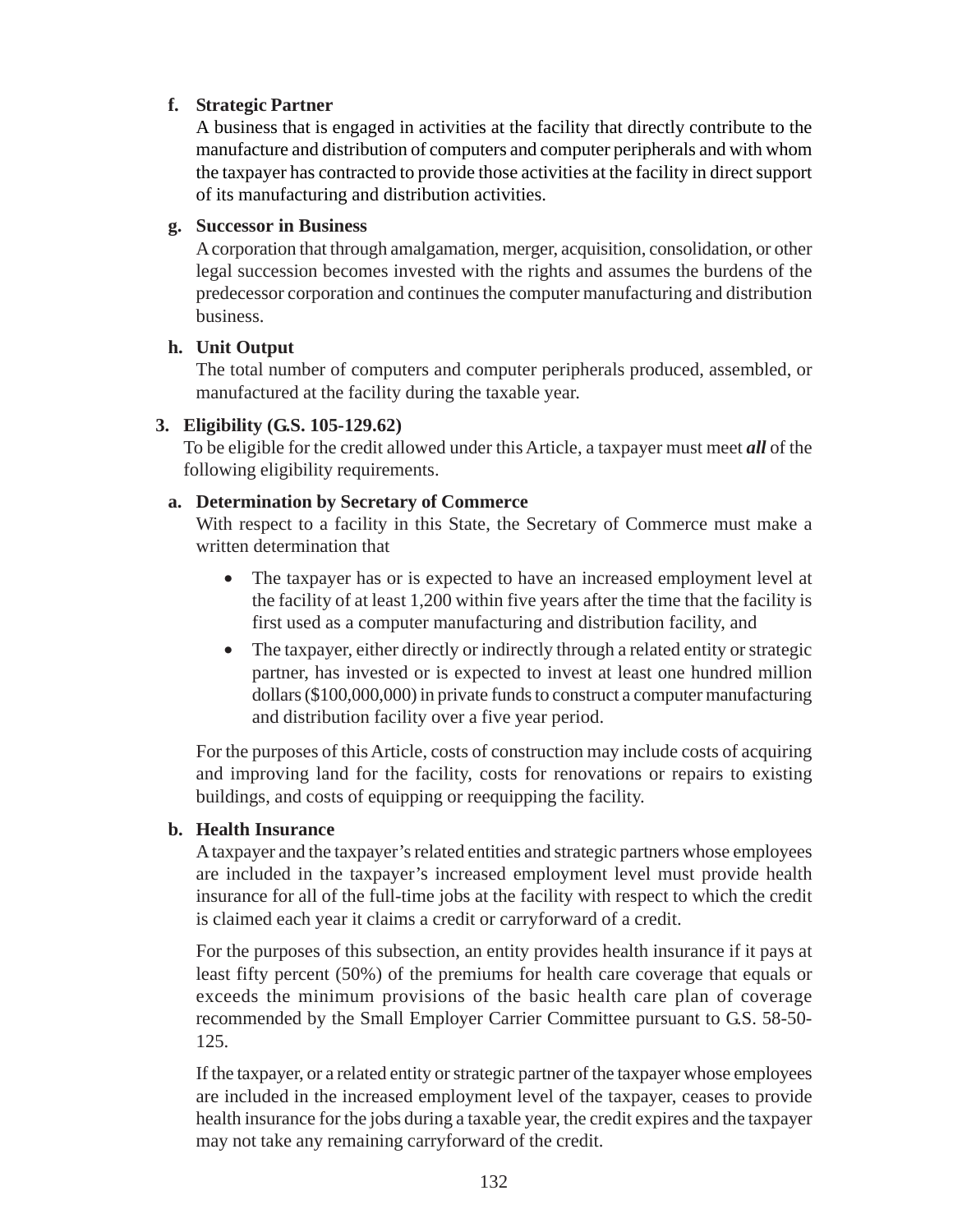#### **c. Environmental Impact**

As of the last day of the taxable year for which a credit or carryforward is claimed, the taxpayer and the taxpayer's related entities and strategic partners whose employees are included in the taxpayer's increased employment level must meet both of these conditions:

- Have no pending administrative, civil, or criminal enforcement actions based on alleged significant violations of any program implemented by an agency of the Department of Environment and Natural Resources, and
- Have had no final determination of responsibility for any significant administrative, civil, or criminal violation of any program implemented by an agency of the Department of Environment and Natural Resources within the last five years.

A significant violation is a violation or alleged violation that does not satisfy any of the conditions of G.S. 143-215.6B(d).

For the taxpayer's related entities and strategic partners, this subsection applies only to the activities of the related entity or strategic partner at the facility with respect to which a credit is claimed.

Upon request, the Secretary of Environment and Natural Resources must notify the Department of Revenue of whether a person currently has any of these pending actions or has had any of these final determinations within the last five years.

#### **d. Safety and Health Programs**

As of the last day of the taxable year for which a credit or carryforward is claimed, the taxpayer and the taxpayer's related entities and strategic partners whose employees are included in the taxpayer's increased employment level must have no citations under the Occupational Safety and Health Act at the facility with respect to which the credit is claimed that have become a final order within the past three years for willful serious violations or for failing to abate serious violations. For the purposes of this subsection, "serious violation" has the same meaning as in G.S. 95-127.

Upon request, the Secretary of Labor must notify the Department of Revenue of whether a person has had these citations become final orders within the past three years.

#### **e. Overdue Tax Debts**

The taxpayer and the taxpayer's related entities and strategic partners whose employees are included in the taxpayer's increased employment level must have no overdue tax debts that have not been satisfied or otherwise resolved as of the last day of the taxable year for which a credit or carryforward is claimed.

#### **f. Relationship with Related Entities and Strategic Partners**

A taxpayer must obtain the written consent of related entities and strategic partners to include jobs created by those entities in the taxpayer's increased employment level.

If a taxpayer fails to obtain this written consent, the taxpayer may not include jobs created by the applicable business in its increased employment level. This consent, once granted, is irrevocable.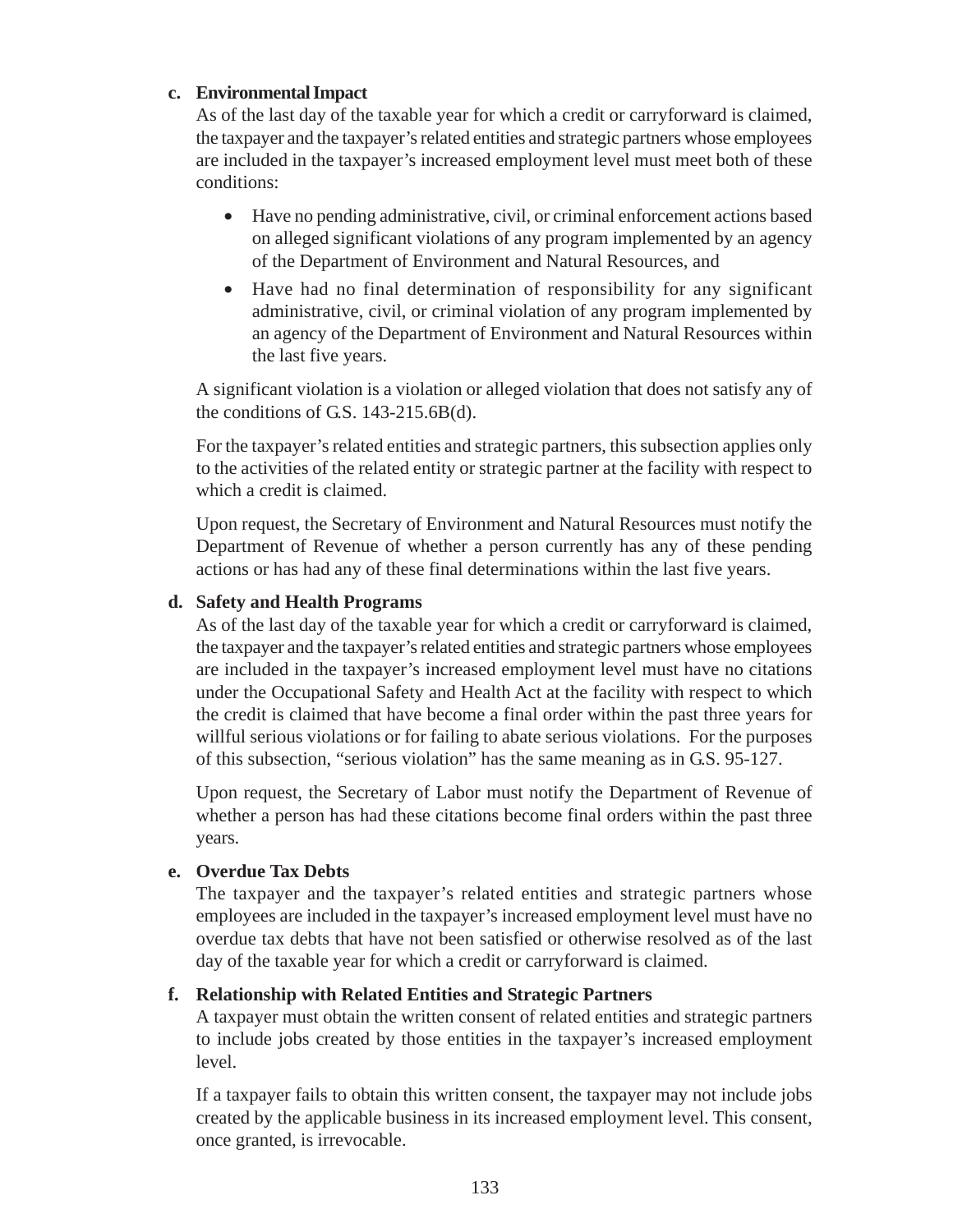A job may not be included in the increased employment level of more than one entity.

# **4. Credit for Major Computer Manufacturing Facility (G.S. 105-129.64)**

A taxpayer that meets all the eligibility requirements of G.S. 105-129.62 is eligible for a credit against franchise and income taxes. For taxable years beginning with the 2006 taxable year, the amount of the credit allowable in a year is determined based on the taxable year, the unit output of the facility, the production factor, and the increased employment level at the facility in the current taxable year and previous taxable years.

### **a. 2005 Taxable Year**

For taxable years beginning on or after January 1, 2005, but before January 1, 2006, the amount of the credit is equal to ten million dollars (\$10,000,000) if the taxpayer, either directly or through a related entity, has invested at least twenty five million dollars (\$25,000,000) in private funds by the end of the taxable year to construct a computer manufacturing and distribution facility in this State.

### **b. 2006-2009 Taxable Years**

For taxable years beginning on or after January 1, 2006, but before January 1, 2010, the maximum amount of the credit is ten million dollars (\$10,000,000).

The amount of the credit that may be claimed is determined by multiplying the employment level adjustment factor by the lesser of ten million dollars (\$10,000,000) and the product of the unit output of the facility and the applicable production factor listed in (e) below.

For the purposes of this subsection, the employment level adjustment factor is the lesser of one and the number derived by dividing the taxpayer's increased employment level for the year by the applicable target increased employment level provided in the table below:

| Year | <b>Target Increased Employment Level</b> |
|------|------------------------------------------|
| 2006 | 600                                      |
| 2007 | 1,000                                    |
| 2008 | 1,100                                    |
| 2009 | 1,500                                    |

# **c. 2010-2014 Taxable Years**

For taxable years beginning on or after January 1, 2010, but before January 1, 2015, the maximum amount of the credit is fifteen million dollars (\$15,000,000) if the taxpayer has in any year attained an increased employment level of 1,500. Otherwise the maximum amount of the credit is ten million dollars (\$10,000,000). The amount of the credit is determined as follows:

• If the taxpayer has ever attained an increased employment level of at least 1,500, the amount of the credit that may be claimed is the lesser of fifteen million dollars (\$15,000,000) and the amount determined by multiplying the unit output of the facility by the applicable production factor listed in (e) below. If the taxpayer's increased employment level has decreased by more than forty percent (40%) from that of the previous taxable year, the amount of the credit that may be claimed must be reduced by multiplying the amount determined under this subdivision by a fraction, the numerator of which is the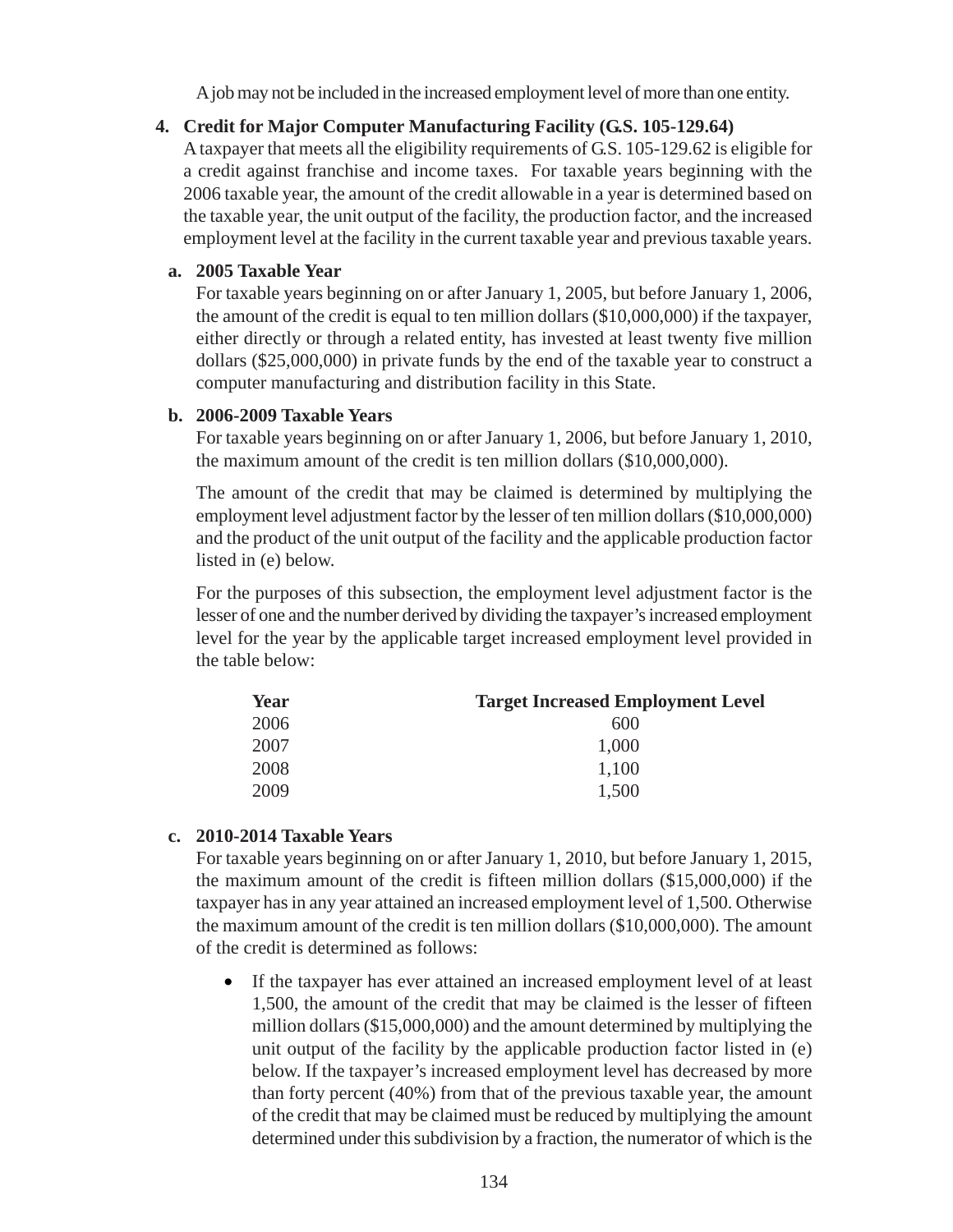taxpayer's increased employment level for the taxable year and the denominator of which is 1,500.

• If the taxpayer has never attained an increased employment level of at least 1,500, the amount of the credit that may be claimed is equal to the employment level adjustment factor multiplied by the lesser of ten million dollars (\$10,000,000) and the product of the unit output of the facility and the applicable production factor listed in (e) below. For the purposes of this subdivision, the employment level adjustment factor is the lesser of one and the number derived by dividing the taxpayer's increased employment level for the year by 1,500.

### **d. 2015-2019 Taxable Years**

For taxable years beginning on or after January 1, 2015, but before January 1, 2020, the maximum amount of the credit is twenty million dollars (\$20,000,000) if the taxpayer has in any year attained an increased employment level of 2,500. If the taxpayer has in any year attained an increased employment level of at least 1,500, but in no year has attained an increased employment level of at least 2,500, the maximum amount of the credit is fifteen million dollars (\$15,000,000). Otherwise the maximum amount of the credit is ten million dollars (\$10,000,000). The amount of the credit is determined as follows:

- If the taxpayer has ever attained an increased employment level of at least 2,500 and the taxpayer's increased employment level for the current year is at least 1,500, the amount of the credit is the lesser of twenty million dollars (\$20,000,000) and the amount determined by multiplying the unit output of the facility by the applicable production factor listed in (e) below.
- If the taxpayer has ever attained an increased employment level of at least 1,500 but has never attained an increased employment level of at least 2,500, or if the taxpayer has ever attained an increased employment level of at least 2,500 and the taxpayer's current increased employment level is less than 1,500, the amount of the credit that may be claimed is the lesser of fifteen million dollars (\$15,000,000) and the amount determined by multiplying the unit output of the facility by the applicable production factor listed in (e) below.

If the taxpayer's increased employment level has decreased by more than forty percent (40%) from that of the previous taxable year and (i) the increased employment level of the previous year was 1,500 or less or (ii) the increased employment level of the current year is 900 or less, the amount of the credit that may be claimed must be reduced by multiplying the amount determined under this subdivision by a fraction, the numerator of which is the taxpayer's increased employment level for the taxable year and the denominator of which is 1,500.

If the taxpayer has never attained an increased employment level of at least 1,500, the amount of the credit that may be claimed is equal to the employment level adjustment factor multiplied by the lesser of ten million dollars (\$10,000,000) and the product of the unit output of the facility and the applicable production factor listed in (e) below. For the purposes of this subdivision,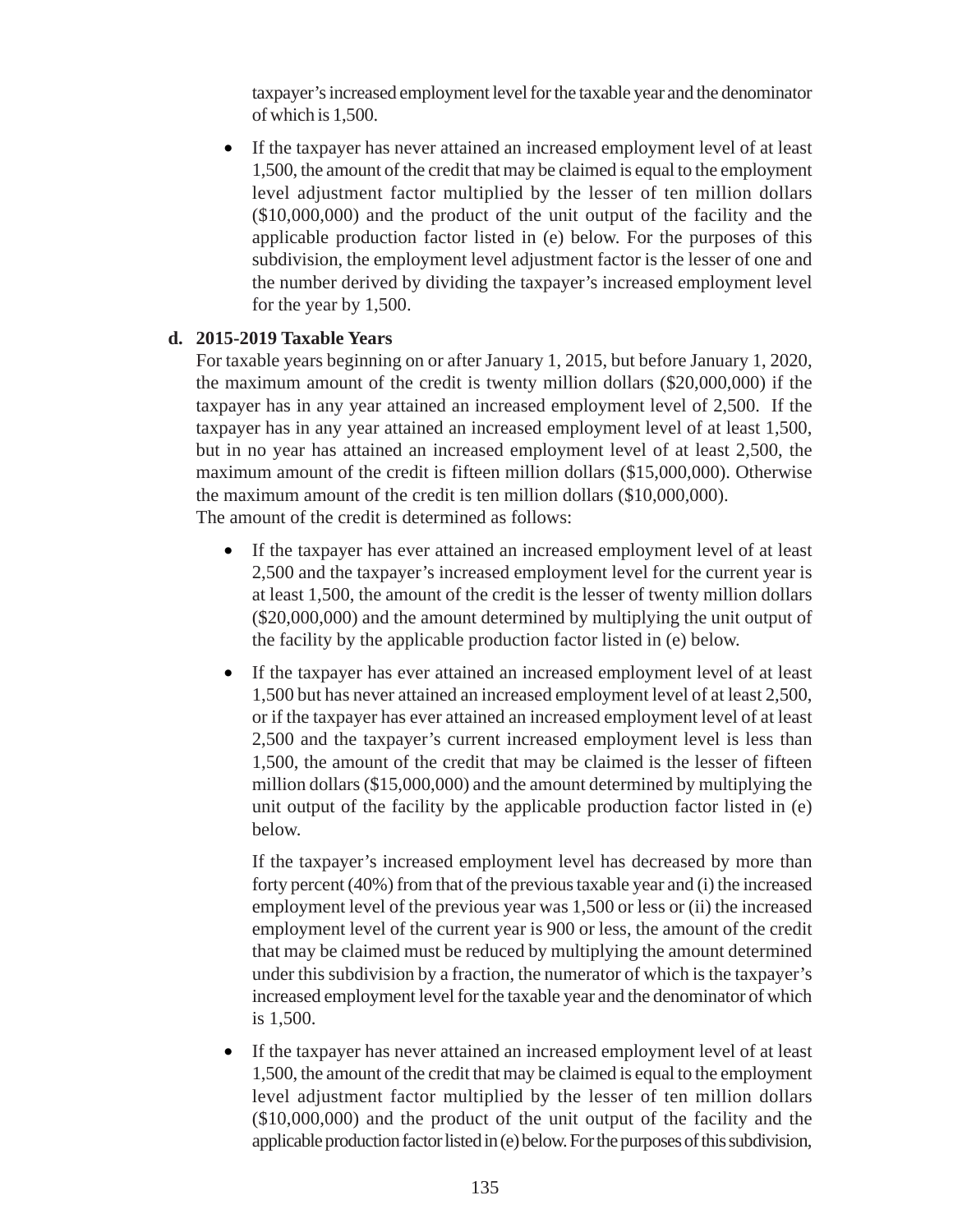the employment level adjustment factor is the lesser of one and the number derived by dividing the taxpayer's employment level for the year by 1,500.

### **e. Production Factor**

For taxable years beginning on or after January 1, 2006, but before January 1, 2007, the production factor is fifteen dollars (\$15.00). For all other taxable years, the production factor is six dollars and twenty five cents (\$6.25).

### **f. Expiration**

If the taxpayer fails to attain an increased employment level of at least 1,200, either directly or in conjunction with its strategic partners and related entities, within five years after beginning construction of the facility with respect to which a credit is claimed or the taxpayer fails to invest at least one hundred million dollars (\$100,000,000) in private funds to construct a computer manufacturing and distribution facility over a five year period, the taxpayer may not take any further credits under this Article with respect to that facility. Failure to attain an increased employment level of 1,200 within the five years or to invest at least one hundred million dollars (\$100,000,000) in private funds to construct the facility does not result in forfeiture of credits previously taken under this section unless the provisions of G.S. 105-129.63 apply.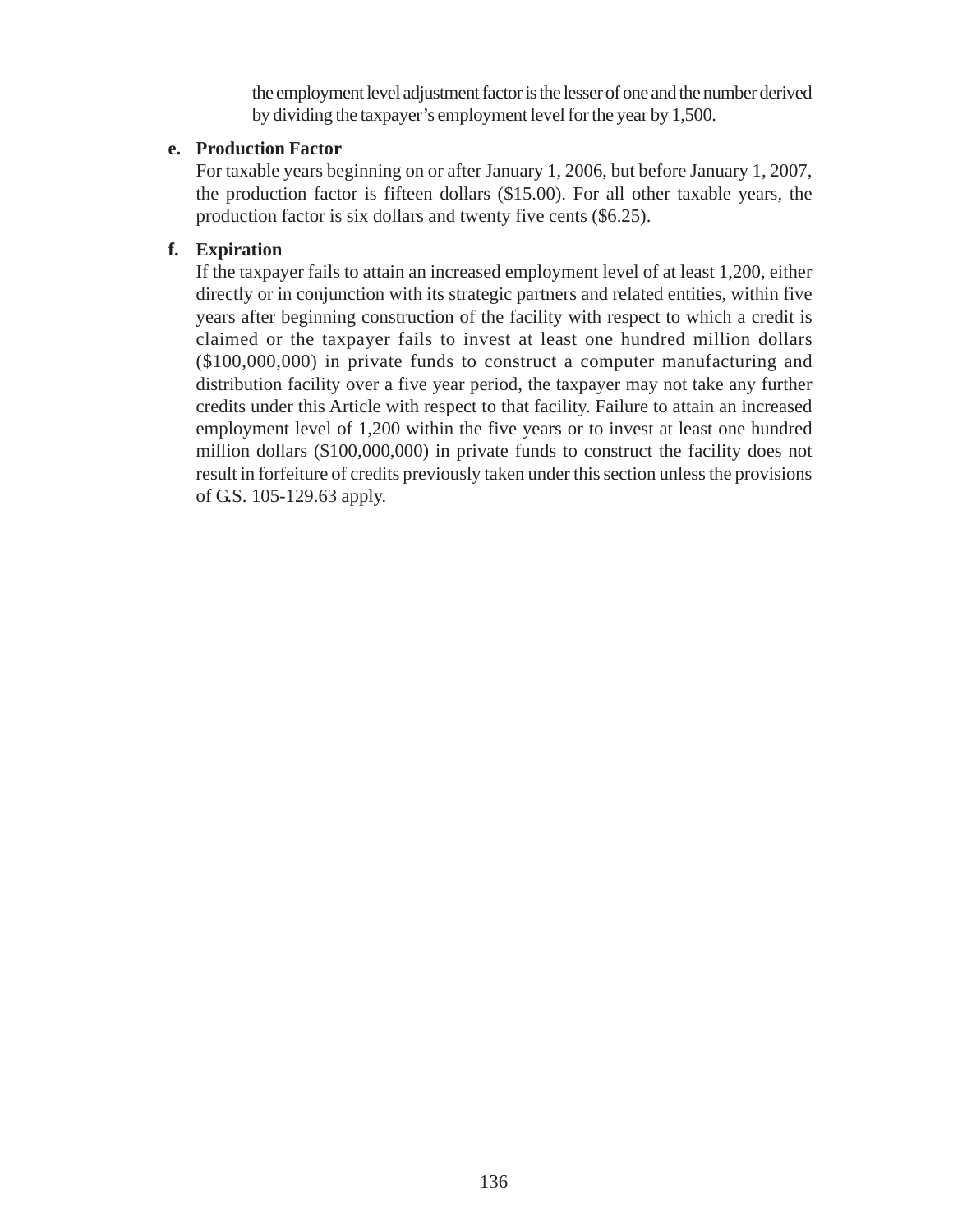# **IV. DECLARATION OF ESTIMATED INCOME TAX BY CORPORATIONS (Article 4C)**

### **A. Declaration of Estimated Income Tax Required**

A declaration of estimated tax must be filed by a corporation for each taxable year in which it can reasonably be expected to have an income tax liability to North Carolina of at least \$500.

The term "estimated tax" means the amount of income tax the corporation expects to owe for the taxable year after subtracting any tax credits.

The term "taxable year," for the purpose of filing declarations of estimated tax, means the calendar or fiscal year in which the company expects to earn the income upon which the estimated tax is based.

#### **B. Payment and Due Dates**

#### **1. Form of Payment**

Form CD-429, Corporate Estimated Income Tax, is used to pay corporate estimated income tax. A personalized Form CD-429 can be obtained from the Department's website, www.dornc.com.

A corporation that is required to pay its federal estimated income tax by electronic funds transfer must pay its State estimated income tax by electronic funds transfer. For information on payments by electronic funds transfer see subsection G, Electronic Funds Transfer (EFT) Requirement, below and the "General Administration" section.

#### **2. When Due**

Declaration returns and payments of tax are due to be filed on or before the 15th day of the 4th, 6th, 9th and 12th months of the taxable year.

#### **C. Underpayment of Estimated Tax**

Failure to pay the required amount of estimated income tax will subject the corporation to interest on the underpayment. Use Form CD-429B to calculate the interest.

#### **D. "No Interest" Tests**

No interest for underpayment will be assessed if the estimated tax paid on or before the estimated tax due date is at least as large as the payment that would be due if the estimated tax fell into one of the following categories: (Note: Large corporations as defined in IRS Code Section 6655 are excluded from the exceptions in *1*. or *2*. below.)

- 1. It amounts to as much as the tax paid on the return of the preceding taxable year of 12 months.
- 2. It amounts to as much as the tax would be by applying the current year's income tax rate to the corporation's taxable income in the previous year.
- 3. It amounts to 90% of the tax shown on the current annual income tax return.
- 4. It amounts to 90% of the tax that would be due on the basis of current income up to a specified cut-off date, annualized for the year.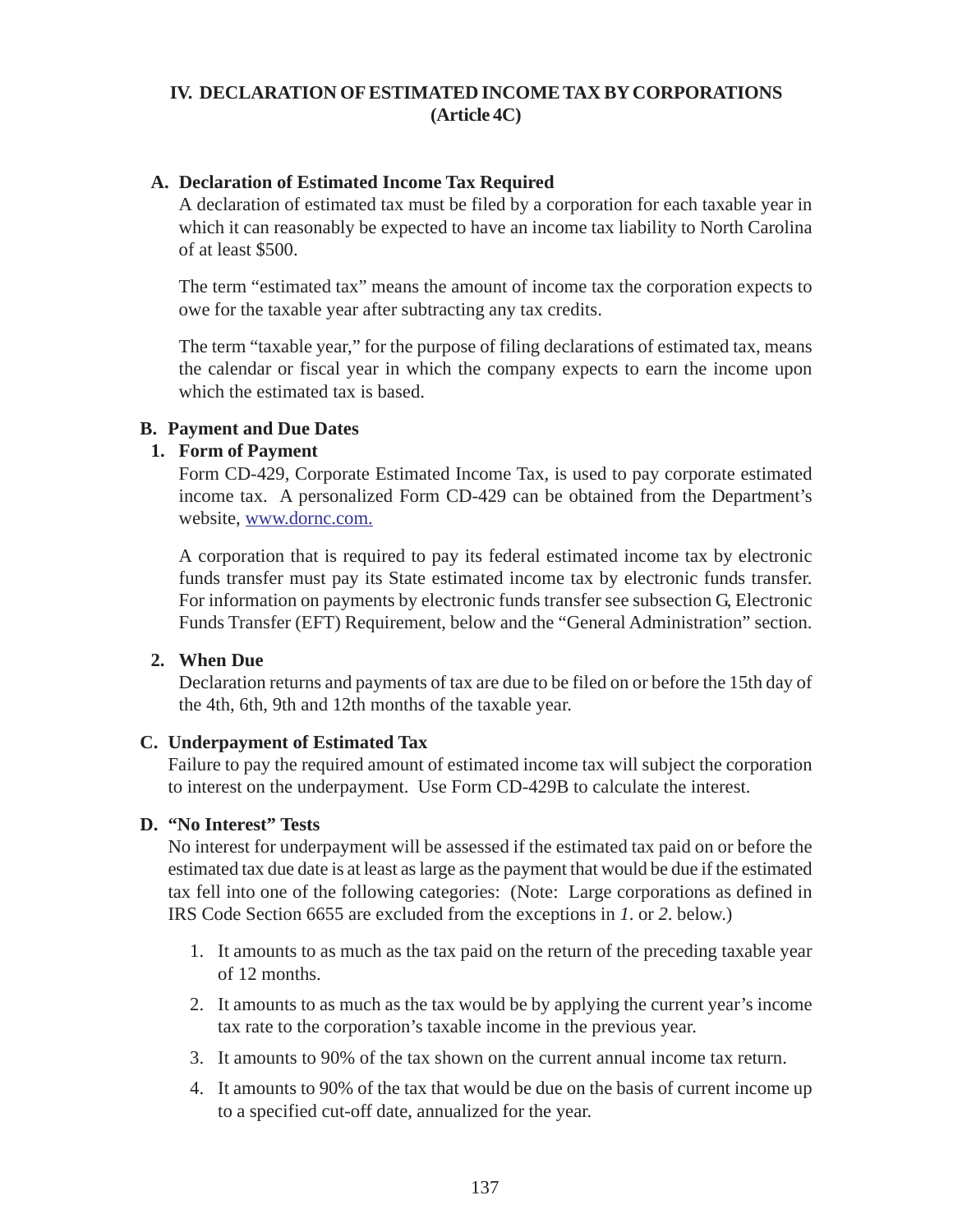### **E. Short Taxable Years**

No estimated tax is required if the short period is less than four months, or the requirements to make an estimated payment are not met before the first day of the last month in the short tax year.

#### **F. Overpayment of Tax**

A corporation may elect to have an income tax refund applied to estimated income tax for the following year. A return reflecting an election to apply a refund to estimated income tax for the following year must be filed by the last allowable date for making estimated tax payments for that year for the election to be valid.

If a corporation makes a valid election, the corporation may not revoke the election after the return on which the election is made has been filed.

- **G. Electronic Funds Transfer (EFT) Requirement (G.S. 105-163.40(d), G.S. 105-241(b))** A corporation subject to State estimated tax is required to make the payments of its estimated tax liability by electronic funds transfer (EFT) if either of the following conditions exist:
	- 1. The corporation is required under the Internal Revenue Code to pay its federal estimated corporate income tax by electronic funds transfer.
	- 2. The corporation has paid estimated corporate income tax installments of \$240,000 or more in a twelve-month period. This \$20,000 monthly average threshold applies separately to the corporate tax liability and is not a combination of tax liabilities from other taxing schedules.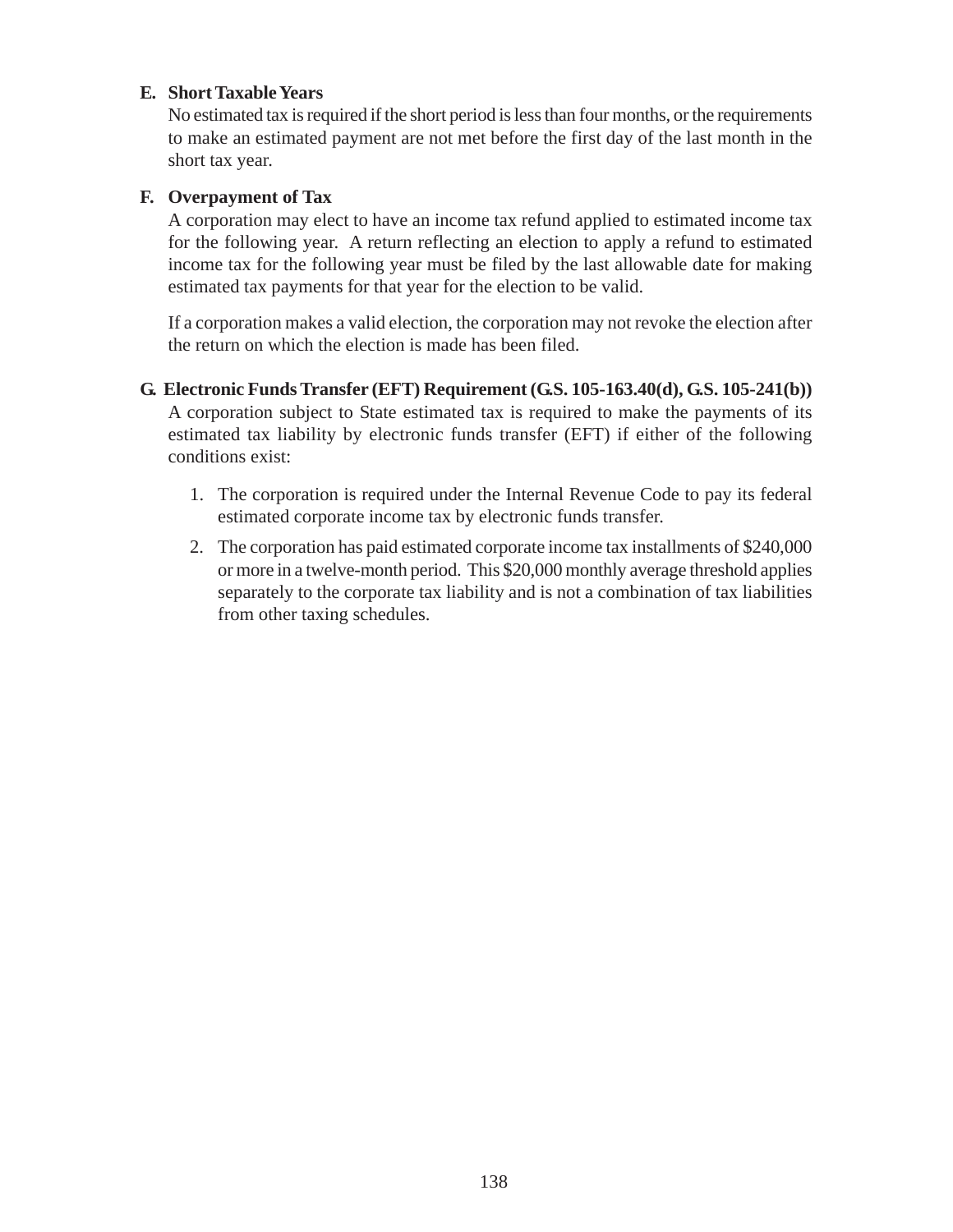# **V. EXCISE TAX (Articles 2A, 2C, and 5E)**

### **A. Tobacco Products Excise Tax (G.S. 105-113.2 – G.S. 105-113.40)**

### **1. Scope (G.S. 105-113.3)**

The taxes on cigarettes and other tobacco products are collected only once on the same tobacco product. A city or county may not levy a privilege license tax on the sale of tobacco products except as permitted by this Article.

### **2. Cigarette Distributor Licenses (G.S. 105-113.4A, G.S. 105-113.11, G.S. 105-113.12, 17 NCAC 04C.0201, 17 NCAC 04C.0205)**

To obtain a license required by this Article, an applicant must apply to the Secretary on Application for Cigarette Distributor's License (Form B-A-1) and pay the tax due for the license. The application must be signed and verified by oath or affirmation by:

- The owner, if a natural person
- A member or partner, if an association or a partnership, or
- An executive officer, or any other person authorized in writing by the corporation, if a corporation

The distributor must notify the Secretary in writing of any changes in the information previously provided on the license application as such changes occur. Additionally, each cigarette distributor must notify the cigarette manufacturers from whom nontax-paid cigarettes are purchased or received of the cigarette distributor's license issued by the Secretary and of any subsequent changes to the license.

A license is required for each place of business. "Place of business" means any place where a distributor receives or stores non-tax-paid cigarettes. The distributor must notify the Secretary in writing of the exact location and telephone number of all warehouse or storage facilities where non-tax-paid cigarettes are received or stored before such facilities are placed in use. A license is not transferable or assignable and must be displayed at the place of business for which it is issued. The tax due for the license cannot be prorated.

A refund of a license tax is allowed only when the tax was collected and paid in error. No refund is allowed when a license holder surrenders a license or the Secretary revokes a license.

A license holder may obtain a duplicate license, without charge, if it is established that the original license has been lost, destroyed, or defaced. An amended license may be obtained, without charge, if it is established that the location of the place of business for which the license was issued has changed. Each duplicate or amended license will state that it is a duplicate or amended license, as appropriate.

# **3. Revocation of Licenses (G.S. 105-113.4B)**

The Secretary may revoke the license of any license holder who violates this Article or any Administrative Rule made pursuant to the provisions of this Article, or who engages in the illegal sale of cigarettes (G.S. 14-401.18). A license issued under this Article may be canceled upon written request of the license holder or if the Secretary finds that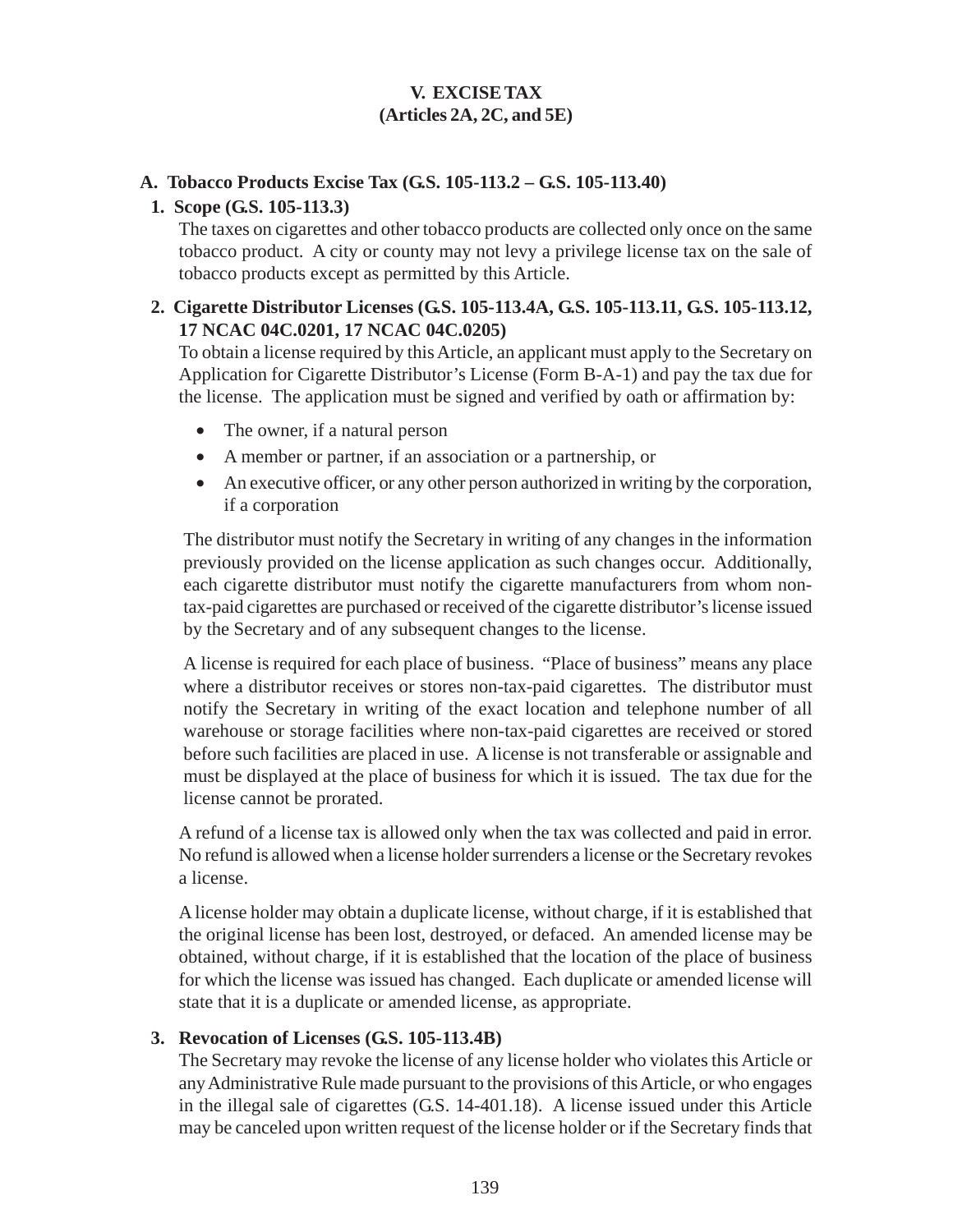the license holder is incurring liability for the tax imposed under this Article after failing to pay a tax when due under this Article.

The license holder is allowed a hearing before the license is revoked. The Secretary must give a person whose license may be cancelled after a hearing at least ten (10) days written notice of the date, time and place of the hearing. The notice of a summary license cancellation and a notice of hearing must be sent by registered mail to the last known address of the license holder.

It is illegal for any distributor whose license has been suspended or revoked to sell cigarettes or permit the same to be sold during the period of such suspension or revocation on any premises occupied by said distributor, or upon other premises controlled by said distributor or others in any other manner or form whatever.

No disciplinary, penal, or regulatory proceeding or action will be barred or abated by the expiration, transfer, surrender, continuance, renewal, or extension of any license issued under the provisions of this Article.

If any person licensed under the provisions of G.S. 105-164.4, G.S. 105-164.5, G.S. 105-164.6, and G.S. 105-164.29 is convicted by any court of competent jurisdiction in the State of any offense under this Article, the Secretary is authorized to revoke any or all licenses issued to such person under the provisions of the aforesaid sections of Chapter 5 of the General Statutes.

#### **4. Master Settlement Agreement (G.S. 105-113.4C)**

The Master Settlement Agreement between the states and the tobacco product manufacturers, incorporated by reference into the consent decree referred to in S.L. 1999-2, requires each state to diligently enforce Article 37 of Chapter 66 of the General Statutes. The Secretary must require the taxpayers of the tobacco excise tax to identify the amount of tobacco products of nonparticipating manufacturers sold by the taxpayers, and may impose this requirement as provided in G.S. 66-290(10). The Secretary must determine the amount of State tobacco excise taxes attributable to the products of nonparticipating manufacturers, based on the information provided by the taxpayers, and must report this information to the Office of the Attorney General.

#### **5. Tax on Cigarettes (G.S. 105-113.5)**

An excise tax is levied on the sale or possession for sale in this State, by a distributor, of all cigarettes at the rate of two and one-half mills (.0025) per individual cigarette (five cents per pack of twenty). For cigarettes sold on or after September 1, 2005 but before July 1, 2006, the tax rate is one and one-half cents per individual cigarette (thirty cents per pack of twenty). For cigarettes sold on or after July 1, 2006, the tax rate is one and three-fourths cents per individual cigarette (thirty-five cents per pack of twenty). Distributors are responsible for the tax on all packages of cigarettes received by them and should consider the desirability of insuring their cigarette inventories against loss by theft or otherwise, since distributors are liable for the tax upon any nontax-paid cigarettes which are stolen or otherwise unaccounted for.

It is the responsibility of each wholesale cigarette dealer and retail dealer who purchases cigarettes from a distributor to determine that the tax is indicated as paid by the wording "North Carolina Cigarette Excise Tax Paid" on each invoice for cigarettes. If non-taxpaid cigarettes are received, such wholesale cigarette dealer or retail dealer must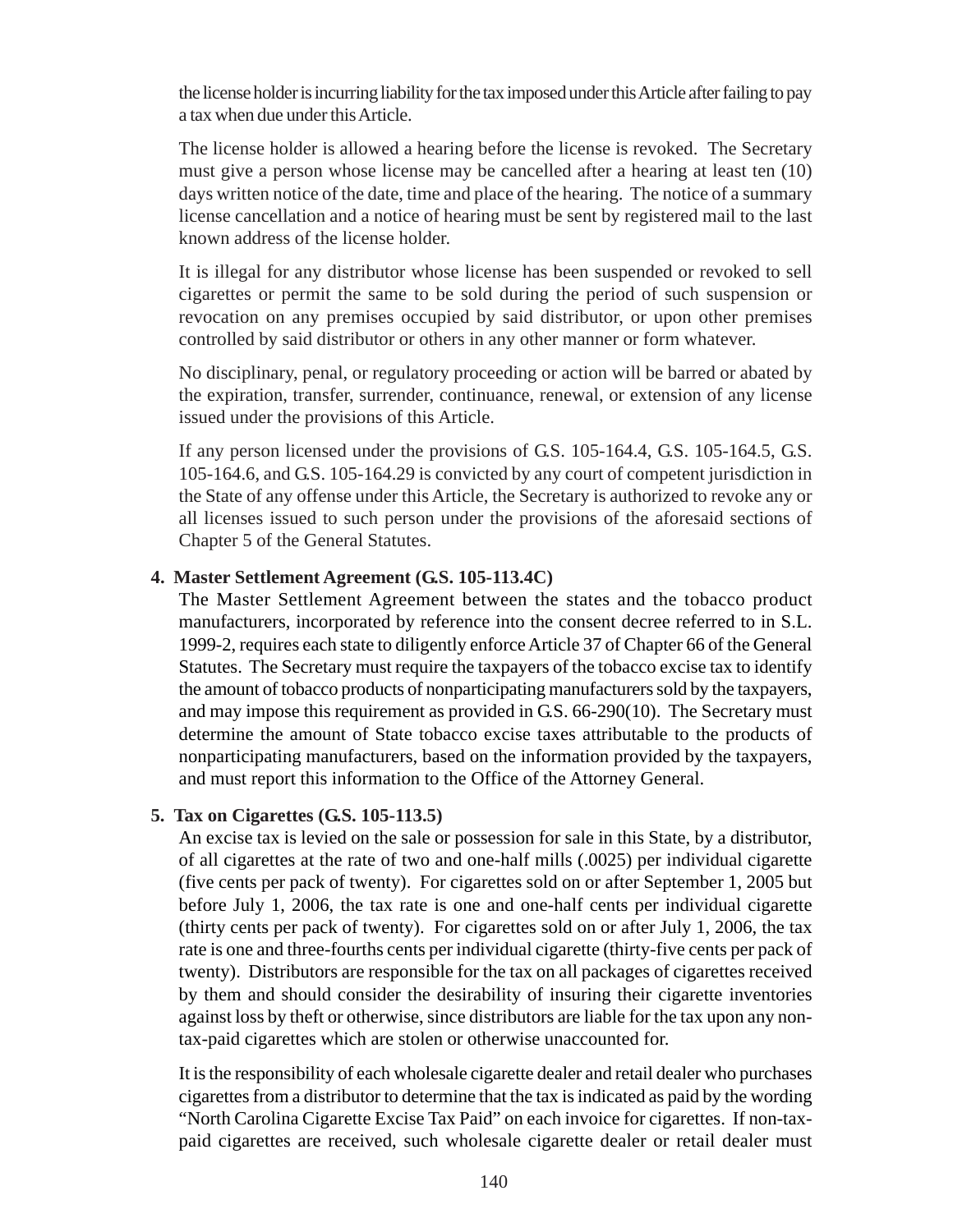immediately notify the distributor from whom said cigarettes are purchased, with a copy to the Department. Upon such notification, the distributor from whom said cigarettes were purchased must immediately determine if the tax has been paid and make the necessary invoice changes to their customer as well as make any payment corrections to the Department with applicable penalty and interest.

#### **6. Use Tax Levied (G.S. 105-113.6)**

A tax is levied upon the sale or possession for sale by a person other than a distributor, and upon the use, consumption, and possession for use or consumption of cigarettes within this State at the rate set in G.S. 105-113.5. This tax does not apply, however, to cigarettes upon which the tax levied in G.S.105-113.5 has been paid.

Railroads operating interstate are permitted to sell cigarettes by the pack, but such carriers must procure permission from the Secretary to sell cigarettes and must report all sales made within North Carolina to the Department on or before the  $20<sup>th</sup>$  day of each month. The reports must be filed on forms prescribed by the Secretary and must state the amount of non-tax-paid cigarettes sold on the train in this State during the immediately preceding month. A remittance of the excise tax due the State on such sales must be submitted with the report.

Non-tax-paid cigarettes may be sold for use or consumption by or on ocean-going vessels which leave the continental United States and which ply the high seas in interstate or foreign commerce in the transport of freight or passengers for hire exclusively when delivered to an officer or agent of such vessel for use by or on such vessel accordingly. Receipt for delivery of such non-tax-paid cigarettes shall be signed for by an authorized officer or agent of such vessel, and such signed receipts shall be retained by the distributor for a period of three years; also, a copy of same shall be appended to the appropriate monthly tax report of the distributor. Only North Carolina tax-paid cigarettes may be sold by such vessels while in port or within the territorial limits of this State.

## **7. Tax on Inventory When Tax Rate Increases (G.S. 105-113.7)**

Every distributor subject to the taxes levied in this Article who, on the effective date of a tax increase under this Article, has on hand any cigarettes shall file a complete inventory of the cigarettes within 20 days after the effective date of the increase, and shall pay an additional tax to the Secretary when filing the inventory. The amount of tax due is the amount due based on the difference between the former tax rate and the increased tax rate.

#### **8. Federal Constitution and Statutes (G.S. 105-113.8)**

Any activities which this Article may purport to tax in violation of the Constitution of the United States or any federal statute are hereby expressly exempted from taxation under this Article.

Non-tax-paid cigarettes may be sold to the federal government and its instrumentalities, such as the Armed Forces Exchange Services, but sales by such services shall be limited to members of the armed forces and their dependents who hold identification cards entitling them to make purchases through armed forces exchange services.

Whenever deliveries of non-tax-paid cigarettes are made by distributors to armed forces exchange services, the person making such delivery shall have in his actual possession invoices for such cigarettes which shall show date, invoice number, name and address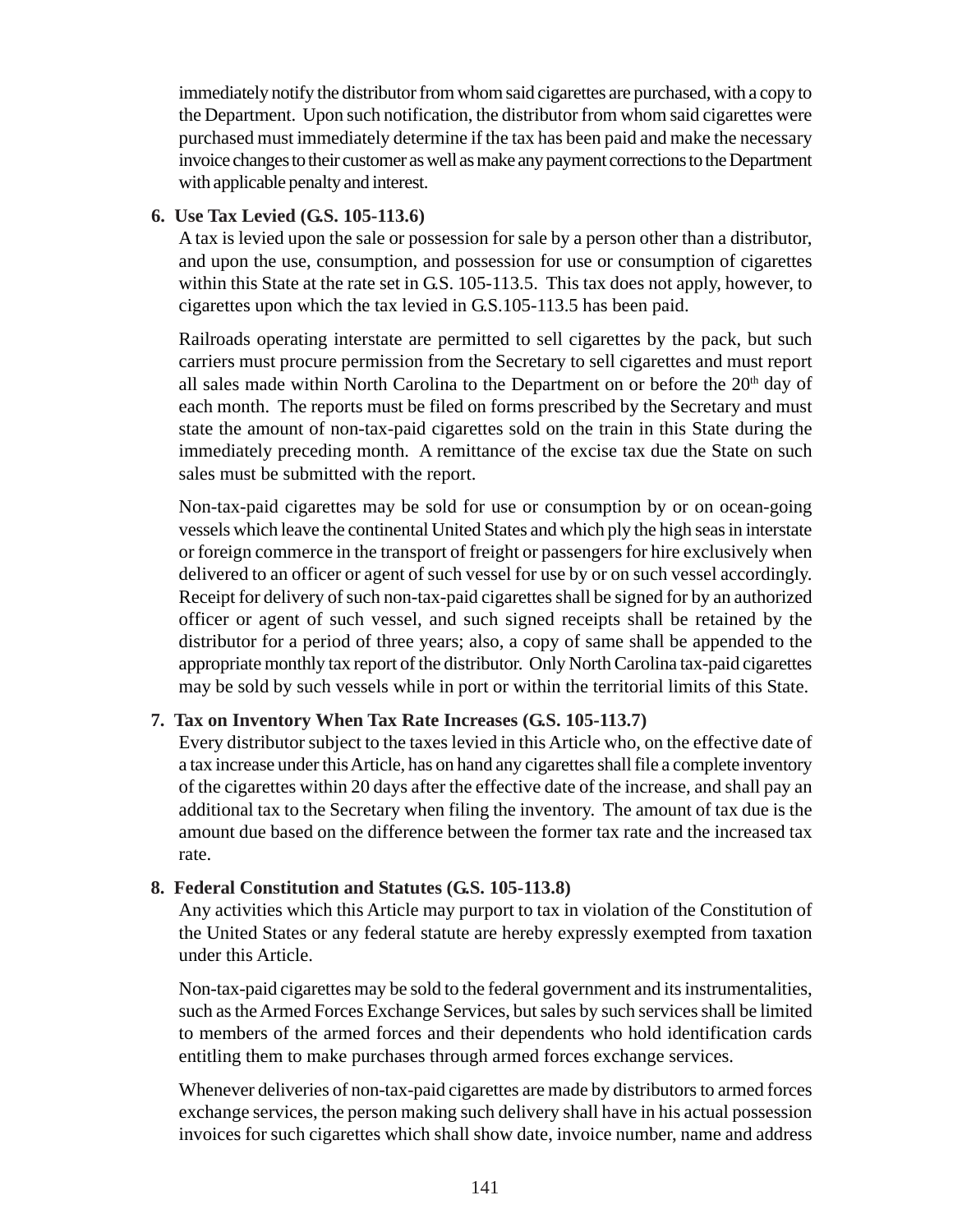of distributor, and the name and address of the purchaser and the quantity and brands of cigarettes being transported. If these conditions are not complied with, the non-tax-paid cigarettes shall be subject to confiscation, and the distributor taxed on such sales or deliveries made in an unauthorized manner. In the event of such deliveries of non-tax-paid cigarettes, the cigarettes shall be physically delivered by the distributor's conveyance or a duly authorized common carrier directly to the situs where the installation of the governmental agency is located. Upon such delivery the distributor shall require a duly receipted invoice or copy thereof from the governmental agent designated to accepted delivery. Distributors shall have a bona fide bill of lading, if delivery is made by common carrier.

No sales of non-tax-paid cigarettes on military installations may be made through vending machines, other than those owned and operated by the federal government or instrumentalities thereof.

Members of the armed forces or their dependents authorized to purchase through armed forces exchange services cannot sell, offer for sale, or redistribute in any manner nontax-paid cigarettes purchased on or through military installations. All such non-taxpaid cigarettes handled in violation of the cigarette law and its rules are subject to confiscation and the person(s) are subject to the tax, interest, and all penalties.

If a person engages in the sale of cigarettes on a military reservation, regardless of the fact that he may have a contract with the federal government, whereby the federal government will receive a commission, flat fee or some other type of compensation on such sales, same does not exempt the sale of such cigarettes from the cigarette excise tax. In such instance, such sales would not be made by the federal government or an instrumentality of the federal government. Instead, on all such sales, the cigarette tax is due.

#### **9. Out-of-state Shipments (G.S. 105-113.9)**

Any distributor engaged in interstate business shall be permitted to set aside part of the stock as necessary to conduct interstate business without paying the tax otherwise required by this Part, but only if the distributor complies with the requirements prescribed by the Secretary concerning keeping of records, making of reports, posting of bond, and other matters for administration of this Part.

"Interstate business" as used in this section means:

- The sale of cigarettes to a nonresident where the cigarettes are delivered by the distributor to the business location of the nonresident purchaser in another state;
- The sale of cigarettes to a nonresident wholesaler or retailer registered through the Secretary who has no place of business in North Carolina and who purchases the cigarettes for the purposes of resale not within this State and where the cigarettes are delivered to the purchaser at the business location in North Carolina of the distributor who is also licensed as a distributor under the laws of the state of the nonresident purchaser.

Only licensed North Carolina cigarette distributors may make out-of-state sales of non-tax-paid cigarettes to nonresident retail or wholesale cigarette dealers. Generally, these sales of non-tax-paid cigarettes by a licensed North Carolina distributor to nonresident retail or wholesale dealers must be delivered by the North Carolina distributor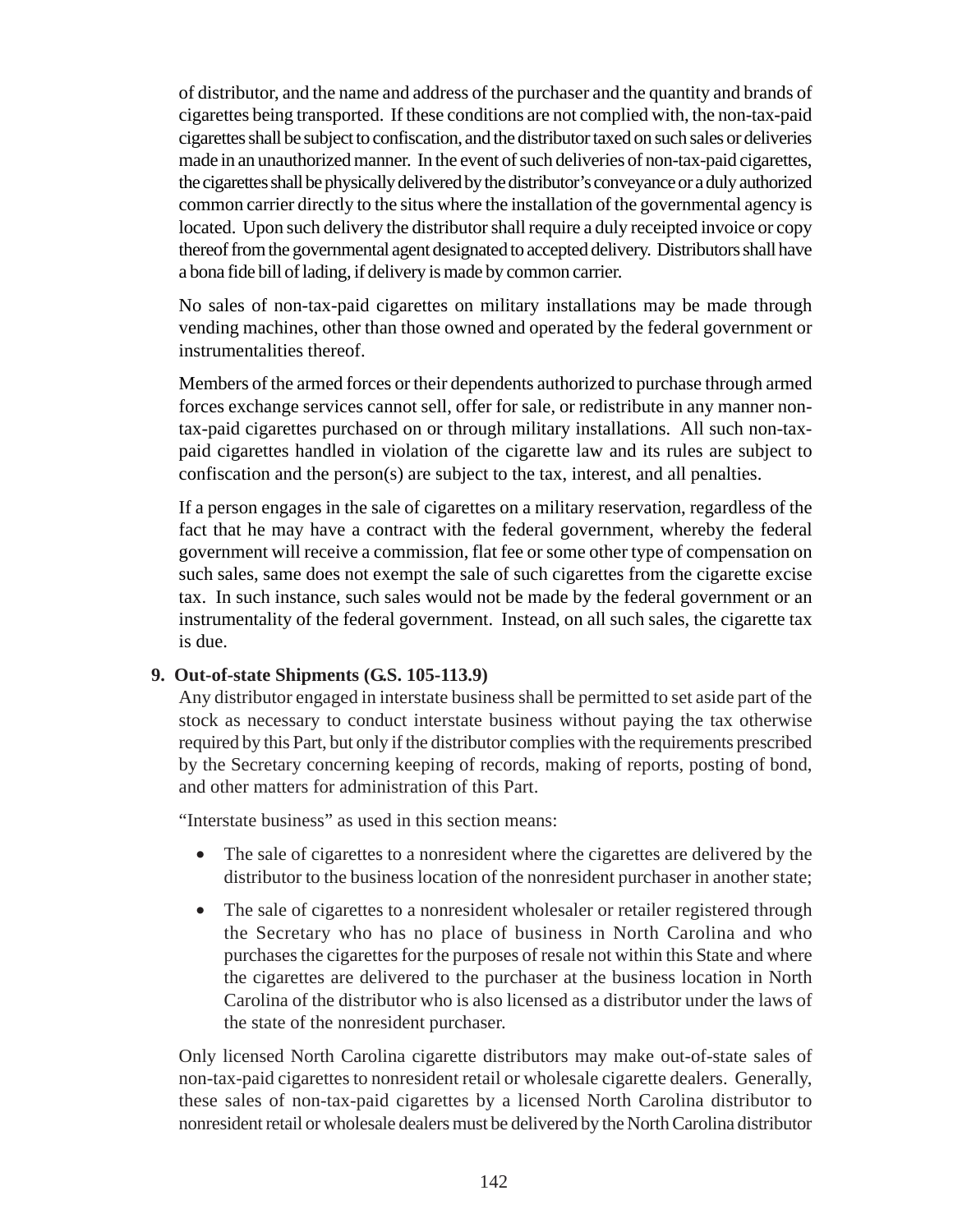to the business location of the nonresident in another state to qualify as an out-of-state sale exempted from the North Carolina cigarette excise tax. However, a nonresident dealer may accept delivery of cigarette purchases in this State provided:

- The nonresident dealer has no place of business in North Carolina.
- The nonresident dealer is purchasing cigarettes for the purpose of resale outside on North Carolina.
- The nonresident dealer's cigarette purchases must have affixed thereto by the North Carolina distributor the tax-paid cigarette indicia of the state of the nonresident purchaser where required.

Cigarettes sold and delivered outside this state must have affixed thereto by the North Carolina cigarette distributor selling same the tax-paid cigarette indicia of the state of the nonresident purchaser where required.

Cigarette distributors, wholesalers, and retailers must comply with all applicable State and federal laws regarding the sale and distribution of cigarettes, such as the Federal Contraband Act, the Federal Jenkins Act, and all state and federal laws prohibiting the sale of cigarettes to minors.

# **10. Manufacturers (G.S. 105-113.10)**

Manufacturers are hereby required to forward the Secretary copies of all invoices, or equivalent information, of shipments of cigarettes to distributors, wholesalers or retail dealers in this State on a monthly basis, or at the time of shipment. An invoice is also required on gratis cigarettes by licensed distributors on behalf of the manufacturer.

No manufacturer may make shipments of cigarettes, including drop shipments, to any person in this State not qualified as a distributor without the manufacturer being licensed as a North Carolina cigarette distributor, keeping records, filing reports, and remitting tax as required.

The Secretary will permit the manufacturer to file monthly reports on complimentary cigarettes given by the manufacturer, which are not otherwise exempt under G.S. 105- 113.5, when such packages of cigarettes have imprinted thereon the proper words reflecting that the cigarette excise tax has been paid. Remittance covering the cigarette tax must accompany the monthly report, which is due no later than the  $20<sup>th</sup>$  day of the month following the close of the preceding month.

Any manufacturer shipping cigarettes to other distributors who are licensed under G.S. 105-113.12 may, upon application to the Secretary and upon compliance with requirements prescribed by the Secretary, be relieved of paying the taxes levied in this Part.

Manufacturers may also qualify as distributors under this Article, and set aside a portion of their stock of cigarettes accordingly for that purpose. Such inventory must be reported as required of all distributors under this Article. When a manufacturer qualifies as a distributor and makes shipments into North Carolina, the invoice must indicate payment of the excise tax by the wording, "North Carolina Cigarette Excise Tax Paid." A copy of each invoice or charge-out by the manufacturer to its distributor operation must be forwarded to the Department on a monthly basis accordingly.

# **11. Licenses Required (G.S. 105-113.11)**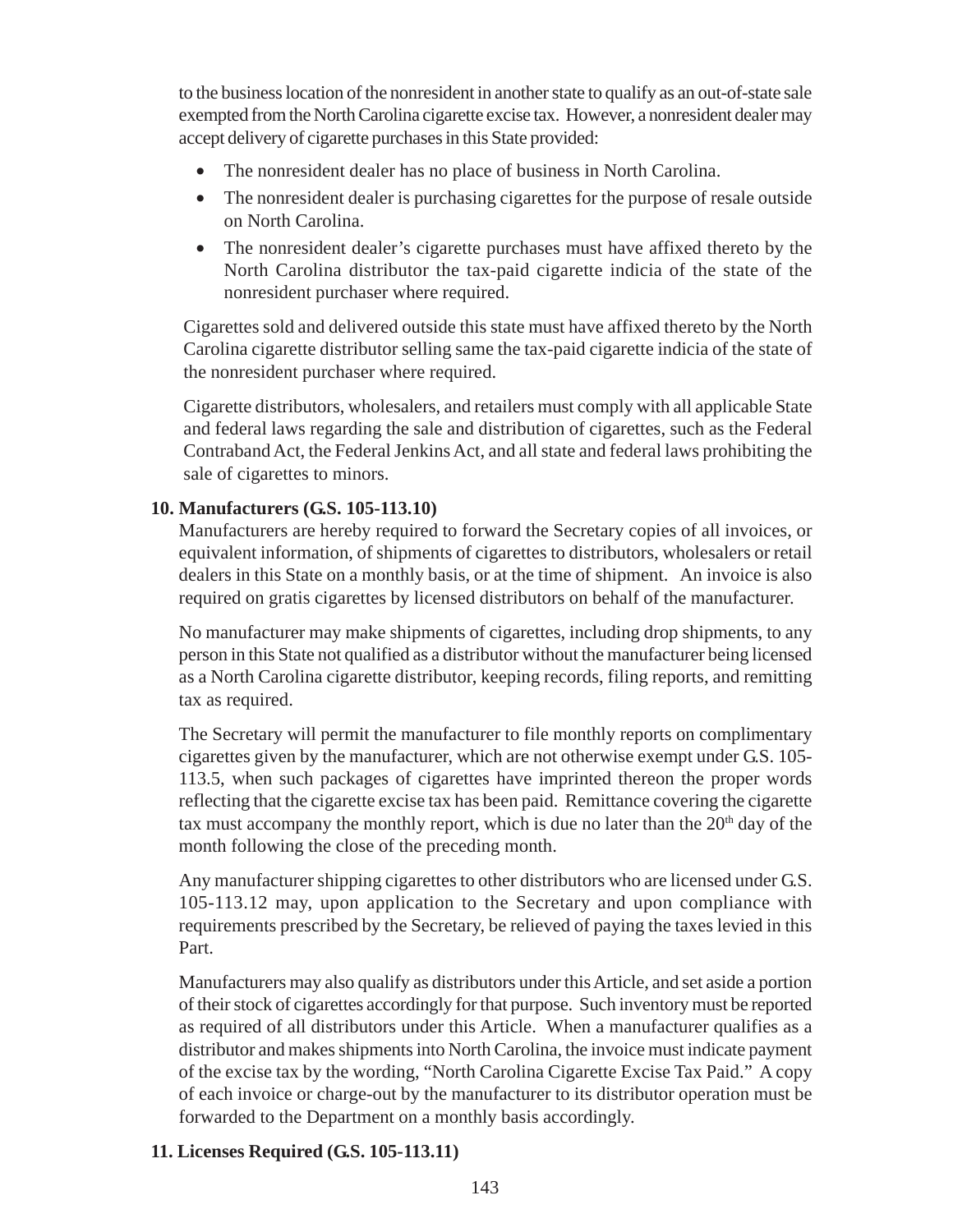No person can legally engage in business as a distributor in this State, without having first obtained from the Secretary the appropriate license for that purpose as prescribed herein. Any license required by this Article shall be in addition to any and all other licenses which may be required by law.

#### **12. Distributor Must Obtain License (G.S. 105-113.12)**

A distributor shall obtain for each place of business a continuing distributor's license and shall pay a tax of twenty-five dollars (\$25.00) for the license. For the purposes of this section, a "place of business" is a place where a distributor receives or stores nontax-paid cigarettes. An out-of-state distributor may obtain a distributor's license upon compliance with the provisions of G.S. 105-113.24 and payment of a tax of twentyfive dollars (\$25.00).

#### **13. Investigation of Applicant and Bond Requirement (G.S. 105-113.13)**

The Secretary may investigate an applicant for a distributor's license to determine if the information the applicant submits with the application is accurate and if the applicant is eligible to be licensed as a distributor. The Secretary may decline to issue a distributor's license to an applicant when the Secretary has reasonable cause to believe any of the following:

- That the applicant has willfully withheld information requested by the Secretary for the purpose of determining the applicant's eligibility for the license.
- That information submitted with the application is false or misleading.
- That the application is not made in good faith.

The Secretary may require a distributor to furnish a bond in an amount that adequately protects the State from loss if the distributor fails to pay taxes due under this Part. A bond shall be conditioned on compliance with this Part, shall be payable to the State, and shall be in the form required by the Secretary. The Secretary shall set the bond amount based on the anticipated tax liability of the distributor. The Secretary shall periodically review the sufficiency of bonds required of the distributor and shall increase the amount of a required bond if the bond amount no longer covers the anticipated tax liability of the distributor. The Secretary shall decrease the amount of a required bond if the Secretary finds that a lower bond amount will protect the State adequately from loss.

## **14. Identification of Dispensers (G.S. 105-113.17)**

Each vending machine that dispenses cigarettes must be marked to identify its owner in the manner required by the Secretary.

Distributors, wholesalers or retail dealers owning, leasing, furnishing or operating cigarette vending machines shall affix to each such machine in a conspicuous place an identification sticker or device, which shall show the name, address and telephone number of the operator owning and placing such machine on location. The owner of the business wherein such machine is located shall also be responsible for seeing that such vending machine is so identified. No cigarette-dispensing machine shall be allowed to operate in this State that does not have affixed thereto the identification required under G.S.105-113.17.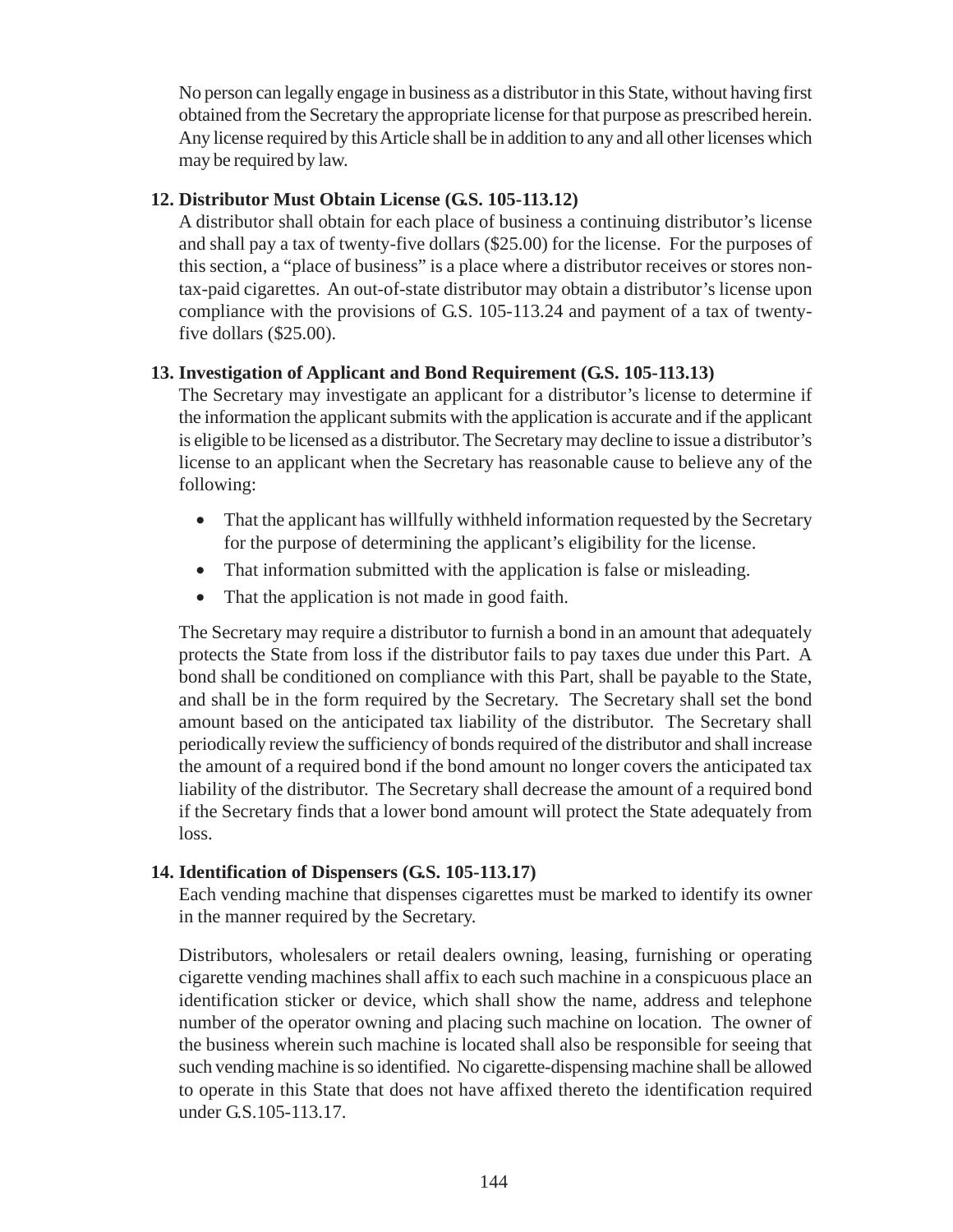It shall be the duty of any person, firm or corporation operating cigarette vending machines to have available for the Department information as to the location of any and all vending machines so operated by such operator and make such information available at any time to the secretary or his authorized agent.

#### **15. Payment of Tax and Required Reports (G.S. 105-113.18)**

The taxes levied in this Part are payable when a report is required to be filed. The following reports are required to be filed with the Secretary:

## **a. Distributor's Report**

A distributor shall file a monthly report in the form prescribed by the Secretary. The report covers sales and other activities occurring in a calendar month and is due within 20 days after the end of the month covered by the report. The report shall state the amount of tax due and shall identify any transactions to which the tax does not apply. Every licensed resident distributor shall file a report , Form B-A-5, on or before the  $20<sup>th</sup>$  day of each month. Non-tax-paid cigarettes shipped, delivered, or sold outside the State during the month shall be reported on supplemental Form B-A-5, Schedule I. Cigarettes returned to the manufacturer during the month shall be reported on supplemental Form B-A-5, Schedule J. Every licensed nonresident distributor shall file a report, Form B-A-6 on or before the 20<sup>th</sup> day of each month.

# **b. Report of Free Cigarettes**

A manufacturer who distributes cigarettes without charge shall file a monthly report in the form prescribed by the Secretary. The report covers cigarettes distributed without charge in a calendar month and is due within 20 days after the end of the month covered by the report. The report shall state the number of cigarettes distributed without charge and the amount of tax due.

## **c. Use Tax Report**

Every other person who has acquired non-tax-paid cigarettes for sale, use, or consumption subject to the tax imposed by this Part must, within 96 hours after receipt of the cigarettes, file a report in the form prescribed by the Secretary showing the amount of cigarettes so received and any other information required by the Secretary. The report must be accompanied by payment of the full amount of the tax.

# **d. Shipping Report**

Any person, except a licensed distributor, who transports cigarettes upon the public highways, roads, or streets of this State, upon notice from the Secretary, shall file a report in the form prescribed by the Secretary and containing the information required by the Secretary.

## **16. Discount; Refund (G.S. 105-113.21)**

Effective for reporting periods beginning on or after August 1, 2004, a distributor is allowed to deduct a discount equal to two percent (2%) of the tax due *if* the report is filed and the tax due is paid by the due date. The discount covers expenses incurred in preparing the records and reports required by this Part and the expense of furnishing a bond.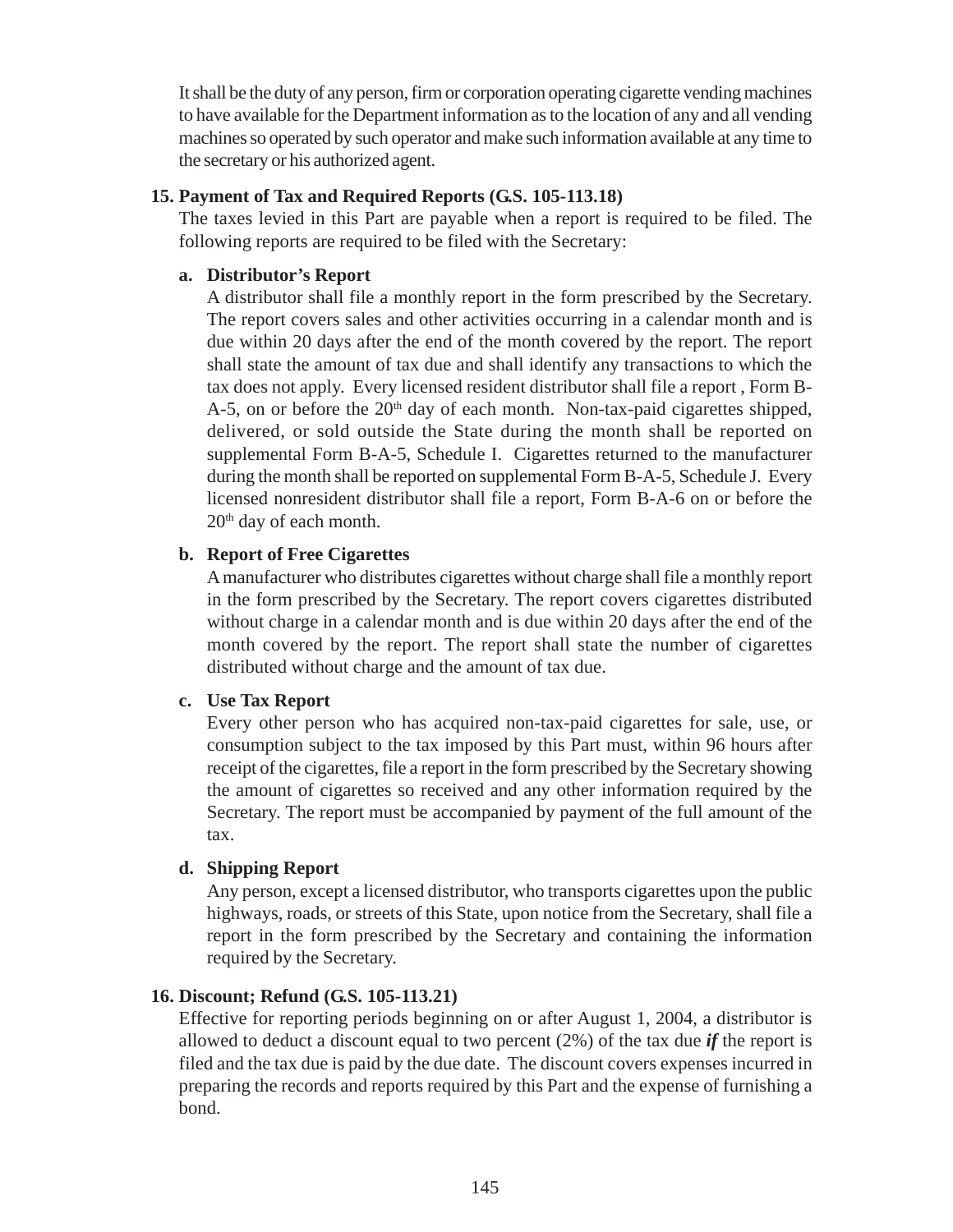A distributor in possession of packages of stale or otherwise unsalable cigarettes upon which the tax has been paid may return the cigarettes to the manufacturer and apply to the Secretary for refund of the tax, less the discount allowed. The application shall be in the form prescribed by the Secretary and shall be accompanied by an affidavit from the manufacturer stating the number of cigarettes returned to the manufacturer by the applicant.

Any spoiled packages of tax-paid cigarettes in the hands of a retailer or wholesaler should be returned to its respective distributors, as refunds of the cigarette excise tax will be made only to the distributor.

#### **17. Registration of Out-of-state Distributors and Tax Remittance (G.S. 105-113.24)**

The Secretary may authorize any distributor outside this State engaged in the business of selling and shipping cigarettes into the State to obtain a license and report and pay taxes required by this Part.

A nonresident distributor must agree to submit the distributor's books, accounts, and records to reasonable examination by the Secretary or the Secretary's duly authorized agents. Any nonresident distributor applying for a license as a North Carolina distributor who does not have any located place of business in the State from which such business is being conducted will be required by the Secretary to post a bond as provided for under G.S. 105-113.13, before such nonresident license is issued. The minimum bond amount will be \$5,000.

Each such nonresident distributor, other than a foreign corporation which has qualified with the Secretary of State as doing business in this State shall, by a duly executed instrument filed in the office of the Secretary of State, constitute and appoint the Secretary of State his lawful attorney in fact upon whom any original process in any action or legal proceeding against such nonresident distributor arising out of any matter relating to this Article may be served, and therein agree that any original process against him so served shall be of the same force and effect as if served on him within this State, and that the authority thereof shall continue in force irrevocably so long as any such nonresident distributor shall remain liable for any taxes, interest and penalties under this Article.

Any nonresident distributor who shall comply with the provisions of this section may be licensed as a distributor.

## **18. Reports and Records (G.S. 105-113.26, G.S. 105-113.30)**

Every licensed distributor must file a report on or before the  $20<sup>th</sup>$  day of each month with tax remittance on form prescribed by the Secretary showing transactions for the preceding month, and such other information as required by the report. Monthly reports are required whether or not any tax is shown to be due.

Distributors who operate in a period, other than a calendar month, must provide the Tobacco Products Excise Tax Unit of the Department a list of the period ending dates for each coming year. This period ending schedule is due in November of each year unless advised otherwise. The cigarette monthly report is due within 20 days after the particular period ends.

Every person required to be licensed under this Article and every person required to make reports under this Article shall keep complete and accurate records of all sales and other information as required under this Article. The records shall be in the form prescribed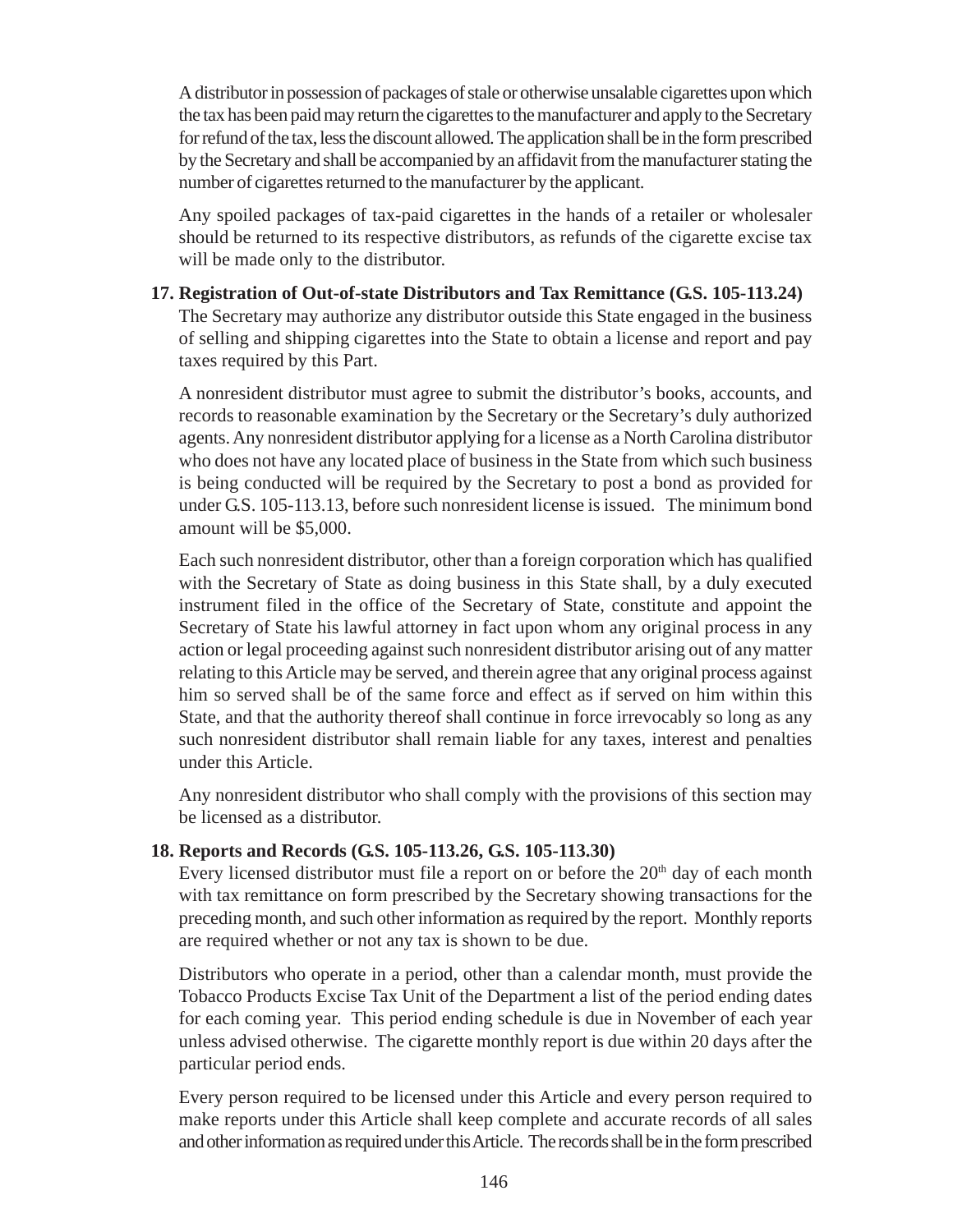by the Secretary. These records shall be safely preserved for a period of three years in a manner to ensure their security and accessibility for inspection by the Department. The Secretary may consent to the destruction of any records at any time within this three-year period.

It shall be unlawful for any person who is required under the provisions of this Article to keep records or make reports, to fail to keep such records, refuse to keep such reports, make false entries in such records, fail to produce such records for inspection by the Secretary or his duly authorized agents, fail to file a report, or make a false or fraudulent report or statement.

Each sale of cigarettes at wholesale, including cash and credit transactions, and regardless of whether the sale is made to another distributor, wholesale dealer, retail dealer, or is a transfer to a self-owned outlet or an agency or agent, must be accompanied by a completed invoice indicating the person to whom the cigarettes were sold, the address of the purchaser, the date of the sale, the quantity sold, and the price charged.

Sales invoices of distributors, whether resident or nonresident, must indicate payment of the excise tax by the wording, "North Carolina Cigarette Excise Tax Paid."

If a distributor is also a retail dealer and sells cigarettes to consumers, an invoice or an memorandum must be prepared showing the transfer of all cigarettes from the distributor to the retail activity. Cigarette excise tax is applicable at the point of transfer and the required documents must reflect payment of the tax by the wording, "North Carolina Cigarette Excise Tax Paid."

#### **19. Non-tax-paid Cigarettes (G.S. 105-113.27)**

Except as otherwise provided in this Article, no person may legally possess non-taxpaid cigarettes in this State. Only licensed distributors may receive non-tax-paid cigarettes. Licensed distributors are not allowed to sell, borrow, loan, or exchange non-tax-paid cigarettes to, from, or with other licensed distributors. Under no circumstances may non-tax-paid cigarettes be sold in North Carolina.

The possession of more than six hundred cigarettes on which tax has been paid to another state or country, by any person other than a licensed distributor, is prima facie evidence that the cigarettes are possessed in violation of this Part.

#### **20. Unlicensed Place of Business (G.S. 105-113.29)**

It shall be unlawful for any person to maintain a place of business within this State required by this Article to be licensed to engaged in the business of selling or offering for sale cigarettes without first obtaining such licenses.

#### **21. Possession and Transportation of Non-tax-paid Cigarettes (G.S. 105-113.31)**

It shall be unlawful for any person to transport non-tax-paid cigarettes in violation of this Part. The Secretary may adopt rules allowing quantities of non-tax-paid cigarettes, not exceeding six hundred, to be brought into this State by a transient, a tourist, or a person returning to this State after traveling outside this State, for their own use. The possession or transportation of these cigarettes is not subject to the penalties imposed by this section.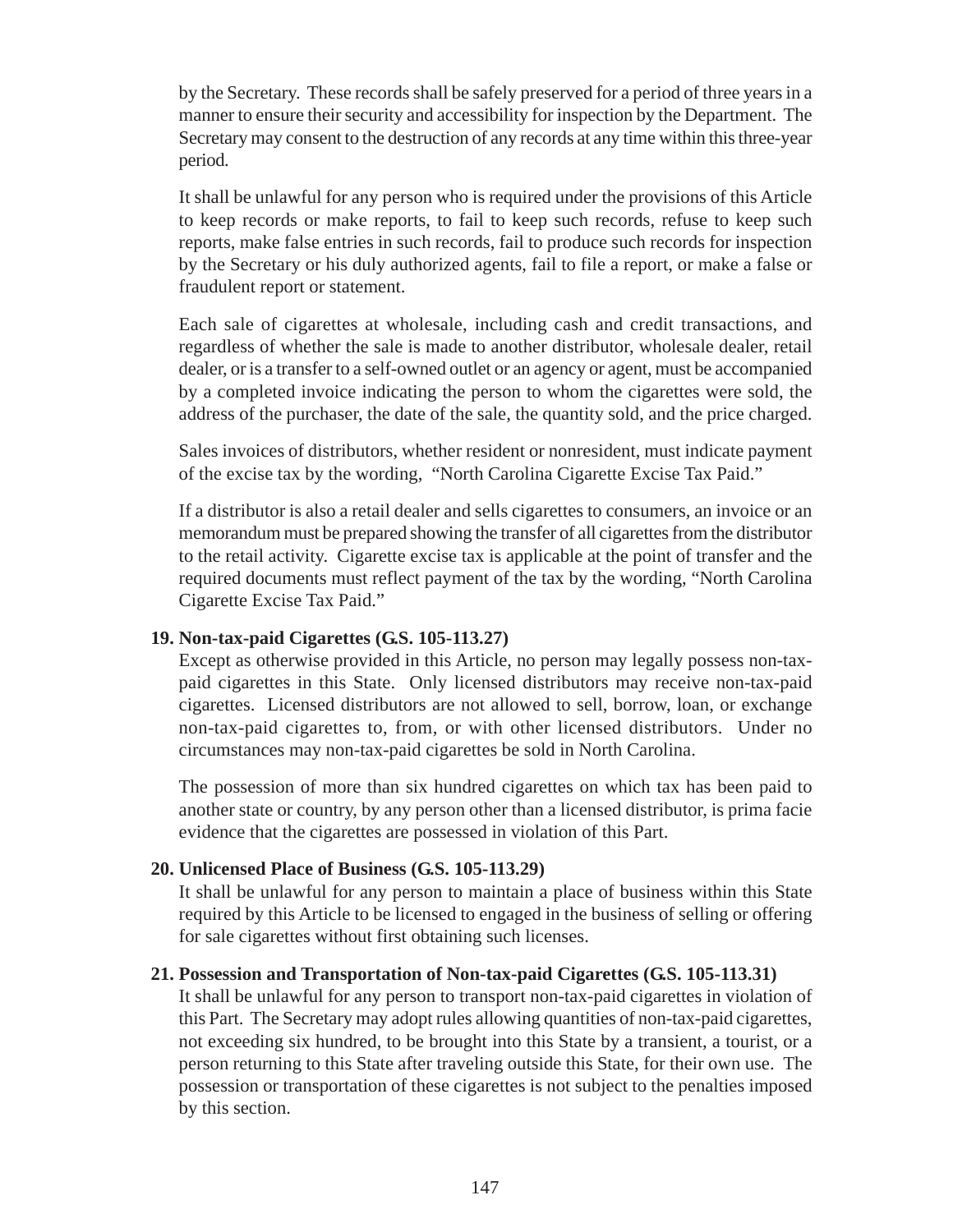Every person who transports non-tax-paid cigarettes on the public highways, roads, streets, or waterways of this State must transport with the cigarettes invoices or delivery tickets for the cigarettes showing the true name and complete and exact address of the consignee or purchaser, the quantity and brands of the cigarettes transported, and the true name and complete and exact address of the person who has paid or who will pay the tax imposed by this Part or the tax, if any, of the state or foreign country at the point of ultimate destination.

A common carrier that has issued a bill of lading for a shipment of cigarettes and is without notice to itself or to any of its agents or employees that the cigarettes are nontax-paid in violation of this Part is considered to have complied with this Part and the vehicle or vessel in which the cigarettes are being transported is not subject to confiscation under this section. In the absence of the required invoices, delivery tickets, or bills of lading, the cigarettes so transported, the vehicle or vessel in which the cigarettes are being transported, and any paraphernalia or devices used in connection with the non-tax-paid cigarettes are declared to be contraband goods and may be seized by any officer of the law, who shall take possession of the vehicle or vessel and cigarettes and shall arrest any person in charge of the vehicle or vessel and cigarettes.

The officer shall at once proceed against the person arrested, under the provisions of this Part, in any court having competent jurisdiction; but the vehicle or vessel shall be returned to the owner upon execution by the owner of a good and valid bond, with sufficient sureties, in a sum double the value of the property, which bond shall be approved by the officer and shall be conditioned to return the property to the custody of the officer on the day of trial to abide the judgment of the court. All non-tax-paid cigarettes seized under this section shall be held and shall, upon the acquittal of the person so charged, be returned to the established owner.

Unless the claimant can show that the non-tax-paid cigarettes seized were not transported in violation of this Part and that the property seized belongs to the claimant or that in the case of property other than cigarettes, the property was used in transporting nontax-paid cigarettes in violation of this Part without the claimant's knowledge or consent, with the right on the part of the claimant to have a jury pass upon this claim, the court shall order a sale by public auction of the property seized, and the officer making the sale, after deducting the cost of the tax due, which the officer shall pay upon sale, expenses of keeping the property, the fee for the seizure, and the costs of the sale, shall pay all liens according to their priorities, which are established, by intervention or otherwise, at the hearing or in another proceeding brought for the purpose as being bona fide and as having been created without the lien or having any notice that the vehicle or vessel was being used for the unlawful transportation of non-tax-paid cigarettes, and shall pay the balance of the proceeds to the State Treasurer for the General Fund.

All liens against property sold under the provisions of this section shall be transferred from the property to the proceeds of the sale of the property. If, however, no one is found claiming the cigarettes, or the vehicle or vessel, then the taking of the cigarettes, vehicle, or vessel, along with a description, shall be advertised in a newspaper having circulation in the county where the items were taken, once a week for two weeks and by notices posted in three public places near the place of seizure, and if no claimant appears within ten days after the last publication of the advertisement, the property shall be sold, and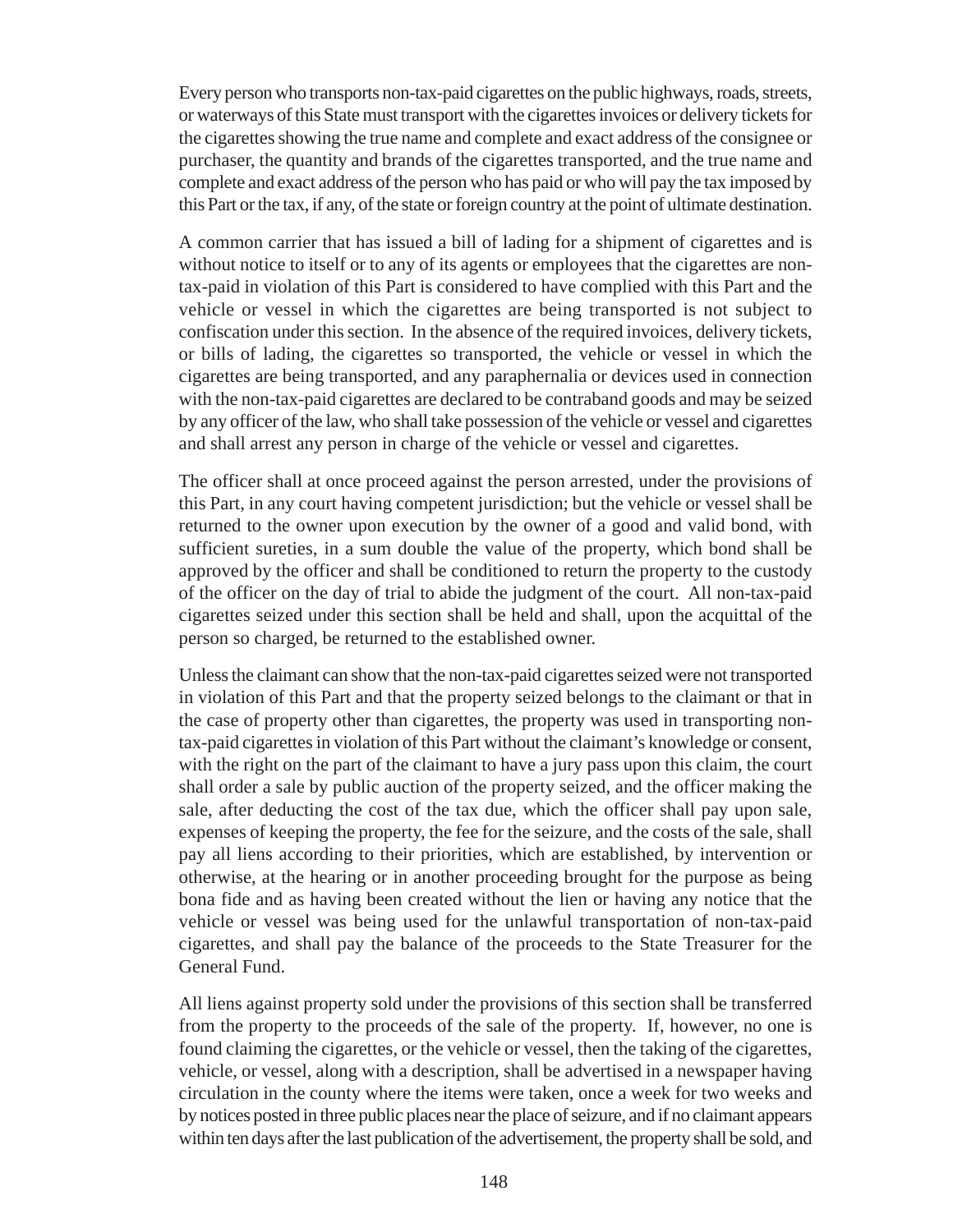the proceeds, after deducting the expenses and costs, shall be paid to the State Treasurer for the General Fund.

This section does not authorize an officer to search any vehicle or vessel or baggage of any person without a search warrant duly issued, except where the officer has knowledge that there are non-tax-paid cigarettes in the vehicle or vessel.

## **22. Non-tax-paid Cigarettes Subject to Confiscation (G.S. 105-113.32)**

All non-tax-paid cigarettes subject to the tax imposed by this Part, together with any container in which they are stored or displayed for sale (including but not limited to vending machines), are declared to be contraband goods and may be seized by any officer of the law. The officer shall arrest any person in charge of the contraband goods and shall at once proceed against the person arrested, under the provisions of this Part, in any court having competent jurisdiction. The disposition of the seized cigarettes and container are governed by the provisions of G.S. 105-113.31.

# **23. Criminal Penalties (G.S. 105-113.33)**

Any person who violates any of the provisions of this Article for which no other punishment is specifically prescribed shall be guilty of a Class 1 misdemeanor.

# **24. Tax on Tobacco Products Other Than Cigarettes (G.S. 105-113.35)**

An excise tax is levied on tobacco products other than cigarettes at the rate of two percent (2%) of the cost price of the products. For other tobacco products sold on or after September 1, 2005, the tax rate is three percent (3%). "Cost price" means the actual gross purchase price of the other tobacco products before any discounts, rebates, or allowances and before the excise tax is applied. Additional charges which are included and are not set out separately on the invoice, such as freight charges that are not separately stated, are considered part of the cost price and the tax is applied to the total invoice amount before any deductions.

This tax does not apply to the following:

- A tobacco product sold outside the State.
- A tobacco product sold to the federal government.
- A sample tobacco product distributed without charge.

The wholesale dealer or retail dealer who first acquires or otherwise handles other tobacco products subject to the tax imposed by this section is liable for the tax imposed by this section. A wholesale dealer or retail dealer who brings into this State a tobacco product made outside the State is the first person to handle the tobacco product in this State. A wholesale dealer or retail dealer who is the original consignee of a tobacco product that is made outside the State and is shipped into the State is the first person to handle the tobacco product in this State.

Examples are:

- The out-of-state wholesale dealer or retail dealer who brings such products into the State on its own truck.
- The in-state wholesale dealer or retail dealer who brings such products into the State on its own truck.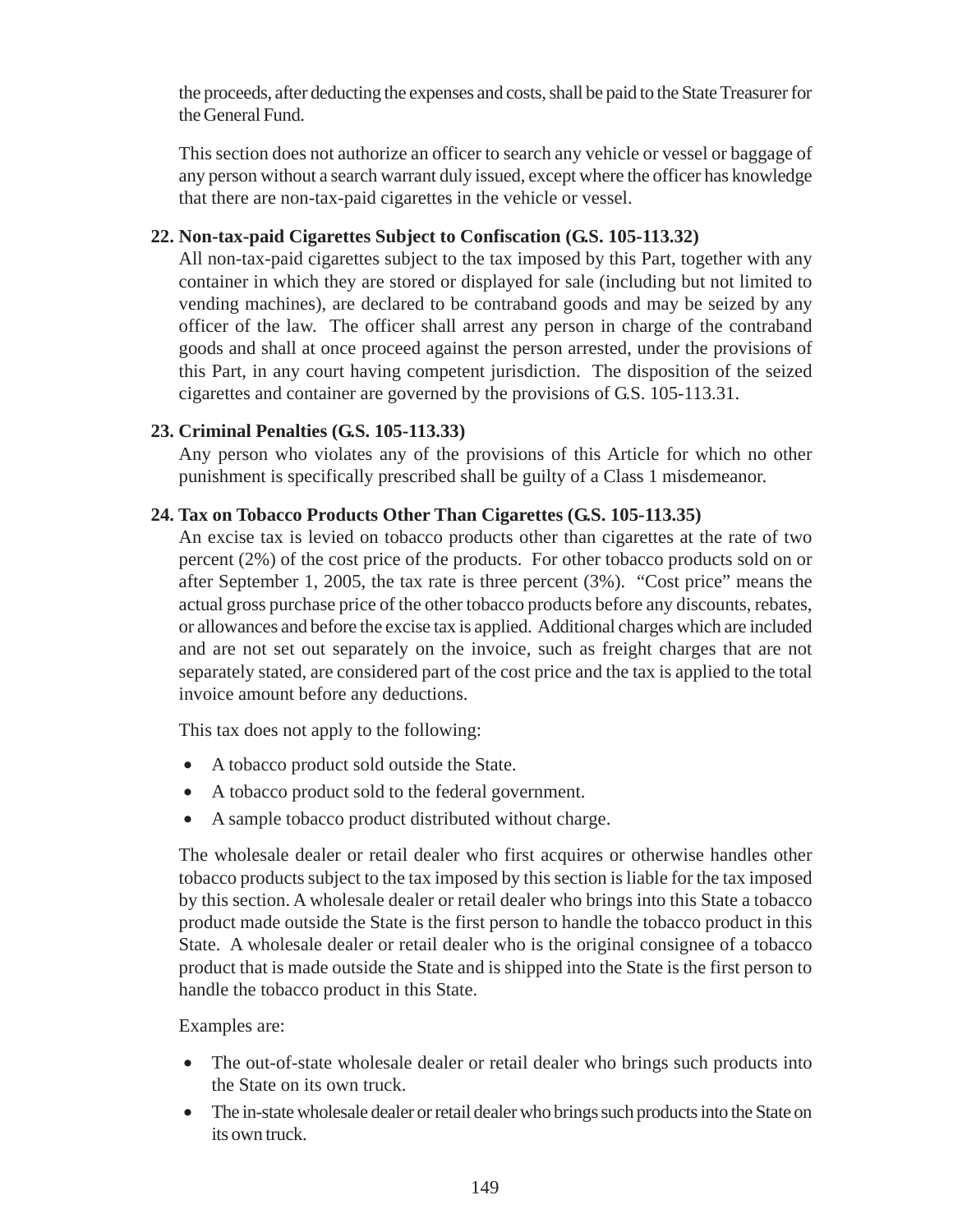• The in-state wholesale dealer or retail dealer who first receives such products from outside the State by common carrier or contract carrier.

A retail dealer who acquires non-tax-paid other tobacco products subject to the tax imposed by this section from a wholesale dealer is liable for any tax due on the tobacco products. A retail dealer who is liable for tax under this subsection may not deduct a discount from the amount of tax due when reporting the tax.

A manufacturer who is not a retail dealer and who ships tobacco products other than cigarettes to either a wholesale dealer or retail dealer licensed under this Part may apply to the Secretary to be relieved of paying the tax imposed by this section on the tobacco products. Once granted permission, a manufacturer may choose not to pay the tax until otherwise notified by the Secretary. To be relieved of payment of the tax imposed by this section, a manufacturer must comply with the requirements set by the Secretary.

Other tobacco products sold to the federal government and its instrumentalities, such as the Armed Forces Exchange Services, are exempt from the excise tax. However, to qualify for exemption, sales of other tobacco products by such services must be limited to members of the armed forces and their dependents who hold identification cards entitling them to make purchases through armed forces exchange services.

Whenever tax-exempt deliveries of other tobacco products are made by dealers to armed forces exchange services, the dealer must require a duly receipted invoice or copy thereof from the governmental agent designated to accept delivery.

If a person engages in the sale of any other tobacco products on a military reservation, regardless of the fact that he may have a contract with the federal government, whereby the federal government will receive a commission, flat fee, or some other type of compensation on such sales, same does not exempt the sale of such products from the excise tax. In such instances, such sales would not be made by the federal government or an instrumentality thereof. Instead, all such sales are subject to the excise tax.

## **25. Manufacturers of Other Tobacco Products (G.S. 105-113.35)**

No manufacturer may make shipments of other tobacco products directly to a person in this State not qualified and licensed as a wholesale or retail dealer of other tobacco products.

Any manufacturer of other tobacco products shipping such products to other wholesale or retail dealers who are licensed pursuant to G.S. 105-113.36 for payment of the other tobacco products excise tax is relieved of the requirement of paying tax.

A retail dealer who manufacturers other tobacco products and sells those products to consumers in this State is liable for the tax except for those transactions in other tobacco products which meet exemption from the tax under G.S. 105.113.35.

#### **26. Wholesale Dealer and Retail Dealer Must Obtain License (G.S. 105-113.36)**

Wholesale dealers and retail dealers, liable for excise tax on other tobacco products under G.S. 105-113.35, must obtain a continuing Other Tobacco Products Tax License for each place of business. "Place of business" means any place where a wholesale dealer or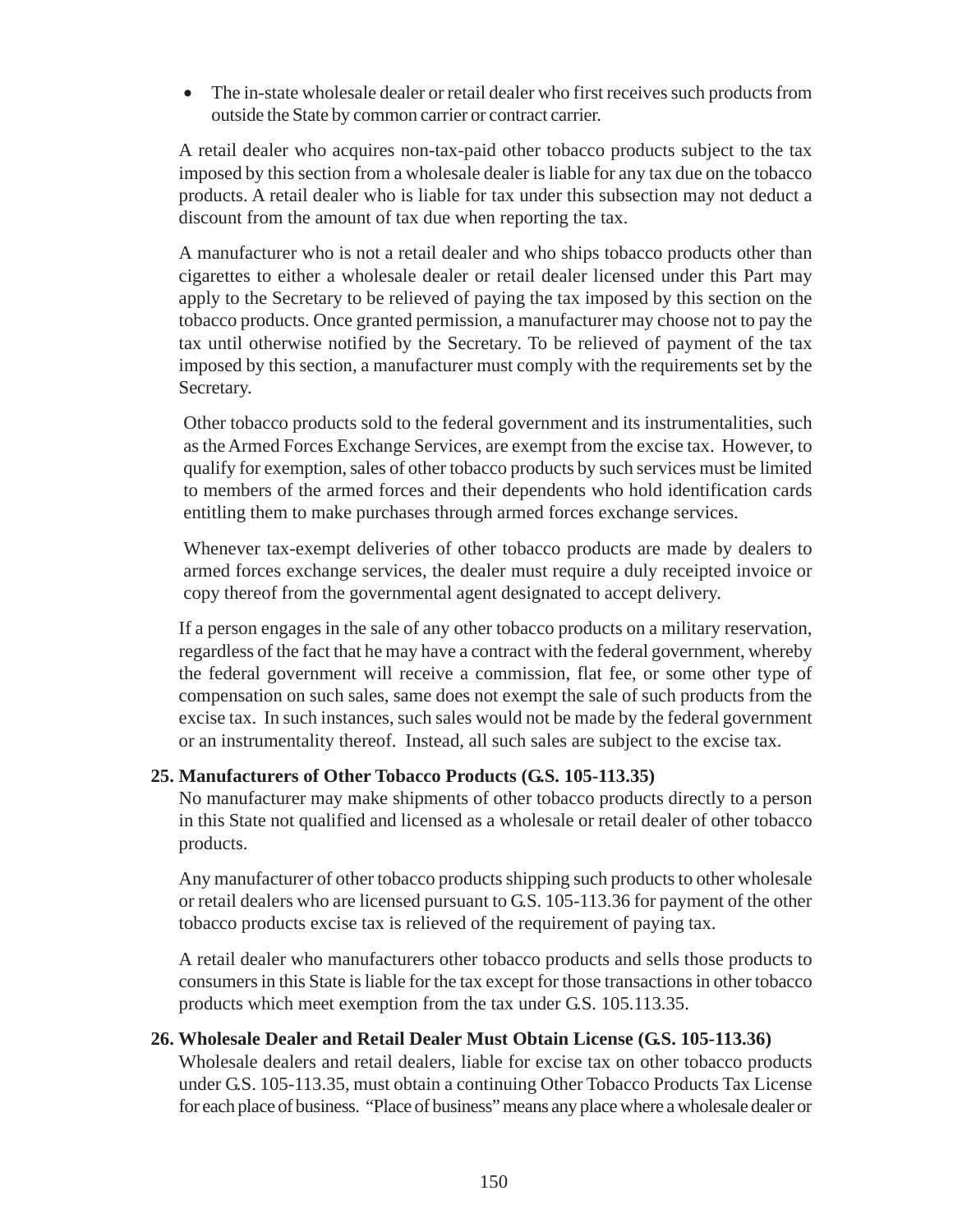a retail dealer makes tobacco products other than cigarettes or a wholesale dealer or a retail dealer receives or stores non-tax-paid tobacco products other than cigarettes.

The application for each license must be on a form prescribed by the Secretary and the appropriate license tax, twenty-five dollars (\$25) for wholesale dealers and ten dollars (\$10) for retail dealers, must accompany the application form.

The application for license must be signed and verified by oath or affirmation by the owner, if an natural person, and in the case of an association or partnership, by a member or partner thereof, and in the case of a corporation, by an executive officer thereof or by any person specifically authorized by the corporation to sign the application to which shall be attached the written evidence of his authority.

The licensee must notify the Secretary in writing of any changes in the information previously provided on the license application as such changes occur. Additionally, the licensee is responsible for notifying the manufacturers from whom other tobacco products are purchased or received of the other tobacco products license issued by the Secretary and of any subsequent change relative to the license.

The license is not assignable or transferable and the license tax is not prorated.

#### **27. Payment of Tax (G.S. 105-113.37)**

Except for tax on sales designated as tax-exempt under G.S. 105-113.35, the taxes levied by this Article are payable when a report is required to be filed. Monthly reports covering sales and other activities occurring in a calendar month are due within 20 days after the end of the month covered by the report. Each report must be filed on a form provided by the Secretary and must contain the information required by the Secretary. A return must be filed each month even if no tax is due for that month.

Wholesale dealers and retail dealers who operate in a period other than a calendar month, must provide the Tobacco Products Excise Tax Unit of the Department a list of the period ending dates for each coming year. This period ending schedule is due in November of each year unless advised otherwise. The other tobacco products monthly report and tax remittance are due within 20 days after the particular period ends.

Sales invoices of wholesale dealers, whether resident or nonresident, liable for the tax must indicate payment of the excise tax on other tobacco products by the wording "North Carolina Other Tobacco Products Tax Paid."

All sales invoices of nonresident wholesale dealers must show the point of origin and mode of transportation for all shipments of other tobacco products into this State.

A wholesale dealer who sells a tobacco product to a person who has notified the wholesale dealer in writing that the person intends to resell the item in a transaction that is exempt from tax under G.S.  $105-113.35(a)(1)$  or  $(2)$  may, when filing a monthly report, designate the quantity of tobacco products sold to the person for resale. A wholesale dealer must report all designated sales during a taxable period on Form B-A-101. The wholesale dealer must separately invoice and indicate the other tobacco products designated for exempt transactions. For example, sales designated for customers with other tobacco product sales outside North Carolina must be invoiced to read, "Designated for Sale Outside North Carolina". A wholesale dealer is not required to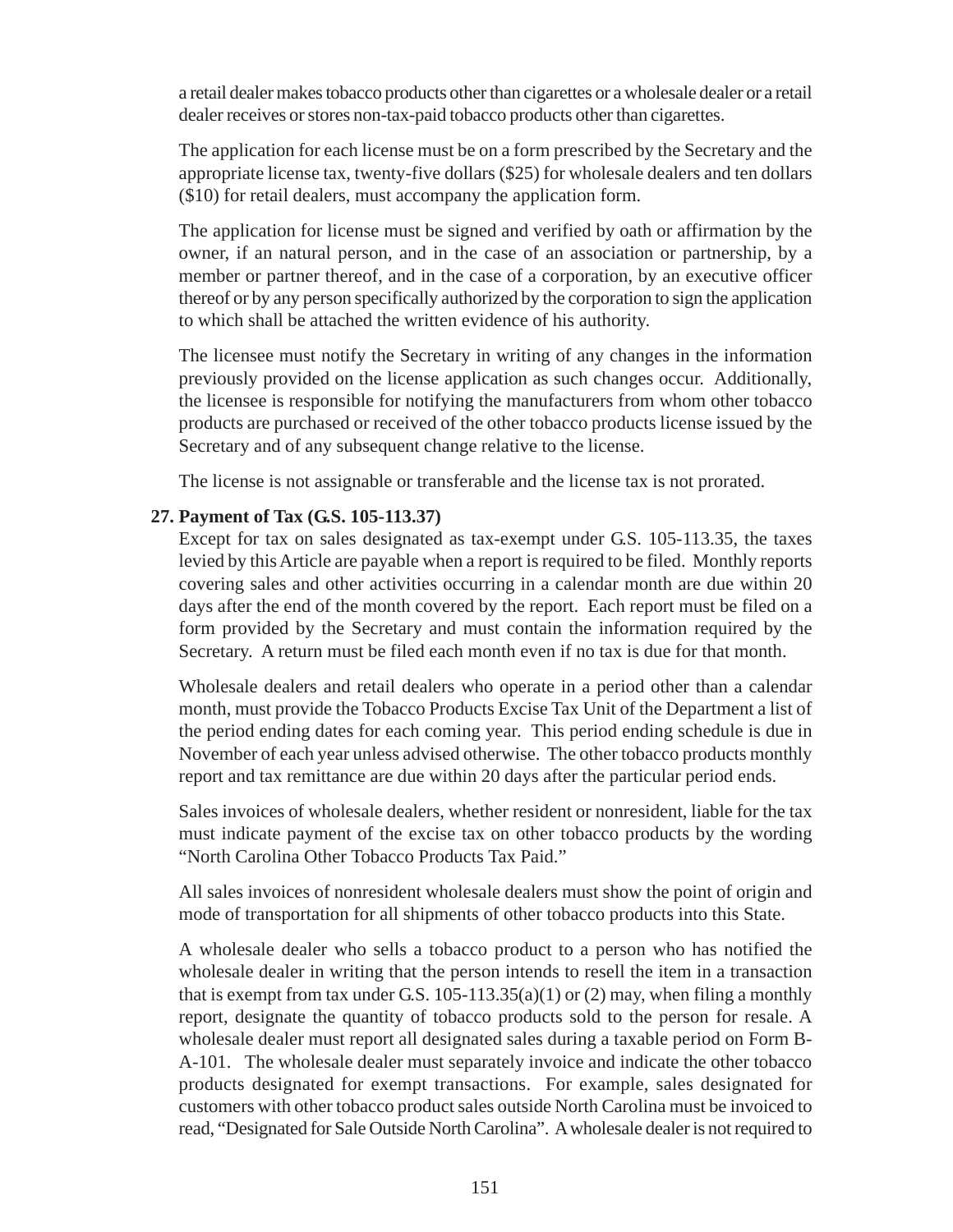pay tax on a designated sale when filing a monthly report. However, where prior written notification is not provided, the wholesale dealer must remit applicable tax.

The wholesale dealer must pay the tax due on all other sales in accordance with this section. A wholesale dealer or a customer of a wholesale dealer may not delay payment of the tax due on a tobacco product by failing to pay tax on a sale that is not a designated sale or by overstating the quantity of tobacco products that will be resold in a transaction exempt under G.S. 105-113.35(a)(1) or (2).

A person who does not sell a tobacco product in a transaction exempt under G.S. 105-  $113.35(a)(1)$  or (2) after a wholesale dealer has failed to pay the tax due on the sale of the item to the person in reliance on the person's written notification of intent is liable for the tax and any penalties and interest due on the designated sale. If the Secretary determines that a tobacco product reported as a designated sale is not sold as reported, the Secretary will assess the person who notified the wholesale dealer of an intention to resell the item in an exempt transaction for the tax due on the sale and any applicable penalties and interest. A wholesale dealer who does not pay tax on a tobacco product in reliance on a person's written notification of intent to resell the item in an exempt transaction is not liable for any tax assessed on the item.

The tax liability plus penalties and interest will be held against the wholesaler's customer who sells other tobacco products designated exempt in a taxable transaction. Customers violating designation procedures can expect full penalties to be held on designated products improperly handled.

Once other tobacco products are designated as tax exempt under G.S. 105-113.35, they must be sold in tax-exempt transactions.

#### **28. Bond (G.S. 105-113.38)**

The Secretary may require a wholesale dealer or a retail dealer to furnish a bond in an amount that adequately protects the State from loss if the dealer fails to pay taxes due under Part 3 of the Tobacco Products Tax Act. A bond must be conditioned on compliance with this Part, must be payable to the State, and must be in the form required by the Secretary. The Secretary will proportion a bond amount to the anticipated tax liability of the wholesale dealer or retail dealer. The Secretary will periodically review the sufficiency of bonds required of dealers, and will increase the amount of a required bond when the amount of the bond furnished no longer covers the anticipated tax liability of the wholesale dealer or retail dealer. The Secretary will decrease the amount of a required bond when the Secretary determines that a smaller bond amount will adequately protect the State from loss.

#### **29. Discount; Refund (G.S. 105-113.39)**

Effective for reporting periods beginning on or after August 1, 2004, a wholesale dealer or a retail dealer who is primarily liable for the taxes imposed by this Part is allowed to deduct a discount equal to two percent (2%) of the tax due *if* the report is filed and the tax due is paid by the due date. The discount covers losses due to damage to tobacco products, expenses incurred in preparing the records and reports required by this Part, and the expense of furnishing a bond.

manufacturer and apply to the Secretary for refund of tax paid, less any discount allowed on Effective for reporting periods beginning on or after September 1, 2005, a wholesale dealer or a retail dealer who is primarily liable for the excise tax and is in possession of stale or otherwise unsalable cigars upon which the tax has been paid may return the cigars to the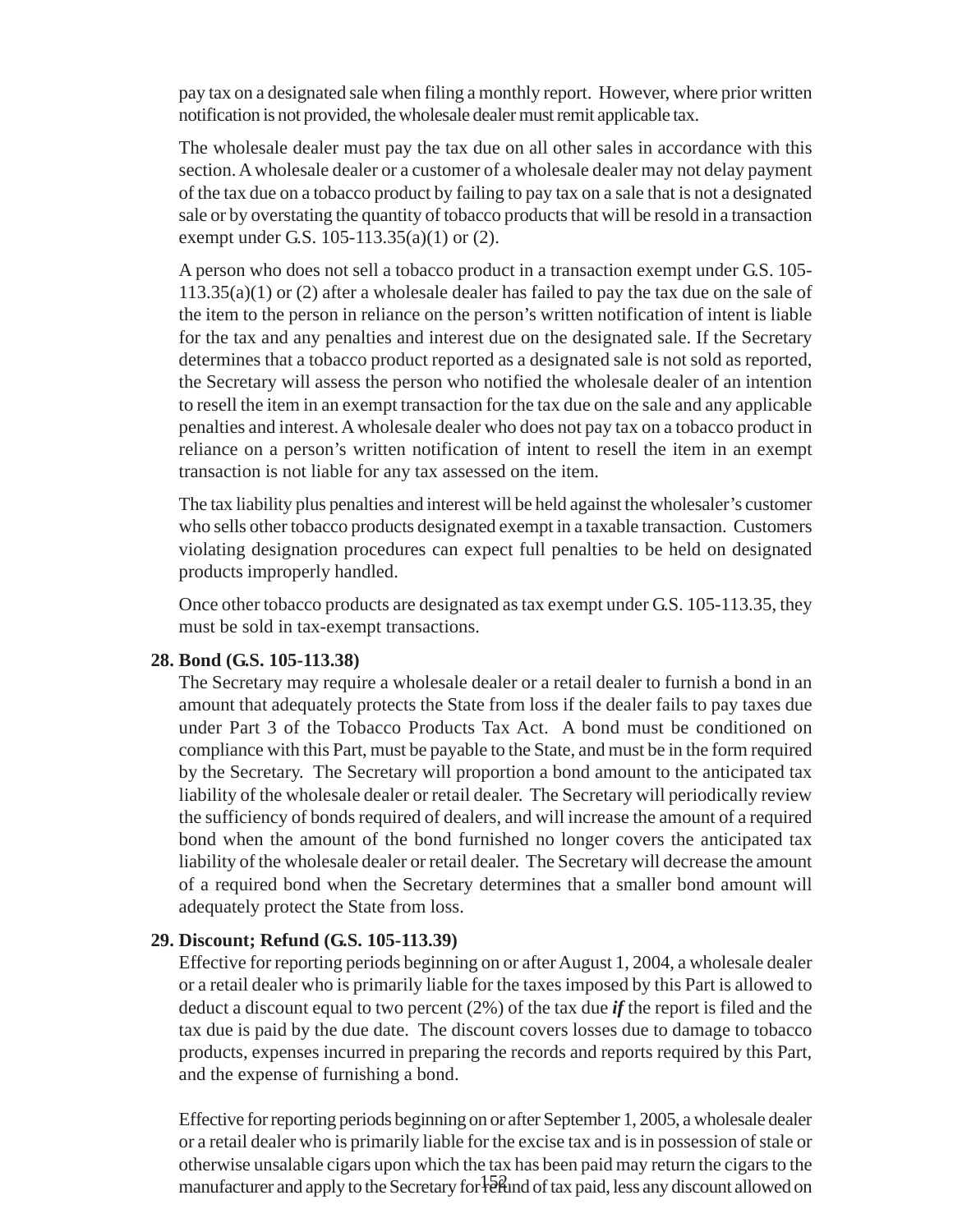the unsalable cigars. The application must be in the form prescribed by the Secretary and must be accompanied by an affidavit from the manufacturer stating the number of cigars returned to the manufacturer by the applicant.

#### **30. Records (G.S. 105-113.40)**

Every wholesale dealer, every retail dealer and their customers must keep accurate records of inventories, purchases, and sales of tobacco products for at least three years. These records and inventories must be maintained separately in such a manner as can be inspected and audited by the Secretary or duly authorized representative at any time without having to go through and separate or segregate all sales of the taxpayer in order to arrive at the amount of exempt sales or inventories. These records must be open at all times for inspection by the Secretary or an authorized representative of the Secretary.

## **31. Other Tobacco Products Vending Machines**

No other tobacco products dispensing machine will be allowed to operate in this State that does not have affixed thereto the identification required under the Tobacco Products Tax Article.

Wholesale dealers or retail dealers owning, leasing, furnishing or operating other tobacco products vending machines must affix to each machine in a conspicuous place an identification sticker or device, which shows the name, address and telephone number of the operator owning and placing such machine on location. The owner of the business wherein such machine is located is also responsible for seeing that such vending machine is so identified.

It is the duty of any person, firm or corporation operating other tobacco products vending machines to have available for the Department information as to the location of any and all vending machines so operated by such operator, and make such information available at any time to the Secretary or his authorized agent.

## **32. Refund of Overpaid Tax**

A wholesale dealer or a retail dealer who pays tax to the Department on other tobacco products that are exempt from the excise tax may obtain a refund for the net amount of tax paid by filing an application for refund form provided by the Secretary. Applications for refund must be submitted within the time allowed by G.S. 105-266 or G.S. 105- 266.1

## **33. Interest and Penalties (G.S. 105-236, G.S. 105-241.1(i))**

Interest, at the rate set by the Secretary, is applicable to all late payments of the tobacco products excise tax and to all assessments of additional tax due.

The North Carolina Statutes provide both civil and criminal penalties for failure to comply with the tax laws. See Section VIII General Administration for additional information. Also, see Item 24 above for information on penalties specific to this Article.

# **B. Alcoholic Beverage License and Excise Tax (G.S. 105-113.68 – G.S. 105-113.89)**

- **1. Excise Tax on Beer, Wine, and Liquor (G.S. 105-113.68(b))**
	- **a. Levy of Tax**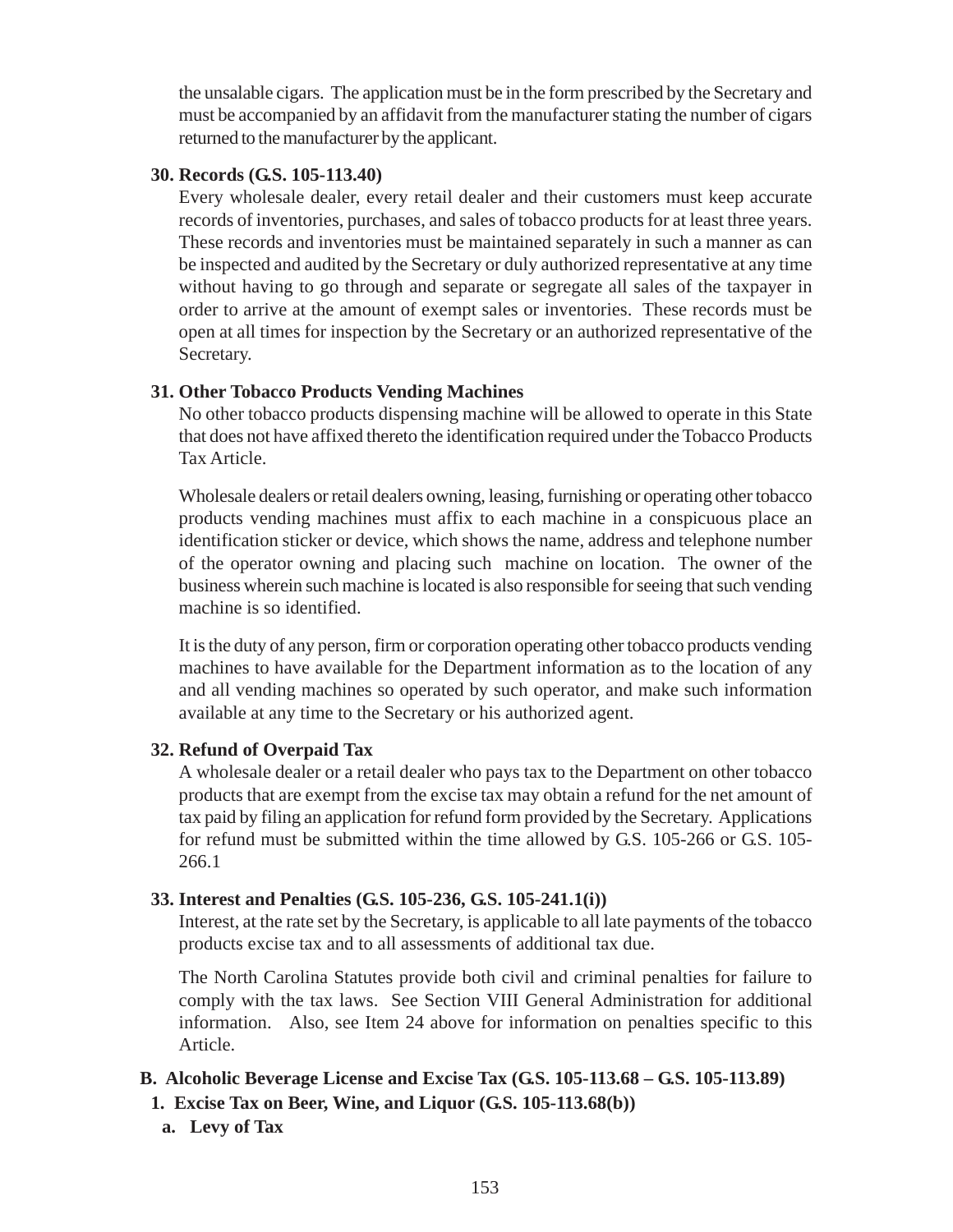An excise tax is levied on all alcoholic beverages sold in and/or shipped into this State unless the exemptions provided in G.S. 105-131.81 apply. This excise tax also applies to wine sold and shipped by holders of ABC-issued wine shipper permits.

The excise taxes on malt beverages and wine are payable by the resident wholesaler or importer who first handles the beverages in this State since the tax is levied only once on the same beverages.

#### **b. Wine Shipper Permittees**

Effective October 1, 2003, wine shipper permittees (resident and nonresident wineries that hold the required ABC permits) may sell and ship not more than two cases of wine per month to any person in North Carolina to whom alcoholic beverages may be sold. All sales and shipments must be for personal use only and not for resale. A case of wine is defined as any combination of packages containing not more than nine liters of wine. Each wine shipper permittee is responsible for the excise tax on wine levied under G. S. 105-113.80(b).

## **2. Tax Rates (G.S. 105-113.80)**

The tax rates on beer, wine, and liquor are:

- **a.** Beer fifty-three and one hundred seventy-seven one thousandths cents (53.177 $\varphi$ ) per gallon.
- **b.** Wine twenty-one cents  $(21¢)$  per liter of unfortified wine and twenty-four cents  $(24¢)$  per liter of fortified wine.
- **c. Liquor** twenty-five percent (25%) on liquor sold in ABC stores. The tax is computed on the distiller's price plus the state ABC warehouse freight and bailment charges and a markup for local ABC boards.

## **3. Exemptions (G.S. 105-113.81)**

## **a. Major Disaster (G.S. 105-113.81(a), 17 NCAC 04E.0205)**

Wholesalers and importers of malt beverages and wine are not required to remit excise taxes on malt beverages or wine rendered unsalable by a major disaster.

Losses from a "major disaster" as defined in G.S. 105-113.81(a) must be verified by an agent of the Department of Revenue and Form B-C-750 must be completed before the losses can be claimed by the wholesaler or importer on his monthly report. Several small disasters cannot be accumulated and then classified as a major disaster. A major disaster is classified as one event only in which such loss occurs, and not an accumulation of events. Any missing beverage inventory that cannot be classified as a major disaster will be considered as beer or wine sold and subject to the excise tax accordingly, unless otherwise provided.

# **b. Spoilage or Destruction of Non-tax-paid Beer or Wine (17 NCAC 04E.0301)** Where the spoilage, breakage, or destruction of non-tax-paid beer or wine in the inventory of the resident wholesaler or importer is a lesser amount than that defined as a "major disaster" in G.S. 105-113.81(a), there shall be no deduction from the excise tax as compensation for such loss.

## **c. Spoilage of Tax-paid Beer or Wine (17 NCAC 04E.0302)**

Spoilage, breakage, or other losses of any tax-paid beer or wine may not be claimed as a deduction from the excise tax due.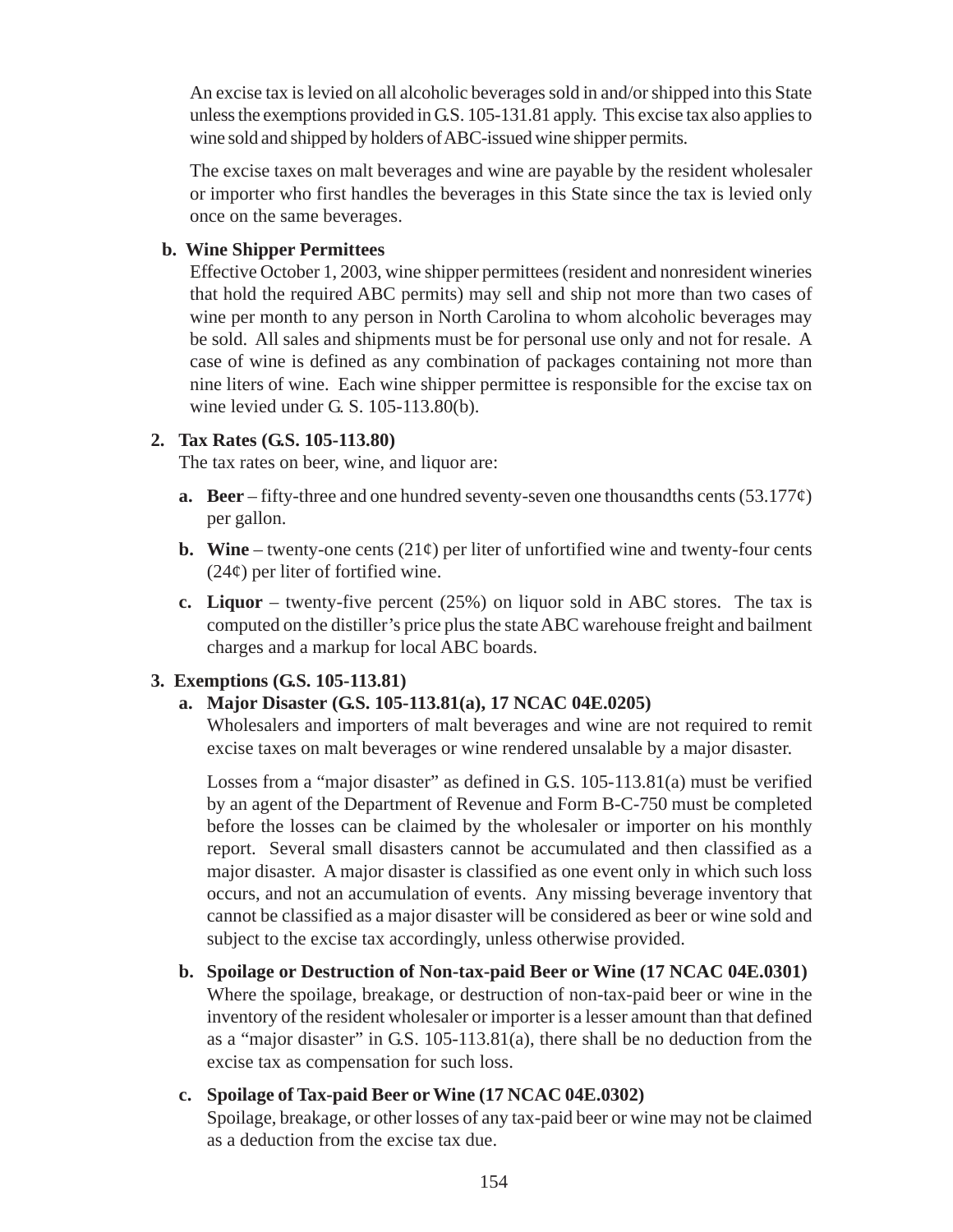#### **d. Destruction When in Transit (17 NCAC 04E.0303)**

Destruction of non-tax-paid beer or wine in transit from the brewery or winery to the resident wholesaler or importer when such beer or wine is in the hands of the common carrier, even though such common carrier may be considered as the agent of the resident wholesaler or importer, and when such beer or wine is accounted for by the common carrier by payment of such beverage loss to the resident wholesaler or importer, will not be considered as part of the taxable inventory of the resident wholesaler or importer, and thus not subject to the beverage excise tax.

#### **e. Sales to Oceangoing Vessels (G.S. 105-113.81(b), 17 NCAC 04E.0502)**

Wholesalers and importers of malt beverages and wine are not required to remit excise taxes on malt beverages and wine sold and delivered for use on oceangoing vessels. An oceangoing vessel is a ship that plies the high seas in interstate or foreign commerce, in the transport of freight or passengers, or both, for hire exclusively. To qualify for this exemption the beverages must be delivered to an officer or agent of the vessel for use on that vessel. Sales made to officers, agents, crewmen, or passengers for their personal use are not exempt. Receipt for delivery of non-tax-paid beer to ocean-going vessels must be signed for by an authorized officer or agent of such vessel, and such signed receipts must be retained by the wholesaler for a period of three years.

#### **f. Sales to Armed Forces (G.S. 105-113.81(c))**

Wholesalers and importers are not required to remit excise taxes on malt beverages and wine sold to the United States Armed Forces. The Secretary may require malt beverages and wine sold to the Armed Forces to be marked "For Military Use Only" to facilitate identification of those beverages.

#### **g. Out-of-State Sales (G.S. 105-113.81(d), 17 NCAC 004E.0204)**

Wholesalers and importers are not required to remit excise taxes on malt beverages and wine shipped out of this State for resale outside the State. Records of out-ofstate shipments by the resident wholesaler or importer must be maintained that can be properly checked by the Secretary of Revenue, and bills of lading must also be kept on such out-of-state shipments. If delivered by the wholesaler's or importer's own truck, the signature, address and social security number of the person receiving beer or wine from the wholesaler or importer must be kept for verification by the secretary. Such sales must be imported on the monthly report form in the space provided.

## **h. Tasting (G.S. 105-113.81(e))**

Resident breweries and wineries are not required to remit excise taxes on malt beverages and wine given free of charge to customers, visitors, and employees on the manufacturer's licensed premises for consumption on those premises.

## **4. Distribution of Portion of Wine Excise Taxes Attributable to North Carolina Wine (G.S. 105-113.81A)**

The Secretary must, on a quarterly basis, credit to the Department of Commerce the net proceeds of the excise tax collected on unfortified wine and fortified wine bottled in North Carolina during the previous quarter and the net proceeds of the excise tax collected on fortified wine bottled in North Carolina during the previous quarter, except that the total amount credited to the Department of Commerce under this section cannot exceed five hundred thousand dollars (\$500,000) per fiscal year.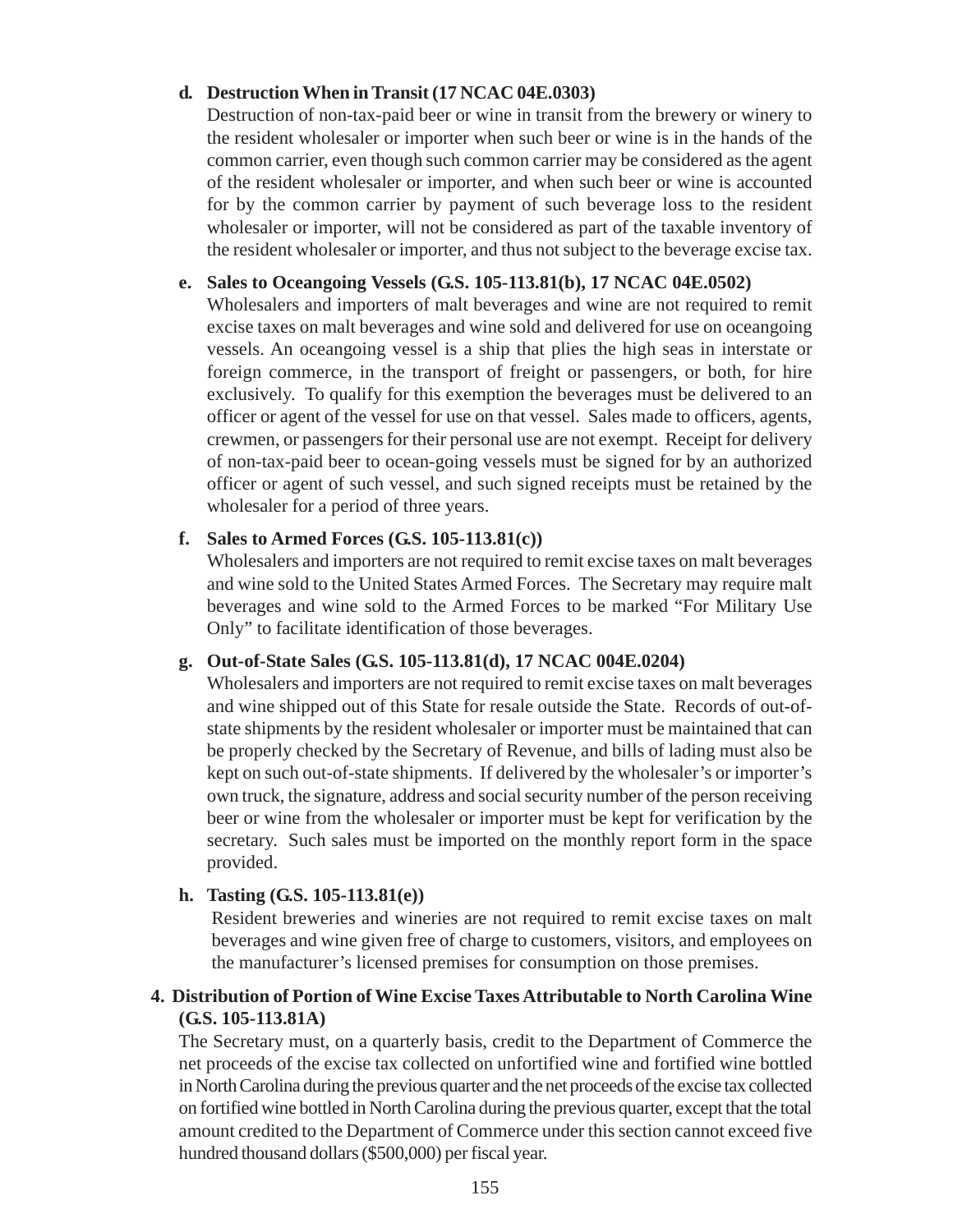# **5. Distribution of Part of Beer and Wine Excise Tax (G.S. 105-113.82, 17 NCAC 04E.0703)**

The Department annually notifies each county and city of whether it is eligible to receive a share of the distribution of the State excise taxes on beer, unfortified wine, or fortified wine. Each county or city must review the notice to determine if the notice is correct. If the notice is correct, an official of the county or city must sign the notice and return it to the Department. If the notice is not correct, an official of the county or city must write the correct information on the notice or attach a statement of correction to the notice and then sign the corrected notice and return it to the Department.

#### **6. Payment of Excise Tax (G.S. 105-113.83)**

#### **a. Beer and Wine (G.S. 105-113.83(b))**

The excise taxes on malt beverages and wine are payable to the Secretary by the resident wholesaler or importer who first handles the beverages in this State. The taxes on malt beverages and wine are levied only once on the same beverages.

The excise tax levied under G.S. 105-113.80(b) on wine shipped directly to consumers in North Carolina pursuant to G.S. 18B-1001.1 must be paid by the wine shipper permittee.

The tax must be paid on or before the  $15<sup>th</sup>$  day of the month following the month in which the beverage is first sold or otherwise disposed of in this State by the wholesaler, importer, or wine shipper permittee.

When excise taxes are paid on wine or malt beverages, the wholesaler, importer, or wine shipper permittee must submit to the Secretary verified reports on forms provided by the Secretary detailing sales records for the month for which the taxes are paid. The report must indicate the amount of excise tax due, indicate separately any transactions to which the excise tax does not apply, and include all the information required by the Secretary.

#### **b. Liquor (G.S. 105-113.83(a))**

The excise tax on liquor is payable monthly by the local ABC board to the Secretary. The tax is due on or before the  $15<sup>th</sup>$  day of the month following the month in which the tax was collected.

#### **c. Railroad Sales (G.S. 105-113.83(c))**

Each person operating a railroad train in this State on which alcoholic beverages are sold must submit monthly reports of the amount of alcoholic beverages sold in this State and must remit the applicable excise tax due on the sale of these beverages when the report is submitted. The report is due on or before the  $15<sup>th</sup>$  day of the month following the month in which the beverages are sold. The report must be made on a form prescribed by the Secretary.

#### **d. Wholesaler Buying From Wholesaler (17 NCAC 04E.0206)**

When a resident wholesaler or importer purchases beer or wine from another wholesaler or importer in this state, the beverages must be reported separately as taxpaid beverages in the space provided on the monthly report filed by the purchasing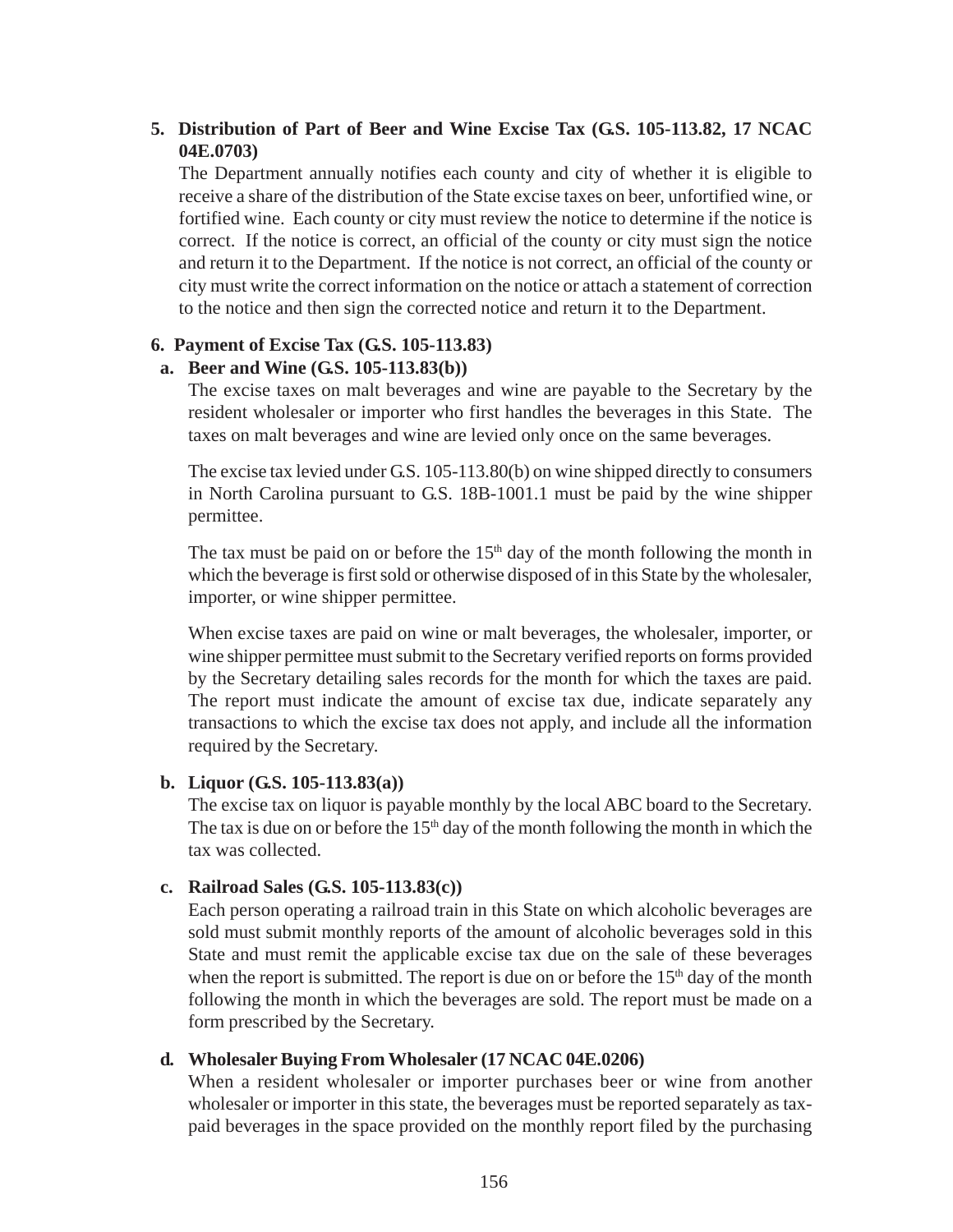resident wholesaler or importer since the selling resident wholesaler or importer, being the first in the State to receive or handle the product, is liable for the tax and must include the same product in their monthly report and pay the tax due.

#### **7. Reports (G.S. 105-113.84)**

A resident brewery, resident winery, nonresident vendor, and wine shipper permittee must file a monthly report with the Secretary. The report must list the amount of beverages delivered to North Carolina wholesalers, importers, and purchasers under G.S. 18B-1001.1 during the month. The report is due by the  $15<sup>th</sup>$  day of the month following the month covered by the report. The report must be filed on a form approved by the Secretary and must contain the information required by the Secretary.

#### **8. Discount (G.S. 105-113.85)**

Effective for reporting periods beginning on or after August 1, 2004, each wholesaler or importer is allowed to deduct a discount equal to two percent (2%) of the tax due *if* the report is filed and the tax due is paid by the due date. The discount covers the losses due to spoilage and breakage, expenses incurred in preparing the records and reports required by this Article, and the expenses of furnishing a bond.

#### **9. Bonds (G.S. 105-113.86)**

## **a. Wholesalers and Importers (G.S. 105-113.86(a), 17 NCAC 04E.0601)**

A resident wholesaler and importer must furnish a bond in an amount of at least five thousand dollars (\$5,000) and not more than fifty thousand (\$50,000). The bond must be payable to the State, must be in a form acceptable to the Secretary, and must be secured by a corporate surety or by a pledge of obligations of the federal government, the State, or a political subdivision of the State. The bond amount is in proportion to the anticipated tax liability of the wholesaler or importer and may vary yearly, based upon a review by the Alcoholic Beverages Excise Tax Unit of the wholesaler's or importer's tax payments during the best three months of the previous twelve-month period. Bond requirements are as follows:

- Where the combined tax due for any three months of the previous twelve months exceeds forty thousand dollars (\$40,000), the amount of the bond will be fifty thousand dollars (\$50,000).
- Where the combined tax due for any three months of the previous twelve months exceeds twenty-five thousand dollars (\$25,000), but does not exceed forty thousand dollars (\$40,000), the amount of the bond will be forty thousand dollars (\$40,000).
- Where the combined tax due for any three months of the previous twelve months exceeds twelve thousand five hundred dollars (\$12,500), but does not exceed twenty-five thousand dollars (\$25,000), the amount of the bond will be twentyfive thousand dollars (\$25,000).
- Where the combined tax due for any three months of the previous twelve months exceeds five thousand dollars (\$5,000), but does not exceed twelve thousand five hundred dollars (\$12,500), the amount of the bond will be twelve thousand five hundred dollars (\$12,500).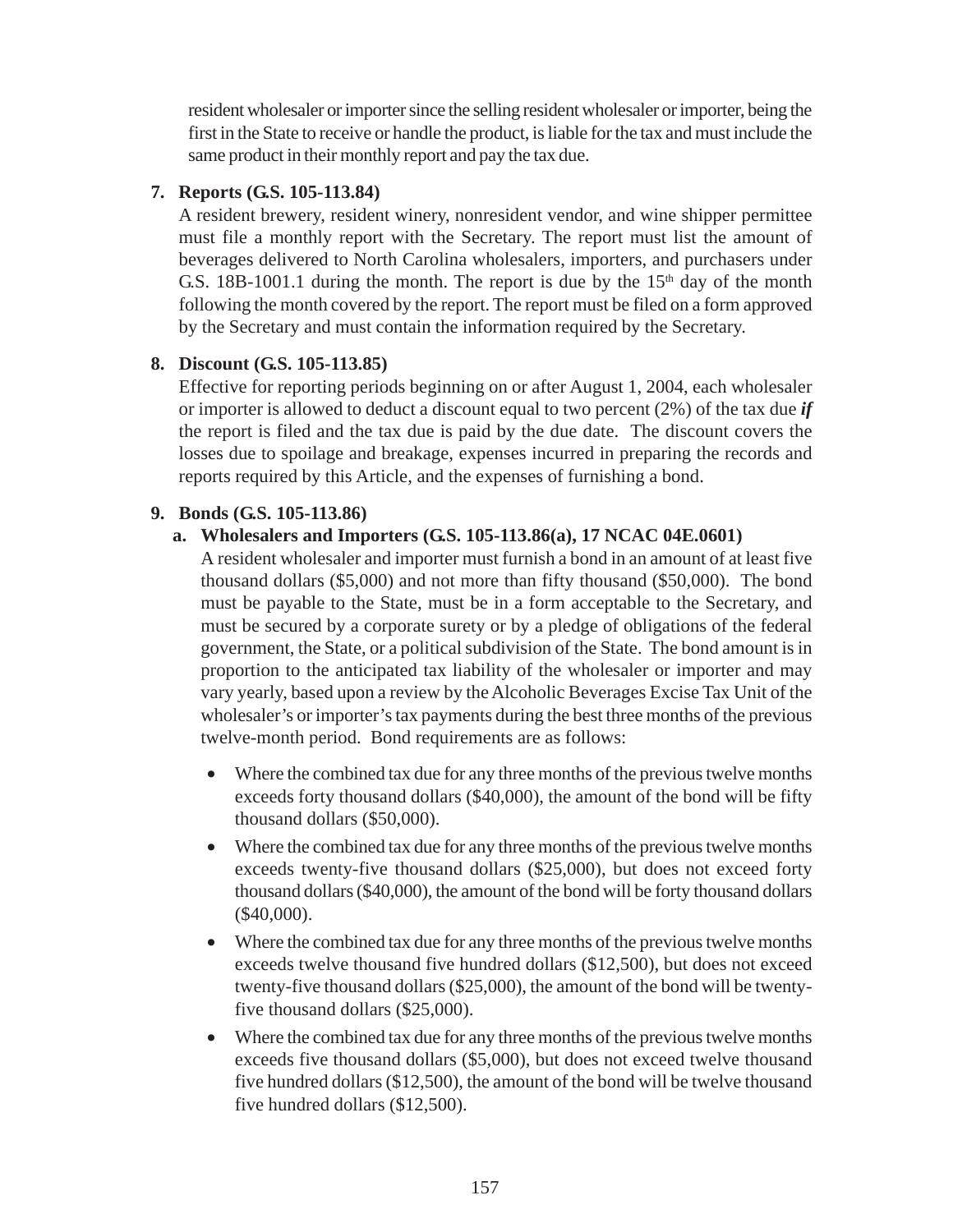• Where the combined tax due for any three months of the previous twelve months does not exceed five thousand (\$5,000), the amount of the bond will be five thousand (\$5,000).

#### **b. New Wholesaler or Importer Bond (17 NCAC 04E.0602)**

In the case of a new wholesaler subject to the excise tax, or where operation has been conducted for less than twelve months prior to January 1, the amount of the bond is determined by the Secretary for the remainder of the calendar year or the ensuing calendar year based upon the wholesaler's anticipated business volume as evident by inventory, but will not be less than five thousand dollars (\$5,000).

#### **c. Nonresident Vendors (G.S. 105-113.86(b))**

The Secretary may require the holder of a nonresident vendor ABC permit to furnish a bond in an amount not to exceed two thousand dollars (\$2,000). The bond must be payable to the State, must be in a form acceptable to the Secretary, and must be secured by a corporate surety or by a pledge of obligations of the federal government, the State, or a political subdivision of the State.

#### **10. Refund of Excise Tax Paid on Sacramental Wine (G.S. 105-113.87)**

A person who purchases unfortified or fortified wine for the purpose stated in G.S. 18B-103(8) may obtain a refund from the Secretary for the amount of the excise tax levied under this Article. An applicant for a refund must file a written request for the refund due for the prior calendar year on or before April 15. Refunds are made annually. No refund will be made if the application is filed more than three years after the date it is due.

## **11. Records (G.S. 105-113.88)**

A person who is required to file a report or return under this Article must keep a record of all documents used to determine information the person provides in a report or return. The records must be kept for three years from the due date of the report or return to which the records apply.

#### **12. Other Applicable Administrative Provisions (G.S. 105-113.89)**

The administrative provisions of Article 9 of Chapter 105 apply to this Article. See the section, "General Administration" for additional information.

## **C. Piped Natural Gas Excise Tax (G.S. 105-187.41)**

#### **1. Basis for Taxation**

An excise tax is imposed effective July 1, 1999 on piped natural gas received for consumption in this State. This tax is in lieu of the 3% sales tax and the 3.22% franchise gross receipts tax on piped natural gas. The tax is computed on a monthly therm volume of piped natural gas received by the end-user with a declining block rate structure as follows:

| <b>Monthly Volume of</b> |                       |  |
|--------------------------|-----------------------|--|
| <b>Therms Received</b>   | <b>Rate per Therm</b> |  |
| First 200 therms         | \$0.047               |  |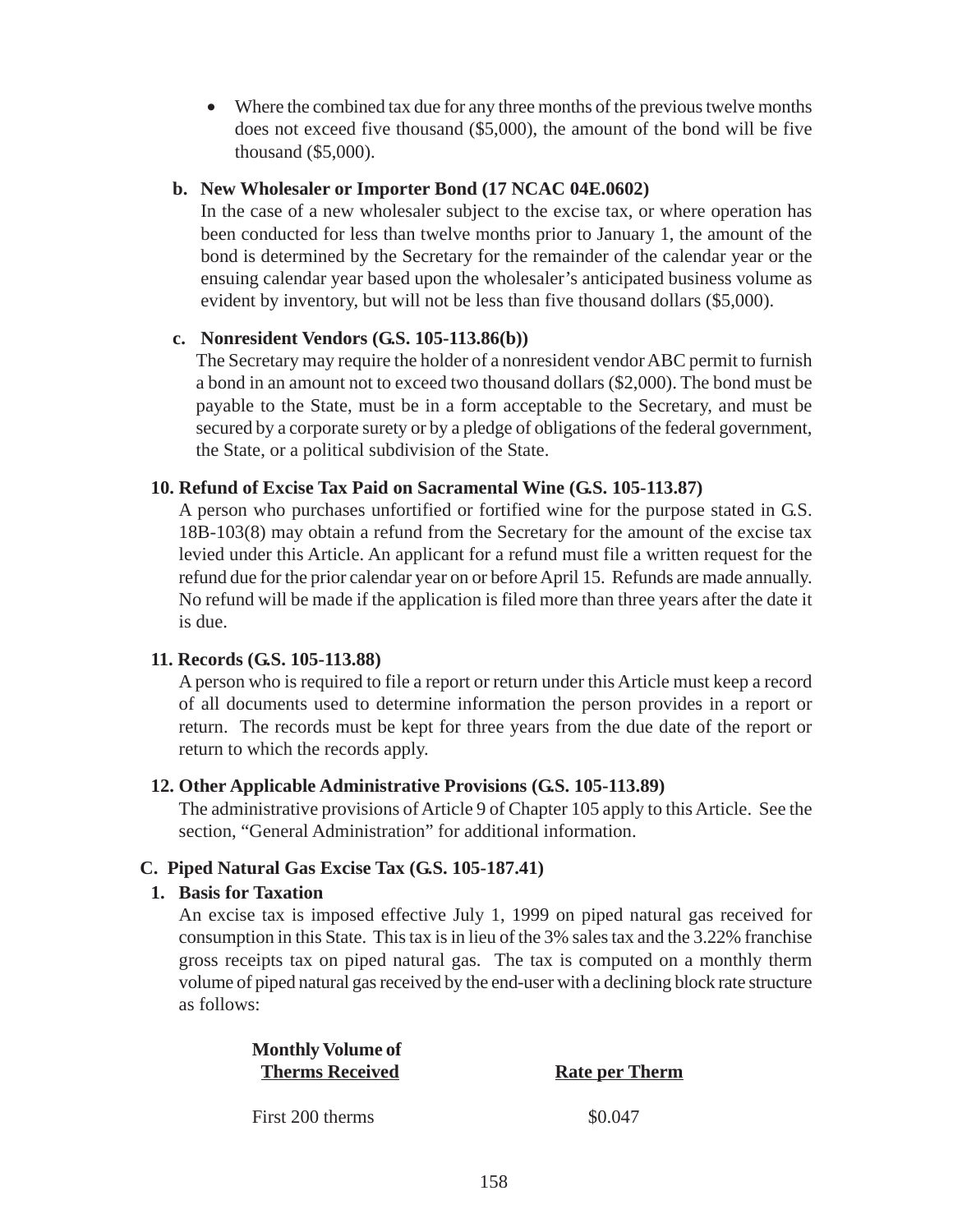| $201 - 15,000$ therms     | 0.035 |
|---------------------------|-------|
| $15,001 - 60,000$ therms  | 0.024 |
| $60,001 - 500,000$ therms | 0.015 |
| Over $500,000$ therms     | 0.003 |

## **2. Who is Subject to Tax?**

The tax on piped natural gas delivered by a local distribution company to a sales or transportation customer is payable by the local distribution company.

The tax on piped natural gas delivered by a person who is not a local distribution company to a sales or transportation customer is payable by that person.

The tax on piped natural gas received by a person by means of a direct access to an interstate gas pipeline for consumption by that person is payable by that person.

# **3. Due Date of the Report and Tax**

The returns are required quarterly and are due by the last day of the month following the end of the calendar quarter. The quarterly return will include, (a) the piped natural gas delivered during the quarter to sales or transportation customers in each city in the State and, (b) the piped natural gas received during the month in each city in the State by persons who have direct access to an interstate gas pipeline and who receive the gas for their own consumption.

Tax on gas delivered through the end of 2001 is due monthly by the last day of the month that follows the month in which the tax accrues. Payments of tax by EFT are required if the average amount of tax is at least \$20,000 a month. Effective January 1, 2002, a taxpayer must pay the piped natural gas excise tax in accordance with the same schedule by which it pays sales and use tax. A semimonthly payment for the period from the first of the month to the  $15<sup>th</sup>$  day of the month is due by the  $25<sup>th</sup>$  of the month. A semimonthly payment that covers the period from the  $16<sup>th</sup>$  day of the month to the end of the month is due by the  $10<sup>th</sup>$  day of the following month. All semimonthly payments are required to be paid by EFT. The taxpayer is not subject to penalties for a semimonthly or monthly amount due if the taxpayer timely pays at least 95% of the amount due and includes the underpayment with the quarterly return for those semimonthly or monthly payment periods.

## **4. Form Used for Filing**

Form CD-312 is to be used by piped natural gas companies.

## **5. Distribution to Municipalities**

The amount to be distributed to each city will be one-half of the amount of tax attributable to that city for the quarter. Distribution to the cities will be within 75 days after the end of each calendar quarter.

# **6. Credit Against General Business Franchise Tax Imposed by G.S. 105-122 (G.S. 105-122(d1))**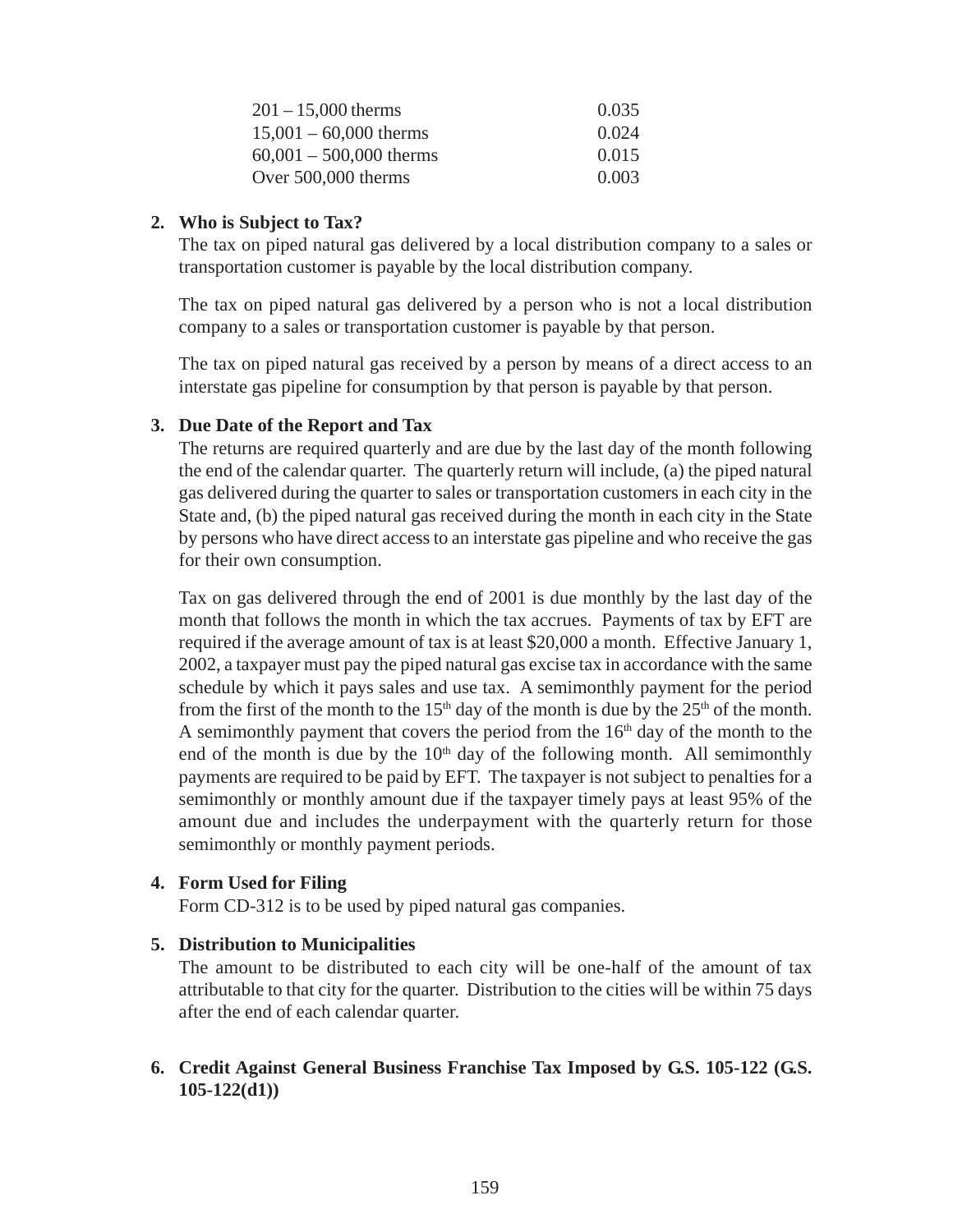A corporation subject to the excise tax on piped natural gas is also subject to the general business franchise tax. In computing the franchise tax, the corporation is allowed a credit of one-half of the piped natural gas excise tax paid during the taxable year as a credit against the general business franchise tax. The credit is limited to the amount of franchise tax.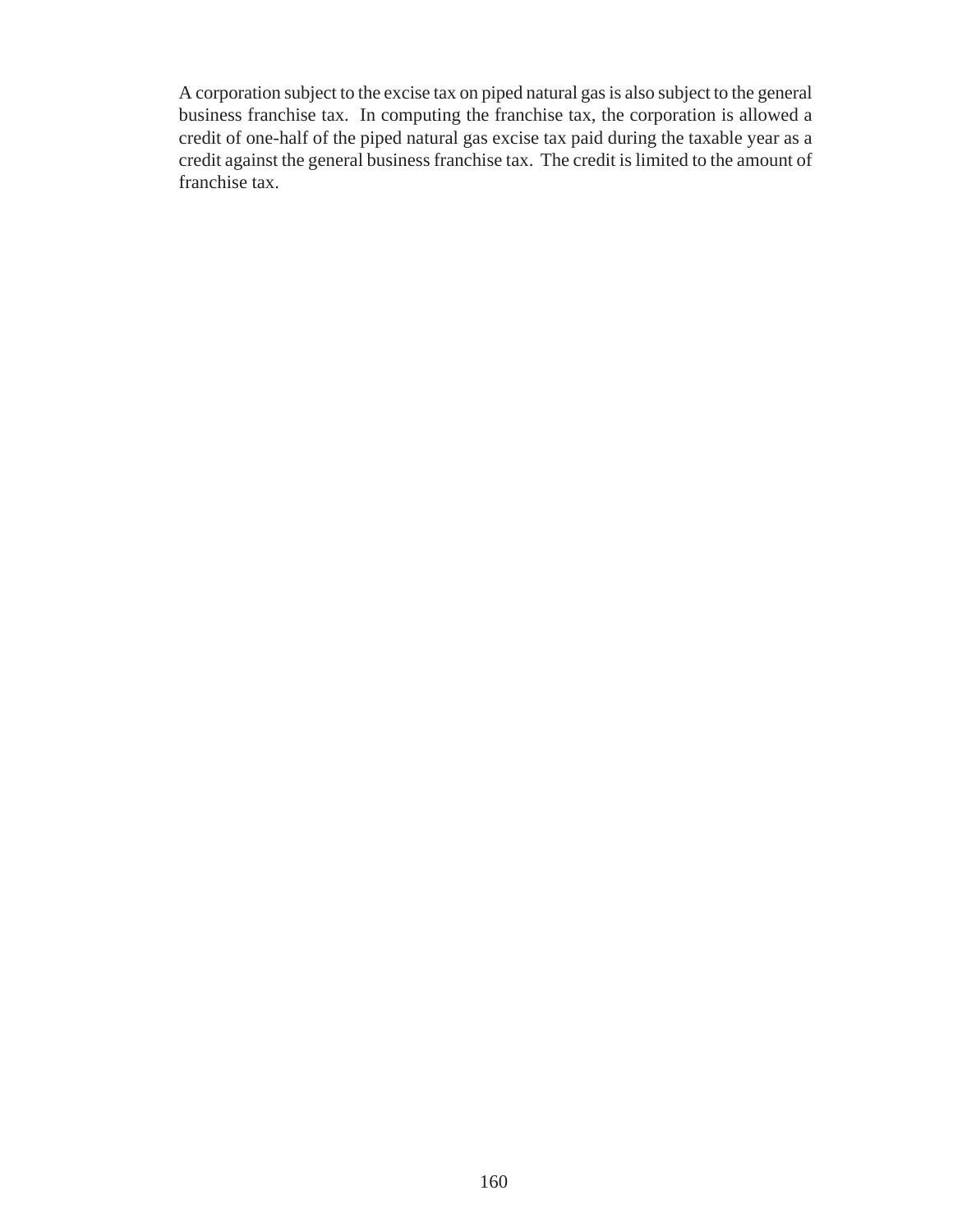## **VI. PRIVILEGE TAXES (Article 2)**

#### **A. General Information (G.S. 105-33)**

#### **1. Scope and Nature (G.S. 105-33)**

State privilege license taxes are imposed for the privilege of carrying on the business, exercising the privilege or doing the act named in Article 2 of the Revenue Laws of North Carolina. These taxes are in addition to any regulatory or qualification requirements to engage in the practice of a profession, business or trade.

#### **2. License Required (G.S. 105-103, G.S. 105-104, G.S. 105-109)**

Before a person may engage in a business, trade or profession for which a license is required under this Article, the person must be licensed by the Department. A license must be displayed conspicuously at the location of the licensed business, trade, or profession. A required license should be applied for (Form B-202A) before beginning business. Licenses issued under G.S. 105-41 are personal privilege licenses and must be issued in the name of the individual with the individual's social security number.

#### **3. Tax Year (G.S. 105-33, G.S. 105-104)**

The privilege license tax is an annual tax and is due by July 1 of each year. The license tax is not prorated, instead, the full amount of the license tax is due when a person begins to engage in an activity for which a license is required at any time during the fiscal year, July 1 – June 30. Licenses are renewable annually (Form B-202) by July 1 and no grace period is allowed before penalty accrues.

#### **4. Engaged in More than One Business (G.S. 105-105)**

Where any person, firm, or corporation is engaged in more that one business, trade, employment, or profession that is subject to State license taxes under the provisions of this Article, such persons, firms, or corporations must pay the license tax prescribed in this Article for each separate business, trade, employment, or profession.

#### **5. Penalty (G.S. 105-103, G.S. 105-109, G.S. 105-236)**

It is unlawful to engage in business without obtaining a required privilege license. The penalty for failure to obtain a license is the greater of five dollars (\$5) or five percent (5%) of the tax due for each 30 days or fraction thereof from the time the tax is due until the tax is paid, up to a maximum not to exceed twenty-five percent (25%). The penalty for failure to pay the tax when due is the greater of five dollars (\$5) or ten percent (10%) of the tax due.

The Secretary may collect a tax due under this Article in any manner allowed under Article 9 of Chapter 105. The penalty and provisions of this section for the collection of delinquent license taxes apply to taxes levied by counties, cities, and towns of the State under the authority of this Article, or any other provision of law, in the same manner and to the same extent as they apply to taxes levied by the State.

#### **6. Effect of Change in Name of Firm (G.S. 105-106)**

A firm, partnership, or corporation, will be regarded as continuing when the name of the firm, partnership, or corporation is changed, a new partner is taken in, or one or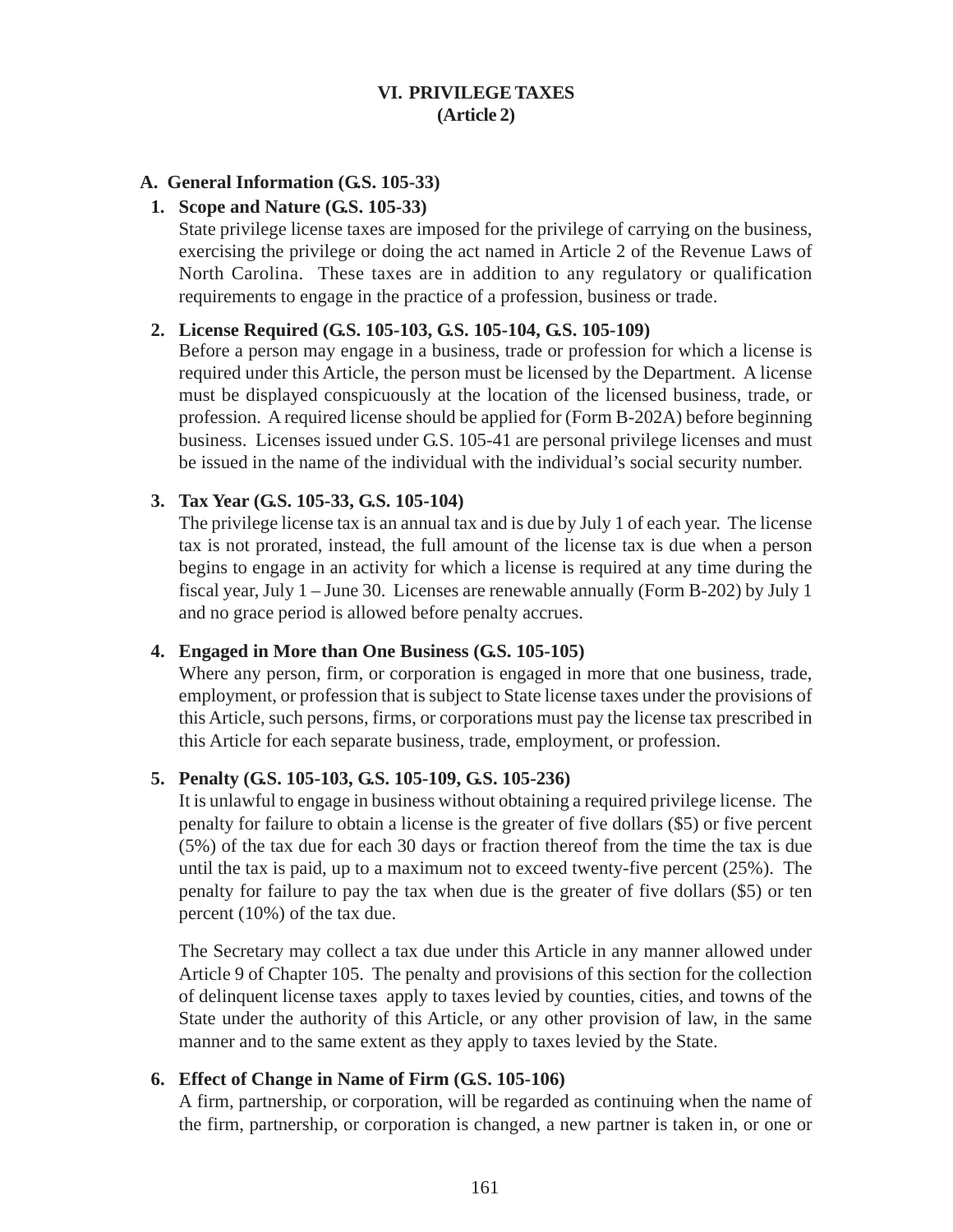more partners withdraw from the firm, if any one or more of the partners remain, or if there is change in ownership of less than a majority of the stock.

# **7. Liability upon Transfer of Business (G.S. 105-33(h))**

A grantee, transferee, or purchaser of any business or property subject to the privilege taxes imposed in this Article must make diligent inquiry as to whether the State tax has been paid. If the business or property has been granted, sold, transferred, or conveyed to an innocent purchaser for value and without notice that the vendor owed or is liable for any of the State taxes imposed under this Article, the property, while in the possession of the innocent purchaser, is not subject to any lien for the taxes.

**8. Property used in a Licensed Business not Exempt from Taxation (G.S. 105-108)** A State license, issued under any of the provisions of this Article will not be construed to exempt the property employed in such licensed business, employment, or profession from other forms of taxation.

# **B. Dances, Athletic Events, Shows, Exhibitions, and Other Entertainment (G.S. 105- 37.1)**

# **1. Scope**

A privilege tax is imposed on the gross receipts of a person who is engaged in any of the following:

- Giving, offering, or managing a dance or an athletic contest for which an admission fee in excess of fifty cents  $(50¢)$  is charged.
- Giving, offering, or managing a form of amusement or entertainment that is not taxed by another provision of Article 2 of Chapter 105 of the General Statutes and for which an admission is charged.
- Exhibiting a performance, show, or exhibition, such as a circus or dog show that is not taxed by another provision of Article 2 of Chapter 105 of the General Statutes.

# **2. Rate and Payment of Tax**

# **a. Computation**

The privilege tax rate is three percent  $(3%)$  of the gross receipts from the activities described above and is computed on the admission price of the amusements, less any federal tax included in the admission price.

Gross receipts taxes are not deducted from the admission price to determine the tax base. (17 NCAC 04B.0302)

A fee charged by a person, firm or corporation engaged in a business taxed under G.S. 105-37.1 for a "membership card" entitling the holder to admission to an amusement is an admission charge subject to the three percent (3%) gross receipts tax. (17 NCAC 04B.0303)

A night club making a charge for both food and entertainment, with sales tax added covering only part of this charge for food, is subject to the three percent (3%) gross receipts tax on the remainder of the charge, and a separate gross receipts report must be filed. (17 NCAC 04B.0304)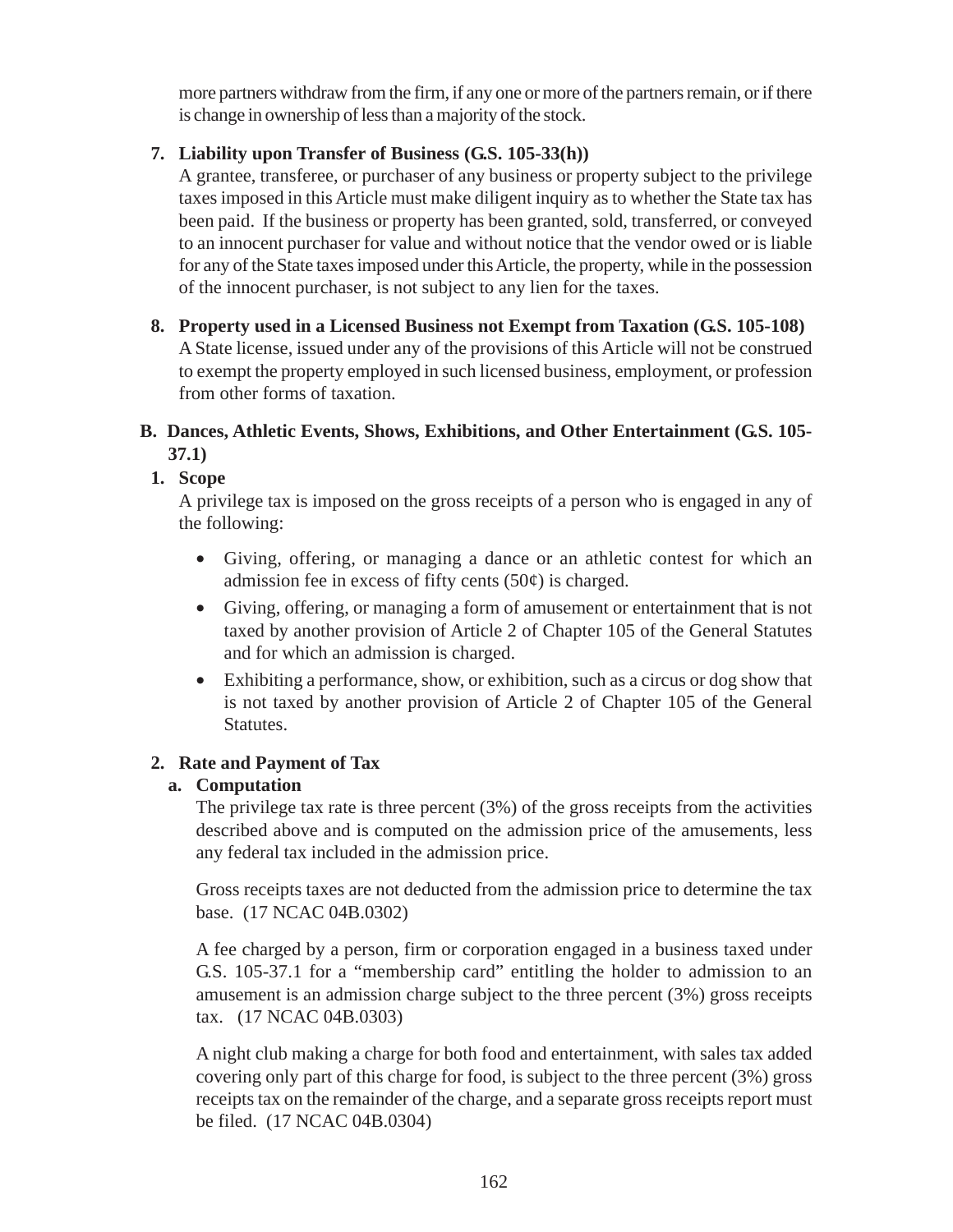The exemption in G. S. 105-40 for the first one thousand dollars (\$1,000) of receipts derived by a civic organization from a dance or another amusement promoted and managed by the organization applies separately to each dance or other amusement. (17 NCAC 04B.0306)

A drag strip operation or a go-cart race for which an admission is charged to the spectators is subject to the gross receipts tax imposed under G.S. 105-37.1. If a person operates a drag strip or a go-cart track where spectator fees are not charged, but a fee is charged to individuals for the use of the strip or track for their own entertainment, the fees are not subject to the gross receipts tax. (17 NCAC 04B.0308)

An admission charge to a fishing pier is subject to the gross receipts tax imposed under G.S. 105-37.1 if the charge is for being a spectator on a pier. (17 NCAC 04B.0310)

An admission charge to a horse or dog show is subject to the gross receipts tax imposed under G.S. 105-37.1. (17 NCAC 04B.0311)

A rattlesnake milking exhibition for which an admission fee is charged is subject to the gross receipts tax imposed under G.S. 105-37.1. (17 NCAC 04B.0312)

#### **b. Payment**

The gross receipts taxes imposed on amusements must be reported on Form B-205. The tax is due when a return is due. A return is due by the  $10<sup>th</sup>$  day after the end of each month and covers the gross receipts received during the previous month.

#### **3. Advance Report**

A person who owns or controls a performance, show or exhibition subject to the tax imposed by this section and who plans to bring the performance to this State from outside the State must file a statement with the Secretary that lists the dates, times, and places of the performance, show or exhibition. The statement must be filed no less than five days before the first performance, show, or exhibition in this State.

#### **C. Motion Picture Shows (G.S. 105-38.1)**

#### **1. Scope**

A privilege tax is imposed on the gross receipts of a person who is engaged in the business of operating a motion picture show for which an admission is charged.

#### **2. Rate and Payment of Tax**

The privilege tax is one percent (1%) of the gross receipts from admissions. The tax is due when a return is due. A return is due by the  $10<sup>th</sup>$  day after the end of each month and covers gross receipts received during the previous month.

#### **3. Alternate Basis of Tax**

If a person offers an entertainment or amusement that includes both a motion picture taxable under G.S. 105-38.1 and an entertainment or amusement taxable under G.S. 105-37.1, the tax in that statute applies to the entire gross receipts and the tax levied in this section does not apply.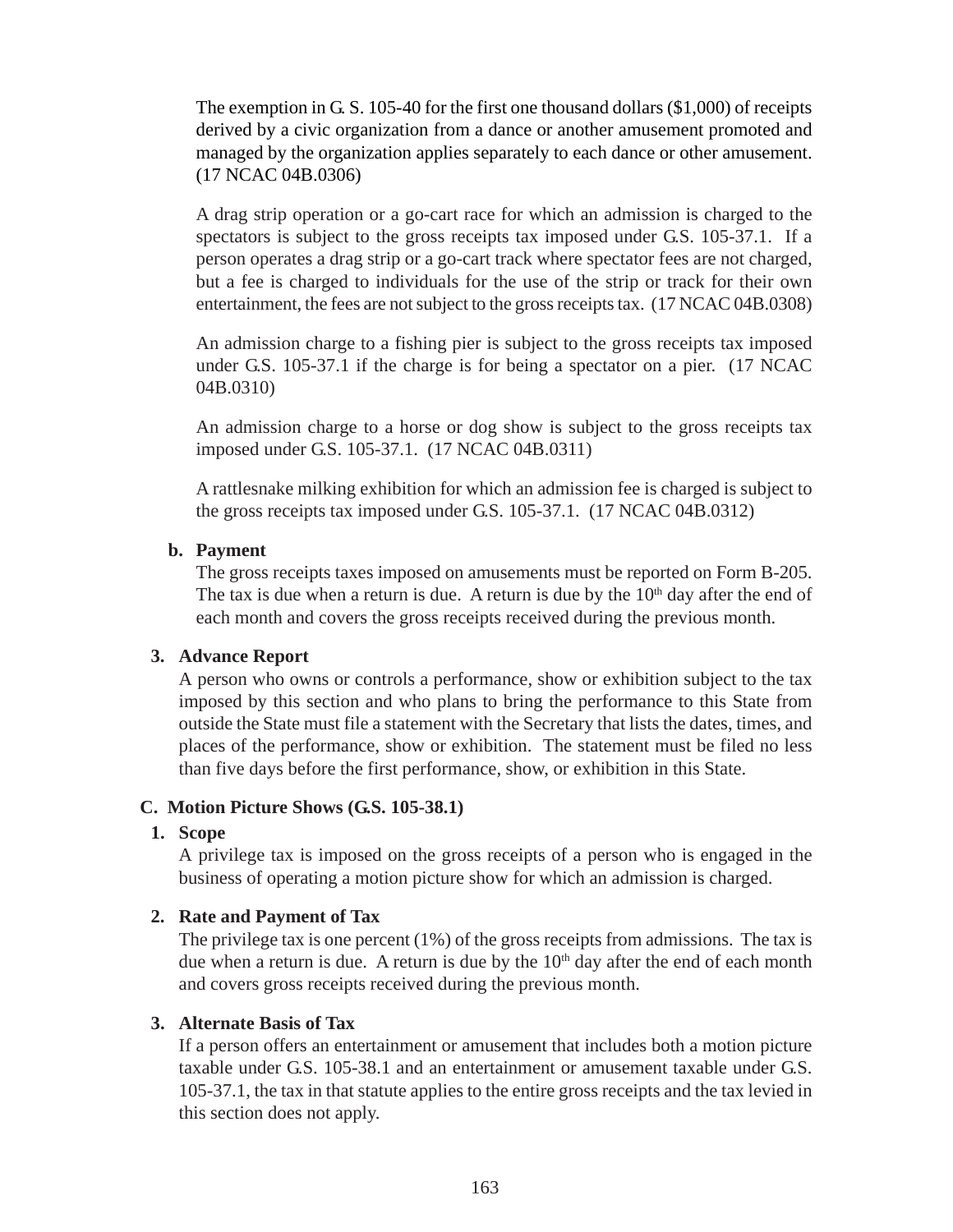# **D. Amusements – Certain Exhibitions, Performances, and Entertainment Exempt (G.S. 105-40)**

The following forms of amusements are exempt from the taxes imposed under Article 2 of Chapter 105 of the General Statutes:

- 1. All exhibitions, performances, and entertainments, except those expressly mentioned in Article 2 as not exempt, produced by local talent exclusively, for the benefit of religious, charitable, benevolent or educational purposes, as long as no compensation is paid to the local talent.
- 2. The North Carolina Symphony Society, Incorporated, as specified in G.S. 140-10.1.
- 3. All exhibits, shows, attractions, and amusements operated by a society or association organized under the provisions of Chapter 106 of the General Statutes where the society or association has obtained a permit from the Secretary to operate without the payment of taxes under Article 2.
- 4. All outdoor historical dramas, as specified in Article 19C of Chapter 143 of the General Statutes.
- 5. All elementary and secondary school athletic contests, dances, and other amusements.
- 6. The first one thousand dollars (\$1,000) of gross receipts derived from dances and other amusements *actually promoted and managed* by civic organizations when the entire proceeds of the dances or other amusements are used exclusively for civic and charitable purposes of the organizations and not to defray the expenses of the organization conducting the dance or amusement. The exemption applies separately to each dance or other amusement (17 NCAC 04B.0306). The mere sponsorship of a dance or another amusement by a civic or fraternal organization does not exempt the dance or other amusement, because the exemption applies only when the dance or amusement is *actually managed and conducted* by the civic or fraternal organization.
- 7. A youth athletic contest with an admissions price that does not exceed ten dollars (\$10.00) sponsored by a person exempt from income tax under Article 4 of this Chapter. For the purpose of this subdivision, a youth athletic contest means a contest in which each participating athlete is less than 20 years of age.
- 8. All dances, motion picture shows, and other amusements promoted and managed by a qualifying corporation that operates a center for the performing and visual arts if the dance or other amusement is held at the center. "Qualifying corporation" means a corporation that is exempt from income tax under G.S.  $105-130.11(a)(3)$ . "Center for the performing and visual arts" means a facility, having a fixed location, that provides space for dramatic performances, studios, classrooms, and similar accommodations to organized arts groups and individual artists. This exemption does not apply to athletic events.
- 9. All exhibitions, performances, and entertainments promoted and managed by a nonprofit arts organization that is exempt from income tax under G.S. 105-  $130.11(a)(3)$ . This exemption does not apply to athletic events.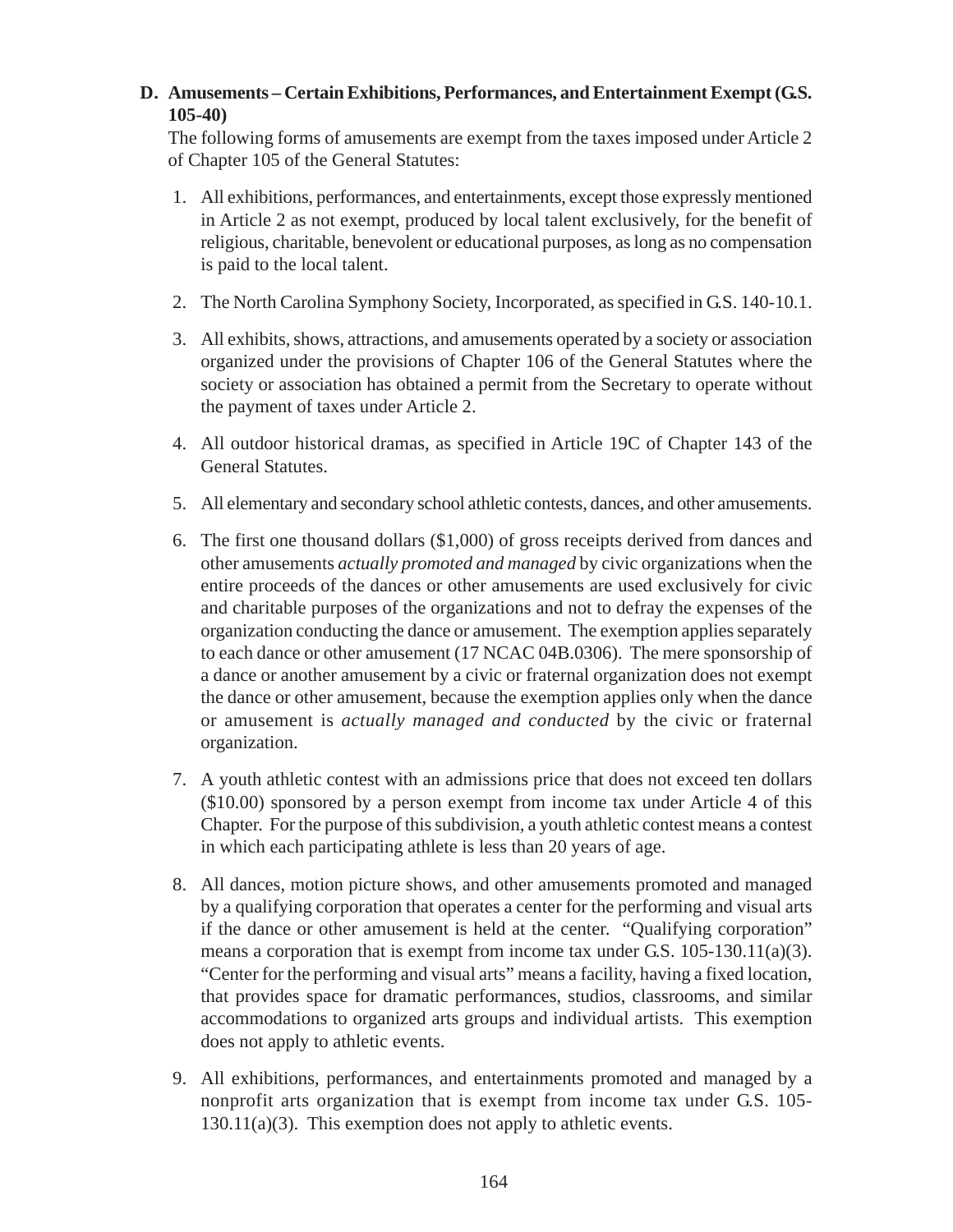- 10. A person that is exempt from income tax under Article 4 of Chapter 105 and is engaged in the business of operating a teen center. A "teen center" is a fixed facility whose primary purpose is to provide recreational activities, dramatic performances, dances, and other amusements exclusively for teenagers.
- 11. All entertainment or amusements offered or given on the Cherokee Indian reservation when the person giving, offering, or managing the entertainment or amusement is authorized to do business on the reservation and pays the tribal gross receipts levy to the tribal council.
- 12. Arts festivals held by a person that is exempt from income tax under Article 4 of Chapter 105 and that meets the following conditions:
	- The person holds no more than two arts festivals during a calendar year.
	- Each of the person's arts festivals last no more than seven days.
	- The arts festivals are held outdoors on public property and involve a variety of exhibitions, entertainments, and activities.
- 13. Community festivals held by a person who is exempt from income tax under Article 4 of Chapter 105 and that meets all of the following conditions:
	- The person holds no more than one community festival during a calendar year.
	- The community festival lasts no more than seven days.
	- The community festival involves a variety of exhibitions, entertainments, and activities, the majority of which are held outdoors and are open to the public.
- 14. An admission charge to a fishing pier is not subject to the tax if the charge is for fishing on the pier. (17 NCAC 04B.0310)

## **E. Attorneys-at-law and Other Professionals (G.S. 105-41)**

Every individual in this State who practices a profession or engages in a business and is included in the following list must obtain a statewide license for the privilege of practicing the profession or engaging in the business from the Secretary. A license required by this section is not transferable to another person. The tax for each license is fifty dollars (\$50.00).

#### **1. Professions and/or Businesses Requiring a Privilege License:**

a. An attorney-at-law.

Effective July 1, 2003, in addition to the tax, an attorney may make a voluntary contribution of \$50.00 to the North Carolina Public Financing Fund established by G.S. 163-278.63 to support a nonpartisan court system. Payment of the contribution is not required, is not considered part of the tax owed, and is not subject to penalties and interest. This voluntary contribution option is repealed for applications for new licenses or license renewals issued on or after January 1, 2006.

b. A physician, a veterinarian, a surgeon, an osteopath, a chiropractor, a chiropodist, a dentist, an ophthalmologist, an optician, an optometrist, or another person who practices a professional art of healing.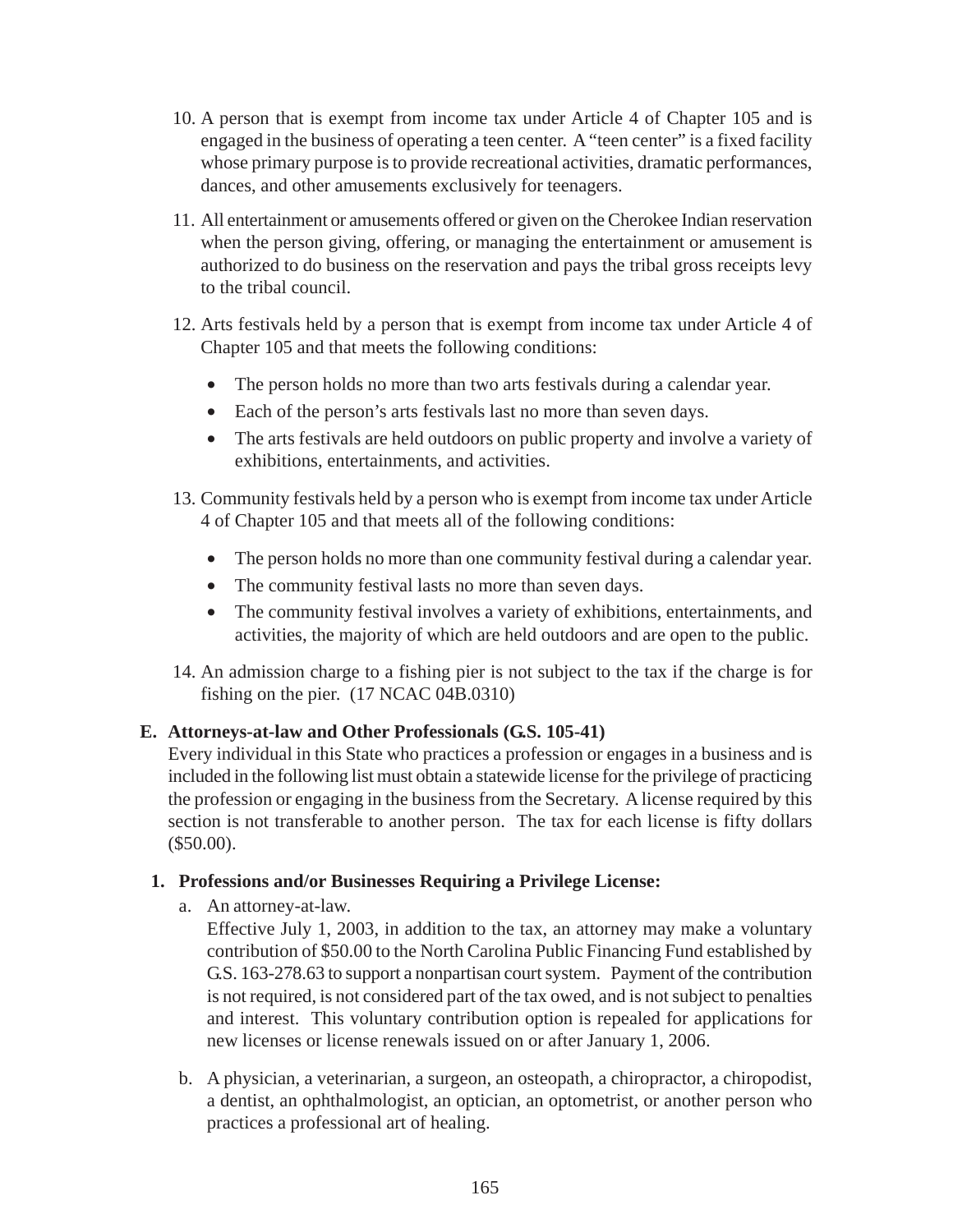G.S. 90-236 states that "fitting glasses on the face" constitutes practicing as a dispensing optician. Therefore, dispensing opticians fitting frames to customers' faces, and making adjustments thereto, are subject to optician's privilege license tax. (17 NCAC 04B.0609)

A physical therapist who independently applies physical therapy for a reward is practicing the art of healing and are therefore subject to privilege license. (17 NCAC 04B.0610)

A psychologist who engages in the art of healing for a fee or reward is subject to privilege license. The psychologist license is not levied on the practice of psychology, as such, but on persons engaged in the art of healing which does include psychologists if they engage in such activity. (17 NCAC 04B.0614)

In addition to the regulatory license issued by the State Board of Medical Examiners, a practicing physician shall apply for and obtain from the Secretary of Revenue a statewide physician privilege license. Varying situations involving a physician and the applicability of the physician privilege license tax for these situations are as follows:

- A physician in private practice, either exclusively or partially, is subject to the physician privilege license tax;
- A physician practicing his profession and compensated in part from a fund or "pool" derived in part or in full from fees charged for his services is subject to the physician privilege license tax notwithstanding the fact that some of his compensation may also come from appropriations, grants, business income (income from a "business" in the non-professional sense; for example, a physician employed by an industrial plant to attend its industrial employees at its plant), or other "non-fee" sources.
- c. A professional engineer, as defined in G.S. 89C-3.
- d. A registered land surveyor, as defined in G.S. 89C-3.
- e. An architect, including any architect employed by another architect, who renders architectural services.
- f. A landscape architect, including any architect employed by another architect, who renders architectural services.
- g. A photographer, a canvasser for any photographer, or an agent of a photographer in transmitting photographs to be copied, enlarged, or colored. A licensed photographer having a located place of business in this State is liable for the license tax on each agent or solicitor employed by the photographer for soliciting business.
- h. A real estate broker or a real estate salesman, as defined in G.S. 93A-2. A real estate broker or a real estate salesman who is also a real estate appraiser is required to obtain only one license under this section to cover both activities.
- i. A real estate appraiser, as defined in G.S. 93E-1-4. A real estate appraiser who is also a real estate broker or a real estate salesman is required to obtain only one license under this section to cover both activities.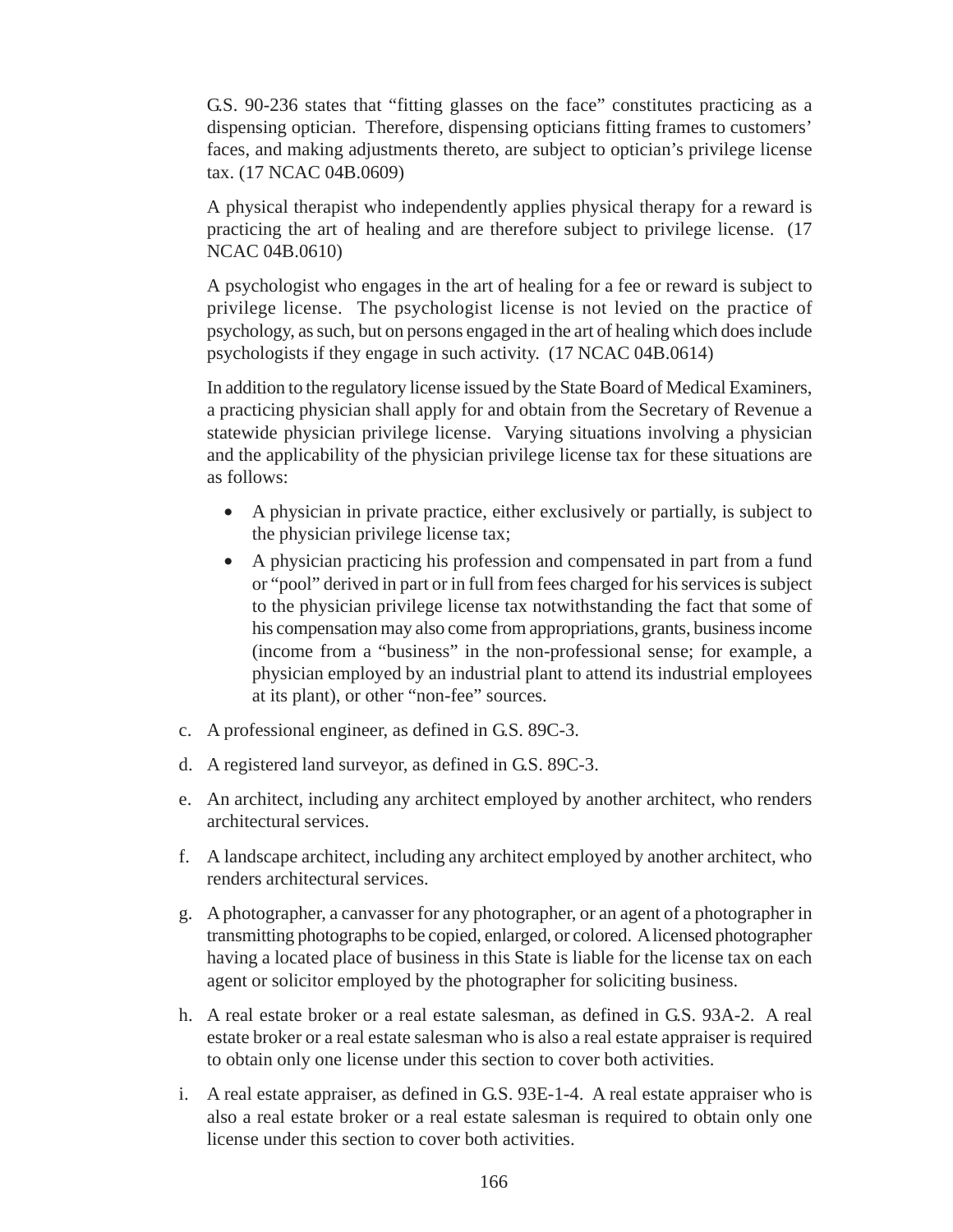- j. A person who solicits or negotiates loans on real estate as agent for another for a commission, brokerage, or other compensation.
- k. A mortician or embalmer licensed under G.S. 90-210.25.
- l. Public practice of accounting:

Every person engaged in the public practice of accounting as a principal, or as a manager of the business of public accountant, shall pay for such license fifty dollars (\$50.00), and in addition, shall pay a license tax of twelve dollars and fifty cents (\$12.50) for each person employed who is engaged in the capacity of supervising or handling the work of auditing, devising or installing systems of accounts.

A bookkeeper who acts as an independent contractor preparing tax returns for small business firms, as well as individuals, and charges for his services, is subject to accountant's privilege license, as such work requires training and skill in accounting. Also, an independent contractor who prepares income tax returns, other than the simplified individual returns, and charges for such work, is subject to accountant's privilege license. (17 NCAC 04B.0603)

G.S. 105-41 is purely a revenue measure and does not purport to be a regulatory measure. Certified public accountants have written into their statute a provision limiting the issuance of CPA privilege licenses to applicants who are duly licensed by their regulatory body, but this is not true with respect to other professions covered by G.S. 105-41, nor to accountants who are not certified public accountants as defined in said regulatory laws. (17 NCAC 04B.0603)

#### **2. Persons Exempt from the Tax**

The following persons are exempt from the tax:

- a. A person who is at least seventy-five (75) years old.
- b. A person practicing the professional art of healing for a fee or reward, if the person is an adherent of an established church or religious organization and confines the healing practice to prayer or spiritual means.
- c. A blind person engaging in a trade or profession as a sole proprietor. A "blind person" means any person who is totally blind or whose central visual acuity does not exceed 20/200 in the better eye with correcting lenses, or field subtends an angle no greater than 20 degrees. This exemption does not extend to any sole proprietor who permits more than one person other than the proprietor to work regularly in connection with the trade or profession for remuneration or recompense of any kind, unless the other person in excess of one so remunerated is a blind person.
- d. A physician employed exclusively by the federal, state or local government(s) and not holding himself/herself out to the public and does not share in the fees paid. (17 NCAC 04B.0612)
- e. A physician practicing his/her profession but wholly compensated from appropriations, grants, business income (income from a "business" in the nonprofessional sense; for example, a physician employed by an industrial plant to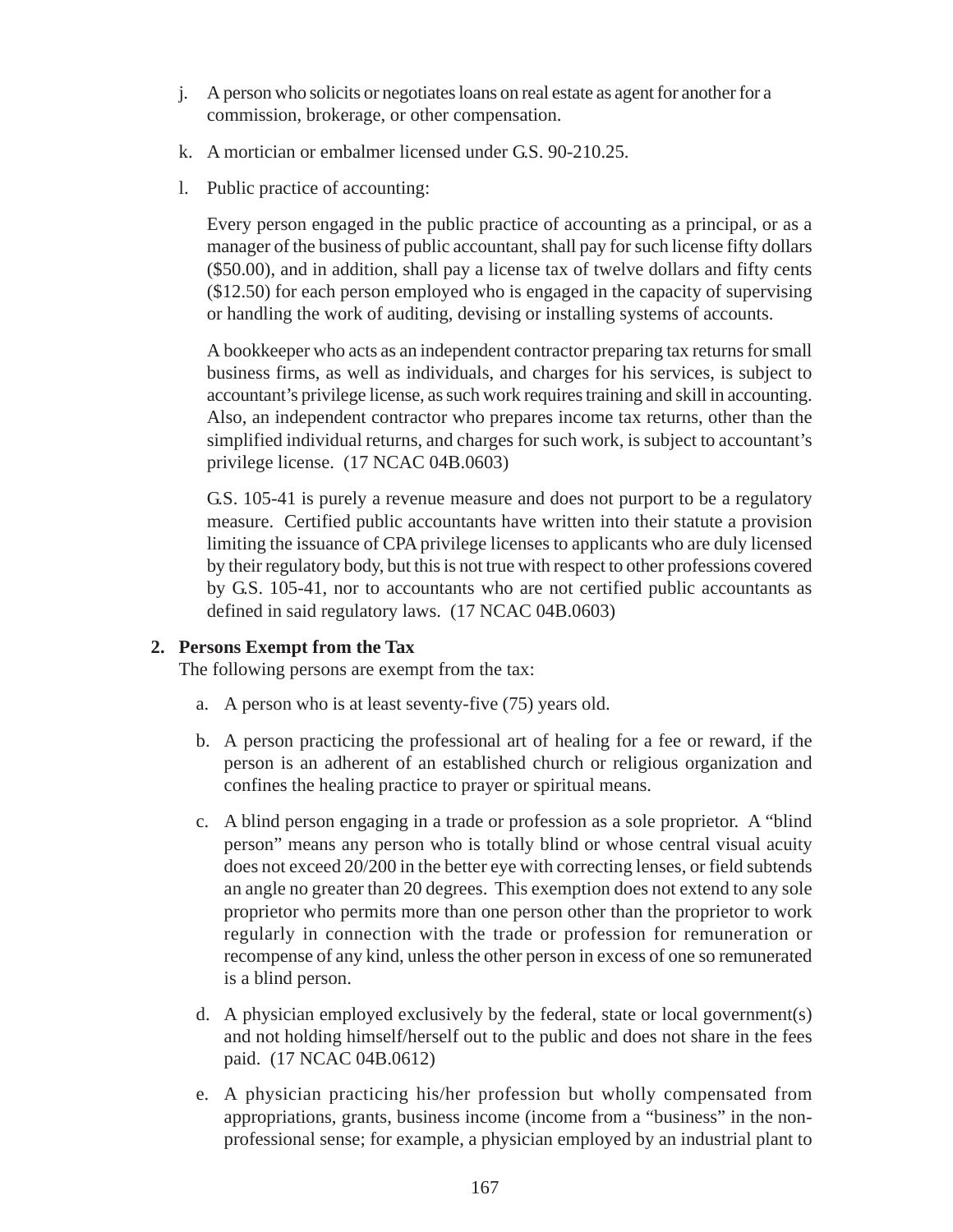attend its industrial employees at it plant), or from sources other than funds generated by fees charged for his/her services. (17 NCAC 04B.0611)

- f. A physician licensed by the State Board of Medical Examiners but not performing duties appropriate to his/her profession; for example, is the head of a State agency and has no medical practice). (17 NCAC 04B.0611)
- g. A physical therapist who works only under the orders and direction of registered physicians and does not attempt to diagnose and independently apply physical therapy. (17 NCAC 04B.0610)
- h. A masseur or masseuse. (17 NCAC 04B.0608)
- i. A person employed by an architect as a draftsman only, and fees paid for his services are not for architectural services rendered. (17 NCAC 04B.0605)
- j. A person who sells grave plots only, even though a deed is given. (17 NCAC 04B.0606)
- k. A land surveyor employed by a civil engineer who does not both survey the area and draw the description. (17 NCAC 04B.0607)

## **3. Licenses**

Licenses issued under this section are issued as personal privilege licenses and will not be issued in the name of a firm or corporation. If any person engages in more than one of the activities for which a privilege tax is levied by this section, the person is liable for a privilege tax with respect to each activity engaged in.

Counties and cities may not levy any license tax on the business or professions taxed under this section.

Obtaining a license required by this Article does not of itself authorize the practice of a profession, business, or trade for which a State qualification license is required.

## **F. Installment Paper Dealers (G.S. 105-83)**

## **1. Basis for Taxation**

Every person engaged in the business of dealing in, buying, or discounting installment paper, notes, bonds, contracts, or evidences of debt, where at the time of or in connection with the execution of said instruments, a lien is reserved or taken upon personal property located in this State to secure the payment of such obligations, is subject to the installment paper dealers tax. The primary factors in determining liability are: (a) three party transactions, (b) obligations concerning personal property and (c) liens reserved upon personal property in this State to secure payment of such obligations.

Example: A motor vehicle dealer sells an automobile (personal property) and accepts a retail installment contract from the customer. A lien is reserved on the title of the vehicle. The dealer sells or assigns the retail installment contract to a third party. The purchaser of the retail installment contract from the dealer is liable for the installment paper dealers' tax.

## **2. Additional Tax and Reports (17 NCAC 04B.2903, 17 NCAC 04B.2904)**

Form B-203, Installment Paper Dealer Quarterly Report, is used to remit the tax at the rate of .277 percent of the total face value of paper subject to the tax. Face value is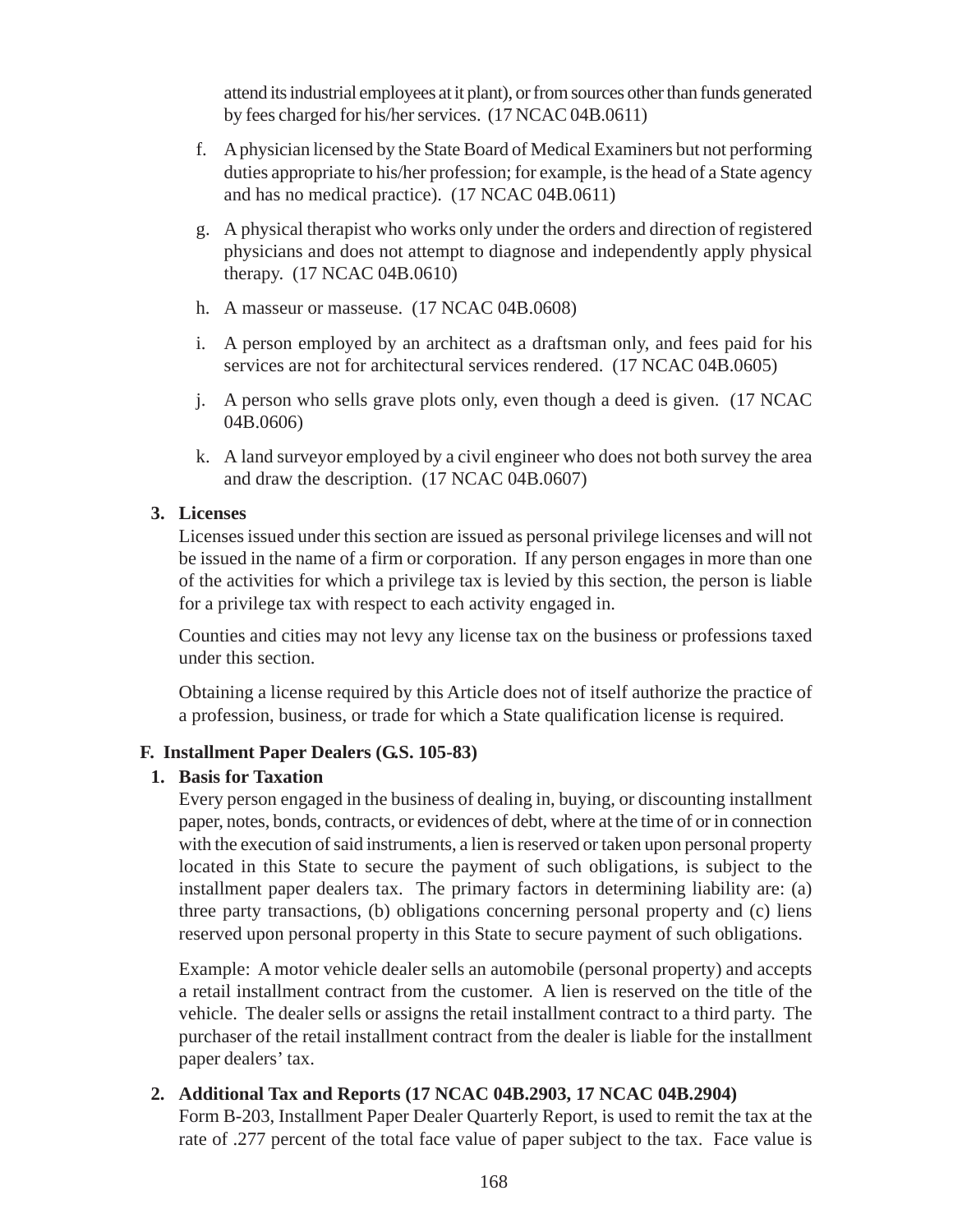normally the amount financed, excluding finance charges. The quarterly report, with remittance, is due no later than the twentieth day of January, April, July and October of each year.

# **3. Nonresident Engaged in Business (17 NCAC 04B.2905)**

This tax is not imposed on the business of dealing in, buying and/or discounting installment paper which is engaged in exclusively in a foreign state. When any of the activity incident to such business occurs in North Carolina, the tax applies. Such activities include the promotion and solicitation of such business by employees or agents within this State, whether or not the transfer of such paper is consummated in this State.

# **4. Liability for Direct Loans (17 NCAC 04B.2902)**

A person who is engaged in the business of making direct loans (two party transactions) and also purchases installment paper (three party transactions) is subject to both the tax on installment paper dealers (G.S. 105-83) and the tax on loan agencies (G.S. 105- 88).

## **G. Loan Agencies or Brokers, including Pawnbrokers and Check Cashers (G.S. 105- 88)**

# **1. Privilege Tax**

An annual privilege tax of two hundred and fifty dollars (\$250.00) is levied on every person, firm, or corporation engaged in any of the following businesses for each location at which the business is conducted:

- The business of making loans or lending money, accepting liens on, or contracts of assignments of, salaries or wages, or any part thereof, or other security or evidence of debt for repayment of such loans in installment payment or otherwise.
- The business of check cashing regulated under Article 22 of Chapter 53 of the General Statutes.
- The business of pawnbroker regulated under Chapter 91A of the General Statutes.

# **2. Real Estate Loans – Loaning Own Funds**

A person who, as agent, engages in the business of negotiating real estate loans using funds belonging to his loan correspondents is subject to real estate license under G.S. 105-41. A person making real estate loans in his own name with his own funds and selling those loans to insurance companies and other loan investment companies is subject to loan agency license under G.S. 105-88 unless meeting the exemption described below. A person engaging in both activities is subject to both licenses. (17 NCAC 04B.3301)

## **3. Real Estate Loans – Personal Property Collateral**

A person who negotiates real estate loans for others and also includes as part of the collateral mortgages on automobiles or other personal property is subject to loan agency license under G.S. 105-88 and real estate license under G.S. 105-41. (17 NCAC 04B.3302)

## **4. Loan Statement Required**

At the time of making any such loan, the person, or officer of the firm or corporation making the loan, must give to the borrower in writing in convenient form a statement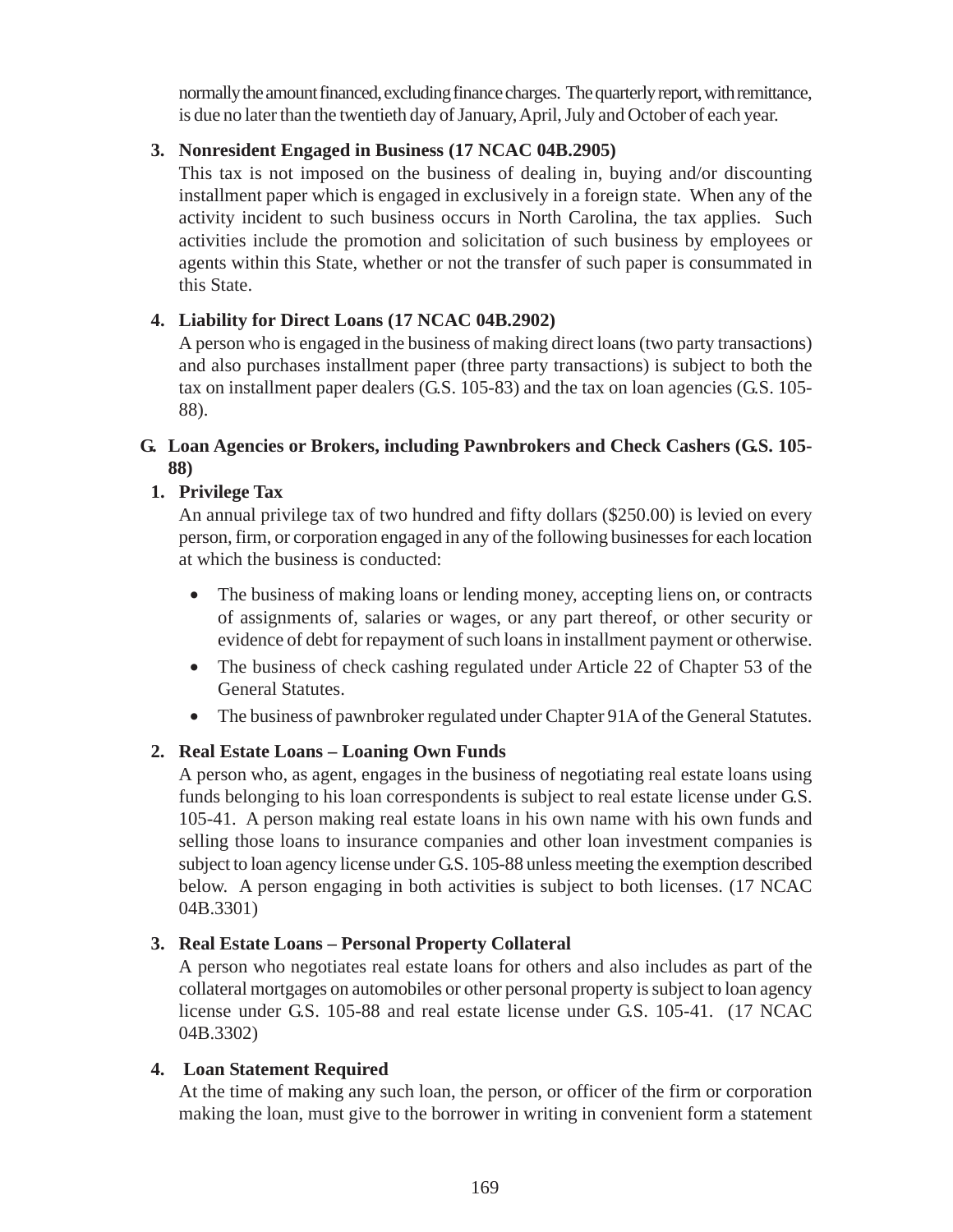showing the amount received by the borrower, the amount to be paid back by the borrower, the time in which the amount is to be paid, and the rate of interest and discount agreed upon.

## **5. Exempt Entities**

G.S. 105-88 does not apply to banks, industrial banks, trust companies, savings and loan associations, cooperative credit unions, the business of negotiating loans on real estate as described in G.S. 105-41, or insurance premium finance companies licensed under Article 35 of Chapter 58 of the General Statutes.

# **6. Noncompliance with G.S. 105-88**

A loan made by a person who does not comply with G.S. 105-88 is not collectible at law under G.S. 105-269.13.

## **H. Banks (G.S. 105-102.3)**

# **1. Scope**

An annual privilege tax is imposed upon every bank or banking association, including each national banking association, that is operating in this State as a commercial bank, an industrial bank, a savings bank created other than under Chapter 54B or 54C of the General Statutes or the Home Owners' Loan Act of 1933 (12 U.S.C. §§ 1461-68), a trust company, or any combination of such facilities or services. The annual privilege tax applies whether such bank or banking association, hereinafter referred to as a bank or banks, is organized, under the laws of the United States or the laws of North Carolina, in the corporate form or in some other form of business organization.

# **2. Report, Tax Basis, and Tax Rate**

A report and the privilege tax are due by the first day of July of each year on forms provided by the Secretary. The tax rate is thirty dollars (\$30.00) for each one million dollars (\$1,000,000) or fractional part thereof of total assets held as provided. The assets upon which the tax is levied is determined by averaging the total assets shown in the four quarterly call reports of condition (consolidating domestic subsidiaries) for the preceding calendar year as required by bank regulatory authorities. If a bank has been in operation less than a calendar year, then the assets upon which the tax is levied is determined by multiplying the average of the total assets by a fraction, the denominator of which is 365 and the numerator of which is the number of days of operation.

# **3. International Banking Facility**

If a bank operates an international banking facility, as defined in G.S. 105-130.5(b)(13), the assets upon which the tax is levied will be reduced by the average amount for the taxable year of all assets of the international banking facility which are employed outside the United States, as computed pursuant to G.S. 105-130.5(b)(13)c.

## **4. Multistate Operations**

For an out-of-state bank with one or more branches in this State, or for an in-state bank with one or more branches outside this State, the assets of the out-of-state bank or of the in-state bank upon which the tax is levied will be reduced by the average amount for the taxable year of all assets of the out-of-state bank or of the in-state bank which are employed outside this State. The tax imposed in this section will be for the privilege of carrying on the businesses herein defined on a statewide basis regardless of the number of places or locations of business within the State.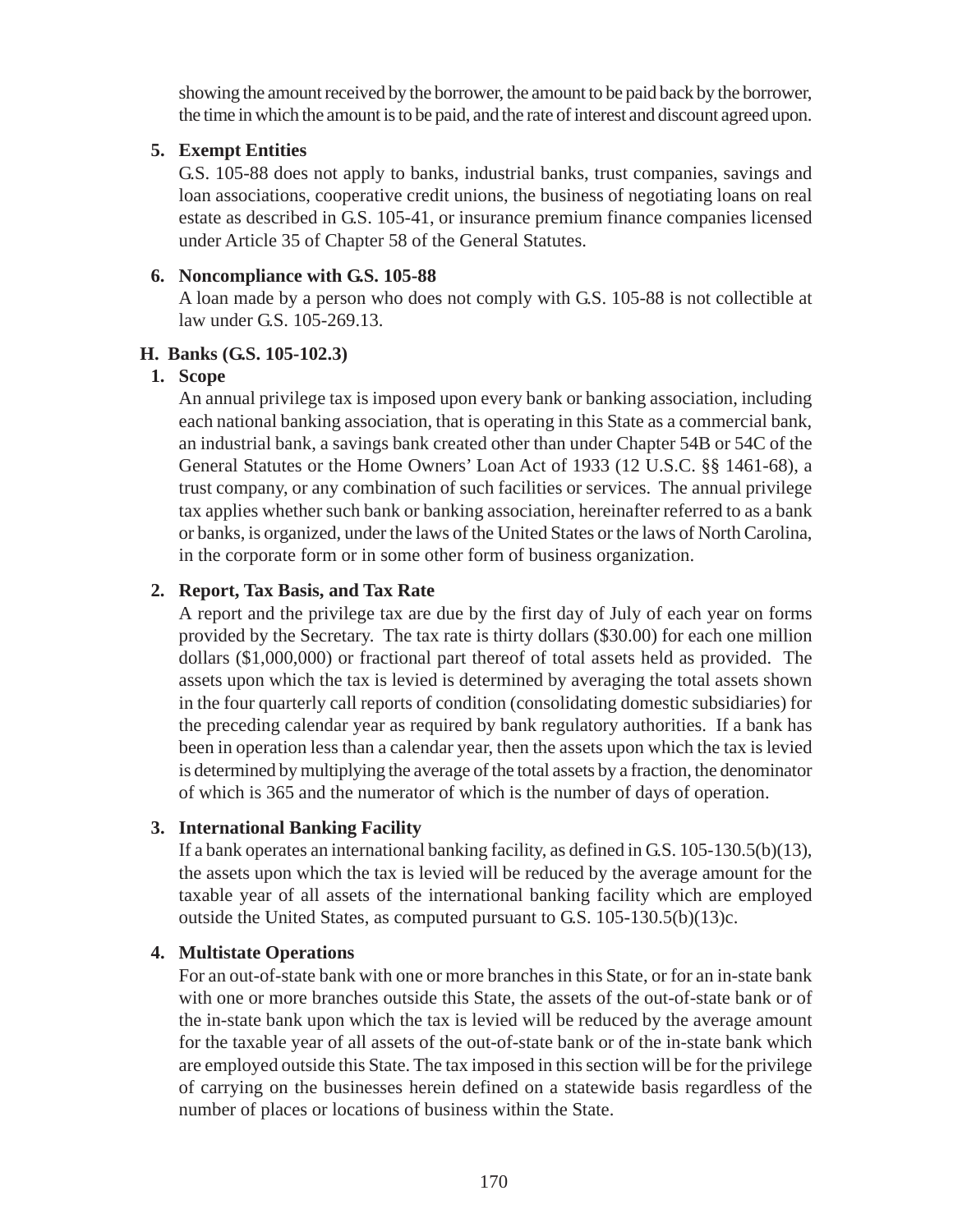# **I. Publishers of Newsprint Publications (G.S. 105-102.6)**

# **1. Scope**

Publishers of newsprint publications are encouraged to use newsprint that contains recycled content. Any publisher as defined in G.S. 105-102.6(a)(4) who does not meet the State's minimum recycled content percentage is subject to a privilege tax on the tonnage consumed that is below the required minimum.

# **2. Minimum Recycled Content Percentage**

The State's minimum recycled content percentage of newsprint consumed by a publisher is thirty-five percent (35%) through December 31, 2004. The percentage increases to forty percent (40%) effective January 1, 2005.

# **3. Recycling Program Partial Credit**

A publisher who has developed and operated or contracts for the operation of a newspaper or magazine recycling program will receive partial credit toward the recycled content percentage requirements on the basis of one ton of credit toward its taxable total recycled content tonnage for each ton of recycling tonnage.

# **4. Tax Reporting Number, Tax Report, and Tax**

Every publisher must apply for and obtain from the Secretary a newsprint publisher tax reporting number. The State assigns a tax reporting number identical to the publisher's federal employer identification number for State reporting purposes.

Every publisher must file an annual report on Form B-302 with the Secretary by January 31 of each year. The report must include all the information required by statute for the preceding calendar year.

In addition, each publisher whose recycled content percentage for a calendar year is less than the applicable minimum recycled content percentage must pay a tax of fifteen dollars (\$15.00) on each ton by which the required minimum recycled content tonnage exceeds the publisher's recycled content tonnage consumed. This tax is due when the report is filed.

## **5. Exemption**

Each publisher is allowed an exemption of otherwise taxable tonnage to the extent the amount being exempted is attributable solely to the publisher's inability to obtain sufficient recycled content newsprint because

- Recycled content newsprint was not available at a price comparable to the price of virgin newsprint;
- Recycled content newsprint of a quality comparable to virgin newsprint was not available; or
- Recycled content newsprint was not available within a reasonable period of time during the reporting period.

Each publisher claiming the exemption must provide all the information required by statute to the Secretary.

## **6. Use of Proceeds**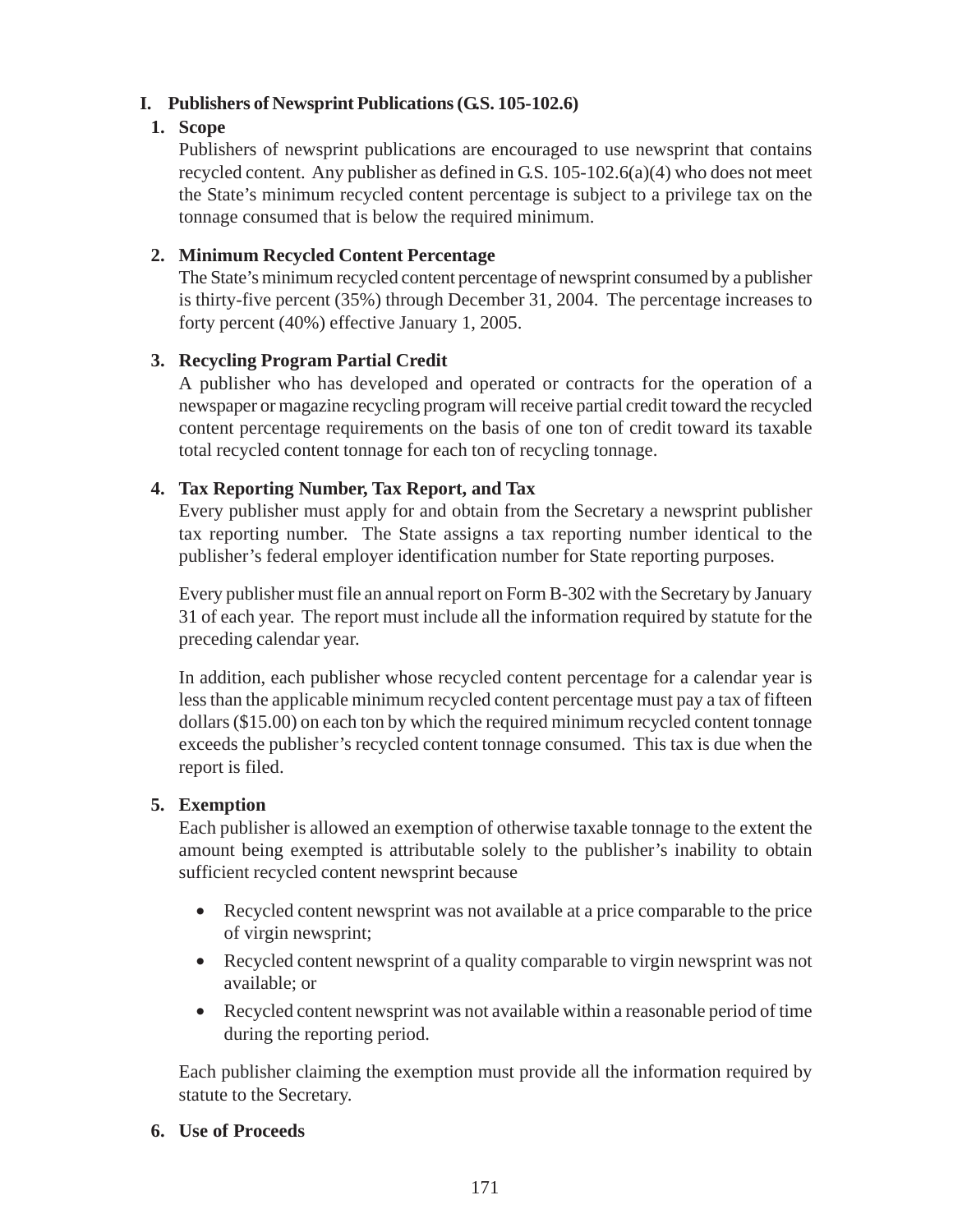The Secretary must, on or before April 15 of each year, credit the net proceeds of the tax imposed by G.S. 105-102.6 to the Solid Waste Management Trust Fund created in G.S. 130A-309.12.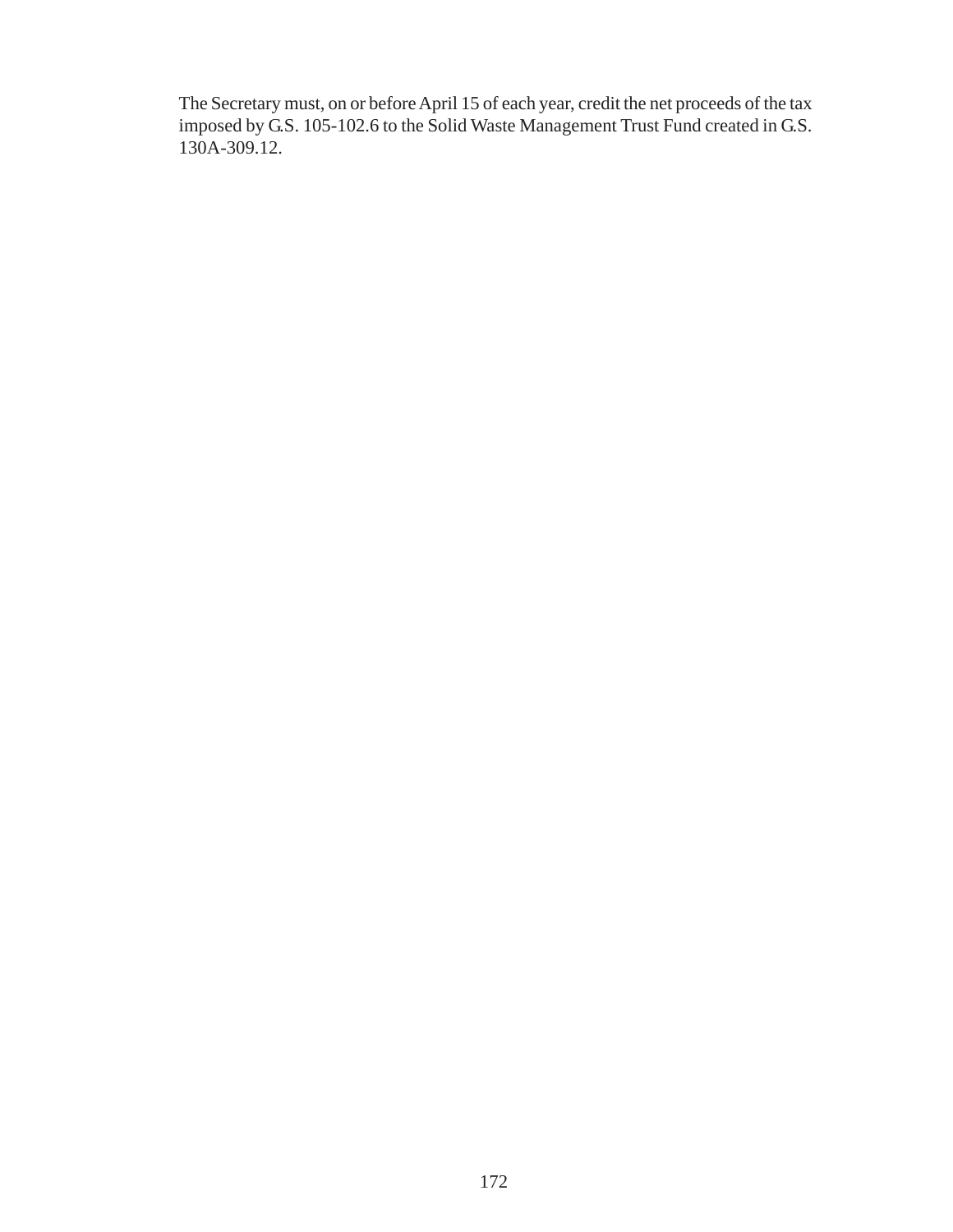## **VII. INSURANCE PREMIUM TAX (Article 8B)**

#### **A. General Information (G.S. 105-228.5, 105-228.8)**

North Carolina levies several types of insurance premium tax upon insurers, both domestic and foreign, for the privilege of engaging in insurance business. Foreign insurers are subject to retaliatory provisions.

#### **B. Insurance Companies Subject to the Tax (G.S. 105-228.5, G.S. 58-6-25)**

All insurers as defined in G.S. 58-1-5, all hospital, medical, and dental service insurers organized as Article 65 corporations under G.S. 58-65, and all self-insurers organized and licensed in accordance with G.S. 58-47, G.S. 97-5 or G.S. 97-93, including groups of employers who have pooled their liabilities and employers that carry their own risks, are subject to gross premium tax pursuant to G.S. 105-228.5 and the retaliatory tax provisions set forth in G.S. 105-228.8.

All insurers, all hospital, medical and dental service insurers organized as Article 65 corporations, all self-insurers, and all health maintenance organizations are subject to the insurance regulatory charge pursuant to G. S. 58-6-25.

#### **C. Types of Tax and Charges (G.S. 105-228.5, G.S. 58-84-1, G.S 58-6-25)**

There are several types of insurance premium tax applied, according to the type of insurance company and the type of insurance written. Gross and Retaliatory Premium Tax, Additional Statewide Fire and Lightning Tax, and Additional Local Fire and Lightning Tax are types of insurance premium tax reported. Tax rates, according to the type of insurance written, apply to each type of tax. Printed returns are generated from a computer program provided by the NC Department of Revenue. Printed returns and the completed diskette provided by the Department must be submitted. Other sources of the computer program, if used, must obtain prior approval.

Insurers, Article 65 corporations, health maintenance organizations, and self-insurers are required to pay an Insurance Regulatory Charge in addition to all other fees and taxes. For insurers, self-insurers, and Article 65 corporations, the Insurance Regulatory Charge is a percentage of the gross premium tax liability, exclusive of any additional taxes imposed by G.S. 105-228.8, any credits allowed under G.S. 105-228.5A or G.S. 97-133(a), and any other credits allowed under Chapter 105 of the General Statutes, for the taxable year. For health maintenance organizations, the Insurance Regulatory Charge is a percentage of a presumed tax liability for the year calculated as if the corporation or organization were an insurer providing health insurance. The same exclusions apply for Article 65 corporations and health maintenance organizations that apply for insurers and self-insurers.

#### **D. Tax Basis (G.S. 105-228.5)**

The tax imposed on an insurer is based on gross premiums from business done in the State during the calendar year. Finance charges are included in gross premiums.

In the case of life insurance contracts, including supplemental contracts providing for disability benefits, accidental death benefits, or other special benefits that are not annuities and excluding contracts of reinsurance, gross premiums from business done means all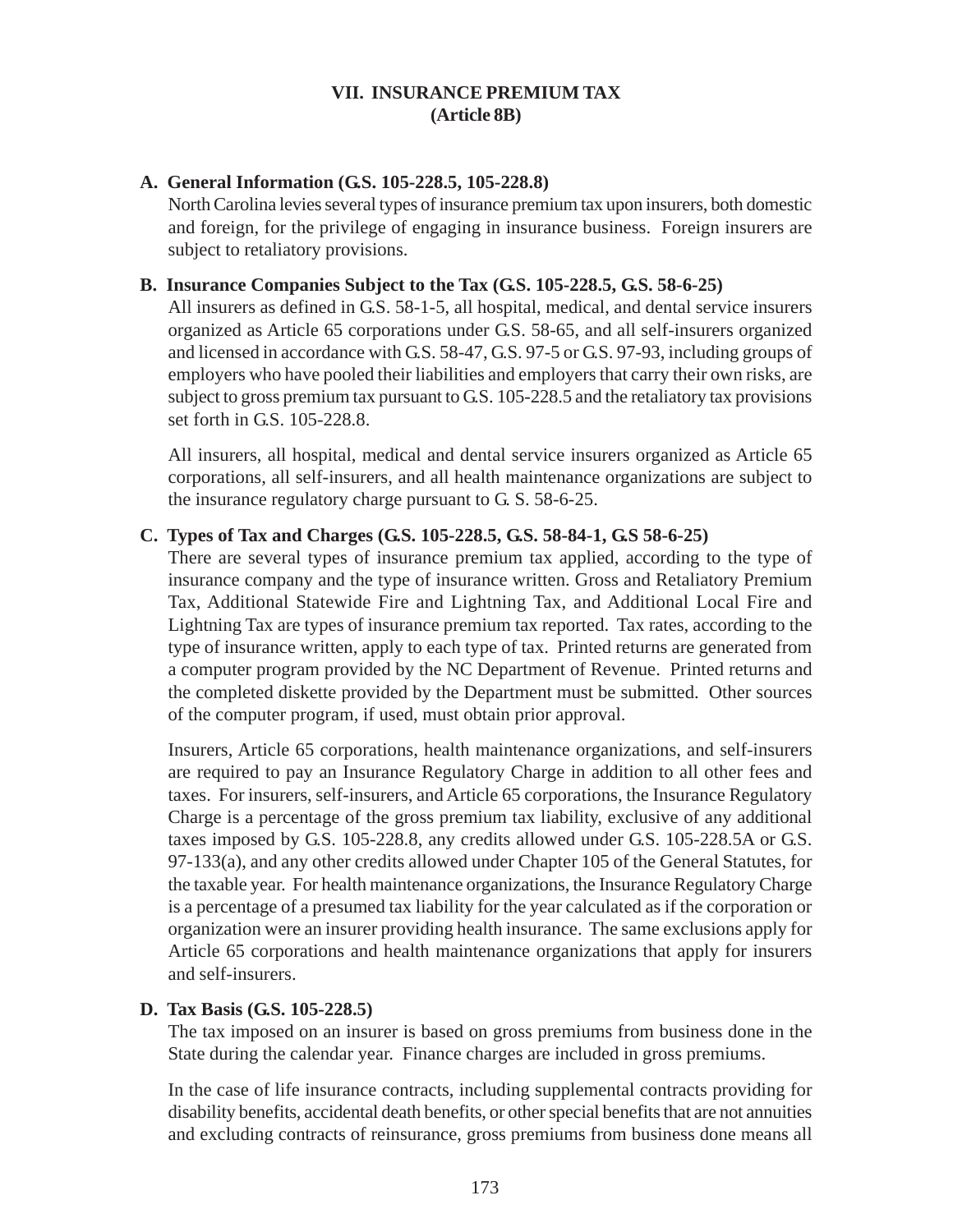premiums collected in the calendar year. Insurers are allowed to deduct premiums refunded on policies rescinded for fraud or other breach of contract and premiums that were paid in advance on life insurance contracts and subsequently refunded to the insured, premium payer, beneficiary, or estate.

For all other contracts of insurance, including contracts of insurance required to be carried by the Workers' Compensation Act and excluding contracts of reinsurance, gross premiums from business done in the State means all premiums written, or the equivalent thereof in the case of self-insurers under the Workers' Compensation Act, for contracts covering property or risks in this State, whether the premiums are designated as premiums, deposits, premium deposits, policy fees, membership fees, or assessments.

If, for any tax year, returned premiums exceed gross premiums collected, insurers may reduce taxable premiums to zero. The general statutes do not provide for the carryforward of any unused returned premiums or the refund of premium taxes paid on any unused returned premiums.

When insurers are ordered by the Department of Insurance to establish escrow accounts of possible premium overcharges, reductions in gross premiums are allowed after any refunds have been paid to insureds, not when the escrows are established.

An insurer may exclude the following in determining gross premiums from business done in this State:

- Premiums properly reported and properly allocated as being received from business done in some other nation, territory, state, or states.
- Premiums received from policies written in federal areas for persons in military service who pay premiums by assignment of service pay.
- Premiums received from policies or contracts issued in connection with the funding of a pension, annuity, or profit-sharing plan qualified or exempt under section 401, 403, 404, 408, 457, or 501 of the Internal Revenue Code as defined in G.S. 105-228.90.
- Premiums or considerations received from annuities, as defined in G.S. 58-7-15.
- Funds or considerations received in connection with funding agreements, as defined in G.S. 58-7-16.
- Medicaid or Medicare premiums, to the extent federal law prohibits their taxation.

## **E. Tax Rates and Charges (G.S. 105-228.5, G.S. 58-6-25)**

Tax rates and charges are as follows:

| Workers' Compensation                        | 2.50%  |
|----------------------------------------------|--------|
| Other taxable contracts                      | 1.90%  |
| Additional Statewide Fire and Lightning      |        |
| (excluding auto and marine)                  | 1.33%  |
| Additional Local Fire and Lightning          | .50%   |
| Article 65 Corporations                      | 1.90%  |
| Health Maintenance Organizations (2004-2006) | 1.00%  |
| <b>Insurance Regulatory Charge (2005)</b>    | 5.50%* |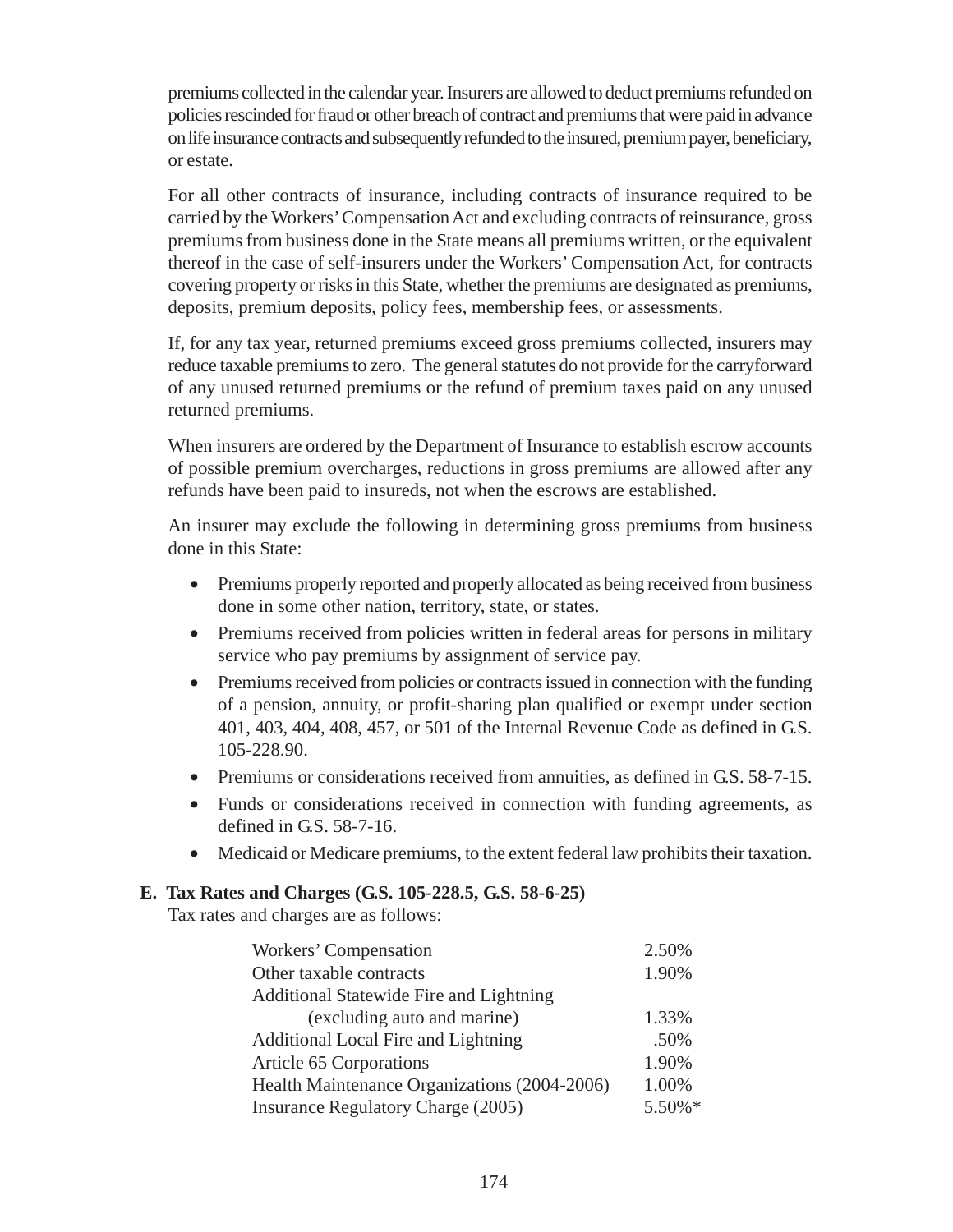\*Subject to change each year and is established by the General Assembly based on a proposed percentage rate submitted by the NC Department of Insurance sufficient to defray the estimated cost of the operations of the NC Department of Insurance for each upcoming fiscal year.

#### **F. Retaliatory Provisions (G.S. 105-228.8)**

When the laws of any other state impose, or would impose, any premium taxes, upon North Carolina companies doing business in the other state that are, on an aggregate basis, in excess of the premium taxes directly imposed upon similar companies by the statutes of this State, the Secretary of Revenue shall impose the same premium taxes, on an aggregate basis, upon the companies chartered in the other state doing business or seeking to do business in North Carolina. Retaliatory tax is reported and paid with the annual Gross Premium Tax return. Special purpose obligations or assessments based on premiums imposed in connection with particular kinds of insurance, the special purpose regulatory charge and dedicated special purpose taxes based on premiums are excluded from retaliatory computations. Seventy-five percent (75%) of the Additional Statewide Fire and Lightning tax is included in the retaliatory computations.

#### **G. Installment Payments (G.S. 105-228.5(f))**

Insurers, Article 65 corporations, health maintenance organizations, and self-insurers that have a premium tax liability, not including the additional local fire and lightning tax, of ten thousand dollars or more for business done in North Carolina during the immediately preceding year must remit three equal installments with each installment equal to at least thirty-three and one-third percent (33 1/3%) of the premium tax liability incurred in the immediately preceding taxable year. **However,** for tax years 2004 and 2005, Article 65 corporations must remit two estimated tax payments with each payment equal to fifty percent (50%) of the estimated tax liability for each year respectively. The due dates are April 15 and June 15 of each year. For tax years 2006 and later, Article 65 corporations must follow the same guidelines as insurers and self-insurers. For tax years 2004 and later, health maintenance organizations must follow the same guidelines as insurers and self-insurers.

Any insurer, corporation, self-insurer, or organization required to make premium tax installments, must also make installment payments of the Insurance Regulatory Charge. The same percentage and due date guidelines applicable to estimated installment payments of premium tax must be used in calculating and paying the insurance regulatory charge.

The balance of premium tax and insurance regulatory charge due is remitted by the following March 15 along with the annual tax return. The Secretary of Revenue may permit an Insurance company to pay less than the required installment amount when the insurer reasonably believes that the total estimated payments made for the current year will exceed the total anticipated tax liability for the year. An underpayment of an installment payment shall bear interest.

## **H. Due Dates (G.S. 105-228.5(e))**

Annual returns along with payment of tax are due on or before March 15 of each year. Installment returns (if required) along with payment of tax are due on or before April 15, June 15, and October 15 of each year. **However**, for Article 65 corporations, the installment returns along with payment of tax for tax years 2003 through 2005 are due on or before April 15 and June 15. For tax years beginning on or after January 1, 2006,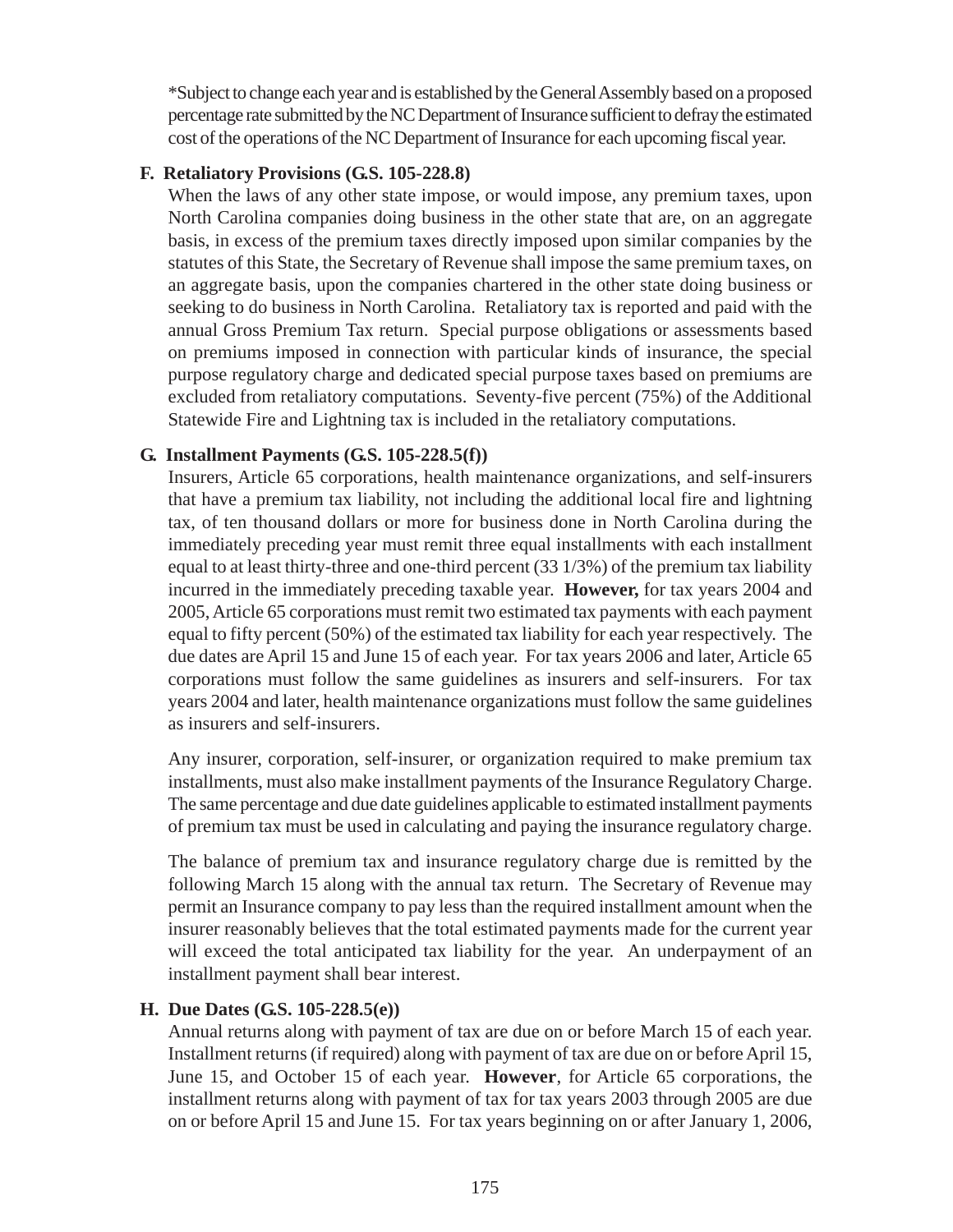installment returns (if required) along with payment of tax for Article 65 corporations are due April 15, June 15, and October 15 of each year.

#### **I. Electronic Funds Transfer (EFT) Requirement (G.S. 105-241 and 105-236(lb))**

Insurance companies paying premium tax of \$240,000 or more in a fiscal year are required to remit this tax by EFT beginning with payments made in the following calendar year. Insurance companies will be notified by the Department if required to make EFT payments. Payments received in the wrong form are subject to a penalty equal to 5 percent of the tax. For additional information on EFT, refer to the subject, "Payments of Tax by EFT" under "General Administration."

#### **J. Exempt Insurance Companies (G.S. 105-228.5(g))**

The insurance premium tax requirements do not apply to farmers' mutual assessment fire insurance companies, to fraternal orders or societies that do not operate for a profit and do not issue policies on any person except members or to health maintenance organizations. Effective January 1, 2003, health maintenance organizations are subject to insurance premium tax.

#### **K. Tax Credits (G.S.105-228.5A, 97-29.1, 105-129.16B, Article 3A of Chapter 105)**

#### **1. Guaranty Assessment Credits**

North Carolina Guaranty Association assessments paid by insurers may be used as a credit against premium tax. The credit is 20% per year for a period of five years beginning with the year after payment of the assessment. Applies to all insurance Guaranty Association and Life and Accident and Health Insurance Guaranty Association assessments paid. The credit may not exceed the premium tax liability for the year. Self-Insured Guaranty Association assessments paid may be applied as a 100% credit for the year in which it is paid.

#### **2. Supplemental Workers' Compensation Credits**

Supplemental workers' compensation benefits paid to NC residents may be applied as a credit.

#### **3. Tax Incentive Credits**

Tax credits provided under Article 3A are allowed to be taken against gross premiums tax. The Article 3A credits are the tax incentives for new and expanding businesses. These various credits can be taken against the gross premiums tax effective for taxable years beginning on or after January 1, 1999.

#### **4. Tax Credit for Low-income Housing**

Effective for taxable years beginning on or after January 1, 2001, for buildings placed in service on or after that date, the tax credit for low-income housing may be taken against gross premium tax. See "Credit for Low-income Housing" in the "Credits" section for further information about this credit.

#### **L. Insurance Tax Administered by Department of Insurance (G.S. 105-228.9)**

Surplus lines tax, tax on risk retention groups not chartered in the State, and tax on persons procuring insurance directly with an unlicensed insurer are still administered by the NC Department of Insurance. Licensing and filing fees of insurers are also administered by the NC Department of Insurance along with the financial reporting requirements for insurers.

#### **M. No Additional Local Taxes (G.S. 105-228.10)**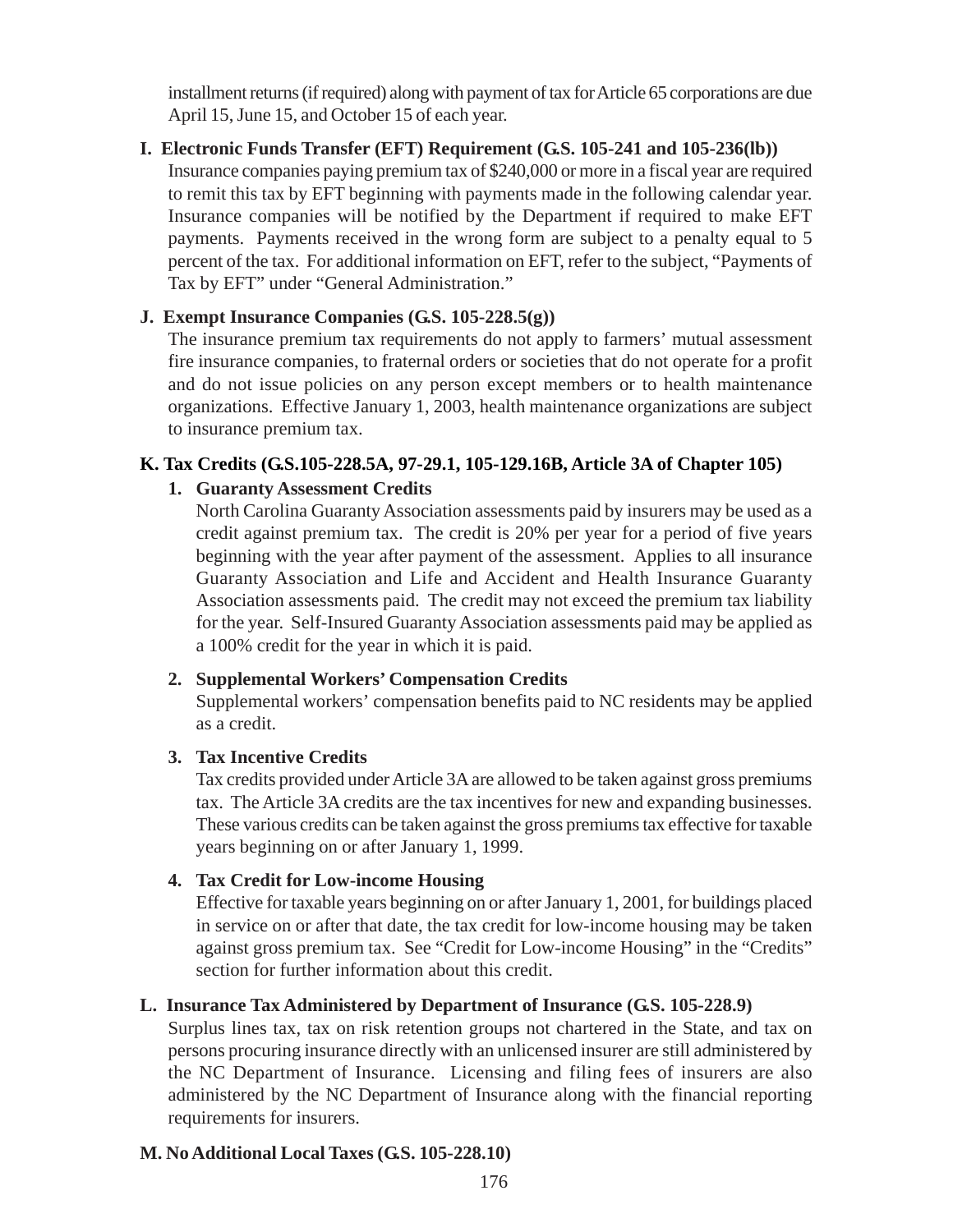No county, city, or town shall be allowed to impose any additional tax, license, or fee, other than ad valorem taxes, upon any insurance company or association paying the fees and taxes levied under the insurance premium tax statutes.

#### **N. Exemption From Franchise or Corporate Income Tax (G.S. 105-228.5(a))**

An Insurer, Article 65 corporation, or health maintenance organization that is subject to the insurance premium tax is not required to file or pay franchise or corporate income tax.

#### **O. Penalties**

If an insurer fails to file any return by the date it is due, the Secretary must assess a penalty equal to five percent (5%) of the tax if the failure is for not more than one month, with an additional five percent (5%) for each additional month, or fraction thereof, during which the failure continues. The maximum penalty is twenty-five percent (25%) in the aggregate, or five dollars (\$5), whichever is greater.

If an insurer fails to pay any tax when due, without intent to evade the tax, the Secretary must assess a penalty equal to ten percent (10%) of the tax. The penalty cannot be less than five dollars (\$5).

If an insurer knowingly and willfully fails to comply with any of the provisions in the General Statutes or the Administrative Code, the Secretary must assess a penalty equal to ten percent (10%) of the deficiency that is a result of the insurer's negligence.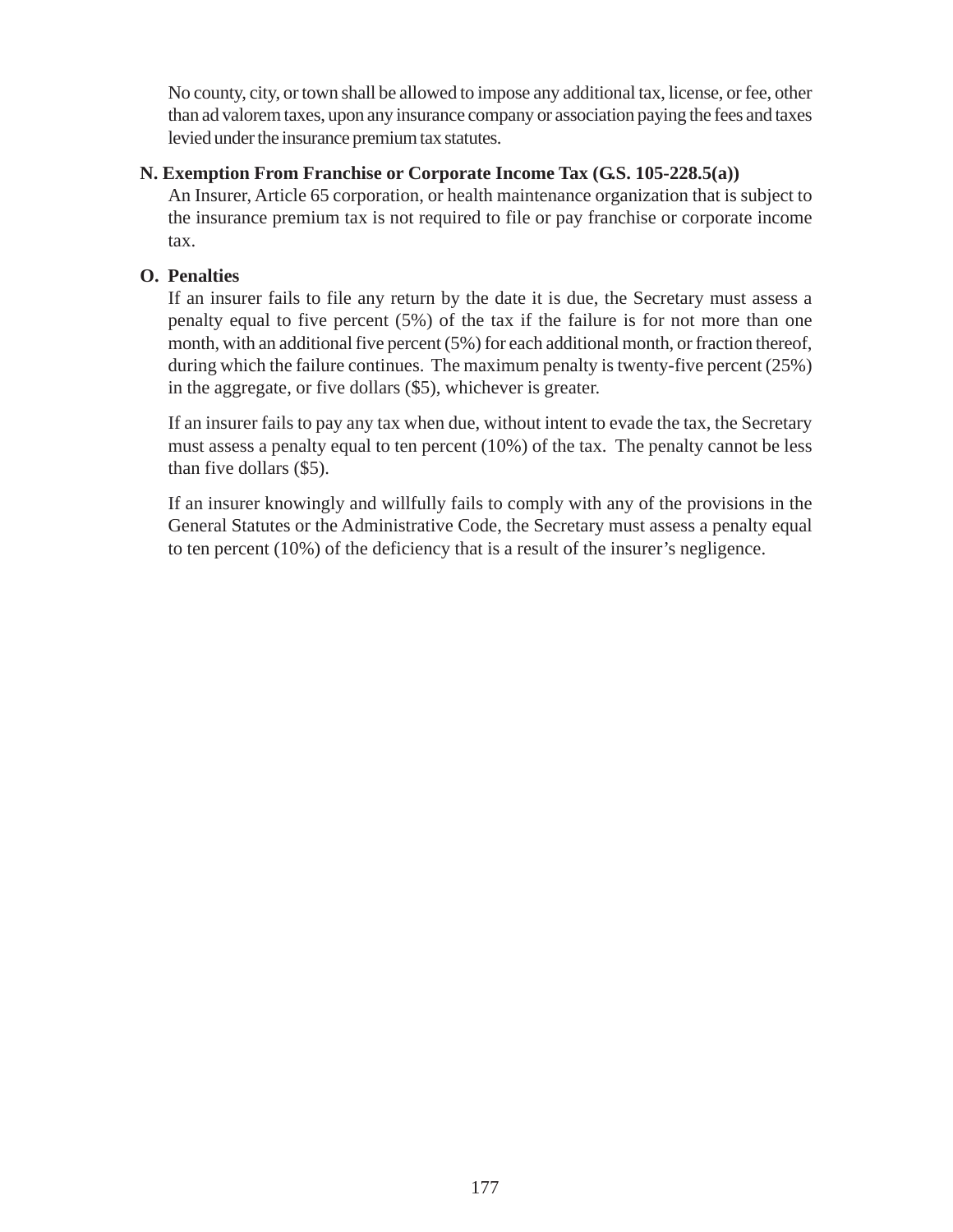#### **VIII. GENERAL ADMINISTRATION (Article 9)**

## **A. Statute of Limitations; Assessment Procedure; Appeal and Recovery Actions (G.S. 105-241.1, G.S. 105-241.2, G.S. 105-241.3, G.S. 105-266, G.S. 105-267)**

#### **1. Statute of Limitations for Assessments (G.S. 105-241.1(e))**

If a return is filed and no fraud is involved, the statute of limitations for an assessment is three years from the date the return was filed or the date the return was due to have been filed, whichever is later.

Any tax or additional tax due from the taxpayer may be assessed at any time if (1) no proper application for a license or no return has been filed, (2) a false or fraudulent application or return has been filed, or (3) there has been an attempt in any manner to fraudulently defeat or evade tax.

**2. Procedure for Proposing Assessment and Filing Objection Thereto (G.S. 105- 241.1(a), (b) & (c))**

The Secretary and his agents have the power to examine the books, records, and other relevant data to determine the taxes owed by a corporation. Where it is impossible to obtain accurate and reliable information, an assessment may be made from the best information available.

Upon determining that the taxpayer owes tax or additional tax, the Secretary notifies the taxpayer in writing of the kind and amount of tax due. The assessment thus proposed becomes final at the expiration of 30 days and the tax is collectible at that time, **UNLESS**:

- The taxpayer objects to the proposed assessment and makes written request for a hearing (See "Hearing Before the Secretary of Revenue" below) before the Secretary of Revenue within 30 days after the mailing or delivery of the notice of proposed assessment, or
- The taxpayer within the 30 day period requests of the Secretary a written statement of the information and evidence upon which the proposed assessment is based. *This information must be furnished to the taxpayer within 45 days after the request is filed.* If at this time a hearing is desired, the taxpayer must file a written request for a hearing (See "Hearing Before the Secretary of Revenue" below) within 30 days after the written statement was mailed.

#### **3. Hearing Before the Secretary of Revenue**

#### **a. Place, Date & Time Requirements**

The Secretary must set the time and place for the hearing and notify the taxpayer of the time and place within 60 days after the request for a hearing and at least 10 days before the date set for the hearing. The date set for the hearing must be within 90 days after the timely request for the hearing was filed or at a later date mutually agreed upon by the taxpayer and the Secretary. The date set for the hearing may be postponed once at the request of the taxpayer and once at the request of the Secretary for a period of up to 90 days or for a longer period mutually agreed upon by the taxpayer and the Secretary.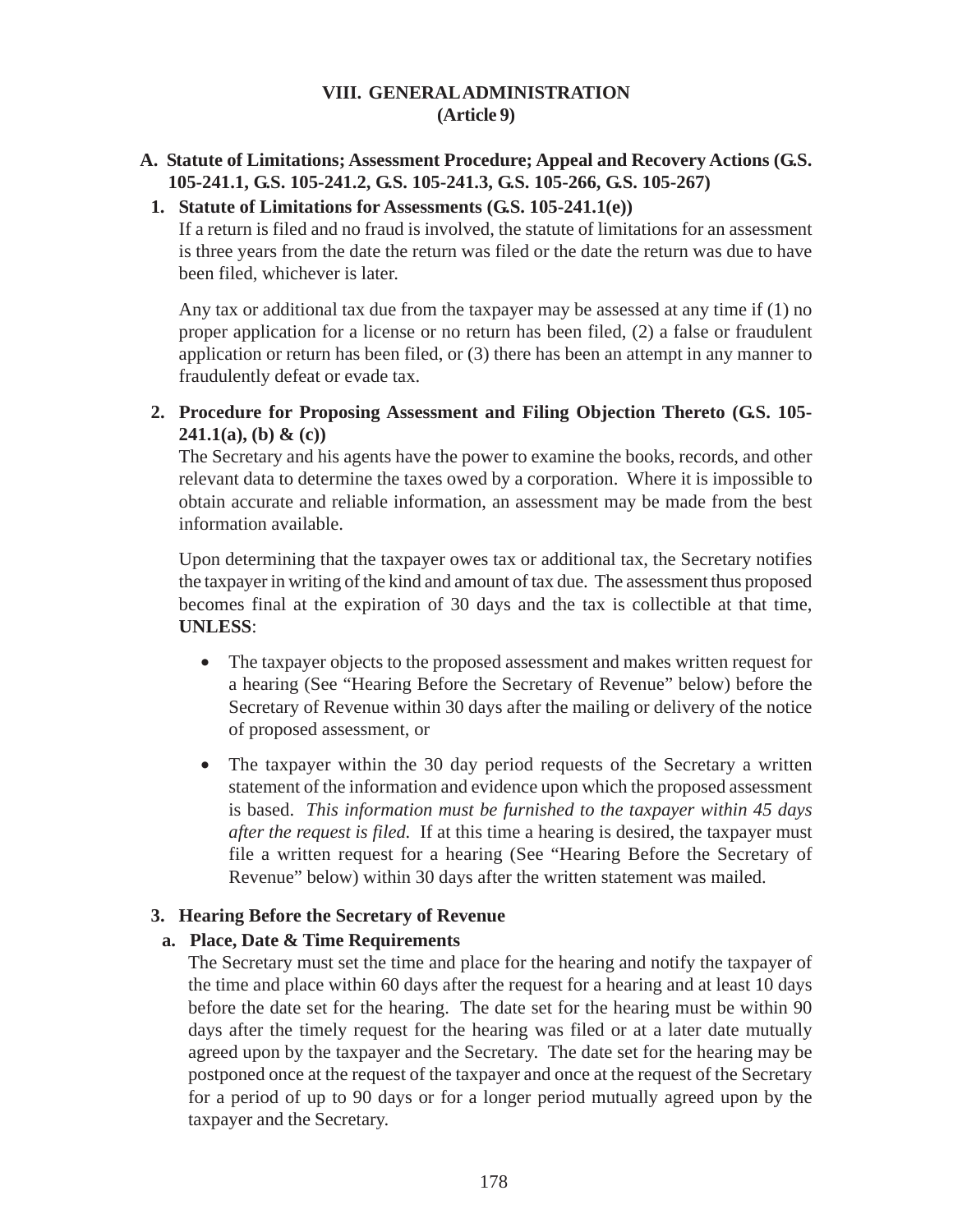#### **b. Hearing Decision**

The Secretary, within 90 days after a hearing is conducted on a proposed assessment, must make a decision on the proposed assessment and notify the taxpayer of the decision. When a taxpayer requests a hearing, the proposed assessment does not become due and collectible until the Secretary has held a hearing and rendered a decision affirming the assessment; **However**, if the Secretary feels that the immediate assessment of a tax is necessary to protect the State's interest, the Secretary may make a jeopardy assessment under G.S. 105-241.1(g).

#### **4. Appeal and Recovery Actions**

#### **a. Civil Suit, Recovery of Taxes**

Within 30 days after the Secretary's decision affirming the assessment, the corporation may pay the assessment and bring civil suit for its recovery as provided in Section 105-267 of the General Statutes.

#### **b. Administrative Review by Tax Review Board**

Without paying the assessment, the corporation may obtain an administrative review with respect to the corporation's liability for the tax or additional tax assessed by the Secretary. This review may be obtained only if the corporation has obtained a hearing before the Secretary and the Secretary has rendered a final decision on the corporation's tax liability. To obtain this review the corporation must take the following actions:

- Within 30 days of the Secretary's final decision, file with the Board a notice of intent to file a petition for review, with a copy furnished to the Secretary of Revenue.
- Within 60 days after filing a notice of intent with the Board, file with the Board a petition requesting an administrative review and stating in concise terms the basis upon which the review is sought, with a copy furnished to the Secretary of Revenue.

#### **c. Place, Date and Time Requirements for Tax Review Board**

Within 60 days after a timely petition for administrative review has been filed and at least 10 days before the date set for the hearing, the Board will notify the corporation and the Secretary in writing of the time and place of the hearing. The hearing will be held in Raleigh and the date set for the hearing shall be within 90 days after the petition for administrative review was filed or at a later day mutually agreed upon by the corporation and the Secretary. The hearing may be postponed once at the request of the corporation and once at the request of the Secretary for a period of up to 90 days or for a longer period agreed upon by the corporation and the Secretary.

#### **d. Decision of Tax Review Board**

Within 90 days after conducting a hearing, the Board shall confirm, modify, reverse, reduce, or increase the assessment or decision of the Secretary. In the event the Board's decision does not result in the reduction of the tax liability or if the Board dismisses the petition as a frivolous petition under G.S. 105-241.2(c), the costs of the proceedings shall be added to and become a part of the tax liability to be collected by the Secretary.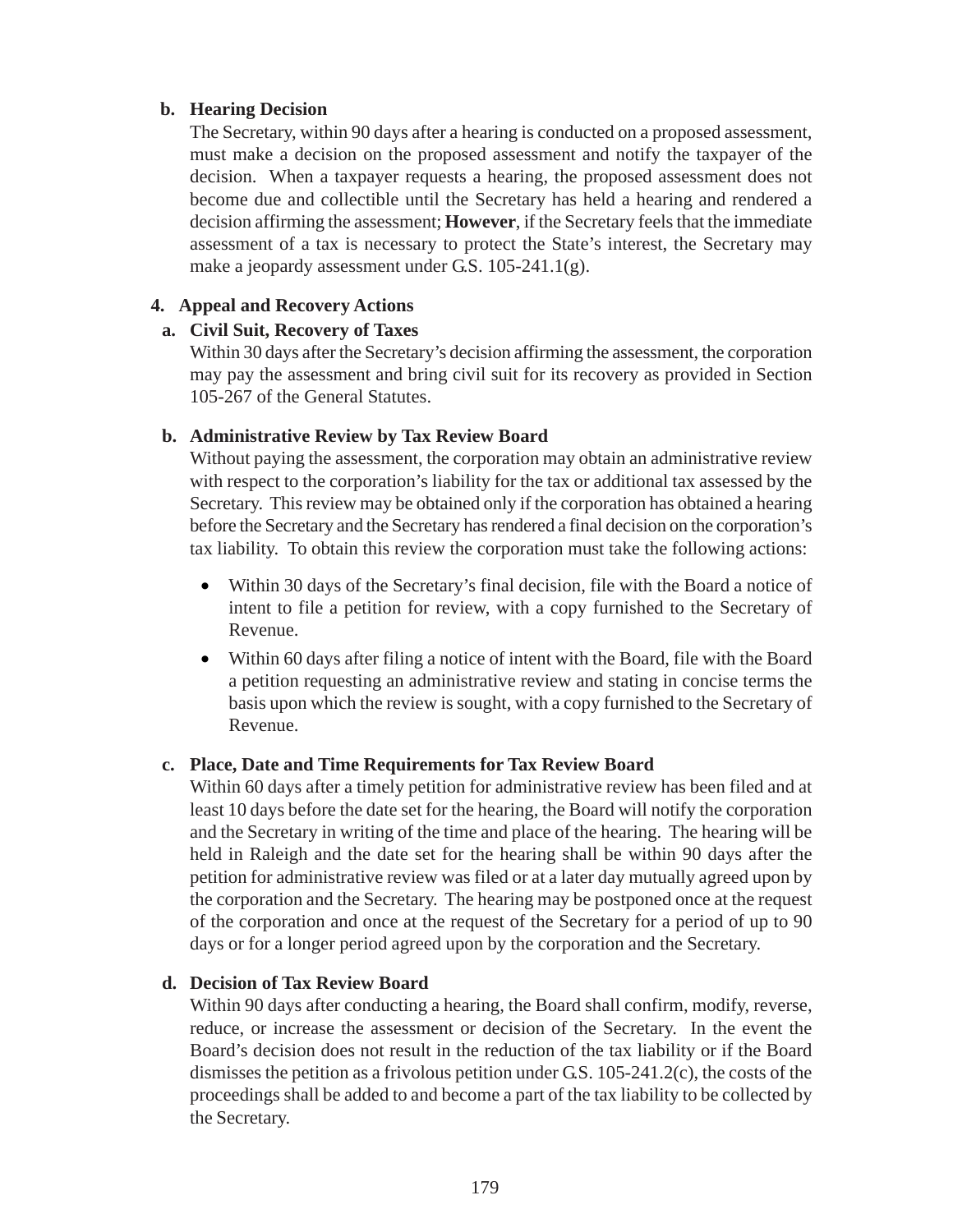#### **e. Appeal of Tax Review Board Decision**

The corporation may choose to pay the assessment sustained by the Tax Review Board (or file a bond with the Secretary on the amount of the assessment) and appeal the Board's decision to the Superior Court under Article 4 of Chapter 150B of the General Statutes; or it may choose to pay the assessment and bring civil action for recovery as provided in Section 105-267 of the General Statutes.

# **5. Statute of Limitations for Refunds (G.S. 105-266)**

The statute of limitations for filing a claim for refund of overpayment of taxes is three years from the statutory due date of the applicable return or six months from the date of overpayment whichever is later. Refund claims must be submitted in writing.

## **6. Protective Refund Claim**

A taxpayer can file a protective refund claim to protect his/her right to a potential refund based on a contingent event for a taxable period for which the statute of limitations is about to expire. A protective claim is usually based on contingencies such as pending litigation or an ongoing tax audit in another state.

The Department of Revenue will accept a protective claim for refund if

- it is filed before the expiration of the statutory refund claim period;
- it identifies and describes the contingencies affecting the claim;
- it is sufficiently clear and definite to alert the Department of Revenue as to the essential nature of the claim; and
- it identifies the tax schedule and the specific year for which the protective claim is filed.

There is no special form for filing a protective claim. The Department of Revenue will accept any written submission *if* it meets all the required elements. Upon conclusion of the contingency, a taxpayer may finalize the claim for refund by filing an amended return for the tax year at issue.

It is not necessary for a taxpayer to file a protective refund claim for a year under examination by the Internal Revenue Service since, under North Carolina law, a taxpayer has two years after being notified of the federal changes to file an amended return to report the changes.

# **B. Payment of Taxes by Electronic Funds Transfer (EFT) (G.S. 105-241)**

# **1. EFT Payments Required**

The Department of Revenue requires taxpayers making tax payments in excess of certain dollar amounts to make payment by Electronic Funds Transfer (EFT). If the average amount of the taxpayer's required payments of tax is at least \$20,000 a month, the taxpayer is required to remit the tax by EFT. The \$20,000 threshold applies separately to each taxing schedule. The applicable period for a tax is a 12-month period, designated by the Secretary, preceding the imposition or review of the payment requirement.

There is an additional EFT requirement for corporations subject to State estimated payments. If the corporation is required under the Internal Revenue Code to pay its federal estimated corporate income tax by EFT it must also pay its State estimated tax by EFT.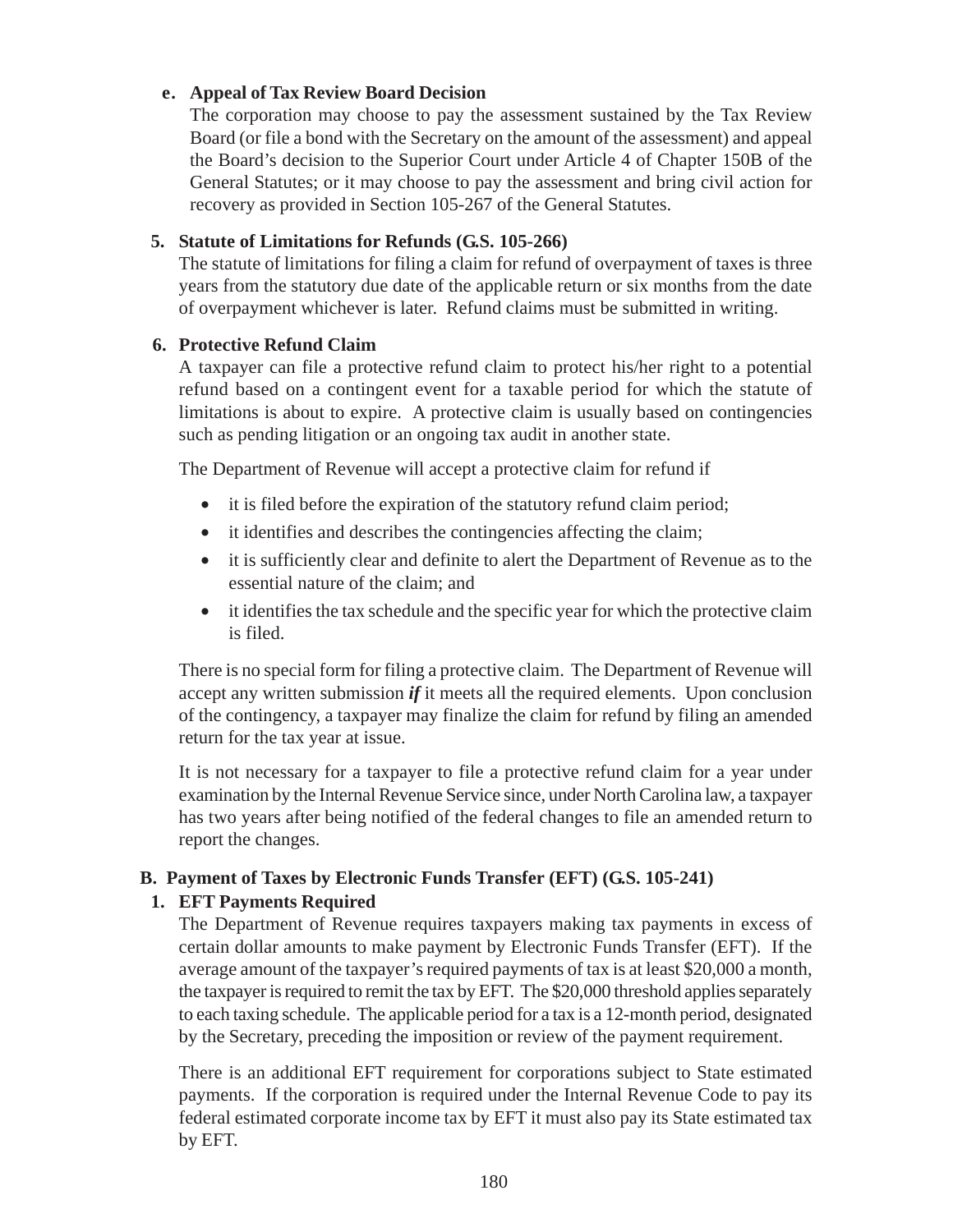#### **2. Notification & Assistance**

In each situation, corporations will be notified if they are required to make EFT payments. Once selected, corporations will make EFT payments for a minimum of one year or until released from that obligation by the Department. If the tax liability falls below the threshold, the corporations will be notified that they are no longer required to pay by EFT. If there are questions or you need assistance, you may reach the Department's EFT Help Line at 1-877-308-9103 or (919) 733-7307.

#### **3. Penalties, G.S. 105-236**

If a taxpayer is required to make payments by EFT, but remits payment in another form, a penalty of 5% of the amount of tax (maximum of \$1,000) will be assessed.

If a taxpayer cannot complete a transfer as a result of insufficient funds or the nonexistence of an account, a penalty for bad electronic funds transfer of 10% of the amount of tax (maximum of \$1,000) will be assessed.

#### **C. Penalties and Interest (G.S. 105-228.90 through G.S. 105-236, G.S. 105-241.1, G.S. 105-253)**

#### **1. General**

The North Carolina Statutes provide both civil and criminal penalties for failure to comply with the tax laws.

In addition to any applicable penalty, all assessments of taxes or additional taxes bear interest at the rate established pursuant to G.S. 105-241.1(i).

#### **2. Failure to File and Failure to Pay Penalties**

Under the provisions of G.S. 105-236, both the late filing and late payment penalties can be applied for the same month. If the return is filed late without payment of the tax shown due, both the late filing and late payment penalties will be assessed at the same time.

The penalty for failing to file any return on the date it is due, is equal to five percent (5%) of the amount of the tax if the failure is for not more than one month, with an additional five percent (5%) for each additional month, or fraction thereof, until the return is filed. If the return is filed under extension, the late filing penalty will be assessed from the extended filing date rather than from the original due date. The penalty shall not exceed twenty-five percent (25%) of the tax due or be less than five dollars (\$5.00). Failure to file any return by the date it is due could result in the suspension of the taxpayer's Articles of Incorporation or Certificate of Authority.

The late payment penalty is the greater of five dollars (\$5.00) or ten percent (10%) of the tax not paid by the original due date of the return and will apply on any remaining balance due if the tax paid by the original due date of the return is less than ninety percent (90%) of the total amount of tax due. If the ninety percent (90%) rule is met, any remaining balance due, including interest, must be paid with the tax return on or before the expiration of the extension period to avoid the late payment penalty.

The late payment penalty will not be assessed if the amount shown due on an amended return is paid with the return. Proposed assessments of additional tax due are subject to the ten percent (10%) late payment penalty if payment of the tax is not received within 30 days of the assessment.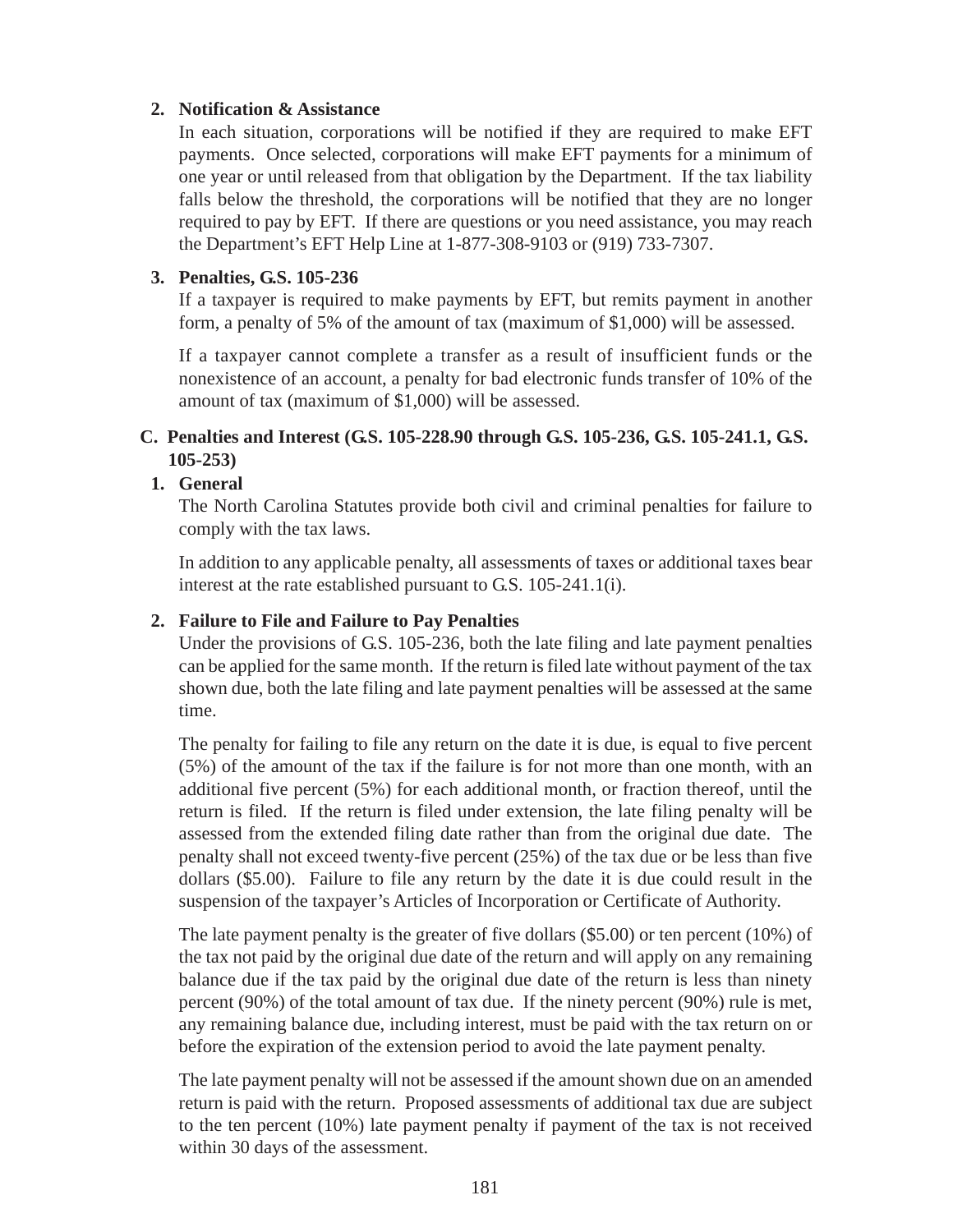The failure of officers, trustees and receivers to pay taxes due or accrued before allowing funds in their custody to be paid out is subject to the penalty policy of the Department.

#### **3. Penalty for Bad Check**

When any uncertified check submitted to the Department of Revenue by a taxpayer is returned because of insufficient funds or the nonexistence of an account of the drawer, a penalty equal to ten percent (10)%) of the check is assessed. The penalty shall not be less than one dollar (\$1.00) or more than one thousand dollars (\$1,000). This penalty does not apply if the Secretary finds that, when the check was presented for payment, the drawer of the check had sufficient funds in an account at a financial institution in this State to pay the check and, inadvertently, failed to draw the check on the account that had sufficient funds.

## **4. Penalty for Bad Electronic Funds Transfer**

When an electronic funds transfer cannot be completed due to insufficient funds or the nonexistence of an account of the transferor, a penalty equal to ten percent (10%) of the amount of the transfer will be assessed. The penalty shall not be less than one dollar (\$1.00) or greater than one thousand dollars (\$1,000).

#### **5. Making Payment in Wrong Form**

If a taxpayer makes a payment of tax in a form other than the form required by the Secretary a penalty equal to five percent (5%) of the amount of the tax will be assessed. The penalty shall not be less than one dollar (\$1.00) or greater than one thousand dollars (\$1,000).

#### **6. Negligence Penalties**

If a taxpayer fails to comply with the tax laws, without intent to defraud, a penalty equal to ten percent (10%) of any tax deficiency is assessed. However, if the tax liability is understated by twenty-five percent (25%) or more, the penalty is twentyfive percent (25%) of the tax deficiency.

A negligence penalty cannot be assessed when the fraud penalty has been assessed with respect to the same deficiency. There is no minimum dollar amount of negligence penalty.

#### **7. Failure to Report Federal Changes**

Any taxpayer that receives a federal revenue agent's report or other final determination of taxable income and fails to report these federal changes within two years from the date of receipt of the federal report or determination is subject to the failure to file penalty and forfeits the right to any refund as a result of the federal changes. The failure to file penalty begins at the expiration of the two-year period.

#### **8. Fraud**

If there is a deficiency or delinquency in payment of any tax because of fraud with intent to evade the tax, a penalty equal to fifty percent (50%) of the total deficiency is assessed.

#### **9. Criminal Penalties**

Any taxpayer that willfully attempts, or any person who aids or abets any taxpayer to attempt in any manner, to evade or defeat a tax or its payment, shall, in addition to other penalties provided by law, be guilty of a Class H felony.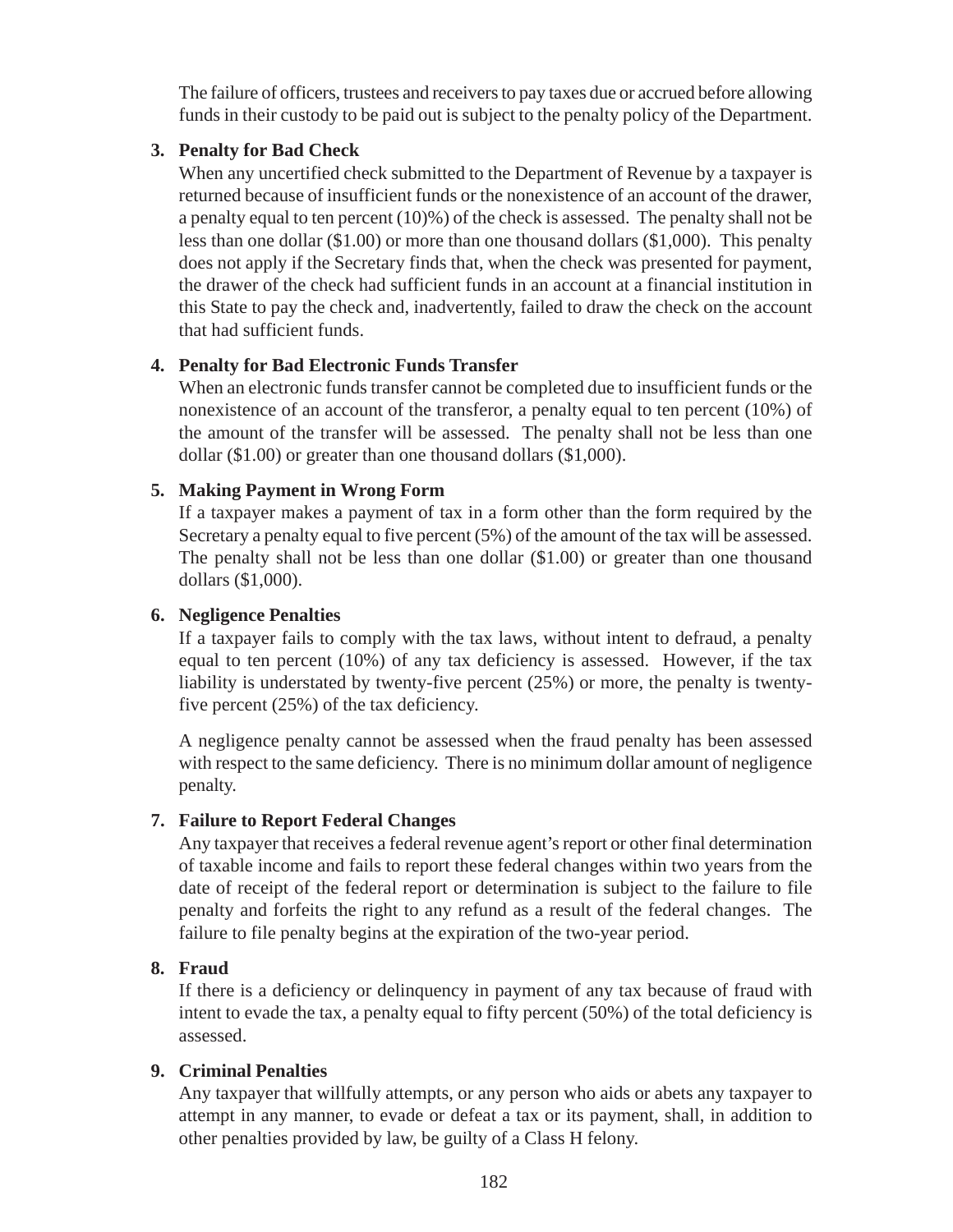Any taxpayer required to pay any tax, to file any return, to keep any records, or to supply any information, that willfully fails to pay the tax, file the return, keep the records, or supply the information, at the time or times required by law, or rules pursuant thereto, shall, in addition to other penalties provided by law, be guilty of a Class 1 misdemeanor. Notwithstanding any other provision of law, no prosecution for a violation brought under this subdivision shall be barred before the expiration of six years after the date of the violation.

Any person, pursuant to or in connection with the revenue laws, who willfully aids, assists in, procures, counsels, or advises the preparation of a return, affidavit, claim, or any other document that the person knows is fraudulent or false as to any material matter, whether or not the falsity or fraud is with the knowledge or consent of the person authorized or required to present or file the return, affidavit, claim, or other document, shall be guilty of a Class H felony.

Any officer, agent, and/or employee of any person, firm or corporation subject to the revenue laws of this State, who willfully fails, refuses, or neglects to make out, file, and/or deliver any reports or blanks, as required, or to answer any question in the reports or blanks, or who knowingly and willfully gives a false answer to any question that is within the scope of his/her knowledge, or refuses to make any information requested available shall be guilty of a Class 3 misdemeanor and assessed a fine of not less than one hundred dollars (\$100) or more than one thousand dollars (\$1,000) for each offense.

#### **10. Collection Assistance Fee**

Any tax, penalty, and interest not paid within 90 days after a final notice of assessment has been mailed is subject to a twenty percent (20%) collection assistance fee. The fee will not apply if payments are being made pursuant to an installment agreement that became effective within 90 days after the final notice was mailed.

#### **11. Interest**

Interest accrues on tax not paid by the original due date even though a taxpayer may have an extension of time for filing the return. Interest on overpayments accrues beginning 45 days after the latest of (1) the date the final return was filed, (2) the date the final return was due to be filed, or (3) the date of the overpayment. The law requires the interest rate to be determined on or before June 1, for the following sixmonth period beginning on July 1 and on or before December 1 for the following sixmonth period beginning January 1. The current rate of interest may be obtained by contacting the Department of Revenue.

#### **12. Underpayment of Estimated Income Tax**

The computation of interest due for underpayment of estimated income tax should be made on Form CD-429B. A taxpayer does not need to file this form with the return to which it pertains, but should include any interest due in the payment of tax due.

#### **13. Waiver of Penalty**

Any penalty may be waived by the Secretary of Revenue pursuant to the Department of Revenue penalty policy. A request for waiver or reduction of penalty must be in writing and must include an explanation for the request. The Department's Penalty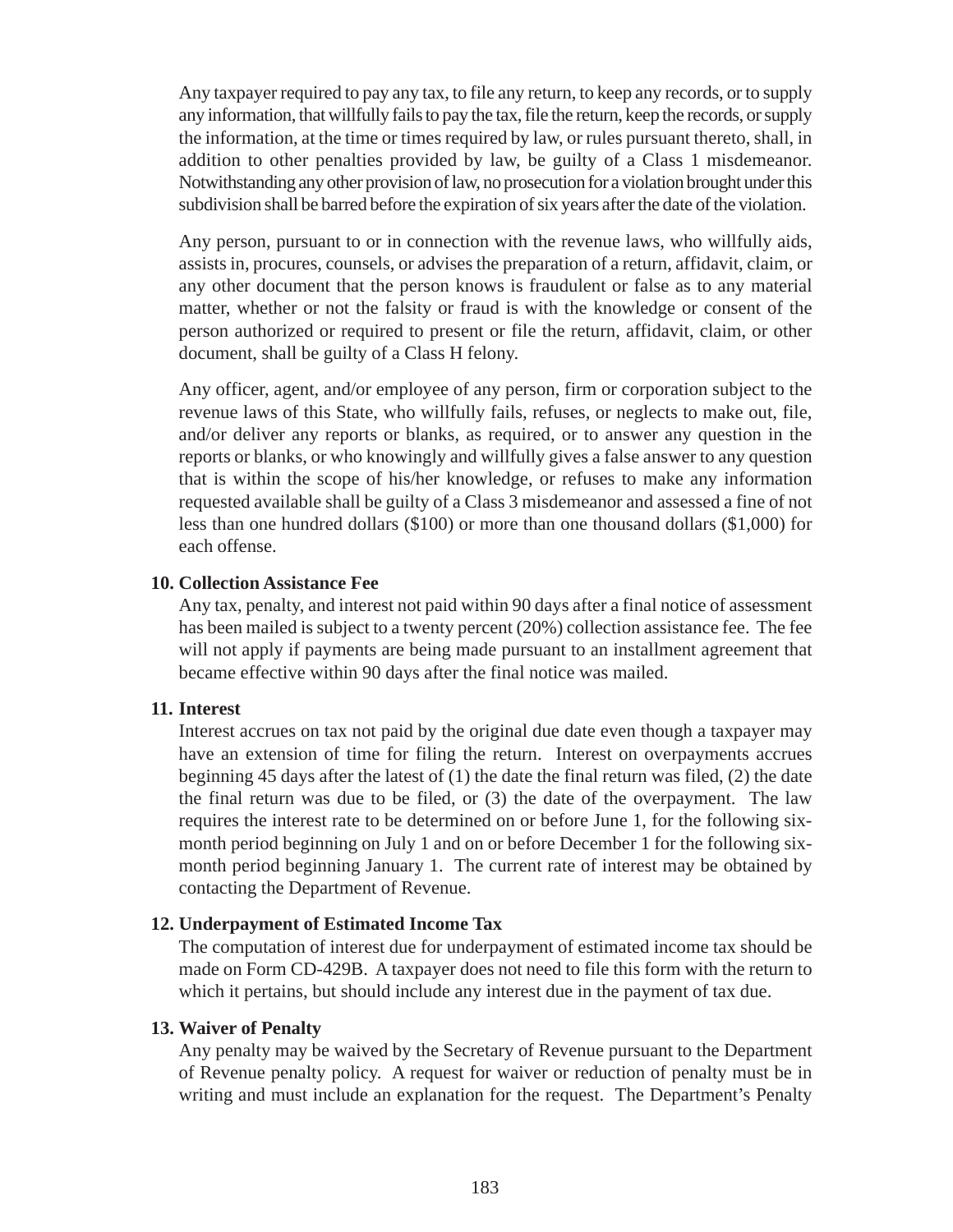Waiver Policy and form to request waiver (Form NC-5500) are available on the Department's website, www.dornc.com. Interest on the tax cannot be waived or reduced.

**Exception:** Penalties assessed as the result of a taxpayer engaging in tax strategies whereby income that would otherwise be taxable in North Carolina is shifted out-ofstate or in other tax shelter activities that reduce or eliminate North Carolina state laws will not be waived for any reason.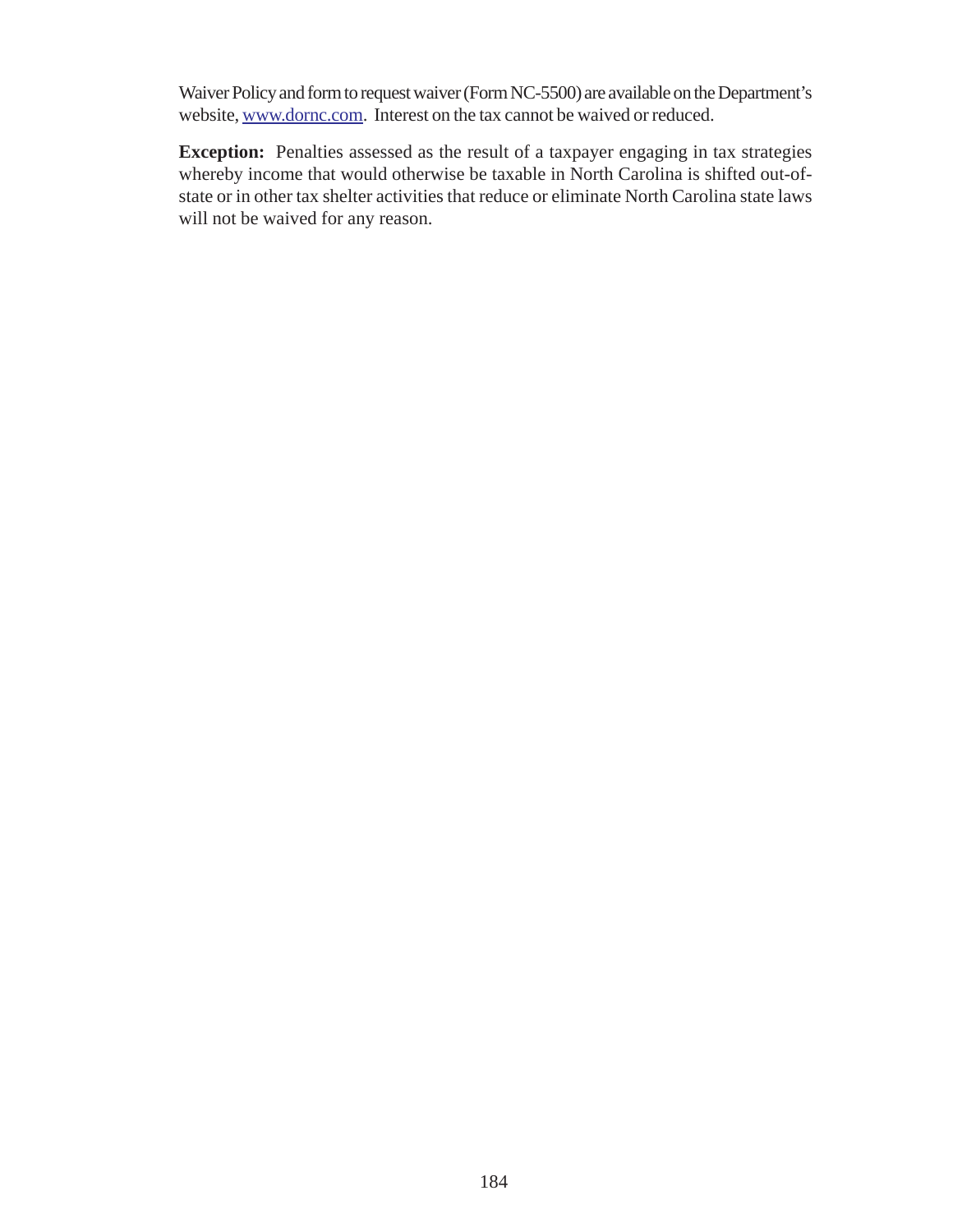# **INDEX**

| <b>ACTIONS</b><br>Overpayment of tax                                      |
|---------------------------------------------------------------------------|
|                                                                           |
| Recovery of taxes (105-239, 105-241.4, 105-243,                           |
| <b>Refunds</b><br>Suit for recovery of refund demanded (105-267) 179, 180 |
| <b>ADDITIONAL TAXES</b> (105-241.1)                                       |
| Additional nature of provisions (105-241.1(j)) 178<br><b>Hearings</b>     |
| <b>Interest</b>                                                           |
|                                                                           |
| <b>Jeopardy assessments</b> (105-241.1(g)) 178                            |
|                                                                           |
|                                                                           |
|                                                                           |
| AIRCRAFT FACILITY PROPERTY TAX CREDIT                                     |
| <b>ALCOHOLIC BEVERAGES TAX</b>                                            |
| Beer, wine and liquor                                                     |
| Excise tax. See within this heading, "Excise taxes."                      |
| <b>Bonds, surety</b>                                                      |
| Wholesalers and importers (105-113.86(a)) 157                             |
| <b>Excise taxes</b>                                                       |
| Beer wine and liquor                                                      |
|                                                                           |
|                                                                           |
|                                                                           |
| Refund for tax paid on sacramental wine                                   |
| Distribution                                                              |
| Wine tax attributable to North Carolina wine                              |
|                                                                           |
| Beer and wine tax                                                         |
| Sacramental wine                                                          |
|                                                                           |
| Recordkeeping requirements (105-113.88) 158                               |
| Report by resident brewery or winery and                                  |
| Wine shippers                                                             |
| Direct shipments into state (105-113.83) 156                              |
| <b>AMUSEMENT TAXES</b><br><b>Athletic contests</b>                        |
|                                                                           |
| <b>Charities</b>                                                          |
| <b>Circuses</b>                                                           |
|                                                                           |
| <b>Dances</b>                                                             |
| Dog shows                                                                 |
|                                                                           |
|                                                                           |
| <b>Exhibitions</b>                                                        |
|                                                                           |
| Gross receipts tax<br>Imposition of privilege tax on gross receipts       |
|                                                                           |
| <b>Motion pictures</b>                                                    |
| Determination when privilege or amusement tax applies                     |
|                                                                           |

| <b>Performances</b>                                                                                                                 |
|-------------------------------------------------------------------------------------------------------------------------------------|
|                                                                                                                                     |
| <b>Religious societies</b>                                                                                                          |
|                                                                                                                                     |
| <b>Reports</b>                                                                                                                      |
| Advance reports<br>Out of state shows, performances, etc.                                                                           |
|                                                                                                                                     |
| Shows                                                                                                                               |
|                                                                                                                                     |
| <b>Sports events</b>                                                                                                                |
| APPEALS                                                                                                                             |
| Action to recover tax paid (105-241.4) 179, 180<br><b>Administrative review</b>                                                     |
| Tax review board.                                                                                                                   |
| See within this heading, "Tax review board."                                                                                        |
| Overpayment of tax                                                                                                                  |
| <b>Tax review board</b>                                                                                                             |
| Administrative review                                                                                                               |
|                                                                                                                                     |
|                                                                                                                                     |
|                                                                                                                                     |
|                                                                                                                                     |
| Levy of assessment against taxpayer seeking review                                                                                  |
|                                                                                                                                     |
| Petition for $(105-241.2(a))$                                                                                                       |
| Action to recover tax paid in lieu of petition                                                                                      |
|                                                                                                                                     |
| Appeal without payment of tax from tax review                                                                                       |
| <b>ARCHITECTS</b>                                                                                                                   |
| <b>Licenses</b>                                                                                                                     |
| Statewide license for privilege to practice (105-41) 166                                                                            |
|                                                                                                                                     |
| ARCHIVES AND HISTORY                                                                                                                |
|                                                                                                                                     |
| <b>Outdoor historical dramas</b><br>Amusement tax exemptions (105-40) 164                                                           |
|                                                                                                                                     |
| <b>ARTS FESTIVALS</b>                                                                                                               |
| <b>Amusement license taxes</b>                                                                                                      |
|                                                                                                                                     |
| <b>ASSESSMENTS</b>                                                                                                                  |
| <b>Additional taxes</b>                                                                                                             |
|                                                                                                                                     |
| <b>ATHLETIC CONTESTS</b>                                                                                                            |
| <b>Amusement taxes</b>                                                                                                              |
|                                                                                                                                     |
| <b>ATTORNEYS AT LAW</b>                                                                                                             |
| <b>Licenses</b>                                                                                                                     |
| Statewide license for privilege to practice (105-41) 165                                                                            |
| <b>BAD CHECKS</b>                                                                                                                   |
|                                                                                                                                     |
|                                                                                                                                     |
|                                                                                                                                     |
| Penalty for bad checks in payment (105-236) 182<br><b>BANKS</b><br>Privilege taxes $(105-102.3)$                                    |
|                                                                                                                                     |
|                                                                                                                                     |
|                                                                                                                                     |
| <b>BEVERAGES</b>                                                                                                                    |
|                                                                                                                                     |
| Alcoholic beverages tax (105-113.68 - 105-113.89)<br>See ALCOHOLIC BEVERAGES TAX<br><b>BIOMASS EQUIPMENT MANUFACTURING FACILITY</b> |

(105-130.28) ......................................................................73

| 185 |  |  |
|-----|--|--|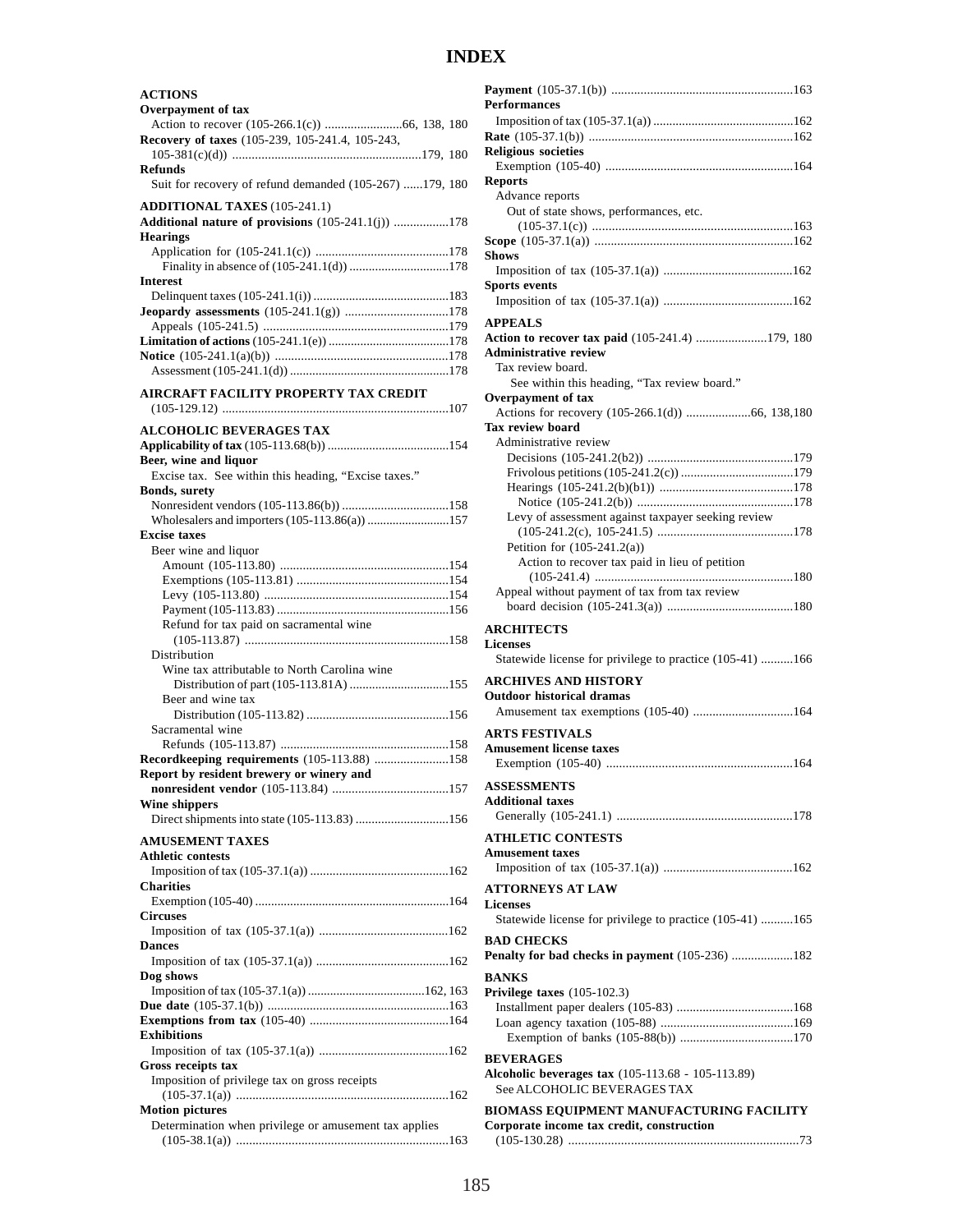| <b>BONDS, SURETY</b><br><b>Alcoholic beverages tax</b>                                                                                                             |
|--------------------------------------------------------------------------------------------------------------------------------------------------------------------|
| Nonresident vendors (105-113.86(b)) 158<br>Wholesalers and importers (105-113.86(a)) 157                                                                           |
| <b>Cigarette and tobacco products</b><br>Tobacco products tax<br>Dealers                                                                                           |
| Wholesale dealer or retail dealer (105-113.38) 152                                                                                                                 |
| <b>BURDEN OF PROOF</b><br><b>Business tax credits</b>                                                                                                              |
| Eligibility and amount of credit (105-129.18) 112<br>Tax incentives for new and expanding businesses<br>Eligibility for credit and amount of credit (105-129.7) 84 |
| <b>BURIAL</b>                                                                                                                                                      |
| <b>Franchise tax</b>                                                                                                                                               |
| <b>BUSINESS AND ENERGY TAX CREDITS</b>                                                                                                                             |
| <b>Low-income housing</b>                                                                                                                                          |
| Allocation by pass-through entity (105-129.41(b1)) 122<br>Forfeiture for change in ownership $(105-129.41(f))$ 123<br>Liability for forfeiture (105-129.41(g)) 124 |
| <b>BUSINESS INVESTMENTS</b>                                                                                                                                        |
| Tax credit for qualified business investments<br><b>See INVESTMENTS</b>                                                                                            |
| <b>BUSINESS TAX CREDITS</b> (105-129.15 - 105-129.24)                                                                                                              |
| Burden of proving eligibility and amount (105-129.18) 112                                                                                                          |
| Election of tax against which credit claimed                                                                                                                       |
| Expiration of credit (105-129.16(b)) 112<br><b>Franchise tax</b>                                                                                                   |
| Election of tax against which credit claimed                                                                                                                       |
| <b>Income</b> tax                                                                                                                                                  |
|                                                                                                                                                                    |
| Election of tax against which credit claimed                                                                                                                       |
|                                                                                                                                                                    |
| Information required to be supplied to Secretary                                                                                                                   |
| Low-income housing credit                                                                                                                                          |
| Expiration of credit (105-129.41(d)) 123                                                                                                                           |
|                                                                                                                                                                    |
|                                                                                                                                                                    |
| Low-income housing awarded a federal credit allocation<br>on or after January 1, 2003                                                                              |
| Developments and amounts (105-129.42(c)) 124                                                                                                                       |
|                                                                                                                                                                    |
| Exception when no carryover $(105-129.42(e))$ 125                                                                                                                  |
|                                                                                                                                                                    |
|                                                                                                                                                                    |
| Pass-through entity (105-129.42(f)) 125                                                                                                                            |
|                                                                                                                                                                    |
|                                                                                                                                                                    |
| Renewable energy property investments                                                                                                                              |
|                                                                                                                                                                    |
| Double credits prohibited (105-129.16A(d)) 114                                                                                                                     |
|                                                                                                                                                                    |
| Maximum amount of credit (105-129.16A(c)) 113                                                                                                                      |
| <b>BUSINESS TAX INCENTIVES</b><br><b>Business tax credits</b> (105-129.15 - 105-129.19)                                                                            |
| <b>See BUSINESS TAX CREDITS</b>                                                                                                                                    |
| Tax incentives for new and expanding businesses                                                                                                                    |
| $(105-129.2 - 105-129.13)$<br>See TAX INCENTIVES FOR NEW AND EXPANDING                                                                                             |

| <b>CAP ON TAX CREDITS</b>                                                        |
|----------------------------------------------------------------------------------|
| CENTRAL OFFICE OR AIRCRAFT FACILITY<br>PROPERTY TAX CREDIT (105-129.12) 107      |
| <b>CERTIFIED PUBLIC ACCOUNTANTS</b>                                              |
| <b>License</b> taxes<br>Statewide license for privilege to practice (105-41) 167 |
| <b>CHARITIES</b>                                                                 |
| <b>Amusements</b>                                                                |
| License taxes                                                                    |
|                                                                                  |
|                                                                                  |
| <b>Franchise tax</b>                                                             |
|                                                                                  |
| <b>CHECK CASHING BUSINESS</b>                                                    |
| Privilege taxes                                                                  |
|                                                                                  |
| <b>CHECKS</b>                                                                    |
|                                                                                  |
| <b>CHICKENS</b>                                                                  |
| <b>Poultry composting facilities</b>                                             |
| Corporate income tax credit (105-130.44) 76                                      |
| <b>CHIROPODISTS</b>                                                              |
| <b>Licenses</b>                                                                  |
| Statewide license for privilege to practice (105-41) 165                         |
| <b>CHIROPRACTORS</b>                                                             |
| <b>Licenses</b>                                                                  |
| Statewide license for privilege to practice (105-41) 165                         |
| <b>CIGARETTES AND TOBACCO PRODUCTS</b>                                           |
| <b>Bonds, surety</b>                                                             |
| Tobacco products tax                                                             |
| Dealers                                                                          |
| Wholesale dealer or retail dealer (105-113.38) 152                               |
| Cigarette tax (105-113.5 - 105-113.33)                                           |
| Confiscation                                                                     |
| Non-tax-paid cigarettes (105-113.32) 149                                         |
| Vehicles or vessels transporting $(105-113.31(b))$ 147<br>Conflict of laws       |
| Federal constitution and statutes (105-113.8) 141                                |
|                                                                                  |
| Distributors                                                                     |
| Licenses. See within this subheading, "Licenses."                                |
| Out-of-state distributors                                                        |
| Examination of books, accounts, and records                                      |
|                                                                                  |
| Licenses (105-113.12(c), 105-113.24(d)) 144, 146                                 |
| Service of process                                                               |
| Secretary of State as attorney for (105-113.24) 146                              |
|                                                                                  |
| Exemptions<br>Activities tax in violation of federal constitution and            |
|                                                                                  |
| Manufacturers shipping to distributors (105-113.10) 143                          |
| Identification of dispensers on vending machines                                 |
|                                                                                  |
| Imposition of taxes (105-113.5, 105-113.6) 140, 141                              |
| Inventories                                                                      |
| Tax with respect to inventory on effective date of                               |
| Levy of taxes (105-113.5, 105-113.6) 140, 141                                    |
|                                                                                  |
| Distributors                                                                     |
|                                                                                  |
| Investigation of applicants (105-113.13(a)) 144                                  |
| Out-of-state distributors (105-113.12(c),                                        |
|                                                                                  |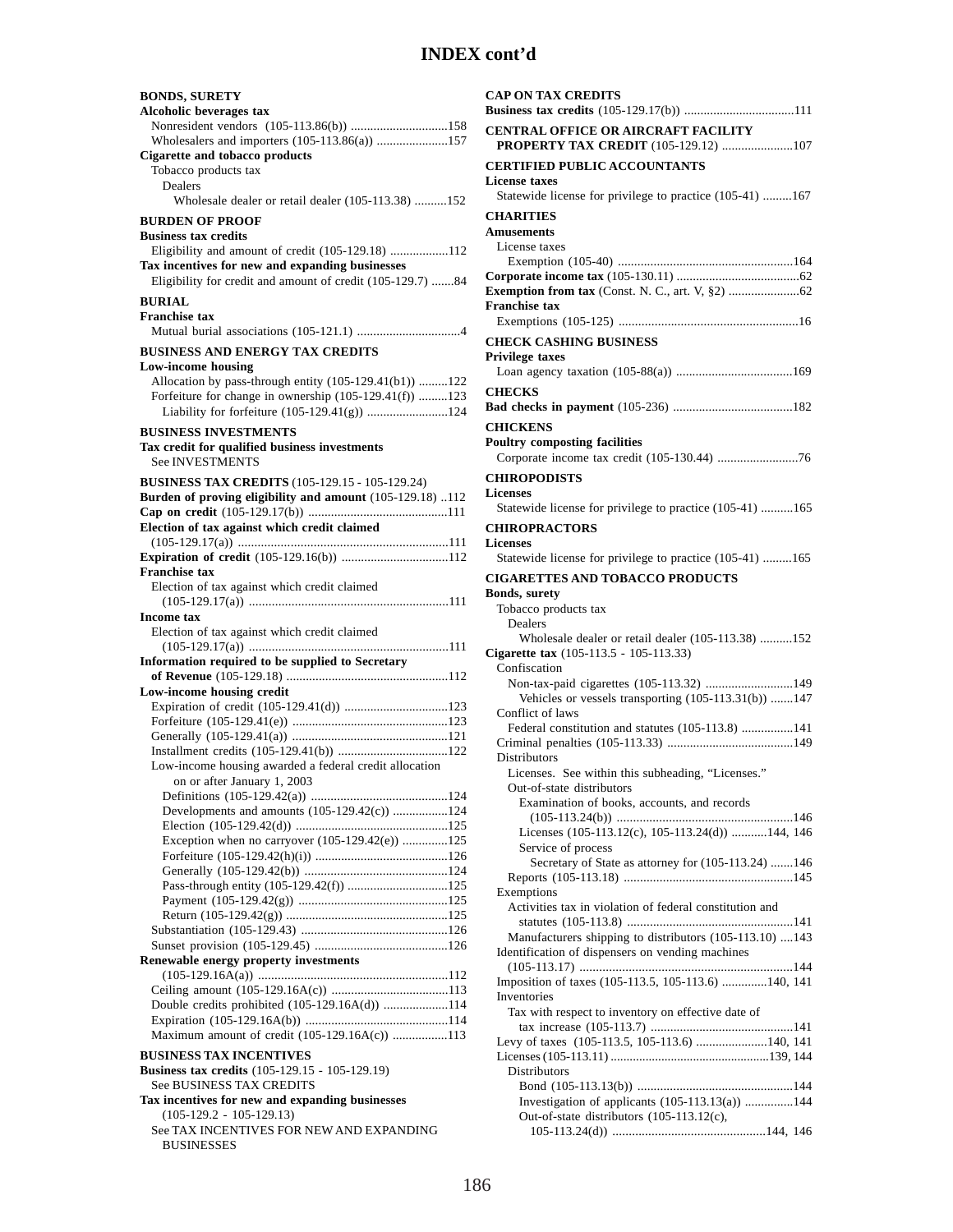| Place of business                                       |
|---------------------------------------------------------|
|                                                         |
|                                                         |
|                                                         |
| Unlicensed place of business                            |
|                                                         |
|                                                         |
| Manufacturers shipping to distributors                  |
| Non-tax-paid cigarettes                                 |
|                                                         |
| Vehicle or vessel transporting (105-113.31(b)) 147      |
| Possession                                              |
| Prima facie evidence (105-113.27(c)) 147                |
| Prohibited acts (105-113.27, 105-113.31(a)) 147         |
| Sale                                                    |
|                                                         |
|                                                         |
|                                                         |
| Seizure and confiscation of vehicle or vessel           |
|                                                         |
|                                                         |
| Prohibited acts                                         |
|                                                         |
| Non-tax-paid cigarettes (105-113.27, 105-113.31(a)) 147 |
|                                                         |
| Unlicensed place of business (105-113.29) 147           |
| Records                                                 |
|                                                         |
|                                                         |
|                                                         |
|                                                         |
| Reports                                                 |
|                                                         |
|                                                         |
| Use tax                                                 |
|                                                         |
| Vending machines                                        |
| Identification of dispensers (105-113.17) 144           |
| <b>Conflict of laws</b>                                 |
| Cigarette tax                                           |
| Federal constitution and statutes (105-113.8) 141       |
| Corporate income tax                                    |
| Credit for cigarette manufacture for export             |
|                                                         |
| <b>Definitions</b>                                      |
|                                                         |
|                                                         |
|                                                         |
|                                                         |
| Place of business                                       |
|                                                         |
|                                                         |
| Inventories                                             |
| Cigarette tax                                           |
| Tax with respect to inventory on effective date of      |
|                                                         |
| Tobacco products                                        |
| Recordkeeping requirements (105-113.40) 153             |
| Licenses                                                |
| Cancellation                                            |
|                                                         |
|                                                         |
| Cigarette tax.                                          |
| See within this heading, "Cigarette tax."               |
| Duplicate or amended license (105-113.4A(c)) 139        |
|                                                         |
| Refund of license taxes (105-113.4A(b)) 139             |
| Tobacco products tax                                    |
| Wholesale dealer or retail dealer                       |
| Requirement of license (105-113.36) 150                 |

| Master settlement                                    |  |
|------------------------------------------------------|--|
| Enforcement of tobacco master settlement             |  |
| Non-tax-paid cigarettes                              |  |
| Cigarette tax.                                       |  |
| See within this heading, "Cigarette tax."            |  |
| <b>Purchases</b>                                     |  |
| Tobacco products tax                                 |  |
| Recordkeeping requirements (105-113.40) 153          |  |
| Records                                              |  |
| Cigarette tax                                        |  |
|                                                      |  |
|                                                      |  |
| Tobacco products tax                                 |  |
| Recordkeeping requirements                           |  |
| Sales, inventories, and purchases (105-113.40) 153   |  |
| <b>Reports</b>                                       |  |
| Cigarette tax                                        |  |
|                                                      |  |
|                                                      |  |
| <b>Sales</b>                                         |  |
| Tobacco products tax                                 |  |
| Recordkeeping requirements (105-113.40) 153          |  |
| Stale or unsalable cigarettes                        |  |
| <b>Tobacco products tax</b>                          |  |
| $(105-113.2 - 105-113.4, 105-113.35 - 105-113.40)$   |  |
| Dealers                                              |  |
| Wholesale dealer or retail dealer                    |  |
|                                                      |  |
| Liability for tax imposed (105-113.35(b)(c)) 150     |  |
|                                                      |  |
|                                                      |  |
|                                                      |  |
|                                                      |  |
| Recordkeeping requirements                           |  |
| Sales, inventories, and purchases (105-113.40) 153   |  |
| Reporting requirements                               |  |
| Resale exempt from tax (105-113.37(b)) 151           |  |
| Definitions (105-113.4)                              |  |
|                                                      |  |
| Form                                                 |  |
|                                                      |  |
| Inapplicability of tax (105-113.35(a)) 150           |  |
|                                                      |  |
| Manufacturer's option (105-113.35(d)) 150            |  |
|                                                      |  |
| Reporting requirements                               |  |
| Resale exempt from tax (105-113.37(b)) 151           |  |
|                                                      |  |
| <b>Tobacco reserve fund</b>                          |  |
| Enforcement of master settlement (105-113.4C) 140    |  |
|                                                      |  |
| <b>CIRCUSES</b>                                      |  |
| Amusement taxes                                      |  |
|                                                      |  |
| <b>CIVIC ORGANIZATIONS</b>                           |  |
| Amusement tax exemptions (105-40) 164                |  |
| <b>COLLECTION OF TAXES</b>                           |  |
| Actions for recovery of taxes (105-239, 105-243) 179 |  |
| <b>CONFLICT OF LAWS</b>                              |  |
| Cigarettes and tobacco products                      |  |
| Cigarette tax                                        |  |
| Federal constitution and statutes (105-113.8) 141    |  |
| <b>CONSERVATION TILLAGE EQUIPMENT</b>                |  |
|                                                      |  |
|                                                      |  |
| <b>CORPORATE INCOME TAX</b>                          |  |
|                                                      |  |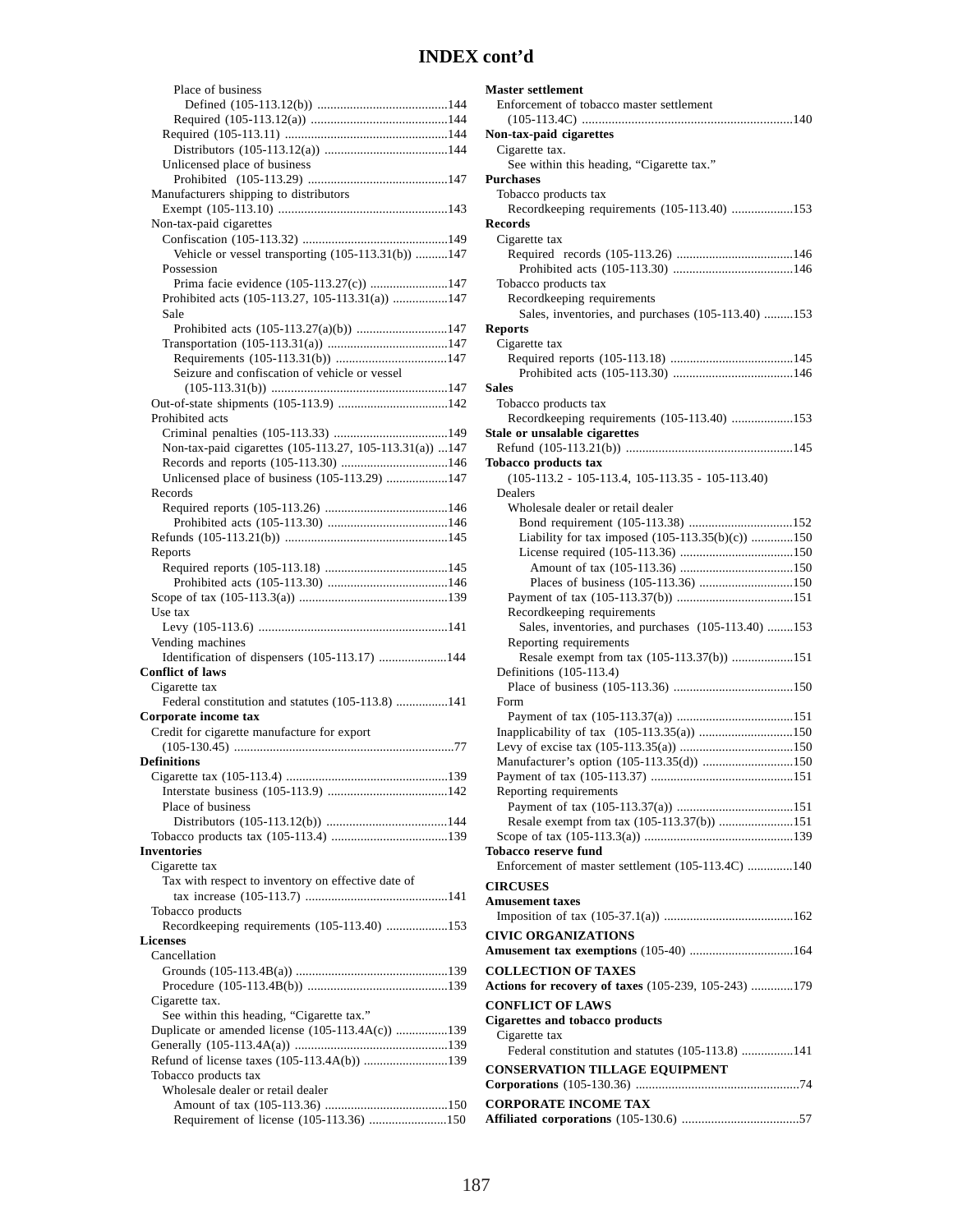| Air and water transportation corporations                                                                 |
|-----------------------------------------------------------------------------------------------------------|
| Allocation and apportionment of income                                                                    |
| <b>Air-cleaning devices</b>                                                                               |
|                                                                                                           |
| Allocation and apportionment of income (105-130.4(b))                                                     |
| Air and water transportation corporations                                                                 |
| Business income $(105-130.4(i))$                                                                          |
|                                                                                                           |
|                                                                                                           |
| Motor carrier of passengers (105-130.4(p)) 46<br>Motor carriers of property (105-130.4(o)) 46             |
|                                                                                                           |
|                                                                                                           |
|                                                                                                           |
| Telegraph companies (105-130.4(q)) 46                                                                     |
|                                                                                                           |
| Interest and net dividends (105-130.4(f)) 44                                                              |
| Nonbusiness income $(105-130.4(c)$ to $(h)$ )                                                             |
| Intangible property<br>Royalties or similar income received from use of                                   |
|                                                                                                           |
| Sale or other disposition of real property (105-130.4(e)) 43                                              |
|                                                                                                           |
| Sale or other disposition of real property (105-130.4(e)) 43<br>Allocation and apportionment procedures30 |
|                                                                                                           |
|                                                                                                           |
| Statutory procedures for reporting net income                                                             |
|                                                                                                           |
|                                                                                                           |
|                                                                                                           |
|                                                                                                           |
|                                                                                                           |
| Determine total income allocable to NC31<br>Determine total NC income before deductions for               |
|                                                                                                           |
| Determine total net taxable income in NC31                                                                |
| Percentage depletion deduction before net economic                                                        |
| <b>Amortization</b>                                                                                       |
|                                                                                                           |
| Equipment mandated by OSHA                                                                                |
| 49                                                                                                        |
|                                                                                                           |
|                                                                                                           |
|                                                                                                           |
|                                                                                                           |
|                                                                                                           |
|                                                                                                           |
| Apportionable and nonapportionable income33                                                               |
|                                                                                                           |
| Apportionable and nonapportionable income defined34                                                       |
|                                                                                                           |
| Proration of deductions related to apportionable and                                                      |
|                                                                                                           |
|                                                                                                           |
|                                                                                                           |
| Corporations utilizing common paymaster41                                                                 |
|                                                                                                           |
|                                                                                                           |
|                                                                                                           |
| Payroll factor includes only apportionable income<br>compensation and excludes income to general          |
|                                                                                                           |

| Property used for production of apportionable               |
|-------------------------------------------------------------|
|                                                             |
|                                                             |
|                                                             |
|                                                             |
|                                                             |
| Numerator - Other receipts constituting                     |
|                                                             |
| Sales incidental to general business operations42           |
| Sales made in general business operations41                 |
| Sales made in other types of business activity42            |
|                                                             |
|                                                             |
| What sales of tangible property are in this state43         |
| Public utilities, excluded corporations and air or          |
|                                                             |
| Air or water transportation corporations46                  |
| Excluded corporations, including construction               |
| contractors and other public utilities46                    |
| Motor carriers of property and/or passengers46              |
|                                                             |
|                                                             |
|                                                             |
| Attribution of expenses to nontaxable income and to         |
| nonapportionable income and property27                      |
|                                                             |
| Expense connected with interest income from                 |
|                                                             |
|                                                             |
|                                                             |
|                                                             |
|                                                             |
| Other expenses attributed to nontaxable income and to       |
| nonapportionable income and property29                      |
| Biomass equipment manufacturing facility                    |
|                                                             |
| <b>Chambers of commerce</b>                                 |
|                                                             |
| <b>Charities</b>                                            |
| Contributions                                               |
|                                                             |
| Exemption of charitable corporations                        |
|                                                             |
| <b>Charter</b>                                              |
| Suspension                                                  |
|                                                             |
| Reports                                                     |
|                                                             |
| <b>Cigarettes and tobacco products</b>                      |
| Credit for cigarette manufacture for export (105-130.45) 77 |
| <b>Civic leagues</b>                                        |
|                                                             |
| <b>Cogenerating power plants</b>                            |
|                                                             |
|                                                             |
| Adjustments to federal taxable income21                     |
|                                                             |
|                                                             |
|                                                             |
| Unrealized income from installment sales taxable            |
|                                                             |
| <b>Condominium associations</b>                             |
|                                                             |
| <b>Contributions</b>                                        |
|                                                             |
| <b>Cooperative associations</b>                             |
|                                                             |
| Corporations subject to the tax, tax rate and allocation    |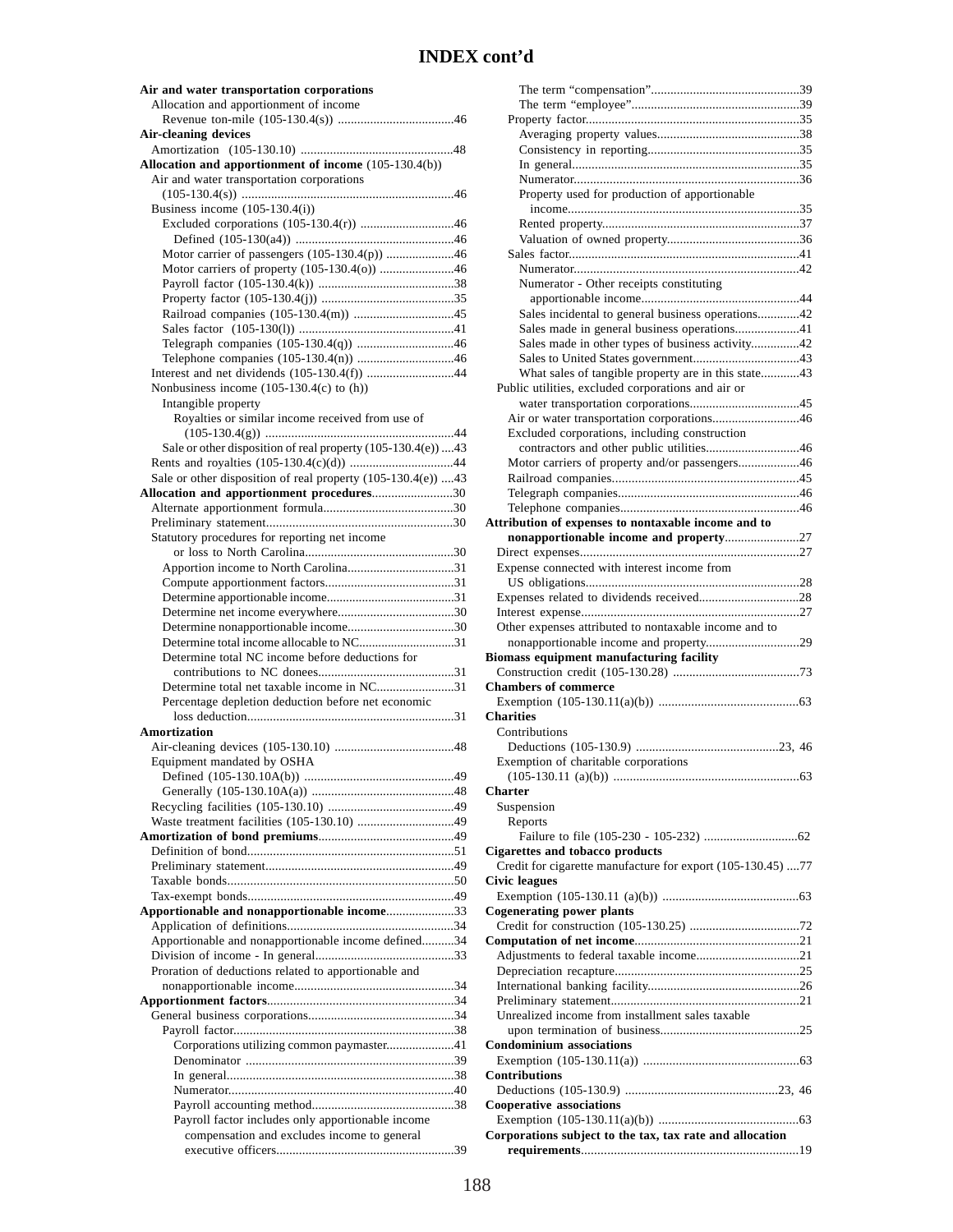| Corporations operating in interstate commerce20<br>Corporations required to allocate income20 |
|-----------------------------------------------------------------------------------------------|
|                                                                                               |
|                                                                                               |
|                                                                                               |
| Domestic and foreign corporations required to file19                                          |
|                                                                                               |
|                                                                                               |
|                                                                                               |
|                                                                                               |
| <b>Credits</b>                                                                                |
|                                                                                               |
| Cigarettes manufactured for export (105-130.45(b)) 77                                         |
|                                                                                               |
|                                                                                               |
|                                                                                               |
|                                                                                               |
| Conservation tillage equipment                                                                |
| Definition of "conservation tillage equipment"                                                |
|                                                                                               |
|                                                                                               |
|                                                                                               |
| Creation of jobs in severely distressed county (105-129.8(a))                                 |
|                                                                                               |
| Gleaned crop                                                                                  |
|                                                                                               |
|                                                                                               |
|                                                                                               |
| Handicapped persons                                                                           |
| Construction of dwelling units for (105-130.22) 71                                            |
|                                                                                               |
| Job creation                                                                                  |
| Severely distressed county (105-129.8) 99                                                     |
| Ports authority wharfage and handling charges on exports                                      |
|                                                                                               |
|                                                                                               |
|                                                                                               |
|                                                                                               |
|                                                                                               |
|                                                                                               |
|                                                                                               |
| Renewable energy equipment manufacturing                                                      |
|                                                                                               |
|                                                                                               |
|                                                                                               |
| Double credit prohibited (105-130.28(d)) 73                                                   |
| Savings and loan associations                                                                 |
|                                                                                               |
| Telephones                                                                                    |
|                                                                                               |
| Providing service to low-income residential consumers                                         |
|                                                                                               |
|                                                                                               |
|                                                                                               |
|                                                                                               |
|                                                                                               |
|                                                                                               |
| Contributions limited to 5% of net income47                                                   |
|                                                                                               |
| Contributions by corporations allocating net income47                                         |
|                                                                                               |
|                                                                                               |
| Amortization of equipment (105-130.10) 23                                                     |
|                                                                                               |
|                                                                                               |
|                                                                                               |
| <b>Definitions</b> (105-130.2, 105-130.4(a))                                                  |
|                                                                                               |
| Conservation tillage equipment (105-130.36(b)) 74                                             |
|                                                                                               |
| Ports authority wharfage and handling charges on exports                                      |
|                                                                                               |
| Depreciation                                                                                  |
|                                                                                               |
| Recapture of depreciation required under internal                                             |
| revenue code                                                                                  |
| Inclusion in state net income $(105-130.5(e))$ 25                                             |
|                                                                                               |
|                                                                                               |
|                                                                                               |
|                                                                                               |
|                                                                                               |
|                                                                                               |
| <b>Dividends</b>                                                                              |
|                                                                                               |
| Adjustment for expenses related to                                                            |
| Bank holding companies (105-130.6A(c), (e), (f)) 28                                           |
|                                                                                               |
|                                                                                               |
| Electric power holding companies (105-130.6A(d), (g)) 28                                      |
|                                                                                               |

| Allocation and apportionment of income                         |
|----------------------------------------------------------------|
| Interest and net dividends (105-130.4(f)) 44                   |
|                                                                |
|                                                                |
|                                                                |
|                                                                |
| <b>Estimated tax</b>                                           |
|                                                                |
| Electronic payment                                             |
|                                                                |
|                                                                |
| Filing<br>Short taxable year (105-163.40(c)) 138               |
|                                                                |
|                                                                |
|                                                                |
|                                                                |
|                                                                |
| Payment of tax                                                 |
| Overpayment                                                    |
|                                                                |
|                                                                |
| Penalties                                                      |
|                                                                |
| Refund of overpayment (106-163.43) 138                         |
| Underpayment                                                   |
|                                                                |
| When not imposed (106-163.41(d)) 137                           |
| Period of underpayment (106-163.41(c)) 137                     |
|                                                                |
|                                                                |
|                                                                |
|                                                                |
|                                                                |
|                                                                |
| Organizations exempt from federal income tax but not           |
|                                                                |
|                                                                |
|                                                                |
|                                                                |
| Real estate mortgage investment conduits (REMIC)64             |
| Regulated investment companies and real estate                 |
|                                                                |
| <b>Exemptions</b>                                              |
|                                                                |
|                                                                |
|                                                                |
|                                                                |
|                                                                |
| Payment due                                                    |
| Federal taxable income                                         |
| Additions in determining state net income $(105-130.5(a))$ 21  |
|                                                                |
| Adjustments in determining state net income                    |
| Corrections                                                    |
|                                                                |
| Assessment by Secretary of Revenue                             |
|                                                                |
|                                                                |
| Deductions in determining state net income                     |
|                                                                |
|                                                                |
|                                                                |
|                                                                |
|                                                                |
|                                                                |
|                                                                |
|                                                                |
|                                                                |
| Foreign corporations                                           |
|                                                                |
| <b>Franchise tax</b><br>General provisions (105-114 - 105-129) |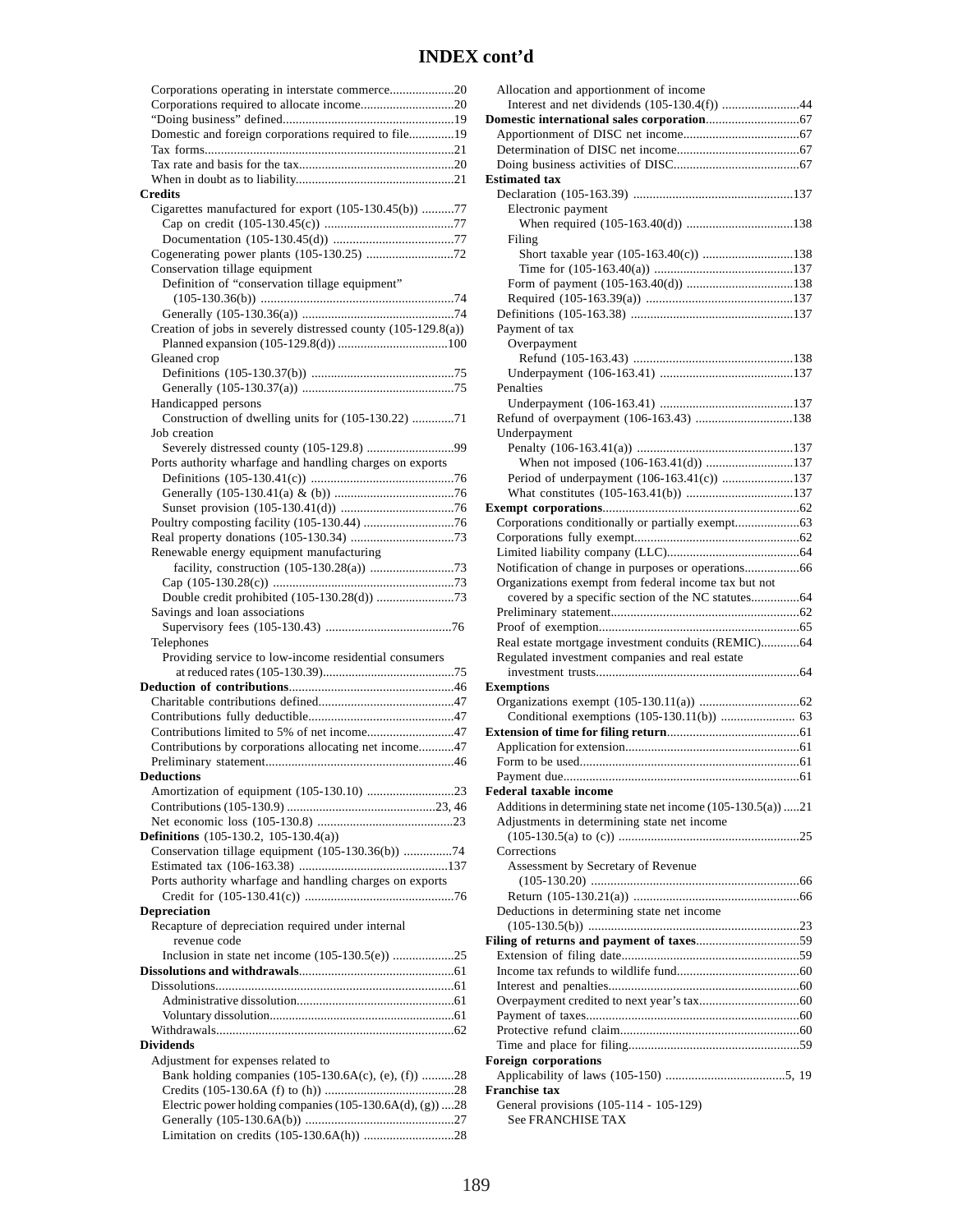| <b>Fraternal beneficiary societies</b>                                                 |
|----------------------------------------------------------------------------------------|
|                                                                                        |
| <b>Handicapped persons</b>                                                             |
| Dwelling units for                                                                     |
| Credit for construction of (105-130.22) 71                                             |
| <b>Historic rehabilitation tax credits</b>                                             |
| Credit against income tax (105-129.37(a)) 119                                          |
| Hydroelectric generator manufacturing facility                                         |
| <b>Income</b> year                                                                     |
| Change of income year (105-130.15(b)) 14                                               |
| <b>Insurance companies</b>                                                             |
|                                                                                        |
| <b>Intangible property</b>                                                             |
| Royalties or similar income received from use of                                       |
| Allocation and apportionment of income (105-130.4(g)) 44                               |
| <b>Interest</b>                                                                        |
| Allocation and apportionment of income<br>Interest and net dividends (105-130.4(f)) 44 |
| Interest income on government obligations26                                            |
| Mortgage backed certificate guaranteed by federal                                      |
|                                                                                        |
|                                                                                        |
| Obligations of federal national mortgage association27                                 |
|                                                                                        |
|                                                                                        |
|                                                                                        |
|                                                                                        |
| <b>Job</b> creation                                                                    |
| Credits                                                                                |
| Job creation in severely distressed county (105-129.8) 99                              |
| Merger or consolidation<br>Corporation using installment method of reporting           |
|                                                                                        |
| <b>Motor carriers</b>                                                                  |
|                                                                                        |
|                                                                                        |
| Allocation and apportionment of income                                                 |
| Business income of motor carriers $(105-130.4(o) \& (p))$ 46                           |
|                                                                                        |
| Corporations allocating their net income52                                             |
| Corporation sustaining loss entitled to deduction52                                    |
|                                                                                        |
| Differences between North Carolina and federal                                         |
|                                                                                        |
|                                                                                        |
|                                                                                        |
| 51                                                                                     |
| Procedure for deducting a net economic loss51                                          |
| Net income                                                                             |
| Federal taxable income                                                                 |
|                                                                                        |
| Adjustments in determining state net income                                            |
| Recapture of depreciation required under internal revenue                              |
| code                                                                                   |
|                                                                                        |
| Subsidiary and affiliated corporations (105-130.6) 57                                  |
|                                                                                        |
|                                                                                        |
| Apportionable income or nonapportionable income59                                      |
|                                                                                        |
| Petition, tax review board                                                             |
| Allocation and apportionment of income                                                 |
| Ports authority                                                                        |
| Credit for ports authority wharfage and handling                                       |
| charges on exports                                                                     |
|                                                                                        |
|                                                                                        |

| Railroads                                                                                             |
|-------------------------------------------------------------------------------------------------------|
| Application and apportionment of income<br>Business income of railroad companies                      |
|                                                                                                       |
| Rapid amortization for qualifying facilities and                                                      |
|                                                                                                       |
|                                                                                                       |
| Rapid amortization of air or water pollution                                                          |
| abatement, recycling and resource recovering,                                                         |
| sewage and hazardous wastes facilities48                                                              |
| Rapid amortization of equipment mandated by OSHA49                                                    |
|                                                                                                       |
|                                                                                                       |
| Real estate mortgage investment conduits                                                              |
|                                                                                                       |
| <b>Recycling facilities</b>                                                                           |
|                                                                                                       |
| Regulated investment companies (105-130.12) 24, 64                                                    |
| Renewable energy equipment manufacturing facility                                                     |
|                                                                                                       |
| <b>Rents and royalties</b>                                                                            |
| Allocation and apportionment of income                                                                |
|                                                                                                       |
|                                                                                                       |
|                                                                                                       |
|                                                                                                       |
|                                                                                                       |
|                                                                                                       |
| Reports                                                                                               |
| Failure to report                                                                                     |
|                                                                                                       |
| Suspension of corporate charter (105-230 - 105-232) 62                                                |
|                                                                                                       |
| <b>Returns</b> (105-130.16(a), 105-130.21(a))<br>Consolidated returns for federal income tax purposes |
|                                                                                                       |
| <b>Savings and loan associations</b>                                                                  |
|                                                                                                       |
| S corporations (105-131, 105-131.1 - 105-131.8)                                                       |
|                                                                                                       |
| Computation of net income for composite returns 69                                                    |
|                                                                                                       |
|                                                                                                       |
|                                                                                                       |
|                                                                                                       |
|                                                                                                       |
|                                                                                                       |
|                                                                                                       |
|                                                                                                       |
| Shareholders                                                                                          |
|                                                                                                       |
| Shareholders                                                                                          |
| S corporations                                                                                        |
| See within this heading, " S corporations"                                                            |
| Solar electric equipment manufacturing facility                                                       |
|                                                                                                       |
| Subchapter S                                                                                          |
|                                                                                                       |
|                                                                                                       |
|                                                                                                       |
|                                                                                                       |
|                                                                                                       |
|                                                                                                       |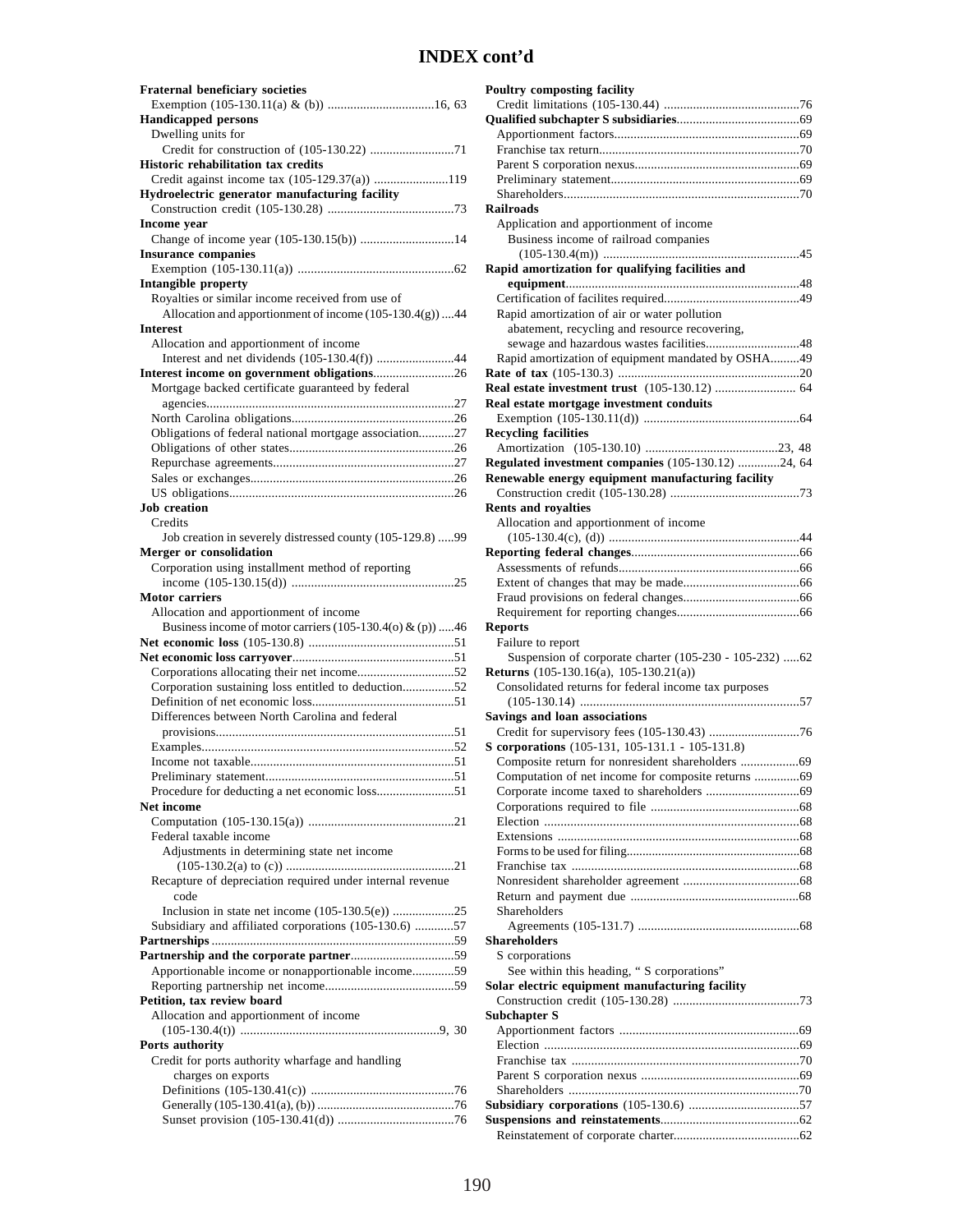| When a state has jurisdiction to subject a taxpayer to                                               |
|------------------------------------------------------------------------------------------------------|
|                                                                                                      |
|                                                                                                      |
| Taxable year                                                                                         |
| <b>Tax credits</b>                                                                                   |
| <b>Telegraph companies</b>                                                                           |
| Allocation and apportionment of income                                                               |
| Business income of telegraph companies                                                               |
|                                                                                                      |
| <b>Telephone companies</b>                                                                           |
| Allocation and apportionment of income                                                               |
| Business income of telephone companies                                                               |
|                                                                                                      |
| Thermal electric equipment manufacturing facility                                                    |
|                                                                                                      |
| <b>Transactions between affiliated corporations</b>                                                  |
|                                                                                                      |
|                                                                                                      |
| Deductions for payments and charges must be                                                          |
| commensurate with goods and services received57                                                      |
| Definitions of subsidiary corporation, parent corporation,                                           |
|                                                                                                      |
|                                                                                                      |
| Subsidiary and affiliated corporations required to                                                   |
| furnish information requested by Secretary58<br>Transactions between affiliated corporations closely |
|                                                                                                      |
| Waste treatment facilities                                                                           |
|                                                                                                      |
| Wind energy equipment manufacturing facility                                                         |
|                                                                                                      |
| Withdrawal from state                                                                                |
| Corporation using installment method of reporting income                                             |
|                                                                                                      |
| <b>CORPORATIONS</b>                                                                                  |
| Articles of incorporation                                                                            |
| Suspension                                                                                           |
| Failure to file tax report or return or pay tax or fee                                               |
| Suspension of articles of incorporation                                                              |
|                                                                                                      |
| Invalidity of acts performed during suspension                                                       |
|                                                                                                      |
|                                                                                                      |
| <b>Rovalties</b>                                                                                     |
| Corporate income tax<br>Payments received on use of trademarks                                       |
| Option methods of reporting (105-130.7A) 22, 24                                                      |
|                                                                                                      |
| <b>COUNTIES</b>                                                                                      |
| <b>Enterprise tier</b>                                                                               |
| Tax incentives for new and expanding businesses                                                      |
| <b>License taxes</b>                                                                                 |
| General provisions (105.33 - 105-109)                                                                |
| <b>See PRIVILEGE TAXES</b>                                                                           |
| <b>Privilege taxes</b>                                                                               |
| General provisions (105.33 - 105-109)                                                                |
| <b>See PRIVILEGE TAXES</b>                                                                           |
|                                                                                                      |
| Tax incentives for new and expanding businesses                                                      |
|                                                                                                      |
| <b>CREDITS</b>                                                                                       |
|                                                                                                      |
|                                                                                                      |
| Corporate income tax<br>See CORPORATE INCOME TAX                                                     |

| Historic property rehabilitation tax credits                                                  |
|-----------------------------------------------------------------------------------------------|
| <b>CREDIT UNIONS</b>                                                                          |
| Privilege taxes                                                                               |
| Loan agency taxation                                                                          |
| Exemption of banks, etc. (105-88(b)) 170                                                      |
| <b>CRIMINAL LAW AND PROCEDURE</b>                                                             |
| Attempt to evade or defeat tax as felony (105-236) 181                                        |
| <b>Cigarettes and tobacco products</b>                                                        |
| Cigarette tax                                                                                 |
| Violations as misdemeanors (105-113.33) 149                                                   |
| Willful failure to file return, supply information or pay tax                                 |
|                                                                                               |
| <b>DANCES</b>                                                                                 |
| <b>Amusement taxes</b>                                                                        |
|                                                                                               |
| Exemption from amusement tax (105-40) 164                                                     |
| DECLARATION OF ESTIMATED INCOME TAX                                                           |
| <b>BY CORPORATIONS</b>                                                                        |
| Declaration of estimated income tax required137                                               |
| Electronic funds transfer (EFT) requirement138                                                |
|                                                                                               |
|                                                                                               |
|                                                                                               |
|                                                                                               |
|                                                                                               |
|                                                                                               |
| <b>DEFINED TERMS</b>                                                                          |
| Base amount                                                                                   |
| Tax incentives for new and expanding businesses, research                                     |
| and development credit (105-129.10(c)) 105                                                    |
| <b>Business</b>                                                                               |
| Casual sale of property                                                                       |
|                                                                                               |
| Compensation                                                                                  |
|                                                                                               |
| Control                                                                                       |
| Tax incentives for new and expanding businesses,                                              |
| credit for development zone projects (105-129.13(b)) 110                                      |
| Corporations (105-130.2, 105-130.4(a))<br>Conservation tillage equipment (105-130.36(b)) 74   |
|                                                                                               |
|                                                                                               |
| Cost                                                                                          |
| Tax incentives for new and expanding businesses                                               |
|                                                                                               |
| Cost price                                                                                    |
|                                                                                               |
| <b>Development zone agency</b><br>Tax incentives for new and expanding businesses, credit for |
| development zone projects (105-129.13(b)) 110                                                 |
|                                                                                               |
| <b>Excise taxes</b>                                                                           |
| Piped natural gas tax (105-187.40 - 105-187.46)                                               |
| See PIPED NATURAL GAS TAX                                                                     |
|                                                                                               |
| Full-time job                                                                                 |
| Tax incentives for new and expanding businesses                                               |
|                                                                                               |
| Handling                                                                                      |
| Ports authority                                                                               |
| Wharfage and handling charges and exports                                                     |
|                                                                                               |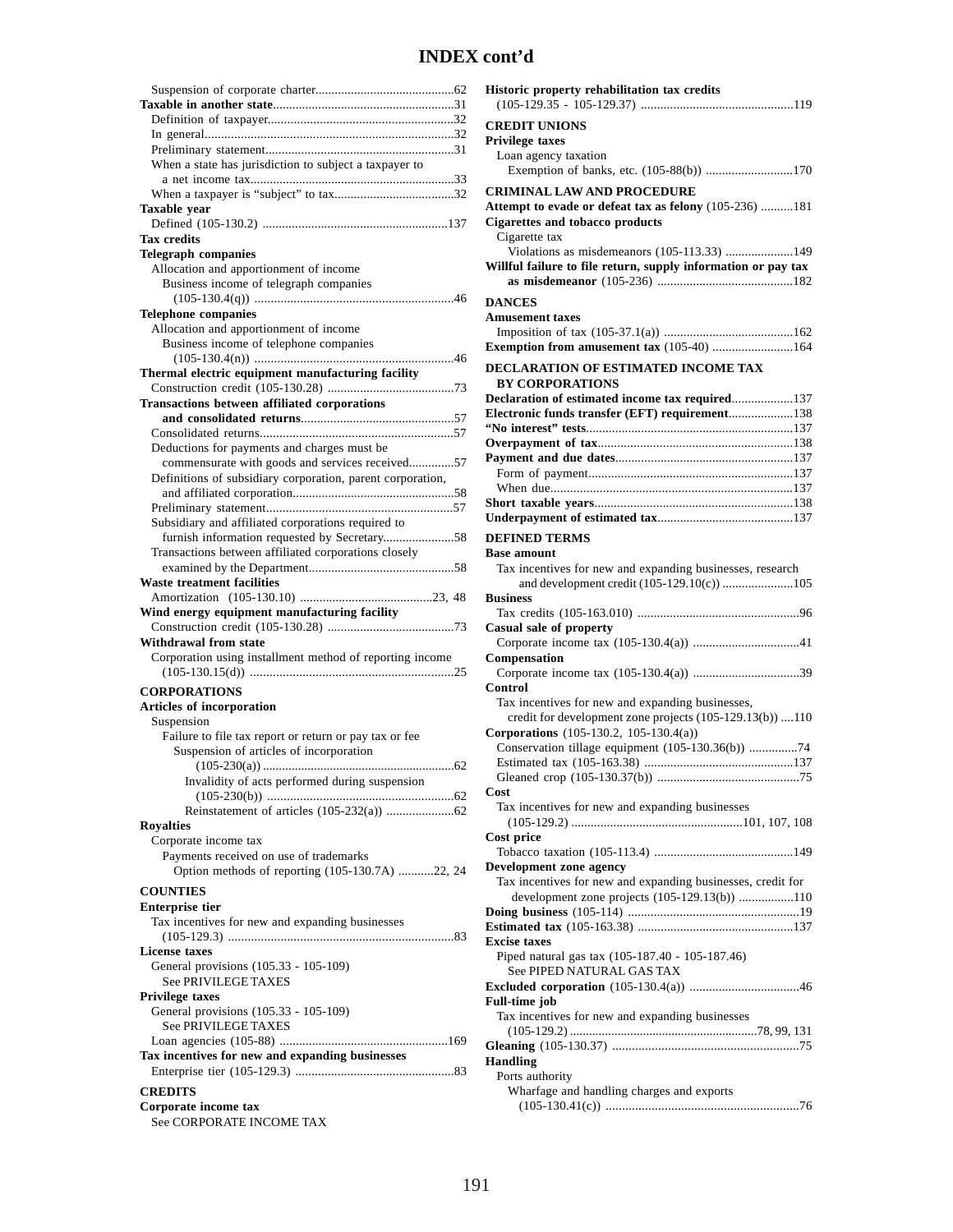| <b>Improvement</b> project<br>Tax incentives for new and expanding businesses, credit for       |
|-------------------------------------------------------------------------------------------------|
| development zone projects (105-129.13(b)) 110                                                   |
|                                                                                                 |
| <b>Owned indirectly</b><br>Franchise tax                                                        |
|                                                                                                 |
| Pass-through entity                                                                             |
| Historic rehabilitation tax credits, income producing                                           |
|                                                                                                 |
| Low-income housing tax credits (105-129.40(b)) 122                                              |
|                                                                                                 |
| Qualified allocation plan                                                                       |
| Business tax credits, low-income housing credit                                                 |
|                                                                                                 |
| Qualified North Carolina low-income building<br>Business tax credits, low-income housing credit |
|                                                                                                 |
| Qualified North Carolina low-income housing development                                         |
| Business tax credits, low-income housing credit                                                 |
|                                                                                                 |
| <b>Qualified research expenses</b><br>Tax incentives for new and expanding businesses,          |
| research and development credit (105-129.10(c)) 105                                             |
| <b>Oualified residential unit</b>                                                               |
| Business tax credits, low-income housing credit                                                 |
|                                                                                                 |
| <b>Qualifying corporations</b>                                                                  |
| Amusement tax exemptions (105-40) 164<br><b>Recycling facility</b>                              |
|                                                                                                 |
| <b>Rehabilitation expenses</b>                                                                  |
| Historic rehabilitation tax credits, non-income                                                 |
| producing structures (105-129.36(b)) 121                                                        |
| Renewable energy equipment                                                                      |
| Renewable energy property                                                                       |
|                                                                                                 |
| Sale                                                                                            |
|                                                                                                 |
| Solar energy equipment                                                                          |
| Corporate income tax credit (105-130.28(a)) 113                                                 |
| <b>Teen center</b>                                                                              |
| Amusement tax exemptions (105-40) 165                                                           |
| Throughput                                                                                      |
| Ports authority wharfage and handling charges                                                   |
|                                                                                                 |
| Warehousing<br>Tax incentives for new and expanding businesses                                  |
|                                                                                                 |
| Wharfage                                                                                        |
| Corporate income tax                                                                            |
| Ports authority wharfage and handling charges                                                   |
|                                                                                                 |
| Wine shipper permittee<br>Alcoholic beverages tax (105-113.68) 154                              |
|                                                                                                 |
| <b>DENTISTS</b><br><b>Licenses</b>                                                              |
| Statewide license for privilege to practice (105-41) 165                                        |
|                                                                                                 |
| DEVELOPMENT ZONE PROJECTS                                                                       |
|                                                                                                 |
| <b>DOG SHOWS</b>                                                                                |
| <b>Amusement taxes</b>                                                                          |
|                                                                                                 |
| ELECTION OF TAX AGAINST WHICH CREDIT<br><b>CLAIMED</b>                                          |
|                                                                                                 |
|                                                                                                 |

| ELECTRIC POWER, WATER AND SEWERAGE<br><b>COMPANIES</b>                                                                                               |
|------------------------------------------------------------------------------------------------------------------------------------------------------|
| Franchise or privilege tax                                                                                                                           |
| <b>ELECTRONIC FUNDS TRANSFER</b><br>Taxation                                                                                                         |
|                                                                                                                                                      |
| <b>EMBALMERS</b><br><b>Licenses</b><br>Statewide license for privilege to practice (105-41) 167                                                      |
| <b>ENERGY</b><br>Renewable energy investment credit                                                                                                  |
| <b>ENGINEERS</b><br><b>Licenses</b>                                                                                                                  |
| Statewide license for privilege to practice (105-41) 166                                                                                             |
| <b>ENTERPRISE TIERS</b><br>Tax incentive for new and expanding businesses generally<br>See TAX INCENTIVES FOR NEW AND EXPANDING<br><b>BUSINESSES</b> |
| <b>ESTIMATED INCOME TAX</b><br>Corporate income tax (105-163.38 - 105-163.43)<br>See CORPORATE INCOME TAX                                            |
| <b>EXCISE TAX</b>                                                                                                                                    |
| Alcoholic beverage license and excise tax154                                                                                                         |
|                                                                                                                                                      |
|                                                                                                                                                      |
|                                                                                                                                                      |
|                                                                                                                                                      |
| Distribution of part of beer and wine excise tax156                                                                                                  |
| Distribution of portion of wine excise taxes attributable                                                                                            |
|                                                                                                                                                      |
|                                                                                                                                                      |
|                                                                                                                                                      |
|                                                                                                                                                      |
|                                                                                                                                                      |
|                                                                                                                                                      |
|                                                                                                                                                      |
|                                                                                                                                                      |
|                                                                                                                                                      |
| Spoilage or destruction of non-tax-paid beer or wine154                                                                                              |
|                                                                                                                                                      |
|                                                                                                                                                      |
| Other applicable administrative provisions158                                                                                                        |
|                                                                                                                                                      |
|                                                                                                                                                      |
|                                                                                                                                                      |
| Wholesaler buying from wholesaler157                                                                                                                 |
|                                                                                                                                                      |
| Refund of excise tax paid on sacramental wine158                                                                                                     |
|                                                                                                                                                      |
|                                                                                                                                                      |
|                                                                                                                                                      |
|                                                                                                                                                      |
|                                                                                                                                                      |
|                                                                                                                                                      |
|                                                                                                                                                      |
|                                                                                                                                                      |
| Credit against general business franchise tax                                                                                                        |
|                                                                                                                                                      |
|                                                                                                                                                      |
|                                                                                                                                                      |

**Tax incentives for new and expanding businesses**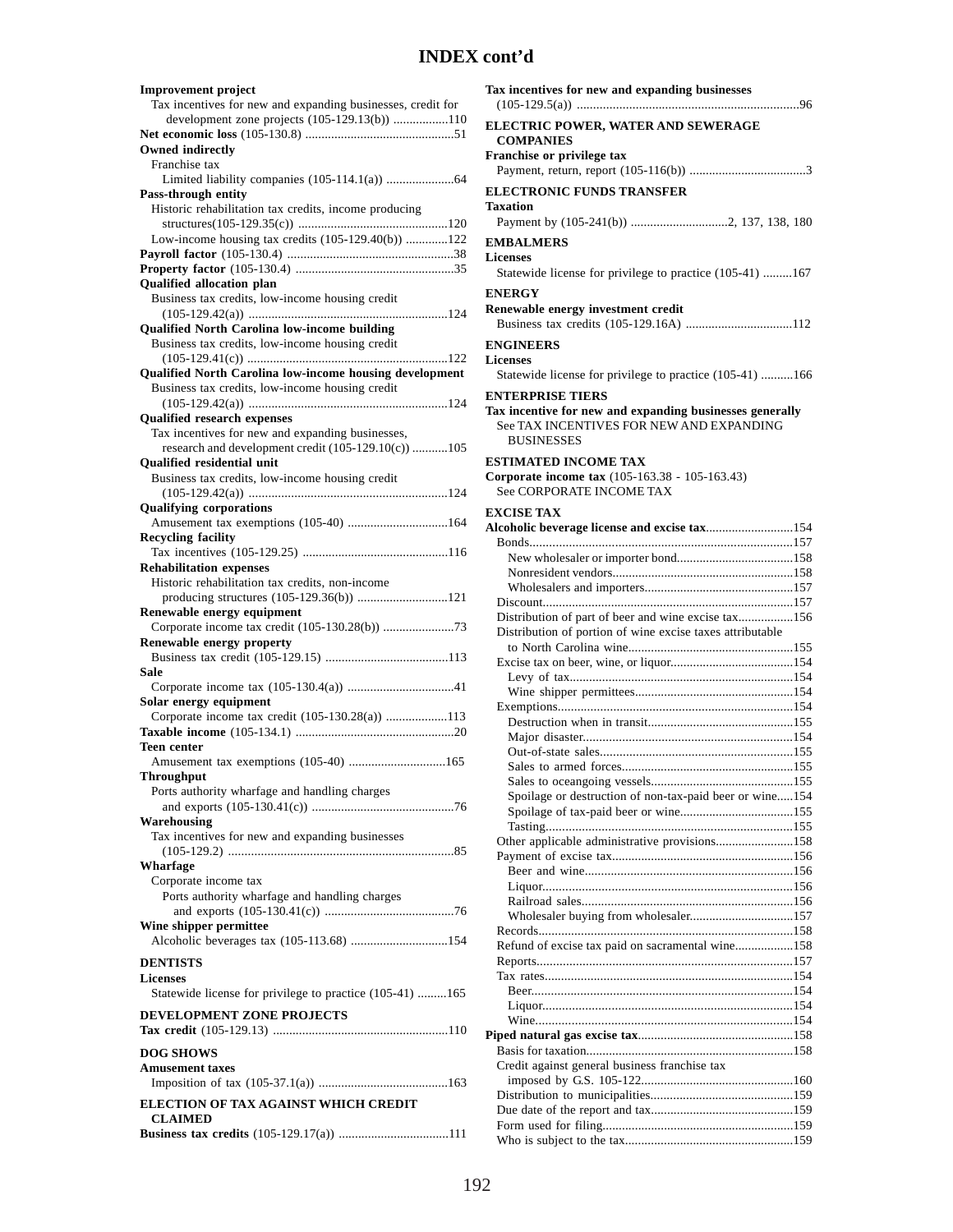| Discount of tax on other tobacco products152                                                          |
|-------------------------------------------------------------------------------------------------------|
|                                                                                                       |
|                                                                                                       |
|                                                                                                       |
| Investigation of applicant and bond requirement144                                                    |
|                                                                                                       |
| Manufacturers of other tobacco products150                                                            |
|                                                                                                       |
|                                                                                                       |
| Non-tax-paid cigarettes subject to confiscation149                                                    |
| Other tobacco products vending machines153                                                            |
| Payment of tax on cigarettes and required reports145                                                  |
|                                                                                                       |
|                                                                                                       |
|                                                                                                       |
| Payment of tax on other tobacco products151                                                           |
|                                                                                                       |
|                                                                                                       |
| Refund of overpaid tax on other tobacco products152, 153                                              |
| Registration of out-of-state distributors and                                                         |
|                                                                                                       |
|                                                                                                       |
| Possession and transportation of non-tax-paid cigarettes147                                           |
|                                                                                                       |
| Tax on inventory when tax rate increases141                                                           |
| Tax on tobacco products other than cigarettes149                                                      |
|                                                                                                       |
| Wholesale dealer and retail dealer must obtain license150                                             |
|                                                                                                       |
| <b>EXHIBITIONS</b><br><b>Amusement taxes</b>                                                          |
|                                                                                                       |
| <b>EXPANDING BUSINESSES</b>                                                                           |
| Tax incentive for new and expanding businesses generally<br>$(105-129.2 - 105-129.13)$                |
| See TAX INCENTIVES FOR NEW AND EXPANDING<br><b>BUSINESSES</b>                                         |
| <b>FEES</b>                                                                                           |
| <b>License taxes</b><br>General provisions (105-33 - 105-109)                                         |
| See PRIVILEGE TAXES<br><b>Privilege taxes</b>                                                         |
| General provisions (105-33 - 105-109)<br><b>See PRIVILEGE TAXES</b>                                   |
| Tax incentives for new and expanding business                                                         |
|                                                                                                       |
| <b>FELONIES</b><br>Attempt to evade or defeat tax (105-236) 182<br><b>Franchise tax</b>               |
| Underpayment of tax<br>Limited liability companies (105-114.1(d)) 13<br>Fraud                         |
|                                                                                                       |
| <b>FOREIGN CORPORATIONS</b>                                                                           |
| <b>FORFEITURES</b>                                                                                    |
| Tax incentives for new and expanding businesses<br>Credits allowed under provisions (105-129.4(d)) 94 |

| <b>FRANCHISE TAX</b>                                      |
|-----------------------------------------------------------|
| Appraised valuation of tangible property base12           |
|                                                           |
|                                                           |
|                                                           |
| Burial                                                    |
|                                                           |
|                                                           |
| Business tax credits (105-129.15 - 105-129.19) 111        |
|                                                           |
|                                                           |
|                                                           |
| Borrowed capital treatment (debtor corporation)8          |
| Borrowed capital treatment (creditor corporation)9        |
|                                                           |
|                                                           |
|                                                           |
|                                                           |
| Exclusion of retained earnings by parent corporation8     |
| Exclusion provision limited to indebtedness owed9         |
|                                                           |
|                                                           |
|                                                           |
| Reciprocal indebtedness between affiliates9               |
|                                                           |
|                                                           |
|                                                           |
| Computation of tax when merger is involved15              |
|                                                           |
| <b>Charities</b>                                          |
|                                                           |
| <b>Cooperative associations</b>                           |
| Exemptions from provisions (105-125) 16                   |
| <b>Corporate members of LLCs</b>                          |
| Corporations                                              |
| Corporations subject to levy (105-114(a1)) 1, 5           |
|                                                           |
|                                                           |
|                                                           |
|                                                           |
|                                                           |
|                                                           |
|                                                           |
|                                                           |
| Nonprofit corporations                                    |
|                                                           |
|                                                           |
|                                                           |
|                                                           |
|                                                           |
|                                                           |
|                                                           |
| Change of income year (105-122(e)) 14                     |
| Stock, surplus, and undivided profits                     |
|                                                           |
|                                                           |
|                                                           |
| Corporations conditionally or partially exempt16          |
|                                                           |
|                                                           |
|                                                           |
|                                                           |
| Real estate mortgage investment conduits (REMIC)17        |
| Regulated investment companies and real estate            |
|                                                           |
| <b>Credits</b>                                            |
| Business tax credits (105-129.15 - 105-129.19)            |
| See BUSINESS TAX CREDITS                                  |
| Tax incentives for new and expanding businesses generally |
|                                                           |
| $(105-129.2 - 105-129.13)$                                |
| See TAX INCENTIVES FOR NEW AND EXPANDING                  |
| <b>BUSINESSES</b>                                         |
| Definitions $(105-114(b))$                                |
|                                                           |
| Electric power, water and sewerage companies (105-116)    |
|                                                           |
|                                                           |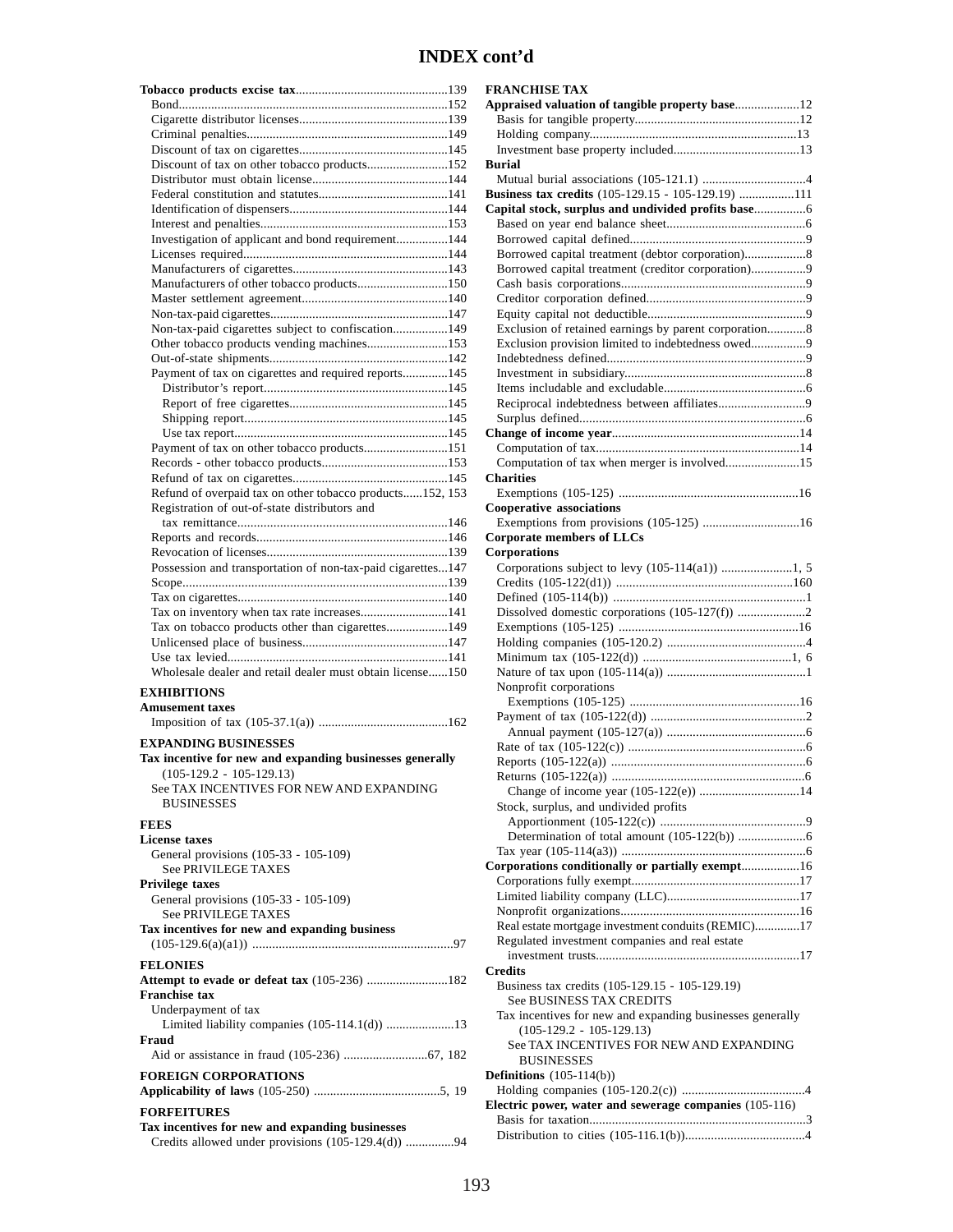**Reports**

| Forms to be used for filing                                |
|------------------------------------------------------------|
|                                                            |
| Special exemption                                          |
|                                                            |
|                                                            |
|                                                            |
|                                                            |
|                                                            |
|                                                            |
|                                                            |
|                                                            |
|                                                            |
|                                                            |
|                                                            |
|                                                            |
|                                                            |
|                                                            |
|                                                            |
|                                                            |
|                                                            |
|                                                            |
|                                                            |
|                                                            |
| Gross receipts taxes collected on electric power           |
|                                                            |
| Holding companies (105-120.2)                              |
| Basis for taxation                                         |
|                                                            |
| Limitation of tax amount $(105-120.2(a)(b1))$ ,            |
|                                                            |
|                                                            |
|                                                            |
|                                                            |
| Investment in tangible properties in North Carolina base10 |
| Determination of inclusion based on depreciation           |
|                                                            |
|                                                            |
|                                                            |
|                                                            |
|                                                            |
| Qualifying recycling, sewer service, and hazardous         |
|                                                            |
|                                                            |
| What is includable in the investment hase www.common. 10   |
| Limited liability companies (105-114.1) 13, 17             |
|                                                            |
| Controlled companies (105-114.1(b)) 13, 17                 |
| Corporate or related members (105-114.1) 13, 17            |
|                                                            |
| <b>Multistate corporations</b>                             |
| Apportionment formula                                      |
| Alternate apportionment formula                            |
|                                                            |
| Association billed for tax                                 |
| Basis for taxation                                         |
| Due date of tax                                            |
|                                                            |
| New and expanding businesses                               |
| Tax incentives generally (105-129.2 - 105-129.13)          |
| See TAX INCENTIVES FOR NEW AND EXPANDING                   |
| <b>BUSINESSES</b>                                          |
| Payment                                                    |
| Condition for doing business in state $(105-114(a2))$ 1    |
| Real estate mortgage investment conduits                   |
|                                                            |
| <b>Religious societies</b>                                 |

| <b>Returns</b>                                                    |  |
|-------------------------------------------------------------------|--|
|                                                                   |  |
| Change of income year (105-122(e)) 14                             |  |
|                                                                   |  |
| Tax incentives for new and expanding businesses generally         |  |
| $(105-129.2 - 105-129.13)$                                        |  |
| See TAX INCENTIVES FOR NEW AND EXPANDING                          |  |
| <b>BUSINESSES</b>                                                 |  |
|                                                                   |  |
| <b>Underpayment of tax</b>                                        |  |
| Limited liability companies (105-114.1(d)) 13                     |  |
| <b>FRAUD</b>                                                      |  |
| <b>Penalties</b> (105-236)                                        |  |
|                                                                   |  |
|                                                                   |  |
| <b>GENERAL ADMINISTRATION</b>                                     |  |
| Payment of taxes by electronic funds transfer (EFT)180            |  |
|                                                                   |  |
|                                                                   |  |
|                                                                   |  |
|                                                                   |  |
|                                                                   |  |
|                                                                   |  |
| Failure to file and failure to pay penalties181                   |  |
|                                                                   |  |
|                                                                   |  |
|                                                                   |  |
|                                                                   |  |
|                                                                   |  |
|                                                                   |  |
| Penalty for bad electronic funds transfer182                      |  |
|                                                                   |  |
| Underpayment of estimated income tax183                           |  |
|                                                                   |  |
|                                                                   |  |
| Statute of limitations, assessment procedure, appeal              |  |
|                                                                   |  |
|                                                                   |  |
| Administrative review by Tax Review Board179                      |  |
| Appeal of Tax Review Board decision180                            |  |
|                                                                   |  |
|                                                                   |  |
| Place, date and time requirements for Tax                         |  |
|                                                                   |  |
|                                                                   |  |
|                                                                   |  |
|                                                                   |  |
| Procedure for proposing assessments and filing objection          |  |
|                                                                   |  |
|                                                                   |  |
|                                                                   |  |
| <b>GROSS PREMIUMS TAX</b>                                         |  |
| <b>Insurance</b>                                                  |  |
|                                                                   |  |
| Credit against assessments paid (105-228.5A) 176                  |  |
| Generally<br><b>See INSURANCE</b>                                 |  |
|                                                                   |  |
|                                                                   |  |
| <b>GROSS RECEIPTS TAX</b>                                         |  |
| <b>Amusement taxes</b>                                            |  |
| Imposition of privilege tax on gross receipts                     |  |
|                                                                   |  |
| Collection of tax on electric power companies, natural gas        |  |
| companies and telephone companies (105-116)                       |  |
|                                                                   |  |
| License taxes generally (105-33 - 105-109)<br>See PRIVILEGE TAXES |  |
| Privilege taxes generally (105-33 - 105-109)                      |  |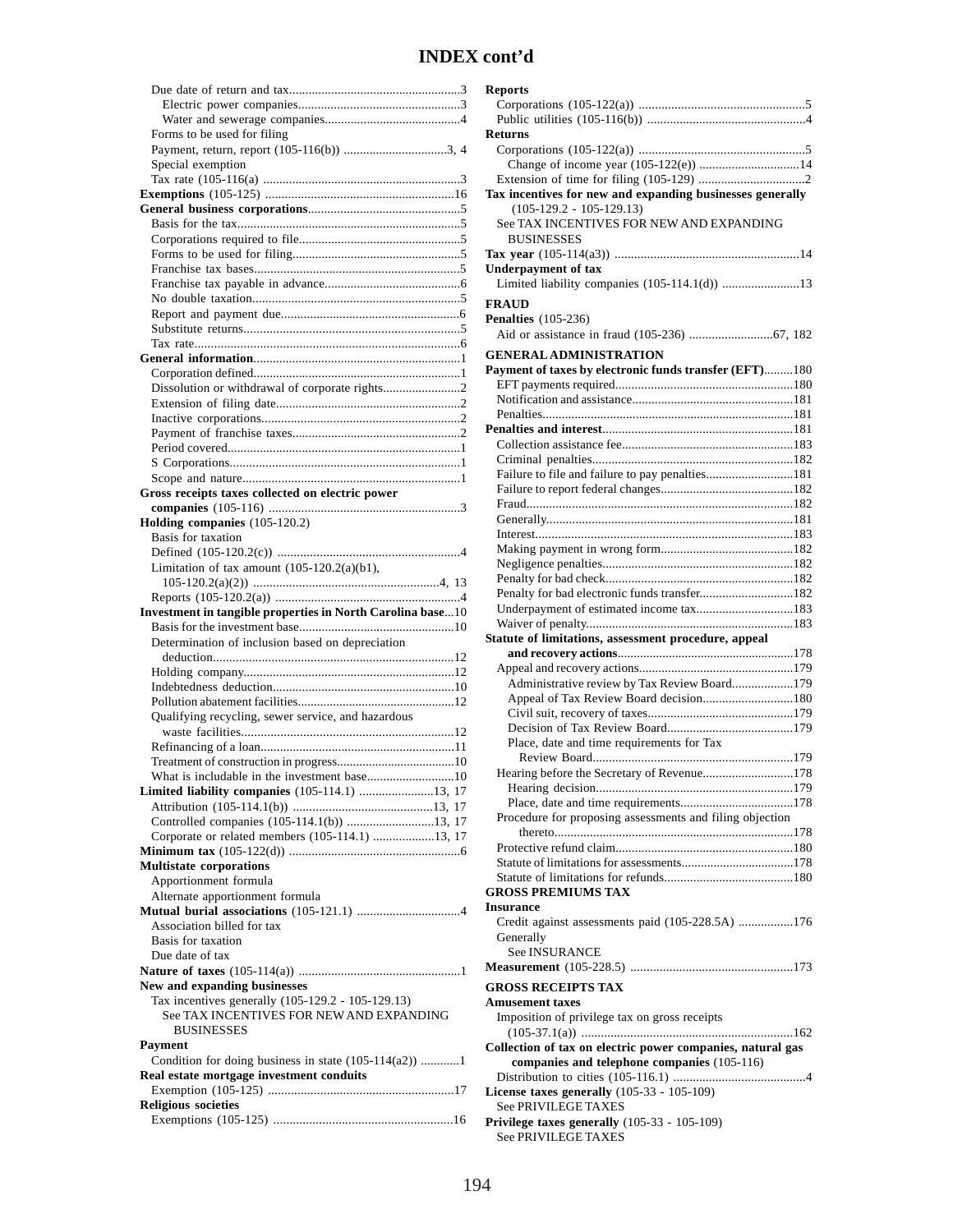| <b>HEALING ARTS PROFESSIONALS</b>                                                                      |
|--------------------------------------------------------------------------------------------------------|
| <b>Licenses</b>                                                                                        |
| Statewide license for privilege to practice (105-41) 166, 168                                          |
| <b>HEARINGS</b>                                                                                        |
| <b>Appeals</b><br>Tax review board                                                                     |
| Administrative review (105-241.2(b)(b1)) 179                                                           |
|                                                                                                        |
| <b>HISTORICAL DRAMAS</b>                                                                               |
| Amusement tax exemptions (105-40) 164                                                                  |
| <b>HISTORIC REHABILITATION TAX CREDITS</b>                                                             |
| Corporate income tax                                                                                   |
| Credit against income tax (105-129.37(a)) 119                                                          |
| <b>Forfeiture of credit</b>                                                                            |
|                                                                                                        |
| Exceptions to forfeiture for change in ownership                                                       |
|                                                                                                        |
| Recapture of federal credit (105-129.37(c)) 120                                                        |
| <b>Income producing structures</b>                                                                     |
| Allocation of credit among multiple owners                                                             |
|                                                                                                        |
|                                                                                                        |
| Installment taking of credit (105-129.37(b)) 119<br>Nonincome producing structures (105-129.36(a)) 121 |
|                                                                                                        |
| <b>HOLDING COMPANIES</b><br>Franchise tax $(105-120.2)$                                                |
|                                                                                                        |
| Limitation of tax amount $(105-120.2(a)(b1))$ ,                                                        |
|                                                                                                        |
|                                                                                                        |
| <b>HOSPITALS</b>                                                                                       |
| Article 65 corporations                                                                                |
|                                                                                                        |
| HYDROELECTRIC GENERATOR MANUFACTURING                                                                  |
| <b>FACILITY</b>                                                                                        |
| Corporate income tax credit, construction                                                              |
|                                                                                                        |
| <b>INCOME TAX</b><br>Business tax credits (105-129.15 - 105-129.19) 111                                |
| <b>Corporations</b>                                                                                    |
| <b>Estimated</b> tax                                                                                   |
|                                                                                                        |
| Payment                                                                                                |
| Electronic funds transfer (105-241(b)) 137, 138, 180                                                   |
| Royalty payments for use of trademarks                                                                 |
| Corporations                                                                                           |
| Optional methods for reporting income                                                                  |
| Tax incentives for new and expanding businesses generally                                              |
| $(105-129.2 - 105-129.13)$                                                                             |
| See TAX INCENTIVES FOR NEW AND EXPANDING                                                               |
| <b>BUSINESSES</b>                                                                                      |
| <b>INSURANCE</b>                                                                                       |
| <b>Companies</b>                                                                                       |
| Corporate income tax                                                                                   |
|                                                                                                        |
| Gross premiums tax (105-228.5, 105-228.5A,                                                             |
| Municipal corporations                                                                                 |
| No additional local taxes (105-228.10) 177                                                             |
| Premium tax                                                                                            |
| Credit against for certain assessments (105-228.5A) 176                                                |
|                                                                                                        |
| Retaliatory premium taxes (105-228.8) 175<br><b>Gross premiums tax</b>                                 |
|                                                                                                        |
| Life and health insurance guaranty association<br>Credit against assessments paid to (105-228.5A) 176  |

| <b>Insurance guaranty association</b><br>Gross premiums tax                                                                        |
|------------------------------------------------------------------------------------------------------------------------------------|
| Credit against assessments paid (105-228.5A) 176                                                                                   |
| Life and health insurance guaranty association<br>Gross premiums tax<br>Credit against assessments paid (105-228.5A) 176           |
| <b>Retaliatory premium taxes</b>                                                                                                   |
| <b>INSURANCE PREMIUM TAX</b>                                                                                                       |
|                                                                                                                                    |
| Electronic funds transfer requirement176                                                                                           |
| Exemption from franchise or corporate income tax177                                                                                |
|                                                                                                                                    |
|                                                                                                                                    |
|                                                                                                                                    |
| Insurance tax administered by Department of                                                                                        |
|                                                                                                                                    |
|                                                                                                                                    |
|                                                                                                                                    |
|                                                                                                                                    |
|                                                                                                                                    |
|                                                                                                                                    |
| Supplemental worker's compensation credits176                                                                                      |
|                                                                                                                                    |
|                                                                                                                                    |
|                                                                                                                                    |
| <b>INTEREST</b>                                                                                                                    |
|                                                                                                                                    |
| <b>INVENTORIES</b>                                                                                                                 |
| <b>Cigarettes and tobacco products</b>                                                                                             |
| Cigarette tax                                                                                                                      |
| Tax with respect to inventory on effective date of tax                                                                             |
| Tobacco products tax<br>Recordkeeping requirements (105-113.40) 153                                                                |
| <b>INVESTMENTS</b>                                                                                                                 |
| <b>Business tax credits generally</b> (105-129.15 - 105-129.19)<br><b>See BUSINESS TAX CREDITS</b><br>New and expanding businesses |
| Tax incentives generally (105-129.2 - 105-129.13)                                                                                  |
| See TAX INCENTIVES FOR NEW AND EXPANDING<br><b>BUSINESSES</b>                                                                      |
| <b>JEOPARDY ASSESSMENTS</b>                                                                                                        |
| Additional taxes (105-241.1(g), 105-241.5) 179                                                                                     |
| <b>Administrative review</b>                                                                                                       |
|                                                                                                                                    |
| JOB TRAINING, EDUCATION AND PLACEMENT<br><b>INFORMATION MANAGEMENT</b>                                                             |
| Tax incentives for new and expanding businesses                                                                                    |
| Tax incentives generally (105-129.2 - 105-129.13)                                                                                  |
| See TAX INCENTIVES FOR NEW AND EXPANDING<br><b>BUSINESSES</b>                                                                      |
|                                                                                                                                    |
| <b>LANDSCAPE ARCHITECTS</b>                                                                                                        |
| <b>Licenses</b><br>Statewide license for privilege to practice (105-41) 166                                                        |
|                                                                                                                                    |
| <b>LAND SURVEYORS</b><br><b>Licenses</b><br>Statewide license for privilege to practice (105-41) 166                               |
| <b>LICENSES</b>                                                                                                                    |
| <b>Privilege taxes</b>                                                                                                             |
|                                                                                                                                    |
| Tax incentives for new and expanding business<br>Time limit on claiming credit (105-129.5(d)) 97                                   |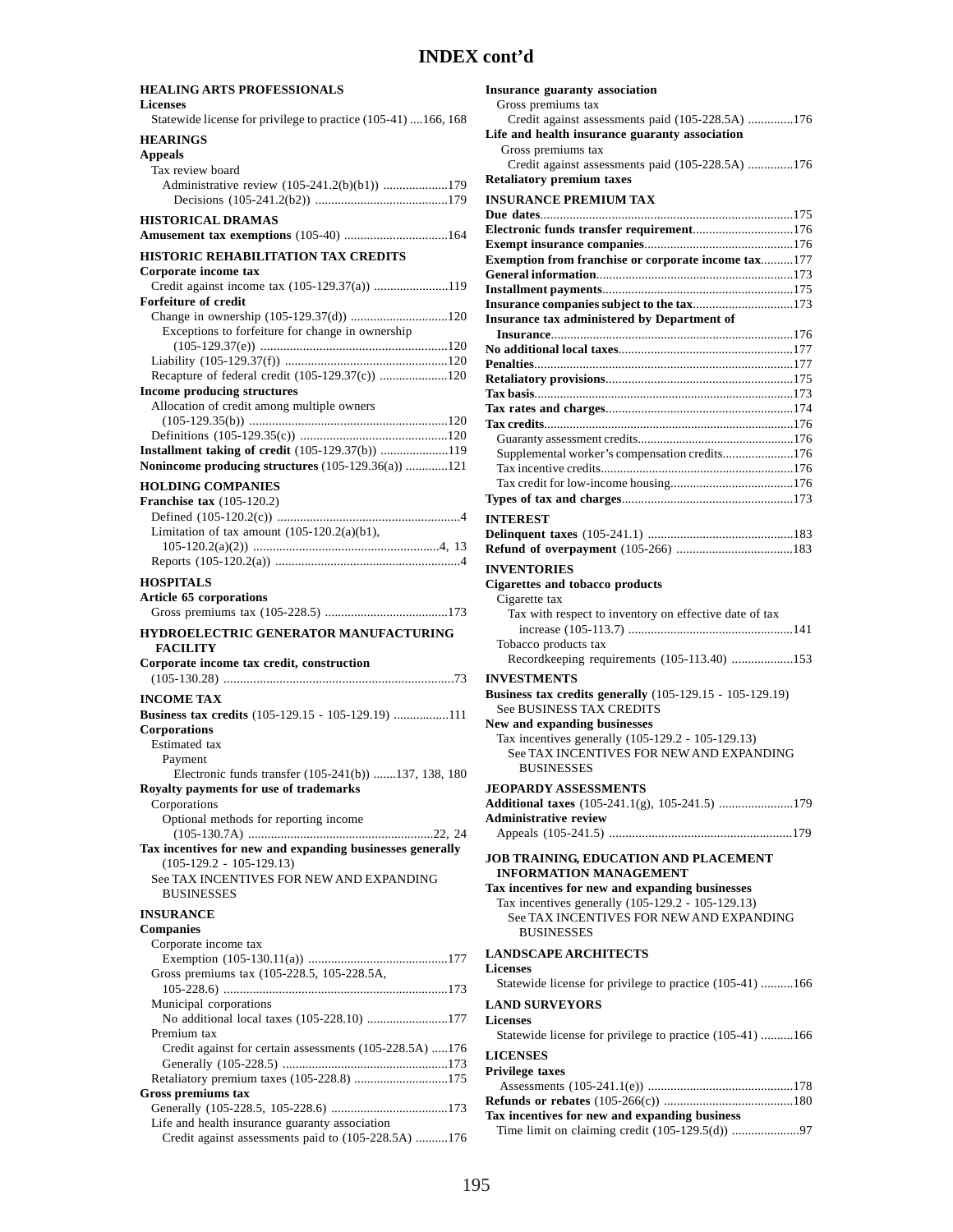#### **LIMITED LIABILITY COMPANIES Articles of organization** Suspension Failure to file tax report or return or pay tax or fee (105-230(a)) .............................................................62 Invalidity of acts performed during suspension (105-230(b)) .............................................................62 Reinstatement of articles (105-232(a)) .........................62 **LOANS Privilege taxes** Loan agencies Businesses taxed as (105-88(a)) ....................................169 Collection of loan Nonpayment of tax bars legal collection of loan (105-88(d)) .............................................................169 Exemption business (105-88(b)) ...................................169 **LOW-INCOME HOUSING CREDIT Business tax credits** (105-129.40 - 105-129.45) .................121 **MACHINERY ACT Tax incentives for new and expanding businesses** (105-129.9) Technology commercialization credit (105-129.9A) ...........104 **MASTER SETTLEMENT Cigarettes and tobacco products** Enforcement of tobacco master settlement agreement (105-113.4C) .................................................................140 **MISDEMEANORS Cigarettes and tobacco products** Cigarette tax Violations of provisions (105-113.33) ...........................149 **Officers, agents and employees** Violations by (105-233) ...................................................182 Aiding and/or abetting (105-234) .................................182 **Willful failure to file return, supply information or pay tax** (105-236) .......................................................182 **MORTICIANS Licenses** Statewide license for privilege to practice (105-41) ..........167 **MOTION PICTURES Amusement taxes** Determination when privilege or amusement tax applies (105-38.1(a)) ................................................................163 **Privilege taxes** Imposition of privilege taxes (105-38.1(a)) ......................163 **MUNICIPAL TAXES Franchise taxes** Electric power, natural gas, water and sewerage companies Distribution of gross receipts tax to cities (105-116.1) ......2 **NEGLIGENCE Penalties for negligent failure to comply with provisions** (105-236) .........................................................................182 **NET INCOME** See CORPORATE INCOME TAX **NEW BUSINESSES Tax incentives generally** (105-129.2 - 105-129.13) See TAX INCENTIVES FOR NEW AND EXPANDING **BUSINESSES NEWSPAPERS Privilege taxes** Publishers of newsprint publications (105-102.6) ............171 **NEWSPRINT MEDIA Privilege taxes** Publishers of newsprint publications (105-102.6) ............171 **NORTH CAROLINA SYMPHONY SOCIETY Exemption from amusement tax** (105-40) .........................164

#### **NOTICE Additional taxes** (105-241.1(a)) .........................................178 **Appeals** Tax review board Administrative review Notice of hearing (105-241.2(a)) ...............................179 **OPHTHALMOLOGISTS Licenses** Statewide license for privilege to practice (105-41) .........165 **OPTICIANS Licenses** Statewide license for privilege to practice (105-41) ..........165 **OPTOMETRISTS Licenses** Statewide license for privilege to practice (105-41) ..........165 **OSTEOPATHS Licenses** Statewide license for privilege to practice (105-41) ..........165 **OUTDOOR HISTORICAL DRAMAS Amusement tax exemption** (105-40) ..................................164 **PAWNBROKERS Privilege taxes** Local agency taxation (105-88(a)) ....................................169 **PAYMENT Electronic funds transfer** (105-241(b)) .............................180 **Penalties** Failure to pay tax when due Willful failure (105-236) .......................................181, 182 **PENALTIES Bad checks** (105-236) .........................................................182 **Discretion of Secretary of Revenue over penalties** (105-237) Waiver (105-237(a)) .........................................................183 **Evasion** Attempt to evade or defeat tax (105-236) ..........................182 **Fraud** (105-236) .................................................................182 Aid or assistance in fraud (105-236) ................................182 **Licenses** Failure to obtain (105-236) ..............................................161 **Negligent failure to comply with provisions** (105-236) ..........................................................................182 **Officers, agents and employees** Violations by (105-233) ...................................................182 Aid and/or abetting (105-234) ......................................182 **Payment** Failure to pay tax when due Willful failure (105-236) ...............................................181 **Reports** Suspension of corporate charter for failure to file (105-230(a)) ................................................................62 Exercising corporate functions after suspension (105-230(b)) ................................................................62 **Returns** Failure to file (105-236) ...................................................181 **Willful failure to file return, supply information or pay tax** (105-236) ........................................................181 **PERFORMANCES Amusement taxes** Imposition of tax (105-37.1(a)) ........................................162 **PHOTOGRAPHY AND PHOTOSTATING License taxes** Professional licenses generally (105-41) ...........................166 **PHYSICIANS AND SURGEONS Licenses** Statewide license for privilege to practice (105-41) ..........166 **PIPED NATURAL GAS** (105-187.40 - 105-187.46) ..........158 **Distribution** (105-187.44(b)) ..............................................159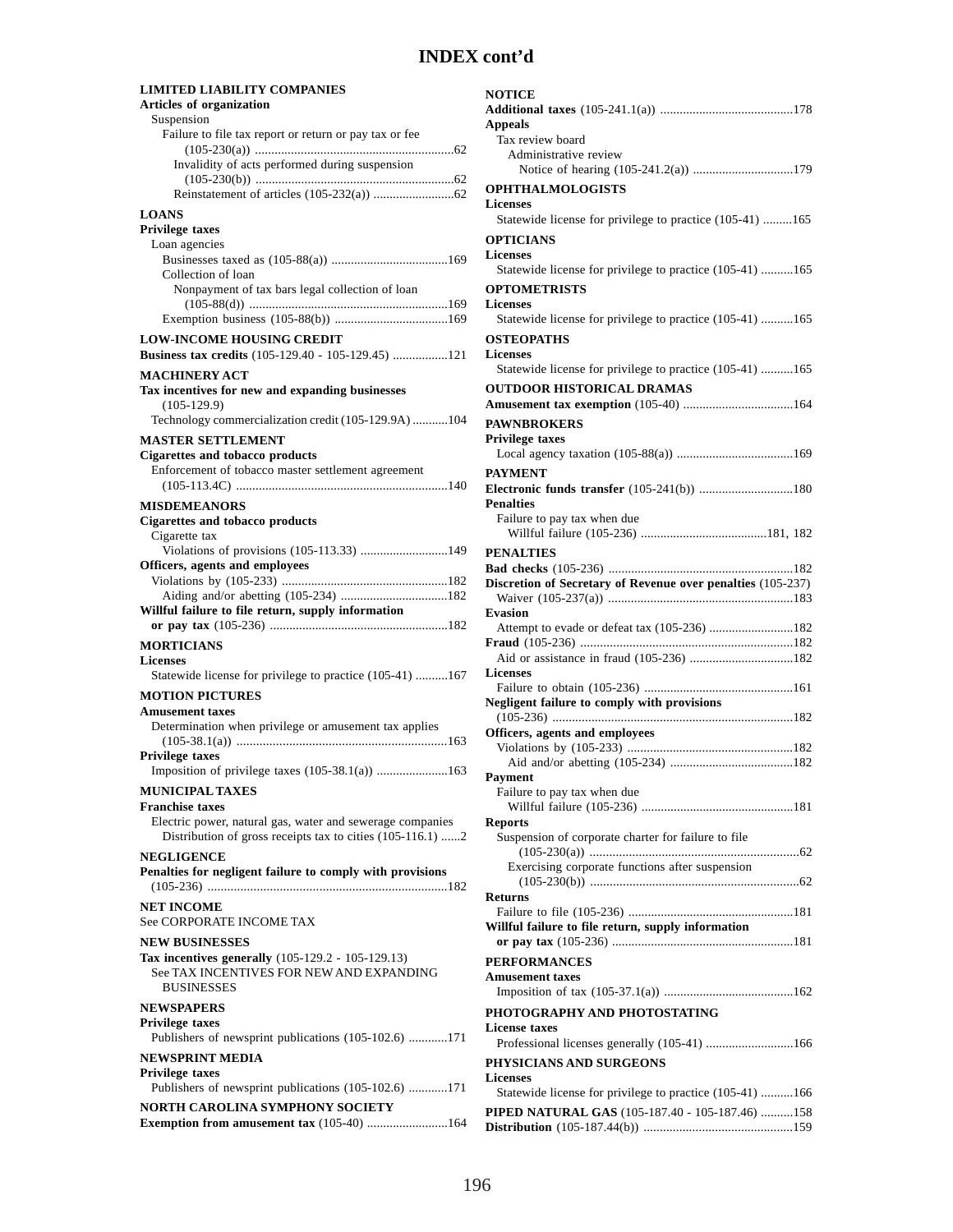| Persons responsible for payment (105-187.42) 159         |
|----------------------------------------------------------|
|                                                          |
|                                                          |
| <b>Returns</b>                                           |
|                                                          |
|                                                          |
| <b>PODIATRISTS</b>                                       |
| <b>Licenses</b>                                          |
| Statewide license for privilege to practice (105-41) 165 |
| <b>PORTS AUTHORITY</b>                                   |
| Corporate income tax                                     |
| Credits                                                  |
| Ports authority wharfage and handling charges on exports |
|                                                          |
|                                                          |
|                                                          |
| POULTRY COMPOSTING FACILITIES                            |
|                                                          |
|                                                          |
| <b>PRIVILEGE TAXES</b> (105-33 - 105-109)                |
| Alcoholic beverages tax                                  |
| See ALCOHOLIC BEVERAGES TAX                              |
| <b>Amusements</b>                                        |
|                                                          |
|                                                          |
|                                                          |
| Reports                                                  |
| Advance reports                                          |
| Out of state shows, performances, etc.                   |
|                                                          |
|                                                          |
| Amusements - certain exhibitions, performances           |
|                                                          |
| and entertainment exempt                                 |
|                                                          |
| Attorneys-at-law and other professionals165              |
|                                                          |
|                                                          |
| Professions and/or businesses requiring a privilege      |
|                                                          |
|                                                          |
| International banking facility                           |
| Loan agency taxation                                     |
|                                                          |
| Multistate operations                                    |
| Report, tax basis and tax rate                           |
| Scope                                                    |
| Change of name of firm                                   |
|                                                          |
| <b>Check cashing business</b>                            |
|                                                          |
| <b>Cigarettes and tobacco products</b>                   |
| <b>Distributors</b>                                      |
| General provisions (105-133.5 - 105-133.33)              |
| See CIGARETTES AND TOBACCO PRODUCTS                      |
| Duplicate or amended license (105-113.4A(c)) 139         |
|                                                          |
| Tobacco products tax                                     |
| Wholesale dealer or retail dealer                        |
| Requirement of license (105-113.36) 150                  |
| <b>Credit unions</b>                                     |
| Loan agency taxation                                     |
| Exemption of banks, etc. (105-88(b)) 169                 |
| Criminal law and procedure                               |
| See CRIMINAL LAW AND PROCEDURE                           |
| Dances, athletic events, shows, exhibitions, and other   |
|                                                          |
|                                                          |

| <b>Distributors</b>                                        |  |
|------------------------------------------------------------|--|
| Cigarette tax                                              |  |
| General provisions (105-113.5 - 105-113.33)                |  |
| See CIGARETTES AND TOBACCO PRODUCTS                        |  |
|                                                            |  |
|                                                            |  |
| <b>Failure to obtain license</b>                           |  |
|                                                            |  |
|                                                            |  |
|                                                            |  |
|                                                            |  |
|                                                            |  |
|                                                            |  |
|                                                            |  |
| Property used in a licensed business not exempt from       |  |
|                                                            |  |
|                                                            |  |
|                                                            |  |
|                                                            |  |
|                                                            |  |
|                                                            |  |
|                                                            |  |
|                                                            |  |
|                                                            |  |
|                                                            |  |
|                                                            |  |
| Licenses                                                   |  |
|                                                            |  |
| Application for license (105-104(a)) 161                   |  |
|                                                            |  |
|                                                            |  |
| Penalties for non-compliance with article                  |  |
|                                                            |  |
| Requirement of license (105-109(b)) 161                    |  |
| Significance of license requirement (105-103) 161          |  |
| License taxes under article (105-33(b)) 161                |  |
|                                                            |  |
|                                                            |  |
|                                                            |  |
| Loan agencies or brokers, including pawnbrokers and        |  |
|                                                            |  |
|                                                            |  |
|                                                            |  |
|                                                            |  |
|                                                            |  |
|                                                            |  |
|                                                            |  |
| Real estate loans - personal property collateral169        |  |
|                                                            |  |
|                                                            |  |
| Imposition of privilege taxes (105-38.1(a)) 163            |  |
|                                                            |  |
|                                                            |  |
|                                                            |  |
| <b>Multiple businesses</b>                                 |  |
|                                                            |  |
| <b>Names</b>                                               |  |
| Change of name of firm                                     |  |
|                                                            |  |
| Newspapers                                                 |  |
| Publishers of newsprint publications (105-102.6) 171       |  |
| <b>Newsprint publishers</b>                                |  |
|                                                            |  |
|                                                            |  |
| Disposition of net proceeds (105-102.6(f)) 172             |  |
|                                                            |  |
| Recycled content percentage (105-102.6(c)) 171             |  |
| Reporting requirements (105-102.6(d)(e)) 172               |  |
| Tax reporting number (105-102.6(d)) 172                    |  |
| Operation without license (105-103) 161                    |  |
|                                                            |  |
| Pawnbrokers                                                |  |
|                                                            |  |
| Penalties for non-compliance with article (105-109(d)) 161 |  |
|                                                            |  |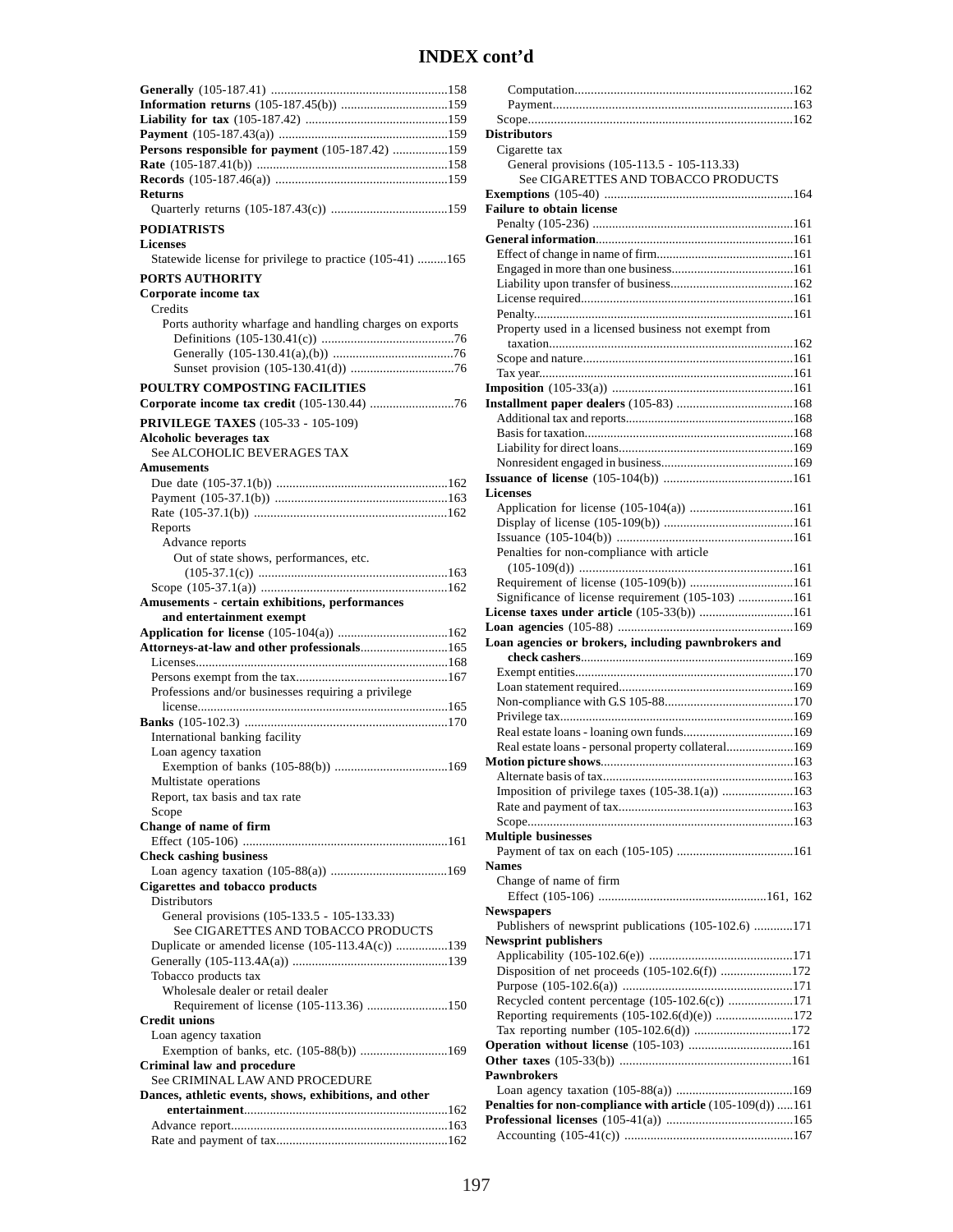| County and city taxes prohibited (105-41(h)) 168<br>Exemptions |
|----------------------------------------------------------------|
|                                                                |
|                                                                |
| Personal privilege licenses (105-41(e)) 168                    |
| Practice of profession not authorized solely on                |
| authority conferred by license under provisions                |
|                                                                |
|                                                                |
| Minimum recycled content percentage171                         |
|                                                                |
|                                                                |
| Tax reporting number, tax report, and tax171                   |
|                                                                |
| Real estate loan negotiation business                          |
| Loan agency taxation                                           |
| Exemption of banks, etc. (105-88(b)) 170                       |
| Savings and loan associations                                  |
| Loan agency taxation                                           |
| Exemption of banks, etc. (105-88(b)) 170                       |
| Transfer of business or property                               |
| Liability of transferee to investigate tax liability           |
|                                                                |
| <b>Trust companies</b>                                         |
| Loan agency taxation                                           |
| Exemption of banks, etc. (105-88(b)) 170                       |
| <b>REAL ESTATE APPRAISERS</b>                                  |
| <b>Licenses</b>                                                |
| Statewide license for privilege to practice (105-41) 166       |
| <b>REAL ESTATE BROKERS AND SALESMEN</b>                        |
| <b>Licenses</b>                                                |
| Statewide license for privilege to practice (105-41) 166       |
|                                                                |
| REAL ESTATE LOAN NEGOTIATION BUSINESS                          |
| <b>Licenses</b>                                                |
| Statewide license for privilege to practice (105-41) 167       |
| <b>Privilege taxes</b>                                         |
| Loan agency taxation                                           |
| Exemption of banks, etc. (105-88(b)) 170                       |
| <b>RECORDS</b>                                                 |
| <b>Cigarettes and tobacco products</b>                         |
| Cigarette tax                                                  |
|                                                                |
| Tobacco products tax                                           |
| Recordkeeping requirements                                     |
| Sales, inventories, and purchases (105-113.40) 153             |
| Secretary of Revenue (105-255)                                 |
| Examination of records of taxpayers (105-258(a)) 153           |
| <b>RECYCLING</b>                                               |
| Tax incentives for recycling facilities                        |
|                                                                |
| Credit for reinvestment (105-129.28) 118                       |
|                                                                |
|                                                                |
| Large facilities, credit for investing in (105-129.27) 117     |
| Major recycling facilities, credit for investing in            |
|                                                                |
|                                                                |
|                                                                |
| <b>REFUNDS OR REBATES</b>                                      |
| Application of refund to following year's tax                  |
|                                                                |
|                                                                |
| Election to apply refund to following year's tax               |

| <b>Overpayment of taxes</b>                              |
|----------------------------------------------------------|
| Action for recovery of overpayment (105-266.1(c)) 179    |
| Additional nature of provisions (105-266.1(e)) 179       |
|                                                          |
|                                                          |
|                                                          |
| REHABILITATION OF HISTORIC PROPERTIES                    |
| <b>OR STRUCTURES</b>                                     |
| Historic property rehabilitation tax credits             |
|                                                          |
| <b>RELIGION</b>                                          |
| <b>Alcoholic beverages</b>                               |
| Sacramental wine                                         |
|                                                          |
| Refund for tax paid on wine (105-113.87) 158             |
| RELIGIOUS ORGANIZATIONS AND SOCIETIES                    |
| <b>Amusements</b>                                        |
| License taxes                                            |
|                                                          |
| <b>Franchise tax</b>                                     |
|                                                          |
| RENEWABLE ENERGY EQUIPMENT                               |
| <b>MANUFACTURING FACILITY</b>                            |
|                                                          |
| Corporate income tax credit, construction                |
|                                                          |
| RENEWABLE ENERGY INVESTMENT CREDIT                       |
|                                                          |
| <b>REPORTS</b>                                           |
| <b>Amusement taxes</b>                                   |
| Advance reports                                          |
| Out of state shows, performances, etc. (105-37.1(c)) 163 |
| <b>Cigarettes and tobacco products</b>                   |
| Cigarette tax                                            |
|                                                          |
|                                                          |
| Corporate income tax                                     |
|                                                          |
|                                                          |
| Failure to report                                        |
| Suspension of corporate charter (105-230 - 105-232) 62   |
|                                                          |
| <b>Failure to file</b>                                   |
|                                                          |
| Penalty for exercising corporate functions after         |
|                                                          |
|                                                          |
| <b>Franchise tax</b>                                     |
|                                                          |
|                                                          |
| <b>Penalties</b>                                         |
| Suspension of corporate charter for failure to file      |
|                                                          |
| Exercising corporate functions after suspension          |
|                                                          |
|                                                          |
| RESEARCH AND DEVELOPMENT TAX CREDIT                      |
| $(105-129.10)$                                           |
| Tax incentives for new and expanding businesses          |
|                                                          |
|                                                          |
| <b>RETAIL INSTALLMENT SALES</b>                          |
| Dealers in installment paper                             |
|                                                          |
| Privilege taxes                                          |
|                                                          |
| <b>RETURNS</b>                                           |
| Corporations                                             |
| See CORPORATE INCOME TAX                                 |
|                                                          |
| <b>Failure to file</b>                                   |
|                                                          |
|                                                          |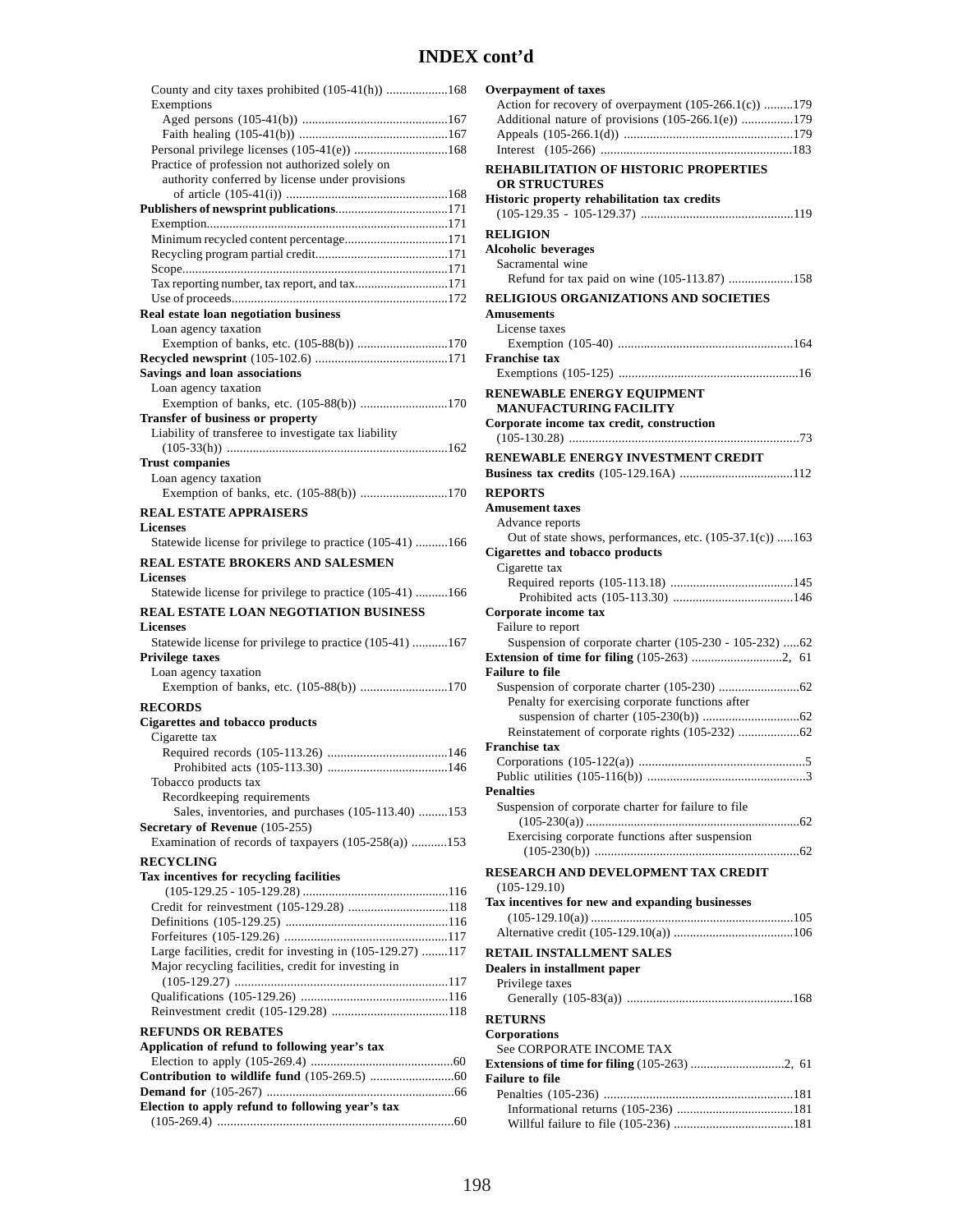| <b>Penalties</b>                                                                      |
|---------------------------------------------------------------------------------------|
|                                                                                       |
|                                                                                       |
| Piped natural gas tax                                                                 |
|                                                                                       |
| Tax incentives for new and expanding businesses                                       |
|                                                                                       |
| <b>SACRAMENTAL WINE</b><br><b>Alcoholic beverages</b>                                 |
| Refund for tax paid on wine (105-113.87) 158                                          |
| <b>SALES</b>                                                                          |
| Cigarettes and tobacco products                                                       |
| Tobacco products tax                                                                  |
| Recordkeeping requirements (105-113.40) 153                                           |
| <b>SAVINGS AND LOAN ASSOCIATIONS</b><br>Corporate income tax                          |
|                                                                                       |
| Fees                                                                                  |
| Supervisory fees                                                                      |
| <b>Privilege taxes</b>                                                                |
| Installment paper dealers                                                             |
| Exemption of banks, etc. (105-88(b)) 170<br>Loan agency taxation                      |
| Exemption of banks, etc. (105-88(b)) 170                                              |
| <b>S CORPORATIONS</b>                                                                 |
| <b>See CORPORATE INCOME TAX</b>                                                       |
| <b>SEWERAGE COMPANIES</b>                                                             |
| Franchise or privilege tax                                                            |
| <b>SHOWS</b>                                                                          |
| <b>Amusement taxes</b>                                                                |
|                                                                                       |
| SOLAR ENERGY EQUIPMENT MANUFACTURING                                                  |
| <b>FACILITY</b><br>Corporate income tax credit, construction                          |
|                                                                                       |
|                                                                                       |
| <b>SPORTS EVENTS</b>                                                                  |
| <b>Amusement taxes</b>                                                                |
|                                                                                       |
| <b>STATUTE OF LIMITATIONS</b>                                                         |
| Tax incentives for new and expanding business                                         |
| <b>SUBCHAPTER S CORPORATIONS</b>                                                      |
| See CORPORATE INCOME TAX                                                              |
| <b>TAXATION</b>                                                                       |
| <b>Electronic funds transfer</b>                                                      |
| Payment by (105-241(b)) 2, 3, 137, 138, 159, 176, 180, 181<br><b>Overdue tax debt</b> |
|                                                                                       |
| Payment                                                                               |
| Electronic funds transfer (105-241(b)) 180                                            |
| <b>TAX CREDITS</b><br>Business and energy tax credits (105-129.15-105-129.24)111      |
| Credit for constructing renewable fuel facilities                                     |
|                                                                                       |
|                                                                                       |
|                                                                                       |
|                                                                                       |
|                                                                                       |
| Credit for investing in business property (105-129.16)112                             |

| Credit for investing in non-hazardous dry cleaning       |
|----------------------------------------------------------|
|                                                          |
|                                                          |
|                                                          |
|                                                          |
|                                                          |
|                                                          |
| Credit for investing in renewable energy property        |
|                                                          |
|                                                          |
|                                                          |
|                                                          |
|                                                          |
|                                                          |
| General information                                      |
|                                                          |
|                                                          |
|                                                          |
| Franchise, income, gross premium tax election111         |
|                                                          |
| <b>General tax credits</b>                               |
| Credit for certain telephone subscriber line charges     |
|                                                          |
|                                                          |
|                                                          |
|                                                          |
| Credit for conservation tillage equipment (105-130.36)74 |
|                                                          |
|                                                          |
|                                                          |
|                                                          |
|                                                          |
|                                                          |
|                                                          |
| Credit for construction of cogenerating power plant      |
|                                                          |
|                                                          |
|                                                          |
|                                                          |
|                                                          |
|                                                          |
| Credit for construction of renewable energy              |
|                                                          |
|                                                          |
|                                                          |
|                                                          |
|                                                          |
| Credit for dwelling units for handicapped persons        |
|                                                          |
|                                                          |
|                                                          |
|                                                          |
|                                                          |
|                                                          |
|                                                          |
|                                                          |
|                                                          |
|                                                          |
|                                                          |
|                                                          |
|                                                          |
|                                                          |
| Credit for manufacturing cigarettes for exportation      |
|                                                          |
|                                                          |
|                                                          |
|                                                          |
|                                                          |
|                                                          |
|                                                          |
| Credit for manufacturing cigarettes for exportation      |
| while increasing employment and utilizing                |
|                                                          |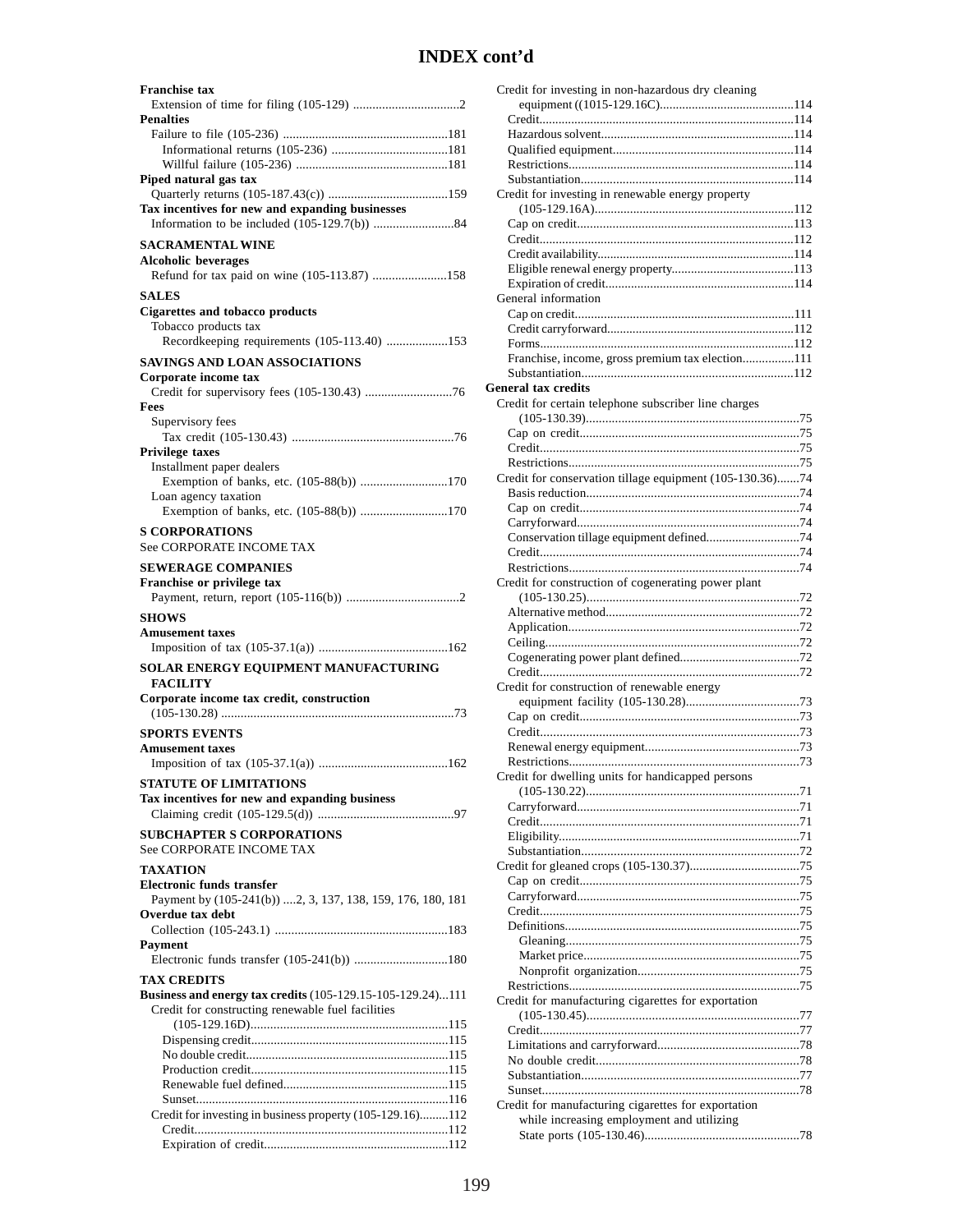| Credit for poultry composting facility (105-130.44)76  |
|--------------------------------------------------------|
|                                                        |
|                                                        |
| Credit for qualifying expenses of a production company |
|                                                        |
|                                                        |
|                                                        |
|                                                        |
|                                                        |
|                                                        |
|                                                        |
|                                                        |
|                                                        |
|                                                        |
|                                                        |
| Qualifying expenses for compensation and wages81       |
|                                                        |
|                                                        |
|                                                        |
|                                                        |
| Credit for real property donated for conservation      |
|                                                        |
|                                                        |
|                                                        |
|                                                        |
|                                                        |
| Credit for supervisory fees paid by savings and        |
|                                                        |
| Cap on credit.                                         |
|                                                        |
|                                                        |
| Credit for use of North Carolina ports (105-130.41)76  |
|                                                        |
|                                                        |
|                                                        |
|                                                        |
| Franchise, income, or gross premium tax election71     |
| Historic rehabilitation tax credits                    |
|                                                        |
| Credit for rehabilitating income-producing             |
|                                                        |
|                                                        |
|                                                        |
|                                                        |
|                                                        |
|                                                        |
|                                                        |
|                                                        |
| Credit for rehabilitating non-income-producing         |
|                                                        |
|                                                        |

| Low-income housing tax credits (105-129.40-105.129.49)121 |
|-----------------------------------------------------------|
| Credit for low-income housing awarded a federal credit    |
| allocation before January 1, 2003 (105-129.41)121         |
| Cap on credit and carryforward provisions122              |
|                                                           |
|                                                           |
|                                                           |
|                                                           |
|                                                           |
| Franchise, income or gross premiums tax election122       |
|                                                           |
|                                                           |
|                                                           |
| Credit for low-income housing awarded a federal credit    |
| on or after January 1, 2003 (105-129.42)124               |
|                                                           |
|                                                           |
|                                                           |
| Qualified North Carolina low-income housing               |
|                                                           |
|                                                           |
| Election of method for receiving tax credit125            |
|                                                           |
|                                                           |
|                                                           |
|                                                           |
|                                                           |
|                                                           |
|                                                           |
|                                                           |
| Quality jobs and business expansion credits               |
|                                                           |
|                                                           |
|                                                           |
|                                                           |
|                                                           |
|                                                           |
|                                                           |
| is used                                                   |
|                                                           |
|                                                           |
| Credit for development zone projects (105-129.13)110      |
|                                                           |
|                                                           |
|                                                           |
|                                                           |
|                                                           |
|                                                           |
|                                                           |
|                                                           |
| Credit for investing in central office or aircraft        |
|                                                           |
|                                                           |
|                                                           |
|                                                           |
|                                                           |
|                                                           |
| Credit for investing in machinery and equipment           |
|                                                           |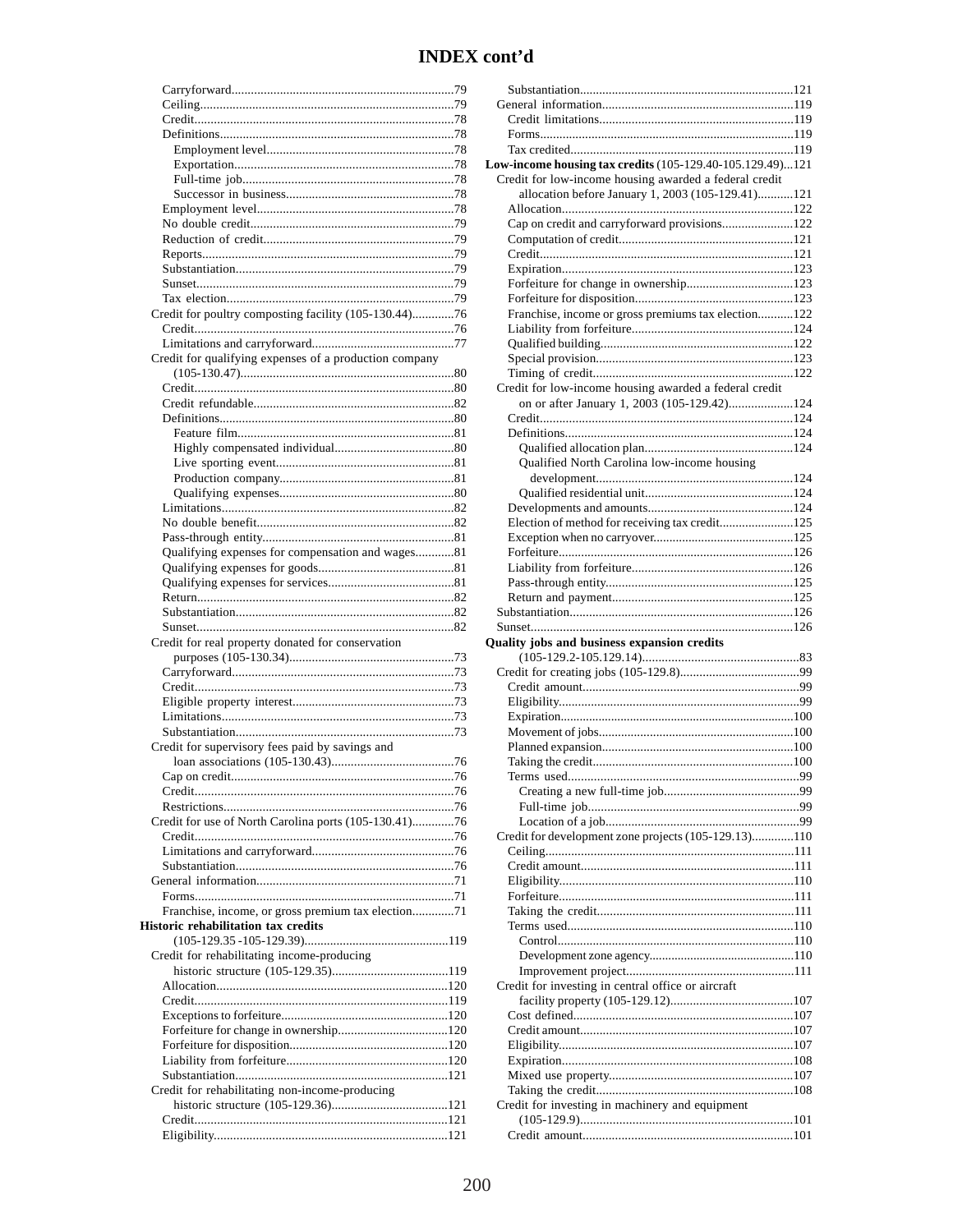| Eligible machinery and equipment101                       |  |
|-----------------------------------------------------------|--|
|                                                           |  |
| Credit for research and development (105-129.10)105       |  |
|                                                           |  |
| Alternative research and development credit106            |  |
| General research and development credit105                |  |
|                                                           |  |
|                                                           |  |
| Base amount and qualified research expenses105            |  |
|                                                           |  |
| Credit for substantial investment in other property       |  |
|                                                           |  |
|                                                           |  |
|                                                           |  |
|                                                           |  |
|                                                           |  |
|                                                           |  |
|                                                           |  |
| Property located in an enterprise tier one or two area108 |  |
| Credit for technology commercialization (105-129.9A)104   |  |
|                                                           |  |
|                                                           |  |
|                                                           |  |
|                                                           |  |
| Eligible machinery and equipment104                       |  |
|                                                           |  |
| Credit for worker training (105-129.11)106                |  |
|                                                           |  |
|                                                           |  |
|                                                           |  |
|                                                           |  |
|                                                           |  |
|                                                           |  |
|                                                           |  |
|                                                           |  |
|                                                           |  |
| 10-year carryforward for \$50,000,000 investment97        |  |
| 15-year carryforward for research and development97       |  |
|                                                           |  |
|                                                           |  |
|                                                           |  |
|                                                           |  |
|                                                           |  |
|                                                           |  |
| Eligible major industry enhancements95                    |  |
|                                                           |  |
| Substantial investment in other property95                |  |
| Technology commercialization credit95                     |  |
|                                                           |  |
|                                                           |  |
|                                                           |  |
|                                                           |  |
|                                                           |  |
|                                                           |  |
|                                                           |  |
|                                                           |  |
|                                                           |  |
| Determining primary activity at an establishment 86       |  |

| Determining what jobs, investment, and activity           |  |
|-----------------------------------------------------------|--|
|                                                           |  |
|                                                           |  |
|                                                           |  |
|                                                           |  |
| Computer services or electronic mail order house85        |  |
|                                                           |  |
| Manufacturing, warehousing, or wholesale trade85          |  |
|                                                           |  |
|                                                           |  |
|                                                           |  |
|                                                           |  |
| Credit for creating jobs and credit for worker training92 |  |
|                                                           |  |
|                                                           |  |
| Occupational safety and health programs93                 |  |
|                                                           |  |
|                                                           |  |
|                                                           |  |
|                                                           |  |
|                                                           |  |
| Credit for substantial investment in other property90     |  |
|                                                           |  |
|                                                           |  |
|                                                           |  |
|                                                           |  |
|                                                           |  |
| Research and development tax credit                       |  |
|                                                           |  |
| Credit for North Carolina research and development        |  |
|                                                           |  |
| Credit for North Carolina university research expenses129 |  |
| Credit for qualified North Carolina research expenses129  |  |
|                                                           |  |
| North Carolina university research expenses127            |  |
|                                                           |  |
| Qualified North Carolina research expenses128             |  |
|                                                           |  |
|                                                           |  |
|                                                           |  |
|                                                           |  |
|                                                           |  |
|                                                           |  |
|                                                           |  |
|                                                           |  |
|                                                           |  |
|                                                           |  |
|                                                           |  |
|                                                           |  |
| Tax incentives for major computer manufacturing           |  |
| Credit for major computer manufacturing facility          |  |
|                                                           |  |
|                                                           |  |
|                                                           |  |
|                                                           |  |
|                                                           |  |
|                                                           |  |
|                                                           |  |
|                                                           |  |
|                                                           |  |
|                                                           |  |
|                                                           |  |
|                                                           |  |
|                                                           |  |
|                                                           |  |
|                                                           |  |
| Determination by Secretary of Commerce132                 |  |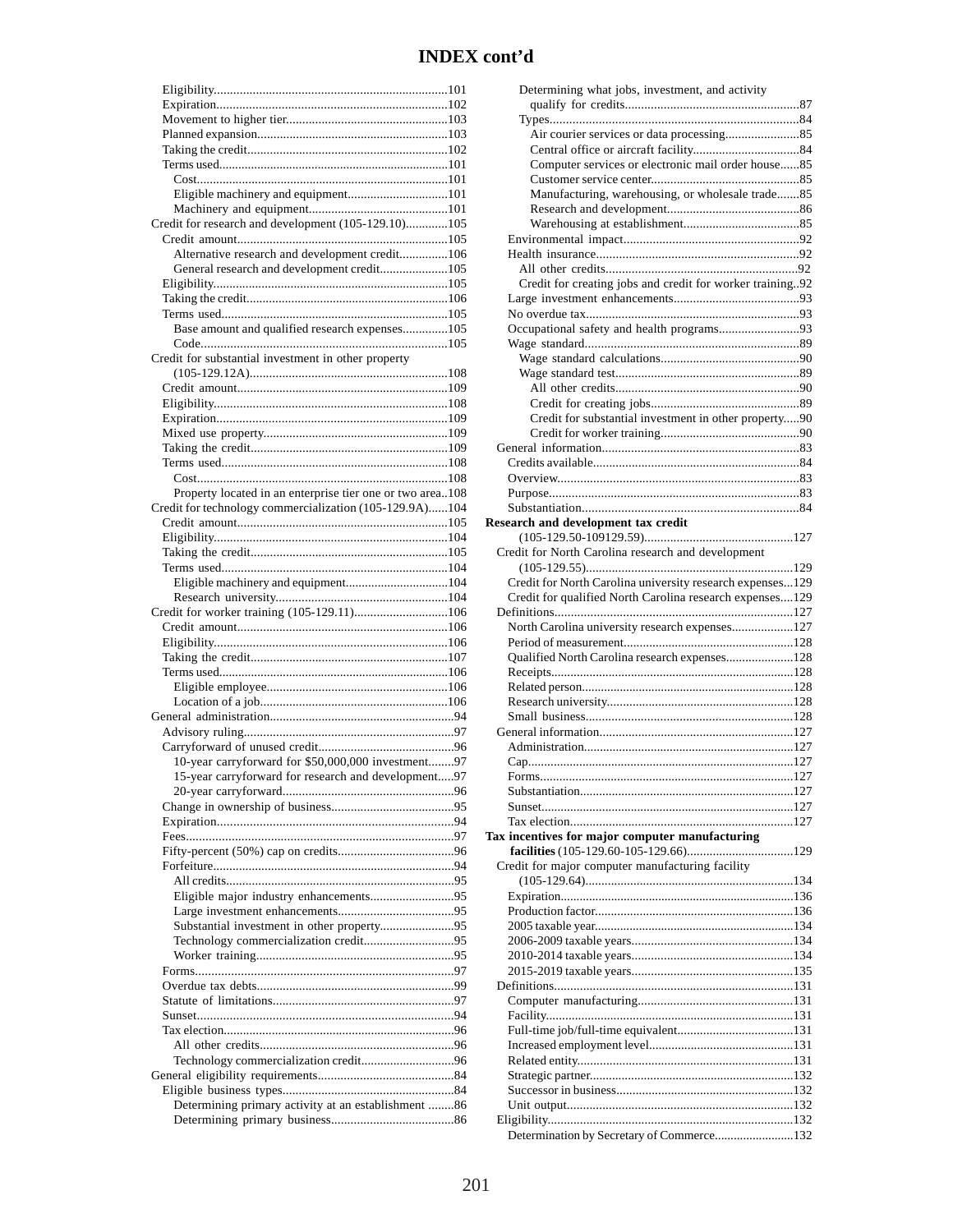| Relationship with related entities and strategic partners133           |
|------------------------------------------------------------------------|
|                                                                        |
|                                                                        |
|                                                                        |
|                                                                        |
|                                                                        |
|                                                                        |
|                                                                        |
|                                                                        |
|                                                                        |
| Tax incentives for recycling facilities                                |
|                                                                        |
| Credit for investing in large or major recycling facility              |
|                                                                        |
|                                                                        |
|                                                                        |
|                                                                        |
|                                                                        |
|                                                                        |
|                                                                        |
|                                                                        |
|                                                                        |
|                                                                        |
|                                                                        |
|                                                                        |
|                                                                        |
|                                                                        |
|                                                                        |
|                                                                        |
|                                                                        |
|                                                                        |
|                                                                        |
| TAX INCENTIVES FOR NEW AND EXPANDING                                   |
| <b>BUSINESSES</b> (105-129.2 - 105-129.14)                             |
| Application for certification of eligibility                           |
| Assignment of enterprise factor to each county                         |
|                                                                        |
| Burden of proving eligibility for credit and amount                    |
|                                                                        |
|                                                                        |
| Central administrative property investments                            |
|                                                                        |
| Credit for investments (105-129.12(a))107                              |
|                                                                        |
| Mixed use property (105-129.12(b)) 107                                 |
| Central office or aircraft property credit                             |
|                                                                        |
|                                                                        |
| Mixed use property (105-129.12(b)) 107<br>Certification of eligibility |
|                                                                        |
|                                                                        |
| Creating jobs credit $(105-129.8(a))$                                  |
|                                                                        |
| Letter of commitment to create jobs, qualification                     |
|                                                                        |
| Planned expansion, qualification for credit                            |
| <b>Definitions</b>                                                     |
|                                                                        |
|                                                                        |
|                                                                        |
|                                                                        |
| Credit for development zone projects (105-129.13)110                   |

| Credit for investing in central office or aircraft property                       |
|-----------------------------------------------------------------------------------|
|                                                                                   |
| Credit for investing in machinery and equipment                                   |
|                                                                                   |
|                                                                                   |
|                                                                                   |
| Credit for research and development (105-129.10)105                               |
| Base amount and qualified research expenses105                                    |
|                                                                                   |
| Credit for substantial investment in other property                               |
|                                                                                   |
|                                                                                   |
| Property located in an enterprise tier one or two area108                         |
| Credit for technology commercialization (105-129.9A)104                           |
|                                                                                   |
| Credit for worker training (105-129.11)106                                        |
|                                                                                   |
|                                                                                   |
| Development zone project credit (105-129.13(a))110                                |
|                                                                                   |
|                                                                                   |
|                                                                                   |
| Inapplicability of general eligibility requirements                               |
|                                                                                   |
|                                                                                   |
| Total amount of credits allowed in calendar year                                  |
|                                                                                   |
| Election of tax against which credit claimed                                      |
|                                                                                   |
|                                                                                   |
| <b>Eligibility for credits</b>                                                    |
|                                                                                   |
|                                                                                   |
| Change or reformulation                                                           |
|                                                                                   |
| Environmental impact                                                              |
| Certification that taxpayer not subject action                                    |
| based on significant violations (105-129.4(b3))92                                 |
| Health insurance provided for positions for which                                 |
|                                                                                   |
| Large investments enhancements $(105-129.4(b1))$ 93                               |
| Occupational health and safety act violations                                     |
| Certification taxpayer not subject to action for                                  |
|                                                                                   |
| Substantial investments in other property                                         |
|                                                                                   |
|                                                                                   |
| <b>Enterprise tier</b>                                                            |
|                                                                                   |
|                                                                                   |
| Development zone designation                                                      |
| Relationship with enterprise tiers (105-129.3A(c))83                              |
| Enterprise factor assigned annually to each county                                |
| Exception                                                                         |
|                                                                                   |
|                                                                                   |
|                                                                                   |
|                                                                                   |
|                                                                                   |
|                                                                                   |
| Enterprise tier one or two area<br>Substantial investment credit (105-129.12A)108 |